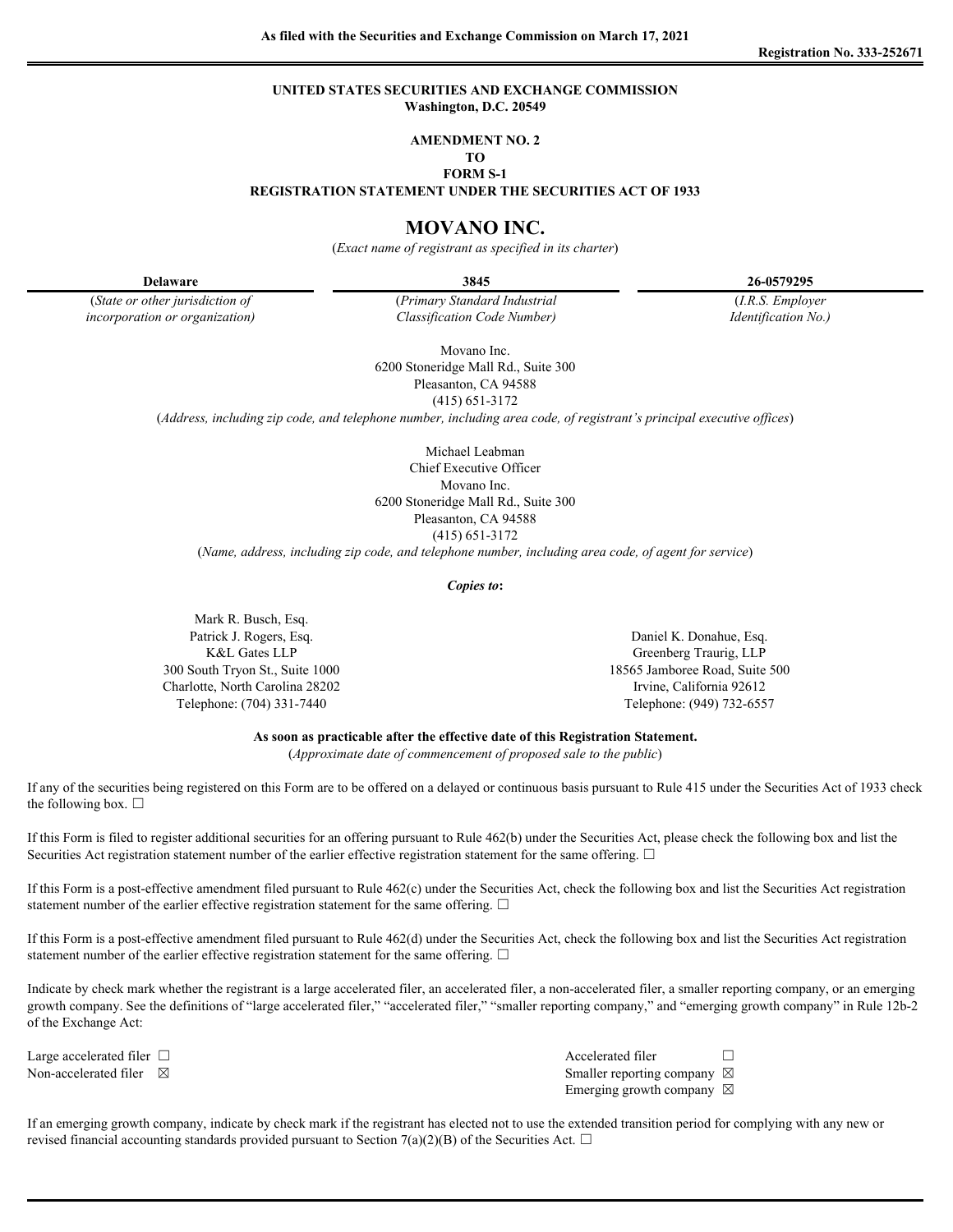### **CALCULATION OF REGISTRATION FEE**

| Registration<br>Price <sup>(1)</sup><br>Title of Each Class of Securities to be Registered<br>Fee<br>$4,516.74^{(2)}$<br>41,400,000<br>Common Stock<br>Underwriter Warrant $(3)(4)(5)$<br>100<br>Shares of Common Stock Underlying Underwriter Warrant<br>542.01(2)<br>4,968,000 |                 | <b>Proposed</b><br>Maximum<br>Aggregate |  | <b>Amount of</b> |  |
|----------------------------------------------------------------------------------------------------------------------------------------------------------------------------------------------------------------------------------------------------------------------------------|-----------------|-----------------------------------------|--|------------------|--|
|                                                                                                                                                                                                                                                                                  | <b>Offering</b> |                                         |  |                  |  |
|                                                                                                                                                                                                                                                                                  |                 |                                         |  |                  |  |
|                                                                                                                                                                                                                                                                                  |                 |                                         |  |                  |  |
|                                                                                                                                                                                                                                                                                  |                 |                                         |  |                  |  |

(1) Estimated solely for the purpose of calculating the amount of the registration fee pursuant to Rule 457(o) under the Securities Act of 1933, as amended. Includes the offering price of the shares that the underwriter has the option to purchase to cover over-allotments, if any.

(3) No registration fee required pursuant to Rule 457(g) under the Securities Act of 1933, as amended.

**The registrant hereby amends this Registration Statement on such date or dates as may be necessary to delay its effective date until the registrant shall file a further amendment, which specifically states that this Registration Statement shall thereafter become effective in accordance with Section 8(a) of the Securities Act of 1933, as amended, or until this Registration Statement shall become effective on such date as the Commission, acting pursuant to said Section 8(a), may determine.**

<sup>(2)</sup> Previously paid.

<sup>(4)</sup> Represents a warrant to be granted to the underwriter to purchase shares of common stock in an amount up to 10% of the number of shares sold to the public in this offering.

<sup>(5)</sup> Pursuant to Rule 416 under the Securities Act of 1933, as amended, there is also being registered hereby such indeterminate number of additional shares of common stock of the registrant as may be issued or issuable because of stock splits, stock dividends, stock distributions, and similar transactions.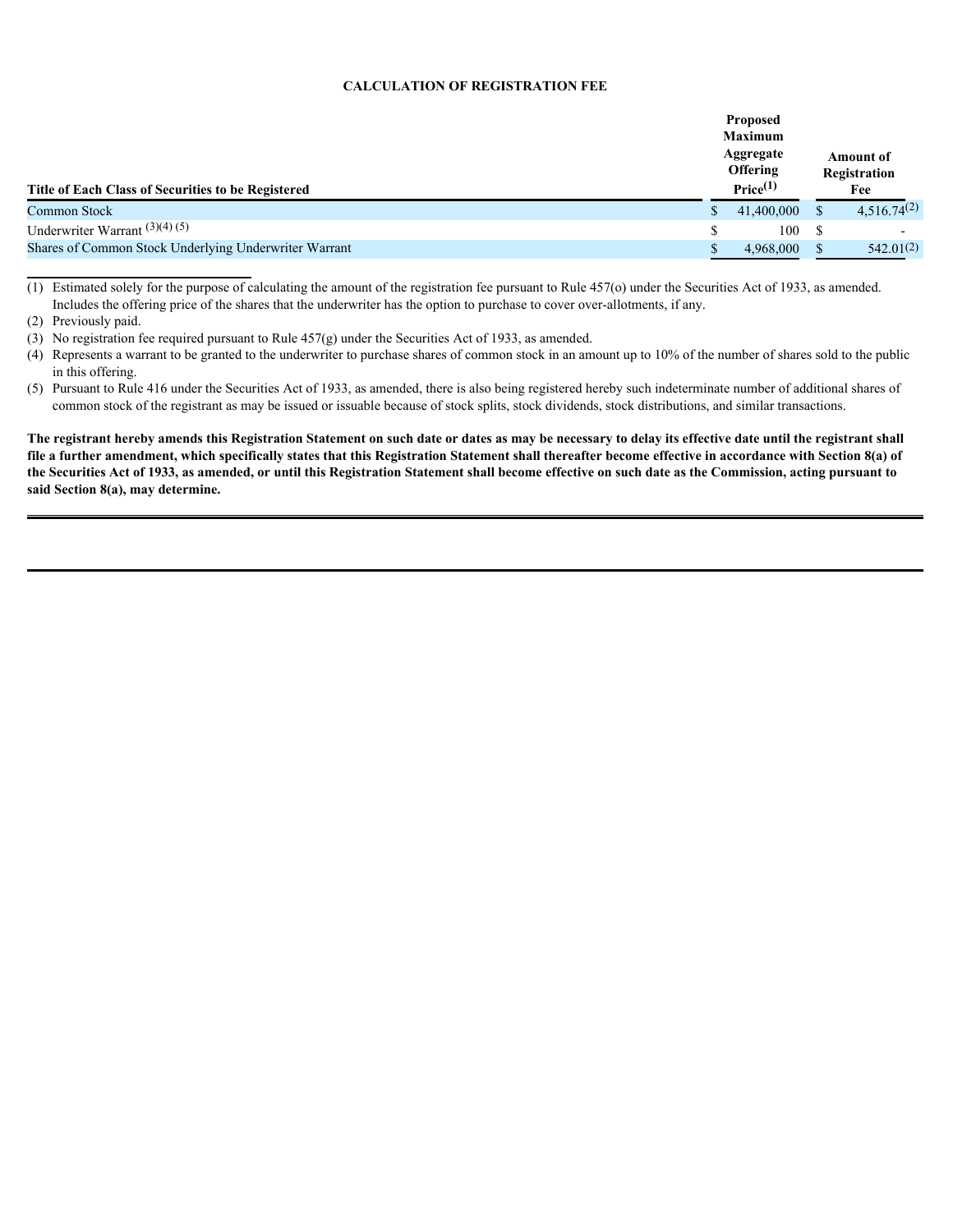# **THE INFORMATION IN THIS PRELIMINARY PROSPECTUS IS NOT COMPLETE AND MAY BE CHANGED. THESE SECURITIES MAY NOT BE SOLD UNTIL THE REGISTRATION STATEMENT FILED WITH THE SECURITIES AND EXCHANGE COMMISSION IS EFFECTIVE. THIS PRELIMINARY PROSPECTUS IS NOT AN OFFER TO SELL THESE SECURITIES AND WE ARE NOT SOLICITING AN OFFER TO BUY THESE SECURITIES IN ANY JURISDICTION WHERE THE OFFER OR SALE IS NOT PERMITTED.**

### **PRELIMINARY PROSPECTUS SUBJECT TO COMPLETION, DATED MARCH 17, 2021**

# **MOVANO INC.**

### **7,200,000 Shares of Common Stock**

This is the initial public offering of shares of our common stock. Prior to this offering, there has been no public market for our common stock. The initial public offering price is \$5.00 per share. We have applied to list our common stock on the Nasdaq Capital Market under the symbol "MOVE."

We are an "emerging growth company" as that term is used in the Jumpstart Our Business Startups Act of 2012 and, as such, have elected to comply with certain reduced public company reporting requirements for this prospectus and may elect to do so in future filings. See "Prospectus Summary – Implications of Being an Emerging Growth Company."

#### **Investing in our common stock involves a high degree of risk. See "Risk Factors" beginning on page 6 for a discussion of information that should be considered in connection with an investment in our securities.**

| 5.0000<br>36,000,000                                     |                             | Per Share |  | Total |
|----------------------------------------------------------|-----------------------------|-----------|--|-------|
|                                                          | Public offering price       |           |  |       |
| 2,484,000<br>0.3450                                      | Underwriting discount $(1)$ |           |  |       |
| 33,516,000<br>4.6550<br>Proceeds, before expenses, to us |                             |           |  |       |

(1) We have also granted a warrant to the underwriter in connection with this offering and agreed to reimburse the underwriter for certain expenses incurred by it. See "Underwriting" beginning on page 65 for a description of the compensation payable by us to the underwriter.

The underwriter may also purchase up to an additional 1,080,000 shares from us at the initial public offering price, less the underwriting discount, within 45 days of the date of this prospectus, to cover over-allotments if any.

#### **Neither the Securities and Exchange Commission nor any state securities commission has approved or disapproved of these securities or determined if this prospectus is truthful or complete. Any representation to the contrary is a criminal offense.**

The underwriter expects to deliver the shares of common stock to investors on or about  $\qquad 2021$ .

*Sole Book-Running Manager*

# **National Securities Corporation**

The date of this prospectus is  $, 2021$ .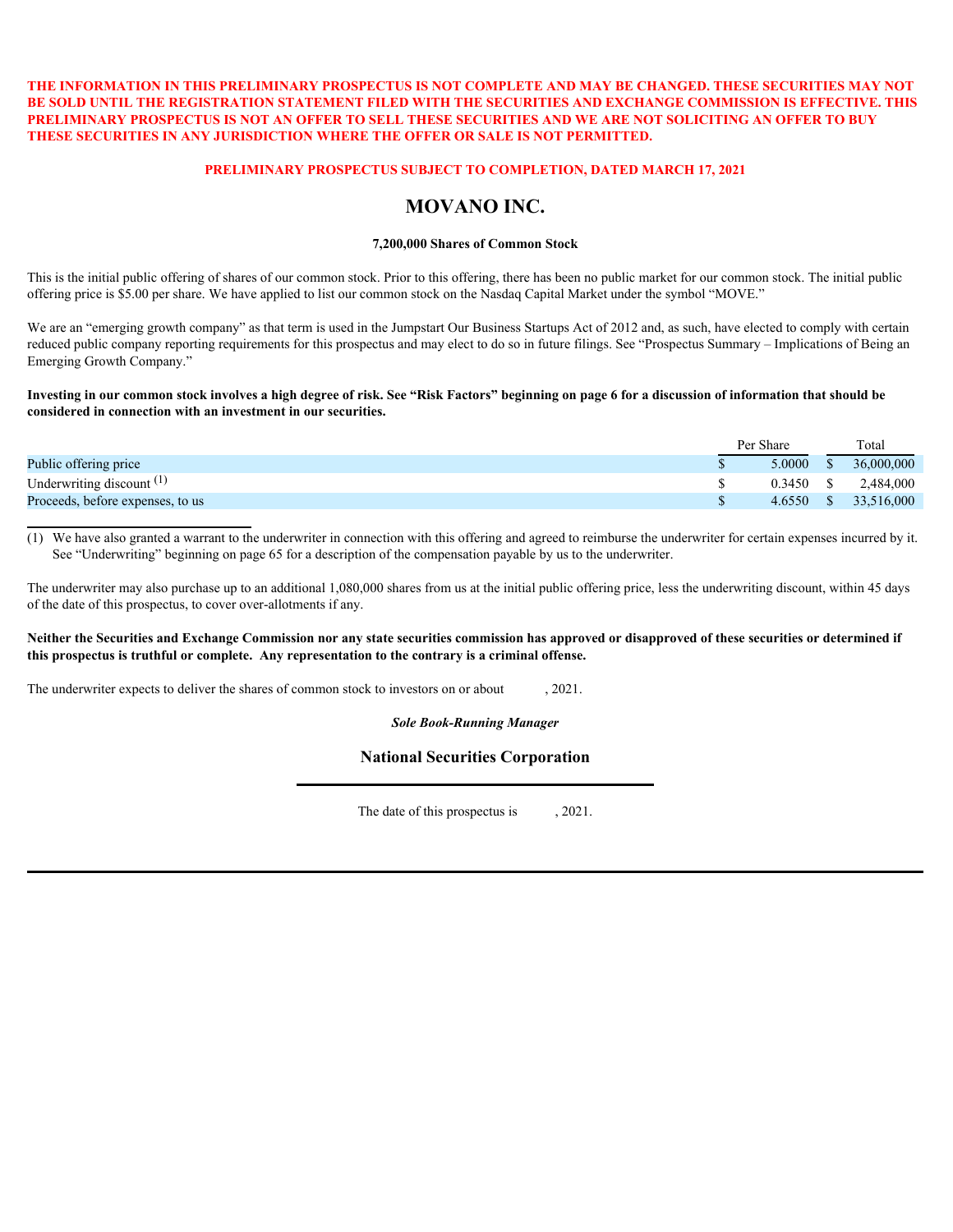### **TABLE OF CONTENTS**

|                                                                                                      | Page  |
|------------------------------------------------------------------------------------------------------|-------|
| <b>PROSPECTUS SUMMARY</b>                                                                            |       |
| <b>THE OFFERING</b>                                                                                  |       |
| <b>SUMMARY SELECTED FINANCIAL DATA</b>                                                               |       |
| <b>RISK FACTORS</b>                                                                                  | 6     |
| SPECIAL NOTE REGARDING FORWARD-LOOKING STATEMENTS AND OTHER INFORMATION CONTAINED IN THIS PROSPECTUS | 27    |
| <b>BUSINESS</b>                                                                                      | 28    |
| MANAGEMENT'S DISCUSSION AND ANALYSIS OF FINANCIAL CONDITION AND RESULTS OF OPERATIONS                | 37    |
| <b>EXECUTIVE OFFICERS, DIRECTORS AND CORPORATE GOVERNANCE</b>                                        | 45    |
| <b>EXECUTIVE AND DIRECTOR COMPENSATION</b>                                                           | 47    |
| <b>CERTAIN RELATIONSHIPS AND RELATED PARTY TRANSACTIONS</b>                                          | 50    |
| SECURITY OWNERSHIP OF CERTAIN BENEFICIAL OWNERS AND MANAGEMENT                                       | 52    |
| <b>USE OF PROCEEDS</b>                                                                               | 54    |
| <b>DESCRIPTION OF CAPITAL STOCK</b>                                                                  | 55    |
| <b>DIVIDEND POLICY</b>                                                                               | 59    |
| <b>CAPITALIZATION</b>                                                                                | 60    |
| <b>DILUTION</b>                                                                                      | 61    |
| <b>SHARES ELIGIBLE FOR FUTURE SALE</b>                                                               | 63    |
| <b>UNDERWRITING</b>                                                                                  | 65    |
| <b>LEGAL MATTERS</b>                                                                                 | 68    |
| <b>EXPERTS</b>                                                                                       | 68    |
| WHERE YOU CAN FIND MORE INFORMATION                                                                  | 68    |
| <b>INDEX TO FINANCIAL STATEMENTS</b>                                                                 | $F-1$ |
|                                                                                                      |       |

Unless otherwise stated or the context otherwise requires, the terms "Movano", "we," "us," "our" and the "Company" refer to Movano Inc.

**You should rely only on the information contained in this prospectus and any related free writing prospectus that we may provide to you in connection with this offering. We have not, and the underwriter has not, authorized anyone to provide you with additional or different information. If anyone provides you with different or inconsistent information, you should not rely on it. We are not, and the underwriter is not, making an offer to sell these securities in any jurisdiction where the offer or sale is not permitted. You should assume that the information appearing in this prospectus is accurate only as of the date on the front cover of this prospectus. Our business, financial condition, results of operations and prospects may have changed since that date.**

**For investors outside the United States: neither we nor the underwriter have done anything that would permit this offering or possession or distribution of this prospectus or any free writing prospectus we may provide to you in connection with this offering in any jurisdiction where action for that purpose is required, other than in the United States. You are required to inform yourselves about and to observe any restrictions relating to this offering and the distribution of this prospectus and any such free writing prospectus outside of the United States.**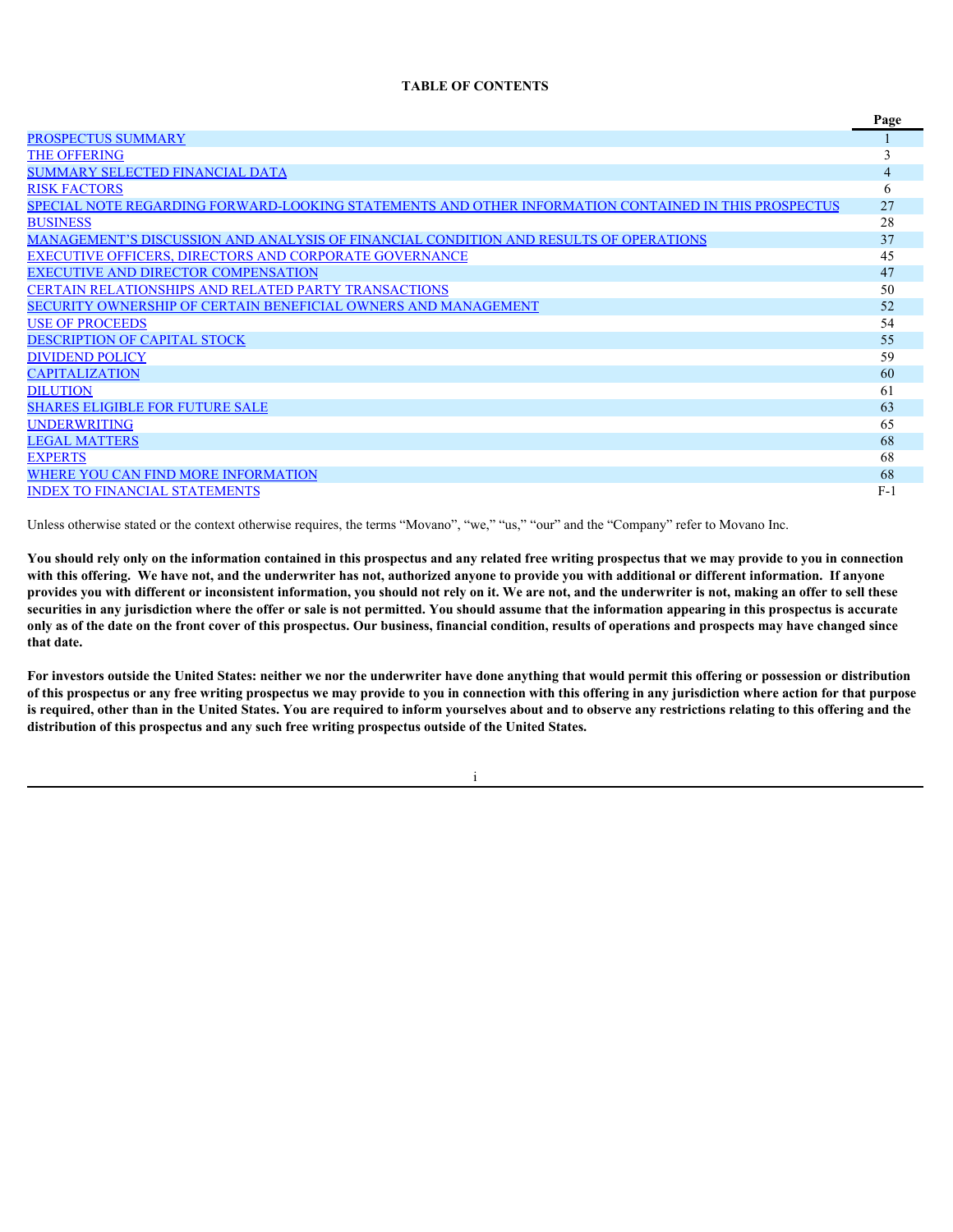#### <span id="page-4-0"></span>**Prospectus Summary**

This summary highlights selected information contained elsewhere in this prospectus and does not contain all of the information that you should consider before investing in our common stock. You should carefully read this prospectus and the registration statement of which this prospectus is a part in their entirety before investing in our common stock, including the information discussed under "Risk Factors" beginning on page 6 and our financial statements and notes thereto that appear elsewhere in this prospectus.

#### **Our Company**

We are a health-focused technology company developing simple, smart and personalized devices designed to help individuals on their health journey maintain good health today and prevent and manage chronic diseases in the future.

We are developing a proprietary platform that uses Radio Frequency ("RF") technology, which we believe will enable the creation of low-cost and scalable sensors that are small enough to fit into a wearable and other small form factors. We expect that our platform will provide users with the ability to measure and continuously monitor vital health data and provide actionable feedback to jumpstart changes in behaviors.

Our platform is the foundation for our first product in development, which is a non-invasive and cuffless wearable that simultaneously measures glucose, blood pressure and heart rate. It is intended to combine the functionality of a continuous glucose monitor ("CGM") and a cuffless RF-based blood pressure monitor ("rBPM ®") into one wearable device. Once developed, we believe it will allow users to manage their health with confidence and in a manner that best fits their lifestyle, ultimately improving health outcomes.

#### **Risks Related to Our Business**

An investment in our common stock involves a high degree of risk. You should carefully consider the risks summarized below. These risks are discussed more fully in the "Risk Factors" section of this prospectus immediately following this prospectus summary. These risks include, but are not limited to, the following:

- We have a history of operating losses, and we may never achieve or maintain profitability.
- If we fail to obtain and maintain necessary regulatory clearances or approvals for our proposed wearable product, or if clearances or approvals for other future applications and indications are delayed or not issued, our commercial operations will be harmed.
- Our efforts may never result in the successful development of commercial applications based on our technology.
- Expected net proceeds from this offering are not expected to be sufficient for us to complete the development and commercialization of our proposed wearable product or the balance of our long-term business plan, and if we are unable to raise additional capital when needed, we may be required to curtail the development of our technology or materially curtail or reduce our operations.
- ● Our limited operating history makes it difficult to evaluate our current business, predict our future results or forecast our financial performance and growth.
- Competition in the glucose and blood pressure monitoring market is intense and we may be unable to successfully compete.
- We will depend on third parties to design, manufacture and seek regulatory approval of our planned products. If any third party fails to successfully design, manufacture and gain regulatory approval of our planned products, our business will be materially harmed.
- If we are unable to protect our intellectual property, our financial condition, results of operations and the value of our technology and products could be adversely affected.

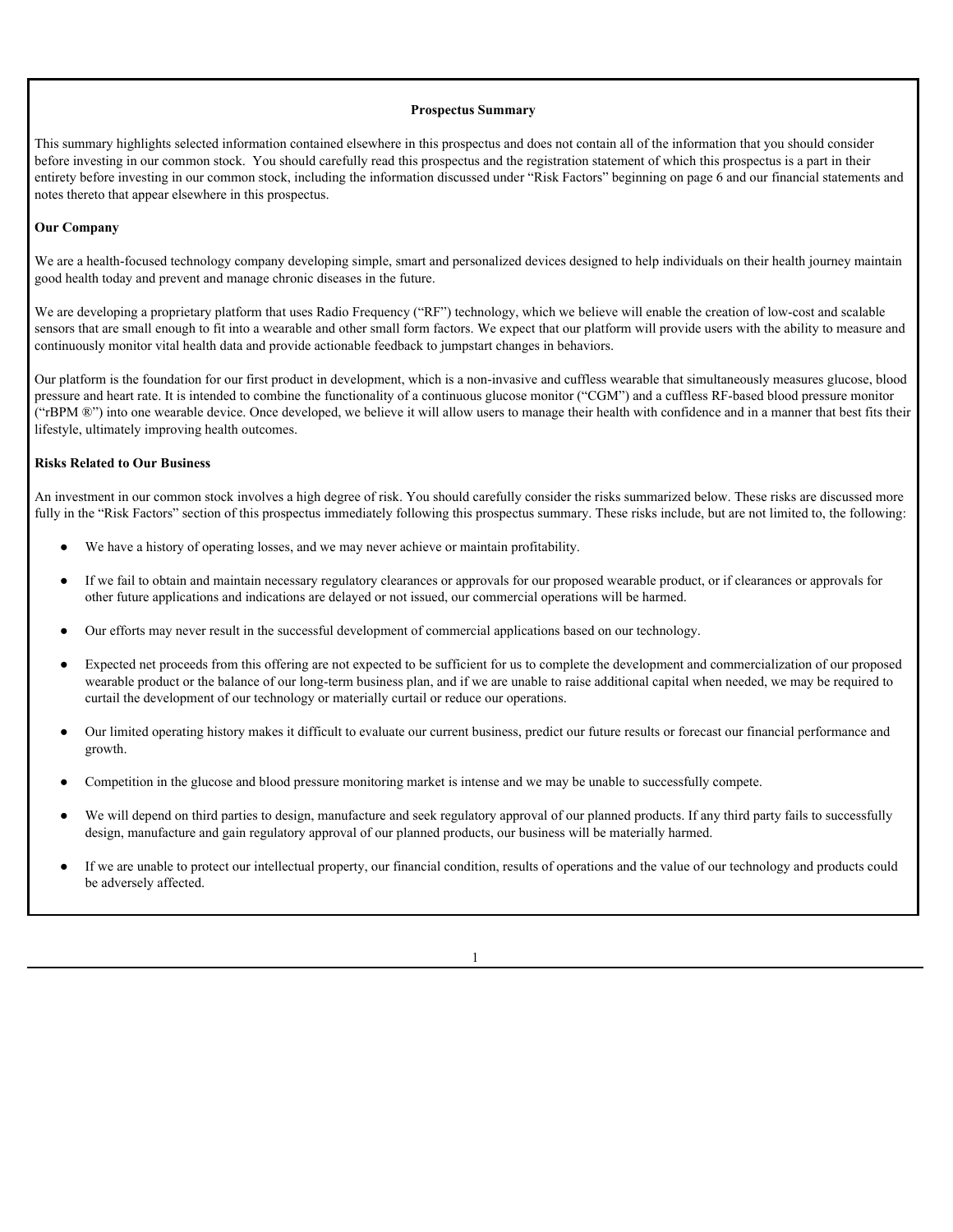#### **Implications of Being an Emerging Growth Company**

We are an "emerging growth company," as defined in the Jumpstart Our Business Startups Act of 2012, or the JOBS Act, and, for as long as we continue to be an "emerging growth company," we expect to take advantage of exemptions from various reporting requirements applicable to other public companies but not to "emerging growth companies," including, but not limited to, (i) being required to present only two years of audited financial statements and related financial disclosure, (ii) not being required to comply with the auditor attestation requirements of Section 404 of the Sarbanes-Oxley Act of 2002, (iii) extended transition periods available under the JOBS Act for complying with new or revised accounting standards, (iv) reduced disclosure obligations regarding executive compensation in our periodic reports and proxy statements, and (v) exemptions from the requirements of holding a nonbinding advisory vote on executive compensation and stockholder approval of any golden parachute payments not previously approved. We could be an "emerging growth company" for up to five years, or until the earliest of (i) the last day of the first fiscal year in which our annual gross revenues exceed \$1.07 billion, (ii) the date that we become a "large accelerated filer" as defined in Rule 12b-2 under the Securities Exchange Act ("Exchange Act") of 1934, as amended, which would occur if the market value of our common stock that is held by non-affiliates exceeds \$700 million as of the last business day of our most recently completed second fiscal quarter, or (iii) the date on which we have issued more than \$1 billion in non-convertible debt during the preceding three-year period.

We are also a "smaller reporting company" and will remain a smaller reporting company while either (i) the market value of our stock held by non-affiliates was less than \$250 million as of the last business day of our most recently completed second fiscal quarter or (ii) our annual revenue was less than \$100 million during our most recently completed fiscal year and the market value of our stock held by non-affiliates was less than \$700 million as of the last business day of our most recently completed second fiscal quarter. If we are still considered a "smaller reporting company" at such time as we cease to be an "emerging growth company," we will be subject to increased disclosure requirements. However, the disclosure requirements will still be less than they would be if we were not considered either an "emerging growth company" or a "smaller reporting company." Specifically, similar to "emerging growth companies", "smaller reporting companies" are able to provide simplified executive compensation disclosures in their filings; are exempt from the provisions of Section 404(b) of the Sarbanes-Oxley Act requiring that independent registered public accounting firms provide an attestation report on the effectiveness of internal control over financial reporting; and have certain other decreased disclosure obligations in their Securities and Exchange Commission filings, including, among other things, being required to provide only two years of audited financial statements in annual reports.

### **Market and Industry Data**

This prospectus contains estimates, projections and other information concerning our industry, our business, and the markets for our products, including data regarding the estimated size of those markets and their projected growth rates, as well as market research, estimates and forecasts prepared by our management. Unless otherwise expressly stated, we obtained this industry, business, market and other data from publicly available information, reports, research surveys, studies and similar data prepared by market research firms and other third parties, industry and general publications, government data and similar sources. Information that is based on estimates, forecasts, projections, market research or similar methodologies is inherently subject to uncertainties and actual events or circumstances may differ materially from events and circumstances that are assumed in this information based on various factors, including those discussed under the heading 'Risk Factors" and elsewhere in this prospectus. We believe that these sources and estimates are reliable but have not independently verified them and cannot guarantee their accuracy or completeness. We caution you not to give undue weight to such projections, assumptions and estimates.

#### **Corporate Information**

We were incorporated in Delaware in January 2018 under the name Maestro Sensors Inc. On August 3, 2018, we changed our name to Movano Inc. Our principal executive offices are located at 6200 Stoneridge Mall Rd., Suite 300, Pleasanton, CA 94588, and our telephone number is (415) 651-3172. Our website address is www.movano.com. The information contained on, or accessible through, our website is not incorporated by reference into this prospectus, and you should not consider any information contained in, or that can be accessed through, our website as part of this prospectus or in deciding whether to purchase our common stock.

#### **Qualified Small Business Stock**

We believe that upon the close of this offering (i) we will be an "eligible corporation" as defined in Section 1202(e)(4) of the Internal Revenue Code of 1986, as amended, or Code, (ii) we will not have made any purchases of our own stock during the one-year period preceding the closing having an aggregate value exceeding 5% of the aggregate value of all our stock as of the beginning of such period and (iii) our aggregate gross assets, as defined by Code Section 1202(d) (2), at no time and through the closing will have exceeded or will exceed \$50 million, taking into account the assets of any corporations required to be aggregated with us in accordance with Code Section  $1202(d)(3)$ . As such, we believe that the common stock offered hereby should be "qualified small business stock" pursuant to Code Section 1202(c). Certain prospective purchasers may be eligible for an exemption from federal income tax on capital gains with respect to "qualified small business stock" held for more than five years. For such exemption to apply to such purchaser, we will have to meet certain active business tests during substantially all of the prospective purchaser's holding period, which tests may be impacted by our future operations and our utilization of the proceeds of this offering. We cannot assure that we will meet all or any of such tests during substantially all of a prospective purchaser's holding period. Prospective purchasers should consult their own tax advisors with regard to the applicability or interpretation of Section 1202 of the Code.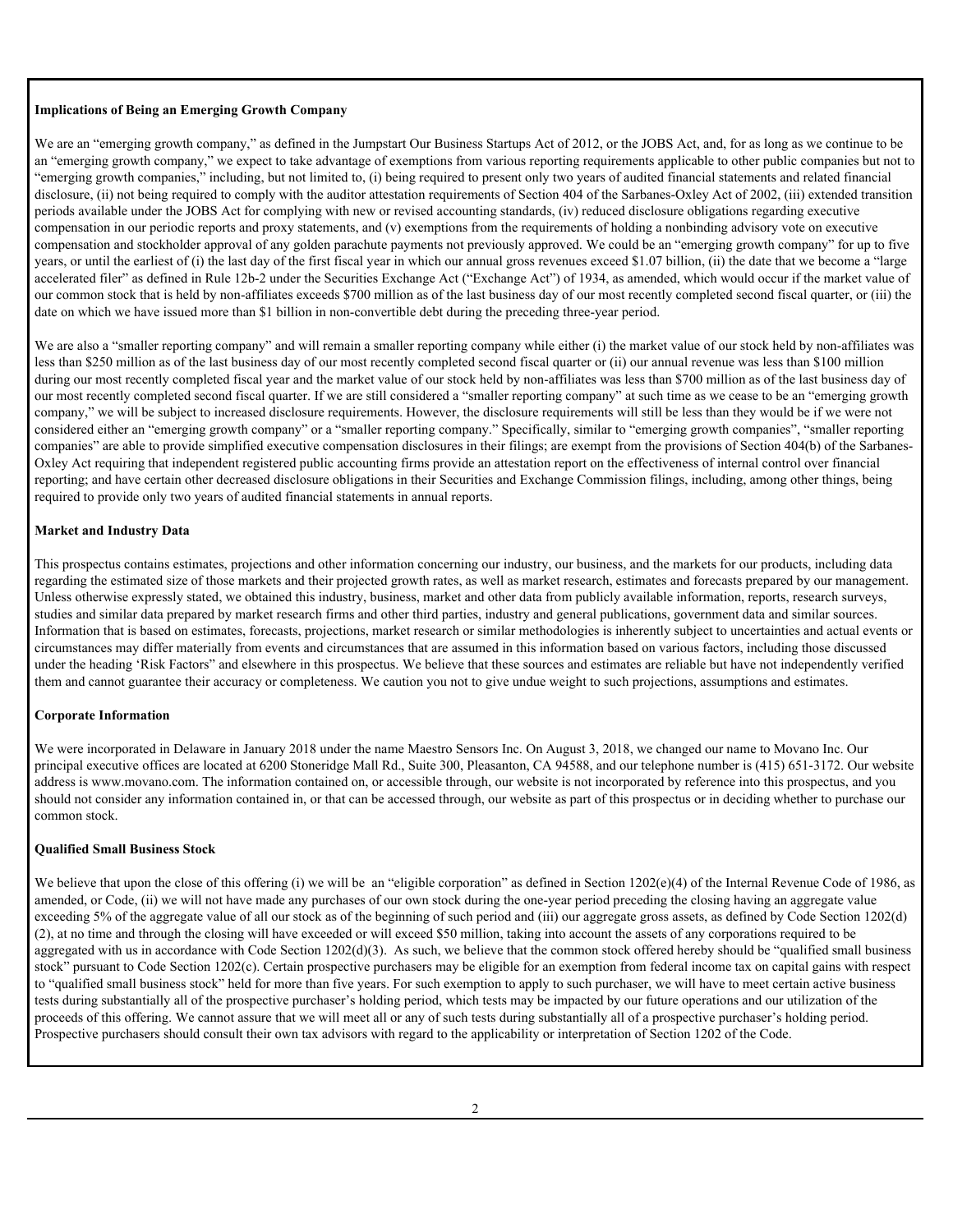<span id="page-6-0"></span>

|                                                     | <b>THE OFFERING</b>                                                                                                                                                                                                                                                                                                                                                                                      |
|-----------------------------------------------------|----------------------------------------------------------------------------------------------------------------------------------------------------------------------------------------------------------------------------------------------------------------------------------------------------------------------------------------------------------------------------------------------------------|
| <b>Common Stock Offered By Us</b>                   | 7,200,000 shares                                                                                                                                                                                                                                                                                                                                                                                         |
| <b>Common Stock Outstanding After This Offering</b> | 29,549,412 shares $(1)(2)$                                                                                                                                                                                                                                                                                                                                                                               |
| <b>Over-allotment Option</b>                        | We have granted the underwriter the option to purchase up to an<br>additional 1,080,000 shares from us at the public offering price, less the underwriting<br>discount, within 45 days of the date of this prospectus, to cover over-allotments, if any.                                                                                                                                                 |
| <b>Use of Proceeds</b>                              | We estimate that the net proceeds from this offering will be approximately \$32.3 million<br>(or approximately \$37.4 million if the underwriter exercises in full its over-allotment<br>option). We intend to use the net proceeds from this offering to fund product development<br>and for working capital and other general corporate purposes. See "Use of Proceeds" for<br>additional information. |
| <b>Risk Factors</b>                                 | See the section entitled "Risk Factors" and other information included in this prospectus<br>for a discussion of factors you should carefully consider before deciding to invest in shares<br>of our common stock.                                                                                                                                                                                       |
| <b>Proposed Nasdaq Capital Market symbol</b>        | <b>MOVE</b>                                                                                                                                                                                                                                                                                                                                                                                              |

- (1) The number of shares of our common stock to be outstanding after this offering is based on 6,393,069 shares of common stock outstanding as of December 31, 2020, gives effect to the conversion of our outstanding shares of Series A preferred stock and Series B preferred stock and outstanding convertible notes at December 31, 2020 into an aggregate of 15,956,343 shares of our common stock, and excludes the following:
	- 961,743 shares of common stock issuable upon the exercise of outstanding warrants, at a weighted average exercise price of \$2.08 per share;
	- 3,188,011 shares of our common stock issuable upon the exercise of outstanding stock options issued pursuant to our Omnibus Incentive Plan at a weighted average exercise price of \$0.66 per share;
	- 1,254,489 shares of our common stock reserved for future issuance under our Omnibus Incentive Plan; and
	- shares of our common stock issuable upon exercise of the underwriter warrant.

(2) Except as otherwise indicated herein, all information in this prospectus assumes or gives effect to:

- the conversion of our outstanding shares of Series A preferred stock and Series B preferred stock and outstanding convertible notes at December 31, 2020 into an aggregate of 15,956,343 shares of our common stock immediately prior to the completion of this offering;
- the adoption of our Third Amended and Restated Certificate of Incorporation and Amended and Restated Bylaws in connection with the consummation of this offering; and
- no exercise of the underwriter's over-allotment option.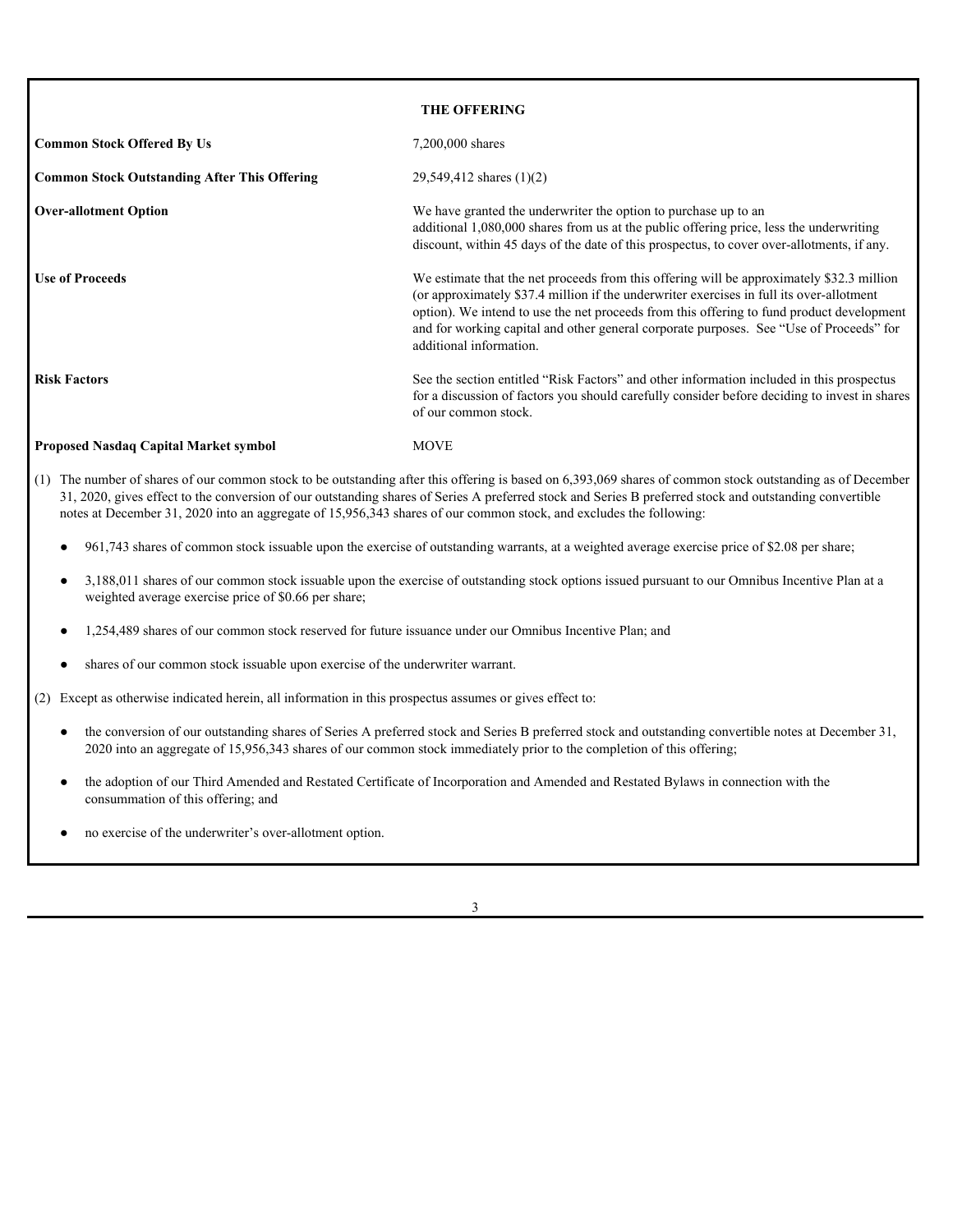### <span id="page-7-0"></span>**SUMMARY SELECTED FINANCIAL DATA**

*The following tables set forth a summary of our historical financial data at, and for the period ended on, the dates indicated. We have derived the balance sheet data as of December 31, 2020 and 2019 and the statements of operations data for the years ended December 31, 2020 and December 31, 2019 from our audited financial statements included elsewhere in this prospectus. You should read this data together with our historical financial statements and related notes appearing elsewhere in this prospectus and the section of this prospectus entitled "Management's Discussion and Analysis of Financial Condition and Results of Operations." Our historical results are not necessarily indicative of the results to be expected in any future period.*

#### **Summary Statement of Operations Data**

(in thousands, except share and per share data)

|                                                                                                                                        | Year Ended<br>December 31.<br>2020 |      | Year Ended<br>December 31,<br>2019 |  |
|----------------------------------------------------------------------------------------------------------------------------------------|------------------------------------|------|------------------------------------|--|
| Operating expenses:                                                                                                                    |                                    |      |                                    |  |
| Research and development                                                                                                               | 8,373                              | - \$ | 6,515                              |  |
| General and administrative                                                                                                             | 2,734                              |      | 1,997                              |  |
| Total operating expenses                                                                                                               | 11,107                             |      | 8,512                              |  |
| Loss from operations                                                                                                                   | (11, 107)                          |      | (8,512)                            |  |
| Other income (expense), net                                                                                                            | (1,924)                            |      | 72                                 |  |
| Net loss and comprehensive loss                                                                                                        | (13, 031)                          |      | (8,440)                            |  |
| Accretion and dividends on redeemable convertible preferred stock                                                                      | (8,914)                            |      | (6,041)                            |  |
| Net loss attributable to common stockholders                                                                                           | (21, 945)                          |      | (14, 481)                          |  |
| Net loss per share attributable to common stockholders, basic and diluted $(1)$                                                        | (6.85)                             |      | (9.18)                             |  |
| Shares used in computing net loss per share attributable to common stockholders, basic and diluted <sup>(2)</sup>                      | 3,201,430                          |      | 1,577,714                          |  |
| Pro forma net loss per share, basic and diluted, attributable to common stockholders (unaudited) <sup>(1)</sup>                        | (0.73)                             |      |                                    |  |
| Weighted average shares used in computing pro forma net loss per share attributable to common stockholders, basic<br>and diluted $(2)$ | 7,161,358                          |      |                                    |  |

(1) See Note 14 of the notes to our financial statements appearing at the end of this prospectus for further details on the calculation of basic and diluted net loss per share attributable to common stockholders. The unaudited pro forma net loss per share, basic and diluted, attributable to common has been computed to give effect to the conversion of all outstanding shares of the Series A and B redeemable convertible preferred stock and the conversion of the convertible promissory notes and related accrued interest immediately prior to a public offering upon an initial public offering as if the proposed initial public offering had occurred on the later of the beginning of the period or the issuance date of the related instrument. The numerator in the calculation has been adjusted to remove accretion and dividends on redeemable convertible preferred stock, the change in fair value of the derivative liability resulting from remeasurement of the derivative liability, and interest expense on the convertible promissory notes.

(2) The unaudited pro forma weighted average number of shares outstanding used to determine pro forma basic and diluted net loss per share attributable to common stockholders for the year ended December 31, 2020 included the impact of the conversion of all outstanding shares of Series A preferred stock and Series B preferred stock and outstanding convertible promissory notes at December 31, 2020 into an aggregate of 15,956,343 shares of common stock.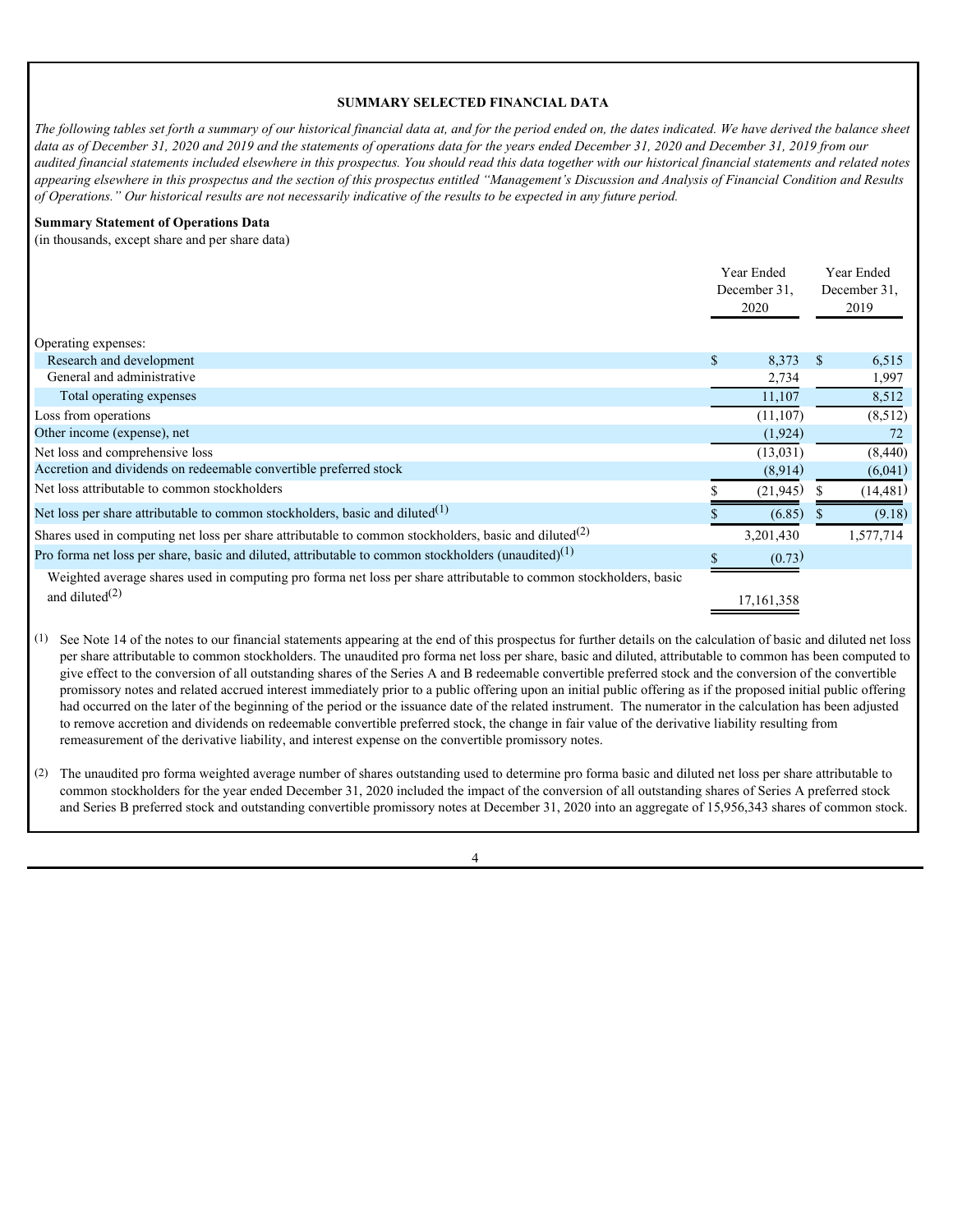### **Summary Balance Sheet Data**

The following table presents our summary balance sheet data:

- on an actual basis as of December 31, 2020;
- on a pro forma basis to reflect the conversion of all outstanding shares of Series A and B preferred stock and outstanding convertible into an aggregate of 15,956,343 shares of our common stock upon the closing of this offering; revaluation of the warrant liability; reclassification of the warrant liability to equity; and write-off of the derivative liability; and
- on a pro forma as adjusted basis to give further effect to our sale of 7,200,000 shares of common stock in this offering at an assumed initial public offering price of \$5.00 per share, after deducting underwriting discounts and commissions and estimated offering expenses payable by us.

|                                                                            | As of December 31, 2020 |            |                |                          |  |              |
|----------------------------------------------------------------------------|-------------------------|------------|----------------|--------------------------|--|--------------|
|                                                                            |                         |            |                |                          |  | Pro Forma as |
|                                                                            |                         | Actual     |                | Pro Forma                |  | Adjusted     |
|                                                                            |                         |            | (in thousands) |                          |  |              |
|                                                                            |                         |            |                |                          |  |              |
| Cash and cash equivalents                                                  | <sup>\$</sup>           | $5,710$ \$ |                | $5,710$ \$               |  | 38,051       |
| Working capital $(1)$                                                      |                         | 5,741      |                | 5,741                    |  | 38,082       |
| Total assets                                                               |                         | 7,083      |                | 7,083                    |  | 39,424       |
| Convertible promissory notes, net                                          |                         | 11,342     |                | $\overline{\phantom{a}}$ |  |              |
| Derivative liability                                                       |                         | 121        |                | $\sim$                   |  |              |
| Warrant liability                                                          |                         | 1,549      |                | $\overline{\phantom{0}}$ |  |              |
| Other noncurrent liabilities                                               |                         | 973        |                | 531                      |  | 531          |
| Total liabilities                                                          |                         | 15,145     |                | 1,691                    |  | 1,691        |
| Redeemable convertible preferred stock                                     |                         | 32,818     |                | $\overline{\phantom{a}}$ |  |              |
| Total Stockholders' (deficit) equity                                       |                         | (40, 880)  |                | 5,392                    |  | 37,733       |
| (1) Working capital is defined as current assets less current liabilities. |                         |            |                |                          |  |              |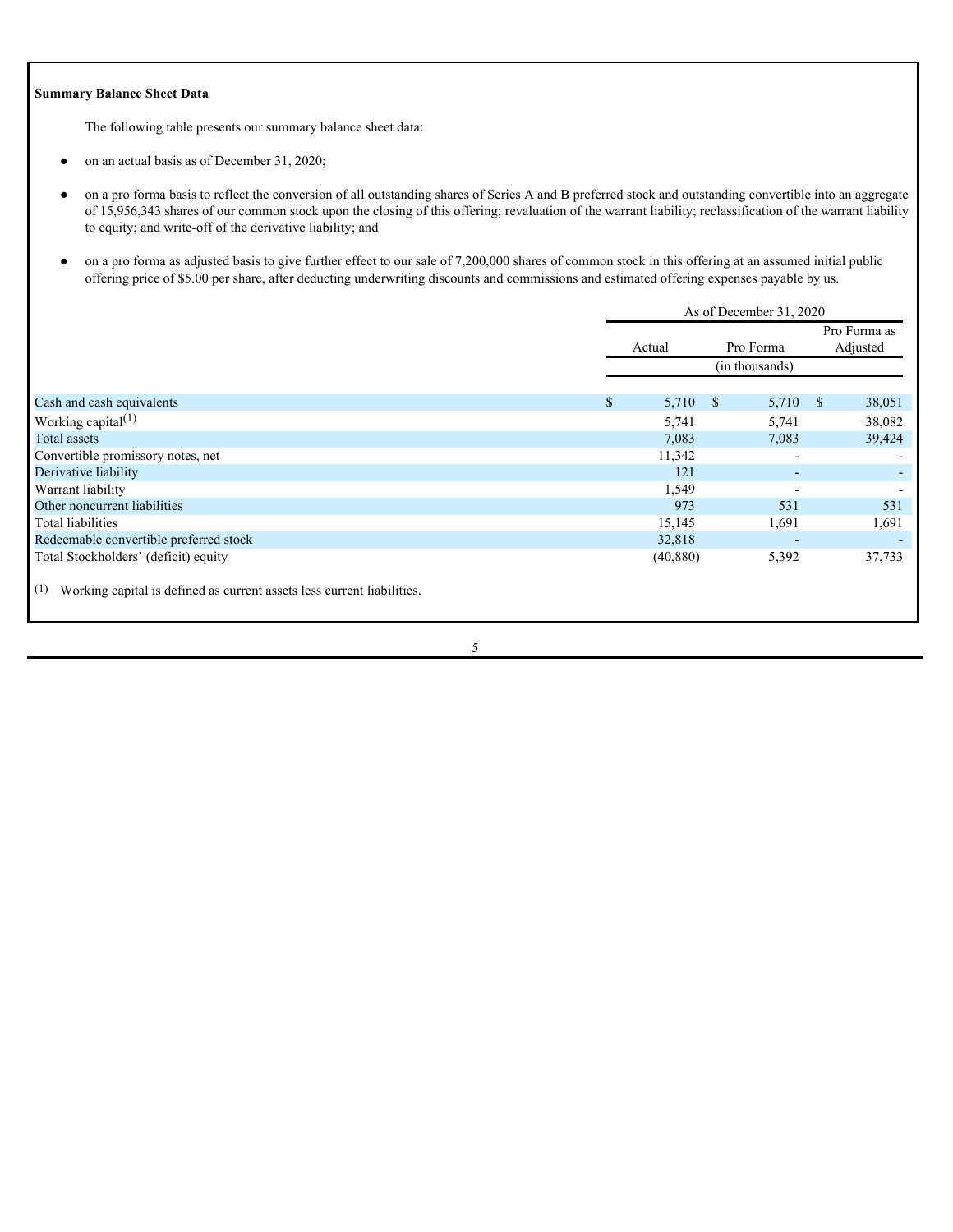#### <span id="page-9-0"></span>**RISK FACTORS**

An investment in our common stock is speculative and involves a high degree of risk, including the risk of a loss of your entire investment. You should carefully consider the risks and uncertainties described below and the other information contained in this prospectus before purchasing any common stock.

The risks set forth below are not the only ones facing our Company. Additional risks and uncertainties may exist that could also adversely affect our business, operations and prospects. If any of the following risks actually materialize, or if additional risks and uncertainties that are not presently known to us or that we currently deem immaterial later materialize, our business, financial condition, prospects and/or operations could suffer. In such event, the value of your investment could decline, and you could lose all or a substantial portion of the money that you pay for the common stock.

The risks discussed below include forward-looking statements, and our actual results may differ substantially from those discussed in these forward-looking statements. See "Special Note Regarding Forward-Looking Statements and Other Information Contained in this Prospectus."

#### **Risks Related to Our Business**

#### *We are a recently-formed, start-up, development-stage technology company with no history of generating revenue, have a history of operating losses, and we may never achieve or maintain profitability.*

We are a technology company that was formed in January 2018. We have a very limited operating history and have engaged in only limited research and development activities relating to our proposed technology. The likelihood of success of our business plan must be considered in light of the challenges, substantial expenses, difficulties, complications and delays frequently encountered in connection with developing and expanding early-stage businesses and the regulatory and competitive environment in which we operate. Technology product development is a highly speculative undertaking, involves a substantial degree of risk and is a capital-intensive business.

As of December 31, 2020, we had an accumulated deficit of approximately \$40.9 million. Even assuming the sale of the common stock in this offering, without additional capital our existing cash and cash equivalents will be insufficient to fully fund our business plan. We expect to continue to incur losses for the foreseeable future, and these losses will likely increase as we prepare for and begin to commercialize our first product. Our ability to achieve revenue-generating operations and, ultimately, achieve profitability will depend on whether we can obtain additional capital when we need it, complete the development of our technology, receive regulatory approval of our technology, potentially find strategic collaborators that can incorporate our technology into applications which can be successfully commercialized and achieve market acceptance. There can be no assurance that we will ever generate revenues or achieve profitability. Even if we achieve profitability in the future, we may not be able to sustain profitability in subsequent periods.

# *We may be unable to continue as a going concern if we do not successfully raise additional capital on favorable terms, or at all, or if we fail to generate sufficient revenue from operations.*

Primarily as a result of our lack of revenue, history of losses to date and our lack of liquidity, there is substantial uncertainty as to our ability to continue as a going concern. As of December 31, 2020, we had total assets of approximately \$7.1 million and total liabilities of approximately \$15.1 million. We expect our operating costs to be substantial as we incur costs related to the development of our proposed technologies and products and that we will operate at a loss for the foreseeable future. As described below under "Use of Proceeds," we believe that the net proceeds from this offering, together with our current cash, will be sufficient to fund the development and internal and external testing of our planned wearable product to the point where we are able to generate data that will enable us to submit to FDA the 510(k) clearance application for this product. However, the expected net proceeds from this offering are not expected to be sufficient for us to complete the development and commercialization of our proposed wearable product or the balance of our long-term business plan. Our forecast of the period of time through which our financial resources will be adequate to support our operations is a forward-looking statement and involves risks and uncertainties, and actual results could vary as a result of a number of factors, including the factors discussed elsewhere in this "Risk Factors" section. We have based this estimate on assumptions that may prove to be wrong, and we could utilize our available capital resources sooner than we currently expect.

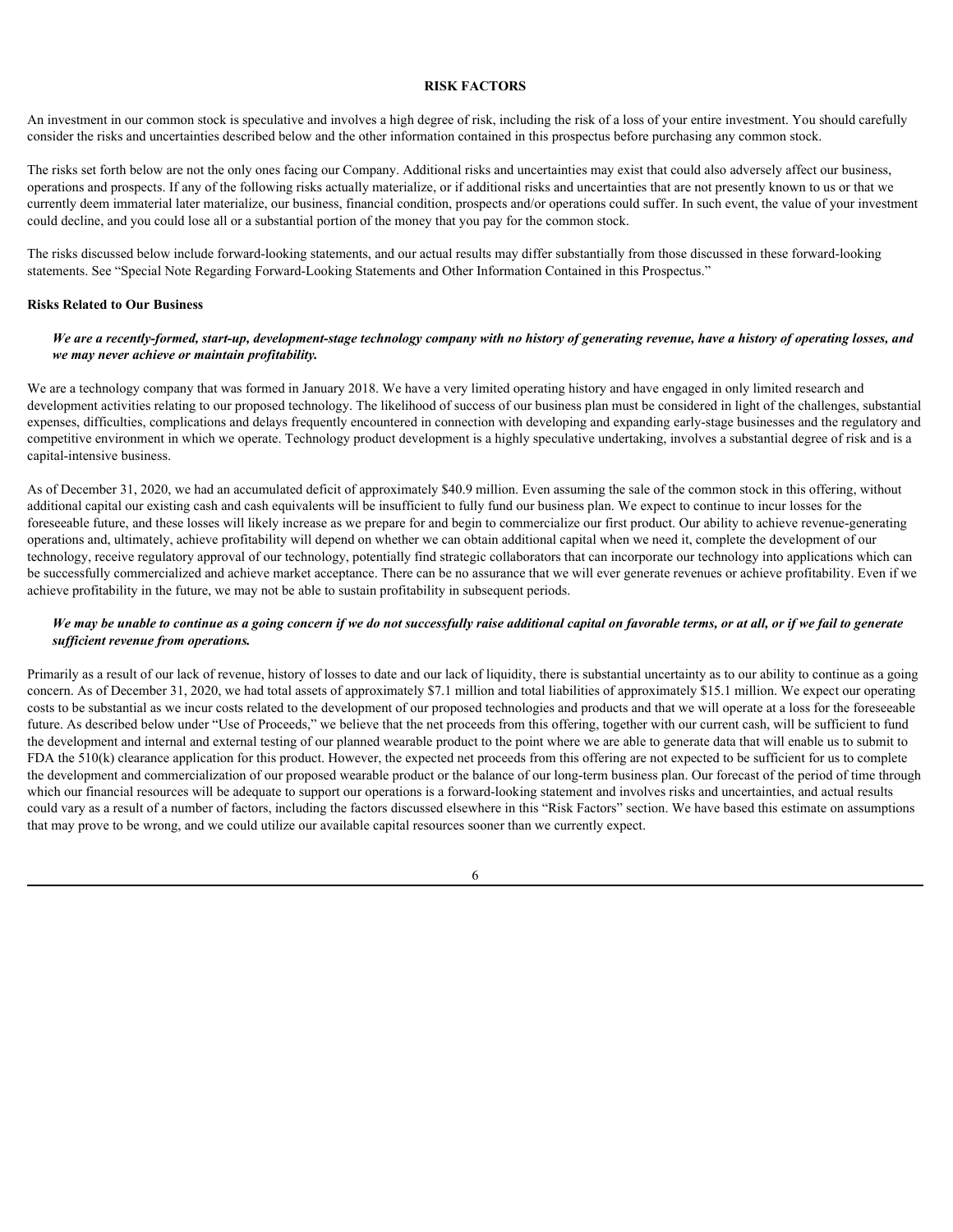We do not have any prospective arrangements or credit facilities as a source of future funds after this offering, and there can be no assurance that we will be able to raise sufficient additional capital on acceptable terms, or at all. If we are unable to raise additional capital or if we are unable to generate sufficient revenue from our operations, we may not stay in business. We may seek additional capital through a combination of private and public equity offerings, debt financings and strategic collaborations. If we raise additional funds through the issuance of equity or convertible debt securities, the percentage ownership of our existing stockholders could be significantly diluted and these newly-issued securities may have rights, preferences or privileges senior to those of holders of the common stock offered hereby. Debt financing, if obtained, may involve agreements that include covenants limiting or restricting our ability to take specific actions, such as incurring additional debt, which could increase our expenses and require that our assets secure such debt. Moreover, any debt we incur must be repaid regardless of our operating results. However, we do not own any significant assets that we expect could serve as acceptable collateral for a bank or other commercial lender. The above circumstances may discourage some investors from purchasing our stock, lending us money or from providing alternative forms of financing. In addition, the current economic instability in the world's equity and credit markets may materially adversely affect our ability to sell additional securities and/or borrow cash. There can be no assurance that we will be able to raise additional working capital on acceptable terms or at all.

If we are unable to raise additional capital when needed, we may be required to curtail the development of our technology or materially curtail or reduce our operations. We could be forced to sell or dispose of our rights or assets. Any inability to raise adequate funds on commercially reasonable terms would have a material adverse effect on our business, results of operation and financial condition, including the possibility that a lack of funds could cause our business to fail and liquidate with little or no return to investors.

Even if we take these actions, they may be insufficient, particularly if our costs are higher than projected or unforeseen expenses arise. Additionally, if we raise additional funds through collaborations, strategic alliances or marketing, distribution or licensing arrangements with third parties, we may have to relinquish valuable rights to our technologies, future revenue streams or products or to grant licenses on terms that may not be favorable to us. If we choose to expand more rapidly than we presently anticipate, we may also need to raise additional capital sooner than expected.

#### *Our efforts may never demonstrate the feasibility of any product.*

We have developed a working prototype of our proposed wearable product that is capable of generating data we believe will be able to be used to measure blood glucose and blood pressure levels, but significant additional research and development activity will be required before we achieve a commercial product. We have conducted limited studies to compare the data our prototype device generates to measurements from conventional blood glucose and blood pressure measuring tools, and we are using the data generated in those studies to refine our product design and to develop the algorithms our product in development will utilize. However, we have not yet conducted any studies that demonstrate that our planned product is able to measure blood glucose or blood pressure levels at any particular accuracy level and we may never be able to complete any clinical studies that demonstrate accuracy levels that would be necessary for a commercial product. Our research and development efforts remain subject to all of the risks associated with the development of new products based on emerging technologies, including unanticipated technical or other problems and the possible insufficiency of funds needed in order to complete development of these products and enable us to execute our business plan. Any such problems may result in delays and cause us to incur additional expenses that would increase our losses. If we cannot complete, or if we experience significant delays in, developing our technology and products and services based on such technology for use in potential commercial applications, particularly after incurring significant expenditures, our business may fail. To our knowledge, the technological concepts we are applying to develop commercial applications have not previously been successfully applied by anyone else.

Accordingly, you should consider our prospects in light of the costs, uncertainties, delays and difficulties frequently encountered by companies in the early stages of development, especially technology companies such as ours. Potential investors should carefully consider the risks and uncertainties that a company with a limited operating history typically faces. In particular, potential investors should consider that we cannot assure you that we will be able to:

- successfully implement or execute our current business plan, or that our business plan is sound;
- successfully develop the radio frequency ("RF") based technology necessary to develop our planned wearable product having the functionality and characteristics we discuss herein;
- successfully develop a prototype or a practical, efficient or economical commercial version of one or more products;
- obtain any additional issued patents;

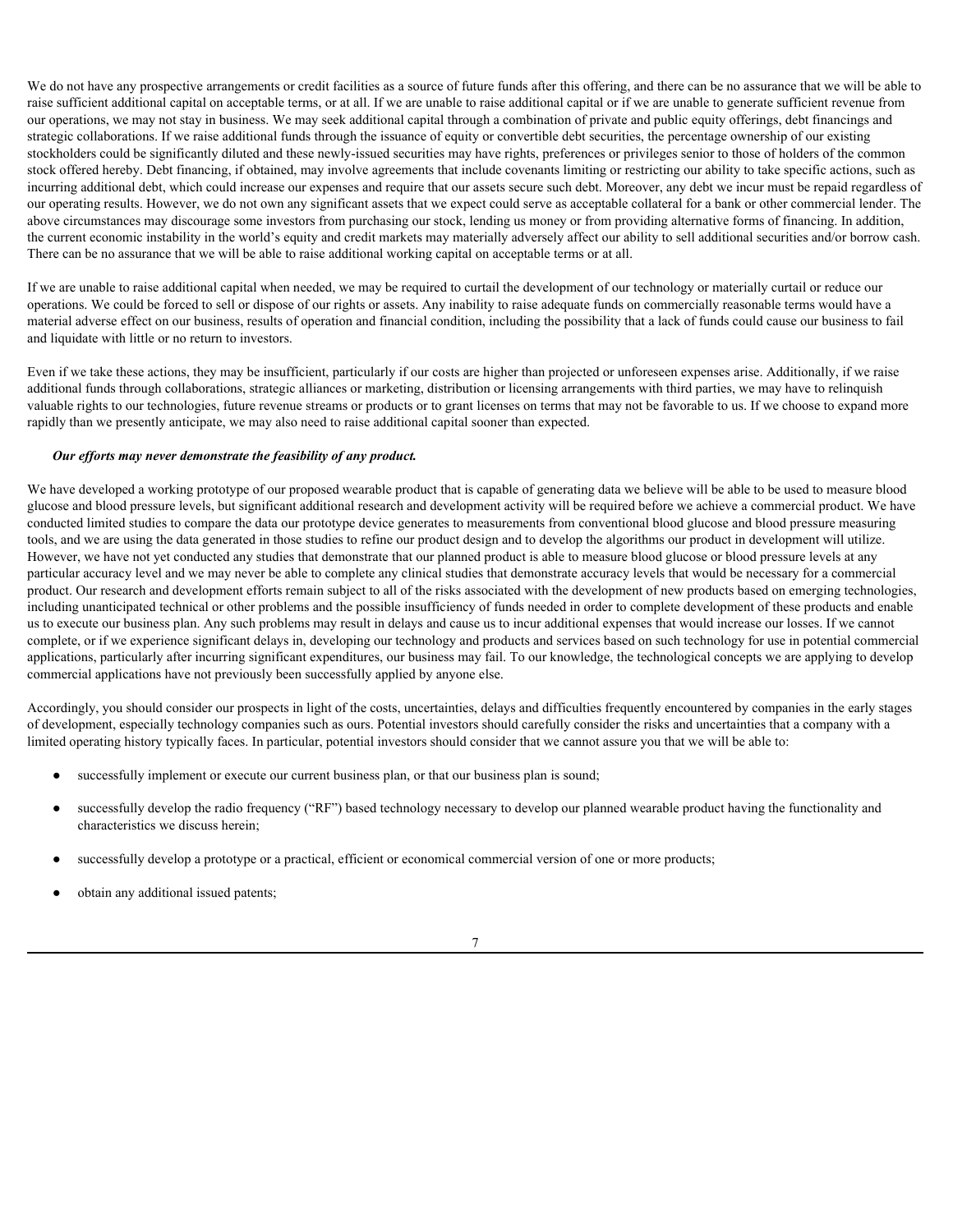- successfully develop proprietary technology and trade secrets and secure market exclusivity and/or adequate intellectual property protection for our products by way of patent protection or otherwise;
- successfully protect any such proprietary technology and trade secrets from competitors and third parties claiming infringement or misappropriation;
- attract and retain an experienced management and advisory team; and
- raise sufficient funds in the capital markets to effectuate our business plan, including for the development and commercialization of our products.

If we cannot successfully execute any one of the foregoing, our business may not succeed and your investment will be adversely affected.

#### *We face competition from other technology companies and our operating results will suffer if we fail to compete effectively.*

The technology industry, generally, and the glucose and blood pressure monitoring and general wellness markets, in particular, are intensely competitive, subject to rapid change, and significantly affected by new product introductions and other market activities by industry participants. To compete successfully, we will need to demonstrate the advantages of our products and technologies over well-established alternative solutions, products and technologies, as well as newer ones, and convince consumers and enterprises of the advantages of our products and technologies. Traditional glucometers and blood pressure monitors remain an inexpensive alternative to our proposed wearable product. With respect to our planned wearable product, we will face direct and indirect competition from a number of competitors who have developed or are developing products for continuous or periodic monitoring of glucose and blood pressure levels as well as general wellness, and we anticipate that other companies will develop additional competitive products in the future. We have existing competitors and potential new competitors, many of which have or will have substantially greater name recognition, financial resources and expertise in research and development, manufacturing, preclinical testing, conducting clinical trials, obtaining regulatory approvals, and sales and marketing of approved products than we have. Mergers and acquisitions in the pharmaceutical, biotechnology and diagnostic industries may result in even more resources being concentrated among a smaller number of our competitors. Established competitors may invest heavily to quickly discover and develop novel technologies that could make obsolete or uneconomical the technology or the products that we plan to develop. Other small or early stage companies may also prove to be significant competitors, particularly through collaborative arrangements with large and established companies. Any new product that we develop that competes with a competitor's existing or future product may need to demonstrate compelling advantages in cost, convenience, quality, and safety to be commercially successful. In addition, new products developed by others could emerge as competitors to our proposed product development candidates. If our technology under development or our future products are not competitive based on these or other factors, our business would be harmed, and our financial condition and operations will suffer. For additional information regarding our competition, see the "Business – Competition" section of this prospectus.

### *The outbreak of the novel strain of coronavirus, SARS-CoV-2, which causes COVID-19, has and could continue to adversely impact our business.*

Public health crises such as pandemics or similar outbreaks could adversely impact our business. In December 2019, a novel strain of coronavirus, SARS-CoV-2, which causes coronavirus disease 2019 ("COVID-19"), surfaced in Wuhan, China. Since then, COVID-19 has spread to countries around the world and has been declared a pandemic by the World Health Organization. Beginning in February 2020, we undertook temporary precautionary measures to help minimize the risk of the virus to our employees, including by temporarily requiring most employees to work remotely, pausing all non-essential travel worldwide for our employees, and limiting employee attendance at industry events and in-person work-related meetings, to the extent those events and meetings are continuing. We also took certain actions to reduce our cash expenses and changed the way we worked with certain of our outside vendors in an effort to mitigate potential delays in our development programs caused by the effects the pandemic was having on the operations of such vendors. We may take additional measures, any of which could negatively affect our business. In addition, third-party actions taken to contain the spread and mitigate the public health effects of COVID-19 may negatively affect our business.

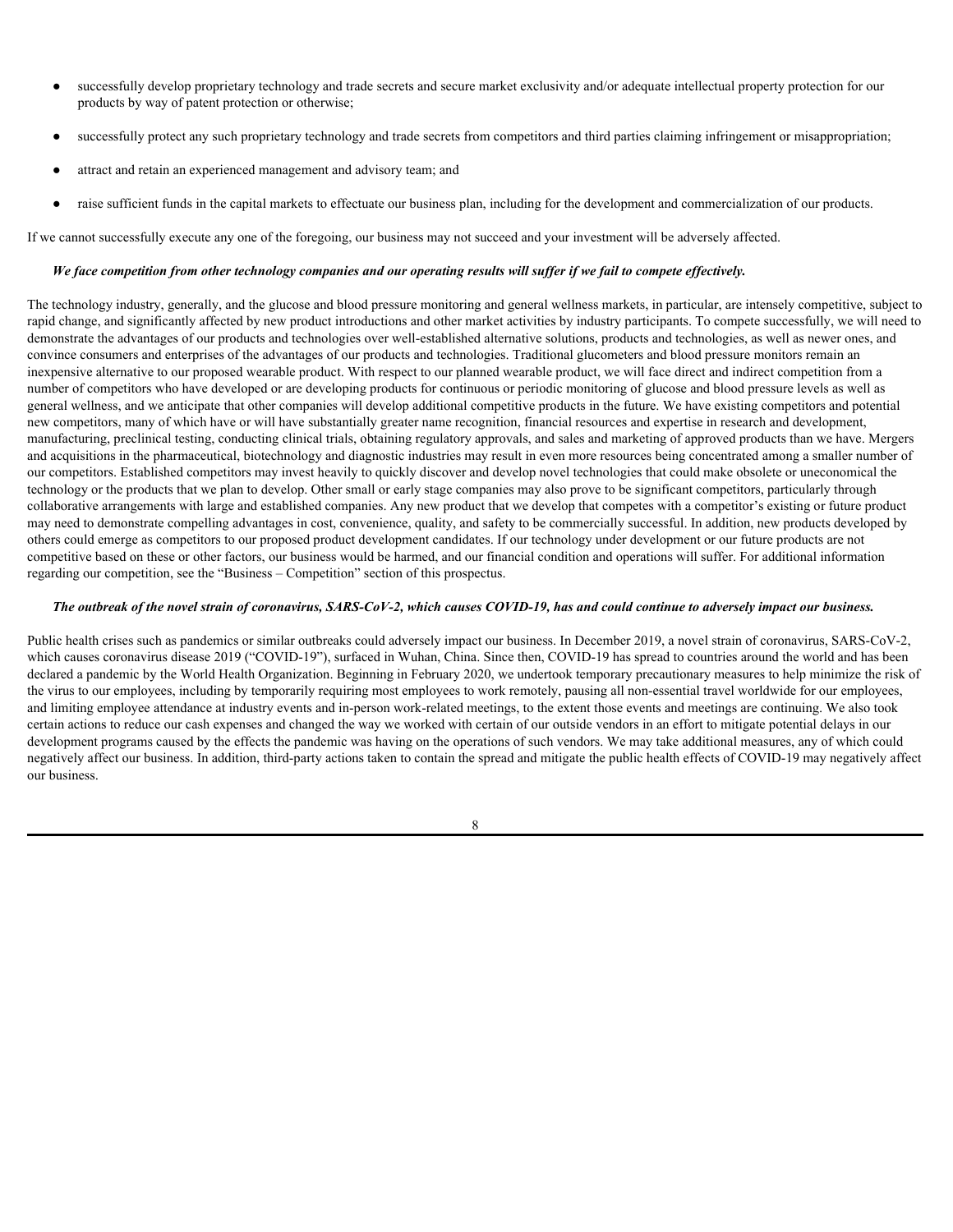As a result of the COVID-19 outbreak, or similar pandemics, we have and may in the future experience disruptions that could severely impact our business, including:

- interruption of attendance at industry events due to limitations on travel imposed or recommended by federal or state governments, employers and others;
- absenteeism or loss of employees at the Company, or at our collaborator companies, due to health reasons or government restrictions or otherwise, that are needed to develop, validate and perform other necessary functions for our operations;
- government responses, including orders that make it difficult for us to remain open for business, and other seen and unforeseen actions taken by government agencies;
- equipment failures, loss of utilities and other disruptions that could impact our operations or render them inoperable; and
- effects of a local or global recession or depression that could depress economic conditions for a prolonged period and limit access to capital by the Company.

These and other factors arising from the COVID-19 pandemic could worsen in the United States or locally at the location of our offices or the offices of our collaborator companies, each of which could further adversely impact our business generally and could have a material adverse impact on our operations and financial condition and results.

### *If we are not successful in attracting and retaining highly qualified personnel, we may not be able to successfully implement our business strategy. In addition, the loss of the services of our founder would adversely impact our business prospects.*

Our ability to implement our business plan depends in large part upon our ability to attract and retain highly qualified managerial and engineering personnel. We will need to hire additional personnel as we further develop our products. Competition for skilled personnel in our market is intense and competition for experienced engineers may limit our ability to hire and retain highly qualified personnel on acceptable terms. Despite our efforts to retain valuable employees, members of our management and engineering teams may terminate their employment with us on short notice. The loss of the services of any of our executive officers or other key employees could potentially harm our business, operating results or financial condition. In particular, we believe that the loss of the services of our founder, Michael Leabman, would have a material adverse effect on our business. Currently, we do not maintain key man insurance policies with respect to any of our executive officers or employees.

Our success also depends on our ability to continue to attract, retain and motivate highly skilled junior, mid-level and senior managers as well as junior, mid-level and senior engineering personnel. Other technology companies with which we compete for qualified personnel have greater financial and other resources, different risk profiles and longer histories than we have. They also may provide more diverse opportunities and better chances for career advancement. Some of these characteristics may be more appealing to high-quality candidates than what we have to offer. If we are unable to continue to attract and retain high-quality personnel, the rate and success at which we can develop and commercialize products would be limited.

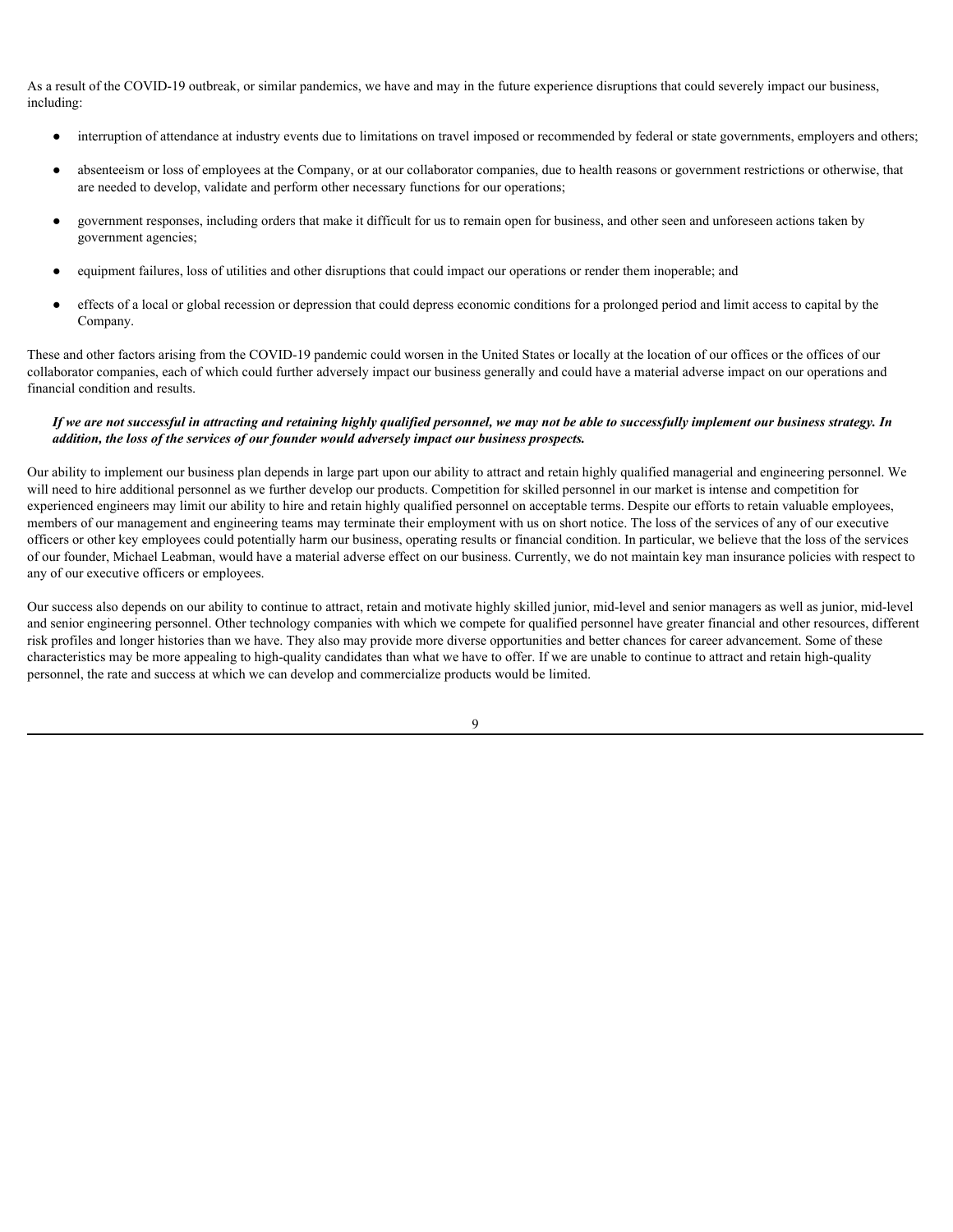### *We are subject to risks associated with our utilization of consultants.*

To improve productivity and accelerate our development efforts while we build out our own engineering team, we use experienced consultants to assist in selected business functions, including the development of our integrated circuits. We take steps to monitor and regulate the performance of these independent third parties. However, arrangements with third party service providers may make our operations vulnerable if these consultants fail to satisfy their obligations to us as a result of their performance, changes in their own operations, financial condition or other matters outside of our control. Effective management of our consultants is important to our business and strategy. The failure of our consultants to perform as anticipated could result in substantial costs, divert management's attention from other strategic activities or create other operational or financial problems for us. Terminating or transitioning arrangements with key consultants could result in additional costs and a risk of operational delays, potential errors and possible control issues as a result of the termination or during the transition.

#### *We will need to grow the size of our organization, and we may experience difficulties in managing this growth.*

As we expand our activities, there will be additional demands on our financial, technical, operational and management resources. To manage our anticipated future growth, we must continue to implement and improve our financial, technical, operational and management systems and continue to recruit and train additional qualified personnel. Due to our limited financial resources and operating history, we may not be able to effectively manage the expansion of our operations or recruit and train additional qualified personnel. The expansion of our operations may lead to significant costs and may divert our management and business development resources. Any inability to manage growth could delay the execution of our business plans or disrupt our operations.

#### *We may acquire businesses or products, or form strategic alliances, in the future, and we may not realize the benefits of such acquisitions.*

We may acquire additional businesses or products, form strategic alliances or create joint ventures with third parties that we believe will complement or augment our existing business. If we acquire businesses with promising markets or technologies, we may not be able to realize the benefit of acquiring such businesses if we are unable to successfully integrate them with our existing operations and company culture. We may encounter numerous difficulties in developing, manufacturing and marketing any new products resulting from a strategic alliance or acquisition that delay or prevent us from realizing their expected benefits or enhancing our business. We cannot assure you that, following any such acquisition, we will achieve the expected synergies to justify the transaction.

### *We received funds from the Paycheck Protection Program enacted by Congress under the Coronavirus Aid, Relief and Economic Security Act, which funds must be repaid if we do not meet the criteria for forgiveness established by the U.S. Small Business Administration.*

On April 23, 2020, we obtained a loan in the amount of approximately \$351,000 ("PPP Loan") pursuant to the Paycheck Protection Program ("PPP") under the Coronavirus Aid, Relief, and Economic Security Act ("CARES Act") that was signed into law in March 2020. In accordance with the PPP, we are permitted to use the PPP Loan proceeds to fund designated expenses, including certain payroll costs, rent, utilities and other permitted expenses. On May 7, 2020, we elected to fully repay the PPP Loan until further guidance on the eligibility requirements were provided by the lending authorities. On May 27, 2020, we again obtained a loan in the amount of approximately \$351,000. The PPP Loan is evidenced by a promissory note ("PPP Note"), dated effective May 27, 2020. The PPP Loan is unsecured with a 2-year term, matures on May 27, 2022, and bears interest at a rate of 1.00% per annum, payable monthly commencing on November 27, 2020, following an initial deferral period as specified under the PPP. Under the terms of the PPP, the PPP Loan may be prepaid at any time prior to maturity with no prepayment penalties. In addition, up to the entire amount of principal and accrued interest may be forgiven to the extent the PPP Loan proceeds are used for qualifying expenses as described in the CARES Act and applicable implementing guidance issued by the U.S. Small Business Administration ("SBA") under the PPP (including that at least 60% of such loan funds are used for payroll). Although we believe our use of the PPP Loan proceeds met the conditions for forgiveness of the loan and expect the loan to be forgiven, we cannot assure you that the PPP Loan will be forgiven, or that we will not take actions that could cause the PPP Loan to be ineligible for forgiveness, in whole or in part.

#### **Risks Related to Product Development, Manufacturing and Commercialization**

### *We are highly dependent on the success of our proposed wearable product and cannot give any assurance that it will receive regulatory approval or clearance or be successfully commercialized.*

We are highly dependent on the success of our initial wearable product under development. There is no guarantee that we will be successful in the development of this or any other future product. Our proposed wearable product will require substantial additional clinical development, extensive preclinical testing and clinical trials in order to receive regulatory clearance or approval. We cannot give any assurance that our proposed wearable product will receive regulatory clearance or approval or be successfully commercialized. Any failure to obtain regulatory clearance or approval of or to successfully commercialize the proposed wearable product would have a material adverse effect on our business.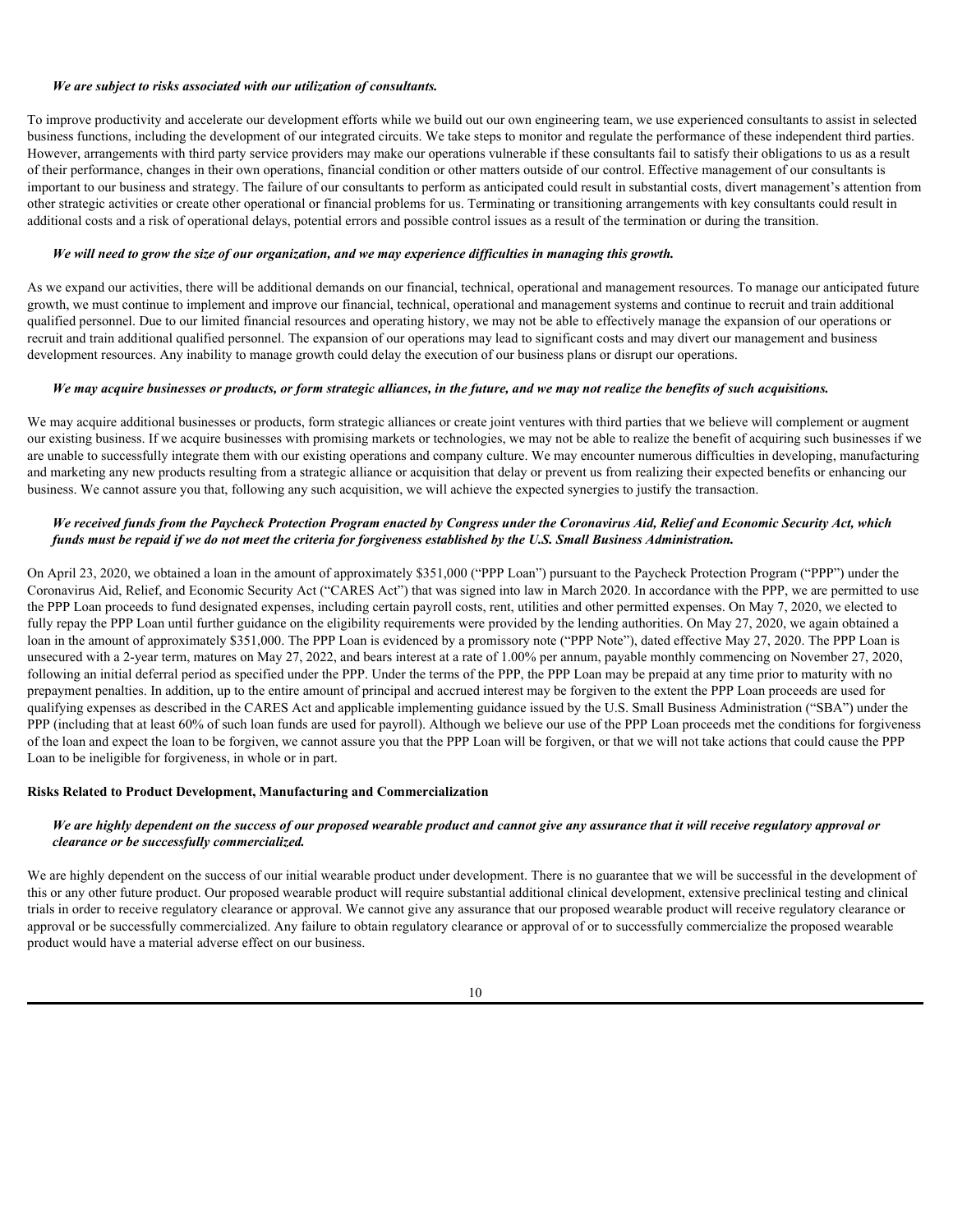#### *We will depend on third parties to design, manufacture, market and distribute our products. If any third party fails to successfully design, manufacture, market or distribute any of our products, our business will be materially harmed.*

We expect to depend on strategic partners such as third-party original equipment manufacturers ("OEMs"), value-added resellers ("VARs") and other distributors to complete the design, manufacture, market and distribute our product under development or other future products. If these strategic partners fail to successfully complete the design, manufacture, market or distribute our product under development or other future products, our business will be materially harmed.

The products that we intend to develop are complex and will require the integration of a number of components that are themselves complex. In light of this complexity, we expect that we may determine not to complete the design of or manufacture these products ourselves and instead develop relationships with suitable third-party OEMs to complete these tasks. Similarly, we do not anticipate building a sales or marketing function and instead expect that our products under development will be marketed and sold through strategic partners such as OEMs, VARs or other distributors. We do not currently have a relationship with any OEM, VAR or other distributor, and may never be able to find any OEMs, VARs or other distributors that are willing to work with us on acceptable terms, or at all. We will have limited control over the efforts and resources that any third-party OEMs, VARs and other distributors would devote to designing, manufacturing, marketing or distributing our products under development. An OEM may not be able to successfully design and manufacture our products and such failure by an OEM could substantially harm the value of our business. Similarly, the OEMs, VARS or other distributors we engage with to market and sell our product under development may not be successful at marketing and selling such product. If we cannot find suitable strategic partners or our strategic partners do not perform as expected, our potential for revenue may be dramatically reduced and our business could be harmed.

#### *Our business and operations would suffer in the event of system failures.*

Our computer systems, as well as those of our contractors and consultants, are vulnerable to damage from computer viruses, unauthorized access, natural disasters (including earthquakes), terrorism, war and telecommunication and electrical failures. If such an event were to occur and cause interruptions in our operations, it could result in a material disruption of our development programs. In the ordinary course of our business, we collect and store sensitive data, including intellectual property, proprietary business information, personal data and personally identifiable information of our clinical trial subjects and employees, on our networks. The secure processing, maintenance and transmission of this information is critical to our operations. Despite our security measures, our information technology and infrastructure may be vulnerable to attacks by hackers or internal bad actors, or breached due to employee error, a technical vulnerability, malfeasance or other disruptions. Although, to our knowledge, we have not experienced any such material security breach to date, any such breach could compromise our networks and the information stored there could be accessed, publicly disclosed, lost or stolen. Any such access, disclosure or other loss of information could result in legal claims or proceedings, liability under laws that protect the privacy of personal information and significant regulatory penalties, and such an event could disrupt our operations, damage our reputation and cause a loss of confidence in us and our ability to conduct clinical trials, which could adversely affect our reputation and delay our development of our products.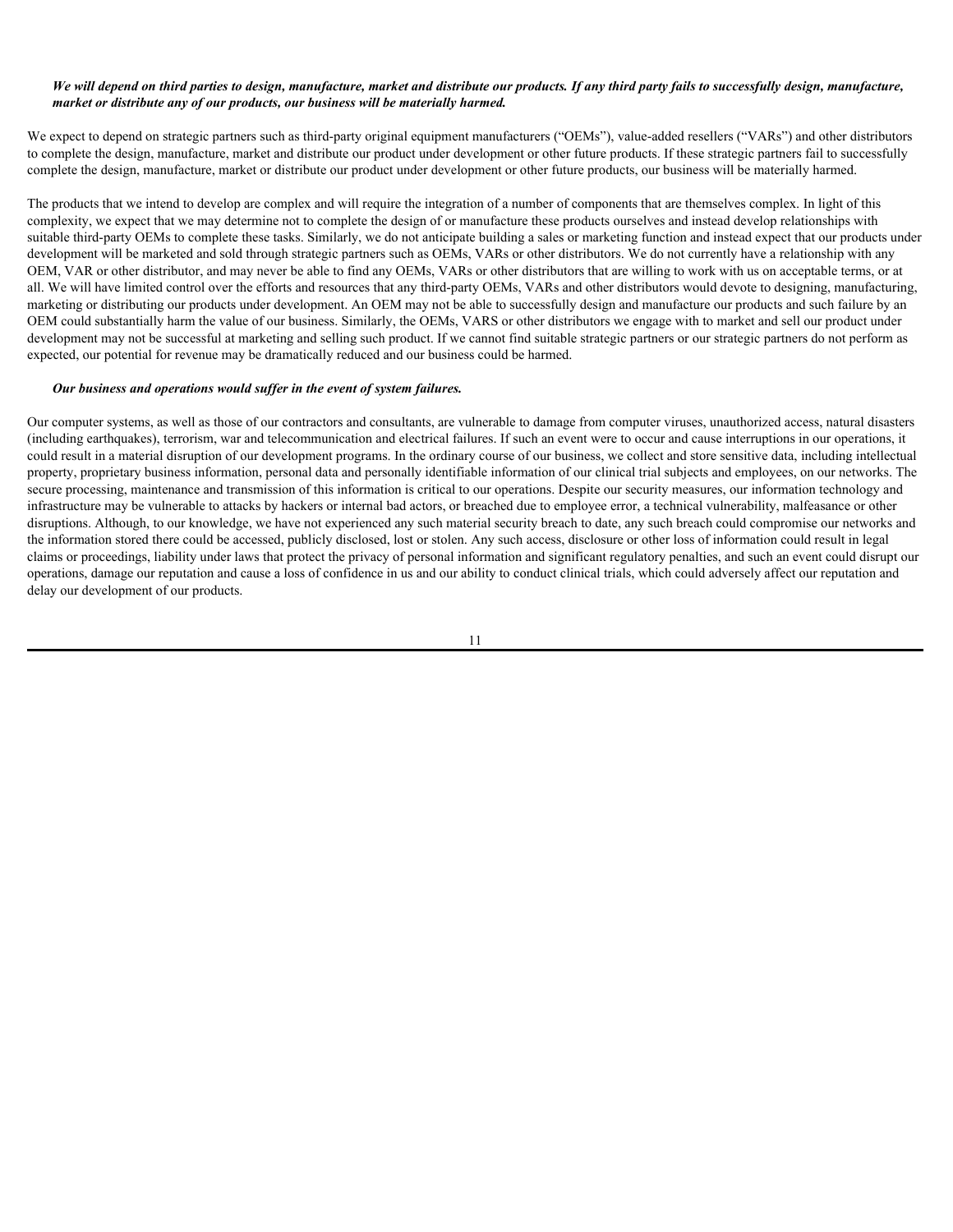#### **Risks Related to Intellectual Property and Other Legal Matters**

### *It is difficult and costly to protect our intellectual property and our proprietary technologies, and we may not be able to ensure their protection.*

Our success depends significantly on our ability to obtain, maintain and protect our proprietary rights to the technologies used in our products. Patents and other proprietary rights provide uncertain protections, and we may be unable to protect our intellectual property. At December 31, 2020, we had two issued U.S. patents having a total of 60 claims, 45 pending U.S. patent applications having a total of 1,053 claims, with an earliest priority date of August 16, 2018, and six pending Patent Cooperation Treaty (PCT) International patent applications having a total of 443 pending claims.

While we plan to file additional patent applications, we may never develop any invention that results in any additional issued patents. Even if we obtain patents, we may be unsuccessful in defending our patents (and other proprietary rights) against third party challenges. Although we expect to attempt to obtain patent coverage for our technology where available and where we believe appropriate, there may be aspects of the technology for which patent coverage may never be sought or received. We may not possess the resources to or may not choose to pursue patent protection outside the United States or any or every country other than the United States where we may eventually decide to sell our future products. Our ability to prevent others from making or selling duplicate or similar technologies will be impaired in those countries in which we have no patent protection.

Any patent applications we have filed or may file in the future may never result in issued patents, or patents issued based upon such applications may issue only with limited coverage or may issue and be subsequently successfully challenged by others and held invalid or unenforceable. There may exist prior art that may prevent our patent applications from resulting in issued patents, and there may be other inventors who file patent applications on inventions that are the same or similar to ours or that otherwise may be found to anticipate our inventions before we file patent applications of our own on our inventions, which may result in the issue of patents on our inventions or similar or anticipatory inventions to those other inventors.

Even if patents issue based on our current or any future applications, any issued patents may not provide us with any competitive advantages*.* Competitors may be able to design around our patents or develop products that provide outcomes comparable or superior to ours. Our patents may be held invalid or unenforceable as a result of legal challenges by third parties, and others may challenge the inventorship or ownership of our patents and pending patent applications. In addition, if we choose to and are able to secure protection in countries outside the United States, the laws of some foreign countries may not protect our intellectual property rights to the same extent as do the laws of the United States. In the event a competitor infringes upon our patents or other intellectual property rights, enforcing those rights may be difficult, expensive and time consuming and we may elect not to enforce our patents or other intellectual property rights based on the facts and circumstances known to us at the time. Even if successful, litigation to enforce our intellectual property rights or to defend our patents against challenge could be expensive and time consuming and could divert our management's attention. We do not now have and may not have in the future, even assuming the success of this offering, sufficient resources to enforce our intellectual property rights or to defend our patents against a challenge.

### *If we are unable to protect the confidentiality of our proprietary information and know-how, the value of our technology and products could be adversely affected.*

In addition to our patent activities, we rely upon, among other things, unpatented proprietary technology, processes, trade secrets and know-how. Any involuntary disclosure to or misappropriation by third parties of our confidential or proprietary information could enable competitors to duplicate or surpass our technological achievements, potentially eroding our competitive position in our market. While we require all of our employees, consultants, advisors and any third parties who have access to our proprietary know-how, information and technology to enter into confidentiality agreements, we cannot be certain that this know-how, information and technology will not be disclosed or that competitors will not otherwise gain access to our trade secrets or independently develop substantially equivalent information and techniques. These agreements may be terminated or breached, and we may not have adequate remedies for any such termination or breach. Furthermore, these agreements may not be enforceable or provide meaningful protection for our trade secrets and know-how in the event of unauthorized use or disclosure. The disclosure of trade secrets or other proprietary information would impair our competitive position and may materially harm our business.

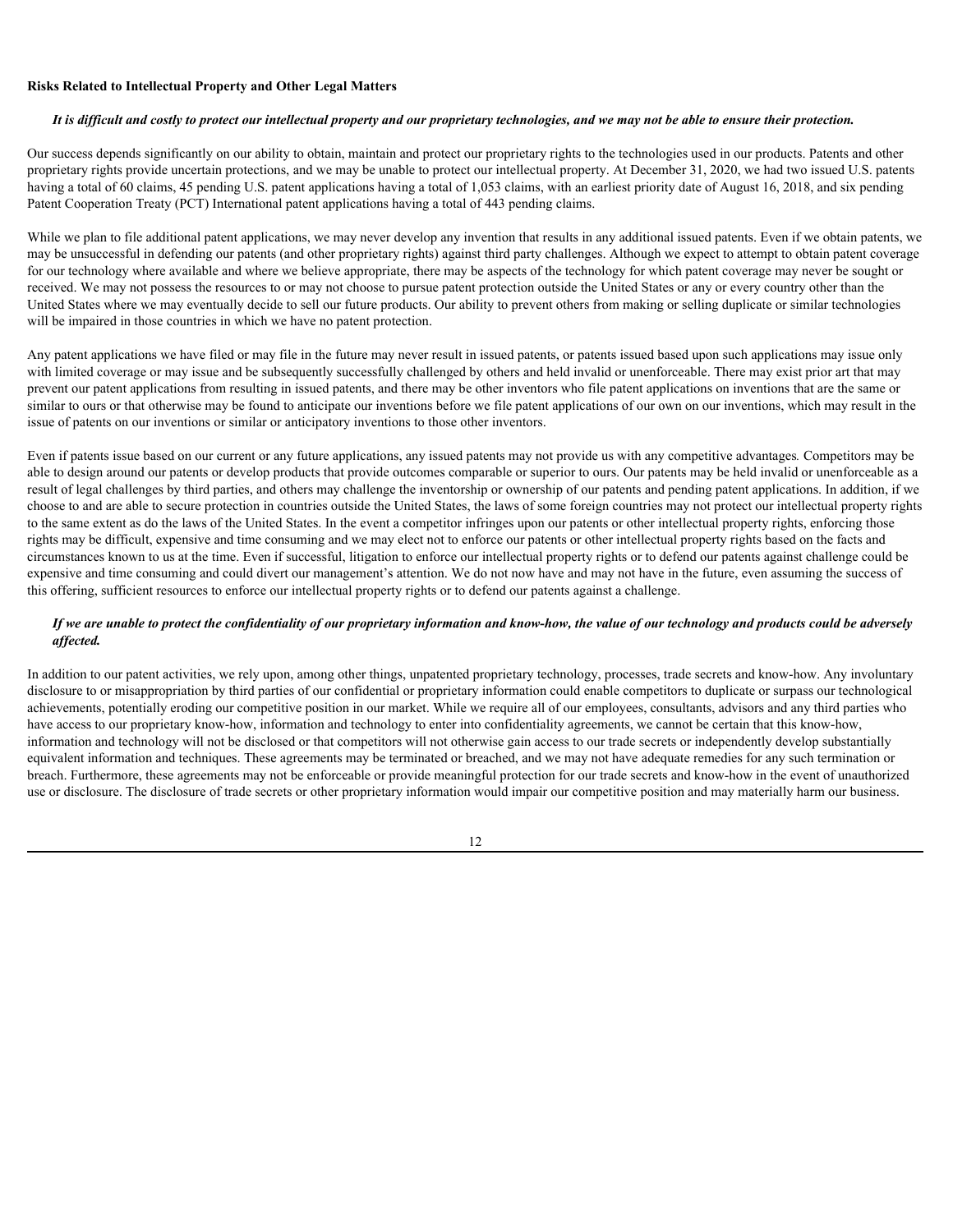### *We may in the future be a party to intellectual property litigation or administrative proceedings that could be costly and could interfere with our ability to develop our products.*

Because our industry is characterized by competing intellectual property, we may be sued for violating the intellectual property rights of others. Determining whether a product infringes a patent involves complex legal and factual issues, and the outcome of patent litigation actions is often uncertain. We have not conducted any significant search of patents issued to third parties, and no assurance can be given that third party patents containing claims covering our product under development, parts of our product under development, technology or methods do not exist, have not been filed, or could not be filed or issued. Because of the number of patents issued and patent applications filed in our technical areas or fields, our competitors or other third parties may assert that our products and the methods we plan to employ in the use of our products are covered by United States or foreign patents held by them. In addition, because patent applications can take many years to issue and because publication schedules for pending applications vary by jurisdiction, there may be applications now pending of which we are unaware, and which may result in issued patents that our product under development or other future products would infringe. Also, because the claims of published patent applications can change between publication and patent grant, there may be published patent applications that may ultimately issue with claims that we infringe. There could also be existing patents that one or more of our future products or parts may infringe and of which we are unaware. As the number of competitors in our market increases, and as the number of patents issued in this area grows, the possibility of patent infringement claims against us increases. Some of our competitors may be able to sustain the costs of complex patent litigation more effectively than we can because they have substantially greater resources. In addition, any uncertainties resulting from the initiation and continuation of any litigation could have a material adverse effect on our ability to raise the funds necessary to continue our operations.

In the event that we become subject to a patent infringement or other intellectual property lawsuit and if the relevant patents or other intellectual property were upheld as valid and enforceable and we were found to infringe or violate the terms of a license to which we are a party, we could be prevented from selling any infringing products of ours unless we could obtain a license or were able to redesign the product to avoid infringement. If we were unable to obtain a license or successfully redesign, we might be prevented from selling our product under development or other future products. If there is an allegation or determination that we have infringed the intellectual property rights of a competitor or other person, we may be required to pay damages, or a settlement or ongoing royalties. In these circumstances, we may be unable to sell our products at competitive prices or at all, and our business could be harmed.

### *We may be subject to claims that our employees, consultants or independent contractors have wrongfully used or disclosed confidential information of their former employers or other third parties or claims asserting ownership of what we regard as our own intellectual property.*

We do and may employ and contract with individuals who were previously employed by other technology companies. Although we seek to protect our ownership of intellectual property rights by ensuring that our agreements with our employees, collaborators and other third parties with whom we do business include provisions requiring such parties to assign rights in inventions to us and to not use the know-how or confidential information of their former employer or other third parties, we cannot guarantee that we have executed such agreements with all applicable parties. We may be subject to claims that we or our employees, consultants or independent contractors have inadvertently or otherwise used or disclosed confidential information of our employees' former employers or other third parties. We may also be subject to claims that former employers or other third parties have an ownership interest in our patents. Litigation may be necessary to defend against these claims. There is no guarantee of success in defending these claims, and if we fail in defending any such claims, in addition to paying monetary damages, we may lose valuable personnel or intellectual property rights, such as exclusive ownership of, or right to use, valuable intellectual property. Even if we are successful, litigation could result in substantial cost and be a distraction to our management and other employees.

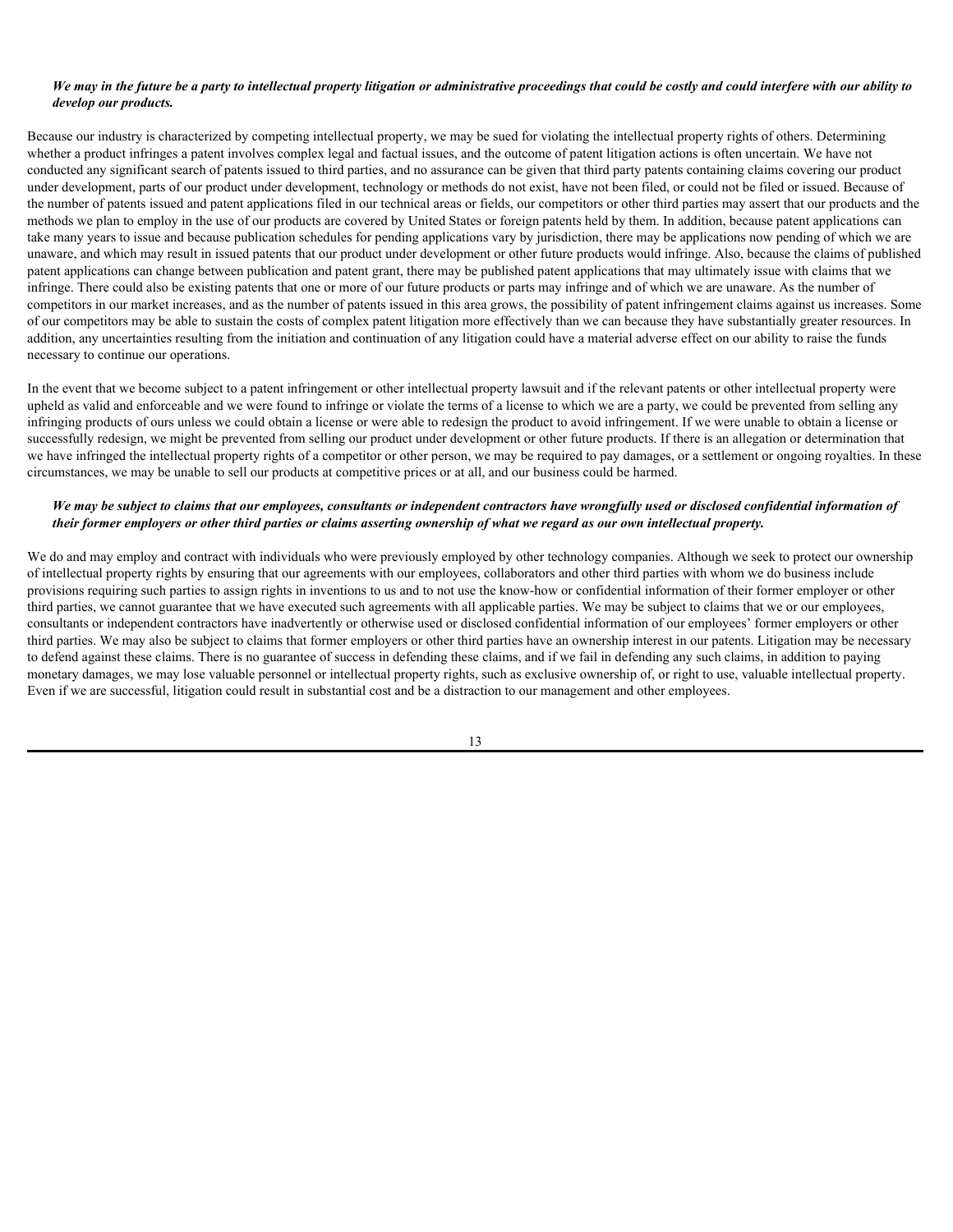In addition, while it is our policy to require our employees, contractors and other third parties who may be involved in the conception or development of intellectual property to execute agreements assigning such intellectual property to us, we may be unsuccessful in executing such an agreement with each party who, in fact, conceives or develops intellectual property that we regard as our own. The assignment of intellectual property rights under such agreements may not be self-executing, or the assignment agreements may be breached, and we may be forced to bring claims against third parties, or defend claims that they may bring against us, to determine the ownership of what we regard as our intellectual property. Any of the foregoing could have a material adverse effect on our business, financial condition, results of operations and prospects.

# *We could become subject to product liability claims, product recalls and warranty claims that could be expensive, divert management's attention and harm our business.*

Our business exposes us to potential liability risks that are inherent in the manufacturing, marketing and sale of products used by consumers. We may be held liable if our product under development or other future products cause injury or death or are found otherwise unsuitable during usage. Our future products to be developed are expected to incorporate sophisticated components and computer software. Complex software can contain errors, particularly when first introduced. In addition, new products or enhancements may contain undetected errors or performance problems that, despite testing, are discovered only after installation. While we believe our technology will be safe, because our proposed wearable product is an RF-based technology that is being designed to be used in close proximity to users, users may allege or possibly prove defects, some of which could be alleged or proved to cause harm to users or others. A product liability claim, regardless of its merit or eventual outcome, could result in significant legal defense costs. We cannot guarantee that we will be able to obtain products liability insurance; if we do, however, the coverage limits of any insurance policies that we may choose to purchase to cover related risks may not be adequate to cover future claims, and the cost of insurance, if obtainable, could be prohibitive. If sales of our products increase or we suffer future product liability claims, we may be unable to maintain product liability insurance in the future at satisfactory rates or with adequate amounts. A product liability claim, any product recalls or excessive warranty claims, whether arising from defects in design or manufacture or otherwise, could negatively affect our sales or require a change in the design or manufacturing process, any of which could harm our reputation and result in a decline in revenue, each of which would harm our business.

In addition, if a product we designed or manufactured is defective, whether due to design or manufacturing defects, improper use of the product or other reasons, we may be required to notify regulatory authorities and/or to recall the product. A required notification to a regulatory authority or recall could result in an investigation by regulatory authorities of our products, which could in turn result in required recalls, restrictions on the sale of the products or other penalties. The adverse publicity resulting from any of these actions could adversely affect the perception of customers and potential customers. These investigations or recalls, especially if accompanied by unfavorable publicity, could result in our incurring substantial costs, losing revenues and damaging our reputation, each of which would harm our business.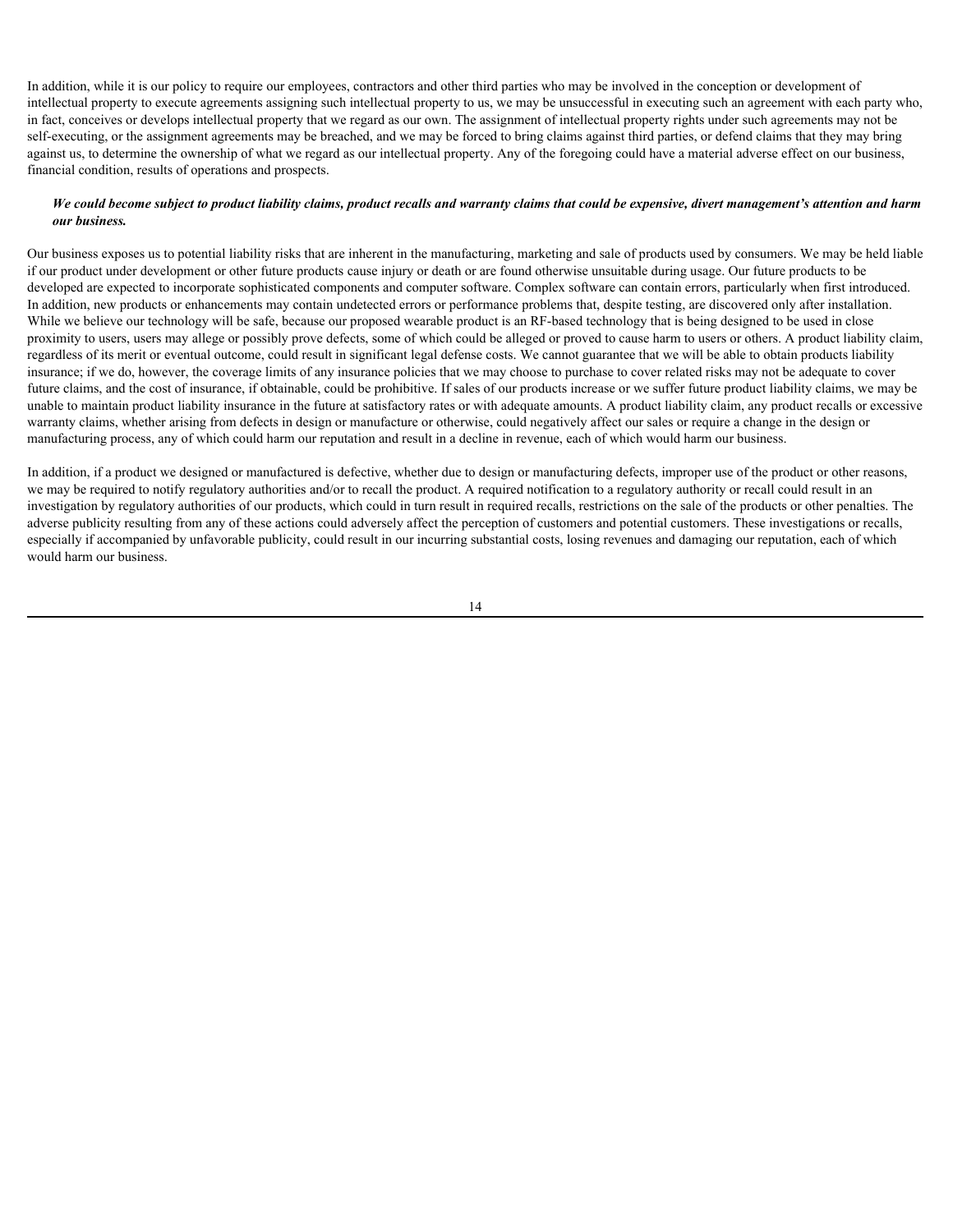#### **Risks Related to Regulation**

# *We expect to need FDA clearance or approval for our planned wearable product, which may be difficult to achieve, and existing laws or regulations or future legislative or regulatory changes may affect our business.*

Our proposed wearable product will be subject to current and future regulation by the Food and Drug Administration ("FDA") and may be subject to regulation by other federal, state and local agencies. These agencies and regulations require manufacturers of medical devices to comply with applicable laws and regulations governing development, testing, manufacturing, labeling, marketing and distribution of medical devices. Devices are generally subject to varying levels of regulatory control, based on the risk level of the device. Governmental regulations specific to medical devices are wide-ranging and govern, among other things:

- product design, development and manufacture;
- laboratory, pre-clinical and clinical testing, labeling, packaging, storage and distribution;
- premarketing clearance or approval;
- record keeping;
- product marketing, promotion and advertising, sales and distribution; and
- post-marketing surveillance, including reporting of deaths or serious injuries and recalls and correction and removals.

Before a new medical device or a new intended use for an existing product can be marketed in the United States, a company must first submit and receive either 510(k) clearance or premarketing approval ("PMA") from FDA, unless an exemption applies. The typical duration to receive a 510(k) approval is approximately nine to twelve months from the date of the initial 510(k) submission and the typical duration to receive a PMA approval is approximately two years from the date of submission of the initial PMA application, although there is no guarantee that the timing will not be longer.

We expect our proposed wearable product would be classified as a Class II medical device that will require a  $510(k)$  clearance prior to marketing. In some instances, the 510(k) pathway for product marketing may be used with only proof of substantial equivalence in technology for a given indication with a lawfully marketed device (a "predicate device"). In other instances, FDA may require additional clinical work to prove efficacy in addition to technological equivalence and basic safety. Whether clinical data is provided or not, FDA may decide to reject the substantial equivalence argument we present. If that happens, our device would be automatically designated as a Class III device and we would have to fulfill the more rigorous PMA requirements, or request a "de novo" reclassification of the device into Class I or II. Thus, although at this time we do not anticipate that we will be required to do so, it is possible that one or more of our planned products may require PMA approval de novo reclassification.

We may not be able to obtain the necessary clearances or approvals or may be unduly delayed in doing so, which could harm our business. Furthermore, even if we are granted regulatory clearances or approvals, they may include significant limitations on the indicated uses for the product, which may limit the market for the product. Delays in obtaining clearance or approval could increase our costs and harm our revenues and growth.

In addition, we will be required to timely file various reports with FDA, including reports required by the medical device reporting regulations that require us to report to certain regulatory authorities if our devices may have caused or contributed to a death or serious injury or malfunctioned in a way that would likely cause or contribute to a death or serious injury if the malfunction were to recur. If these reports are not filed timely, regulators may impose sanctions and sales of our products may suffer, and we may be subject to regulatory enforcement actions, all of which could harm our business.

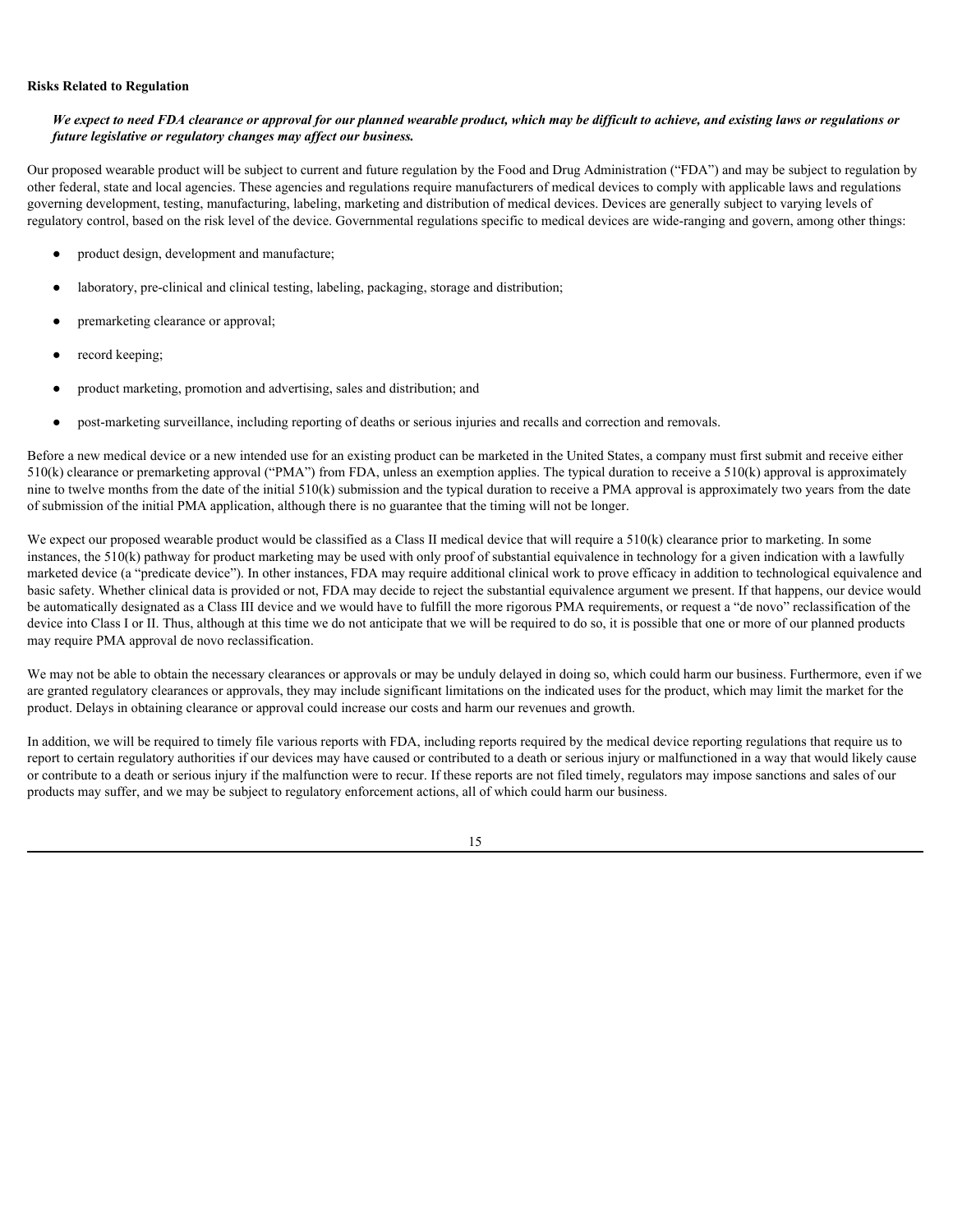If we initiate a correction or removal for one of our devices to reduce a risk to health posed by the device, we would be required to submit a publicly available Correction and Removal report to FDA and, in many cases, similar reports to other regulatory agencies. This report could be classified by FDA as a device recall which could lead to increased scrutiny by FDA, other international regulatory agencies and our customers regarding the quality and safety of our devices. Furthermore, the submission of these reports has been and could be used by competitors against us in competitive situations and cause customers to delay purchase decisions or cancel orders and would harm our reputation.

FDA and FTC also regulate the advertising and promotion of our products to ensure that the claims we make are consistent with our regulatory clearances, that there are adequate and reasonable data to substantiate the claims and that our promotional labeling and advertising is neither false nor misleading in any respect. If FDA or FTC determines that any of our advertising or promotional claims are misleading, not substantiated or not permissible, we may be subject to enforcement actions, including warning letters, and we may be required to revise our promotional claims and make other corrections or restitutions.

FDA and state authorities have broad enforcement powers. Our failure to comply with applicable regulatory requirements could result in enforcement action by FDA or state agencies, which may include any of the following sanctions:

- adverse publicity, warning letters, fines, injunctions, consent decrees and civil penalties;
- repair, replacement, refunds, recall or seizure of our products;
- operating restrictions, partial suspension or total shutdown of production;
- refusing our requests for  $510(k)$  clearance or PMA of new products, new intended uses or modifications to existing products;
- withdrawing  $510(k)$  clearance or PMAs that have already been granted; and
- criminal prosecution.

If any of these events were to occur, our business and financial condition would be harmed.

The cost of compliance with new laws or regulations governing our technology or future products could adversely affect our financial results. New laws or regulations may impose restrictions or obligations on us that could force us to redesign our technology under development or other future products, and may impose restrictions that are not possible or practicable to comply with, which could cause our business to fail. We cannot predict the impact on our business of any legislation or regulations related to our technology or future products that may be enacted or adopted in the future.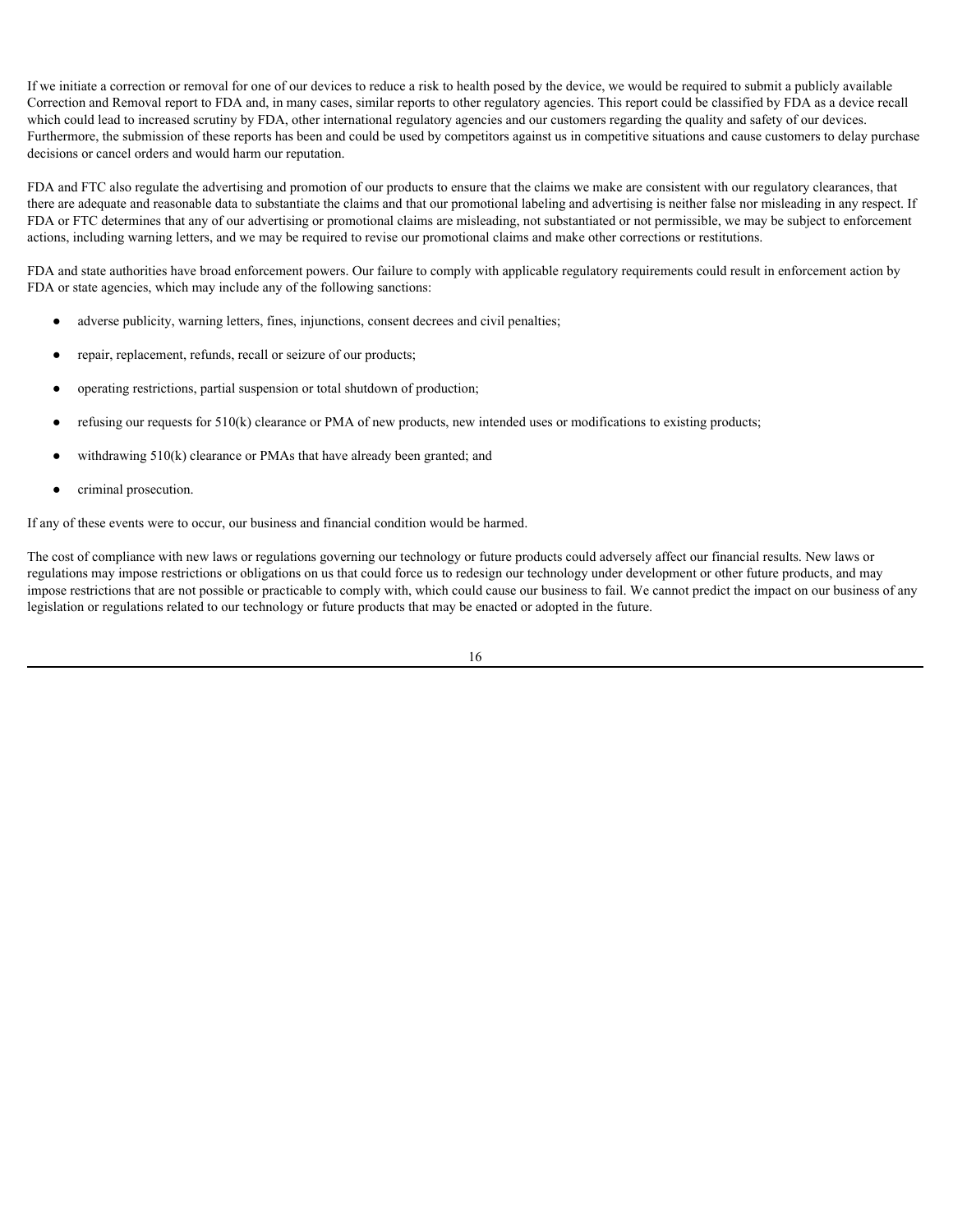### *If any OEMs contracted to manufacture our proposed wearable product fail to comply with FDA's Quality System Regulations or other regulatory bodies' equivalent regulations, manufacturing operations could be delayed or shut down and the development of our proposed wearable product could suffer.*

The manufacturing processes of third-party OEMs are required to comply with FDA's Quality System Regulations and other regulatory bodies' equivalent regulations, which cover the procedures and documentation of the design, testing, production, control, quality assurance, labeling, packaging, storage and shipping of our planned wearable, non-invasive, wearable product. They may also be subject to similar state requirements and licenses and engage in extensive recordkeeping and reporting and make available their manufacturing facilities and records for periodic unannounced inspections by governmental agencies, including FDA, state authorities and comparable agencies in other countries. If any OEM fails such an inspection, our operations could be disrupted and our manufacturing interrupted. Failure to take adequate corrective action in response to an adverse inspection could result in, among other things, a shut-down of our manufacturing operations, significant fines, suspension of marketing clearances and approvals, seizures or recalls of our products, operating restrictions and criminal prosecutions, any of which would cause our business to suffer. Furthermore, these OEMs may be engaged with other companies to supply and/or manufacture materials or products for such companies, which would expose our OEMs to regulatory risks for the production of such materials and products. As a result, failure to meet the regulatory requirements for the production of those materials and products may also affect the regulatory clearance of a third-party manufacturers' facility. If FDA determines that any of the facilities that manufacture of our proposed wearable product is not in compliance with applicable requirements, we may need to find alternative manufacturing facilities, which would impede or delay our ability to develop, obtain regulatory clearance or approval for, or market our proposed wearable product, if developed and approved. Additionally, our key component suppliers may not currently be or may not continue to be in compliance with applicable regulatory requirements, which may result in manufacturing delays for our product and cause our results of operations to suffer.

### *We expect our planned wearable product to be subject to certain Federal Communication Commission ("FCC") regulations.*

Our RF-based technology involves the transmission of RF energy, and as such, will be subject to regulation by the FCC, including the FCC's equipment authorization regulations and its regulations governing human exposure to RF energy. In particular, we expect the planned wearable product to be regulated under Part 18 of the FCC's rules governing industrial, scientific, and medical (ISM) equipment, and to be classified as consumer ISM equipment under that rule part. Based on the expected frequency and power of operation, we expect that the product will comply with the Part 18 technical specifications for these type of devices, which we will be required to verify under FCC equipment authorization procedures. We also expect, based on the device's frequency and power of operation, that the product will comply with the FCC's requirements governing human exposure to RF energy. There is the risk that the product, as we expect it to be developed, may not comply with these requirements, which could significantly affect our development costs and delay commercialization of the product. There is also the risk that we will be unable to cost effectively develop and produce a wearable product using RF technology that complies with these FCC requirements.

#### *Our planned wearable product may in the future be subject to product recalls that could harm our reputation.*

Regulatory agencies have the authority to require the recall of commercialized products in the event of material regulatory deficiencies or defects in design or manufacture. A government-mandated or voluntary recall by us could occur as a result of component failures, manufacturing errors or design or labeling defects. Recalls of our planned wearable product would divert management's attention, be expensive, harm our reputation with customers and harm our financial condition and results of operations. A recall announcement would also negatively affect the price of our securities.

#### *Healthcare reform measures could hinder or prevent our planned wearable product's commercial success.*

There have been, and we expect there will continue to be, a number of legislative and regulatory changes to the healthcare system in ways that could harm our future revenues and profitability and the future revenues and profitability of our potential customers. Federal and state lawmakers regularly propose and, at times, enact legislation that would result in significant changes to the healthcare system, some of which are intended to contain or reduce the costs of medical products and services. For example, one of the most significant healthcare reform measures in decades, the Patient Protection and Affordable Care Act, as amended by the Health Care and Education Affordability Reconciliation Act (the "Affordable Care Act"), was enacted in 2010. The Affordable Care Act contains a number of provisions, including those governing enrollment in federal healthcare programs, reimbursement changes and fraud and abuse measures, all of which may impact existing government healthcare programs and result in the development of new programs. The Affordable Care Act imposed a 2.3 percent excise tax on sales of medical devices. The excise tax was suspended by statute twice before being repealed in December 2019. While this tax has been repealed, Congress could enact future legislation or further change the law related to the medical devise excise tax in a manner that could negatively impact our operating results. The financial impact such future taxes could have on our business is unclear.

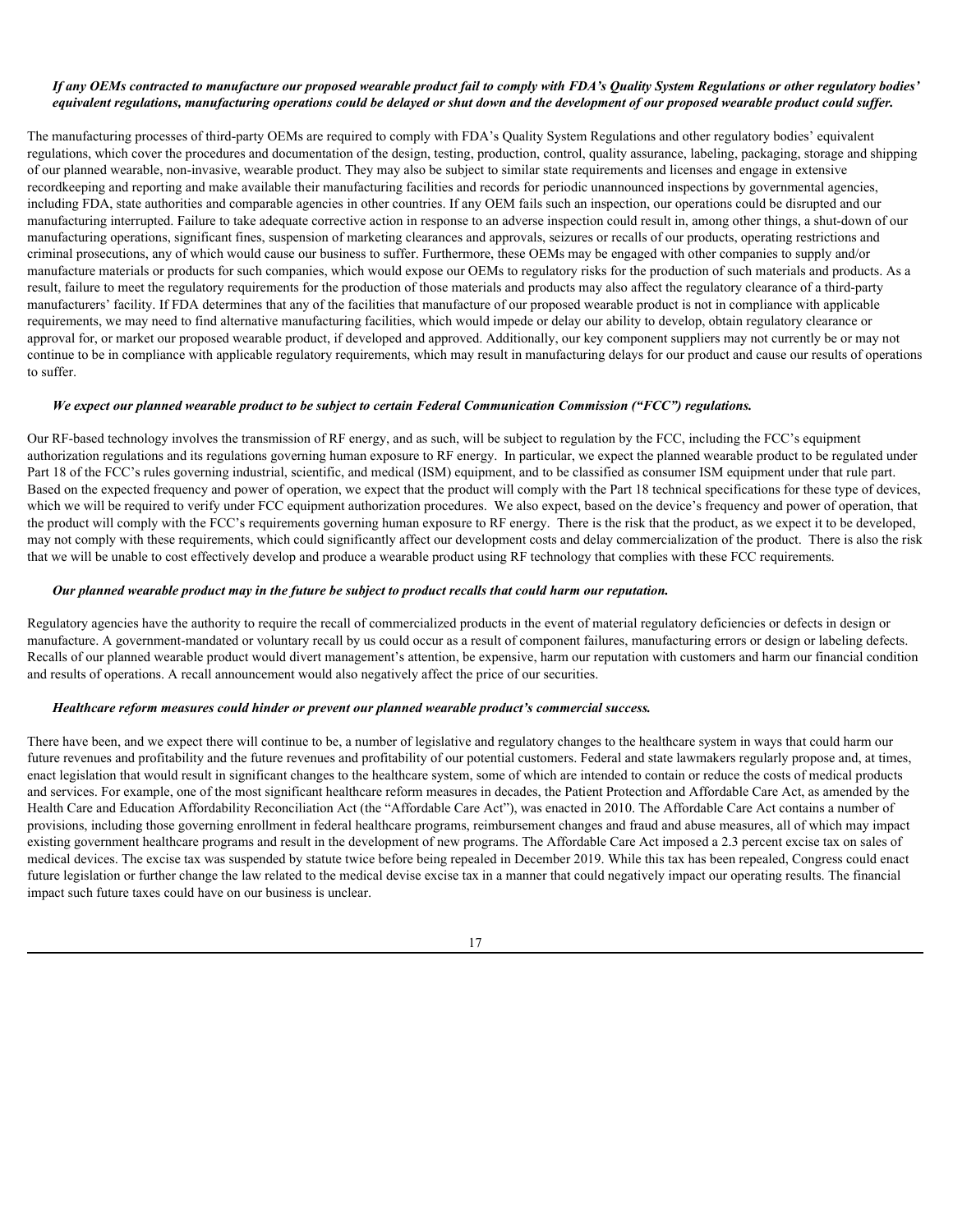Other significant measures contained in the Affordable Care Act include research on the comparative clinical effectiveness of different technologies and procedures, initiatives to revise Medicare payment methodologies, such as bundling of payments across the continuum of care by providers and physicians, and initiatives to promote quality indicators in payment methodologies. The Affordable Care Act also includes significant new fraud and abuse measures, including required disclosures of financial payments to and arrangements with physician customers, lower thresholds for violations and increasing potential penalties for such violations.

Since its enactment, there have been judicial and Congressional challenges to certain aspects of the Affordable Care Act. In January 2017, Congress voted to adopt a budget resolution for fiscal year 2017 (the "Budget Resolution"), which authorized the implementation of legislation that would repeal portions of the Affordable Care Act. The Budget Resolution is not a law; however, it was widely viewed as the first step toward the passage of legislation that would repeal certain aspects of the Affordable Care Act. Further, on January 20, 2017, President Trump signed an Executive Order directing federal agencies to waive, defer, grant exemptions from, or delay the implementation of any provision of the Affordable Care Act that would impose a fiscal or regulatory burden on states, individuals, healthcare providers, health insurers, or manufacturers of pharmaceuticals or medical devices. Additionally, the 2020 federal spending package permanently eliminated the mandated "Cadillac" tax on high-cost employer-sponsored health coverage, effective January 2020 and the health insurance tax, effective January 2021. The potential impact of these efforts to repeal or defer and delay enforcement of PPACA on our business remains unclear.

It remains unclear whether changes will be made to the Affordable Care Act, or whether it will be repealed or materially modified. For example, the Tax Cuts and Jobs Act of 2017 repealed the tax penalty associated with the "individual mandate" portion of Affordable Care Act. The repeal of the penalty associated with this provision, which requires most Americans to carry a minimal level of health insurance, became effective in January 2019. Following the repeal of the tax penalty, in December 2019 the U.S. Court of Appeals for the 5th Circuit in *Texas v. U.S.* upheld a lower court ruling that the individual mandate in PPACA is no longer constitutional, and the 5th Circuit court remanded the case back to the lower court for additional analysis on whether the remainder of the law must be struck down as unconstitutional. In March 2020, the U.S. Supreme Court agreed to review the constitutionality of the individual mandate and the Affordable Care Act as a whole, granting certiorari in *California v. Texas*. A decision in this case is expected in 2021. Congress also could consider subsequent legislation to replace elements of the Affordable Care Act that are repealed. Because of the continued uncertainty about the implementation of the Affordable Care Act, including the outcome of *California v. Texas* and the potential for further legal challenges or repeal of the law, we cannot quantify or predict with any certainty the likely impact of the Affordable Care Act or its repeal on our business, prospects, financial condition or results of operations.

There likely will continue to be legislative and regulatory proposals at the federal and state levels directed at containing or lowering the cost of healthcare. We cannot predict the initiatives that may be adopted in the future or their full impact. The continuing efforts of the government, insurance companies, managed care organizations and other payers of healthcare services to contain or reduce costs of healthcare may harm our ability to set a price that we believe is fair for our products, our ability to generate revenues and achieve or maintain profitability and the availability of capital.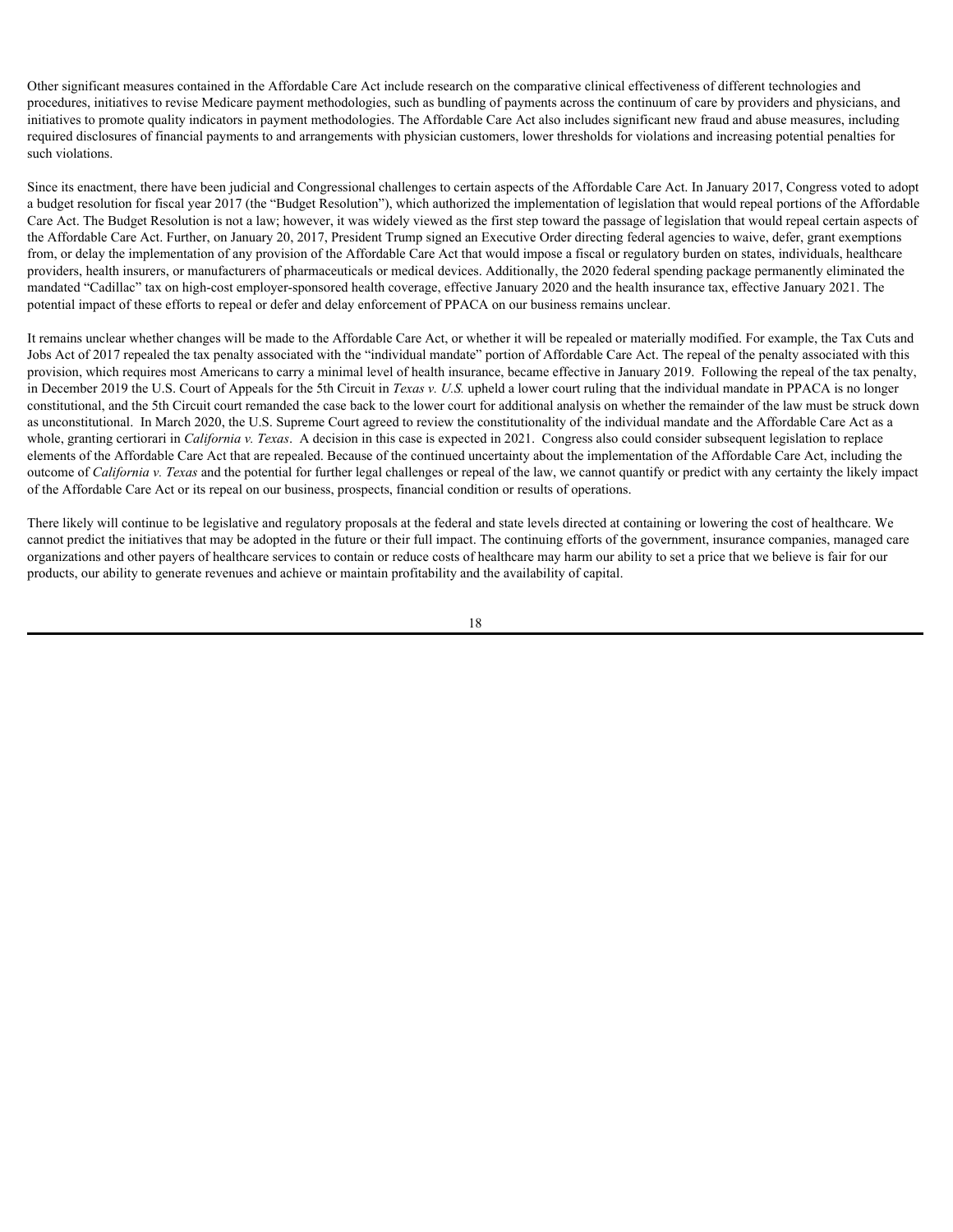### *If we fail to comply with healthcare regulations with respect to our planned wearable product, we could face substantial penalties and our business, operations and financial condition could be adversely affected.*

Even though we do not and will not control referrals of healthcare services or bill directly to Medicare, Medicaid or other third party payers, certain federal and state healthcare laws and regulations pertaining to fraud and abuse and patients' rights will be applicable to our business. We could be subject to healthcare fraud and abuse and patient privacy regulation by both the federal government and the states in which we conduct our business. The regulations that will affect how we operate include:

- the federal healthcare program Anti-Kickback Statute, which prohibits, among other things, any person from knowingly and willfully offering, soliciting, receiving or providing remuneration, directly or indirectly, in exchange for or to induce either the referral of an individual for, or the purchase, order or recommendation of, any good or service for which payment may be made under federal healthcare programs, such as the Medicare and Medicaid programs;
- the federal False Claims Act, which prohibits, among other things, individuals or entities from knowingly presenting, or causing to be presented, false claims, or knowingly using false statements, to obtain payment from the federal government;
- federal criminal laws that prohibit executing a scheme to defraud any healthcare benefit program or making false statements relating to healthcare matters;
- the federal Physician Payment Sunshine Act, created under the Affordable Care Act, and its implementing regulations, which require manufacturers of drugs, medical devices, biologicals and medical supplies for which payment is available under Medicare, Medicaid or the Children's Health Insurance Program to report annually to the U.S. Department of Health and Human Services information related to payments or other transfers of value made to physicians and teaching hospitals, as well as ownership and investment interests held by physicians and their immediate family members;
- the Health Insurance Portability and Accountability Act of 1996, as amended by the Health Information Technology for Economic and Clinical Health Act, which governs the conduct of certain electronic healthcare transactions and protects the security and privacy of protected health information; and
- state law equivalents of each of the above federal laws, such as anti-kickback and false claims laws, which may apply to items or services reimbursed by any third-party payer, including commercial insurers.

The Affordable Care Act, among other things, amends the intent requirement of the Federal Anti-Kickback Statute and criminal healthcare fraud statutes. A person or entity no longer needs to have actual knowledge of this statute or specific intent to violate it. In addition, the Affordable Care Act provides that the government may assert that a claim including items or services resulting from a violation of the Federal Anti-Kickback Statute constitutes a false or fraudulent claim for purposes of the False Claims Act.

Efforts to ensure that our business arrangements will comply with applicable healthcare laws may involve substantial costs. It is possible that governmental and enforcement authorities will conclude that our business practices do not comply with current or future statutes, regulations or case law interpreting applicable fraud and abuse or other healthcare laws and regulations. If any such actions are instituted against us, and we are not successful in defending ourselves or asserting our rights, those actions could have a significant impact on our business, including the imposition of civil, criminal and administrative penalties, damages, disgorgement, monetary fines, possible exclusion from participation in Medicare, Medicaid and other federal and similar foreign healthcare programs, contractual damages, reputational harm, diminished profits and future earnings and curtailment of our operations, any of which could harm our ability to operate our business and our results of operations.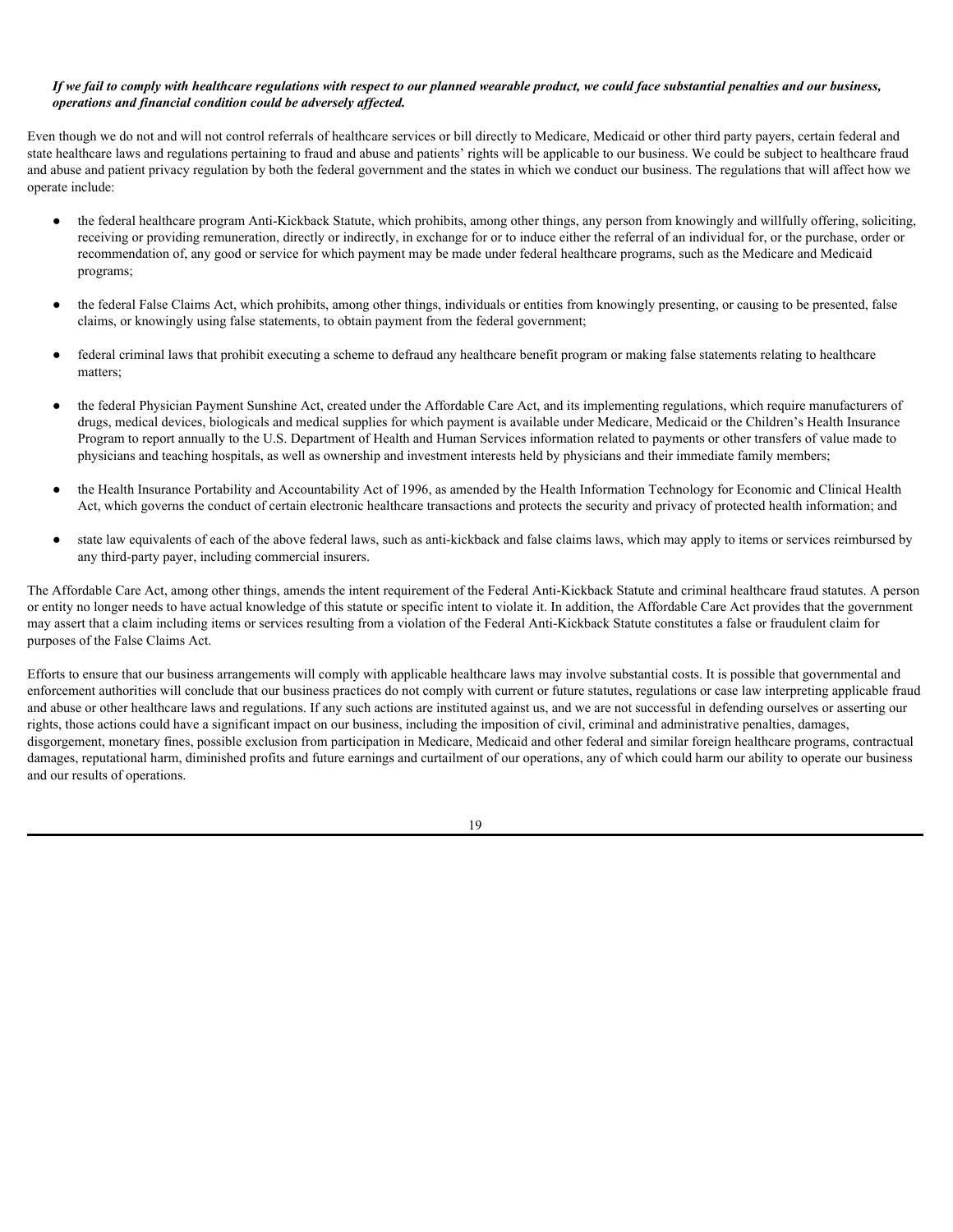### **Risks Related to this Offering, Owning Our Securities and Our Financial Results**

#### *As an investor, you may lose all of your investment.*

Investing in our securities involves a high degree of risk. As an investor, you may never recoup all, or even part, of your investment and you may never realize any return on your investment. You must be prepared to lose all of your investment.

### *Our quarterly and annual results may fluctuate significantly, may not fully reflect the underlying performance of our business and may result in decreases in the price of our securities.*

Our financial condition and operating results may fluctuate significantly from quarter-to-quarter and year-to-year due to a variety of factors, some of which are beyond our control. Our operating results will be affected by numerous factors such as:

- variations in the level of expenses related to our proposed products;
- status of our product development efforts;
- execution of collaborative, licensing or other arrangements, and the timing of payments received or made under those arrangements;
- intellectual property prosecution and any infringement lawsuits to which we may become a party;
- regulatory developments affecting our products or those of our competitors;
- our ability to obtain and maintain FCC clearance and/or FDA approval for our products, which have not yet been approved for marketing;
- our ability to commercialize our products;
- market acceptance of our products;
- the timing and success of new products and feature introductions by us or our competitors or any other change in the competitive dynamics of our industry, including consolidation among competitors, customers or strategic partners;
- the amount and timing of costs and expenses related to the maintenance and expansion of our business and operations;
- general economic, industry and market conditions;
- the hiring, training and retention of key employees, including our ability to develop a sales team;
- litigation or other claims against us;
- our ability to obtain additional financing;
- business interruptions caused by events such as pandemics and natural disasters; and
- advances and trends in new technologies and industry standards.

Any or all of these factors could adversely affect our cash position requiring us to raise additional capital, which may be on unfavorable terms and result in substantial dilution.

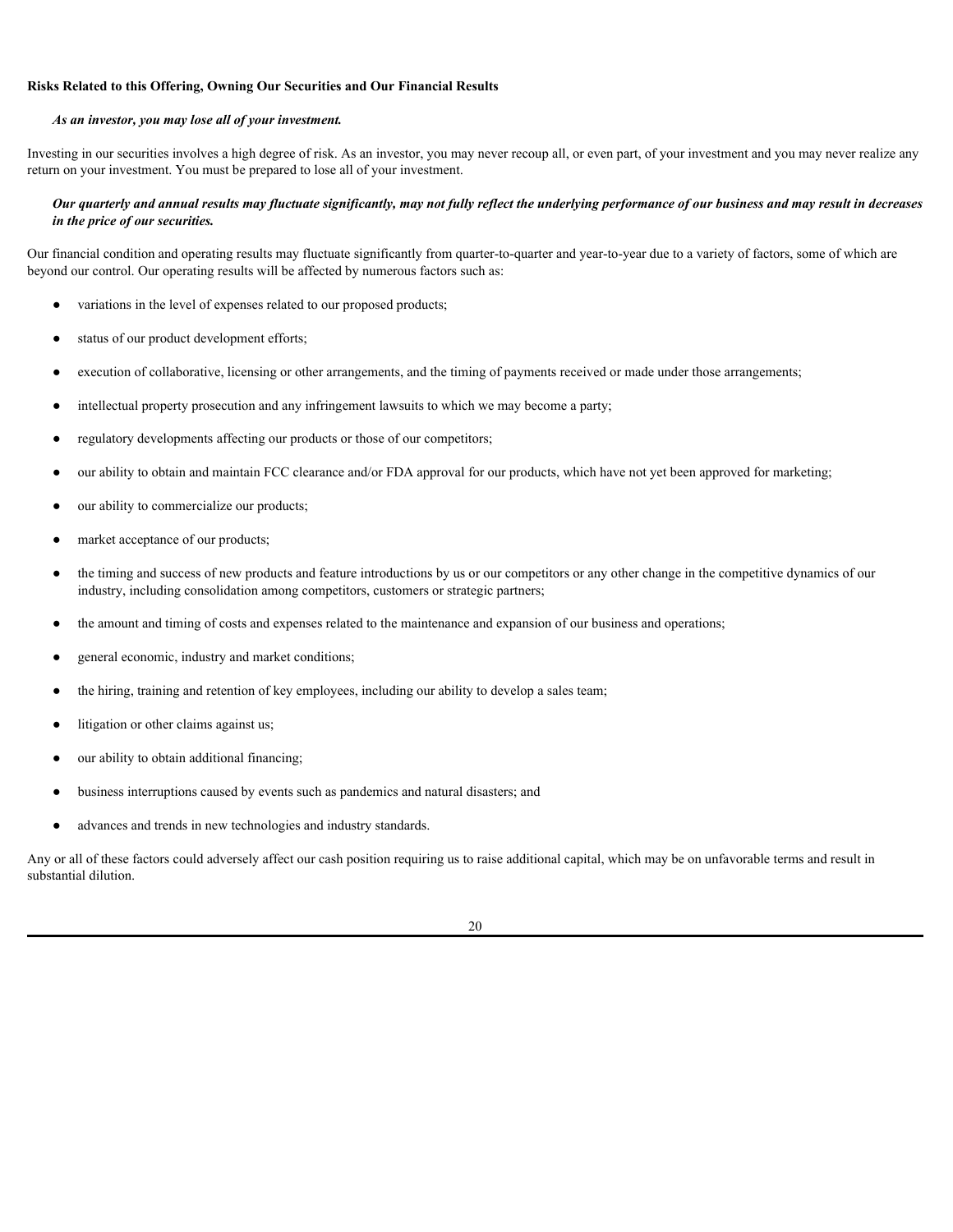### *The estimates of potential market size for our planned wearable product included in this prospectus may prove to be inaccurate, and even if the markets in which we compete are such estimated size, our business may not be able to establish a sufficient market share, if any at all.*

Estimates of market size are subject to significant uncertainty and are based on assumptions that may not prove to be accurate. The forecasts in this prospectus relating to, among other things, the expected market for our planned wearable product are based on a number of third-party estimates and assumptions, including, without limitation, level of penetration of CGM in the diabetes treatment market, the level of payer and patient acceptance of CGM technology, the number of people who have diabetes and hypertension, the number of people with diabetes actively treating with insulin, the number of people at risk of developing diabetes or hypertension, current and projected prevalence of diabetes and hypertension among different populations, the demand for blood pressure monitoring devices, and the demand for noninvasive monitoring and measurement of vital health data in general. While we believe the assumptions and the data underlying our estimates are reasonable, these assumptions and estimates may not be correct, and the conditions supporting our assumptions or estimates may change over time. As a result, our estimates may prove to be inaccurate.

Even if demand matches our expectations as described in this prospectus, we may not be able to capitalize by obtaining a sufficient market share, if any at all. Our growth is subject to many factors, including whether there exist markets for our planned products, the rate of market acceptance of our planned products versus the products of our competitors and our success in implementing our business strategies, each of which is subject to many risks and uncertainties. Accordingly, the forecasts of market growth included in this prospectus should not be taken as indicative of our future growth.

#### *Our disclosure controls and procedures may not prevent or detect all errors or acts of fraud.*

Upon completion of this offering, we will become subject to the periodic reporting requirements of the Exchange Act, and will be required to maintain disclosure controls and procedures that are designed to reasonably assure that information required to be disclosed by us in reports we file or submit under the Exchange Act is recorded, processed, summarized and reported within the time periods specified by the rules and forms of the SEC, and that such information is accumulated and communicated to management to allow timely decisions regarding required disclosure.

As a public company, we will also be required to maintain internal control over financial reporting and to report any material weaknesses in those internal controls. Such internal controls are designed to provide reasonable assurance regarding the reliability of financial reporting and the preparation of financial statements for external purposes in accordance with generally accepted accounting principles. A material weakness is a deficiency, or a combination of deficiencies, in internal control over financial reporting such that there is a reasonable possibility that a material misstatement of a company's annual or interim financial statements will not be prevented or detected on a timely basis. We have identified three material weaknesses in our internal control over financial reporting at December 31, 2020. The material weaknesses relate to (i) lack of proper segregation of duties across significant accounting cycles, (ii) lack of effective information technology security policies and control over access to key systems, and (iii) lack of precision in the design of internal control over financial reporting. Although we are making efforts to remediate these issues, these efforts may not be sufficient to avoid similar material weaknesses in the future. Designing and implementing internal controls over financial reporting will be time consuming, costly and complicated as we are a small organization with limited management resources.

If the material weaknesses in our internal controls are not fully remediated or if additional material weaknesses are identified, those material weaknesses could cause us to fail to meet our future reporting obligations, reduce the market's confidence in our financial statements, harm our stock price and subject us to sanctions or investigations by Nasdaq, the SEC or other regulatory authorities. In addition, our common stock may not be able to remain listed on Nasdaq or any other securities exchange.

For as long as we are an "emerging growth company," as defined in the JOBS Act, or a non-accelerated filer, as defined in Rule 12b-2 under the Exchange Act, our auditors will not be required to attest as to our internal control over financial reporting. If we continue to identify material weaknesses in our internal control over financial reporting, are unable to comply with the requirements of Section 404 in a timely manner, are unable to assert that our internal control over financial reporting is effective or, once required, our independent registered public accounting firm is unable to attest that our internal control over financial reporting is effective, investors may lose confidence in the accuracy and completeness of our financial reports and the market price of our common stock could decrease. We could also become subject to stockholder or other third-party litigation as well as investigations by the securities exchange on which our securities are listed, the SEC or other regulatory authorities, which could require additional financial and management resources and could result in fines, trading suspensions or other remedies.

Any control system, no matter how well designed and operated, can provide only reasonable, not absolute, assurance that the control system's objectives will be met. Because of the inherent limitations in all control systems, no evaluation of controls can provide absolute assurance that misstatements due to error or fraud will not occur or that all control issues and instances of fraud will be detected.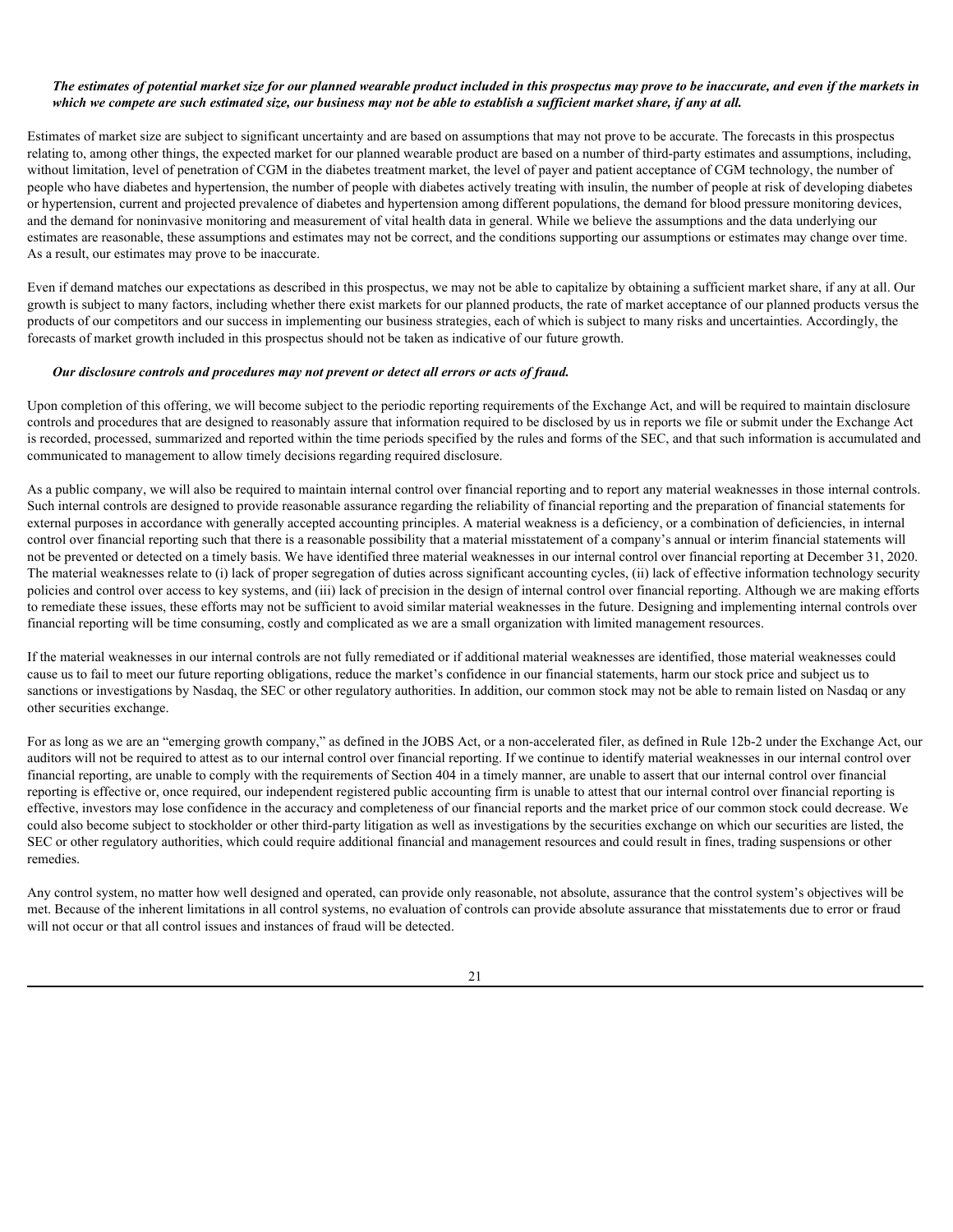### *The issuance of additional stock in connection with financings, acquisitions, our equity incentive plan, upon exercise of outstanding warrants or otherwise will dilute our existing stockholders.*

If we issue additional equity securities, our existing stockholders' percentage ownership will be reduced and these stockholders may experience substantial dilution. We may also issue equity securities that provide for rights, preferences and privileges senior to those of our common stock. Subject to compliance with applicable rules and regulations, we may issue our shares of common stock in connection with a financing, acquisition, our equity incentive plan, upon exercise of outstanding warrants or otherwise. Any such issuance could result in substantial dilution to our existing stockholders and cause the trading price of our common stock to decline.

### *Prior to the completion of our initial public offering, there will have been no public trading market for our common stock. An active public trading market for our common stock may not develop and our securities may trade below the public offering price.*

The offering under this prospectus is an initial public offering of our common stock. Prior to the closing of the offering, there will have been no public market for our common stock. An active public trading market for our common stock may not develop after the completion of the offering. If an active trading market for our common stock does not develop after this offering, the market price and liquidity of our common stock may be materially and adversely affected. The public offering price for our common stock has been determined by negotiation among us and the underwriter based upon several factors, and the price at which our common stock trades after this offering may decline below the public offering price. Investors in our common stock may experience a significant decrease in the value of their shares of common stock regardless of our operating performance or prospects.

#### *Even if an active trading market for our common stock develops after the offering, the market price of our common stock may be significantly volatile.*

Even if an active market for our common stock develops (and we cannot assure you that this will occur), the market price for our common stock may be volatile and subject to wide fluctuations in response to factors including the following:

- actual or anticipated fluctuations in our quarterly or annual operating results;
- changes in financial or operational estimates or projections;
- conditions in markets generally;
- changes in the economic performance or market valuations of companies similar to ours; and
- general economic or political conditions in the United States or elsewhere.

In particular, the market prices of technology companies like ours have been highly volatile due to factors, including, but not limited to:

- any delay or failure to commercialize products acceptable to the market;
- developments or disputes concerning our product's intellectual property rights;
- our or our competitors' technological innovations;
- changes in market valuations of similar companies;
- announcements by us or our competitors of significant contracts, acquisitions, strategic partnerships, joint ventures, capital commitments, new technologies, or patents; and
- failure to complete significant transactions or collaborate with vendors in manufacturing our product.

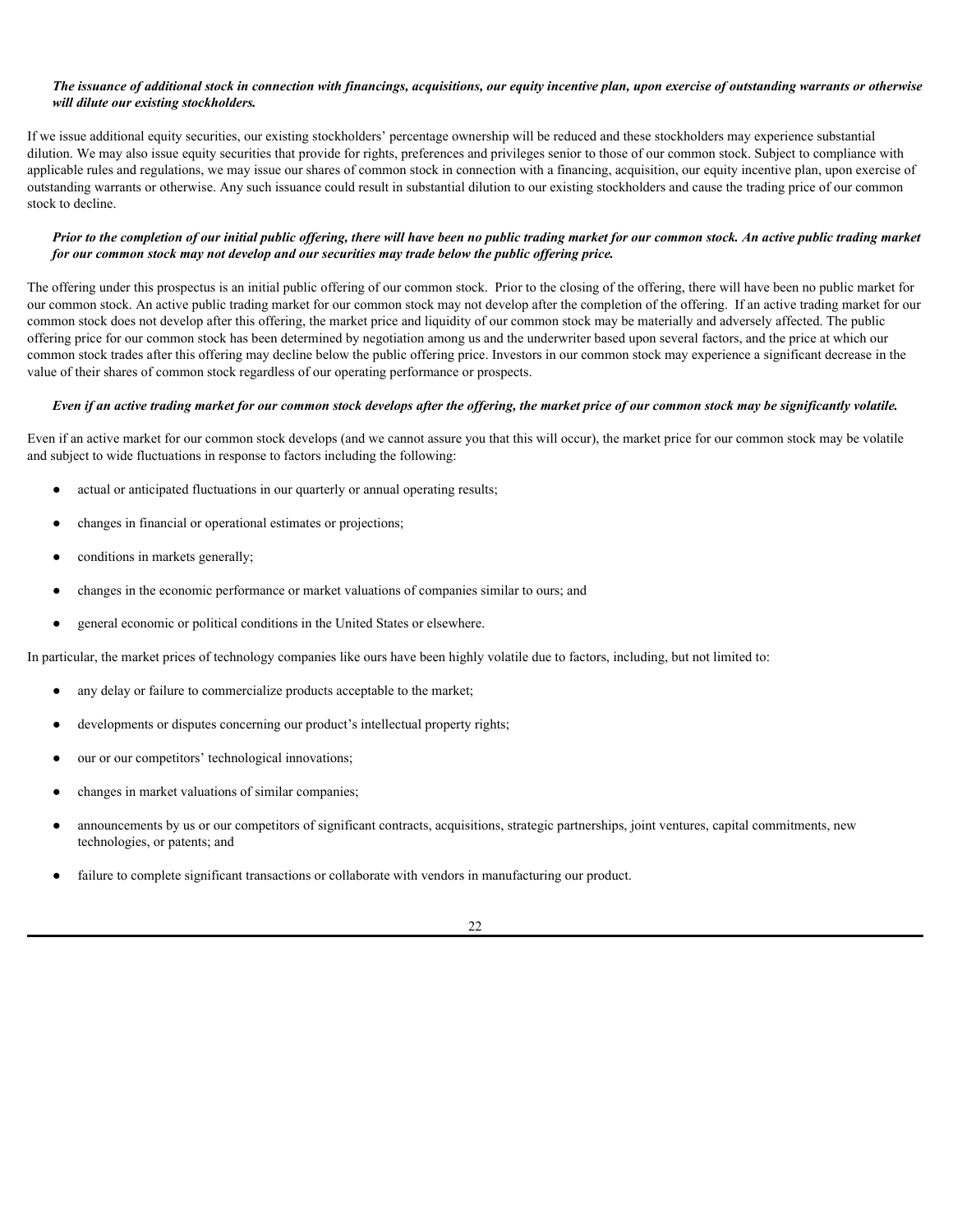Any of these factors may result in large and sudden changes in the volume and trading price of our common stock. The stock market, generally, has from time to time experienced significant price and volume fluctuations that are not related to the operating performance of particular companies. These market fluctuations may also materially and adversely affect the market price of shares of our common stock.

#### *Our failure to meet the continued listing requirements of Nasdaq could result in a de-listing of our common stock.*

We have applied to list our common stock on the Nasdaq Capital Market. Subject to Nasdaq's approval, upon the closing of this offering, our common stock will be listed on Nasdaq Capital Market. If, after listing, we fail to satisfy the continued listing requirements of Nasdaq, such as the corporate governance requirements or the minimum closing bid price requirement, Nasdaq may take steps to delist our common stock. Such a delisting would likely have a negative effect on the price of our common stock and would impair your ability to sell or purchase our common stock when you wish to do so. In the event of a delisting, we would take actions to restore our compliance with Nasdaq's listing requirements, but we can provide no assurance that any such action taken by us would allow our common stock to become listed again, stabilize the market price or improve the liquidity of our common stock, prevent our common stock from dropping below the Nasdaq minimum bid price requirement or prevent future non-compliance with Nasdaq's listing requirements.

### *Our Certificate of Incorporation will designate specific courts as the exclusive forum for certain litigation that may be initiated by our stockholders, which could limit our stockholders' ability to obtain a favorable judicial forum for disputes with us.*

Our Third Amended and Restated Certificate of Incorporation, which will become effective upon the closing of this offering (the "Certificate of Incorporation"), specifies that, unless we consent in writing to the selection of an alternative forum, the Court of Chancery of the State of Delaware will be the sole and exclusive forum for most legal actions involving claims brought against us by stockholders; provided that, the exclusive forum provision will not apply to suits brought to enforce any liability or duty created by the Securities Act, the Exchange Act, the rules and regulations thereunder or any other claim for which the federal courts have exclusive jurisdiction; and provided further that, if and only if the Court of Chancery of the State of Delaware dismisses any such action for lack of subject matter jurisdiction, such action may be brought in another state or federal court sitting in the State of Delaware. Our Certificate of Incorporation further provides that, unless we consent in writing to the selection of an alternative forum, the federal district courts of the United States of America shall, to the fullest extent permitted by law, be the sole and exclusive forum for the resolution of any complaint asserting a cause of action arising under the Securities Act. Any person or entity purchasing or otherwise acquiring any interest in shares of our capital stock shall be deemed to have notice of and to have consented to the provisions of our Certificate of Incorporation described above.

We believe these provisions benefit us by providing increased consistency in the application of Delaware law by chancellors particularly experienced in resolving corporate disputes and in the application of the Securities Act by federal judges, as applicable, efficient administration of cases on a more expedited schedule relative to other forums and protection against the burdens of multi-forum litigation. However, the provisions may have the effect of discouraging lawsuits against our directors, officers, employees and agents as it may limit any stockholder's ability to bring a claim in a judicial forum that such stockholder finds favorable for disputes with us or our directors, officers, employees or agents. The enforceability of similar choice of forum provisions in other companies' certificates of incorporation has been challenged in legal proceedings, and it is possible that, in connection with any applicable action brought against us, a court could find the choice of forum provisions contained in our Certificate of Incorporation to be inapplicable or unenforceable in such action. If a court were to find the choice of forum provisions contained in our Certificate of Incorporation to be inapplicable or unenforceable in an action, we may incur additional costs associated with resolving such action in other jurisdictions, which could adversely affect our business, financial condition or results of operations.

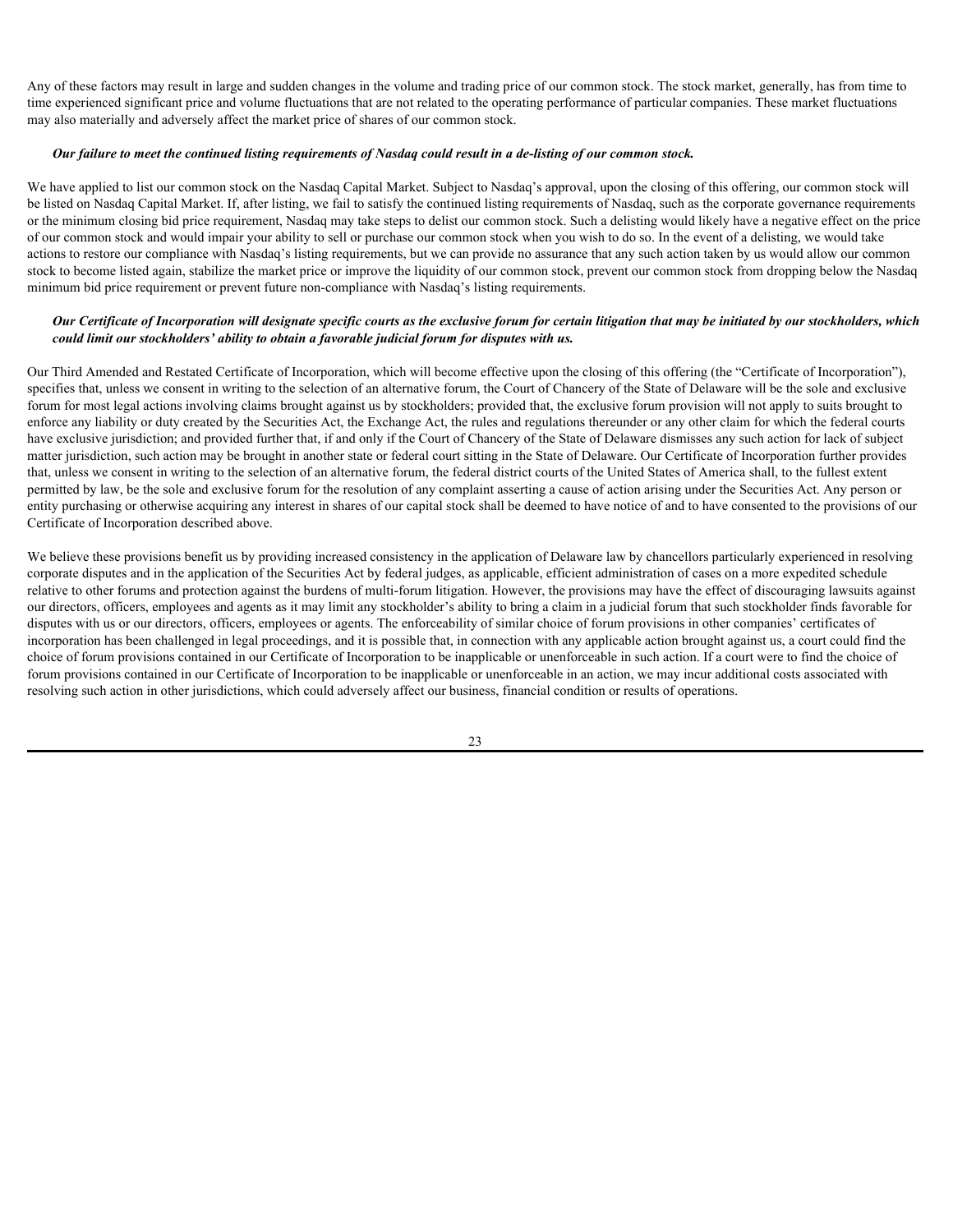#### *We have not paid dividends in the past and have no immediate plans to pay dividends.*

We plan to reinvest all of our earnings, to the extent we have earnings, in order to further develop our technology and potential products and to cover operating costs. We do not plan to pay any cash dividends with respect to our securities in the foreseeable future. We cannot assure you that we would, at any time, generate sufficient surplus cash that would be available for distribution to the holders of our common stock as a dividend. Therefore, you should not expect to receive cash dividends on the common stock we are offering.

# *We may allocate the net proceeds from this offering in ways that differ from the estimates discussed in the section titled "Use of Proceeds" and with which you may not agree.*

The allocation of net proceeds of this offering set forth in the "Use of Proceeds" section below represents our estimates based upon our current plans and assumptions regarding industry and general economic conditions, and our future revenues and expenditures. The amounts and timing of our actual expenditures will depend on numerous factors, including market conditions, cash generated by our operations, business developments and related rate of growth. We may find it necessary or advisable to use portions of the proceeds from this offering for other purposes. Circumstances may give rise to a change in the use of proceeds. You may not have an opportunity to evaluate the economic, financial or other information on which we base our decisions on how to use our proceeds. As a result, you and other stockholders may not agree with our decisions. Our failure to apply the net proceeds from this offering effectively could result in financial losses that could have a material adverse impact on our business, cause the price of our common stock to decline and delay the development of our technology and potential products. See "Use of Proceeds" for additional information.

### *You will experience immediate dilution in the book value per share of the common stock you purchase.*

Because the price per share of our common stock being offered is substantially higher than the book value per share of our common stock, you will experience substantial dilution in the net tangible book value of the common stock you purchase in this offering. Based on the offering price of \$5.00 per share, if you purchase shares of common stock in this offering, you will experience immediate and substantial dilution of \$3.72 per share as of December 31, 2020, representing the difference between our pro forma as adjusted net tangible book value per share, after giving effect to this offering. See the section of this prospectus captioned "Dilution" for a more detailed discussion of the dilution you will incur if you purchase common stock in this offering.

# *Concentration of ownership among our existing executive officers, directors and significant stockholders may prevent new investors from influencing significant corporate decisions.*

All decisions with respect to the management of the Company will be made by our board of directors and our executive officers, who, before this offering, beneficially own approximately 7.6% of our common stock. After the issuance of our common stock in this offering, management will beneficially own at least approximately 5.8% of our common stock if all shares of common stock offered by this prospectus are sold. In addition, before this offering, (i) Leabman Holdings LLC beneficially owns approximately 16.7% of our common stock (including shares of which such stockholder has the right to acquire beneficial ownership within 60 days pursuant to conversion privileges), and after this offering will beneficially own approximately 12.6% of our common stock and (ii) the Fairbairn Trusts beneficially own approximately 16.0% of our common stock (including shares of which the Fairbairn Trusts have the right to acquire beneficial ownership within 60 days pursuant to conversion privileges), and after this offering will beneficially own approximately 12.1% of our common stock. As a result, these stockholders will be able to exercise a significant level of control over all matters requiring stockholder approval, including the election of directors, amendment of our Certificate of Incorporation and approval of significant corporate transactions. This control could have the effect of delaying or preventing a change of control of the Company or changes in management, in each case, which other stockholders might find favorable, and will make the approval of certain transactions difficult or impossible without the support of these significant stockholders.

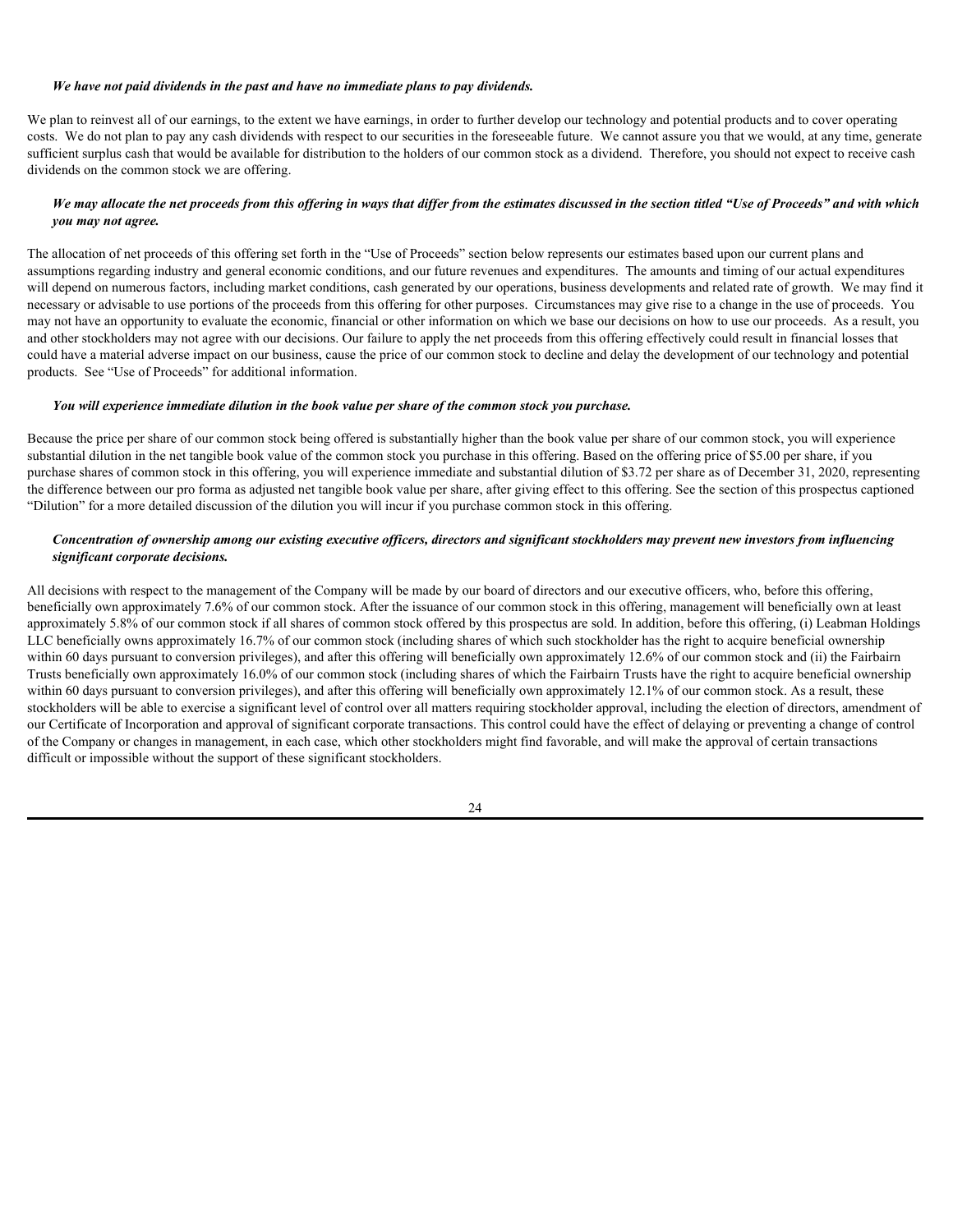### *We are an "emerging growth company" under the JOBS Act and we cannot be certain if the reduced disclosure requirements applicable to emerging growth companies will make our common stock less attractive to investors.*

We are an "emerging growth company," as defined in the JOBS Act, and we expect to take advantage of certain exemptions from various reporting requirements that are applicable to other public companies that are not "emerging growth companies" including, but not limited to, (i) being required to present only two years of audited financial statements and related financial disclosure, (ii) not being required to comply with the auditor attestation requirements of Section 404 of the Sarbanes-Oxley Act, (iii) extended transition periods for complying with new or revised accounting standards, (iv) reduced disclosure obligations regarding executive compensation in our periodic reports and proxy statements and (v) exemptions from the requirements of holding a nonbinding advisory vote on executive compensation and stockholder approval of any golden parachute payments not previously approved. We have taken, and in the future may take, advantage of these exemptions until such time that we are no longer an "emerging growth company. We cannot predict if investors will find our common stock less attractive because we rely on these exemptions. If some investors find our common stock less attractive as a result, there may be a less active trading market for our common stock and the price of our common stock may be more volatile.

We will remain an "emerging growth company" for up to five years, although we will lose that status sooner if our annual revenues exceed \$1.07 billion, if we issue more than \$1 billion in non-convertible debt in a three-year period, or if the market value of our common stock that is held by non-affiliates exceeds \$700 million as of any June 30.

### *We will incur significant increased costs as a result of becoming a public company that reports to the SEC and our management will be required to devote substantial time to meet compliance obligations.*

As a public company listed in the United States, we will incur significant legal, accounting and other expenses that we did not incur as a private company. We will be subject to reporting requirements of the Exchange Act and the Sarbanes-Oxley Act, as well as rules subsequently implemented by the SEC and Nasdaq that impose significant requirements on public companies, including requiring the establishment and maintenance of effective disclosure and financial controls and changes in corporate governance practices. In addition, the Dodd-Frank Wall Street Reform and Protection Act includes significant corporate governance and executive compensation-related provisions that will increase our legal and financial compliance costs, make some activities more difficult, time-consuming or costly and may also place undue strain on our personnel, systems and resources. Our management and other personnel will need to devote a substantial amount of time to these compliance initiatives. In addition, these rules and regulations may make it more difficult and more expensive for us to obtain director and officer liability insurance, and we may be required to accept reduced policy limits and coverage or incur substantially higher costs to obtain the same or similar coverage. As a result, it may be more difficult for us to attract and retain qualified people to serve on our board of directors, our board committees or as executive officers.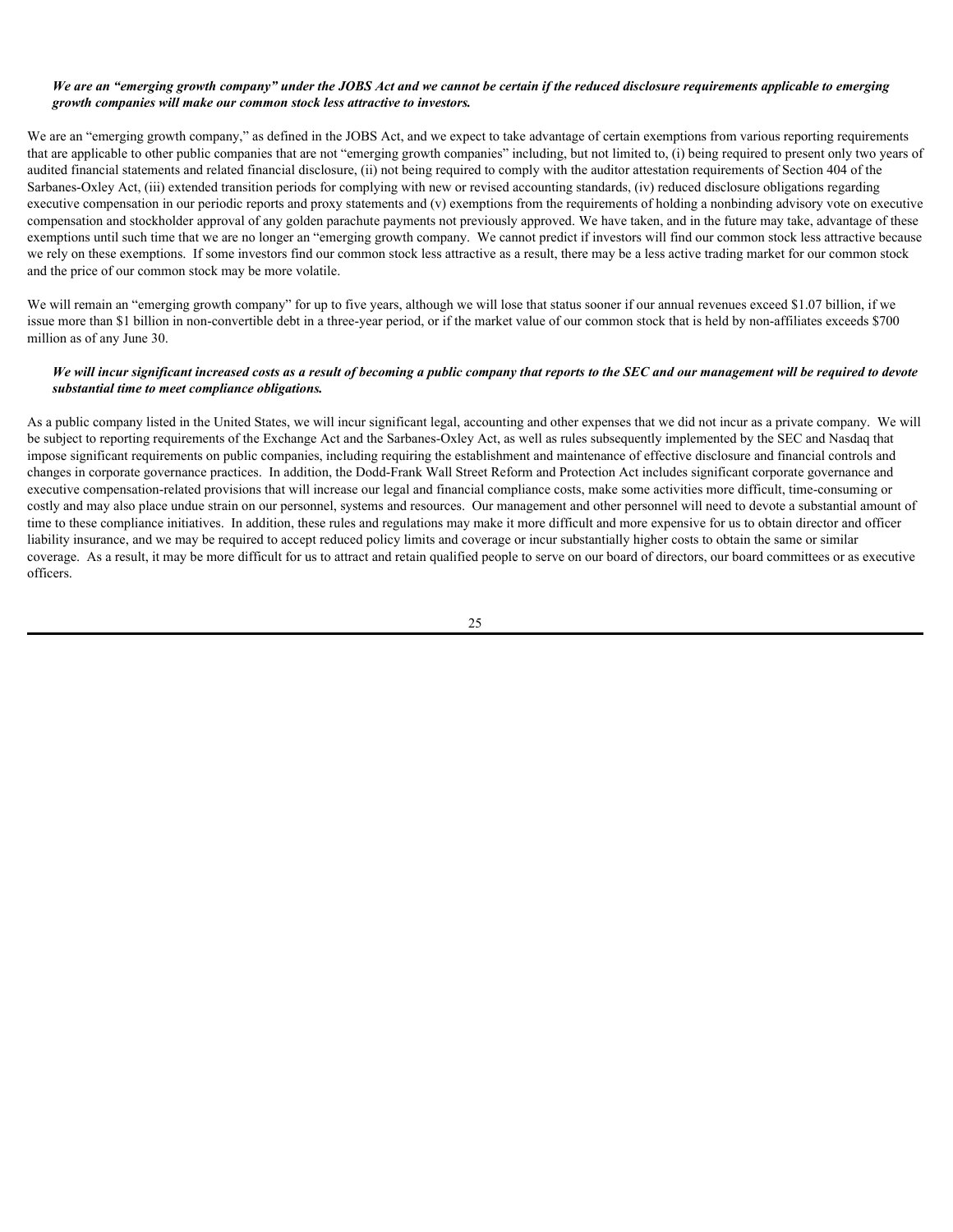### *If securities or industry analysts do not publish research reports about our business, or if they issue an adverse opinion about our business, the price of our common stock and trading volume could decline.*

 The trading market for our common stock will be influenced by the research and reports that industry or securities analysts publish about us or our business. We do not currently have and may never obtain research coverage by securities and industry analysts. If no or few analysts commence research coverage of us, or one or more of the analysts who cover us issues an adverse opinion about our company, the price of our common stock would likely decline. If one or more of these analysts ceases research coverage of us or fails to regularly publish reports on us, we could lose visibility in the financial markets, which in turn could cause the price of our common stock or trading volume to decline.

#### *Our charter documents and Delaware law may inhibit a takeover that stockholders consider favorable.*

Upon the closing of this offering, provisions of our Certificate of Incorporation and bylaws and applicable provisions of Delaware law may delay or discourage transactions involving an actual or potential change in control or change in our management, including transactions in which stockholders might otherwise receive a premium for their shares, or transactions that our stockholders might otherwise deem to be in their best interests. The provisions in our Certificate of Incorporation and bylaws:

- authorize our board of directors to issue preferred stock without stockholder approval and to designate the rights, preferences and privileges of each class; if issued, such preferred stock would increase the number of outstanding shares of our common stock and could include terms that may deter an acquisition of us;
- classifies our board of directors into three classes, with members of each class serving staggered three-year terms;
- limit who may call stockholder meetings;
- do not provide for cumulative voting rights;
- provide that all vacancies may be filled by the affirmative vote of a majority of directors then in office, even if less than a quorum;
- provide that stockholders must comply with advance notice procedures with respect to stockholder proposals and the nomination of candidates for director;
- provide that stockholders may only amend our Certificate of Incorporation and Bylaws upon a supermajority vote of stockholders; and
- provide that the Court of Chancery of the State of Delaware will be the exclusive forum for certain legal claims.

In addition, once we become a publicly traded corporation, section 203 of the Delaware General Corporation Law may limit our ability to engage in any business combination with a person who beneficially owns 15% or more of our outstanding voting stock unless certain conditions are satisfied. This restriction lasts for a period of three years following the share acquisition. These provisions may have the effect of entrenching our management team and may deprive you of the opportunity to sell your shares to potential acquirers at a premium over prevailing prices. This potential inability to obtain a control premium could reduce the price of our common stock. See "Anti-Takeover Effects of Certain Provisions of Delaware Law and Our Charter Documents" for additional information.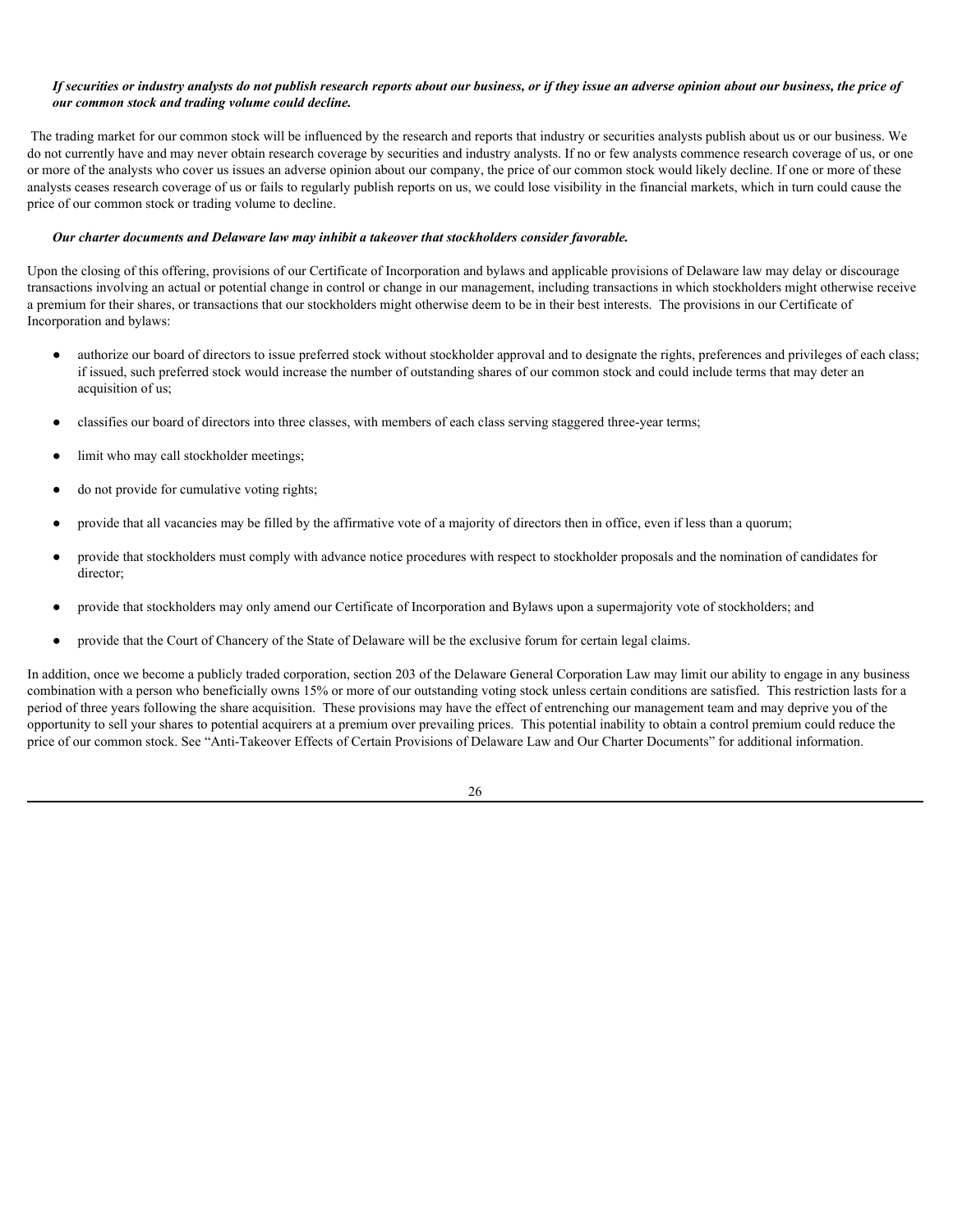#### <span id="page-30-0"></span>**SPECIAL NOTE REGARDING FORWARD-LOOKING STATEMENTS AND OTHER INFORMATION CONTAINED IN THIS PROSPECTUS**

This prospectus contains forward-looking statements. All statements other than statements of historical facts contained in this prospectus, including statements regarding our strategy, future operations, future financial position, future revenue, projected costs, prospects, plans, objectives of management and expected market growth are forward-looking statements. Forward-looking statements give our current expectations or forecasts of future events. You can find many (but not all) of these statements by looking for words such as "approximates," "believes," "hopes," "expects," "anticipates," "estimates," "projects," "intends," "plans," "would," "should," "could," "may" or other similar expressions in this prospectus. These statements may be found principally under the sections entitled "Prospectus Summary," "Risk Factors," "Use of Proceeds," "Management's Discussion and Analysis of Financial Condition and Results of Operations" and "Business." These forward-looking statements are subject to certain risks and uncertainties that could cause actual results to differ materially from our historical experience and our present expectations or projections. Actual results may differ materially from those discussed as a result of various factors, including, but not limited to:

- our limited operating history and our ability to achieve profitability;
- our ability to demonstrate the feasibility of and develop products and their underlying technologies;
- the impact of competitive or alternative products, technologies and pricing;
- the impact of the COVID-19 on our business and local and global economic conditions;
- our ability to continue as a going concern and our need for and ability to obtain additional capital in the future;
- our ability to attract and retain highly qualified personnel, including the retention of our founder;
- our dependence on consultants to assist in the development of our technologies;
- our ability to manage the growth of our Company and to realize the benefits from any acquisitions or strategic alliances we may enter in the future;
- our dependence on the successful commercialization of our proposed wearable product;
- our dependence on third parties to design, manufacture, market and distribute our proposed products;
- the adequacy of protections afforded to us by the patents that we own and the success we may have in, and the cost to us of, maintaining, enforcing and defending those patents;
- our ability to obtain, expand and maintain patent protection in the future, and to protect our non-patented intellectual property;
- the impact of any claims of intellectual property infringement, trade secret misappropriation, product liability, product recalls or other claims;
- our need to secure required FCC, FDA and other regulatory approvals from governmental authorities in United States;
- the impact of healthcare regulations and reform measures;
- the accuracy of our estimates of market size for our planned wearable product;
- our ability to implement and maintain effective control over financial reporting and disclosure controls and procedures;
- our success at managing the risks involved in the foregoing items; and
- other factors discussed in the "Risk Factors" section of this prospectus.

These statements reflect our views with respect to future events as of the date of this prospectus and are based on assumptions and subject to risks and uncertainties. Given these uncertainties, you should not place undue reliance on these forward-looking statements. These forward-looking statements represent our estimates and assumptions only as of the date of this prospectus and, except as required by law, we undertake no obligation to update or review publicly any forward-looking statements, whether as a result of new information, future events or otherwise after the date of this prospectus. We anticipate that subsequent events and developments will cause our views to change. You should read this prospectus and the documents referenced in this prospectus and filed as exhibits to the registration statement, of which this prospectus is a part, completely and with the understanding that our actual future results may be materially different from what we expect. We qualify all of our forward-looking statements by these cautionary statements.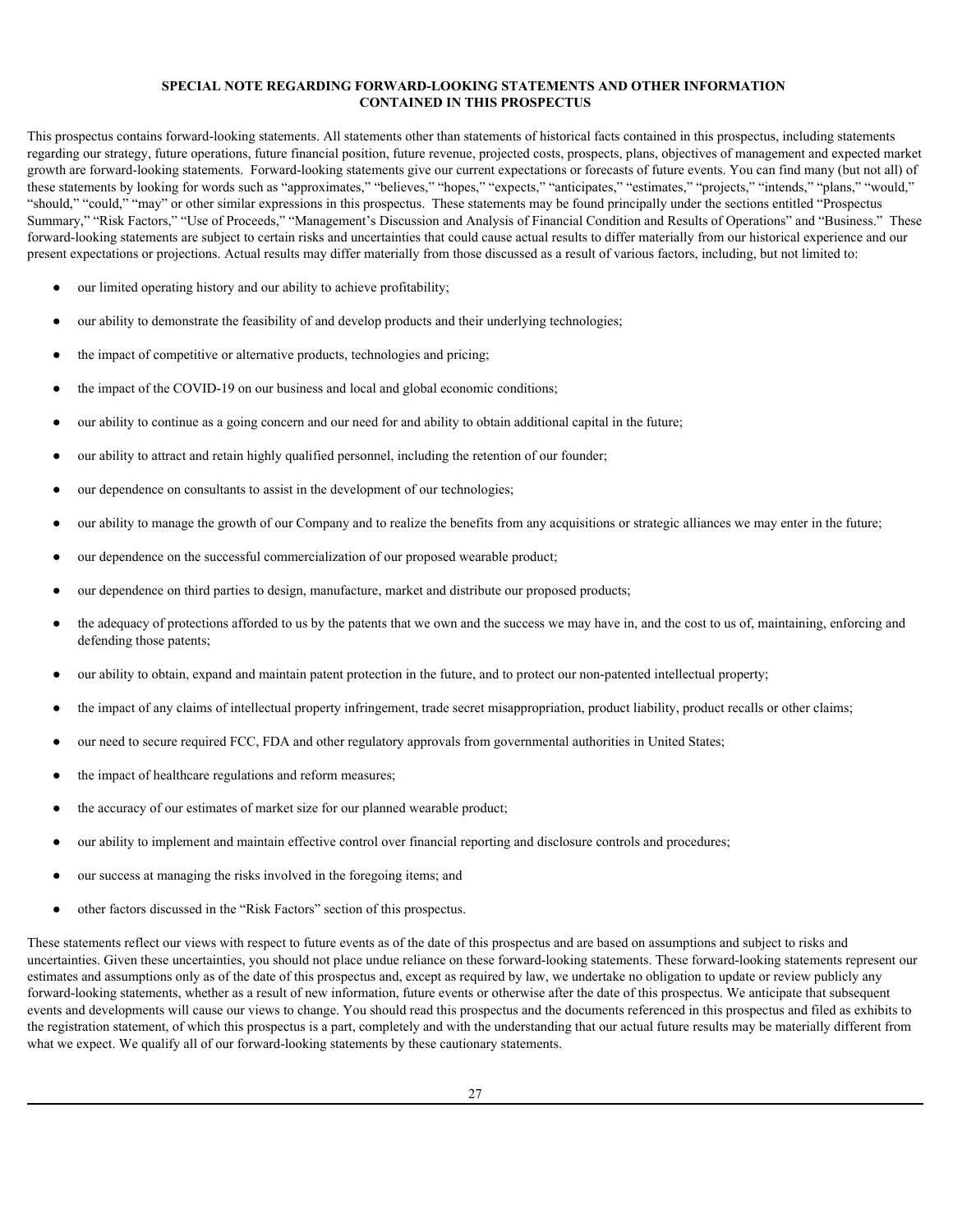#### <span id="page-31-0"></span>**BUSINESS**

### **Overview Overview** *Overview*

Movano Inc., a Delaware corporation, is a health-focused technology company developing simple, smart and personalized devices designed to help individuals on their health journey maintain good health today and prevent and manage chronic diseases in the future.

The Company is developing a proprietary platform that uses Radio Frequency ("RF") technology, which we believe will enable the creation of low-cost and scalable sensors that are small enough to fit into a wearable and other small form factors. We expect that our platform will provide users with the ability to measure and continuously monitor vital health data and provide actionable feedback to jumpstart changes in behaviors.

The Company's platform is the foundation for its first product in development, which is a non-invasive and cuffless wearable that simultaneously measures glucose, blood pressure and heart rate. It is intended to combine the functionality of a continuous glucose monitor ("CGM") and a cuffless RF-based blood pressure monitor ("rBPM ®") into one wearable device. Once developed, we believe it will allow users to manage their health with confidence and in a manner that best fits their lifestyle, ultimately improving health outcomes.

While we expect that our flagship product will be an FDA-cleared or approved wearable that simultaneously measures glucose, blood pressure and heart rate, it is possible that we may decide to create two separate devices – a wearable non-invasive CGM and a wearable, cuffless rBPM. We may also develop a wearable product that targets the general wellness market by providing users actionable feedback designed to encourage a healthy lifestyle and maintain a general state of health and does not require FDA clearance or approval. Over time, our technology platform could also enable the measurement and continuous monitoring of a variety of other health data.

### **Problem**

Wearable medical technology today, including CGMs and blood pressure monitors, have made it easier for people to manage diabetes, prediabetes and hypertension, but many of these devices are still widely considered invasive, inconvenient and expensive.

### Diabetes

Diabetes is a chronic, life-threatening disease for which there is no known cure. The disease is caused by the body's inability to produce or effectively utilize the hormone insulin, which prevents the body from adequately regulating blood glucose levels. If a person's glucose levels are not managed properly, it can lead to serious health conditions and complications, including heart disease, limb amputations, loss of kidney function, blindness, seizures, coma and even death. According to the 2019 International Diabetes Federation Atlas, an estimated 463 million people worldwide had diabetes as of the date of the report. The number of people with diabetes ("PWDs") worldwide is estimated to grow to 700 million by 2045, driven primarily by growth in type 2 diabetes and due to various reasons, including a change in dietary trends, an aging population and increased prevalence of the disease in younger people.

In order to maintain blood glucose levels within the normal range, many PWDs seek to actively monitor their blood glucose levels. The traditional method of selfmonitoring of blood glucose requires lancing the fingertips, commonly referred to as finger sticks, multiple times per day to obtain a blood drop to be applied to a test strip inside a blood glucose meter. This method of monitoring glucose levels is inconvenient and can be painful. Additionally, because each measurement represents a single blood glucose value at a single point in time, it provides limited information regarding trends in blood glucose levels.

In contrast, CGMs are generally less painful and typically involve the insertion of a microneedle sensor into the body to measure glucose levels in the interstitial fluid throughout the day and night, providing real-time data that shows trends in glucose measurements. As a result, CGMs improve glycemic control and quality of life, particularly in patients with type 1 diabetes treated with continuous subcutaneous insulin infusion or multiple daily insulin injection therapy, and support avoidance of hypoglycemia.

However, most of today's CGMs are still invasive, inconvenient and expensive. Many require inserting a needle into the body – and after 10-14 days, the sensor and needle must be replaced. This process can be uncomfortable, increases susceptibility to infections, and is expensive to manage. As a result, the vast majority of PWDs, as well as people with prediabetes, do not use a CGM. Moreover, the broader health-conscious population lacks the ability to easily monitor blood glucose levels, which can serve as a proxy for metabolic health and risk for chronic diseases. Notwithstanding the above, demand for CGMs, in general, continues to increase, with approximately three million worldwide users and industry sales estimated at more than \$4.0 billion in 2019, according to published Wall Street analyst estimates.

# **Hypertension**

Blood pressure is the pressure on the walls of arteries caused by the heart pumping blood through the circulatory system. When the force against blood vessel walls becomes too high, the heart works harder, which can cause damage to blood vessels, ultimately leading to a condition called hypertension, or high blood pressure.

According to the American Heart Association, high blood pressure affects nearly one third of the adult population worldwide. Called "the silent killer," many people are not aware that they have high blood pressure until it is too late because there are typically no symptoms. However, hypertension can lead to lifethreatening conditions like heart attacks, strokes, kidney damage, amongst other problems. While there is no cure, using prescription medications, making dietary changes, increasing activity levels and maintaining awareness of blood pressure can significantly reduce the risks associated with hypertension.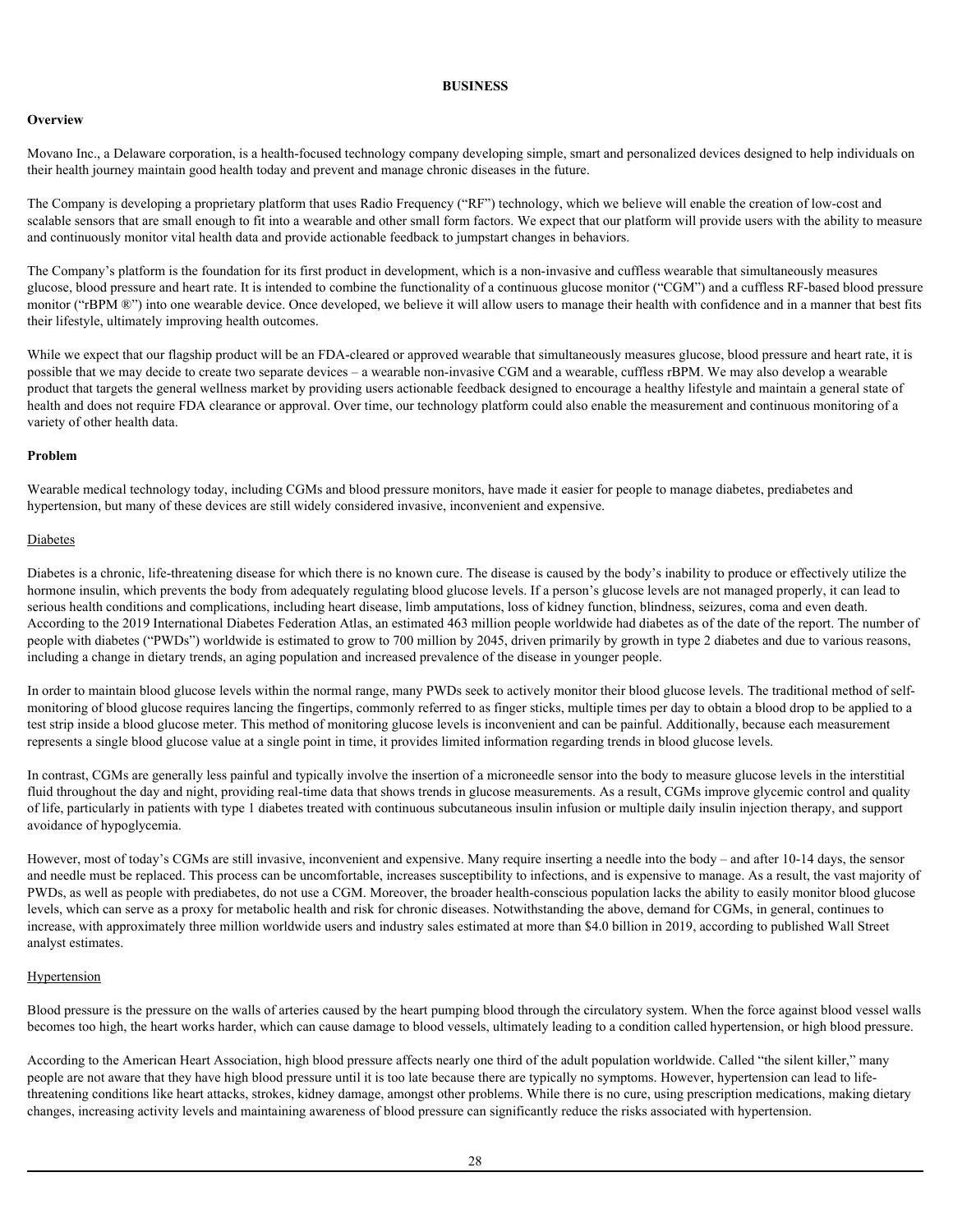Because hypertension usually has no symptoms, the only way to detect hypertension is through a blood pressure test. The test traditionally requires a healthcare provider to place an inflated cuff with a pressure gauge around the upper arm to squeeze the blood vessels. When the cuff is fully inflated, no blood flow occurs through the artery. As the cuff is deflated below the systolic pressure, the reducing pressure exerted on the artery allows blood to flow through it and sets up a detectable vibration in the arterial wall. When the cuff pressure falls below the patient's diastolic pressure, blood flows smoothly through the artery in the usual pulses, without any vibration being set up in the wall.

 In recent years, blood pressure monitoring devices have become available for personal, in-home use, so people can gain an understanding of their blood pressure in between their regular doctor visits. While there are medical device and consumer electronic companies selling blood pressure monitors today, they still have limitations and tend to be cumbersome. Some provide blood pressure estimates, rather than exact readings. Often times, blood pressure cuffs require a very specific fit based on arm size and can be very sensitive to placement on the arm, movement and body position. If not used properly, errors in measuring blood pressure can occur. Most blood pressure cuffs are not continuous, which require the user to remember to take readings at the same general time of day to avoid inconsistencies when looking at trends over time. Notwithstanding the above, demand for blood pressure monitoring devices, in general, continues to increase, with industry sales estimated at approximately \$1.3 billion in 2019, according to published industry estimates.

If we are able to develop a device that can successfully measure blood pressure continuously and non-invasively, the device could potentially help a person understand in real-time how food intake, sleep, activity levels, stress and more can directly impact their heart health. With the ability to get actionable feedback, people should be able to be more engaged in making better decisions for their health.

# **Solution**

We are developing a wearable that measures glucose, blood pressure and heart rate without a needle or cuff, with the goal of accurately measuring blood glucose, blood pressure and heart rate directly from the blood vessel. We intend to measure blood glucose, systolic and diastolic blood pressure and heart rate from the blood vessel by utilizing mmWave RF to probe the arteries to identify various RF properties, which include, but are not limited to, RF connectivity, permittivity and reflectivity. As these properties change, we can measure the changes in glucose and blood pressure concentrations in the blood vessels and arteries. Using our signal processing algorithms, we intend to separate the pulse pressure and glucose waveforms to jointly solve for blood pressure, pulse and glucose. We intend to provide the user real-time data, including trending lines and time-in-range information, through our proprietary cloud-based network app, and enable data sharing with healthcare providers, caregivers and family to optimize care and reinforce positive behaviors and behavioral change. By providing real-time knowledge about glucose levels, blood pressure and heart rate, we believe our wearable will be a valuable preventative care tool that will help users make smarter health decisions, ultimately increasing a person's ability to self-manage diabetes and hypertension and reducing the frequency of doctor and hospital visits.



# Image: A non-functional rendering of what Movano's wearable product currently in development may ultimately look like

# **Proprietary Technology**

We are using patent-pending RF technology that leverages ultra-wideband multi-antenna RF with advanced signal processing and interference cancellation, machine learning and the cloud to develop our planned wearable product. Our RF technology is deeply rooted in military and telecom applications, and key members of our engineering team worked with the pioneers of this technology.

We intend to leverage the potential of this technology to design miniature, dynamic integrated circuits ("ICs") and proprietary algorithms that, if small and lowpowered enough, may be embeddable into a variety of devices including a wearable, standalone phone case, ring or skin patch. These devices could communicate on a minute-by-minute basis, using Bluetooth Low Energy ("BLE") to a smartphone or a mobile device. Our intention is to design the system to be capable of connecting to Movano's cloud service, which is currently in development. Combined with our cloud analytics, we expect the technology will allow medical professionals, family members, caregivers and individuals to understand glucose, blood pressure and heart rate trends and make educated decisions about health, care and treatment based on that data. The goal of our development efforts is to combine machine learning with different statistical signal processing algorithms, which we believe will enable us to take advantage of multiple strains of continuous, real time Movano sensor data to generate advanced analytics like predictive alerts, risk profiles, and more, which are personalized for each wearer.

We believe that the main advantage of our technology under development, as compared to certain existing technologies like cameras and infrared ("IR") sensors, will be the ability to achieve fine RF mapping in a cost-effective and small form factor. As it relates to CGM and blood pressure monitor applications, we believe that our competitive edge will be that our technology can be deployed on a non-invasive and cuffless basis, packaged in a wearable, so wearers feel like people, not patients, and priced more affordably for users and payers compared to existing devices.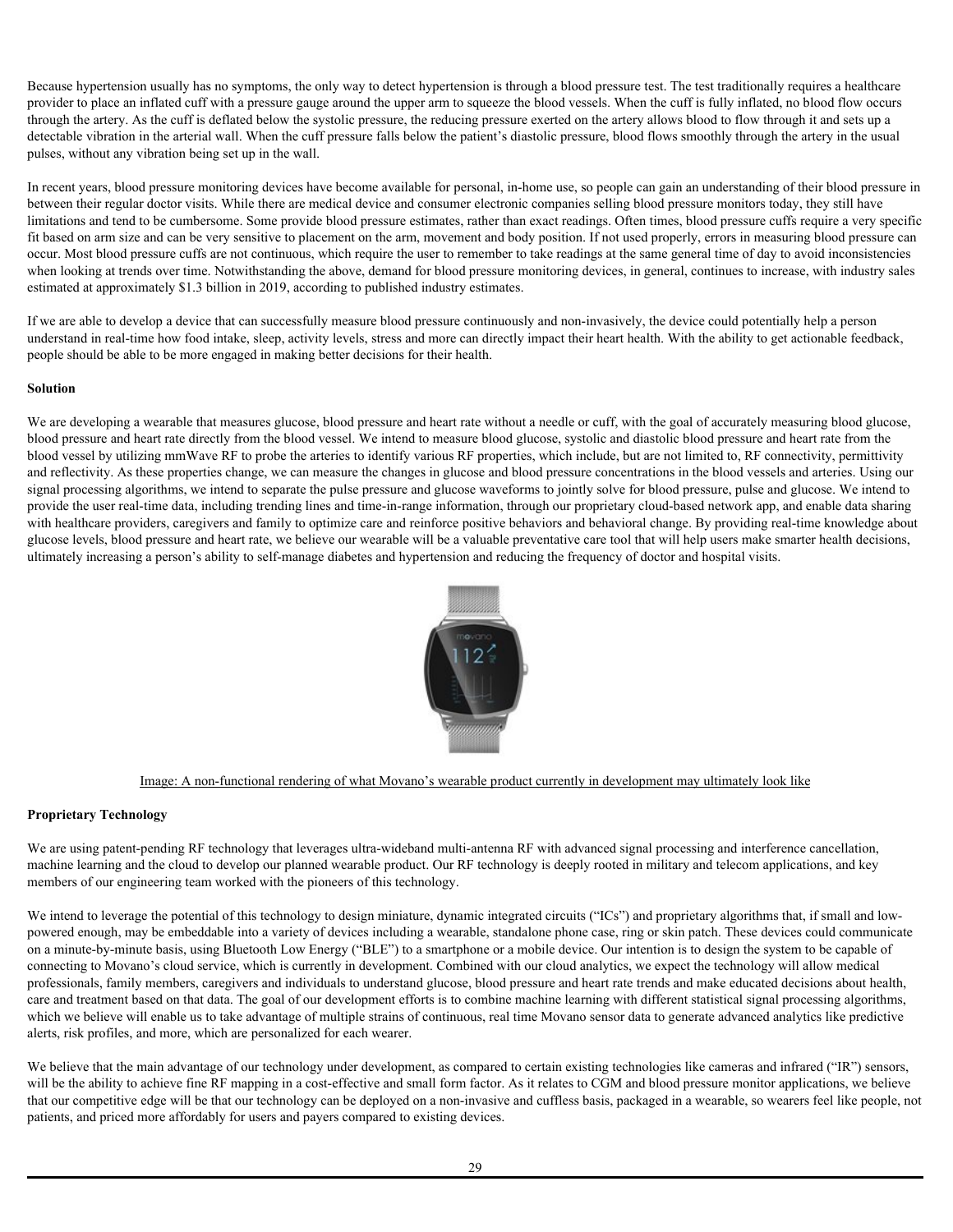#### **Our Planned Wearable Product**

Our first planned product is currently in the development stage. For initial testing, we are developing an iPhone-sized prototype that uses four proprietary ICs. In its current state, this prototype allows us to collect data, which we are using to generate glucose, blood pressure and heart rate estimates. The accuracy of the technology will be refined as our algorithms are improved and as we test larger cross sections of people in our external studies. We are currently in the process of shrinking the iPhone-sized prototype to fit into a wearable similar to the one that is depicted in the image above.

We have conducted preliminary tests thus far to diversify the data we are collecting, enabling us to better optimize our system. Our preliminary blood pressure testing took place in 2020 over a three-month period during which we collected nearly a hundred hours of data on six internal subjects. Data collections with our prototype were compared to a traditional blood pressure monitor before each test. Our preliminary glucose testing took place in 2020 over a 4 to 5-month time period during which we collected several hundreds of hours of data on three internal test subjects. Data collections with our prototype were compared to fingerstick data every 5 minutes over the course of an hour.

In November 2020, we obtained approval from an Institutional Review Board ("IRB") to conduct our first external blood pressure test, which took place in December 2020. The test was conducted on 40 external test subjects of different genders, ethnicities, age groups and weights. We are using this data to refine our product design and to develop the algorithms our product in development will use to estimate blood pressure levels. In 2021, we also plan to do additional blood pressure testing using our smaller form factor.

As a precursor and dry run to the trials we will conduct for FDA 510(k) clearance process, we expect to conduct a pivotal prep blood pressure study in the first half of 2022. If that study is successful in demonstrating that our device is able to measure blood pressure levels with sufficient accuracy, we plan to conduct pivotal clinical trials in the second half of 2022.

In December 2020, we obtained approval from an IRB and conducted our first external glucose tests. In this study, we tested 10 external subjects, all of whom were persons with type 1 diabetes, as the IRB agreed that our prototype met the criteria for a Non-Significant Risk Device and thus an investigational device exemption submission to FDA was not required. The IRB-approved clinical study compared the glucose measurements from Movano's device directly to data from finger sticks. We are using this data to refine our product design and to develop the algorithms our product in development will use to estimate glucose levels.

In 2021, we plan to transition to begin using our small form factor wearable for further external tests and trials. We will then seek IRB-approval for an additional glucose clinical study, where we expect to begin a 10-20 person trial with an independent lab using a YSI glucose analyzer, which will be used to compare data from Movano's system with that of the recognized standards for the diagnostic measurement of blood glucose. As a precursor and dry run to the trials we will conduct for FDA 510(k) clearance process, we expect to test 15-20 subjects during our pivotal prep study. We hope to begin this pivotal prep study in 2022. If that study is successful in demonstrating that our device is able to measure blood glucose levels with sufficient accuracy, we plan to conduct pivotal clinical trials with approximately 100 subjects. Ideally, the data from the larger study will be submitted to FDA in support of 510(k) clearance application.

 Our current primary development goal is to integrate our four proprietary ICs into a single module and shrink the size of our technology so that it is embeddable into a wearable. We also expect our product design and algorithms to evolve over the next year as we optimize for accuracy and movement. We have not developed or launched a first commercial product and do not have a history of revenue or earnings or of product development or manufacturing. As described further below under "Regulation" and "Strategy", before we are able to commercialize our planned wearable product, we will need to obtain FDA clearance or approval for the product and determine our commercialization strategy.



Image: Our 2" x 2" CGM prototype board using Movano's 4 custom ICs

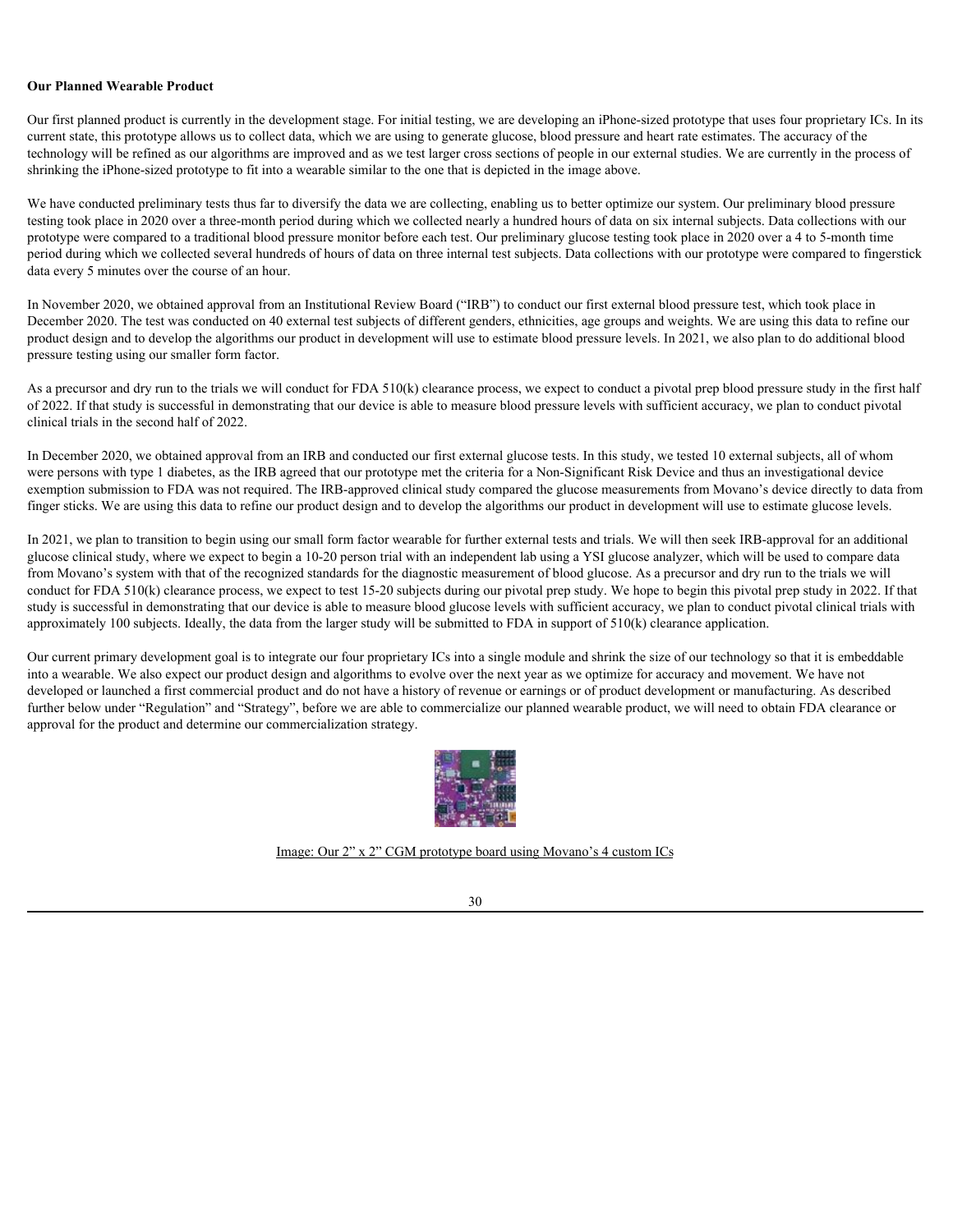### **Additional Technology Use Cases**

While Movano's wearable, which is intended to combine the functionality of a CGM and rBPM, is the Company's top priority and currently the only product in development, we believe our proprietary technology platform may also be used to develop other intelligent, reliable and user-friendly solutions for use cases beyond measuring and managing blood glucose and blood pressure. For example, we may also develop a wearable product that is targeted at the general wellness market.

We believe our proprietary RF-powered platform will enable us to build low-cost, small form-factor, non-invasive, and scalable 3D sensors that are designed to image the environment around them. This could allow us to build applications that can track movements, distinguish between inanimate and animate objects, identify gestures to allow fine touchless control, among other things, over time.

Because the technology has these capabilities, there may come a time in the future where we explore developing technologies in various verticals, including, but not limited to the following:

Health: Beyond glucose and blood pressure, our technology has shown promise in its ability to measure the body's pulse pressure wave, and hence derive meaningful statistics that can be indicators of cardiovascular disease, ventricular failure and more.

In Home Monitoring: Our 3D RF sensors may be able to track movement, distinguish people from other moving objects, understand where people are in space, and then take appropriate contextual action. This could enable the creation of an intelligent home system without the invasiveness of cameras. It would be able to do things like identify the behaviors and habits that make-up someone's daily routine, and when those routines have been broken and/or a potential health or security risk is detected, send alerts to in-home users, their families, caregivers and first responders. This is especially useful for the longevity economy, helping people age more independently at home.



Image: Movano's 8" x 11" in home monitoring transmitter prototype

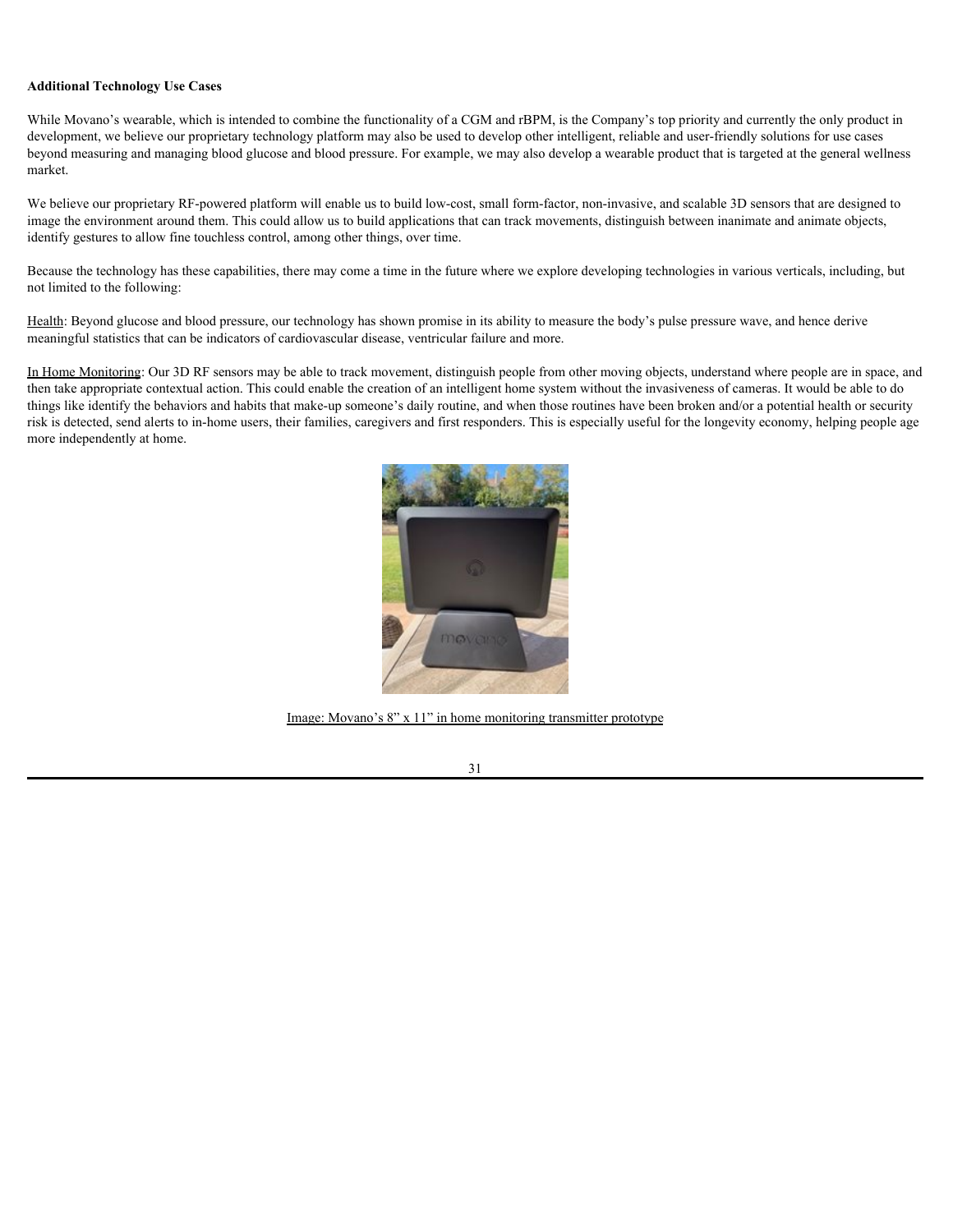### **Intellectual Property**

We are committed to developing and protecting our intellectual property and, where appropriate, filing patent applications to protect our technology. We rely on a combination of patent, copyright, trademark and trade secret laws and other agreements with employees and third parties to establish and protect our proprietary intellectual property rights. We require our officers, employees and consultants to enter into standard agreements containing provisions requiring confidentiality of proprietary information and assignment to us of all inventions made during the course of their employment or consulting relationship. We also enter into nondisclosure agreements with our commercial counterparties and limit access to, and distribution of, our proprietary information.

At December 31, 2020, we had two issued U.S. Utility patents (providing method, system, and device protection) having a total of 60 claims (U.S. Pat. Nos. 10,856,766, expiring on November 13, 2039, and 10,874,314, expiring on December 18, 2039), 45 pending U.S. patent applications having a total of 1,053 claims, with an earliest priority date of August 16, 2018, and six pending Patent Cooperation Treaty (PCT) International patent applications having a total of 443 pending claims. The PCT International patent applications preserve the opportunity to pursue patent rights in a majority of the world's countries, including most of the major industrialized countries. We plan to file additional provisional and utility patent applications to protect some of the intellectual property on which our sensor system is expected to be based, including a 3D sensor IC architecture using RF beamforming or machine-learning. Our pending patent claims and future patentable focus areas are directed at the following areas related to our technology:

- Machine learning for glucose and blood pressure measurement
- Advanced IC architecture for radar
- Skin antenna designs
- A variety of calibration and alignment techniques
- Signal processing and filtering for glucose and blood pressure measurement

While we have not registered any of the copyrights in our software code, our software code, once written, would be protected by applicable U.S. copyright law.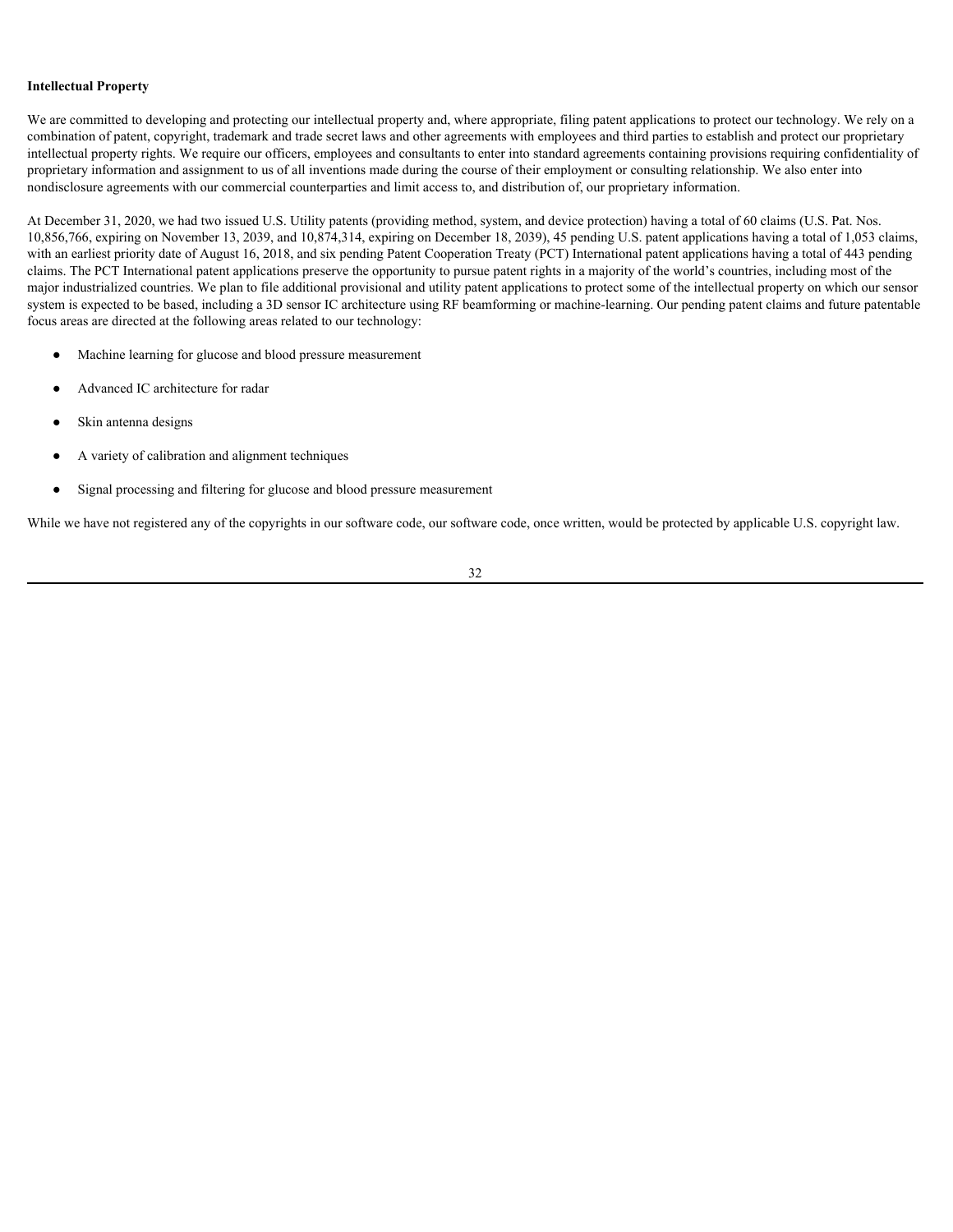## **Regulation**

# *FDA Regulation*

Our planned wearable product in development must be approved or cleared by FDA before it is marketed in the U.S. Before and after approval or clearance in the U.S., our planned wearable product will be subject to extensive regulation by FDA under the Food, Drug and Cosmetic Act (the "FD&C Act") and/or the Public Health Service Act, as well as by other regulatory bodies. FDA regulations govern, among other things, the development, testing, manufacturing, labeling, safety, storage, record-keeping, market clearance or approval, advertising and promotion, import and export, marketing and sales, and distribution of medical devices and pharmaceutical products. There may be certain commercial applications for our technology that require less regulatory scrutiny than described below.

# *FDA Approval or Clearance of Medical Devices*

In the U.S., medical devices are subject to varying degrees of regulatory control and are classified in one of three classes depending on the extent of controls FDA determines are necessary to reasonably ensure their safety and efficacy:

- Class I: general controls, such as labeling, establishment registration, device listing, and, for some devices, adherence to quality system regulations;
- Class II: the general controls plus certain special controls, FDA clearance via a premarket notification, or  $510(k)$  submission, specific controls such as performance standards, patient registries and post-market surveillance and additional controls such as labeling and adherence to quality system regulations; and
- Class III: general and special controls and approval of a premarket approval ("PMA") application.

We expect our planned wearable product in development will be classified as a Class II medical device and thus require FDA clearance prior to marketing by means of a 510(k) clearance rather than a PMA application.

To request marketing authorization by means of a 510(k) clearance, we must submit a notification demonstrating that the proposed device is substantially equivalent to another legally marketed medical device, a "predicate device," has the same intended use, and is as safe and effective as the predicate device and does not raise different questions of safety and effectiveness than a legally marketed device. 510(k) submissions generally include, among other things, a description of the device and its manufacturing, device labeling, medical devices to which the device is substantially equivalent, safety and biocompatibility information and the results of performance testing. In this case, the 510(k) submission will likely also include data from human clinical studies demonstrating performance and other parameters. Marketing may commence only when FDA issues a clearance letter finding substantial equivalence. The typical duration to receive a 510(k) approval is approximately six to twelve months from the date of the initial 510(k) submission, although there is no guarantee that the timing will not be longer.

In some instances, the 510(k) pathway for product marketing may be used with only proof of substantial equivalence in technology for a given indication with a predicate device. In other instances, FDA may require additional clinical work to prove efficacy in addition to technological equivalence and basic safety. Whether clinical data is provided or not, FDA may decide to reject the substantial equivalence argument we present. If that happens, the device is automatically designated as a Class III device. The device sponsor must then fulfill more rigorous PMA requirements, or can request a risk-based classification determination for the device in accordance with the "de novo" process, which may determine that the new device is of low to moderate risk and that it can be appropriately be regulated as a Class I or II device. If a de novo request is granted, the device may be legally marketed and a new classification is established. If the device is classified as Class II, the device may serve as a predicate for future  $510(k)$  submissions. If the device is not reclassified through de novo review, then it must go through the standard PMA process for Class III devices.

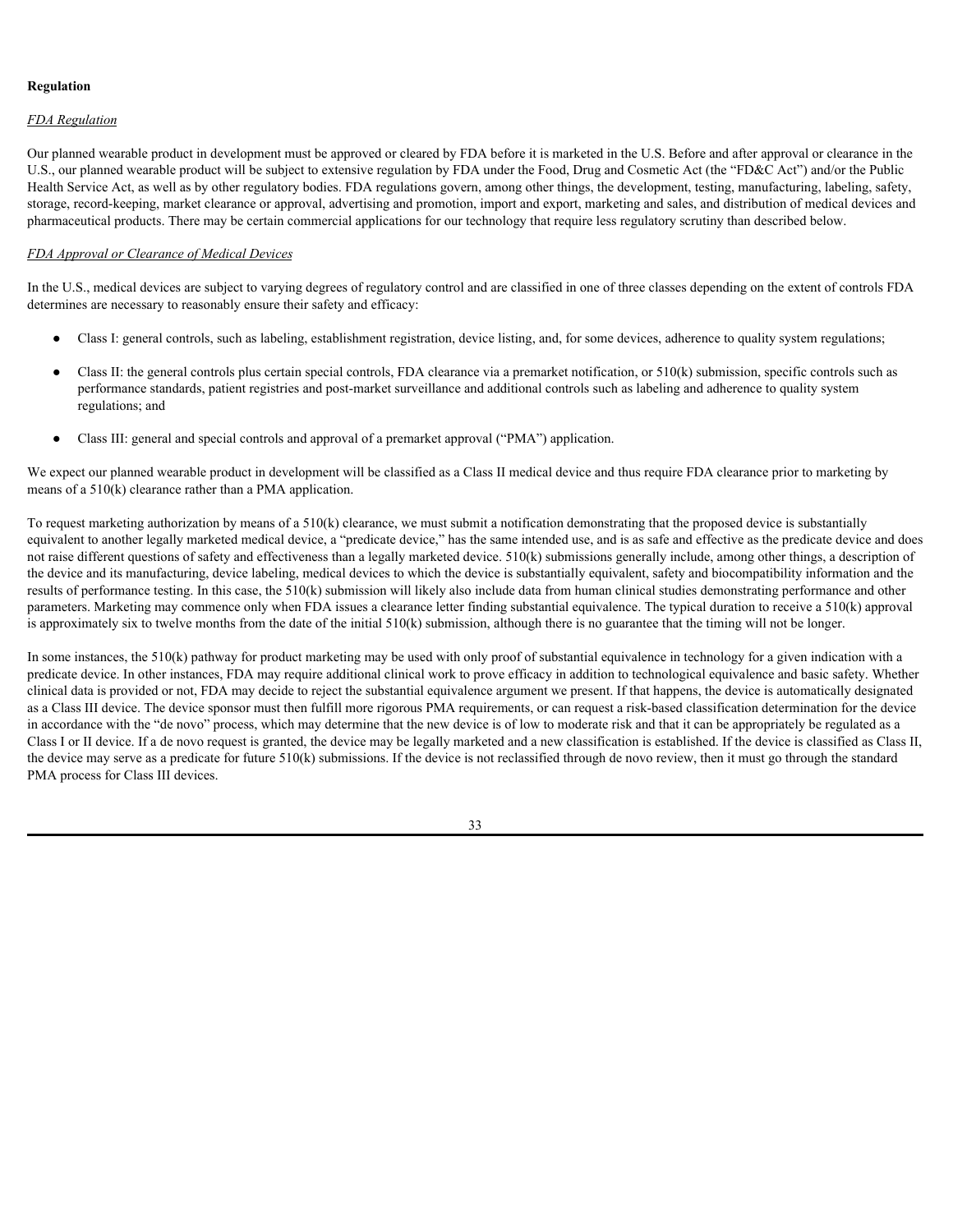After a device receives 510(k) clearance, any product modification that could significantly affect the safety or effectiveness of the product, or that would constitute a significant change in intended use, requires a new  $510(k)$  clearance or, if the device would no longer be substantially equivalent, a PMA. If FDA determines that the product does not qualify for 510(k) clearance, then a company must submit, and FDA must approve, a PMA before marketing can begin.

A PMA application must provide a demonstration of safety and effectiveness, which generally requires extensive pre-clinical and clinical trial data. Information about the device and its components, device design, manufacturing and labeling, among other information, must also be included in the PMA. As part of the PMA review, FDA will inspect the manufacturer's facilities for compliance with quality system regulation requirements, which govern testing, control, documentation and other aspects of quality assurance with respect to manufacturing, testing, and storage of medical devices. If FDA determines the application or manufacturing facilities are not acceptable, FDA may outline the deficiencies in the submission and often will request additional testing or information. Notwithstanding the submission of any requested additional information, FDA ultimately may decide that the application does not satisfy the regulatory criteria for approval. During the review period, an FDA advisory committee, typically a panel of clinicians and statisticians, is likely to be convened to review the application and recommend to FDA whether, or upon what conditions, the device should be approved. FDA is not bound by the advisory panel decision. While FDA often follows the panel's recommendation, there have been instances in which FDA has not. FDA must find the information to be satisfactory in order to approve the PMA. The PMA approval can include post-approval conditions, including, among other things, restrictions on labeling, promotion, sale and distribution, or requirements to do additional clinical studies after approval. Even after approval of a PMA, a new PMA or PMA supplement is required to authorize certain modifications to the device, its labeling or its manufacturing process. Supplements to a PMA often require the submission of the same type of information required for an original PMA, except that the supplement is generally limited to that information needed to support the proposed change from the product covered by the original PMA. The typical duration to receive PMA approval is approximately two years from the date of submission of the initial PMA application, although there is no guarantee that the timing will not be longer.

#### *Clinical Trials of Medical Devices*

One or more clinical trials are generally required to support a PMA application and are sometimes necessary to support a 510(k) submission. Clinical studies of unapproved or uncleared medical devices or devices being studied for uses for which they are not approved or cleared (investigational devices) must be conducted in compliance with FDA requirements. If an investigational device could pose a significant risk to patients, the sponsor company must submit an investigational device exemption application to FDA prior to initiation of the clinical study. If an institutional review board determines that device study does present a significant risk, an investigational device exemption submission to FDA is not required. An investigational device exemption application must be supported by appropriate data, such as animal and laboratory test results, showing that it is safe to test the device on humans and that the testing protocol is scientifically sound. Except for studies involving certain banned devices, the investigational device exemption will automatically become effective 30 days after receipt by FDA unless FDA notifies the company that the investigation may not begin. Clinical studies of investigational devices may not begin until an institutional review board has approved the study.

During the study, the sponsor must comply with FDA's investigational device exemption requirements. These requirements include investigator selection, trial monitoring, adverse event reporting, and record keeping. The investigators must obtain patient informed consent, rigorously follow the investigational plan and study protocol, control the disposition of investigational devices, and comply with reporting and record keeping requirements. The sponsor, FDA, or the institutional review board at each institution at which a clinical trial is being conducted may suspend a clinical trial at any time for various reasons, including a belief that the subjects are being exposed to an unacceptable risk. During the approval or clearance process, FDA typically inspects the records relating to the conduct of one or more investigational sites participating in the study supporting the application.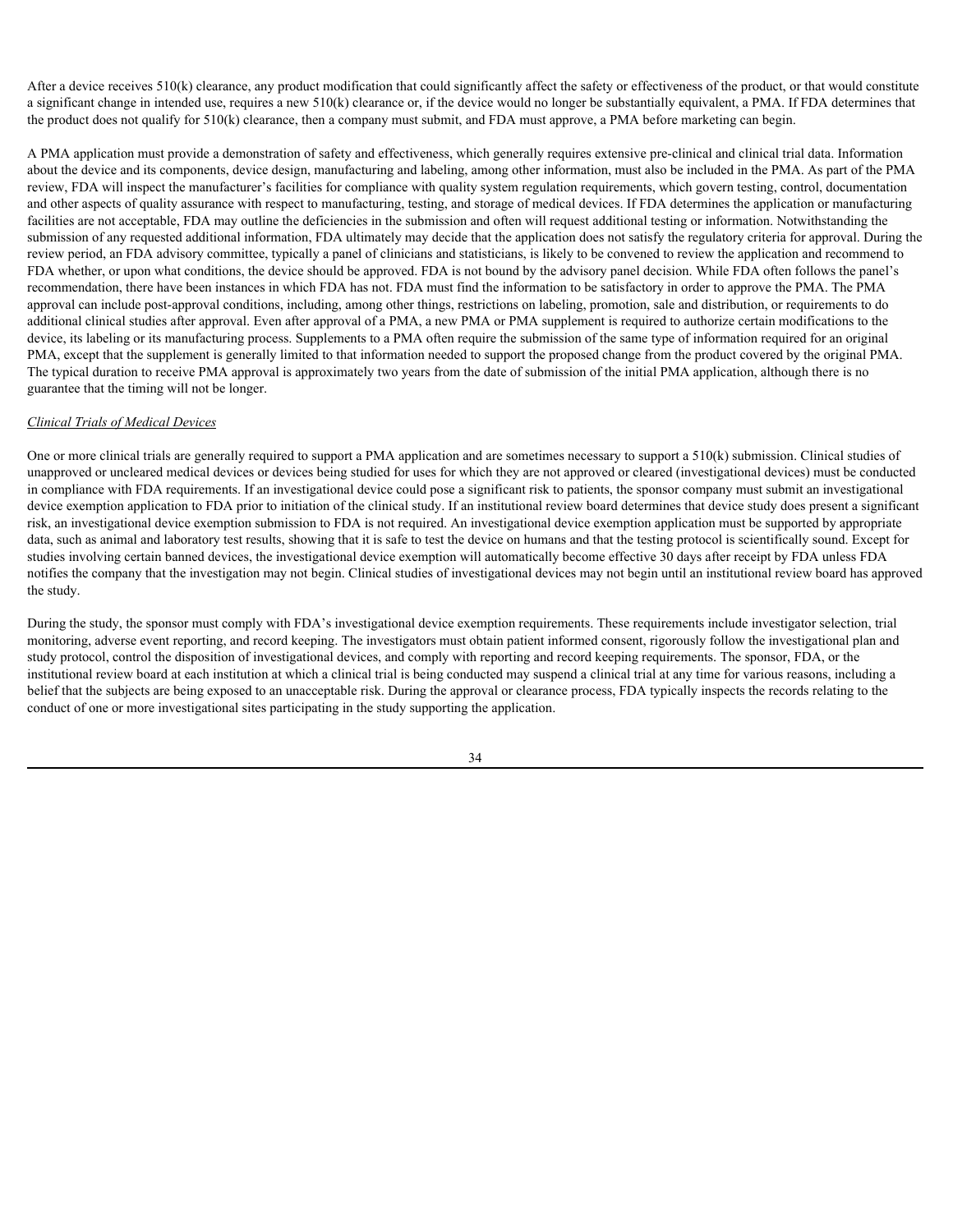# *Post-Approval Regulation of Medical Devices*

After a device is cleared or approved for marketing, numerous and pervasive regulatory requirements continue to apply. These include:

- FDA quality systems regulation, which governs, among other things, how manufacturers design, test, manufacture, exercise quality control over, and document manufacturing of their products;
- labeling and claims regulations, which prohibit the promotion of products for unapproved or "off-label" uses and impose other restrictions on labeling; and
- the Medical Device Reporting regulation, which requires reporting to FDA of certain adverse experiences associated with use of the product.

# *Good Manufacturing Practices Requirements*

Manufacturers of medical devices are required to comply with the good manufacturing practices set forth in the quality system regulation promulgated under Section 520 of the FD&C Act. Current good manufacturing practices regulations require, among other things, quality control and quality assurance as well as the corresponding maintenance of records and documentation. The manufacturing facility for an approved product must be registered with FDA and meet current good manufacturing practices requirements to the satisfaction of FDA pursuant to a pre-PMA approval inspection before the facility can be used. Manufacturers, including third party contract manufacturers, are also subject to periodic inspections by FDA and other authorities to assess compliance with applicable regulations. Failure to comply with statutory and regulatory requirements subjects a manufacturer to possible legal or regulatory action, including the seizure or recall of products, injunctions, consent decrees placing significant restrictions on or suspending manufacturing operations, and civil and criminal penalties. Adverse experiences with the product must be reported to FDA and could result in the imposition of marketing restrictions through labeling changes or in product withdrawal. Product approvals may be withdrawn if compliance with regulatory requirements is not maintained or if problems concerning safety or efficacy of the product occur following the approval.

## *Federal Communication Commission ("FCC") Regulations*

Our RF-based technology involves the transmission of RF energy, and as such, will be subject to regulation by the FCC, including the FCC's equipment authorization regulations and its regulations governing human exposure to RF energy. In particular, we expect the planned wearable product to be regulated under Part 18 of the FCC's rules governing industrial, scientific, and medical (ISM) equipment, and to be classified as consumer ISM equipment under that rule part. Based on the expected frequency and power of operation, we expect that the product will comply with the Part 18 technical specifications for these type of devices, which we will be required to verify under FCC equipment authorization procedures. We also expect, based on the device's frequency and power of operation, that the product will comply with the FCC's requirements governing human exposure to RF energy.

#### **Strategy**

We are a recently-formed development-stage start-up company without a history of operations or revenue, and therefore intend to explore alternative business strategies, including:

- selling directly to consumers and enterprise customers through retail channels and through our website or other distribution channels;
- partnering with original equipment manufacturers ("OEMs"), and value-added resellers ("VARs"); and
- partnering with industry partners to incorporate our technology into new and existing devices.

Selling our products directly to consumers would not depend on locating a suitable OEM or VAR, but would require us to complete the development and manufacture of our planned wearable product and commercialize the product on our own without the assistance a suitable OEM or VAR could provide. We may use distributors to help distribute our product to consumers, and the costs of working with such distributors, including without limitation the compensation to such distributors and the administrative and other costs of working with such distributors, would reduce our profit margin.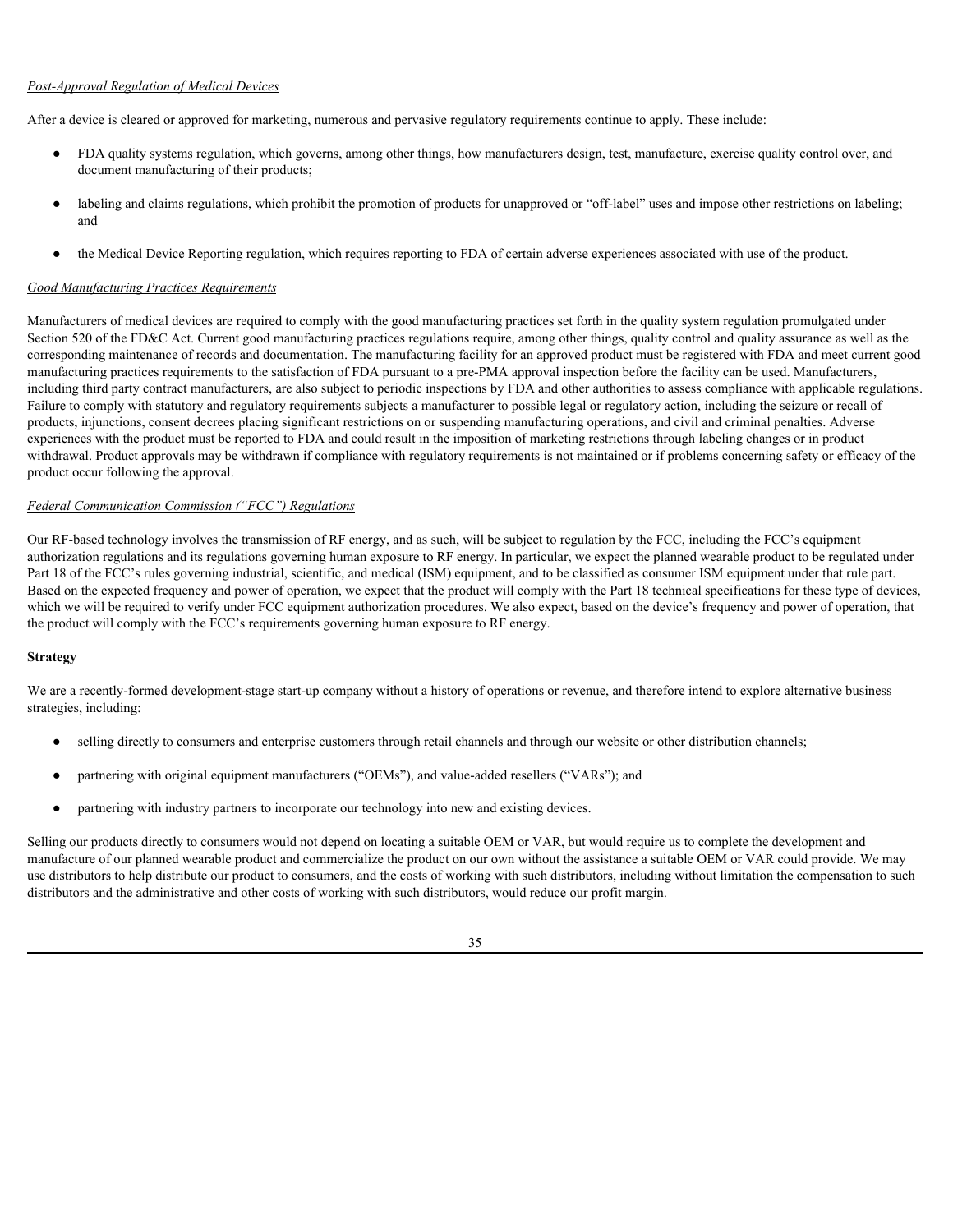We expect that partnering with OEMs and VARs may accelerate product acceptance into our target market and allow us to take advantage of the sales and marketing and distribution infrastructure of those OEMs or VARs. In particular, we believe that a maker of ICs or a manufacturer of wearables would be an ideal strategic partner for the Company.

One of the challenges of IC development is ensuring the ability to source quality ICs with enough volume and competitive pricing. In order to strengthen our supply chain and prepare for the future, we formed a strategic partnership with a leading specialty foundry, for manufacturing and supplying our ICs. Pursuant to this strategic partnership, our partner agreed to accept \$500,000 of convertible notes from us in partial payment for IC services.

# **Competition**

The technology industry, generally, and the glucose monitoring market, in particular, are intensely competitive, subject to rapid change and significantly affected by new product introductions and other market activities by industry participants. To compete successfully, we will need to demonstrate the advantages of our products and technologies over well-established alternative solutions, products, and technologies, as well as newer ones, and convince consumers and enterprises of the advantages of our products and technologies.

With respect to our planned wearable product, we will face direct and indirect competition from a number of competitors who have developed or are developing products for continuous monitoring of glucose levels. These competitors include DexCom, Inc., Abbott Laboratories, Medtronic plc, Roche Diagnostics, LifeScan, Inc., Ascensia Diabetes Care Holdings AG, Senseonics Holdings, Inc., Integrity Applications, Inc., Nemaura Medical, Biolinq Inc., and Profusa, Inc. Our planned wearable product will also compete with traditional glucometers which remain an inexpensive alternative. Many of the companies we will compete with enjoy significantly greater name recognition, and have significantly greater financial resources and expertise in research and development, manufacturing, preclinical testing, conducting clinical trials, obtaining regulatory approvals, and sales and marketing of approved products than we have.

We will also face direct and indirect competition from a number of competitors who have developed or are developing products that monitor blood pressure. These competitors include OMRON Corporation, Welch Allyn, A&D Medical, American Diagnostic Corporation, GE Healthcare, Masimo Corporation, Philips, SunTech Medical Inc., Aktiia, Biobeat and Blumio. Many of the companies we will compete with enjoy significantly greater name recognition and have significantly greater financial resources and expertise in research and development, manufacturing, preclinical testing, conducting clinical trials, obtaining regulatory approvals, and sales and marketing of approved products than we have.

With respect to a potential wearable product that is targeted at the general wellness market, we would face direct and indirect competition from a number of competitors who have developed and commercialized similar products. These competitors include Apple, Samsung, Garmin, Fitbit, WHOOP and Oura Health. Many of such potential competitors enjoy significantly greater name recognition and have significantly greater financial resources and expertise in research and development, manufacturing, and sales and marketing than we have.

Mergers and acquisitions in the medical device, biotechnology and diagnostic industries may result in even more resources being concentrated among a smaller number of our competitors. Other small or early stage companies may also prove to be significant competitors, particularly through collaborative arrangements with large and established companies. There are also a number of academic and other institutions involved in various phases of technology development regarding blood glucose monitoring devices.

We believe the ability to deploy our technology on a non-invasive basis, packaged in a wearable that is painless, cuffless, simple, smart and competitively priced, will provide us with a competitive advantage. We cannot however assure you that we will be able to compete successfully.

#### **Employees and Human Capital Resources**

As of December 31, 2020, we had 15 employees, all of whom are employed on a full-time basis. None of our employees are covered by a collective bargaining agreement, and we believe our relationship with our employees is good.

Our human capital resources objectives include, as applicable, identifying, recruiting, retaining, incentivizing and integrating our existing and new employees, advisors and consultants. The principal purposes of our equity incentive plans are to attract, retain and reward personnel through the granting of stock-based compensation awards, in order to increase stockholder value and the success of our company by motivating such individuals to perform to the best of their abilities and achieve our objectives.

#### **Properties**

Our principal office is located at 6200 Stoneridge Mall Rd., Suite 300, Pleasanton, California.

We also rent office space in Dublin, California under a lease agreement. The term of the lease commenced in October 2019 and will expire in September 2021. The rent is approximately \$4,600 per month.

# **Legal Proceedings**

We are not a party to any pending legal proceedings.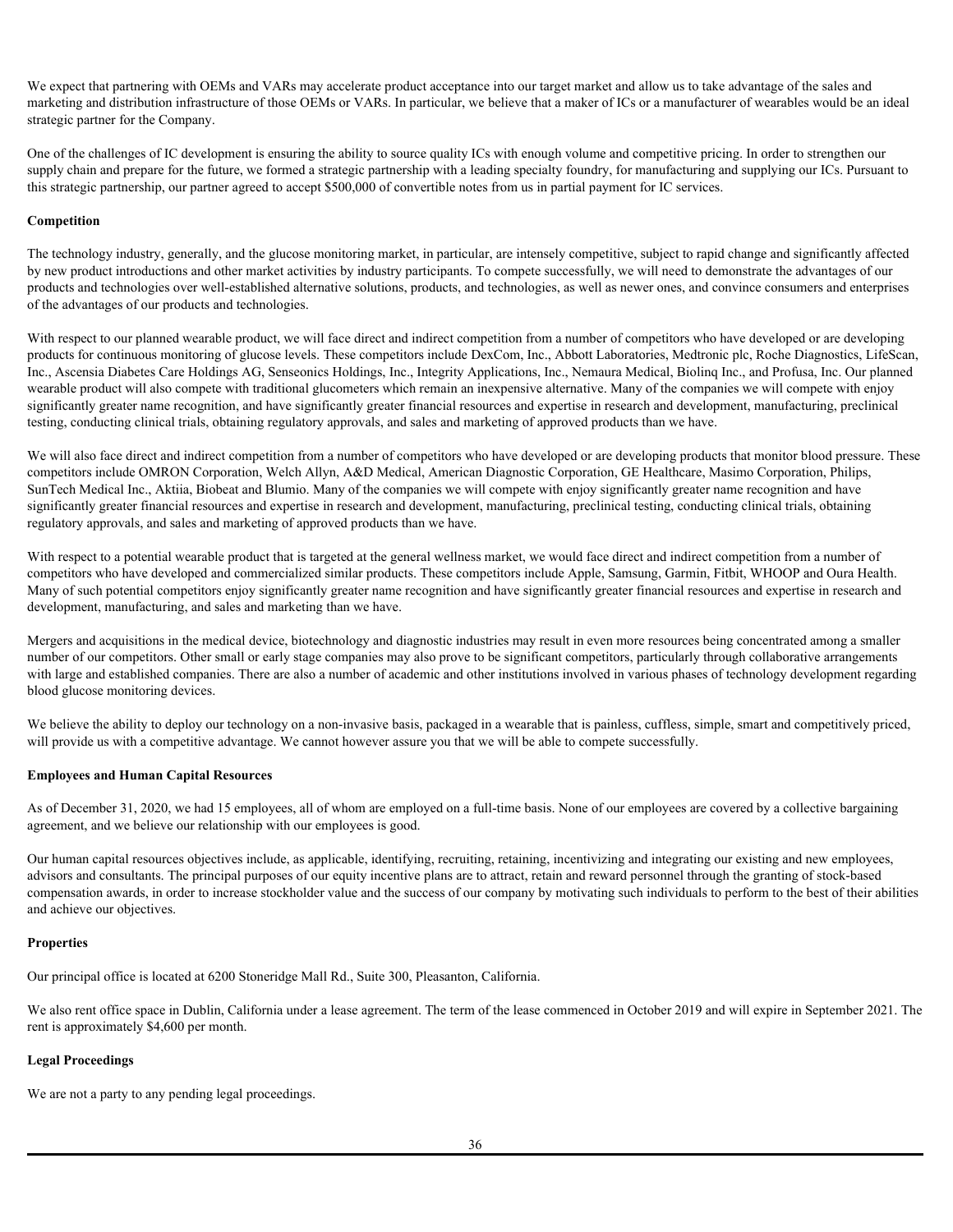# **MANAGEMENT'S DISCUSSION AND ANALYSIS OF FINANCIAL CONDITION AND RESULTS OF OPERATIONS**

*You should read the following discussion and analysis of our financial condition and results of operations together with the section entitled "Summary Financial Data" and our financial statements and related notes included elsewhere in this prospectus. Some of the information contained in this discussion and analysis or set forth elsewhere in this prospectus, including information with respect to our plans and strategy for our business and related financing, includes forwardlooking statements that involve risks and uncertainties. See "Cautionary Note Regarding Forward-Looking Statements." Our actual results may differ materially from those described below. You should read the "Risk Factors" section of this prospectus for a discussion of important factors that could cause actual results to differ materially from the results described in or implied by the forward-looking statements contained in the following discussion and analysis.*

## **Overview Overview**

We are a health-focused technology company developing simple, smart and personalized devices designed to help individuals on their health journey maintain good health today and prevent and manage chronic diseases in the future.

We are developing a proprietary platform that uses Radio Frequency ("RF") technology, which we believe will enable the creation of low-cost and scalable sensors that are small enough to fit into a wearable and other small form factors. We expect that our platform will provide users with the ability to measure and continuously monitor vital health data and provide actionable feedback to jumpstart changes in behaviors.

Our platform is the foundation for our first product in development, which is a non-invasive and cuffless wearable that simultaneously measures glucose, blood pressure and heart rate. It is intended to combine the functionality of a continuous glucose monitor ("CGM") and a cuffless RF-based blood pressure monitor ("rBPM ®") into one wearable device. Once developed, we believe it will allow users to manage their health with confidence and in a manner that best fits their lifestyle, ultimately improving health outcomes.

# **Plan of Operations**

Our technology is in the development phase. We intend to maximize the value and probability of the commercialization of our technology by focusing on research, testing, optimizing, conducting pilot studies and partnering for more extensive, later stages of clinical development, as well as seeking extensive patent protection and intellectual property development.

Since we are a development stage company, the majority of our business activities to date and our planned future activities will be devoted to further research and development. We plan to use the majority of the net proceeds from this offering to fund these research and development efforts (see "Use of Proceeds").

A fundamental part of our corporate development strategy is to establish one or more strategic partnerships that would allow us to more fully exploit the potential of our technology, although other than the partnership with a leading specialty foundry discussed above under "Business - Strategy" no definitive agreement in that regard has been entered into as of the date of this prospectus.

Our research and development expenses primarily include wages, fees and equipment for the development of our technology and our proposed products. Additionally, we incur certain costs associated with the protection of our products and inventions through a combination of patents, licenses, applications and disclosures.

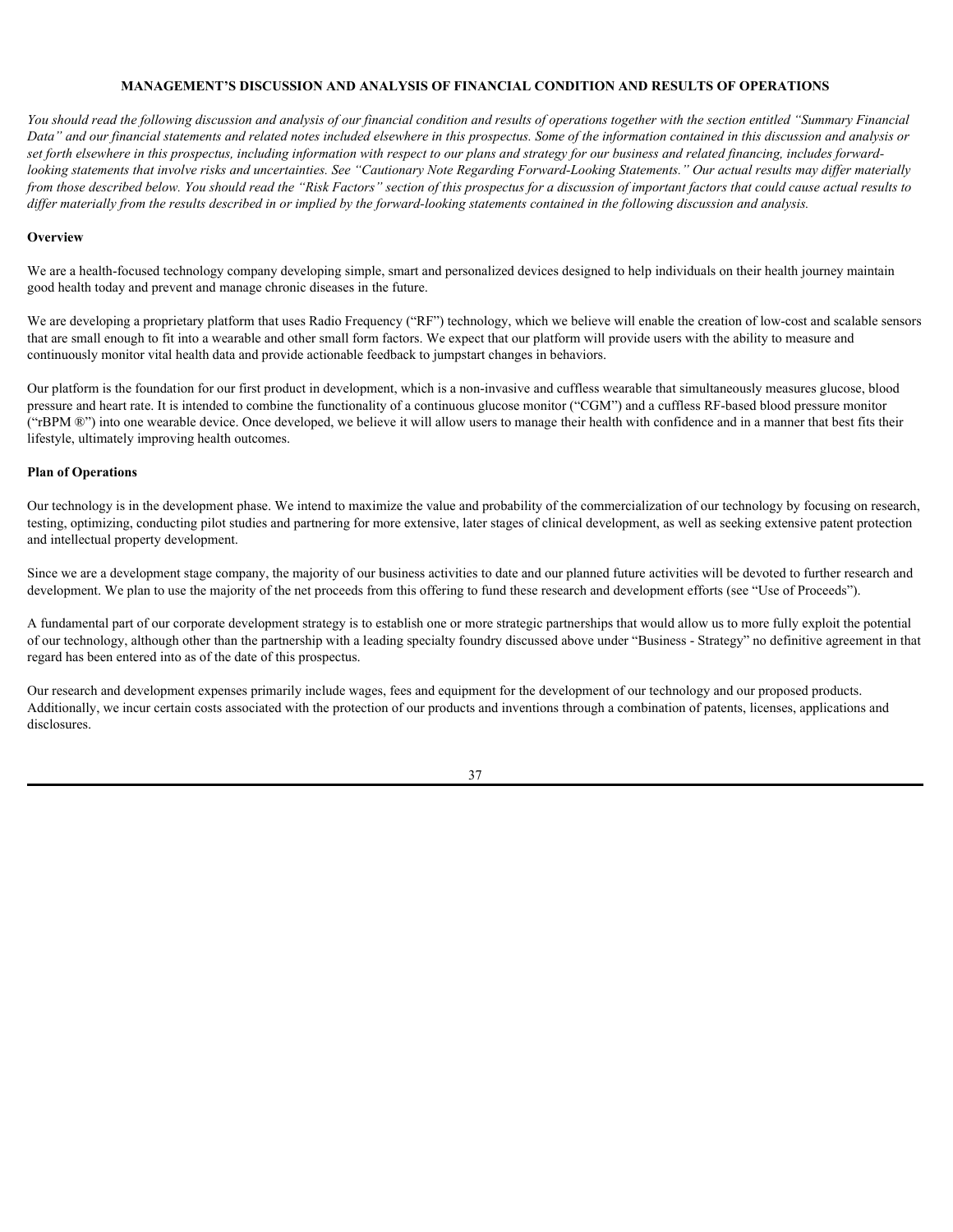# **Going Concern**

Our financial statements have been presented on the basis that we are a going concern, which contemplates the realization of assets and satisfaction of liabilities in the normal course of business. We have not generated any revenues from operations since inception and do not expect to do so in the foreseeable future. We have experienced operating losses and negative operating cash flows since inception and expect to continue to do so for at least the next few years. We have financed our working capital requirements during this period through the sale of its equity securities including convertible promissory notes. At December 31, 2020, we had cash and cash equivalents totaling \$5.7 million available to fund the Company's ongoing business activities.

Because we are currently engaged in research at a relatively early stage, it will take a significant amount of time and resources to develop any product or intellectual property capable of generating sustainable revenues. Accordingly, our business is unlikely to generate any sustainable operating revenues in the next several years and may never do so. In addition, to the extent that we are able to generate operating revenues, there can be no assurances that we will be able to achieve positive earnings and operating cash flows.

#### **Operating Expenses**

We generally recognize operating expenses as they are incurred in two general categories, general and administrative expenses and research and development expenses. Our operating expenses also include non-cash components related to depreciation of property and equipment and stock-based compensation, which are allocated, as appropriate, to general and administrative expenses and research and development expenses.

General and administrative expenses consist of salaries and related expenses for executive, legal, finance, human resources, information technology and administrative personnel, as well as professional fees, insurance costs, and other general corporate expenses. Management expects general and administrative expenses to increase in future periods as the Company adds personnel and incurs additional expenses to support the expansion of its research and development activities and its operation as a public company, including higher legal, accounting, insurance, compliance, compensation and other administrative expenses.

Research and development expenses consist primarily of compensation expenses, fees paid to consultants, outside service providers, facility expenses, and development and clinical trial expenses. We charge research and development expenses to operations as they are incurred. Management expects research and development expenses to increase in the future as the Company increases its efforts to develop technology for potential future products based on its technology and research.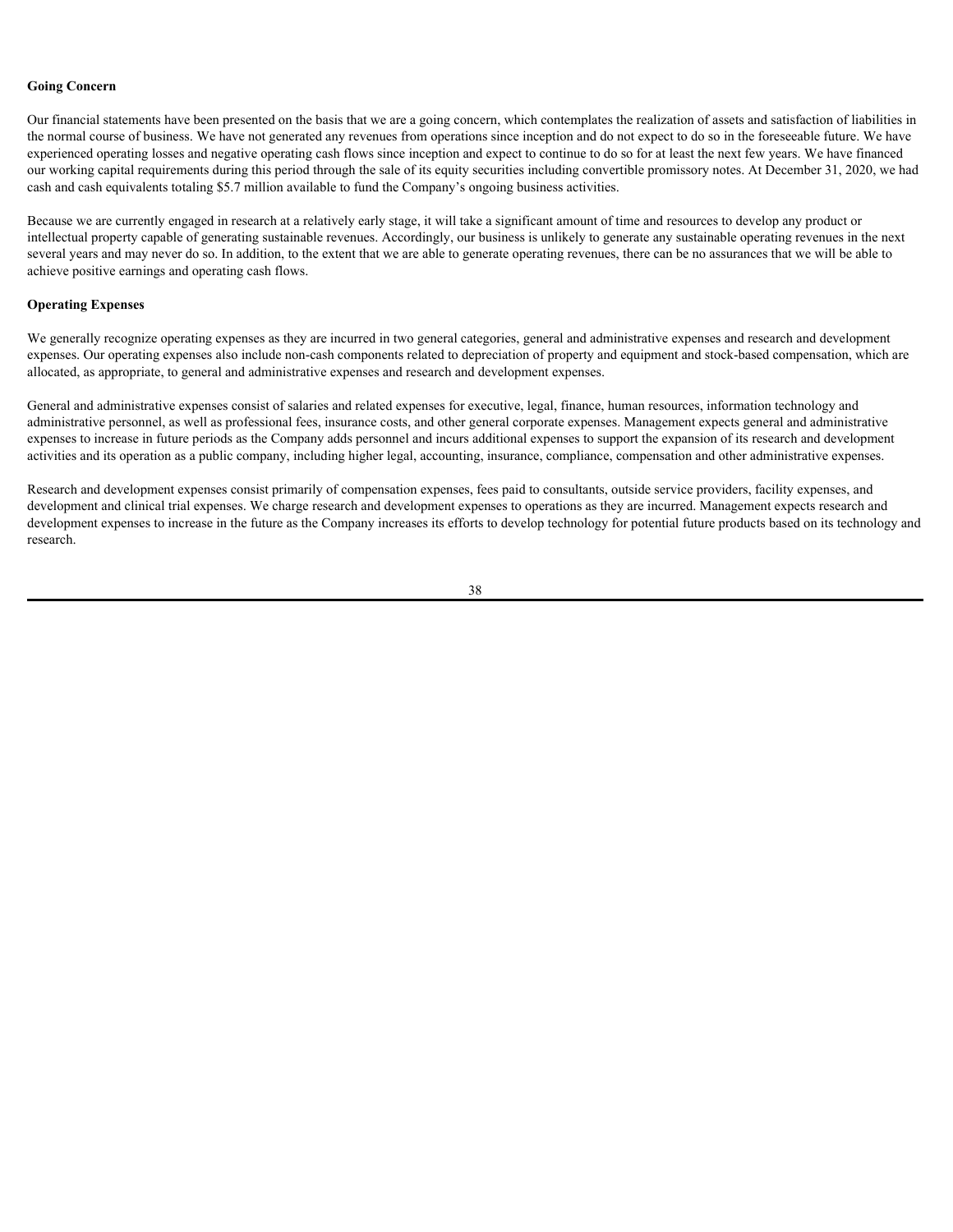# **Results of Operations**

# *Years Ended December 31, 2020 and 2019*

Our statements of operations for the years ended December 31, 2020 and 2019 as discussed herein are presented below.

|                                                                                                                        |                                                 | Year Ended<br>December 31, |    |                   |          |  |  |
|------------------------------------------------------------------------------------------------------------------------|-------------------------------------------------|----------------------------|----|-------------------|----------|--|--|
|                                                                                                                        |                                                 | 2020                       |    | 2019              | Change   |  |  |
|                                                                                                                        | (in thousands, except share and per share data) |                            |    |                   |          |  |  |
| <b>OPERATING EXPENSES:</b>                                                                                             |                                                 |                            |    |                   |          |  |  |
| Research and development                                                                                               | $\mathbb{S}$                                    | $8,373$ \$                 |    | 6,515             | 1,858    |  |  |
| General and administrative                                                                                             |                                                 | 2,734                      |    | 1,997             | 737      |  |  |
| Total operating expenses                                                                                               |                                                 | 11,107                     |    | 8,512             | 2,595    |  |  |
| Loss from operations                                                                                                   |                                                 | (11, 107)                  |    | (8,512)           | (2,595)  |  |  |
| Other income (expense), net:                                                                                           |                                                 |                            |    |                   |          |  |  |
| Interest expense                                                                                                       |                                                 | (1,004)                    |    | $\qquad \qquad$   | (1,004)  |  |  |
| Change in fair value of warrant liability                                                                              |                                                 | (1,511)                    |    | 13                | (1,511)  |  |  |
| Change in fair value of derivative liability                                                                           |                                                 | 564                        |    | $\hspace{0.05cm}$ | 564      |  |  |
| Interest and other income, net                                                                                         |                                                 | 27                         |    | 59                | (45)     |  |  |
| Other income (expense), net                                                                                            |                                                 | (1, 924)                   |    | 72                | (1,996)  |  |  |
| Net loss and comprehensive loss                                                                                        |                                                 | (13, 031)                  |    | (8,440)           | (4,591)  |  |  |
| Accretion and dividends on redeemable convertible preferred stock                                                      |                                                 | (8,914)                    |    | (6,041)           | (2,874)  |  |  |
| Net loss attributable to common stockholders                                                                           |                                                 | (21, 945)                  | -S | (14, 481)<br>-S   | (7, 464) |  |  |
| Net loss per share attributable to common stockholders, basic and diluted                                              |                                                 | (6.85)                     | -S | (9.18)            |          |  |  |
|                                                                                                                        |                                                 |                            |    |                   |          |  |  |
| Weighted average shares used in computing net loss per share attributable to common stockholders,<br>basic and diluted |                                                 | 3,201,430                  |    | 1,577,714         |          |  |  |

# *Research and Development*

Research and development expenses totaled \$8.4 million and \$6.5 million for the years ended December 31, 2020 and 2019, respectively. This increase of \$1.9 million was due primarily to the growth of the Company and its activities. Research and development expenses for year ended December 31, 2020 included expenses related to employee compensation of \$2.2 million, tools and equipment expenses of \$0.8 million, rent of \$0.1 million, other professional fees of  \$5.2 million, and other expenses of \$0.1 million. Research and development expenses for the year ended December 31, 2019 included expenses related to employee compensation of \$1.7 million, research and laboratory expenses of \$0.9 million, rent of \$0.1 million, other professional fees of \$3.6 million, and other expenses of \$0.2 million.

# *General and Administrative*

General and administrative expenses totaled \$2.7 million and \$2.0 million for the years ended December 31, 2020 and 2019, respectively. This increase of \$0.7 million was due primarily to the growth of the Company and its activities. General and administrative expenses for the year ended December 31, 2020 included expenses related to employee and board of director compensation of \$1.6 million, professional and consulting fees of \$0.9 million, and other expenses of  \$0.2 million. General and administrative expenses for the year ended December 31, 2019 included expenses related to employee and board of director compensation of \$0.9 million, professional and consulting fees of \$0.9 million, and other expenses of \$0.2 million.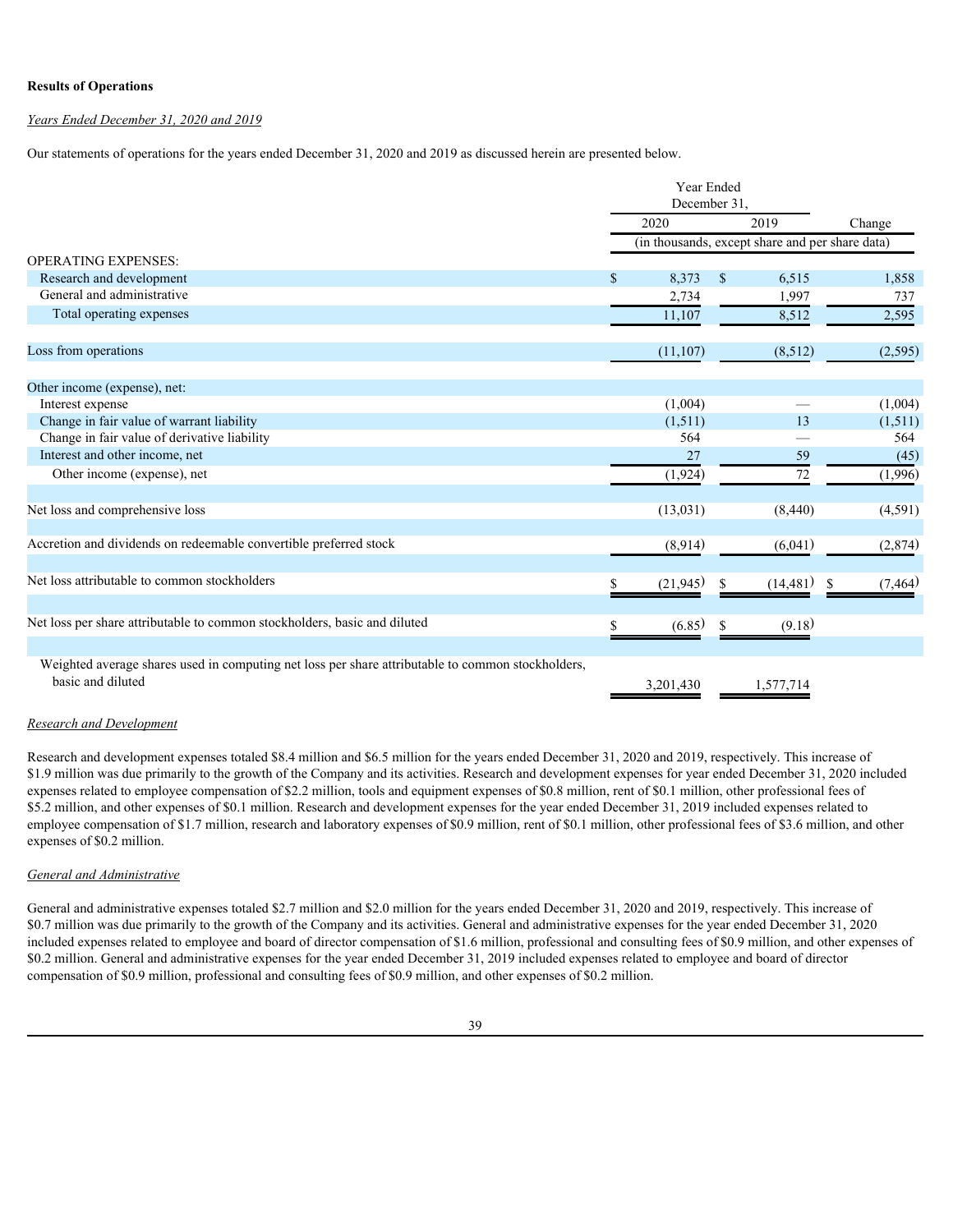# *Loss from Operations*

Loss from operations was \$11.1 million for the year ended December 31, 2020, as compared to \$8.5 million for the year ended December 31, 2019.

# *Other Income (Expense), Net*

Other income (expense), net for the year ended December 31, 2020 was a net other expense of \$1.9 million as compared to a net other income of \$0.1 million for the year ended December 31, 2019. Other income (expense), net for the year ended December 31, 2020 included interest expense of \$1.0 million related to the accrual of interest and amortization of debt discounts on the convertible promissory notes, \$1.5 million related to the change in the fair value of warrant liability, and \$0.6 million related to the change in fair value of the derivative liability. Other income for the year ended December 31, 2019 was comprised primarily of interest and other income, net.

# *Net Loss*

As a result of the foregoing, net loss was \$13.0 million for the year ended December 31, 2020, as compared to \$8.4 million for the year ended December 31, 2019.

# **Liquidity and Capital Resources**

The Company's financial statements are presented on a basis that it is a going concern, which contemplates the realization of assets and satisfaction of liabilities in the normal course of business. We have not generated any revenues from operations since inception, and do not expect to do so in the foreseeable future. We have experienced operating losses and negative operating cash flows since inception and expect to continue to do so. We have financed our working capital requirements during this period through the sale of equity securities and convertible notes.

At December 31, 2020 and 2019, we had cash and cash equivalents of \$5.7 million and \$4.3 million, respectively, available to fund our ongoing business activities. Additional information concerning our financial condition and results of operations is provided in the financial statements presented in this prospectus.

This offering is expected to generate net proceeds of approximately \$32.3 million (or approximately \$37.4 million if the underwriter exercises in full its overallotment option). We intend to use such proceeds as described in the section of this prospectus titled "Use of Proceeds".

We believe that the net proceeds from this offering combined with our existing cash resources, will be sufficient to fund our projected operating requirements for at least 12 months subsequent to the closing of this offering. However, the expected net proceeds from this offering are not expected to be sufficient enable us to complete the development and commercialization of our proposed wearable product. We expect to continue to incur significant expenses and increasing operating losses for at least the next several years. We anticipate that our expenses will increase substantially as we:

- advance the engineering design and development of our proposed wearable and other potential products;
- prepare applications required for marketing approval of our proposed wearable product in the United States;
- develop our plans for manufacturing, distributing and marketing our proposed wearable and other potential products;
- add operational, financial and management information systems and personnel, including personnel to support our product development, planned commercialization efforts and our operation as a public company.

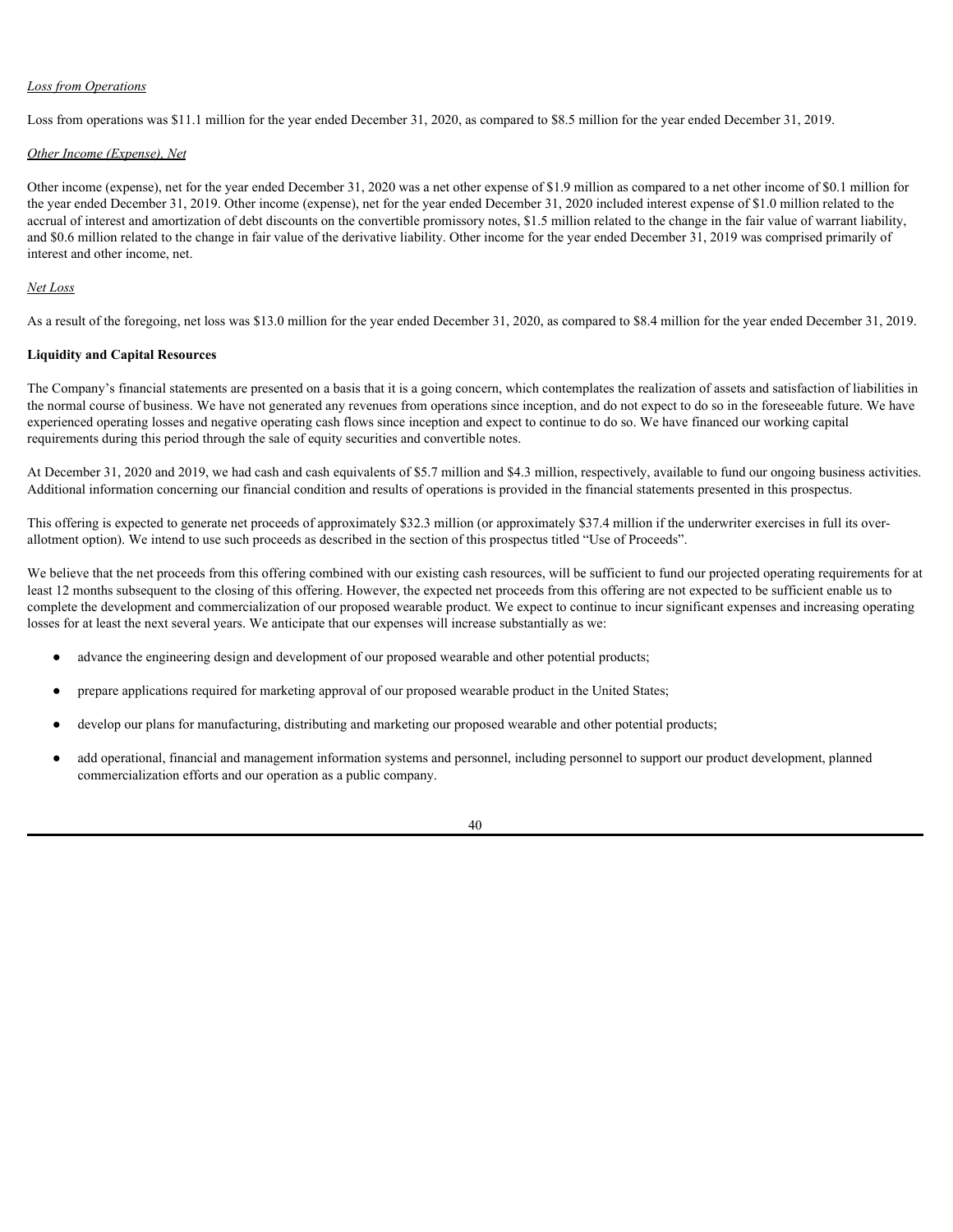Until we can generate a sufficient amount of revenue from our planned products, if ever, we expect to finance future cash needs through public or private equity offerings, debt financings or corporate collaborations and licensing arrangements. Additional funds may not be available when we need them on terms that are acceptable to us, or at all. If adequate funds are not available, we may be required to delay, reduce the scope of or eliminate one or more of our research or development programs or our commercialization efforts. To the extent that we raise additional funds by issuing equity securities, our stockholders may experience additional dilution, and debt financing, if available, may involve restrictive covenants. To the extent that we raise additional funds through collaborations and licensing arrangements, it may be necessary to relinquish some rights to our technologies or applications or grant licenses on terms that may not be favorable to us. We may seek to access the public or private capital markets whenever conditions are favorable, even if we do not have an immediate need for additional capital at that time.

## *Operating Activities*

During the year ended December 31, 2020, the Company used cash of \$10.7 million in operating activities, as compared to \$8.2 million used in operating activities during the year ended December 31, 2019.

The \$10.7 million used in operating activities during the year ended December 31, 2020 was primarily attributable to our net loss of \$13.0 million during the period and changes in our operating assets and liabilities totaling \$0.7 million. These items were offset by non-cash items, including stock-based compensation of \$0.3 million for a stock grant and stock-based compensation of \$0.4 million, accretion of the debt discount on our convertible promissory notes of \$0.7 million, accrued interest on our convertible promissory notes of \$0.3 million, non-employee services of \$0.4 million under convertible promissory notes, change in fair value of warrant liability of \$1.5 million, and offset by a \$0.6 million change in the fair value of our derivative liability.

During the year ended December 31, 2019, the Company used cash of \$8.2 million in operating activities, which was primarily attributable to our net loss of \$8.4 million. The difference between cash used in operating activities and net loss consisted primarily of depreciation, stock-based compensation, and changes in operating assets and liabilities.

#### *Investing Activities*

During the year ended December 31, 2020 the Company did not have any investing activities.

During the year ended December 31, 2019, the Company used cash of \$13,000 in investing activities, consisting of \$13,000 for the purchase of office and laboratory equipment.

#### *Financing Activities*

During the year ended December 31, 2020, the Company was provided cash of \$12.1 million from financing activities, comprised of \$11.8 million from the issuance of convertible promissory notes which was partially offset by \$0.7 million of issuance costs, \$0.7 million in proceeds from the Paycheck Protection Program loan which was partially offset by the repayment of \$0.4 million, and \$0.7 million from the issuance of common stock.

During the year ended December 31, 2019, the Company was provided cash of \$9.4 million from financing activities, consisting primarily of \$9.4 million from the issuance of the Series B redeemable convertible preferred stock.

#### **Contractual Obligations and Commitments**

Our contractual obligations and commitments pertain to our facilities lease agreements. The future minimum lease agreements are \$41,400 for the calendar year 2021.

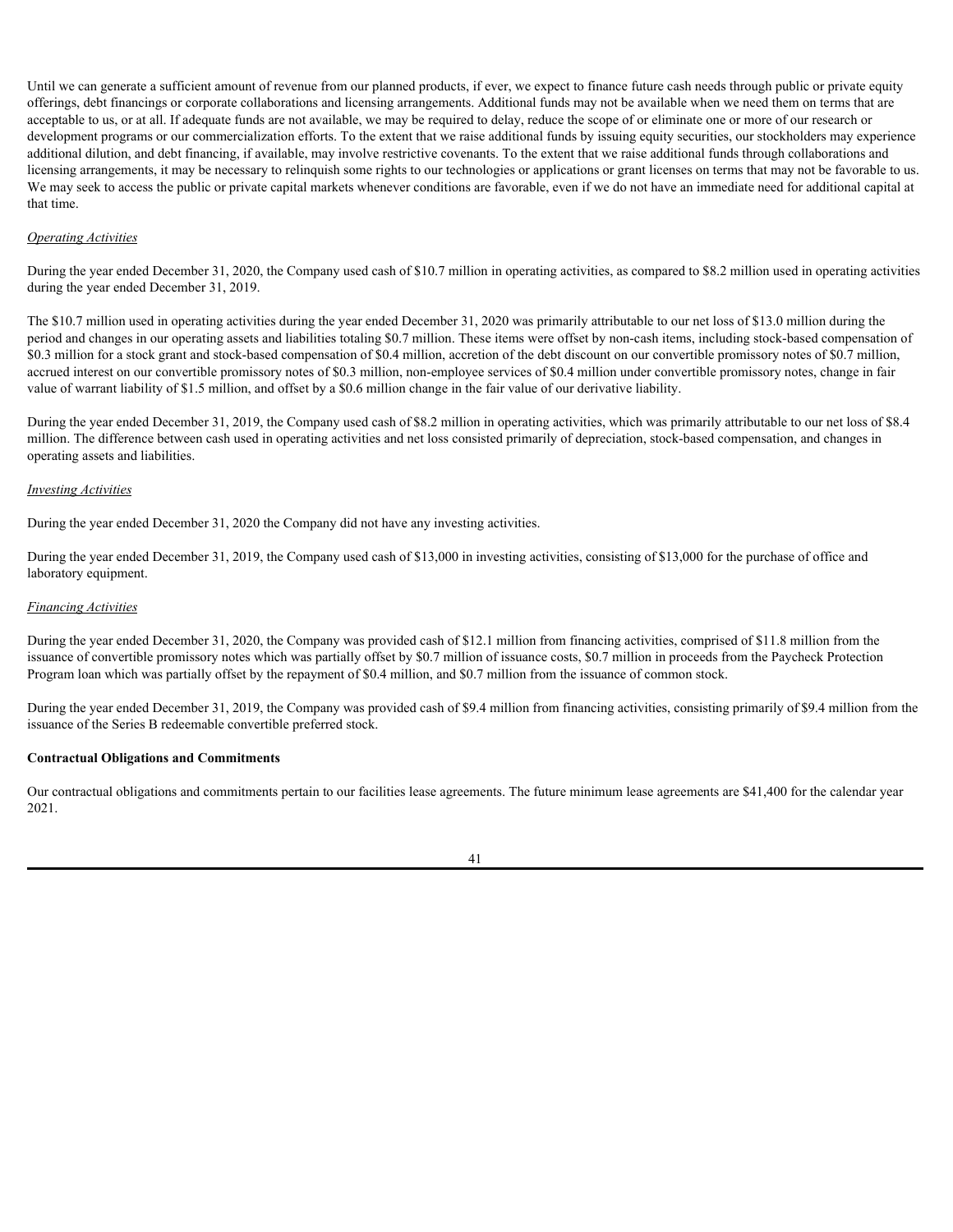# **Critical Accounting Policies and Estimates**

Management's discussion and analysis of our financial condition and results of operations is based on our financial statements, which have been prepared in accordance with accounting principles generally accepted in the United States ("GAAP"). The preparation of these financial statements requires us to make estimates and assumptions for the reported amounts of assets, liabilities, revenues, expenses and related disclosures. Our estimates are based on our historical experience and on various other factors that we believe are reasonable under the circumstances, the results of which form the basis for making judgments about the carrying value of assets and liabilities that are not readily apparent from other sources. Actual results may differ from these estimates under different assumptions or conditions and any such differences may be material.

While our significant accounting policies are more fully described in the Note 3 to our audited financial statements appearing elsewhere in this prospectus, we believe the following discussion addresses our most critical accounting policies, which are those that are most important to our financial condition and results of operations and require our most difficult, subjective and complex judgments.

# *Redeemable convertible preferred stock*

The Company records all shares of redeemable convertible preferred stock at their respective issuance price less issuance costs on the dates of issuance. Under certain circumstances the Company will be required to redeem the Series A and Series B redeemable convertible preferred stock unless an Initial Public Offering ("IPO") has been consummated prior to April 1, 2021, or an extension or waiver is obtained upon approval of a majority of the holders of such preferred stock. As the preferred stock becomes redeemable due to the passage of time and the Company believes the likelihood of an event requiring conversion prior April 1, 2021 is remote, the Company considers the preferred stock to be redeemable as of April 1, 2021. The Company records the accretion of the Series A and B preferred stock balances to their respective redemption amounts using the effective interest method. The redeemable convertible preferred stock is presented outside of stockholders' deficit on the balance sheets.

# *Paycheck Protection Program Loan*

The Company accounts for funds received from the Paycheck Protection Program as a financial liability with interest accrued and expensed over the term of the loan under the effective interest method. The loan will remain recorded as a liability until the Company has been legally released from the liability or the Company repays the liability. Any amount that is ultimately forgiven by the lender would be recognized in the statement of operations and comprehensive loss as a gain extinguishment.

# *Convertible Financial Instruments*

The Company bifurcates embedded redemption and conversion options from their host instruments and accounts for them as freestanding derivative financial instruments at fair value, if certain criteria are met. The criteria include circumstances in which (a) the economic characteristics and risks of the embedded derivative instrument are not clearly and closely related to the economic characteristics and risks of the host contract, (b) the hybrid instrument that embodies both the embedded derivative instrument and the host contract is not re-measured at fair value under otherwise applicable GAAP with changes in fair value reported in earnings as they occur and (c) a separate instrument with the same terms as the embedded derivative instrument would be considered a derivative instrument. Debt discounts under these arrangements are amortized to interest expense using the interest method over the earlier of the term of the related debt or their earliest date of redemption.

From time to time, the Company issues convertible financial instruments to nonemployees in payment for services that are provided. Until the services are completely rendered, the Company will expense the principal and any interest earned prior to the service completion to the representative expense account for the services performed and will record a noncurrent liability for the expected amount of the principal balance. Upon completion of the services, the Company will reclassify the noncurrent liability balance to the balance of an outstanding convertible financial instrument and assess the embedded redemption and conversion options that are applicable at that time.

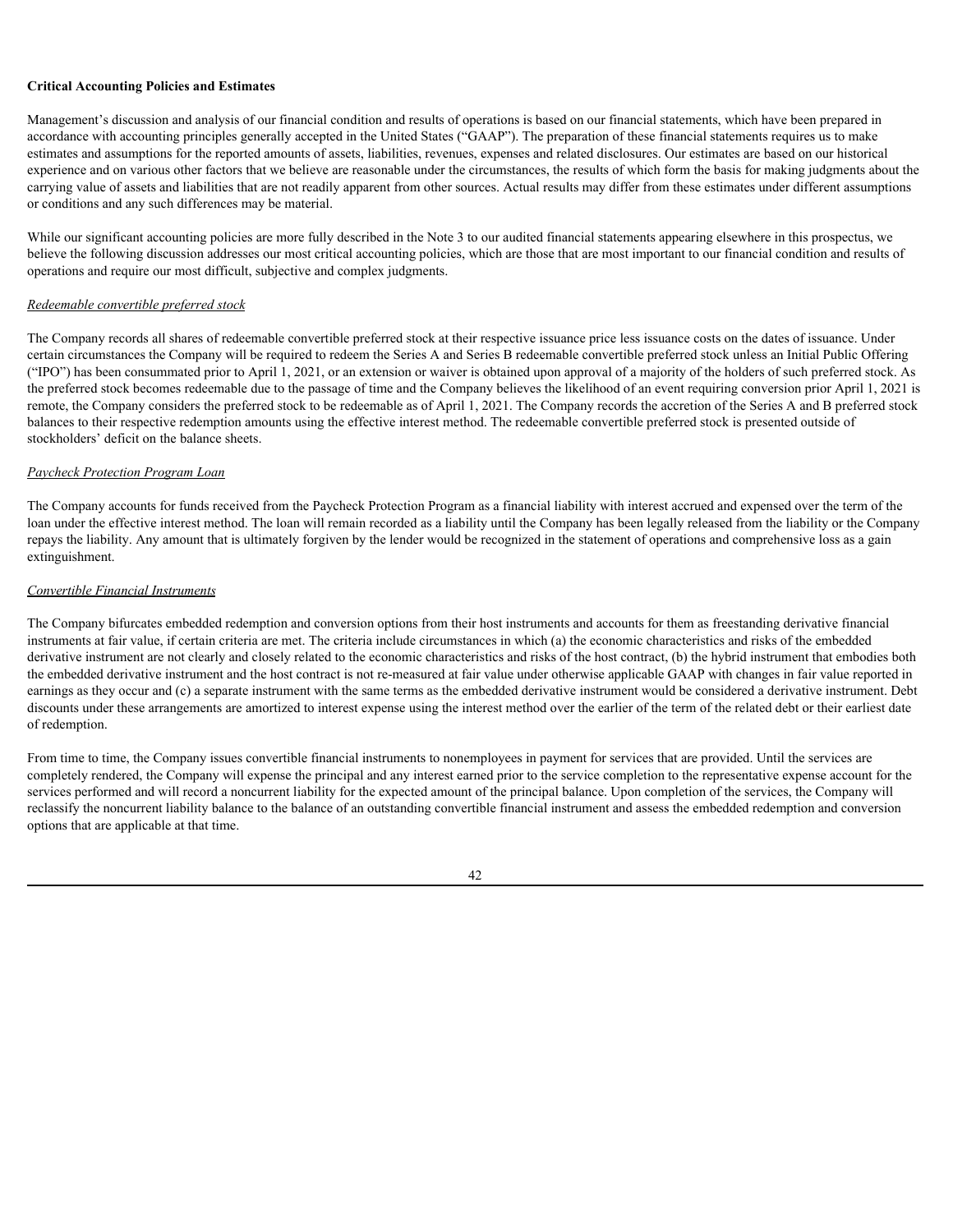# *Common Stock Warrants*

During the normal course of business, from time to time, we issue warrants to purchase common stock as part of a debt or equity financing or to vendors as consideration to perform services. We assess each warrant to determine if it meets the characteristics of a liability or a derivative, and if the warrant does meet the characteristics of a liability or a derivative, we classify the warrant as a liability measured at fair value. The derivative liabilities are remeasured at each period end, on a recurring basis, to the estimated fair value with the changes in fair value reflected as current period income or loss until the warrant is exercised, extinguished, or expires. If the warrant does not meet the characteristics of a liability or a derivative, we classify the warrant as equity, and record the warrant at its fair value on the date of issuance. The fair value of our warrants are estimated using the Black-Scholes option pricing model.

## *Stock-Based Compensation*

The Company measures equity classified stock-based awards granted to employees, directors, and nonemployees based on the estimated fair value on the date of grant and recognizes compensation expense of those awards on a straight-line basis over the requisite service period, which is generally the vesting period of the respective award. The fair value of each stock option grant is estimated on the date of grant using the Black-Scholes option pricing model. This valuation model for stock-based compensation expense requires the Company to make assumptions and judgments about the variables used in the calculation including the expected term, the volatility of the Company's common stock, and an assumed risk-free interest rate. As a result, if we revise our assumptions and estimates, our stock-based compensation expense could change. These assumptions include:

*Dividend Rate*—The expected dividend rate was assumed to be zero, as we have not previously paid dividends on common stock and have no current plans to do so.

*Expected Volatility*—The expected volatility was derived from the historical stock volatilities of several public companies within our industry that we consider to be comparable to our business over a period equivalent to the expected term of the stock option grants.

*Risk-Free Interest Rate*—The risk-free interest rate is based on the interest yield in effect at the date of grant for zero coupon U.S. Treasury notes with maturities approximately equal to the option's expected term.

*Expected Term*—The expected term represents the period that our stock options are expected to be outstanding. The expected term of option grants that are considered to be "plain vanilla" are determined using the simplified method. The simplified method deems the term to be the average of the time-tovesting and the contractual life of the options. For other option grants not considered to be "plain vanilla," we determined the expected term to be the contractual life of the options.

*Forfeitures* – We account for forfeitures as they occur.

#### *Fair Value of Common Stock*

Historically, for all periods prior to this initial public offering, the fair values of the shares of our common stock underlying our share-based awards and warrant grants were estimated on each grant date by our board of directors. In order to determine the fair value of our common stock, our board of directors considered, among other things, valuations of our common stock prepared by an independent third-party valuation firm in accordance with the guidance provided by the American Institute of Certified Public Accountants Practice Guide, *Valuation of Privately-Held-Company Equity Securities Issued as Compensation.* 

The fair value of the Company's common stock was estimated using a two-step process. First, the Company's enterprise value was established using generally accepted valuation methodologies, such as comparable public company and market adjusted option pricing analysis as well as consideration of company financing transactions. The enterprise value was allocated among the securities that comprise the capital structure of the Company using the option-pricing method. The option-pricing method treats all levels of the capital structure as call options on the enterprise's value, with exercise price based on the "breakpoints" between each of the different claims on the securities. The inputs necessary for the option-pricing model include the current equity value (the enterprise value as previously calculated), breakpoints (the various characteristics for each class of equity, including liquidation preferences and priority distributions, in accordance with the Company's certificate of incorporation, as amended and restated), term, risk-free rate, and volatility.

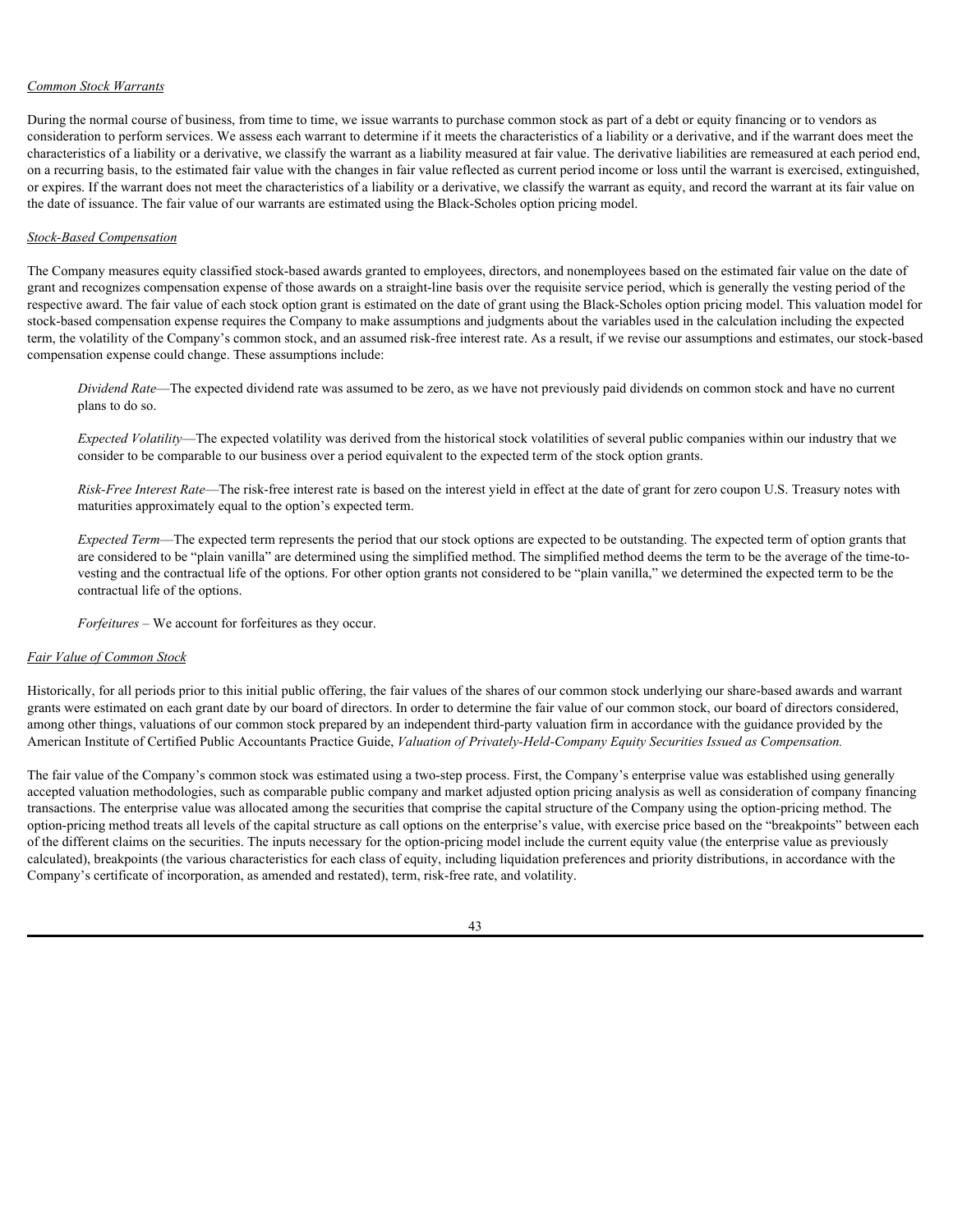Given the absence of a public trading market for our common stock, our board of directors exercised their judgment and considered a number of objective and subjective factors to determine the best estimate of the fair value of our common stock, including valuations performed by an independent third party, developments in our operations, sales of preferred stock, the prices, rights, preferences and privileges of our preferred stock relative to the common stock, actual operating results and financial performance and capital resources, the conditions in the our industry and the economy and capital markets in general, the stock price performance and volatility of comparable public companies, the likelihood of achieving a liquidity event for shares of our common stock underlying these stock options, such as an initial public offering or sale of our company, and the lack of liquidity of our common stock, among other factors. After the closing of this offering, our board of directors will determine the fair value of each share of underlying common stock based on the closing price of our common stock as reported on the date of the grant. Our board of directors intended all options granted to be exercisable at a price per share not less than the per share fair value of our common stock underlying those options on the grant date.

#### *Income Taxes*

The Company accounts for income taxes using the asset and liability method. Under this method, deferred tax assets and liabilities are determined based on differences between the financial statement and tax basis of assets and liabilities and net operating loss and credit carryforwards using enacted tax rates in effect for the year in which the differences are expected to reverse. Valuation allowances are established when necessary to reduce deferred tax assets to the amounts expected to be realized.

The Company accounts for unrecognized tax benefits using a more-likely-than-not threshold for financial statement recognition and measurement of tax positions taken or expected to be taken in a tax return. The Company establishes a liability for tax-related uncertainties based on estimates of whether, and the extent to which, additional taxes will be due. The Company records an income tax liability, if any, for the difference between the benefit recognized and measured and the tax position taken or expected to be taken on the Company's tax returns. To the extent that the assessment of such tax positions changes, the change in estimate is recorded in the period in which the determination is made. The liability is adjusted considering changing facts and circumstances, such as the outcome of a tax audit. The provision for income taxes includes the impact of liability provisions and changes to the liability that are considered appropriate. Changes in recognition or measurement are reflected in the period in which the change in judgment occurs.

For interim periods, the Company estimates its annual effective income tax rate and applies the estimated rate to the year-to-date income or loss before income taxes. The Company also computes the tax provision or benefit related to items reported separately and recognizes the items net of their related tax effect in the interim periods in which they occur. The Company also recognizes the effect of changes in enacted tax laws or rates in the interim periods in which the changes occur.

#### **Recent Accounting Pronouncements**

See Note 3 of the audited financial statements for a discussion of recently issued and recently adopted accounting pronouncements.

#### **Off Balance Sheet Transactions**

We do not have any off-balance sheet transactions.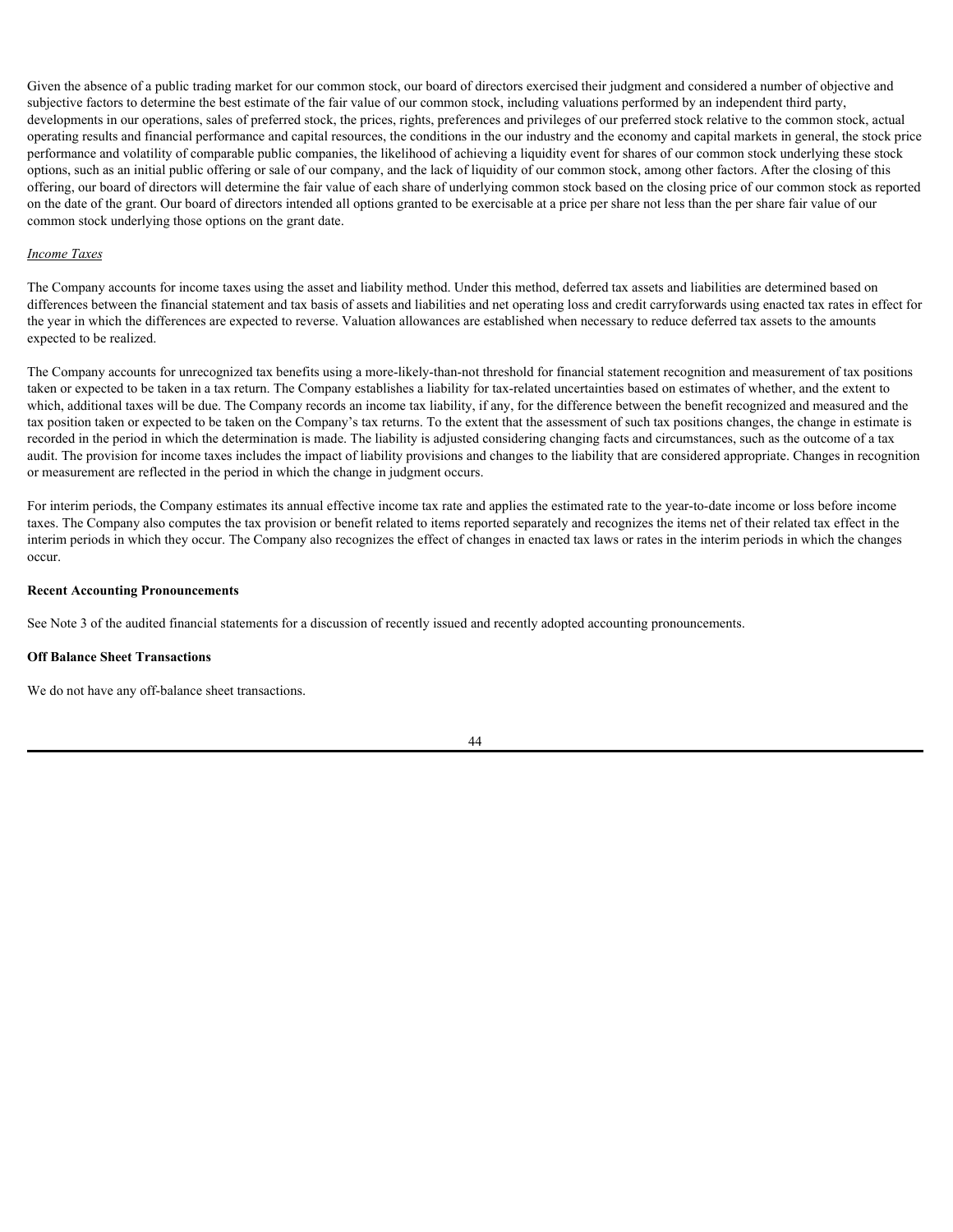# **EXECUTIVE OFFICERS, DIRECTORS AND CORPORATE GOVERNANCE**

The following table sets forth the names and ages of all of our executive officers and directors. Our officers are appointed by, and serve at the pleasure of, the board of directors.

| Name                 | Age          | Position                                                   |
|----------------------|--------------|------------------------------------------------------------|
| Michael Leabman      | 47           | Chief Executive Officer, President and Director            |
| Phil Kelly           | 61           | Chief Technology Officer and Vice President of Engineering |
| Jeremy ("J.") Cogan  | 52           | Chief Financial Officer                                    |
| Emily Wang Fairbairn | 59           | Director and Chair of the Board                            |
| John Mastrototaro    | 60           | Director                                                   |
| Rubén Caballero      |              | Director                                                   |
| Brian Cullinan       | <sub>0</sub> | Director                                                   |
|                      |              |                                                            |

Biographical information with respect to our executive officers and directors is provided below. There are no family relationships between any of our executive officers or directors.

#### **Officers and Directors**

*Michael Leabman* founded the Company and has served as its President and CEO, and a member of its board of directors, since January 2018. Upon Mr. Mastrototaro's appointment as our President and CEO, Mr. Leabman has agreed to assume the role of Chief Technology Officer. As a serial entrepreneur with a passion for envisioning, inventing and executing, Mr. Leabman has previously founded four other companies in the wireless space and has more than 200 patents issued in smart antenna array for telecom/power. Most recently, Mr. Leabman founded Energous Corporation (Nasdaq: WATT), a wireless charging company, in October 2012, and served as a member of its board of directors from October 2012 until May 2018, and its Chief Technology Officer from October 2013 until January 2018. Prior to Energous, Mr. Leabman founded and served as President of TruePath Wireless, a service provider and equipment provider in the broadband communications industry and founded and served as CTO for DataRunway Inc., a wireless communication company providing broadband internet to airlines. Mr. Leabman received both his Bachelor of Science degree and Master of Engineering degree in electrical engineering from the Massachusetts Institute of Technology. We believe Mr. Leabman is qualified to serve as a member of our board of directors based on his background, experience, qualifications, attributes and skills, including founding our Company and his executive leadership and technical experience in the wireless and broadband communications industry.

*John Mastrototaro, Ph.D.* has served as a director of the Company since December 2020 and has agreed to become our President and CEO no later than April 1, 2021. Mr. Mastrototaro has over 30 years of experience in the medical device industry, leading innovation and bringing new products to the market. Mr. Mastrototaro has served as the Chief Operating Officer of Orthosensor, Inc. since 2017. Previously, Mr. Mastrototaro spent the majority of his career with Medtronic, PLC. and MiniMed, Inc., where he was instrumental in initiating and leading a series of firsts in the world of diabetes, including the ambulatory continuous glucose monitoring system, the sensor augmented insulin pump and the early generations of the artificial pancreas. Prior to joining Orthosensor, Mr. Mastrototaro was Medtronic's first VP of Informatics from 2013 to 2017, a role in which he helped develop a corporate strategy for the use of data and analytics to improve healthcare delivery. During his tenure in Medtronic's Diabetes division, Mr. Mastrototaro held a number of positions, including CTO, VP of R&D and Business Development and Global VP of Clinical Research and Health Affairs. Mr. Mastrototaro started his career with Eli Lilly. He holds a B.A. in Mathematics and Physics from Holy Cross College and M.S. and Ph.D. in Biomedical Engineering from Duke University. Mr. Mastrototaro has authored over 50 peer reviewed manuscripts and holds over 60 US patents. We believe Mr. Mastrototaro is qualified to serve on our board of directors based on his background, experience, qualifications, attributes and skills, and that his significant knowledge of, and breadth of experience in, the medical device industry in general and diabetes monitoring and care in particular provides valuable insight to our board.

*Phil Kelly* has served as the Company's Chief Technology Officer and Vice President of Engineering since March 2018. Upon Mr. Leabman's appointment as our Chief Technology Officer, Mr. Kelly has agreed to assume the role of Vice President of Engineering. From April 2014 to December 2017, Mr. Kelly served as Chief Scientist and Vice President Systems Engineering at Energous Corporation, a wireless power company. Prior to joining Energous, Mr. Kelly was an engineering specialist at Northrop Grumman, an aerospace company, working on advanced research and development projects. Mr. Kelly received both his Bachelor of Science and Master of Engineering degrees in electrical engineering from the University of California, Davis.

*Jeremy ("J.") Cogan* has served as the Company's Chief Financial Officer since May 2019. Mr. Cogan brings 24 years of financial experience to the Company. From July 2007 to December 2018, Mr. Cogan managed the Leisure & Media portfolio at Ascend Capital, a multi-billion-dollar, long/short equity hedge fund, based in the San Francisco Bay Area. At Ascend, he was also a member of the firm's Executive Committee. From January 1995 to May 2007, Mr. Cogan was a member of the equity research team at Banc of America Securities LLC (and its predecessors). For the majority of his tenure at Banc of America Securities, Mr. Cogan was a Principal and Senior Equity Research Analyst, responsible for the Gaming and Lodging sectors. Mr. Cogan received a Bachelor of Arts degree in Communications from the University of Pennsylvania and has been a Chartered Financial Analyst (CFA) Charterholder since September 2000.

*Emily Wang Fairbairn* has served as a director of the Company and Chair of the Board since March 2018. Ms. Fairbairn was co-founder and CEO of multi-billiondollar hedge fund, Ascend Capital, from 1999 to 2018. The firm established a long/short equity hedge fund business focused on managing assets for institutional clients such as pensions, endowments and public companies. From 1987 to 1997, Ms. Fairbairn built a successful practice managing equity portfolios for high net worth clients for Merrill Lynch. From 1985 to1987 Ms. Fairbairn worked as a process engineer and supervisor for Pepsi's Frito-Lay brand. Ms. Fairbairn is an active philanthropist with a history of supporting education, athletics, and medical research. She also serves on the funding board of MIT Sandbox Innovation Fund to actively mentor entrepreneurs. Ms. Fairbairn received her Bachelor of Science in chemical engineering from California State Polytechnic University Pomona. We believe Ms. Fairbairn is qualified to serve on our board of directors based on her background, experience, qualifications, attributes and skills, including her background in investment and finance matters, and extensive executive leadership and management experience.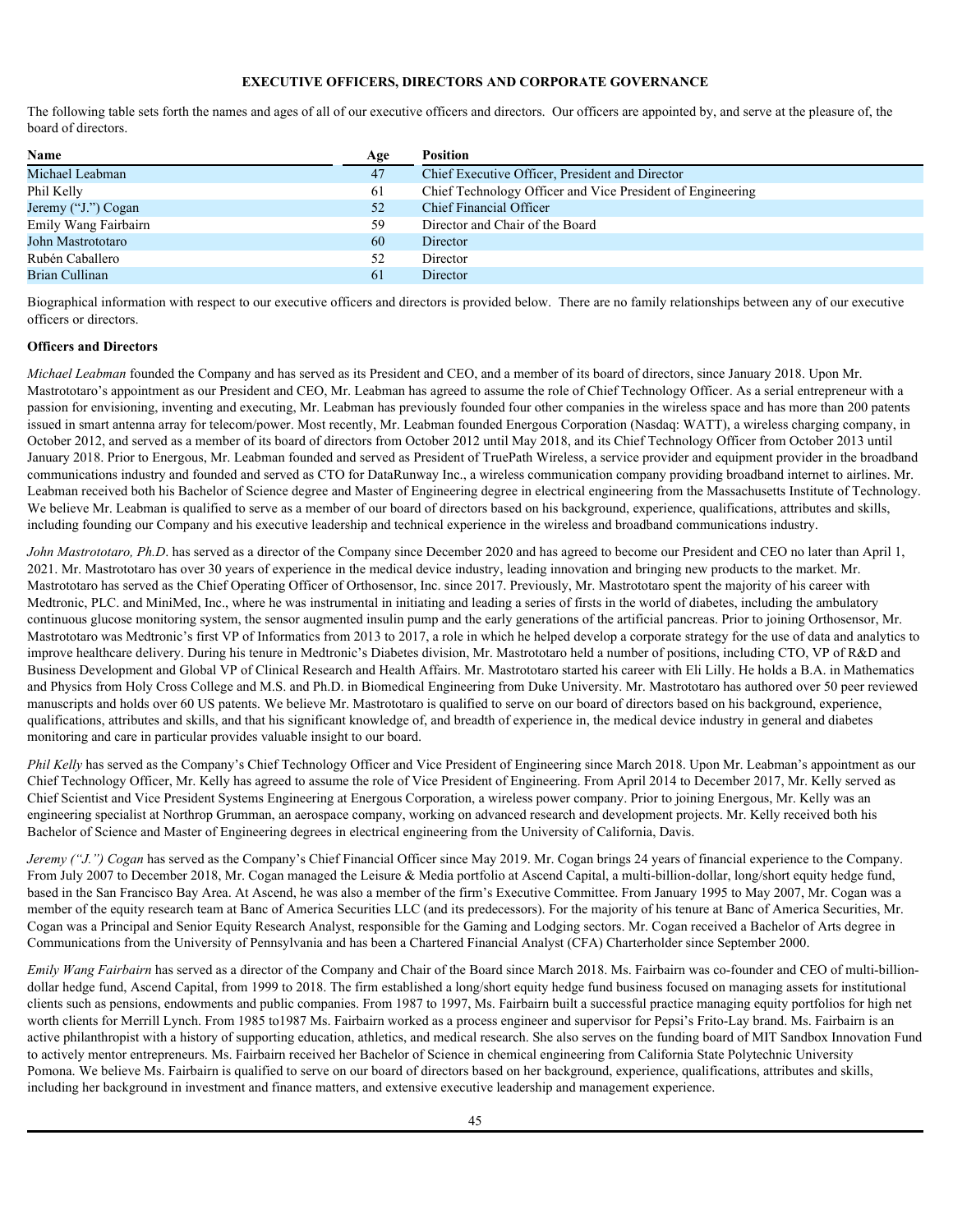*Rubén Caballero* has served as a director of the Company since November 2019. Since April 2020, Mr. Caballero has served as Microsoft's Corporate Vice President of Devices & Technology Engineering for the Mixed Reality Division, where he oversees Mixed Reality, AI and other special projects. Mr. Caballero served as a Vice President of Engineering at Apple from 2005 until April 2019, where he was one of the founding leaders of the iPhone hardware design team and later expanded his role to include iPad, Apple Watch, Macintosh, and other hardware products. Mr. Caballero's senior role at Apple provided him with the opportunity to build and scale global teams, including the Wireless Design and Technology team for all the products/ecosystems at Apple, including the iPhone, iPad, Macs, AirPods, HomePod, and accessories. Before Apple, Mr. Caballero worked at two start-ups, where he led efforts for designing innovative products and core technology for wireless networked audio components and devices. Since August 2019, Mr. Caballero has served as a member of the board of directors of Resonant Inc. (Nasdaq: RESN), a company that is working to transform the way radio frequency, or RF, front-ends are being designed and delivered for mobile handset and wireless devices. Mr. Caballero received a Bachelor's degree in Electrical Engineering from École Polytechnique de Montréal, a Master in Electrical Engineering from New Mexico State University and an Honorary Doctorate from École Polytechnique de Montréal. We believe Mr. Caballero is qualified to serve on our board of directors based on his extensive experience in the technology industry, and his technical expertise gained from working with wireless technologies and commercializing products for one of the world's largest technology companies.

*Brian Cullinan* has served as a director of the Company since August 2020. Mr. Cullinan was a partner at PricewaterhouseCoopers LLP ("PwC") from July 1997 through June 2020. While at PwC, Mr. Cullinan served as a Senior Relationship and Global Engagement Partner with responsibility for numerous PwC Fortune 500 clients. In addition, he served on PwC's U.S. Board of Partners & Principals from 2010 to 2018, including two terms as Lead Director from 2012 to 2016. Mr. Cullinan simultaneously served as a member of PwC's Global Board from 2013 to 2017 and as Managing Partner – Southwest Region from 2011 to 2017. Mr. Cullinan has served in numerous other leadership roles during his career at PwC, including West Region Assurance Leader from 2009 to 2012 and U.S. Entertainment, Media & Communications Assurance Leader from 2007 to 2009. He received a Bachelor of Arts from Cornell University and a Master of Science in Financial Accounting from Northeastern University. We believe Mr. Cullinan is qualified to serve on our board of directors based on his extensive knowledge of, and experience in, the application of accounting principles and the financial reporting process, as well as his extensive executive leadership and management experience.

# **Director Independence**

Our board of directors has determined that Rubén Caballero, Brian Cullinan and Emily Fairbairn are "independent directors" as such term is defined by Nasdaq Marketplace Rule 5605(a)(2). We have established an Audit Committee, a Compensation Committee and a Corporate Governance and Nominating Committee. Each of Mr. Caballero, Mr. Cullinan**,** and Ms. Fairbairn serve as members of the Audit Committee, Compensation Committee and Corporate Governance and Nominating Committee. Our board of directors has determined that Mr. Cullinan is an audit committee financial expert, as defined under the applicable rules of the SEC, and that all members of the Audit Committee are "independent" within the meaning of the applicable Nasdaq listing standards and the independence standards of Rule 10A-3 of the Exchange Act. Each of the members of the Audit Committee meets the requirements for financial literacy under the applicable rules and regulations of the SEC and Nasdaq.

#### **Staggered Board**

In accordance with the terms of our Certificate of Incorporation and Bylaws to be in effect upon completion of this offering, our board of directors will be divided into three staggered classes of directors and each director is assigned to one of the three classes. At each annual meeting of the stockholders, a class of directors is elected for a three-year term to succeed the directors of the same class whose terms are then expiring. The terms of the directors will expire upon the election and qualification of successor directors at the annual meeting of stockholders to be held during the years 2022 for Class I directors, 2023 for Class II directors and 2024 for Class III directors.

Currently, our directors are classified as follows:

*Class I*

- Emily Wang Fairbairn
- Michael Leabman

*Class II*

- John Mastrototaro
- Ruben Caballero

#### *Class III*

● Brian Cullinan

Our Certificate of Incorporation and Bylaws provide that the number of directors shall be fixed from time to time by a resolution of the majority of our board of directors.

The division of our board of directors into three classes with staggered three-year terms may delay or discourage efforts to effect a change of our management or a change in control.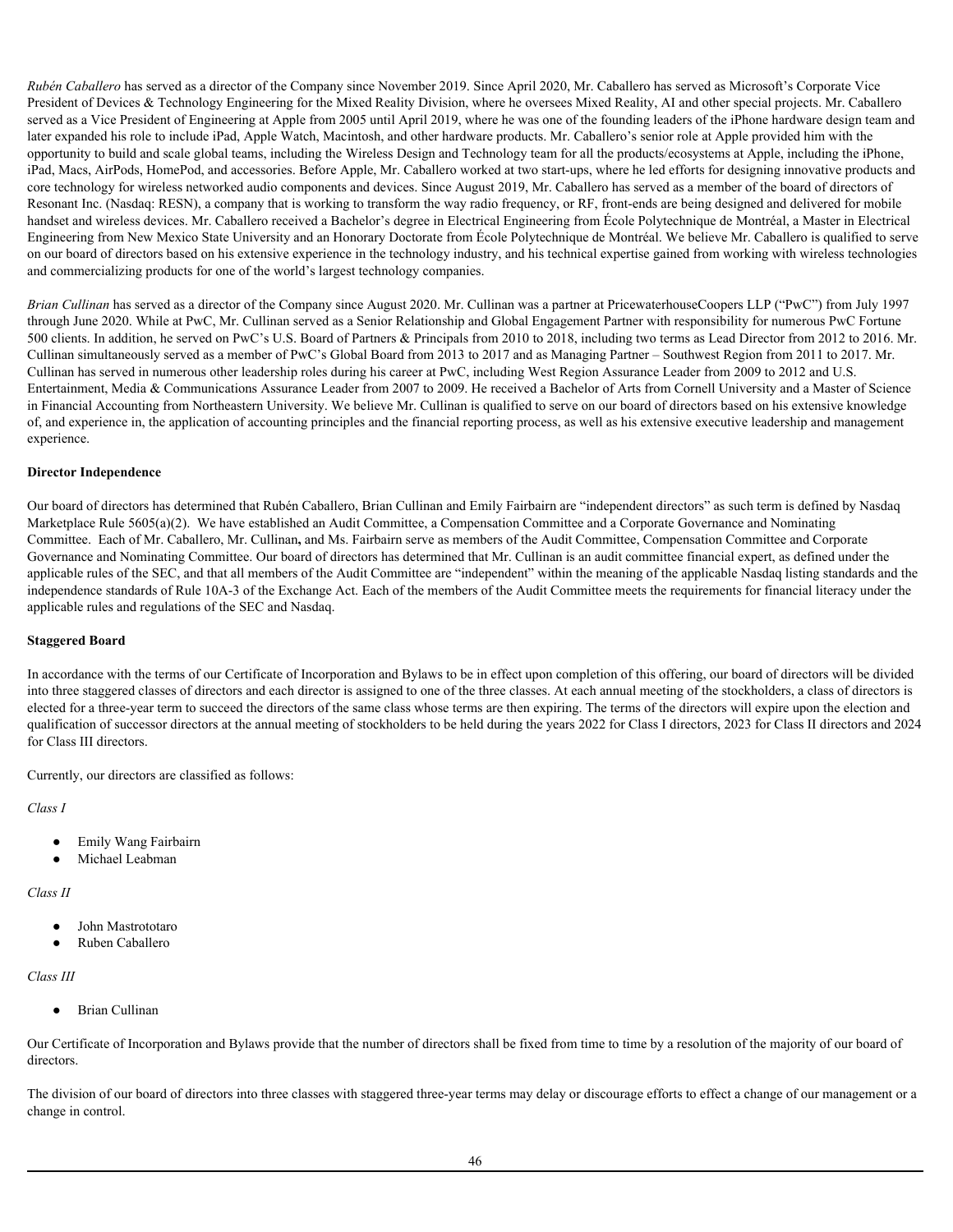#### **EXECUTIVE AND DIRECTOR COMPENSATION**

Our compensation philosophy is to offer our executive officers compensation and benefits that are competitive and meet our goals of attracting, retaining and motivating highly skilled management, which is necessary to achieve our financial and strategic objectives and create long-term value for our stockholders. We believe the levels of compensation we provide should be competitive, reasonable and appropriate for our business needs and circumstances and our board of directors uses benchmark compensation studies in determining compensation elements and levels. The principal elements of our executive compensation program have to date included base salary, annual bonus opportunity and long-term equity compensation in the form of stock options. We believe successful long-term Company performance is more critical to enhancing stockholder value than short-term results. For this reason and to conserve cash and better align the interests of management and our stockholders, we emphasize long-term performance-based equity compensation over base annual salaries.

The following table sets forth information concerning the compensation earned by our Chief Executive Officer and our two most highly compensated executive officers other than the individual who served as our Chief Executive Officer during 2020 (collectively, the "named executive officers") and 2019:

#### **Summary Compensation Table**

|                                                  |                    |                      |                          | Stock                      | Option                    | <b>All Other</b>         |              |
|--------------------------------------------------|--------------------|----------------------|--------------------------|----------------------------|---------------------------|--------------------------|--------------|
| <b>Name &amp; Position</b>                       | <b>Fiscal Year</b> | <b>Salary</b><br>(S) | <b>Bonus</b><br>(\$)     | Awards<br>$($ \$ $)$ $(1)$ | Awards<br>$($ s $)$ $(2)$ | Compensation<br>(S)      | Total<br>(S) |
| Michael Leabman                                  | 2020               | 275,000              |                          |                            |                           |                          | 275,000      |
| Chief Executive Officer                          | 2019               | 150,192              | $\overline{\phantom{0}}$ | $\sim$                     | 118,800                   | $\overline{\phantom{0}}$ | 268,992      |
| Phil Kelly<br>Chief Technology Officer and VP of | 2020               | 250,000              | $\overline{\phantom{0}}$ |                            |                           | $\overline{\phantom{0}}$ | 250,000      |
| Engineering                                      | 2019               | 250,813              | $\overline{\phantom{0}}$ |                            | 29,920                    | $\overline{\phantom{0}}$ | 280,733      |
| J. Cogan                                         | 2020               | 250,000              | $\overline{\phantom{a}}$ | 267,400                    | 155,200                   | $\overline{\phantom{0}}$ | 672,600      |
| <b>Chief Financial Officer</b>                   | $2019^{(3)}$       | 168,269              | $\overline{\phantom{a}}$ |                            | 100,100                   | $\overline{\phantom{0}}$ | 268,369      |

(1) The amounts shown in this column indicate the grant date fair value of stock awards granted in the subject year computed in accordance with Financial Accounting Standards Board ("FASB") Accounting Standards Codification ("ASC") Topic 718.

(2) The amounts shown in this column indicate the grant date fair value of option awards granted in the subject year computed in accordance with FASB ASC Topic 718. For additional information regarding the assumptions made in calculating these amounts, see notes 9 and 11 to our audited financial statements included herein.

(3) Represents a partial year of employment. Mr. Cogan joined us in May 2019.

# 47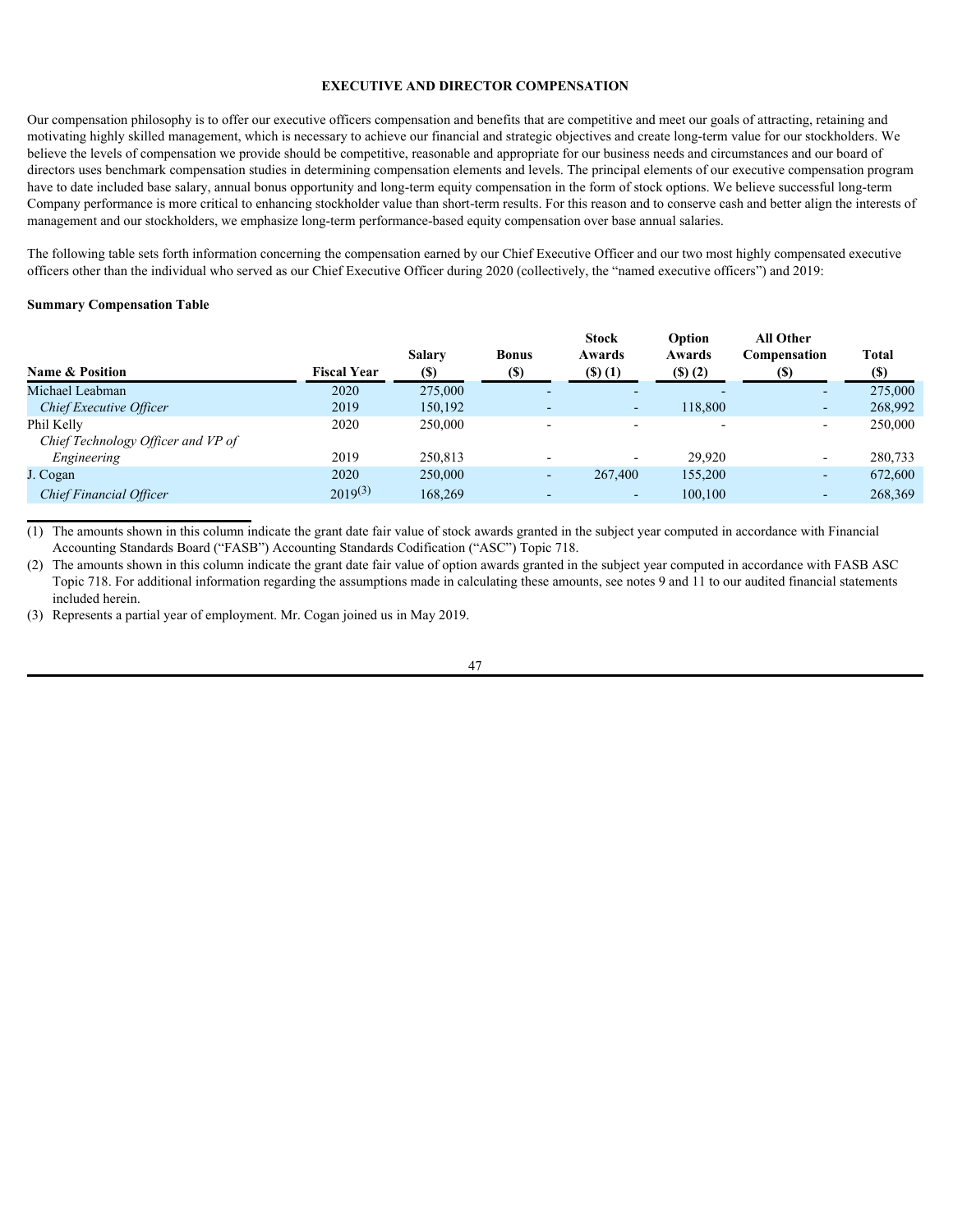### **Outstanding Equity Awards at 2020 Fiscal Year-End**

The following table provides information regarding equity awards held by the named executive officers as of December 31, 2020.

|                                                  |                                   |                                                                                                                 | <b>Stock Awards</b>                                                                                         |                                         |                                     |                                                                                     |                                                                                         |  |
|--------------------------------------------------|-----------------------------------|-----------------------------------------------------------------------------------------------------------------|-------------------------------------------------------------------------------------------------------------|-----------------------------------------|-------------------------------------|-------------------------------------------------------------------------------------|-----------------------------------------------------------------------------------------|--|
| <b>Name &amp; Position</b>                       | Vesting<br>Commence-<br>ment Date | Number of<br><b>Securities</b><br>Underlying<br><b>Unexercised</b><br><b>Options</b><br>Exercisable<br>$^{(#)}$ | Number of<br><b>Securities</b><br>Underlying<br>Unexercised<br><b>Options</b><br>Unexercisable<br>$(\#)(1)$ | Option<br><b>Exercise</b><br>Price (\$) | Option<br><b>Expiration</b><br>Date | Number of<br><b>Shares of</b><br><b>Stock That</b><br><b>Have Not</b><br>Vested (#) | <b>Market</b><br>Value of<br><b>Stock That</b><br><b>Have Not</b><br>Vested (\$)<br>(2) |  |
| Michael Leabman<br>Chief Executive Officer       | 11/18/19                          | 146,250                                                                                                         | 393,750                                                                                                     | 0.38                                    | 11/18/29                            |                                                                                     |                                                                                         |  |
| Phil Kelly<br>Chief Technology Officer and VP of | 03/12/18                          |                                                                                                                 | 37,500                                                                                                      | 0.68                                    | 06/20/28                            | 13,167(3)                                                                           | 42,924                                                                                  |  |
| Engineering                                      | 11/18/19                          | $\overline{\phantom{a}}$                                                                                        | 86,000                                                                                                      | 0.38                                    | 11/18/29                            |                                                                                     |                                                                                         |  |
| J. Cogan<br><b>Chief Financial Officer</b>       | 12/07/20                          | $\overline{\phantom{a}}$                                                                                        | 80,000                                                                                                      | 2.00                                    | 12/07/30                            | 274,896(4)                                                                          | 896,161                                                                                 |  |

(1) Options vest and become exercisable in equal monthly instalments through the four year anniversary of the vesting commencement date years, subject to the named executive officer's continued employment with us on each applicable vesting date.

(2) The market value of unvested stock awards is based on the fair market value of our common stock on December 31, 2020 of \$3.26.

(3) These shares vest in monthly installments of 2,833 shares each.

(4) These shares vest in monthly installments of 9,479 shares each.

#### **Employment Agreements and Change of Control Arrangements**

#### *Employment Agreements*

The following is a summary of the employment arrangements with our executive officers as currently in effect.

*Michael Leabman*, Chief Executive Officer, President and currently a director of the Company, purchased 400,000 shares of common stock, effective as of January 30, 2018 pursuant to a Restricted Stock Purchase Agreement. Such shares are subject to vesting over four years based on continued services to the Company and vesting is subject to acceleration upon a change of control transaction and, under certain circumstances, termination of services to the Company. The Company entered into an "at-will" amended and restated offer letter with no fixed term with Mr. Leabman, effective November 29, 2019 which was amended pursuant to a first amendment dated February 10, 2021 (as amended, the "Leabman Offer Letter"). Under the Leabman Offer Letter: (1) Mr. Leabman received an initial base salary of \$250,000, which was adjusted to \$300,000 in July 2020, and is eligible to receive target performance bonuses equal to 100% of base salary (or any other amount approved by the Board), and (2) Mr. Leabman was awarded stock options to acquire 540,000 shares of common stock, one fourth of which options vested on the November 18, 2020, and the balance of which such options vest in 36 equal monthly installments thereafter. The Leabman Offer Letter provides that (1) if Mr. Leabman is terminated by the Company other than for Cause he is entitled to receive cash severance in an amount equal to 12 months of base salary plus a prorated amount of his target bonus based on the number of days he is employed during the year of termination and (2) if there occurs a Change in Control (as defined in the Omnibus Incentive Plan) and in the period prior to and in connection with or in anticipation of such Change in Control and ending on the one-year anniversary of the consummation of such Change in Control, Mr. Leabman is terminated by the Company other than for Cause, 100% of any such options that remain unvested will immediately vest. "Cause" includes, among other items, Mr. Leabman's conviction of a felony involving fraud, misappropriation, embezzlement or dishonesty in conjunction with his duties to Company or repeated willful failure to perform his job duties as defined by the Board or uncured material breach of the Leabman Offer Letter or Mr. Leabman's confidential information and inventions assignment agreement with the Company. Mr. Leabman is also entitled to participate in the Company's regular health insurance and other employee benefit plans established by the Company for its employees from time to time.

48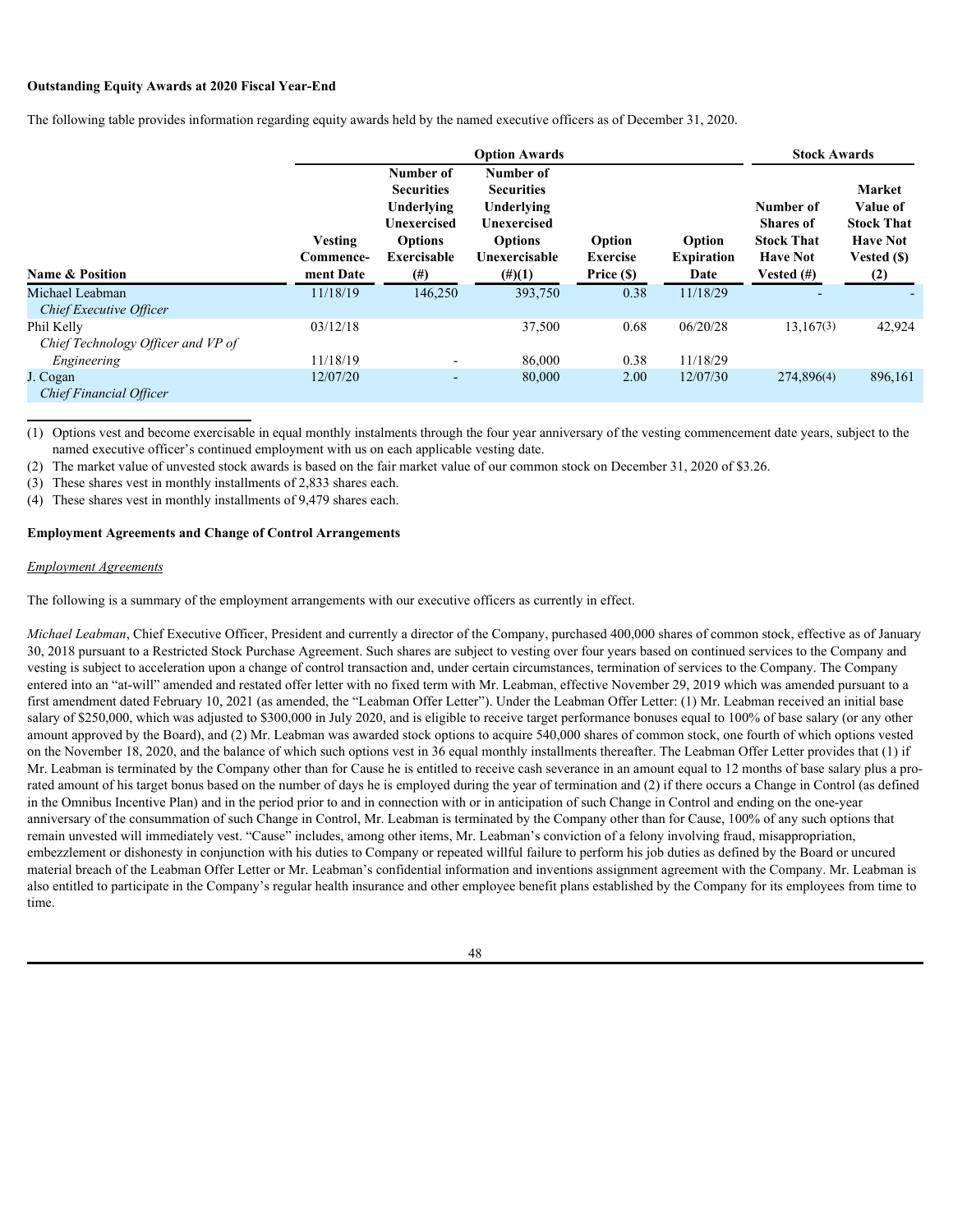The Company has entered into an offer letter with Phil Kelly, the Company's Vice President and Chief Technology Officer, on similar terms to the agreement entered with Michael Leabman. Pursuant to his offer letter Mr. Kelly (1) is being paid a base salary of \$250,000, (2) is entitled to a target performance bonus equal to 50% of base salary (or any other amount approved by the Board) and (3) was awarded stock options to acquire 256,000 shares of common stock. Mr. Kelly's Offer Letter provides for severance in connection with an involuntary termination and the acceleration of his stock options in connection with a Change of Control on identical terms as those described in the description of Mr. Leabman's offer letter above.

The Company has entered into an offer letter with J. Cogan, the Company's Chief Financial Officer on similar terms to the agreement entered with Michael Leabman. Pursuant to his offer letter Mr. Cogan (1) is being paid a base salary of \$250,000, (2) is entitled to a target performance bonus equal to 75% of base salary (or any other amount approved by the Board) and (3) was awarded stock options to acquire 455,000 shares of common stock. Mr. Cogan's Offer Letter provides for severance in connection with an involuntary termination and the acceleration of his stock options in connection with a Change of Control on identical terms as those described in the description of Mr. Leabman's offer letter above.

The Company has entered into an offer letter with John Mastrototaro, who is currently a director of the Company and has agreed to become President and CEO no later than April 1, 2021, on similar terms to the agreement entered with Michael Leabman. Pursuant to his offer letter Mr. Mastrototaro (1) is will be paid a base salary of \$300,000, (2) will be entitled to a target performance bonus equal to 100% of base salary (or any other amount approved by the Board) and (3) was awarded stock options to acquire 1,000,000 shares of common stock. Mr. Mastrototaro's Offer Letter provides for severance in connection with an involuntary termination and the acceleration of his stock options in connection with a Change of Control on identical terms as those described in the description of Mr. Leabman's offer letter above.

# **Director Compensation**

Each of our non-employee directors other than Ms. Fairbairn received stock option grants upon their appointment to the Board and Ms. Fairbairn received an option grant in September 2020. The options granted are subject to vesting with 1/48th of the shares vesting for each month of continuous service. In February, 2021, we adopted a non-employee director compensation policy that will become effective upon the closing of this offering pursuant to which our non-employee directors will receive a \$50,000 annual cash retainer plus the following additional annual cash fees: Chair of the Board, \$25,000, Chair of the Audit Committee, \$20,000 and Chair of the Compensation Committee, \$10,000. Beginning in 2022, we expect to begin to pay, in addition, \$100,000 of annual equity compensation to each non-employee director who is not Chair of the Board, and \$175,000 of annual equity compensation to the non-employee Chair of the Board.

The following table provides information regarding compensation paid to our non-employee directors during the fiscal year ended December 31, 2020.

|                      | Fees earned or | <b>Stock</b>             | <b>All Other</b>     |                          |                     |  |  |  |
|----------------------|----------------|--------------------------|----------------------|--------------------------|---------------------|--|--|--|
|                      | paid in cash   | Awards                   | <b>Option Awards</b> | Compensation             | <b>Total</b><br>(S) |  |  |  |
| Name                 | (S)            | (S)                      | $($ \$) $(1)$        |                          |                     |  |  |  |
| Ruben Caballero      |                |                          |                      |                          |                     |  |  |  |
| Brian Cullinan       |                | $\overline{\phantom{0}}$ | 312,000              | $\overline{\phantom{a}}$ | 312,000             |  |  |  |
| Emily Wang Fairbairn |                | . .                      | 775,000              | $\overline{\phantom{0}}$ | 775,000             |  |  |  |
| John Mastrototaro    |                |                          | 868,000              |                          | 868,000             |  |  |  |

(1) The amounts shown in this column indicate the grant date fair value of option awards granted in the subject year computed in accordance with FASB ASC Topic 718. For additional information regarding the assumptions made in calculating these amounts, see note 9 to our audited financial statements included herein.

The following table shows the number of shares subject to outstanding option awards held by each non-employee director as of December 31, 2020:

| Name                 | <b>Shares Subject</b><br>to Outstanding<br><b>Stock Option</b><br>Awards $(\#)$ | Unvested<br><b>Shares of</b><br>Restricted<br>Stock,<br>Restricted<br><b>Stock Units</b><br>and Deferred<br><b>Stock Units (#)</b> |
|----------------------|---------------------------------------------------------------------------------|------------------------------------------------------------------------------------------------------------------------------------|
| Ruben Caballero      | 540,000                                                                         | $\overline{\phantom{0}}$                                                                                                           |
| Brian Cullinan       | $\overline{\phantom{a}}$                                                        | 183,334                                                                                                                            |
| Emily Wang Fairbairn | $\overline{\phantom{a}}$                                                        | 385,417                                                                                                                            |
| John Mastrototaro    | 350,000                                                                         | $\overline{\phantom{0}}$                                                                                                           |
|                      |                                                                                 |                                                                                                                                    |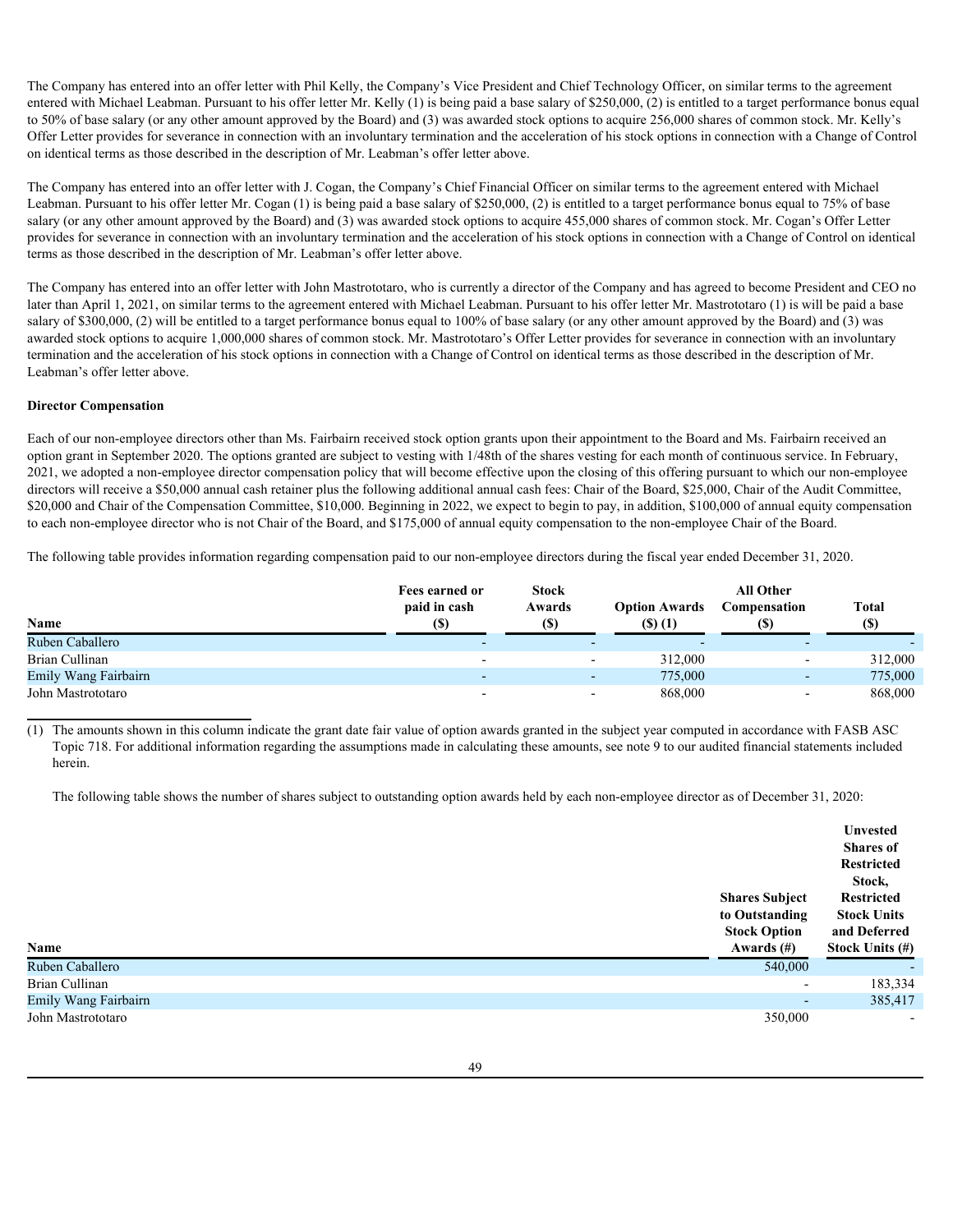## **CERTAIN RELATIONSHIPS AND RELATED PARTY TRANSACTIONS**

Other than compensation agreements and other arrangements, which are described as required by applicable SEC rules under the heading "Executive and Director Compensation" above, there has not been, and there is not currently proposed, any transaction or series of similar transactions to which we were or will be a party in which the amount involved exceeded or will exceed \$120,000 in which any director, executive officer, holder of five percent or more of any class of our capital stock or any member of their immediate families had or will have a direct or indirect material interest except as described below.

Michael Leabman purchased 400,000 shares of common stock, effective as of January 30, 2018, in exchange for \$5,000, pursuant to a stock purchase agreement.

SilverData Holdings LLC, which is under the direct or indirect control of Michael Leabman's parents, purchased 400,000 shares of common stock, effective as of January 30, 2018, in exchange for \$5,000, pursuant to a stock purchase agreement. Mr. Leabman has no legal or beneficial interest in SilverData Holdings LLC.

Leabman Holdings LLC purchased 3,200,000 shares of common stock, effective as of January 30, 2018, in exchange for \$40,000, pursuant to a stock purchase agreement. DvineWave Irrevocable Trust dated December 12, 2012 is the sole member and manager of Leabman Holdings LLC. Mr. Leabman is the sole beneficiary of the DvineWave Irrevocable Trust. Gregory Tamkin, the trustee of the DvineWave Irrevocable Trust, has sole voting and dispositive power with respect to all stock of the Company held by Leabman Holdings LLC.

On March 14, 2018, we entered into an agreement (the "Lead Investor Agreement") with Emily Wang Fairbairn (including Maestro Venture Partners LLC and certain other affiliated entities and persons, the "Series A Lead"), pursuant to which the Series A Lead was granted (1) a right of first refusal to purchase up to 100 percent of the securities sold in any offering of securities other than one that is led by an investor that is purchasing securities primarily for strategic, rather than financial, reasons, (2) the right to receive a warrant to purchase a number of shares of common stock equal to ten percent of the number of shares of common stock issued or issuable (in the case of convertible securities) pursuant to securities purchased by the Series A Lead pursuant to the foregoing clause (1) and (3) a preemptive right (subject to customary pro rata underwriter cutbacks) to purchase a percentage of common stock sold in the Company's initial public offering equal to the Series A Lead's percentage ownership of the Company's common stock (assuming conversion of all convertible securities) as of immediately prior to such initial public offering and certain additional preemptive and other rights. All such rights will terminate upon the Company's consummation of this offering. In connection with the convertible promissory note offering described below, in August 2020 the Lead Investor Agreement was modified so that in connection with such offering the Lead Investor was entitled to receive warrants to purchase 20,000 shares of common stock for each \$1,000,000 of convertible promissory notes purchased by the Lead Investor.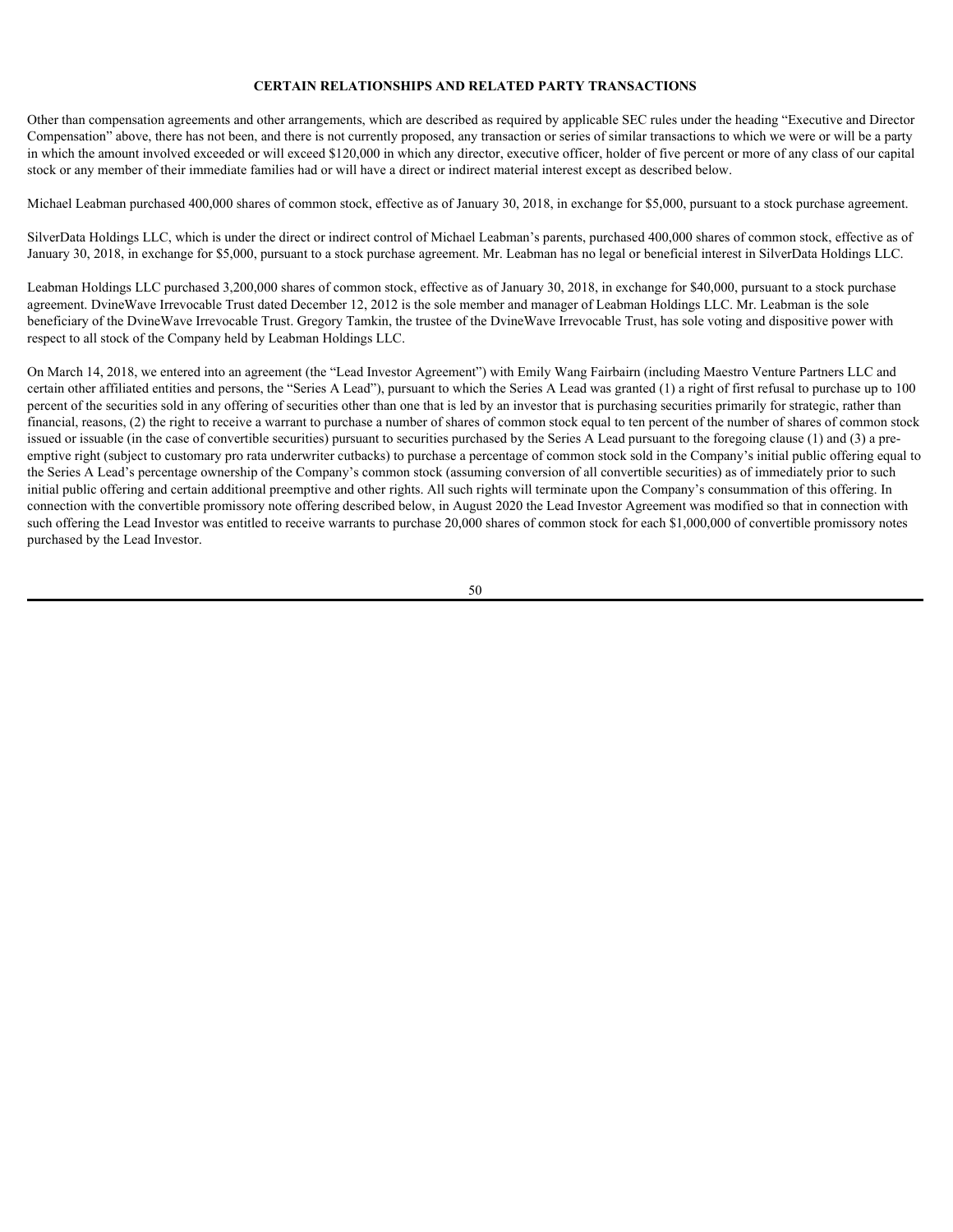On March 14, 2018, the Series A Lead purchased 1,153,846 shares of Series A preferred stock in exchange for \$3,000,000 pursuant to a stock purchase agreement. Pursuant to the Lead Investor Agreement, in connection with the Series A Lead's purchase of such shares of Series A preferred stock, the Series A Lead received a warrant to purchase 475,784 shares of the Company's common stock at an exercise price of \$0.0125 per share. The Series A Lead subsequently transferred a portion of these warrants to certain family members and the warrants were exercised in full in June 2019.

On March 18, 2018, Peter Appel, a beneficial owner of more than 5% of our voting securities at that time, purchased 384,615 shares of Series A preferred stock in exchange for \$999,999 pursuant to a stock purchase agreement.

On March 28, 2019, Leabman Holdings LLC purchased 477,000 shares of Series B preferred stock in exchange for \$1,001,700 pursuant to a stock purchase agreement.

On March 28, 2019, the Series A Lead purchased 238,000 shares of Series B preferred stock in exchange for \$499,800 pursuant to a stock purchase agreement. Pursuant to the Lead Investor Agreement, in connection with the Series A Lead's purchase of such shares of Series B preferred stock the Series A Lead received a warrant to purchase 23,800 shares of the Company's common stock at an exercise price of \$0.0125 per share. The Series A Lead subsequently transferred a portion of these warrants to certain family members and the warrants were exercised in full in June 2019.

On March 28, 2019, Peter Appel, a beneficial owner of more than 5% of our voting securities at that time, purchased 238,000 shares of Series B preferred stock in exchange for \$499,800 pursuant to a stock purchase agreement.

On February 28, 2020, the Series A Lead purchased \$500,000 in unsecured convertible promissory notes pursuant to a note purchase agreement. The convertible notes bear interest at 4.0% and mature in February 2022. The convertible notes automatically convert into common stock if the Company completes an initial public offering before the payment or conversion of the entire balance under each convertible note at the lower of: (a) 80% of the lowest per-share selling price in the initial public offering or (b) an implied per-share price determined by dividing \$60,000,000 by the Company's then outstanding, fully-diluted capitalization (excluding any outstanding convertible notes and any unallocated option pool) immediately prior to the public offering. Pursuant to the Lead Investor Agreement, in connection with the Series A Lead's purchase of such convertible promissory notes, the Series A Lead received warrants to purchase 10,000 shares of the Company's common stock at an initial exercise price of \$2.97 per share.

On August 27, 2020, Brian Cullinan purchased \$25,000 in unsecured convertible promissory notes pursuant to a note purchase agreement. The terms of the convertible notes are identical to those described directly above.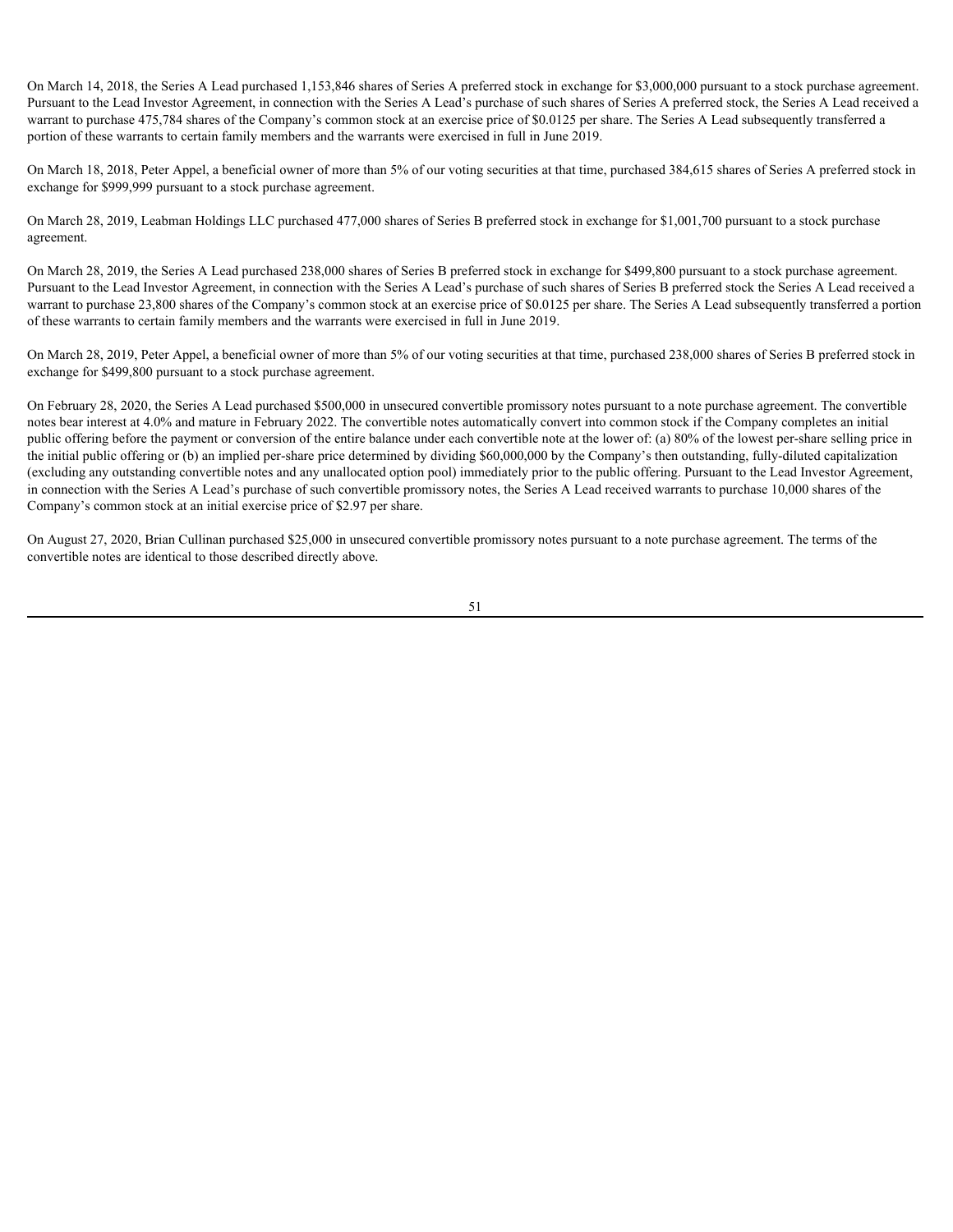# **SECURITY OWNERSHIP OF CERTAIN BENEFICIAL OWNERS AND MANAGEMENT**

The following table sets forth certain information regarding beneficial ownership of our common stock as of December 31, 2020 and following completion of the offering by:

- each person or group of affiliated persons known by us to be the beneficial owner of more than 5% of our common stock;
- each named executive officer and director; and
- all executive officers and directors as a group.

Unless otherwise noted below, the address of each person listed on the table is c/o Movano Inc., 6200 Stoneridge Mall Rd., Suite 300, Pleasanton, CA 94588. To our knowledge, each person listed below has sole voting and investment power over the shares shown as beneficially owned except to the extent jointly owned with spouses or otherwise noted below.

Beneficial ownership is determined in accordance with the rules of the SEC. The information does not necessarily indicate ownership for any other purpose. Under these rules, shares of stock which a person has the right to acquire upon the exercise of options and warrants within 60 days after December 31, 2020 are deemed to be beneficially owned and outstanding for purposes of calculating the number of shares and the percentage beneficially owned by that person. However, these shares are not deemed to be beneficially owned and outstanding for purposes of computing the percentage beneficially owned by any other person. The applicable percentage of common stock prior to and following completion of the offering is based upon 6,393,069 shares outstanding on December 31, 2020 and gives effect to the conversion of our outstanding shares of Series A preferred stock and Series B preferred stock and outstanding convertible notes at December 31, 2020 into an aggregate of 15,956,343 shares of our common stock.

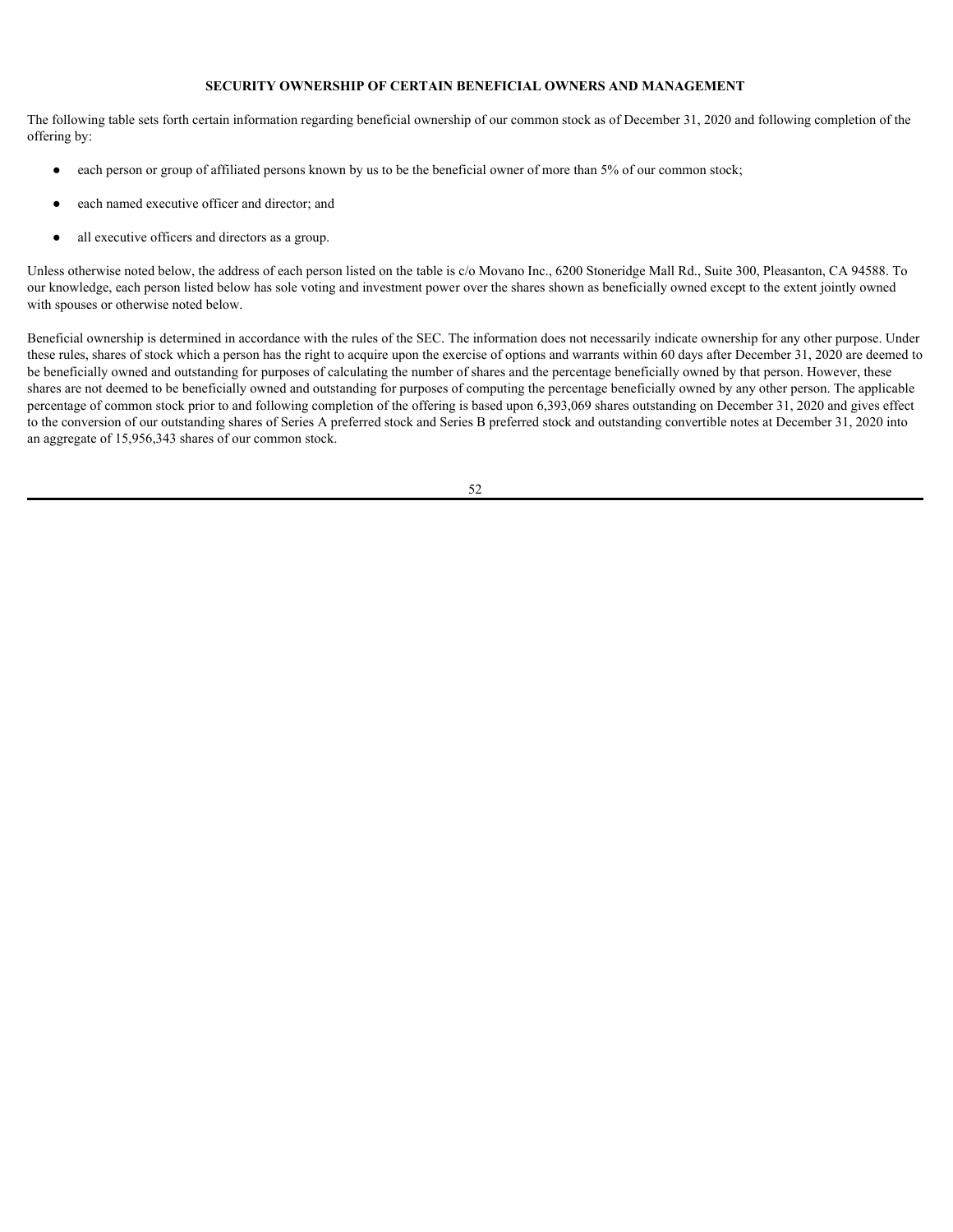The following table does not reflect any potential purchases by our executive officers, directors, their affiliated entities or holders of more than 5% of our common stock in this offering. If any shares are purchased by these persons or entities, the number and percentage of shares of our common stock beneficially owned by them after this offering will differ from the amounts set forth in the following table.

| <b>Shares</b><br><b>Underlying</b><br>Preferred<br><b>Stock and</b><br>Convertible<br><b>Name and Address of Beneficial Owner</b><br><b>Notes</b><br><b>Common Stock</b> | <b>Shares</b><br>Underlying<br><b>Options and</b><br>Warrants | Number of<br><b>Shares</b><br><b>Beneficially</b><br>Owned | Percent-age of<br><b>Class Owned</b><br>Prior to the<br><b>Offering</b> | Percent-age of<br><b>Class Owned</b><br><b>Following the</b><br>Offering |
|--------------------------------------------------------------------------------------------------------------------------------------------------------------------------|---------------------------------------------------------------|------------------------------------------------------------|-------------------------------------------------------------------------|--------------------------------------------------------------------------|
| <b>Directors and Executive Officers</b>                                                                                                                                  |                                                               |                                                            |                                                                         |                                                                          |
| Rubén Caballero<br>$\sim$                                                                                                                                                | 168,750                                                       | 168,750                                                    |                                                                         | $*$                                                                      |
| J. Cogan $(1)$<br>595,000<br>38,326                                                                                                                                      | 3,333                                                         | 636,659                                                    | 2.8%                                                                    | 2.2%                                                                     |
| Brian Cullinan <sup>(2)</sup><br>200,000<br>9,224                                                                                                                        | $\sim$                                                        | 209,224                                                    | $\ast$                                                                  | $\ast$                                                                   |
| Emily Wang Fairbairn <sup>(3)</sup><br>385,417<br>$\overline{\phantom{0}}$                                                                                               | 10,000                                                        | 395,417                                                    | 1.8%                                                                    | 1.3%                                                                     |
| Phil Kelly $(4)$<br>132,500<br>$\sim$                                                                                                                                    | 5,000                                                         | 137,500                                                    | $\ast$                                                                  | $\ast$                                                                   |
| Michael Leabman<br>$\sim$<br>$\overline{\phantom{0}}$                                                                                                                    | 168,750                                                       | 168,750                                                    | $\ast$                                                                  |                                                                          |
| John Mastrototaro<br>$\overline{\phantom{0}}$<br>$\sim$                                                                                                                  | 8,333                                                         | 8,333                                                      | *                                                                       | $\ast$                                                                   |
| Directors and Executive Officers as a group                                                                                                                              |                                                               |                                                            |                                                                         |                                                                          |
| 47,550<br>1,312,917<br>(7 persons)                                                                                                                                       | 364,166                                                       | 1,724,633                                                  | 7.6%                                                                    | 5.8%                                                                     |
|                                                                                                                                                                          |                                                               |                                                            |                                                                         |                                                                          |
| <b>Five Percent Stockholders</b>                                                                                                                                         |                                                               |                                                            |                                                                         |                                                                          |
|                                                                                                                                                                          |                                                               |                                                            |                                                                         |                                                                          |
| Leabman Holdings LLC $(5)$<br>3,200,000<br>527,496                                                                                                                       |                                                               | 3,727,496                                                  | 16.7%                                                                   | 12.6%                                                                    |
| Fairbairn Trusts <sup>(6)</sup><br>614,167<br>2,954,494                                                                                                                  | $\sim$                                                        | 3,568,661                                                  | 16.0%                                                                   | 12.1%                                                                    |

Less than one percent.

(1) Shares represented in this row include shares owned by the Cogan/Goldberg Living Trust, the Jesse Gabriel Goldberg Cogan Irrevocable Trust and the Maya Brooke Cogan Irrevocable Trust. Mr. Cogan is a trustee of each such trust and has shared voting and dispositive power with respect to these shares. Mr. Cogan disclaims any beneficial ownership of such shares except to the extent of his pecuniary interests therein, and this prospectus shall not be deemed an admission that Mr. Cogan is the beneficial owner of such securities. As of December 31, 2020, 274,896 of these shares were subject to continued vesting requirements.

(2) As of December 31, 2020, 183,334 of these shares were subject to continued vesting requirements.

(3) As of December 31, 2020, 385,417 of these shares were subject to continued vesting requirements.

(4) As of December 31, 2020, 13,167 of these shares were subject to continued vesting requirements.

(5) The address of Leabman Holdings LLC is 8010 E. Cedar Avenue, Denver, Colorado 80230. DvineWave Irrevocable Trust dated December 12, 2012 is the sole member and manager of Leabman Holdings LLC. Mr. Leabman is the sole beneficiary of the DvineWave Irrevocable Trust. Gregory Tamkin and Dorsey & Whitney Trust Company LLC, the trustees of the DvineWave Irrevocable Trust, share voting and dispositive power with respect to all securities of the Company held by Leabman Holdings LLC.

(6) Shares represented in this row include shares owned by the NC Fairbairn Family Trust, the GR Fairbairn Family Trust, the NCF Eagle Trust and the GRF Tiger Trust (collectively, the "Fairbairn Trusts") each of which were established by Ms. Fairbairn for the benefit of certain members of her family. William Ho is the trustee of all of the Fairbairn Trusts as a result of which he has sole voting and dispositive power with respect to these shares. The address of the Fairbairn Trusts is Premier Trust Company, 4465 South Jones Boulevard, Las Vegas, NV 89103.

53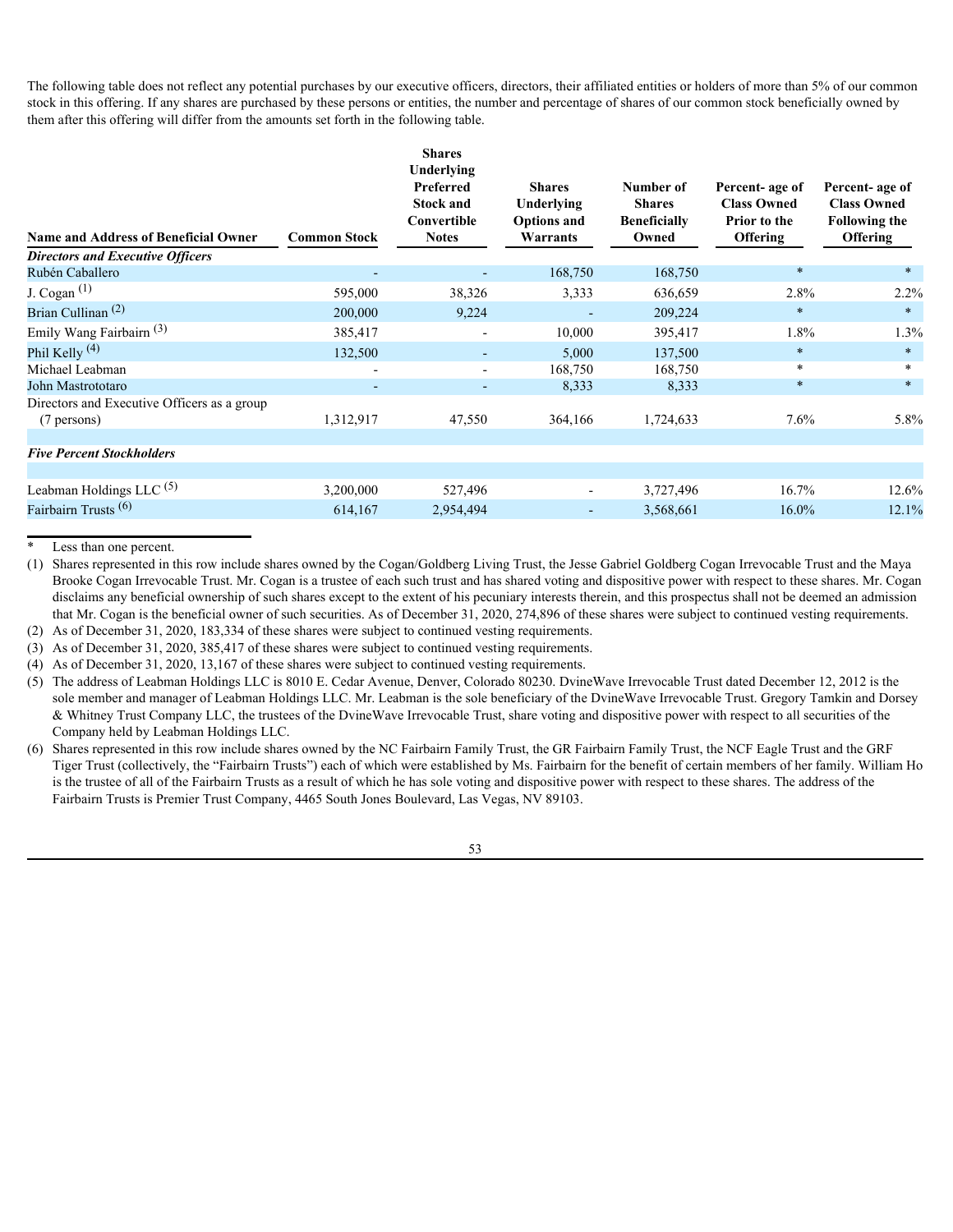# **USE OF PROCEEDS**

We estimate that we will receive net proceeds of approximately \$32.3 million from this offering, or approximately \$37.4 million if the underwriter exercises its over-allotment option in full and after deducting the underwriting discount and estimated offering expenses payable by us.

We intend to use the net proceeds from this offering as follows:

- approximately \$25.0 million for product development; and
- the balance for working capital and general corporate purposes including IP prosecution and maintenance.

We believe that the net proceeds of this offering, together with our existing cash, will be sufficient for us to fund the development and internal and external testing of our planned wearable product to the point where we are able to generate data that will enable us to submit to FDA the  $510(k)$  clearance application for this product. It is possible that we will not achieve the progress that we expect because of unforeseen costs or factors impacting our development and testing timelines, which are difficult to predict and are subject to risks and delays. We have no other committed external sources of funds. The expected net proceeds from this offering are not expected to be sufficient for us to complete the full commercialization of our planned wearable product or any other product. As a result, we expect that we will need to finance our future cash needs through public or private equity offerings, debt financings, corporate collaboration and licensing arrangements or other financing alternatives.

The amounts and timing of our actual expenditures will depend on numerous factors, including the progress and timing of our product development and marketing efforts. Therefore, as of the date of this prospectus, we cannot specify with certainty the specific allocation of the net proceeds to be received upon the completion of this offering. Our management will have broad discretion in the application of the net proceeds, and investors will be relying on the judgment of our management regarding the application of the proceeds from this offering.

Pending our use of the net proceeds from this offering, we intend to invest the net proceeds in a variety of capital preservation investments, including short-term, investment-grade, interest-bearing instruments and U.S. government securities.

54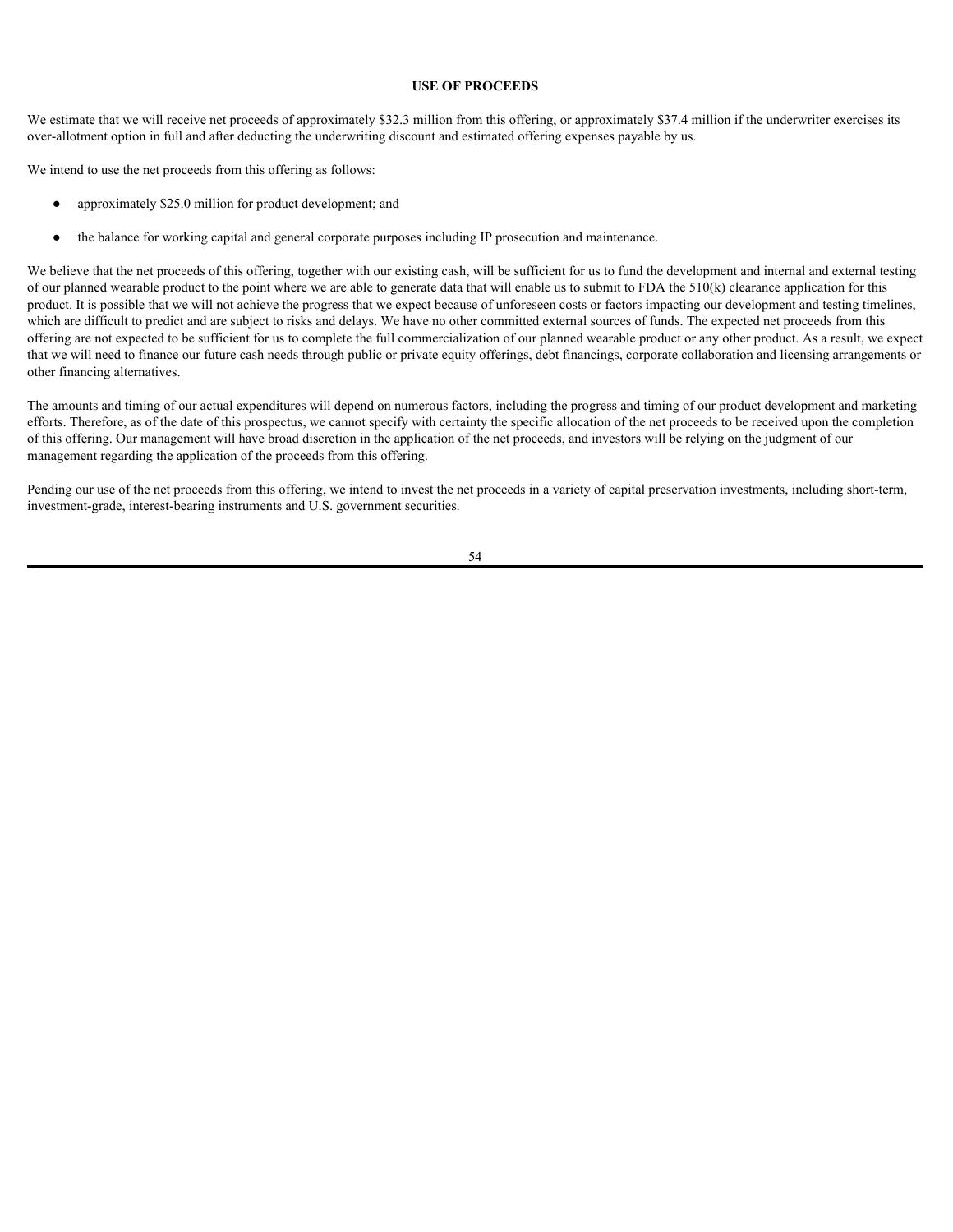### **DESCRIPTION OF CAPITAL STOCK**

The following is a brief description of our capital stock. This summary does not purport to be complete in all respects. This description is subject to and qualified entirely by the terms of our Third Amended and Restated Certificate of Incorporation (the "Certificate of Incorporation"), and our bylaws, each of which we plan to adopt prior to the completion of this offering and copies of which have been filed with the SEC and are also available upon request from us.

#### **Authorized Capitalization**

Prior to the closing of this offering, our authorized capital stock consists of: 30,000,000 shares of capital stock authorized under our Certificate of Incorporation, consisting of 22,069,652 shares of common stock with a par value of \$0.0001 per share and 7,930,348 shares of preferred stock with a par value of \$0.0001 per share. As of December 31, 2020, we had (i) 6,393,069 shares of common stock outstanding held of record by 21 stockholders, 2,692,253 shares of Series A convertible preferred stock outstanding held of record by 35 stockholders and 4,942,319 shares of Series B convertible preferred stock outstanding held of record by 187 stockholders.

Upon the closing of this offering, we will amend and restate our certificate of incorporation to provide that our authorized capital stock will consist of (i) 75,000,000 shares of common stock, \$0.0001 par value per share and (ii) 5,000,000 shares of preferred stock, par value \$0.0001 per share. Upon the closing of this offering, all outstanding shares of our Series A and Series B preferred stock will be converted into shares of common stock.

Each share of our Series A convertible preferred stock has accrued a dividend at a rate of 6% since its initial issuance and will automatically convert into common stock upon the closing of this offering at a conversion price of \$1.40 per share. Assuming the offering closed on December 31, 2020, the 2,692,253 shares of Series A convertible preferred stock currently outstanding would have converted into 5,835,078 shares of common stock. Each share of our Series A convertible preferred stock is also voluntarily convertible by the holder thereof at any time up to 10 calendar days prior to the closing of this offering at a conversion price equal to \$1.40 per share.

Each share of our Series B convertible preferred stock has accrued a dividend at a rate of 6% since its initial issuance and will automatically convert into common stock upon the closing of this offering at a conversion price of \$2.10 per share. Assuming the offering closed on December 31, 2020, the 4,942,319 shares of Series B convertible preferred stock currently outstanding would have converted into 5,464,347 shares of common stock. Each share of our Series B convertible preferred stock is also voluntarily convertible by the holder thereof at any time up to 10 calendar days prior to the closing of this offering at a conversion price equal to \$2.10 per share.

Our authorized but unissued shares of common and preferred stock are available for issuance without further action by our stockholders, unless such action is required by applicable law or the rules of any stock exchange or automated quotation system on which our securities may be listed or traded.

#### **Common Stock**

Based on the 6,393,069 shares of common stock outstanding as of December 31, 2020, and assuming (1) the conversion of all of the outstanding shares of Series A convertible preferred stock and Series B convertible preferred stock and convertible notes into an aggregate of 15,956,343 shares of our common stock and (2) the issuance by us of shares of common stock in this offering, there will be 29,549,412 shares of common stock outstanding upon the closing of this offering.

Holders of our common stock are entitled to such dividends as may be declared by our board of directors out of funds legally available for such purpose. The shares of common stock are neither redeemable nor convertible. Holders of common stock have no preemptive or subscription rights to purchase any of our securities.

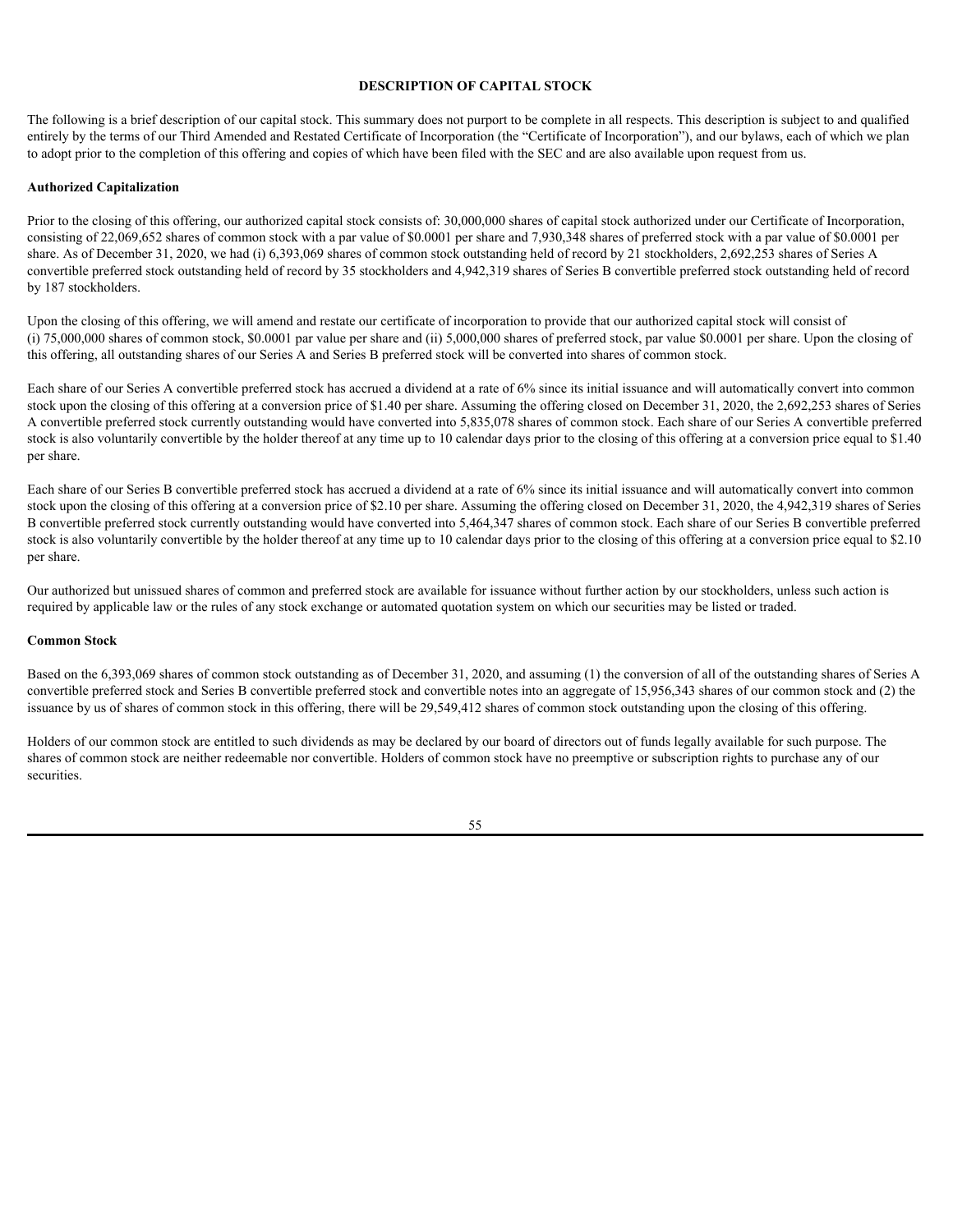Each holder of our common stock is entitled to one vote for each such share outstanding in the holder's name. No holder of common stock is entitled to cumulate votes in voting for directors.

In the event of our liquidation, dissolution or winding up, the holders of our common stock are entitled to receive pro rata our assets, which are legally available for distribution, after payments of all debts and other liabilities. All of the outstanding shares of our common stock are fully paid and non-assessable. The shares of common stock offered by this prospectus will also be fully paid and non-assessable.

# **Preferred Stock**

Following the closing of this offering, there will be no shares of preferred stock outstanding. Upon the closing of this offering, our Board of Directors will be authorized to issue from time to time, without further action by the stockholders, to issue up to 5,000,000 shares of preferred stock in one or more series and to fix the designations, powers, rights, preferences, qualifications, limitations and restrictions thereof. These designations, powers, rights and preferences could include voting rights, dividend rights, dissolution rights, conversion rights, exchange rights, redemption rights, liquidation preferences, and the number of shares constituting any series or the designation of such series, any or all of which may be greater than the rights of common stock. The issuance of preferred stock could adversely affect the voting power of holders of common stock and the likelihood that such holders will receive dividend payments and payments upon liquidation. In addition, the issuance of preferred stock could have the effect of delaying, deferring or preventing change in our control or other corporate action. We have no present plan to issue any shares of preferred stock.

#### **Convertible Notes**

From February through August 2020, the Company issued approximately \$12.5 million in subordinated convertible promissory notes (the "Convertible Notes") to 337 investors, including approximately \$0.7 million for payment for services. The Convertible Notes bear interest at 4.0% and mature in February 2022. The Convertible Notes automatically convert into common stock if the Company completes an initial public offering before the payment or conversion of the entire balance under each convertible note at the lower of: (a) 80% of the lowest per-share selling price in the initial public offering or (b) an implied per-share price determined by dividing \$60,000,000 by the Company's then outstanding, fully-diluted capitalization (excluding any outstanding convertible notes and any unallocated option pool) immediately prior to the public offering. Assuming the initial public offering was consummated on December 31, 2020, the Convertible Notes would have converted into 4,656,918 shares of our common stock.

# **Stock Options and Warrants**

As of December 31, 2020, we had reserved the following shares of common stock for issuance pursuant to stock options, warrants and Omnibus Incentive Plan:

- 961,743 shares of common stock issuable upon the exercise of outstanding warrants, at a weighted average exercise price of \$2.08 per share;
- 3,188,011 shares of our common stock issuable upon the exercise of outstanding stock options issued pursuant to our Omnibus Incentive Plan at a weighted average exercise price of \$0.66 per share;
- 1,254,489 shares of our common stock reserved for future issuance under our Omnibus Incentive Plan.

Of our outstanding warrants, 231,461 were issued as consideration for placement agent services provided in connection with the issuance of 1,066,912 shares of Series A preferred stock issued on March 13, 2018 (the "First Closing Series A Shares"). Upon consummation of the offering and the automatic conversion of the Series A preferred stock in connection therewith, these warrants will adjust and become exercisable for a number of shares of common stock equal to 10% of the aggregate number of shares of common stock issued by the Company upon conversion of the First Closing Series A Shares, inclusive of shares issued upon conversion of accrued dividends on such shares. 58,153 of our outstanding warrants were issued as consideration for placement agent services provided in connection with the issuance of 269,573 shares of Series A preferred stock issued on April 23, 2018 (the "Second Closing Series A Shares"). Upon consummation of the offering and the automatic conversion of the Series A preferred stock in connection therewith, these warrants will adjust and become exercisable for a number of shares of common stock equal to 10% of the aggregate number of shares of common stock issued by the Company upon conversion of the Second Closing Series A Shares, inclusive of shares issued upon conversion of accrued dividends on such shares. 458,078 of our outstanding warrants were issued as consideration for placement agent services provided in connection with the issuance of 4,142,270 shares of Series B preferred stock issued on March 28, 2019. Upon consummation of the offering and the automatic conversion of the Series B preferred stock in connection therewith, these warrants will adjust and become exercisable for a number of shares of common stock equal to 10% of the aggregate number of shares of common stock issued by the Company upon conversion of such Series B preferred shares, inclusive of shares issued upon conversion of accrued dividends on such shares. Of our outstanding warrants, 214,050 were issued to the Lead Investor and as consideration for placement agent services provided in connection with the issuance of convertible notes as described above (the "Convertible Note Warrants"). The Convertible Note Warrants are exercisable at an initial exercise price equal to \$2.97; provided, that upon consummation of the offering and the automatic conversion of the Convertible Notes in connection therewith the exercise price of such warrants shall be adjusted to equal the conversion price upon which such convertible notes are converted.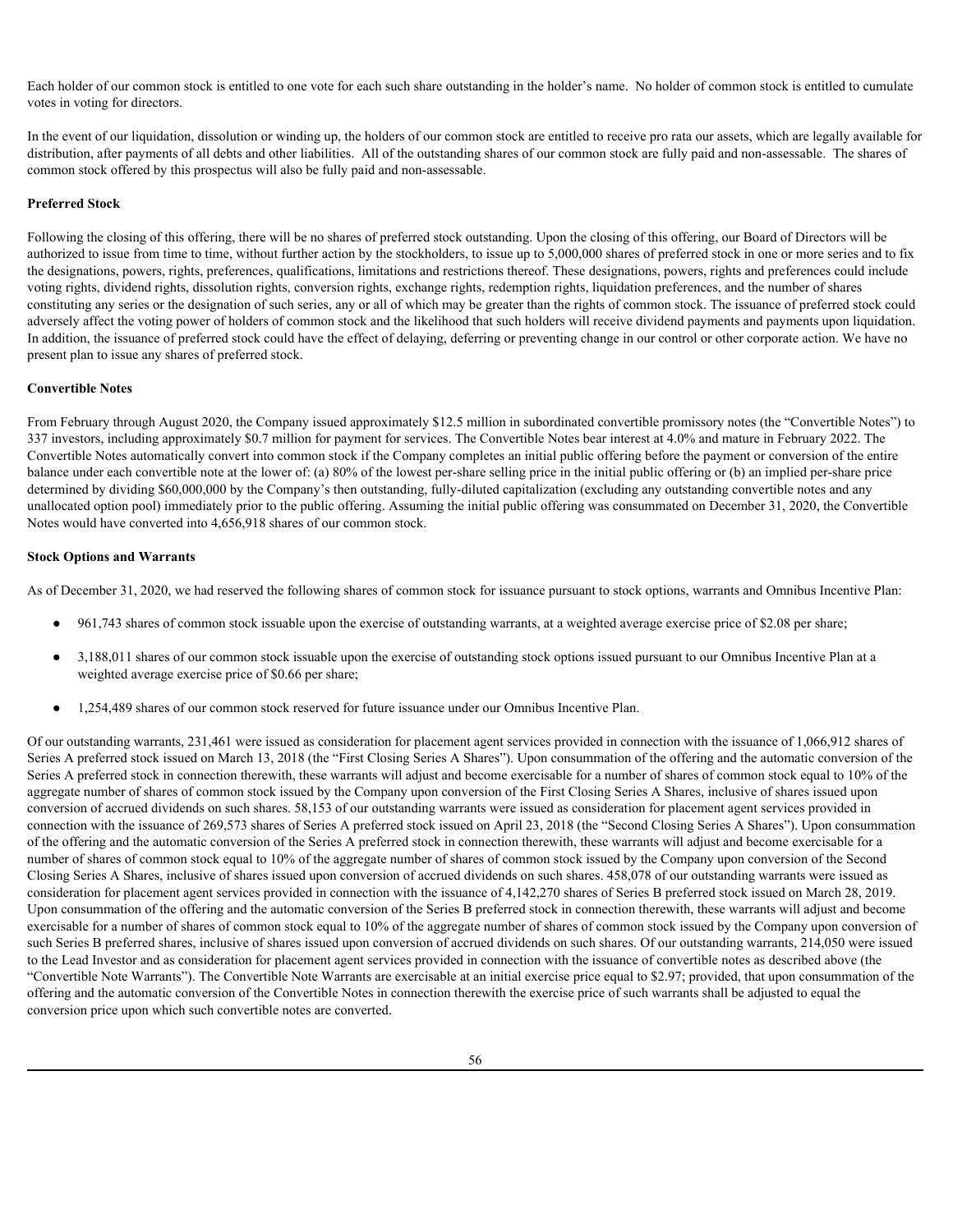### **2019 Omnibus Incentive Plan**

In October 2019, our board of directors and stockholders approved the 2019 Omnibus Incentive Plan which was amended in September 2020 and December 2020 (as amended, the "Omnibus Incentive Plan") under which 6,000,000 shares of common stock are reserved for issuance and which provides for the grant of incentive stock options and non-qualified stock options to purchase shares of our common stock, restricted stock and restricted stock units, performance awards and other share-based awards. The purpose of the plan is to enhance the Company's ability to attract and retain highly qualified officers, non-employee directors, key employees and consultants, and to motivate such persons to serve the Company and to expend maximum effort to improve the business results and earnings of the Company, by providing to such persons an opportunity to acquire or increase a direct proprietary interest in the operations and future success of the Company.

In February 2021, our board of directors and stockholders approved an amendment and restatement of the Omnibus Incentive Plan which, effective upon completion of the offering, will increase the amount of shares of common stock reserved for issuance thereunder to 7,400,000.

All officers, directors and employees and certain consultants to our company are eligible to participate under the Omnibus Incentive Plan. The Omnibus Incentive Plan provides that options may not be granted at an exercise price less than the fair market value of our common shares on the date of grant. The Omnibus Incentive Plan is administered by the board of directors or a committee thereof, which currently is the Compensation Committee. The board of directors and the committee have the discretion to determine the nature of the awards and the number of shares subject to an award, the exercise price, vesting provisions, and the term of the award. Awards under the Omnibus Incentive Plan are intended to be exempt from Section 16 of the Exchange Act, and will be administered to achieve this objective.

#### **Registration Rights Agreement**

In connection with our 2018 Series A preferred stock financing and our 2019 Series B preferred stock financing we entered into an amended and restated registration rights agreement, pursuant to which we will be required, upon the written request at any time more than 180 days after the completion of this offering by the holders of at least 50% of the shares that are entitled to registration rights under the registration rights agreement, to register, as soon as practicable, all or a portion of these shares for public resale. We are required to effect only one registration pursuant to this provision of the registration rights agreement. These demand registration rights terminate as to each investor when their shares subject to the registration rights agreement may be sold by the investor pursuant to Rule 144 under the Securities Act without regard to both the volume limitations for sales as provided in Rule 144.

In addition, the registration rights agreement contains piggyback registration rights with respect our capital stock held by these investors. These piggyback registration rights terminate with respect to each stockholder when their shares subject to the registration rights agreement may be sold by the stockholder pursuant to Rule 144 under the Securities Act without regard to both the volume limitations for sales as provided in Rule 144.

If we register any of our securities for our own account, after the completion of this offering, the holders of these shares are entitled to include their shares in the registration. Both we and the underwriters of any underwritten offering have the right to limit the number of shares registered by these holders for marketing reasons, subject to limitations set forth in the registration rights agreement with these investors.

## **Anti-Takeover Effects of Certain Provisions of Delaware Law and Our Charter Documents**

The following is a summary of certain provisions of Delaware law, our Certificate of Incorporation and our bylaws. This summary does not purport to be complete and is qualified in its entirety by reference to the corporate law of Delaware and our Certificate of Incorporation and bylaws.

*Effect of Delaware Anti-Takeover Statute.* We are subject to Section 203 of the Delaware General Corporation Law, an anti-takeover law. In general, Section 203 prohibits a Delaware corporation from engaging in any business combination (as defined below) with any interested stockholder (as defined below) for a period of three years following the date that the stockholder became an interested stockholder, unless:

- prior to that date, the board of directors of the corporation approved either the business combination or the transaction that resulted in the stockholder becoming an interested stockholder;
- upon consummation of the transaction that resulted in the stockholder becoming an interested stockholder, the interested stockholder owned at least 85% of the voting stock of the corporation outstanding at the time the transaction commenced, excluding for purposes of determining the number of shares of voting stock outstanding (but not the voting stock owned by the interested stockholder) those shares owned by persons who are directors and officers and by excluding employee stock plans in which employee participants do not have the right to determine whether shares held subject to the plan will be tendered in a tender or exchange offer; or
- on or subsequent to that date, the business combination is approved by the board of directors of the corporation and authorized at an annual or special meeting of stockholders, and not by written consent, by the affirmative vote of at least 66 2/3% of the outstanding voting stock that is not owned by the interested stockholder.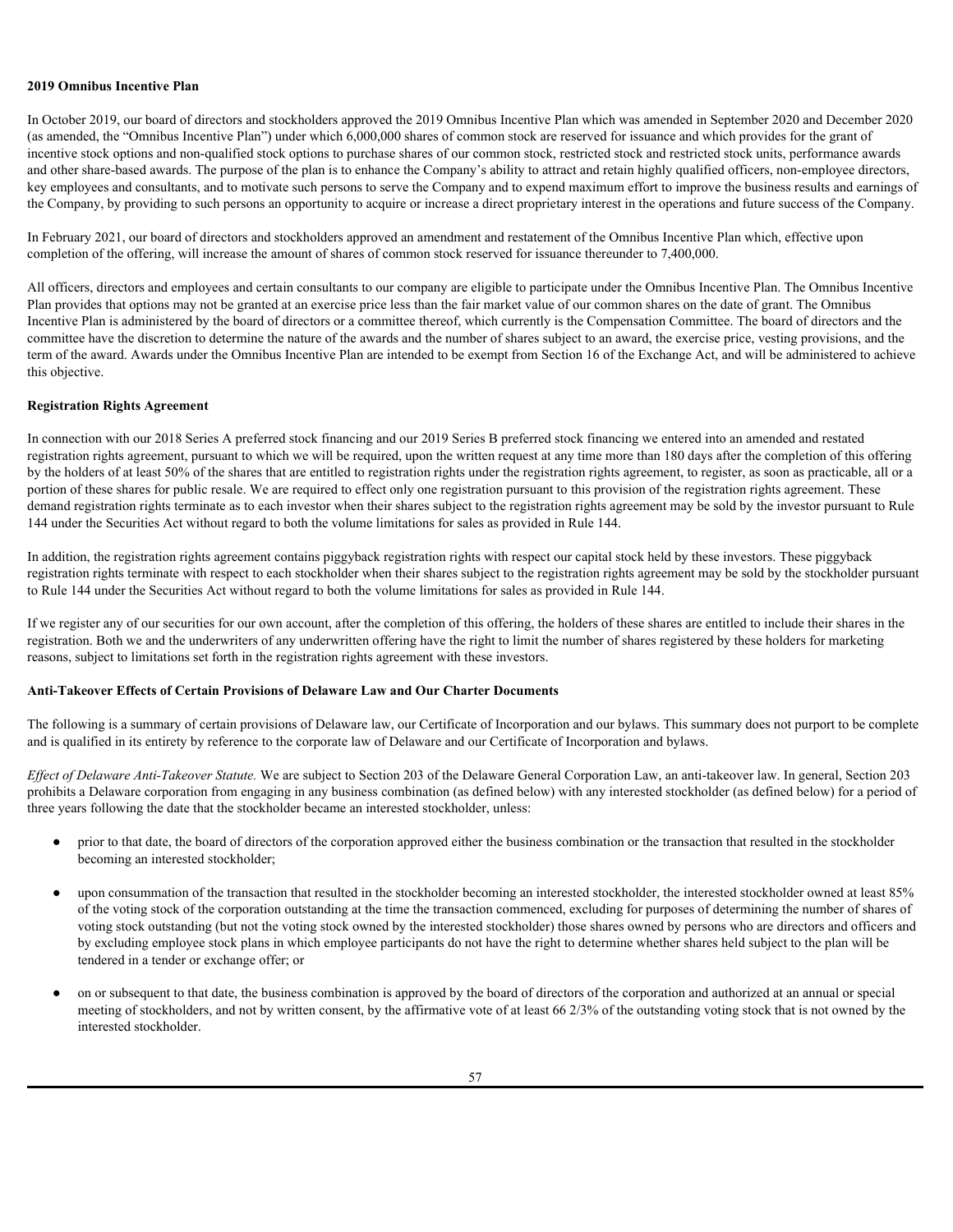Section 203 defines "business combination" to include the following:

- any merger or consolidation involving the corporation and the interested stockholder;
- any sale, transfer, pledge or other disposition of 10% or more of the assets of the corporation involving the interested stockholder;
- subject to certain exceptions, any transaction that results in the issuance or transfer by the corporation of any stock of the corporation to the interested stockholder;
- subject to limited exceptions, any transaction involving the corporation that has the effect of increasing the proportionate share of the stock of any class or series of the corporation beneficially owned by the interested stockholder; or
- the receipt by the interested stockholder of the benefit of any loans, advances, guarantees, pledges or other financial benefits provided by or through the corporation.

In general, Section 203 defines an interested stockholder as any entity or person beneficially owning 15% or more of the outstanding voting stock of the corporation, or who beneficially owns 15% or more of the outstanding voting stock of the corporation at any time within a three-year period immediately prior to the date of determining whether such person is an interested stockholder, and any entity or person affiliated with or controlling or controlled by any of these entities or persons.

*Our Charter Documents*. Our charter documents include provisions that may have the effect of discouraging, delaying or preventing a change in control or an unsolicited acquisition proposal that a stockholder might consider favorable, including a proposal that might result in the payment of a premium over the market price for the shares held by our stockholders. Certain of these provisions are summarized in the following paragraphs.

*Effects of authorized but unissued common stock.* One of the effects of the existence of authorized but unissued common stock may be to enable our board of directors to make more difficult or to discourage an attempt to obtain control of our Company by means of a merger, tender offer, proxy contest or otherwise, and thereby to protect the continuity of management. If, in the due exercise of its fiduciary obligations, the board of directors were to determine that a takeover proposal was not in our best interest, such shares could be issued by the board of directors without stockholder approval in one or more transactions that might prevent or render more difficult or costly the completion of the takeover transaction by diluting the voting or other rights of the proposed acquirer or insurgent stockholder group, by putting a substantial voting block in institutional or other hands that might undertake to support the position of the incumbent board of directors, by effecting an acquisition that might complicate or preclude the takeover, or otherwise.

*Undesignated Preferred Stock.* Our board of directors has the ability to issue preferred stock with voting or other rights, preferences and privileges that could have the effect of deterring hostile takeovers or delaying changes in control of our Company or management.

*Cumulative Voting.* Our Certificate of Incorporation does not provide for cumulative voting in the election of directors, which would allow holders of less than a majority of the stock to elect some directors.

*Classified Board of Directors.* Our Certificate of Incorporation and Bylaws provide that our board of directors is divided into three classes, with members of each class serving staggered three-year terms. Our classified Board of Directors could have the effect of delaying or discouraging an acquisition of us or a change in management.

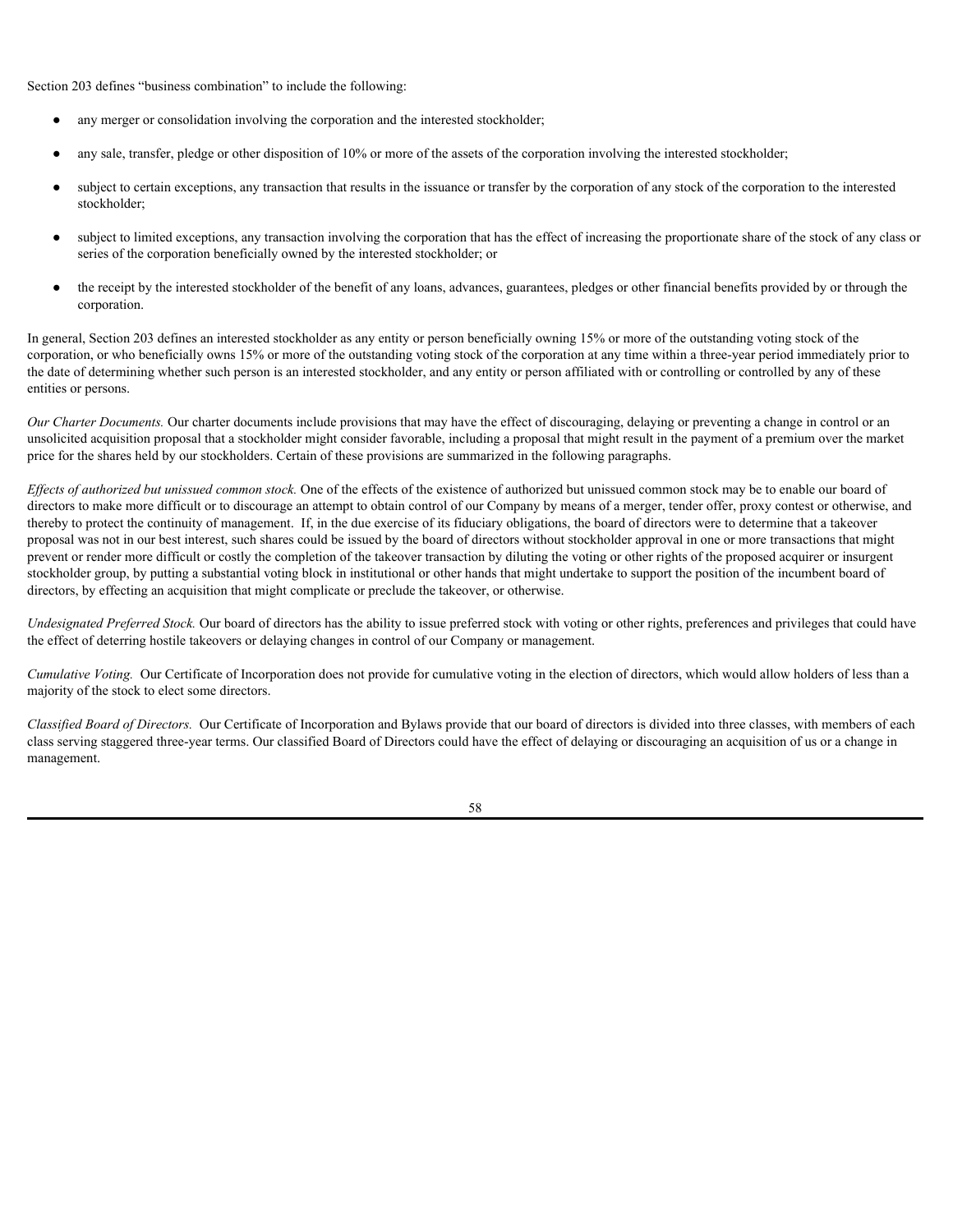*Vacancies.* Our Certificate of Incorporation provides that all vacancies may be filled by the affirmative vote of a majority of directors then in office, even if less than a quorum.

*Actions at Meetings of Stockholders; Special Meeting of Stockholders and Advance Notice Requirements for Stockholder Proposals*. Our Certificate of Incorporation and Bylaws require that any action required or permitted to be taken by our stockholders must be effected at a duly called annual or special meeting of the stockholders and may not be effected by a consent in writing. Our Certificate of Incorporation and Bylaws also provide that special meetings of stockholders may be called from time to time only by a majority of our board of directors, our president, chief executive officer or the chairman of the board for the purpose specified in the notice of meeting. In addition, the Bylaws provide that candidates for director may be nominated and other business brought before an annual meeting only by the Board of Directors or by a stockholder who gives written notice to us not less than 90 days, nor more than 120 days, prior to the first anniversary of the preceding year's annual meeting, subject to certain exceptions. Such stockholder's notice must set forth certain information required by the Bylaws. These provisions may have the effect of deterring unsolicited offers to acquire our company or delaying stockholder actions, even if they are favored by the holders of a majority of our outstanding voting securities.

*Supermajority Voting for Amendments to Our Governing Documents.* Amendments to certain provisions our Certificate of Incorporation relating to our board of directors, actions of stockholders, director liability, choice of forum and amendments to our Certificate of Incorporation will require the affirmative vote of at least 66 2/3% of the voting power of all shares of our capital stock then outstanding. Our Certificate of Incorporation provides that the board of directors is expressly authorized to adopt, amend or repeal our Bylaws and that our stockholders may amend our Bylaws only with the approval of at least 66 2/3% of the voting power of all shares of our capital stock then outstanding.

*Choice of Forum.* Our Certificate of Incorporation provides that, subject to certain exceptions, the Court of Chancery of the State of Delaware will be the exclusive forum for any claim, including any derivative claim, (i) that is based upon a violation of a duty by a current or former director or officer or stockholder in such capacity or (ii) as to which the Delaware General Corporation Law, or any other provision of Title 8 of the Delaware Code, confers jurisdiction upon the Court of Chancery. Additionally, our Certificate of Incorporation provides that the federal district courts of the United States of America shall be the exclusive forum for the resolution of any complaint asserting a cause of action arising under the Securities Act of 1933.

# **DIVIDEND POLICY**

We have never declared or paid any dividends on our capital stock, and do not plan to do so for the foreseeable future. We expect that we will retain all of our available funds and future earnings, if any, for use in the operation and expansion of our business. The terms of any loan agreement we enter into or any debt securities we may issue are likely to contain restrictions on our ability to pay dividends on our capital stock. Subject to the foregoing, the payment of dividends in the future, if any, will be at the discretion of our board of directors and will depend upon such factors as earnings levels, capital requirements, restrictions imposed by applicable law, our overall financial condition and any other factors deemed relevant by our board of directors.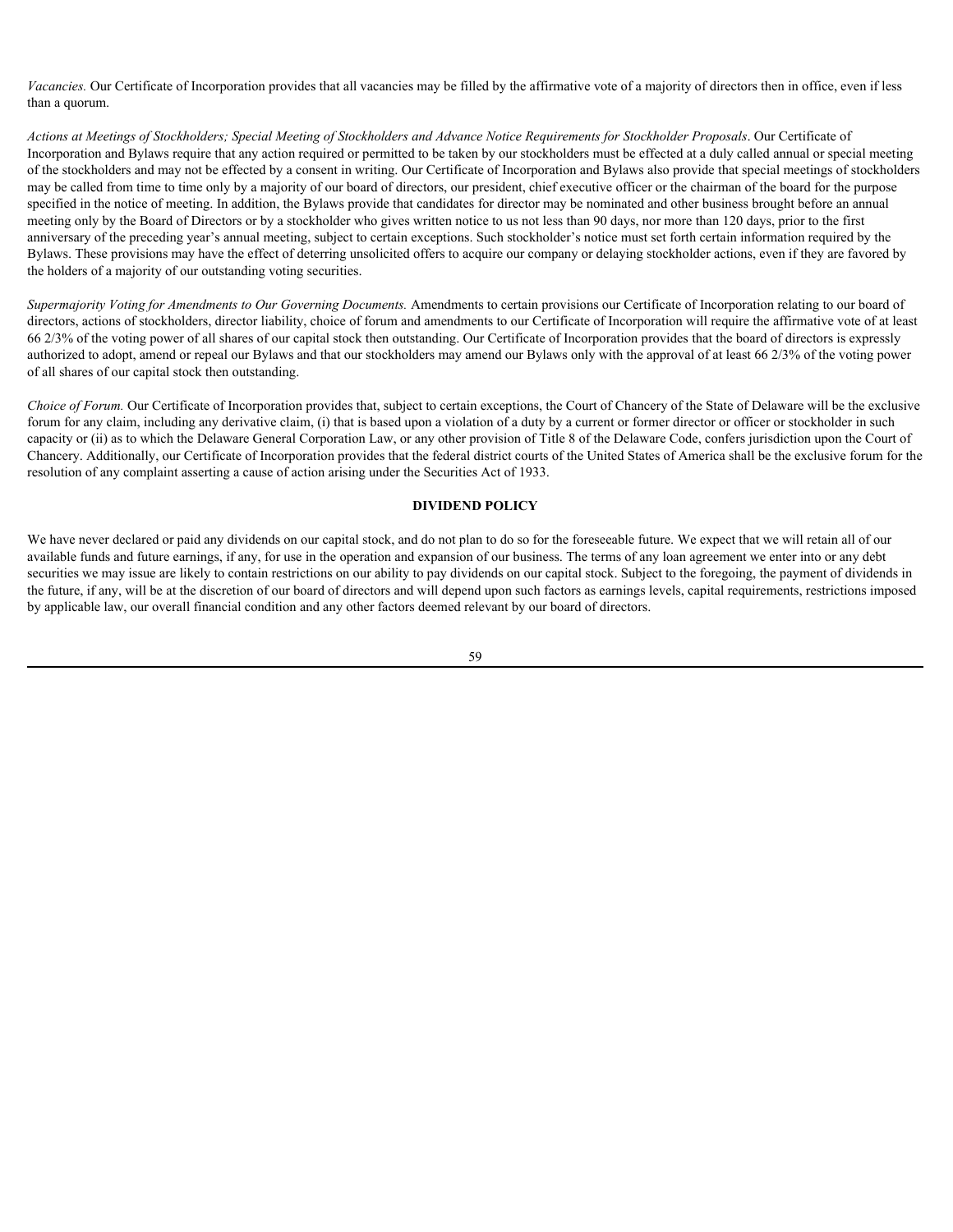# **CAPITALIZATION**

The following table sets forth our actual cash and capitalization, each as of December 31, 2020:

- on an actual basis:
- on a pro forma basis giving effect to  $(1)$  the filing of our Third Amended and Restated Certificate of Incorporation in connection with this offering;  $(2)$  the assumed conversion of our outstanding shares of Series A preferred stock and Series B preferred stock and outstanding convertible notes into an aggregate of 15,956,343 shares of our common stock; (3) revaluation of the warrant liability; (4) reclassification of the warrant liability to stockholders' (deficit) equity; (4) revaluation of the derivative liability; and
- on a pro forma as adjusted basis, to further reflect the sale by us 7,200,000 of shares of our common stock in the offering at the initial public offering price of \$5.00 per share, and after deducting the underwriting discount and estimated offering expenses payable by us and the receipt by us of the expected net proceeds of such sale.

The pro forma and pro forma as adjusted information below is illustrative only, and our capitalization following the closing of this offering may differ from that shown below based on terms of this offering determined at pricing. You should read this information together with the sections entitled "Summary Financial Data" and "Management's Discussion and Analysis of Financial Condition and Results of Operations" and our financial statements and the related notes, which appear elsewhere in this prospectus.

|                                                                                                                                                                                                                                                                                                                                                         |           | As of December 31, 2020 |                          |
|---------------------------------------------------------------------------------------------------------------------------------------------------------------------------------------------------------------------------------------------------------------------------------------------------------------------------------------------------------|-----------|-------------------------|--------------------------|
|                                                                                                                                                                                                                                                                                                                                                         | Actual    | Pro Forma               | Pro Forma As<br>Adjusted |
| Cash and cash equivalents                                                                                                                                                                                                                                                                                                                               | 5,710     | 5,710                   | 38,051                   |
| Debt:                                                                                                                                                                                                                                                                                                                                                   |           |                         |                          |
| PPP Loan                                                                                                                                                                                                                                                                                                                                                | 351       | 351                     | 351                      |
| Convertible promissory notes, net                                                                                                                                                                                                                                                                                                                       | 11,342    |                         |                          |
| Total debt                                                                                                                                                                                                                                                                                                                                              | 11,693    | 351                     | 351                      |
| Series A redeemable convertible preferred stock, \$0.0001 par value; 2,692,253 shares authorized;<br>2,692,253 shares issued and outstanding, actual; no shares authorized, issued or outstanding pro forma<br>and pro forma as adjusted;                                                                                                               | 13,856    |                         |                          |
| Series B redeemable convertible preferred stock, \$0.0001 par value; 5,238,095 shares authorized;<br>4,942,319 shares issued and outstanding, actual; no shares authorized, issued or outstanding pro forma<br>and pro forma as adjusted;                                                                                                               | 18,962    |                         |                          |
| Stockholders' (deficit) equity:<br>Common stock, \$0.0001 par value; 22,069,652 shares authorized; 6,393,069 shares issued and<br>outstanding, actual; 75,000,000 shares authorized and 22,349,412 shares issued and outstanding, pro<br>forma, and 75,000,000 shares authorized and 29,549,412 shares issued and outstanding, pro forma as<br>adjusted |           | $\overline{2}$          |                          |
| Preferred stock, \$0.0001 par value per share; no shares authorized, issued or outstanding, actual;<br>5,000,000 shares authorized, no shares issued or outstanding, pro forma and pro forma as adjusted                                                                                                                                                |           |                         |                          |
| Additional paid-in capital                                                                                                                                                                                                                                                                                                                              |           | 59,600                  | 91,940                   |
| Accumulated deficit                                                                                                                                                                                                                                                                                                                                     | (40, 881) | (54,210)                | (54,210)                 |
| Total stockholders' (deficit) equity                                                                                                                                                                                                                                                                                                                    | (40, 880) | 5,392                   | 37,733                   |
| Total capitalization                                                                                                                                                                                                                                                                                                                                    | 3,631     | 5,743                   | 38,084                   |

(1) The number of shares of our common stock to be outstanding after this offering is based on 6,393,069 shares of common stock outstanding as of December 31, 2020, gives effect to the conversion of our outstanding shares of Series A preferred stock and Series B preferred stock and outstanding convertible notes at December 31, 2020 into an aggregate of 15,956,343 shares of our common stock, and excludes the following:

● 961,743 shares of common stock issuable upon the exercise of outstanding warrants, at a weighted average exercise price of \$2.08 per share;

- 3,188,011 shares of our common stock issuable upon the exercise of outstanding stock options issued pursuant to our Omnibus Incentive Plan at a weighted average exercise price of \$0.66 per share;
- 1,254,489 shares of our common stock reserved for future issuance under our Omnibus Incentive Plan; and
- shares of our common stock issuable upon exercise of the underwriter warrant.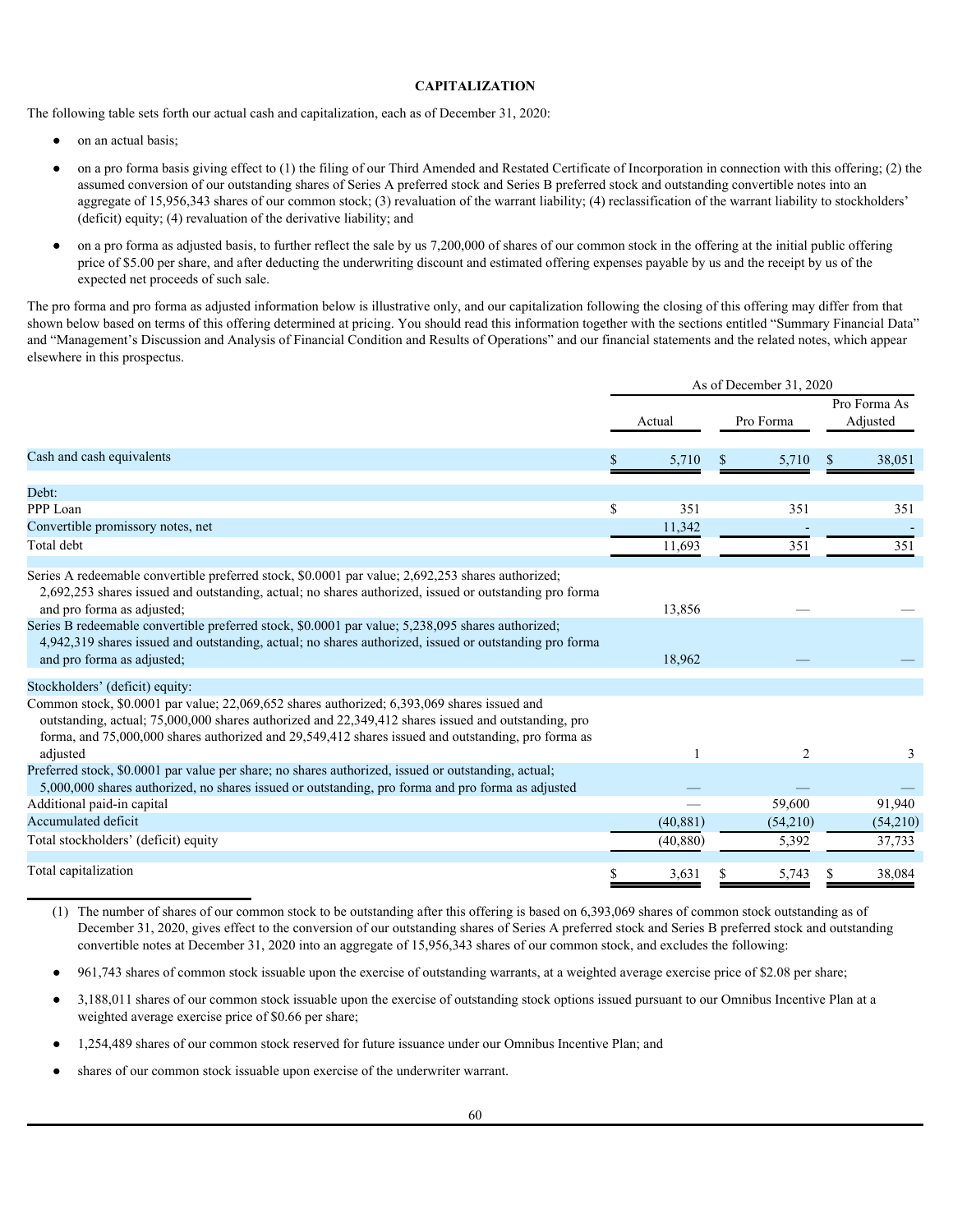# **DILUTION**

If you invest in our common stock in this offering, your ownership interest will be immediately diluted to the extent of the difference between the initial public offering price per share of our common stock and the pro forma as adjusted net tangible book value per share of our common stock immediately after this offering.

Net tangible book value per share represents total tangible assets less total liabilities, divided by the number of shares of common stock outstanding. Our historical net tangible book value as of December 31, 2020 was (\$8.1 million), or (\$1.26) per share of common stock. On a pro forma basis after giving effect to the conversion of our outstanding shares of Series A preferred stock and Series B preferred stock and outstanding convertible notes and notes for services performed by nonemployees at December 31, 2020 into an aggregate of 15,956,343 shares of our common stock and considering the revaluation of our warrant liability and derivative liability and the reclassification of our warrant liability to equity, our pro forma net tangible book value as of December 31, 2020 would have been \$5.4 million or \$0.24 per share. After giving effect to our sale of 7,200,000 shares in this offering at the initial public offering price of \$5.00 per share, after deducting the underwriting discount and estimated offering expenses payable by us, our pro forma as adjusted net tangible book value as of December 31, 2020 would have been \$37.7 million or \$1.28 per share. This represents an immediate increase in pro forma as adjusted net tangible book value of \$1.04 per share to existing stockholders and an immediate dilution in pro forma as adjusted net tangible book value of \$3.72 per share to investors in this offering. The following table illustrates this dilution on a per share basis:

| Initial public offering price                                                                                               |        | 5.00 |
|-----------------------------------------------------------------------------------------------------------------------------|--------|------|
| Historical net tangible book value per share as of December 31, 2020                                                        | (1.26) |      |
| Increase in pro forma net tangible book value per share attributable to conversion of preferred stock and convertible notes | 1.50   |      |
| Pro forma tangible book value per share, after giving effect to conversion of preferred stock and convertible notes         | 0.24   |      |
| Increase in pro forma net tangible book value per share attributable to this offering                                       | 1.04   |      |
| Pro forma as adjusted tangible book value per share, after giving effect to this offering                                   |        | 1.28 |
| Dilution per share to new investors                                                                                         |        | 3.72 |
|                                                                                                                             |        |      |

61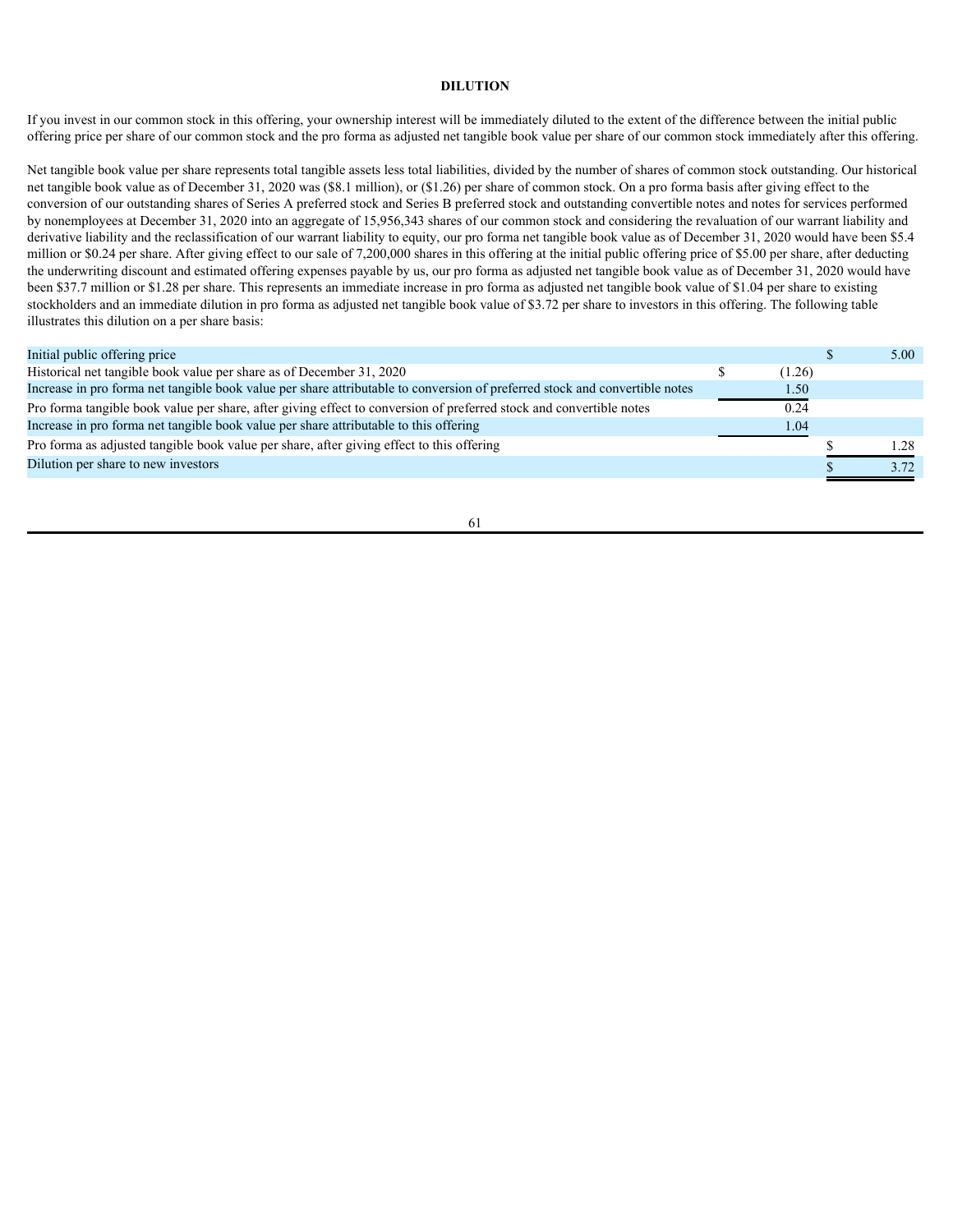If the underwriter exercises its over-allotment option in full, the pro forma as adjusted net tangible book value per share after giving effect to this offering would be \$1.40 per share, which amount represents an immediate increase in pro forma as adjusted net tangible book value of \$1.15 per share of our common stock to existing stockholders and an immediate dilution in pro forma as adjusted net tangible book value of \$3.60 per share of our common stock to new investors purchasing shares of common stock in this offering.

The following table summarizes, on a pro forma as adjusted basis as described above as of December 31, 2020, the number of shares of common stock purchased from us, the total consideration paid to us and the average price per share paid to us by our existing stockholders and by new investors purchasing shares of common stock in this offering at the initial public offering price of \$5.00 per share, before the deduction of the underwriting discount and estimated offering expenses payable by us. Investors purchasing shares of our common stock in this offering will pay an average price per share substantially higher than our existing stockholders paid.

|                       | <b>Shares Purchased</b> |          | <b>Total Consideration</b> | <b>Average Price</b> |                  |  |
|-----------------------|-------------------------|----------|----------------------------|----------------------|------------------|--|
|                       | Number                  | Percent  | Amount                     | Percent              | <b>Per Share</b> |  |
| Existing stockholders | 22,349,412              | $75.6\%$ | 30,613,540                 | 46.0% \$             | 1.37             |  |
| New investors         | 7,200,000               | 24.4%    | 36,000,000                 | 54.0% $\frac{6}{15}$ | 5.00             |  |
| Total                 | 29,549,412              | 100.0%   | 66,613,540                 | $100.0\%$            | 2.25             |  |

If any shares are issued upon exercise of outstanding options or warrants, you may experience further dilution.

The above discussion and tables are based on shares of common stock outstanding as of December 31, 2020, give effect to the conversion of our outstanding shares of Series A preferred stock and Series B preferred stock and outstanding convertible notes at December 31, 2020 into an aggregate of 15,956,343 shares of our common stock, and exclude the following:

- 961,743 shares of common stock issuable upon the exercise of outstanding warrants, at a weighted average exercise price of \$2.08 per share;
- 3,188,011 shares of our common stock issuable upon the exercise of outstanding stock options issued pursuant to our Omnibus Incentive Plan at a weighted average exercise price of \$0.66 per share;
- 1,254,489 shares of our common stock reserved for future issuance under our Omnibus Incentive Plan; and
- shares of our common stock issuable upon exercise of the underwriter warrant.

We may choose to raise additional capital through the sale of equity or convertible debt securities due to market conditions or strategic considerations even if we believe we have sufficient funds for our current or future operating plans. To the extent that any of these options or warrants are exercised, new options are issued under our Omnibus Incentive Plan or we issue additional shares of common stock or other equity securities in the future, there may be further dilution to new investors participating in this offering.

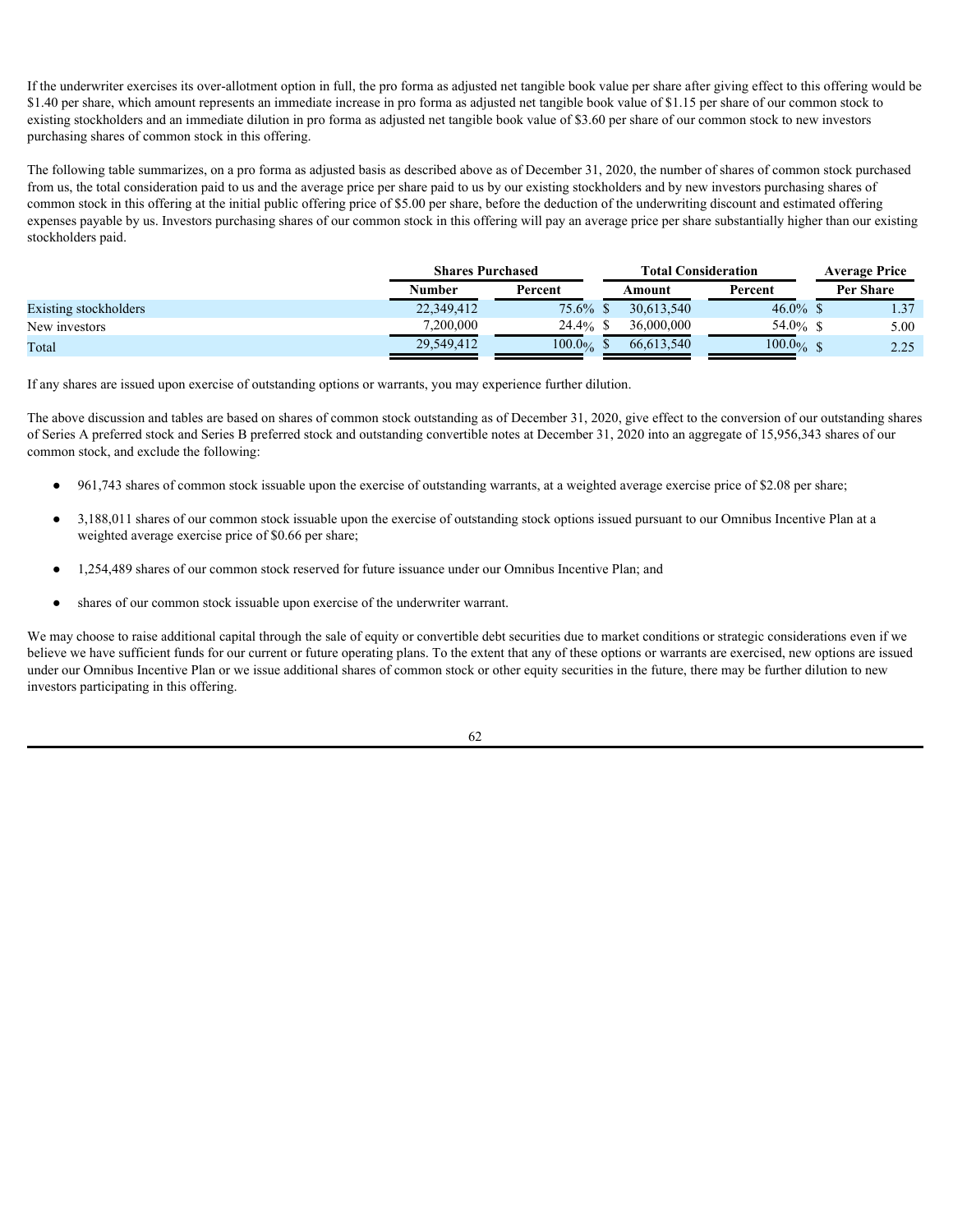#### **SHARES ELIGIBLE FOR FUTURE SALE**

Prior to this offering, there has been no public market for our securities, and we cannot predict the effect, if any, that market sales of our securities or the availability of our securities for sale will have on the market price of our securities prevailing from time to time. Nevertheless, sales of substantial amounts of our common stock, including shares issued upon exercise of outstanding options, in the public market following this offering could adversely affect market prices prevailing from time to time and could impair our ability to raise capital through the sale of our equity securities.

Upon the closing of this offering, we will have a total of 29,549,412 shares of our common stock outstanding (30,629,412 shares if the underwriter exercises its over-allotment option in full), based on the 6,393,069 shares of our common stock outstanding as of December 31, 2020, assuming the conversion of all of our outstanding shares of Series A preferred stock and Series B preferred stock and outstanding convertible notes into an aggregate of 15,956,343 shares of our common stock, immediately prior to the completion of this offering. Of these outstanding shares, all of the 7,200,000 shares of common stock sold in this offering will be freely tradable, except that pursuant to lock-up agreements entered into in connection with the offering any shares purchased in the offering by our officer and directors and their affiliates and related parties are subject to a 12 month lock-up period.

The remaining outstanding shares of our common stock will be deemed "restricted securities" as defined in Rule 144. Restricted securities may be sold in the public market only if they are registered under the Securities Act or if they qualify for an exemption from registration under Rule 144 or Rule 701 promulgated under the Securities Act, which rules are summarized below. In addition, our executive officers, directors and substantially all of our existing stockholders have entered into lock-up agreements with the underwriter under which they have agreed, subject to specific exceptions, not to sell any of our stock for at least 180 days following the date of this prospectus, as described below. As a result of these agreements, subject to the provisions of Rule 144 or Rule 701, following completion of the offering, and assuming that no shares purchased in the offering are covered by lock-up agreements, shares will be available for sale in the public market as follows:

- Beginning on the date of this prospectus, all of the shares sold in this offering will be immediately available for sale in the public market;
- Beginning 181 days after the date of this prospectus, approximately 12.7 million additional shares of common stock will become eligible for sale in the public market, of which no shares will be held by affiliates and subject to the volume and other restrictions of Rule 144, as described below;
- Beginning 365 days after the date of this prospectus, approximately 9.7 million additional shares of common stock will become eligible for sale in the public market, of which approximately 8.7 million shares will be held by affiliates and subject to the volume and other restrictions of Rule 144, as described below; and
- The remainder of the shares will be eligible for sale in the public market from time to time thereafter, subject in some cases to the volume and other restrictions of Rule 144, as described below.

# **Rule 144**

In general, under Rule 144 as currently in effect, once we have been subject to public company reporting requirements for at least 90 days, a person who is not deemed to have been one of our affiliates for purposes of the Securities Act at any time during the 90 days preceding a sale and who has beneficially owned the shares proposed to be sold for at least six months, including the holding period of any prior owner other than our affiliates, is entitled to sell those shares without complying with the manner of sale, volume limitation or notice provisions of Rule 144, subject to compliance with the public information requirements of Rule 144. If such a person has beneficially owned the shares proposed to be sold for at least one year, including the holding period of any prior owner other than our affiliates, then that person would be entitled to sell those shares upon expiration of the lock-up agreements described above, without complying with any of the requirements of Rule 144.

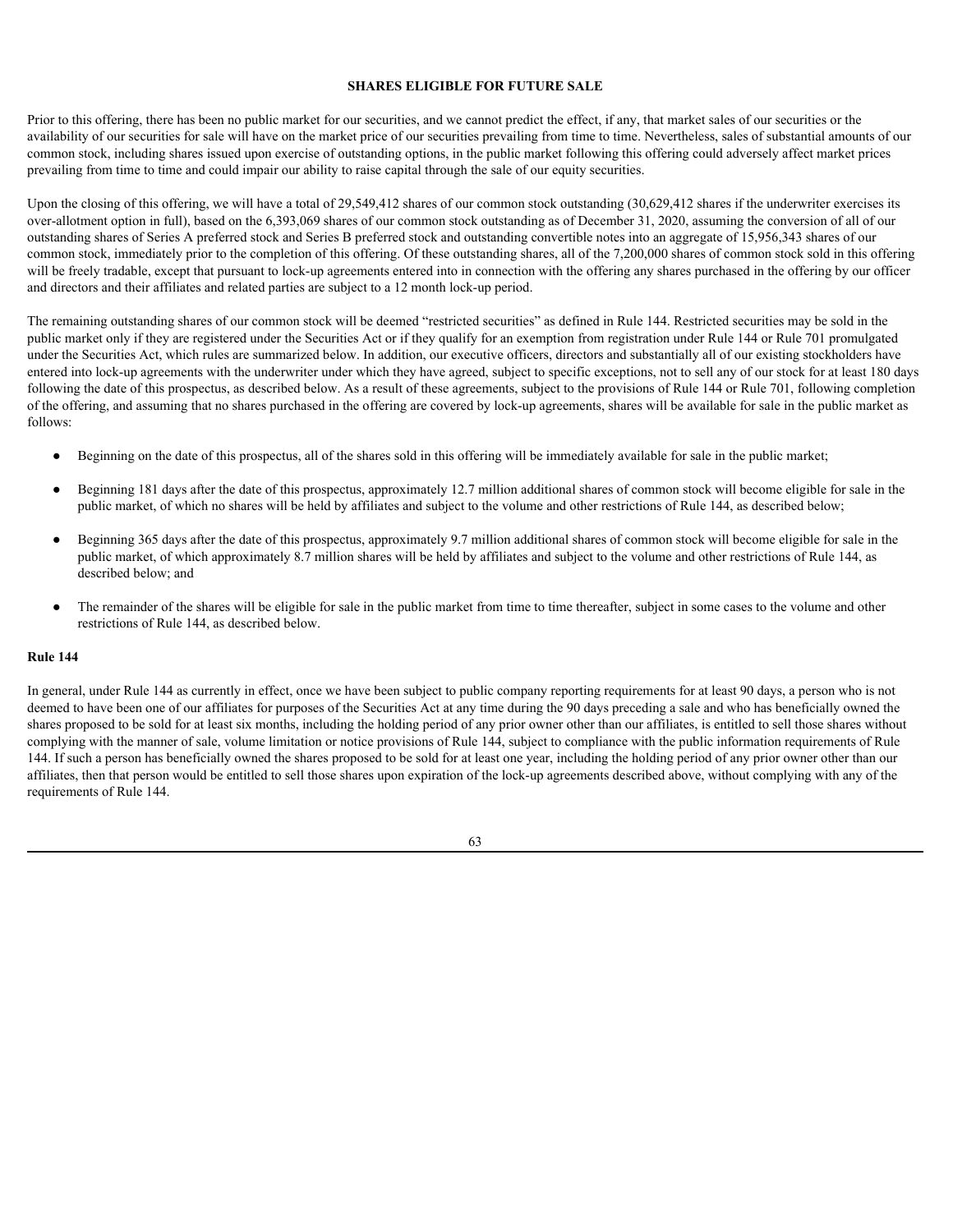In general, under Rule 144, as currently in effect, our affiliates or persons selling shares on behalf of our affiliates are entitled to sell upon expiration of the lock-up agreements described above, within any three-month period, a number of shares that does not exceed the greater of:

- 1% of the number of shares of common stock then outstanding, which will equal approximately 295,494 shares immediately after this offering; or
- the average weekly trading volume of common stock on the Nasdaq Capital Market during the four calendar weeks preceding the filing of a notice on Form 144 with respect to that sale.

Sales under Rule 144 by our affiliates or persons selling shares on behalf of our affiliates are also subject to certain manner of sale provisions and notice requirements and to the availability of current public information about us.

#### **Rule 701**

Rule 701 generally allows a stockholder who purchased shares of our common stock pursuant to a written compensatory plan or contract and who is not deemed to have been an affiliate of our company during the immediately preceding 90 days to sell these shares in reliance upon Rule 144, but without being required to comply with the public information, holding period, volume limitation or notice provisions of Rule 144. Rule 701 also permits affiliates of our company to sell their Rule 701 shares under Rule 144 without complying with the holding period requirements of Rule 144. All holders of Rule 701 shares, however, are required by that rule to wait until 90 days after the date of this prospectus before selling those shares pursuant to Rule 701, subject to the market standoff agreements and lock-up agreements described above.

#### **Stock Options**

As soon as practicable after the closing of this offering, we intend to file one or more registration statements on Form S-8 under the Securities Act covering all of the shares of our common stock subject to outstanding options and the shares of our common stock reserved for issuance under our stock plans. In addition, we intend to file a registration statement on Form S-8 or such other form as may be required under the Securities Act for the resale of shares of our common stock issued upon the exercise of options that were not granted under Rule 701. We expect to file this registration statement as soon as permitted under the Securities Act and the terms of the lock-up agreements described below. However, the shares registered on Form S-8 may be subject to the volume limitations and the manner of sale, notice and public information requirements of Rule 144 and will not be eligible for resale until expiration of the lock-up and market standoff agreements to which they are subject.

# **Lock-up Agreements**

For a description of the lock-up agreements with the underwriter that restrict sales of shares by us and our executive officers and directors, see the information under the heading "Underwriting."

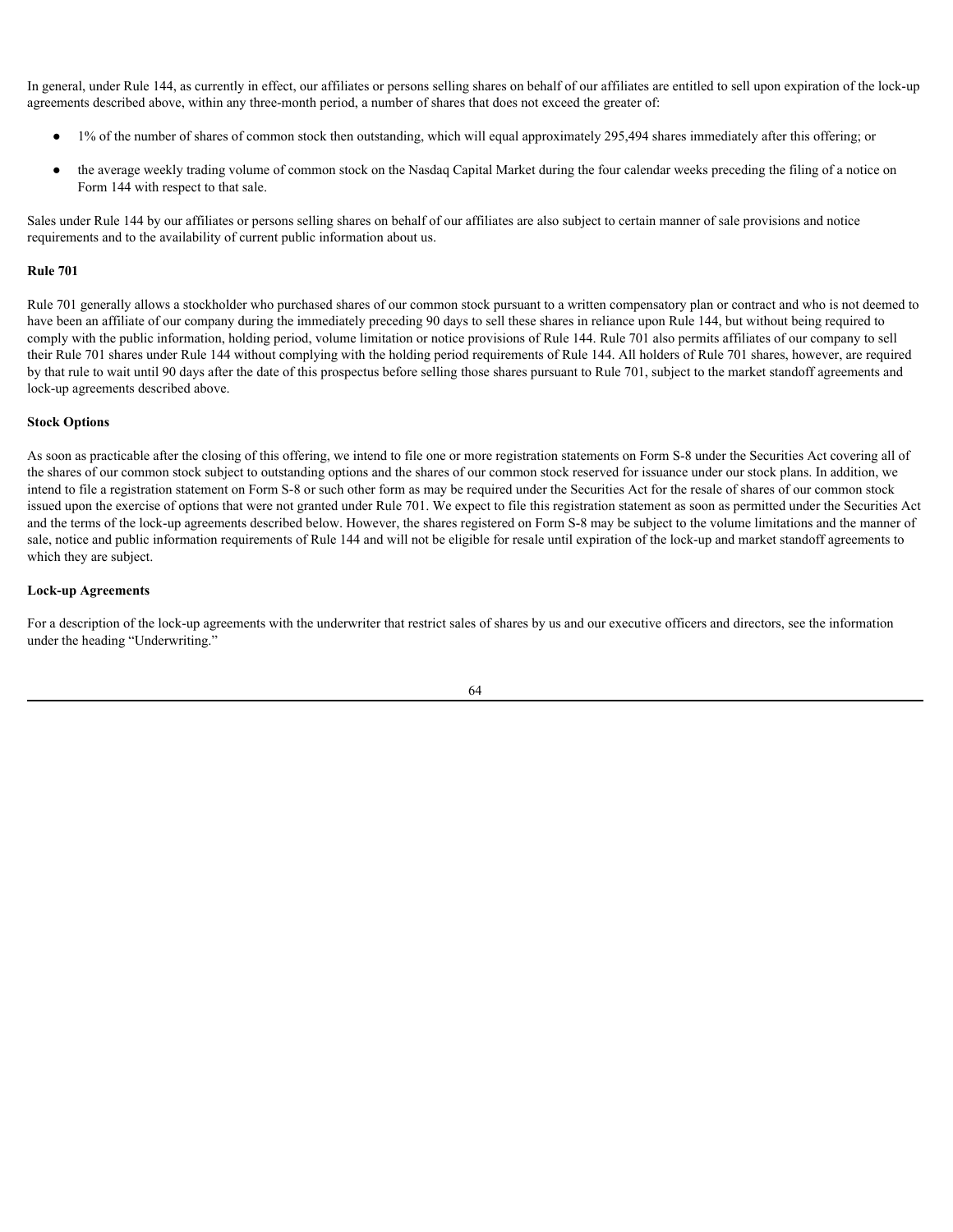## **UNDERWRITING**

We are offering the shares of common stock described in this prospectus through the underwriter, National Securities Corporation, which is acting as lead managing underwriter of the offering.

We have agreed to enter into an underwriting agreement with the underwriter prior to the closing of this offering. Subject to the terms and conditions of the underwriting agreement, we will agree to sell to the underwriter, and the underwriter will agree to purchase, at the public offering price less the underwriting discounts and commissions set forth on the cover page of this prospectus, as it may be supplemented, shares of common stock.

The underwriter is committed to purchase all of the common shares offered by us, other than those covered by the option to purchase additional shares described below, if they purchase any shares. The underwriting agreement provides that the underwriter's obligations to purchase shares of our common stock are subject to conditions contained in the underwriting agreement. A copy of the underwriting agreement has been filed as an exhibit to the registration statement of which this prospectus forms a part.

We have been advised by the underwriter that the underwriter proposes to offer shares of our common stock directly to the public at the public offering price set forth on the cover page of this prospectus and to certain dealers that are members of the Financial Industry Regulatory Authority, or FINRA. Any securities sold by the underwriter to such securities dealers will be sold at the public offering price less a selling concession not in excess of \$ per share. After the public offering of the shares, the offering price and other selling terms may be changed by the underwriter.

None of our securities included in this offering may be offered or sold, directly or indirectly, nor may this prospectus and any other offering material or advertisements in connection with the offer and sales of any of our common stock, be distributed or published in any jurisdiction, except under circumstances that will result in compliance with the applicable rules and regulations of that jurisdiction. Persons who receive this prospectus are advised to inform themselves about and to observe any restrictions relating to this offering of our common stock and the distribution of this prospectus. This prospectus is neither an offer to sell nor a solicitation of any offer to buy any of our common stock included in this offering in any jurisdiction where that would not be permitted or legal.

The underwriter has advised us that it does not intend to confirm sales to any accounts over which they exercise discretionary authority.

The following table shows the underwriting discount payable to the underwriter by us in connection with this offering. Such amounts are shown assuming both no exercise and full exercise of the underwriter's over-allotment option to purchase additional shares.

#### **Underwriting Discounts and Expenses**

|                                                     | Without Over- | With           |
|-----------------------------------------------------|---------------|----------------|
|                                                     | Allotment     | Over-Allotment |
| Public offering price                               | 36,000,000    | 41,400,000     |
| Underwriting discount to be paid to the underwriter | 2.484.000     | 2,856,600      |
| Net proceeds, before other expenses                 | 33,516,000    | 38,543,400     |

In addition to the discount set forth in the above table, we have agreed to issue to the underwriter and its designees a warrant to purchase up to 9.79% of the shares of common stock sold in this offering and to pay \$150,000 for their counsel's fees as well as \$25,000 for certain of their accountable expenses. The terms of the underwriter's warrant are more fully described in this section under the caption, "Underwriter Warrants."

# **Over-Allotment Option**

We have granted to the underwriter an option, exercisable not later than 45 days after the date of this prospectus, to purchase additional shares of our common stock (up to 15% of the shares firmly committed in this offering) at the public offering price, less the underwriting discount, set forth on the cover page of this prospectus. The underwriter may exercise the option solely to cover over-allotments, if any, made in connection with this offering. If any additional shares of our common stock are purchased pursuant to the over-allotment option, the underwriter will offer these additional shares of our common stock on the same terms as those on which the other shares of common stock are being offered hereby.

#### **Determination of Offering Price Listing**

We have applied to list our common stock on the Nasdaq Capital Market under the symbol "MOVE". In order to meet the requirements for listing on that exchange, the underwriters have undertaken to sell a minimum number of shares to a minimum number of beneficial owners as required by that exchange.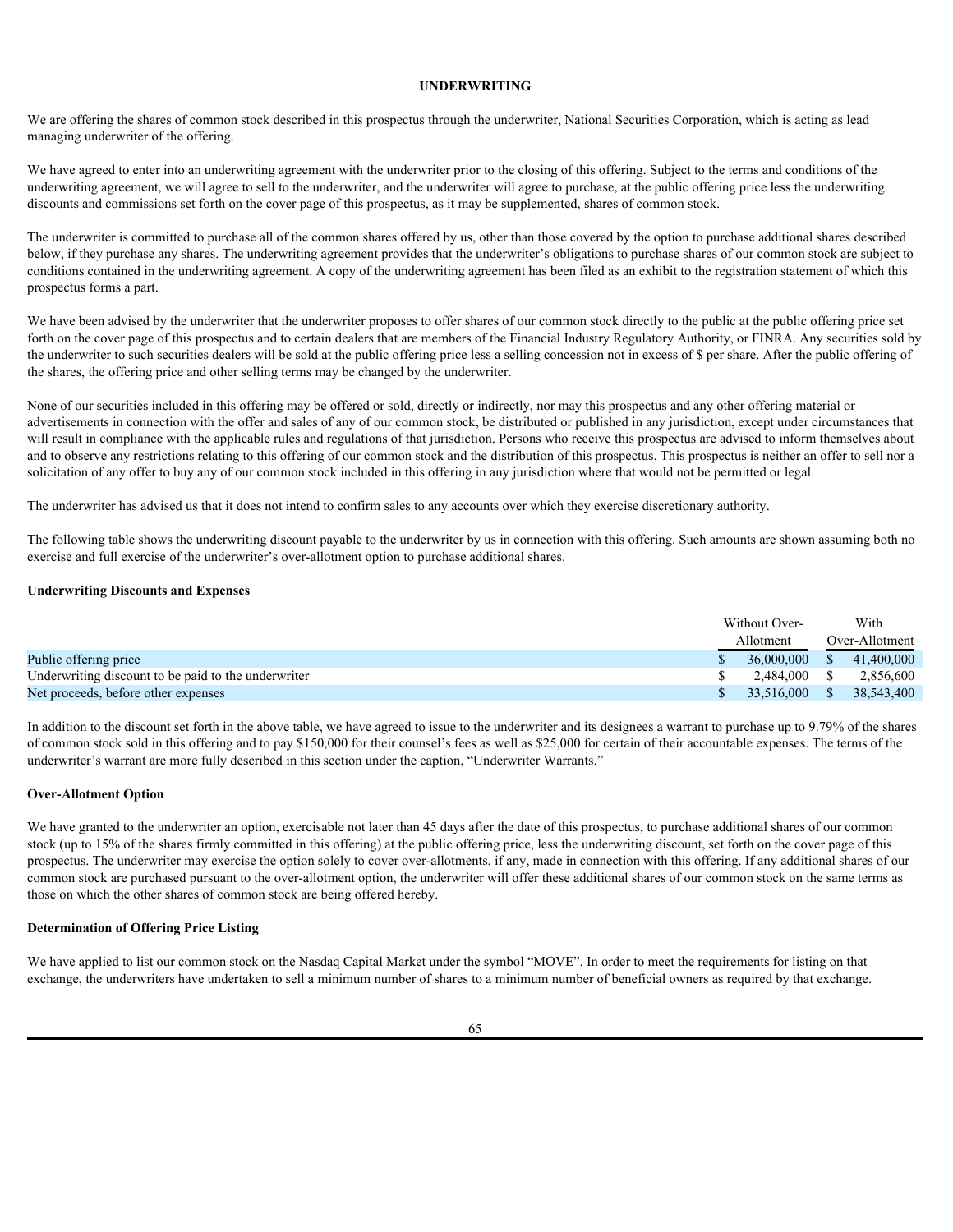Before this offering, there has been no public market for our common stock. There is no current market for our common stock. Our underwriter, National Securities Corporation, is not obligated to make a market in our securities, and even if it chooses to make a market, can discontinue at any time without notice. Neither we nor the underwriter can provide any assurance that an active and liquid trading market in our securities will develop or, if developed, that the market will continue.

The public offering price of the shares offered by this prospectus has been determined by negotiation between us and the underwriter. Among the factors considered in determining the public offering price of the shares were:

- our history and our prospects;
- the industry in which we operate;
- our past and present operating results;
- the previous experience of our executive officers; and
- the general condition of the securities markets at the time of this offering.

The offering price stated on the cover page of this prospectus should not be considered an indication of the actual value of the shares. Upon the commencement of trading, the price of our shares will be subject to change as a result of market conditions and other factors, and we cannot assure you that the shares can be resold at or above the public offering price.

# **Underwriter Warrants**

In connection with this offering, we have agreed to issue to the underwriter and its designees a warrant to purchase shares of our common stock equal to 9.79% of the shares of common stock sold in this offering. This warrant is exercisable at \$6.00 per share (120% of the price of the common stock sold in this offering), expiring five years from the date of this prospectus. The warrant and the shares of common stock underlying the warrant have been deemed compensation by FINRA and are therefore subject to a six-month lock-up pursuant to Rule  $5110(g)(1)$  of FINRA. Additionally, National Securities Corporation has contractually agreed that it (or its permitted assignees under the Rule) will not sell, transfer, assign, pledge, or hypothecate this warrant or the securities underlying this warrant, nor will it engage in any hedging, short sale, derivative, put, or call transaction that would result in the effective economic disposition of this warrant or the underlying securities for a period of 540 days (approximately 18 months) from the effective date of the offering.

In connection with its role as placement agent in our offerings of Series A preferred stock and Series B preferred stock, we issued to National Securities Corporation and its designees warrants to purchase shares of our common stock in an amount equal to 10% of the shares of common stock issuable upon conversion of 1,336,485 shares of our Series A preferred stock and warrants to purchase shares of our common stock in an amount equal to 10% of the shares of common stock issuable upon conversion of 4,142,270 shares of our Series B preferred stock. The warrants relating to the Series A preferred stock are exercisable at \$1.40 per share and the warrants relating to the Series B preferred stock are exercisable at \$2.10 per share, subject to proportional adjustment in the events of combinations, subdivisions or the like. The warrants expire five year from the date of grant.

In connection with our offering of convertible notes, we issued to Newbridge Securities warrants to purchase 161,830 shares of our common stock as consideration for their services as placement agent. The warrants have a term of five years and an initial exercise price of \$2.97 per share. Upon automatic conversion of the related promissory notes, the exercise price of these warrants is automatically adjusted to the conversion price. The warrants and the shares of common stock underlying the warrants have been deemed compensation by FINRA and are therefore subject to a six-month lock-up pursuant to Rule 5110(g)(1) of FINRA. Newbridge Securities (or permitted assignees under the Rule) will not sell, transfer, assign, pledge, or hypothecate the warrants or the underlying common shares, nor will it engage in any hedging, short sale, derivative, put, or call transaction that would result in the effective economic disposition of the warrants or the underlying common shares for a period of six months from the effective date of the offering. Additionally, Newbridge Securities has contractually agreed that it (and its permitted assignees under the Rule) will not sell, transfer, assign, pledge, or hypothecate this warrant or the securities underlying the warrants, nor will it engage in any hedging, short sale, derivative, put, or call transaction that would result in the effective economic disposition of the warrants or the underlying securities for a period of 540 days (approximately 18 months) from the effective date of this offering.

In connection with our offering of convertible notes, we issued to National Securities Corporation and its designees warrants to purchase 42,220 shares of our common stock (in addition to \$126,660 in cash compensation, which comprised a portion of the aggregate \$612,150 in cash compensation paid to the placement agents in connection with the offering). Those warrants were cancelled by their holders, for no consideration, in February 2021.

Pursuant to our engagement agreement with Liquid Patent Advisors, LLC, in February 2018, we issued to Liquid Patent Advisors, LLC warrants to purchase up to 303,000 shares of our common stock, exercisable at \$0.0125 per share, expiring after a term of five years. The warrants were issued in consideration of Liquid Patent Advisors, LLC's provision of consulting services. The warrants provide its holders with certain registration and piggyback registration rights. In October 2020, all of the consulting warrants were net exercised, resulting in the issuance of 295,985 shares of common stock. The principals of Liquid Patent Advisors, LLC hold investment banking positions with National Securities Corporation. The principals of Liquid Patent Advisors, LLC conduct their investment banking activities at National Securities Corporation under the fictitious business name "Liquid Venture Partners". Liquid Venture Partners is not a broker-dealer and will not participate in this offering. While the principals of Liquid Venture Partners will receive from National Securities Corporation a portion of the underwriting compensation, Liquid Venture Partners will not receive any other compensation or reimbursement of expenses in connection with this offering, directly or indirectly, from us or National Securities Corporation.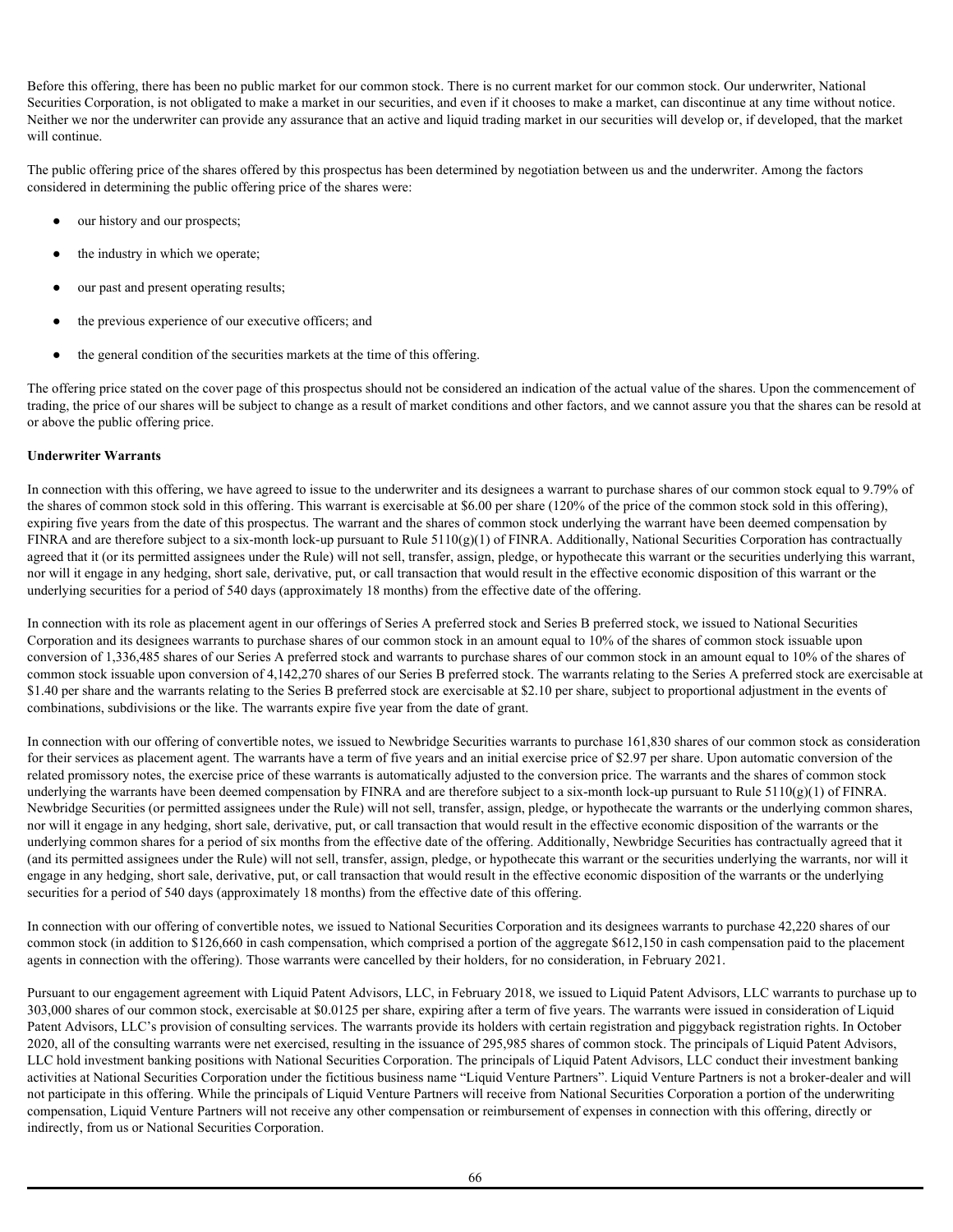### **Lock-Up Agreements**

In connection with our issuance of warrants to purchase shares of our common stock to Liquid Patent Advisors, LLC and National Securities Corporation, including the underwriter warrant to be issued to National Securities upon the completion of this offering, Liquid Patent Advisors and National Securities have agreed not to sell, transfer or pledge, or offering to do any of the same, directly or indirectly, the shares of common stock issuable upon exercise of such warrants for a period of 12 months following the close of this offering, except in the case of the warrants and underlying common shares to be received by National Securities Corporation in connection with this offering for which the lock-up period is 540 days (approximately 18 months) from the effective date of this offering.

We and all of our directors and officers and the holders of our common stock outstanding on the date of this prospectus have agreed in connection with the present offering, that, without the prior written consent of National Securities Corporation, not to sell, transfer or pledge, or offer to do any of the same, directly or indirectly, any of our outstanding shares of common stock, for a period of 12 months following the close of this offering. The holders of Series A preferred stock, Series B preferred stock and convertible notes have agreed in connection with the present offering, that, without the prior written consent of National Securities Corporation, not to sell, transfer or pledge, or offer to do any of the same, directly or indirectly, any of our securities for a period 180 days following the close of this offering.

The underwriter may consent to an early release from the lock-up period if, in its opinion, the market for the common stock would not be adversely impacted by sales and in cases of a financial emergency of an officer, director or other stockholder. We are unaware of any security holder who intends to ask for consent to dispose of any of our equity securities during the relevant lock-up periods.

# **Indemnification**

We have agreed to indemnify the underwriter against certain liabilities, including liabilities under the Securities Act relating to losses or claims resulting from material misstatements in or omissions from this prospectus, the registration statement of which this prospectus is a part, certain free writing prospectuses that may be used in the offering and in any marketing materials used in connection with this offering and to contribute to payments the underwriter may be required to make in respect of those liabilities.

# **Short Positions and Penalty Bids**

The underwriter may engage in over-allotment, syndicate covering transactions, and penalty bids or purchases for the purpose of pegging, fixing or maintaining the price of the common stock, in accordance with Regulation M under the Exchange Act.

- Over-allotment involves sales by the underwriter of shares in excess of the number of shares the underwriter is obligated to purchase, which creates a syndicate short position. The short position may be either a covered short position or a naked short position. In a covered short position, the number of shares over-allotted by an underwriter is not greater than the number of shares that it may purchase in the over-allotment option. In a naked short position, the number of shares involved is greater than the number of shares in the over-allotment option. The underwriter may close out any short position by either exercising its over-allotment option and/or purchasing shares in the open market.
- Syndicate covering transactions involve purchases of the common stock in the open market after the distribution has been completed in order to cover syndicate short positions. In determining the source of shares to close out the short position, the underwriter will consider, among other things, the price of shares available for purchase in the open market as compared to the price at which it may purchase shares through the over-allotment option. If an underwriter sells more shares than could be covered by the over-allotment option, a naked short position, the position can only be closed out by buying shares in the open market. A naked short position is more likely to be created if an underwriter is concerned that there could be downward pressure on the price of the shares in the open market after pricing that could adversely affect investors who purchase in the offering.
- Penalty bids permit an underwriter to reclaim a selling concession from a syndicate member when the shares originally sold by the syndicate member are purchased in a stabilizing or syndicate covering transaction to cover syndicate short positions.

These syndicate covering transactions and penalty bids may have the effect of raising or maintaining the market price of our common stock or preventing or retarding a decline in the market price of the common stock. As a result, the price of the common stock may be higher than the price that might otherwise exist in the open market. These transactions may be effected on the Nasdaq Capital Market, and if commenced, they may be discontinued at any time.

Neither we nor the underwriter make any representation or prediction as to the direction or magnitude of any effect that the transactions described above may have on the price of the common stock. In addition, neither we nor the underwriter make any representation that the underwriter will engage in these transactions or that any transaction, once commenced, will not be discontinued without notice.

# **Electronic Distribution**

A prospectus in electronic format may be made available on the Internet sites or through other online services maintained by the underwriter, or by its affiliates. In those cases, prospective investors may view offering terms online and, depending upon the underwriter, prospective investors may be allowed to place orders online. The underwriter may agree with us to allocate a specific number of shares for sale to online brokerage account holders. Any such allocation for online distributions will be made by the underwriter on the same basis as other allocations.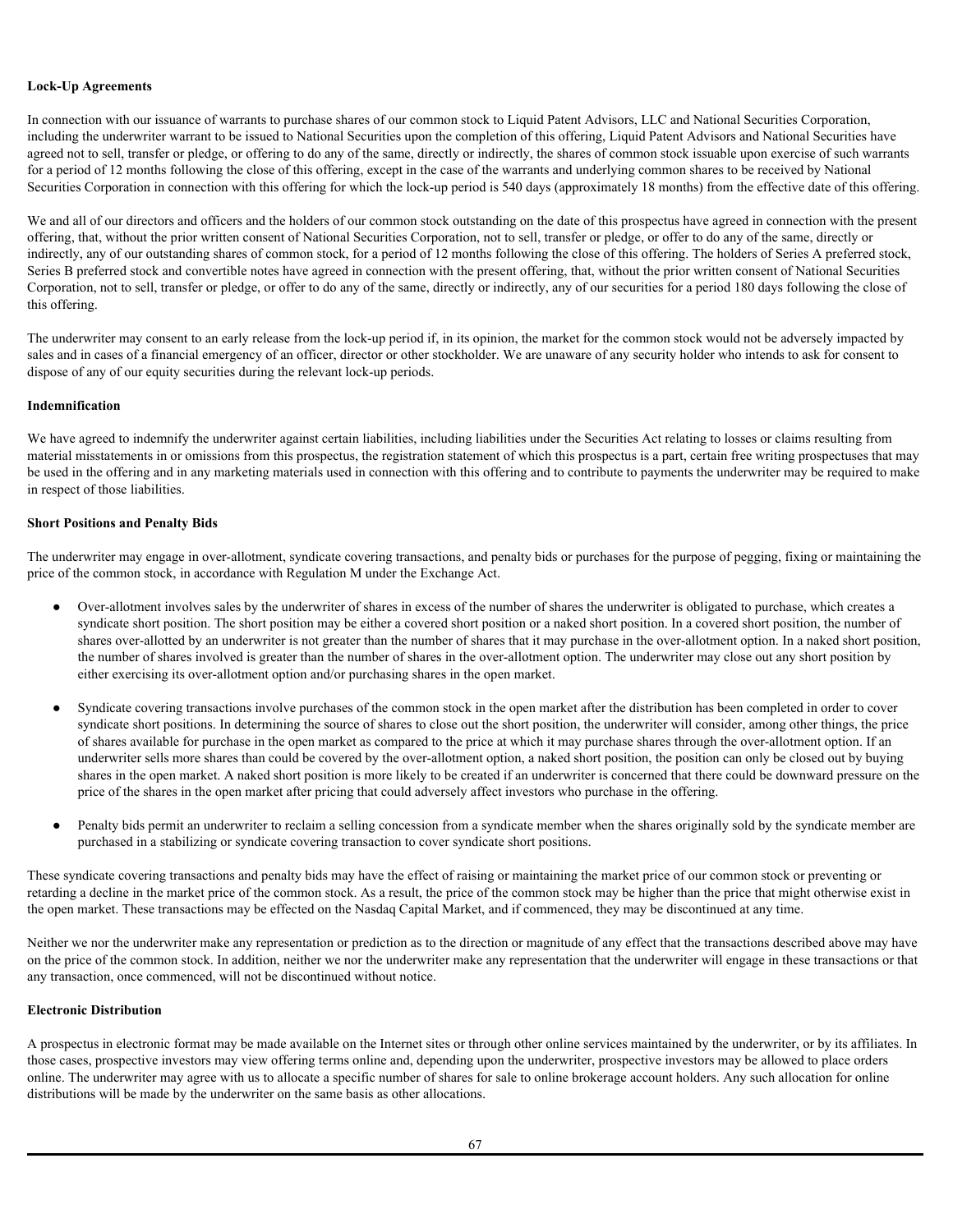Other than the prospectus in electronic format, the information on the underwriter's website and any information contained in any other website maintained by the underwriter is not part of the prospectus or the registration statement of which this prospectus forms a part, has not been approved and/or endorsed by us or the underwriter in its capacity as underwriter and should not be relied upon by investors.

The underwriter's compensation in connection with this offering is limited to the fees and expenses described above under "Underwriting Discount and Expenses."

#### **LEGAL MATTERS**

The validity of the shares offered hereby will be passed upon for us by K&L Gates LLP, Charlotte, North Carolina. Greenberg Traurig, LLP, Irvine, California, has acted as counsel for the underwriter in connection with certain legal matters related to this offering.

#### **EXPERTS**

The financial statements of Movano Inc. as of December 31, 2020 and 2019, and for the years then ended, included in this prospectus have been audited by Moss Adams, LLP, an independent registered public accounting firm, as set forth in their report included herein. Such financial statements have been so included in reliance upon the report of such firm (which report expresses an unqualified opinion and includes an explanatory paragraph regarding a going concern uncertainty) given upon their authority as experts in accounting and auditing.

### **WHERE YOU CAN FIND MORE INFORMATION**

We have filed with the SEC a registration statement on Form S-1, including exhibits, under the Securities Act that registers the shares of our common stock to be sold in this offering. This prospectus does not contain all the information contained in the registration statement and the exhibits filed as part of the registration statement. For further information with respect to us and our common stock, we refer you to the registration statement and the exhibits filed as part of the registration statement. Statements contained in this prospectus as to the contents of any contract or other document are not necessarily complete. If a contract or document has been filed as an exhibit to the registration statement, we refer you to the copies of the contract or document that has been filed. Each statement in this prospectus relating to a contract or document filed as an exhibit is qualified in all respects by the filed exhibit.

Upon the consummation of this offering, we will file annual, quarterly and current reports, proxy statements and other information with the SEC under the Exchange Act. You can read our SEC filings, including the registration statement, at the SEC's website at www.sec.gov.

The representations, warranties and covenants made by us in any agreement that is filed as an exhibit to the registration statement of which this prospectus is a part were made solely for the benefit of the parties to such agreement, including, in some cases, for the purpose of allocating risk among the parties to such agreements, and should not be deemed to be a representation, warranty or covenant to you. Moreover, such representations, warranties or covenants were made as of an earlier date. Accordingly, such representations, warranties and covenants should not be relied on as accurately representing the current state of our affairs.

This prospectus includes statistical and other industry and market data that we obtained from industry publications and research, surveys and studies conducted by third parties. Industry publications and third-party research, surveys and studies generally indicate that they have gathered their information from sources they believe to be reliable, although they do not guarantee the accuracy or completeness of such information. While we believe that these industry publications and third-party research, surveys and studies are reliable, we have not independently verified such data.

68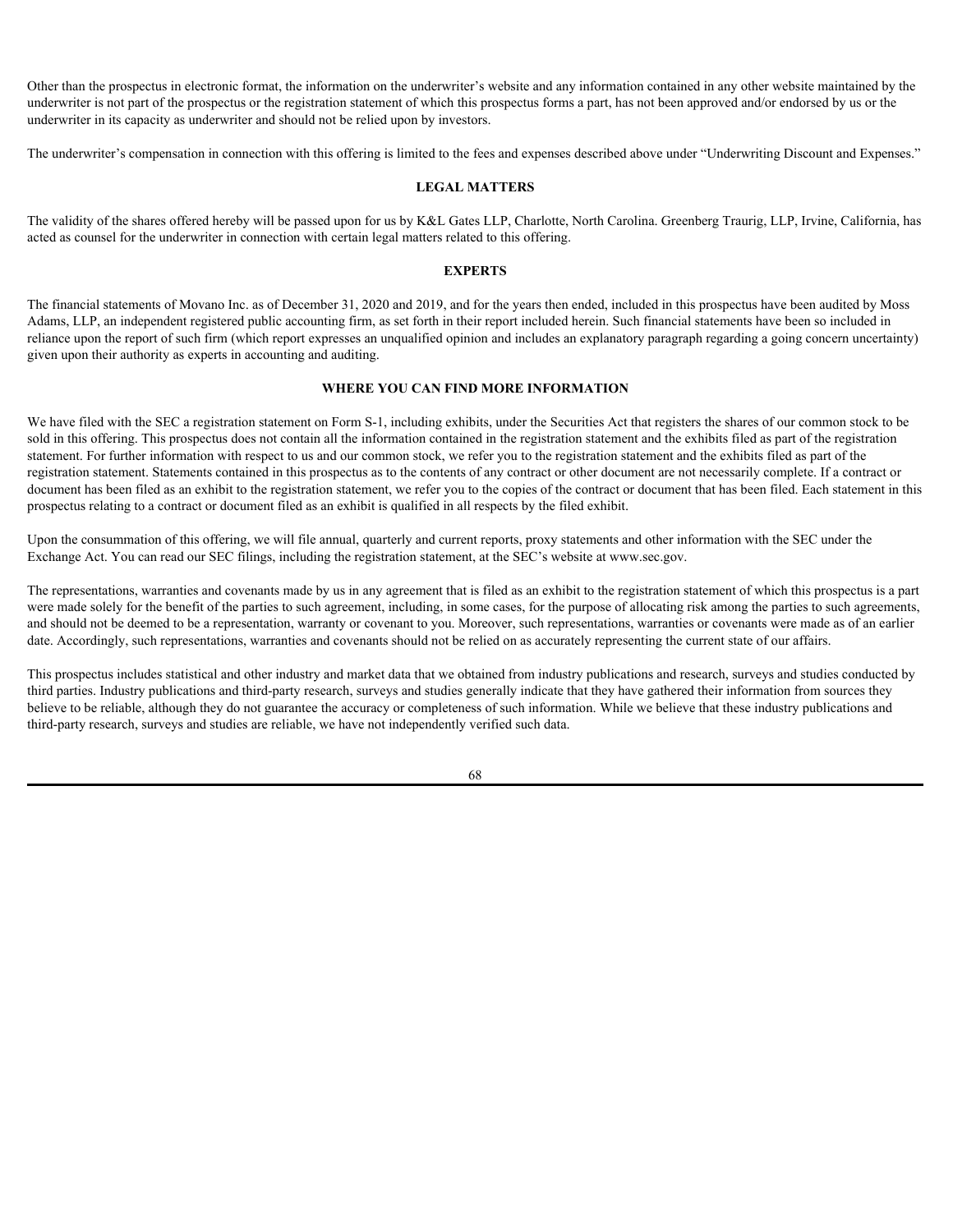# **Movano Inc.**

Financial Statements

as of December 31, 2020 and 2019 and for the Years ended December 31, 2020 and 2019

and Report of Independent Registered Public Accounting Firm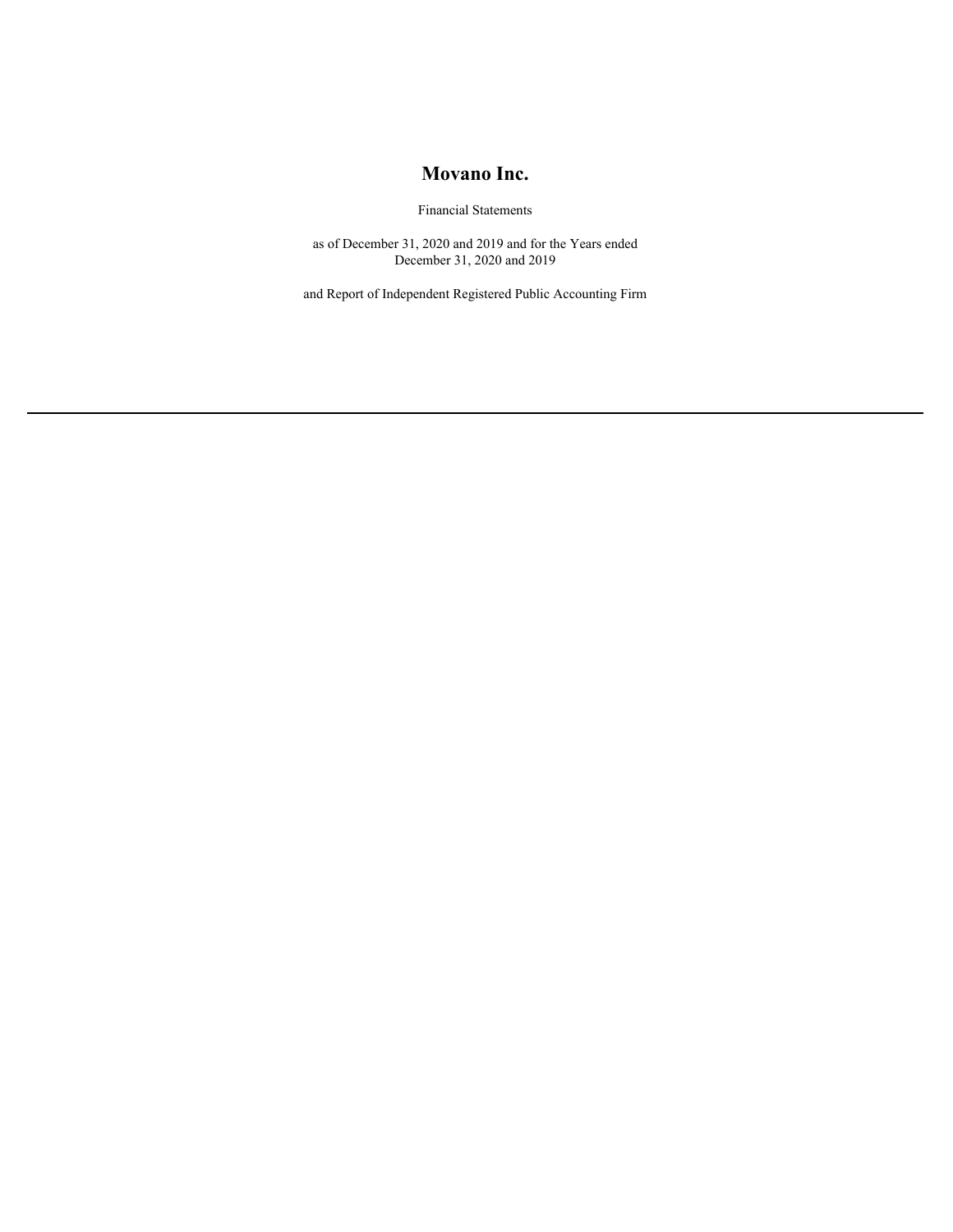# **Movano Inc.**

# **INDEX TO FINANCIAL STATEMENTS**

|                                                                                | Page  |
|--------------------------------------------------------------------------------|-------|
| REPORT OF INDEPENDENT REGISTERED PUBLIC ACCOUNTING FIRM                        | $F-2$ |
| FINANCIAL STATEMENTS:                                                          |       |
| <b>Balance Sheets</b>                                                          | $F-3$ |
| <b>Statements of Operations and Comprehensive Loss</b>                         | $F-4$ |
| Statements of Redeemable Convertible Preferred Stock and Stockholders' Deficit | $F-5$ |
| <b>Statements of Cash Flows</b>                                                | F-6   |
| Notes to Financial Statements                                                  | $F-7$ |
|                                                                                |       |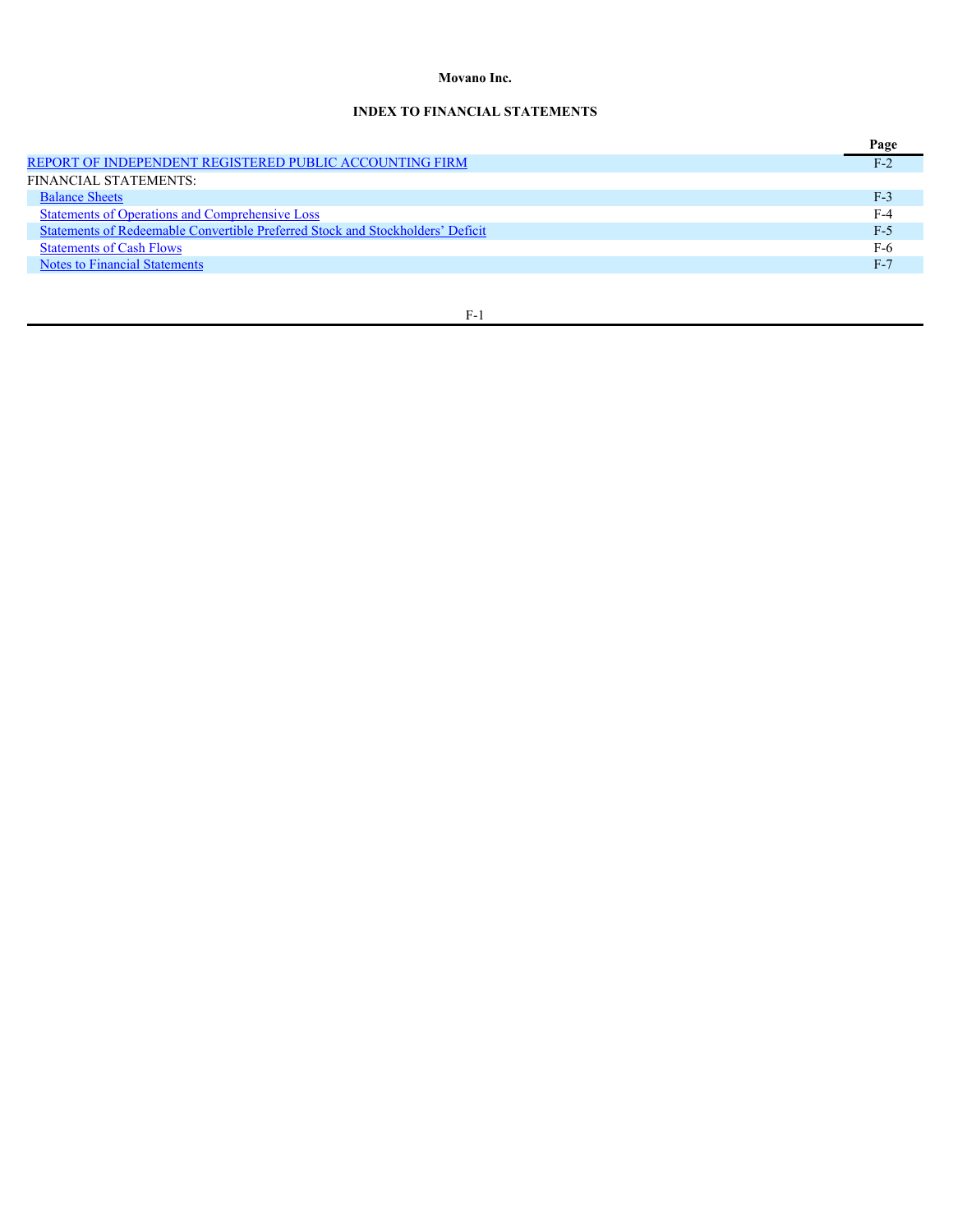### <span id="page-74-0"></span>**Report of Independent Registered Public Accounting Firm**

To the Shareholders and the Board of Directors Movano Inc.

#### *Opinion on the Financial Statements*

We have audited the accompanying balance sheets of Movano Inc. ("the Company") as of December 31, 2020 and 2019, the related statements of operations and comprehensive loss, redeemable convertible preferred stock and stockholders' deficit, and cash flows for the years then ended, and the related notes (collectively referred to as the "financial statements"). In our opinion, the financial statements present fairly, in all material respects, the financial position of the Company as of December 31, 2020 and 2019, and the results of its operations and its cash flows for the years then ended, in conformity with accounting principles generally accepted in the United States of America.

### *Going Concern Uncertainty*

The accompanying financial statements have been prepared assuming that the Company will continue as a going concern. As discussed in Note 2 to the financial statements, the Company has incurred recurring losses from operations and has a net capital deficiency that raise substantial doubt about its ability to continue as a going concern. Management's plans in regard to these matters are also described in Note 2. The financial statements do not include any adjustments that may result from the outcome of this uncertainty.

#### *Basis for Opinion*

These financial statements are the responsibility of the Company's management. Our responsibility is to express an opinion on the Company's financial statements based on our audits. We are a public accounting firm registered with the Public Company Accounting Oversight Board (United States) ("PCAOB") and are required to be independent with respect to the Company in accordance with the U.S. federal securities laws and the applicable rules and regulations of the Securities and Exchange Commission and the PCAOB.

We conducted our audits in accordance with the standards of the PCAOB and in accordance with auditing standards generally accepted in the United States of America. Those standards require that we plan and perform the audit to obtain reasonable assurance about whether the financial statements are free of material misstatement, whether due to error or fraud. The Company is not required to have, nor were we engaged to perform, an audit of its internal control over financial reporting. As part of our audits we are required to obtain an understanding of internal control over financial reporting but not for the purpose of expressing an opinion on the effectiveness of the Company's internal control over financial reporting. Accordingly, we express no such opinion.

Our audits included performing procedures to assess the risks of material misstatement of the financial statements, whether due to error or fraud, and performing procedures to respond to those risks. Such procedures included examining, on a test basis, evidence regarding the amounts and disclosures in the financial statements. Our audits also included evaluating the accounting principles used and significant estimates made by management, as well as evaluating the overall presentation of the financial statements. We believe that our audits provide a reasonable basis for our opinion.

/s/ Moss Adams LLP

San Francisco, California March 10, 2021

We have served as the Company's auditor since 2019.

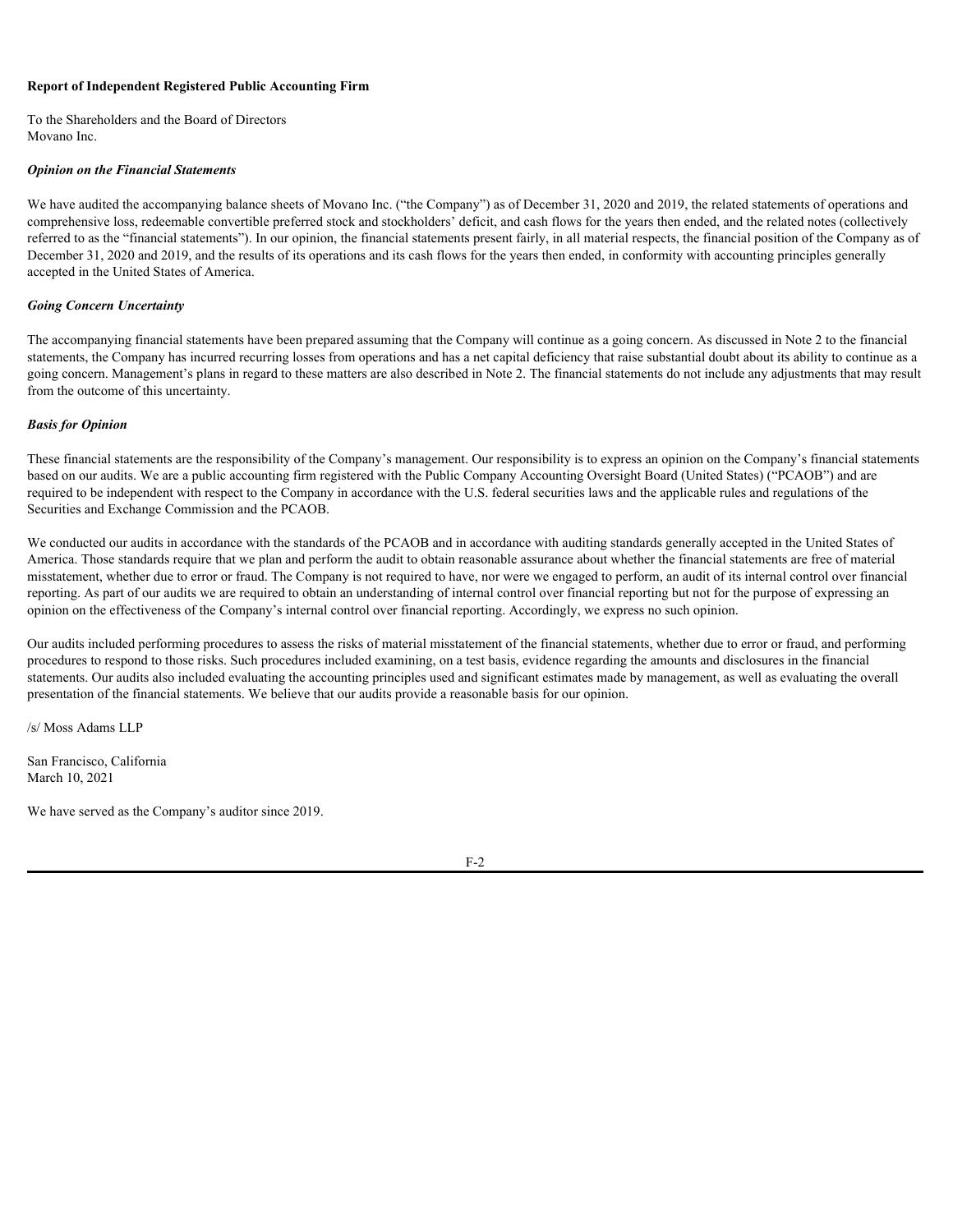### <span id="page-75-0"></span>**Movano Inc. BALANCE SHEETS (in thousands, except share and per share data)**

| 2019<br>2020<br><b>ASSETS</b><br>Cash and cash equivalents<br>$\mathbb{S}$<br>5,710 \$<br>500<br>111<br>Payroll tax credit, current portion<br>Prepaid expenses and other current assets<br>691<br>Total current assets<br>6,901<br>38<br>134<br>10<br>Total assets<br>7,083<br><sup>S</sup><br>$\mathbb{S}$<br>$246 - $$<br>Accounts payable<br>248<br>Paycheck Protection Program loan, current portion<br>Other current liabilities<br>666<br>1,160<br>Total current liabilities<br>Convertible promissory notes, net<br>11,342<br>292<br>Accrued interest<br>103<br>Paycheck Protection Program loan, noncurrent portion<br>1,549<br>Warrant liability<br>121<br>Derivative liability<br>Early exercised stock option liability<br>417<br>Other noncurrent liabilities<br>161<br>Total noncurrent liabilities<br>13,985<br><b>Total liabilities</b><br>15,145<br>and outstanding at December 31, 2020 and 2019; liquidation preference of \$15,170 and \$14,749 at December 31, 2020<br>13,856<br>and 2019, respectively<br>and outstanding at December 31, 2020 and 2019; liquidation preference of \$21,858 and \$21,233 at December 31, 2020<br>and 2019, respectively<br>18,962<br>Stockholders' deficit: |  | December 31, |  |  |  |
|-------------------------------------------------------------------------------------------------------------------------------------------------------------------------------------------------------------------------------------------------------------------------------------------------------------------------------------------------------------------------------------------------------------------------------------------------------------------------------------------------------------------------------------------------------------------------------------------------------------------------------------------------------------------------------------------------------------------------------------------------------------------------------------------------------------------------------------------------------------------------------------------------------------------------------------------------------------------------------------------------------------------------------------------------------------------------------------------------------------------------------------------------------------------------------------------------------------------|--|--------------|--|--|--|
| Current assets:<br>4,291<br>111<br>4,513<br>51<br>Property and equipment, net<br>304<br>Payroll tax credit, noncurrent portion<br>Other assets<br>19<br>4,887<br>LIABILITIES, REDEEMABLE CONVERTIBLE PREFERRED STOCK, AND STOCKHOLDERS' DEFICIT<br><b>Current liabilities:</b><br>15<br>$\overline{\phantom{m}}$<br>843<br>858<br>Noncurrent liabilities:<br>$\equiv$<br>$\overline{\phantom{a}}$<br>32<br>$\frac{1}{2}$<br>$\overline{\phantom{m}}$<br>32<br>890<br>Commitments and contingencies (Note 12)<br>Series A redeemable convertible preferred stock, \$0.0001 par value, 2,692,253 shares authorized; 2,692,253 shares issued<br>11,212<br>Series B redeemable convertible preferred stock, \$0.0001 par value, 5,238,095 shares authorized; 4,942,319 shares issued<br>12,692                                                                                                                                                                                                                                                                                                                                                                                                                        |  |              |  |  |  |
|                                                                                                                                                                                                                                                                                                                                                                                                                                                                                                                                                                                                                                                                                                                                                                                                                                                                                                                                                                                                                                                                                                                                                                                                                   |  |              |  |  |  |
|                                                                                                                                                                                                                                                                                                                                                                                                                                                                                                                                                                                                                                                                                                                                                                                                                                                                                                                                                                                                                                                                                                                                                                                                                   |  |              |  |  |  |
|                                                                                                                                                                                                                                                                                                                                                                                                                                                                                                                                                                                                                                                                                                                                                                                                                                                                                                                                                                                                                                                                                                                                                                                                                   |  |              |  |  |  |
|                                                                                                                                                                                                                                                                                                                                                                                                                                                                                                                                                                                                                                                                                                                                                                                                                                                                                                                                                                                                                                                                                                                                                                                                                   |  |              |  |  |  |
|                                                                                                                                                                                                                                                                                                                                                                                                                                                                                                                                                                                                                                                                                                                                                                                                                                                                                                                                                                                                                                                                                                                                                                                                                   |  |              |  |  |  |
|                                                                                                                                                                                                                                                                                                                                                                                                                                                                                                                                                                                                                                                                                                                                                                                                                                                                                                                                                                                                                                                                                                                                                                                                                   |  |              |  |  |  |
|                                                                                                                                                                                                                                                                                                                                                                                                                                                                                                                                                                                                                                                                                                                                                                                                                                                                                                                                                                                                                                                                                                                                                                                                                   |  |              |  |  |  |
|                                                                                                                                                                                                                                                                                                                                                                                                                                                                                                                                                                                                                                                                                                                                                                                                                                                                                                                                                                                                                                                                                                                                                                                                                   |  |              |  |  |  |
|                                                                                                                                                                                                                                                                                                                                                                                                                                                                                                                                                                                                                                                                                                                                                                                                                                                                                                                                                                                                                                                                                                                                                                                                                   |  |              |  |  |  |
|                                                                                                                                                                                                                                                                                                                                                                                                                                                                                                                                                                                                                                                                                                                                                                                                                                                                                                                                                                                                                                                                                                                                                                                                                   |  |              |  |  |  |
|                                                                                                                                                                                                                                                                                                                                                                                                                                                                                                                                                                                                                                                                                                                                                                                                                                                                                                                                                                                                                                                                                                                                                                                                                   |  |              |  |  |  |
|                                                                                                                                                                                                                                                                                                                                                                                                                                                                                                                                                                                                                                                                                                                                                                                                                                                                                                                                                                                                                                                                                                                                                                                                                   |  |              |  |  |  |
|                                                                                                                                                                                                                                                                                                                                                                                                                                                                                                                                                                                                                                                                                                                                                                                                                                                                                                                                                                                                                                                                                                                                                                                                                   |  |              |  |  |  |
|                                                                                                                                                                                                                                                                                                                                                                                                                                                                                                                                                                                                                                                                                                                                                                                                                                                                                                                                                                                                                                                                                                                                                                                                                   |  |              |  |  |  |
|                                                                                                                                                                                                                                                                                                                                                                                                                                                                                                                                                                                                                                                                                                                                                                                                                                                                                                                                                                                                                                                                                                                                                                                                                   |  |              |  |  |  |
|                                                                                                                                                                                                                                                                                                                                                                                                                                                                                                                                                                                                                                                                                                                                                                                                                                                                                                                                                                                                                                                                                                                                                                                                                   |  |              |  |  |  |
|                                                                                                                                                                                                                                                                                                                                                                                                                                                                                                                                                                                                                                                                                                                                                                                                                                                                                                                                                                                                                                                                                                                                                                                                                   |  |              |  |  |  |
|                                                                                                                                                                                                                                                                                                                                                                                                                                                                                                                                                                                                                                                                                                                                                                                                                                                                                                                                                                                                                                                                                                                                                                                                                   |  |              |  |  |  |
|                                                                                                                                                                                                                                                                                                                                                                                                                                                                                                                                                                                                                                                                                                                                                                                                                                                                                                                                                                                                                                                                                                                                                                                                                   |  |              |  |  |  |
|                                                                                                                                                                                                                                                                                                                                                                                                                                                                                                                                                                                                                                                                                                                                                                                                                                                                                                                                                                                                                                                                                                                                                                                                                   |  |              |  |  |  |
|                                                                                                                                                                                                                                                                                                                                                                                                                                                                                                                                                                                                                                                                                                                                                                                                                                                                                                                                                                                                                                                                                                                                                                                                                   |  |              |  |  |  |
|                                                                                                                                                                                                                                                                                                                                                                                                                                                                                                                                                                                                                                                                                                                                                                                                                                                                                                                                                                                                                                                                                                                                                                                                                   |  |              |  |  |  |
|                                                                                                                                                                                                                                                                                                                                                                                                                                                                                                                                                                                                                                                                                                                                                                                                                                                                                                                                                                                                                                                                                                                                                                                                                   |  |              |  |  |  |
|                                                                                                                                                                                                                                                                                                                                                                                                                                                                                                                                                                                                                                                                                                                                                                                                                                                                                                                                                                                                                                                                                                                                                                                                                   |  |              |  |  |  |
|                                                                                                                                                                                                                                                                                                                                                                                                                                                                                                                                                                                                                                                                                                                                                                                                                                                                                                                                                                                                                                                                                                                                                                                                                   |  |              |  |  |  |
|                                                                                                                                                                                                                                                                                                                                                                                                                                                                                                                                                                                                                                                                                                                                                                                                                                                                                                                                                                                                                                                                                                                                                                                                                   |  |              |  |  |  |
|                                                                                                                                                                                                                                                                                                                                                                                                                                                                                                                                                                                                                                                                                                                                                                                                                                                                                                                                                                                                                                                                                                                                                                                                                   |  |              |  |  |  |
|                                                                                                                                                                                                                                                                                                                                                                                                                                                                                                                                                                                                                                                                                                                                                                                                                                                                                                                                                                                                                                                                                                                                                                                                                   |  |              |  |  |  |
|                                                                                                                                                                                                                                                                                                                                                                                                                                                                                                                                                                                                                                                                                                                                                                                                                                                                                                                                                                                                                                                                                                                                                                                                                   |  |              |  |  |  |
|                                                                                                                                                                                                                                                                                                                                                                                                                                                                                                                                                                                                                                                                                                                                                                                                                                                                                                                                                                                                                                                                                                                                                                                                                   |  |              |  |  |  |
|                                                                                                                                                                                                                                                                                                                                                                                                                                                                                                                                                                                                                                                                                                                                                                                                                                                                                                                                                                                                                                                                                                                                                                                                                   |  |              |  |  |  |
|                                                                                                                                                                                                                                                                                                                                                                                                                                                                                                                                                                                                                                                                                                                                                                                                                                                                                                                                                                                                                                                                                                                                                                                                                   |  |              |  |  |  |
|                                                                                                                                                                                                                                                                                                                                                                                                                                                                                                                                                                                                                                                                                                                                                                                                                                                                                                                                                                                                                                                                                                                                                                                                                   |  |              |  |  |  |
|                                                                                                                                                                                                                                                                                                                                                                                                                                                                                                                                                                                                                                                                                                                                                                                                                                                                                                                                                                                                                                                                                                                                                                                                                   |  |              |  |  |  |
|                                                                                                                                                                                                                                                                                                                                                                                                                                                                                                                                                                                                                                                                                                                                                                                                                                                                                                                                                                                                                                                                                                                                                                                                                   |  |              |  |  |  |
|                                                                                                                                                                                                                                                                                                                                                                                                                                                                                                                                                                                                                                                                                                                                                                                                                                                                                                                                                                                                                                                                                                                                                                                                                   |  |              |  |  |  |
|                                                                                                                                                                                                                                                                                                                                                                                                                                                                                                                                                                                                                                                                                                                                                                                                                                                                                                                                                                                                                                                                                                                                                                                                                   |  |              |  |  |  |
|                                                                                                                                                                                                                                                                                                                                                                                                                                                                                                                                                                                                                                                                                                                                                                                                                                                                                                                                                                                                                                                                                                                                                                                                                   |  |              |  |  |  |
|                                                                                                                                                                                                                                                                                                                                                                                                                                                                                                                                                                                                                                                                                                                                                                                                                                                                                                                                                                                                                                                                                                                                                                                                                   |  |              |  |  |  |
|                                                                                                                                                                                                                                                                                                                                                                                                                                                                                                                                                                                                                                                                                                                                                                                                                                                                                                                                                                                                                                                                                                                                                                                                                   |  |              |  |  |  |
|                                                                                                                                                                                                                                                                                                                                                                                                                                                                                                                                                                                                                                                                                                                                                                                                                                                                                                                                                                                                                                                                                                                                                                                                                   |  |              |  |  |  |
|                                                                                                                                                                                                                                                                                                                                                                                                                                                                                                                                                                                                                                                                                                                                                                                                                                                                                                                                                                                                                                                                                                                                                                                                                   |  |              |  |  |  |
| Common stock, \$0.0001 par value, 22,069,652 shares authorized; 6,393,069 and 4,539,584 shares issued and outstanding<br>at Daaambar 21, 2020 and 2010, requestively                                                                                                                                                                                                                                                                                                                                                                                                                                                                                                                                                                                                                                                                                                                                                                                                                                                                                                                                                                                                                                              |  |              |  |  |  |

| at December 31, 2020 and 2019, respectively                                          |           | $\overbrace{\hspace{25mm}}^{}$ |
|--------------------------------------------------------------------------------------|-----------|--------------------------------|
| Additional paid-in capital                                                           |           |                                |
| Accumulated deficit                                                                  | 40,881    | (19,907)                       |
| Total stockholders' deficit                                                          | (40, 880) | (19, 907)                      |
| Total liabilities, redeemable convertible preferred stock, and stockholders' deficit | 7.083     | 4,88                           |

See accompanying notes to financial statements.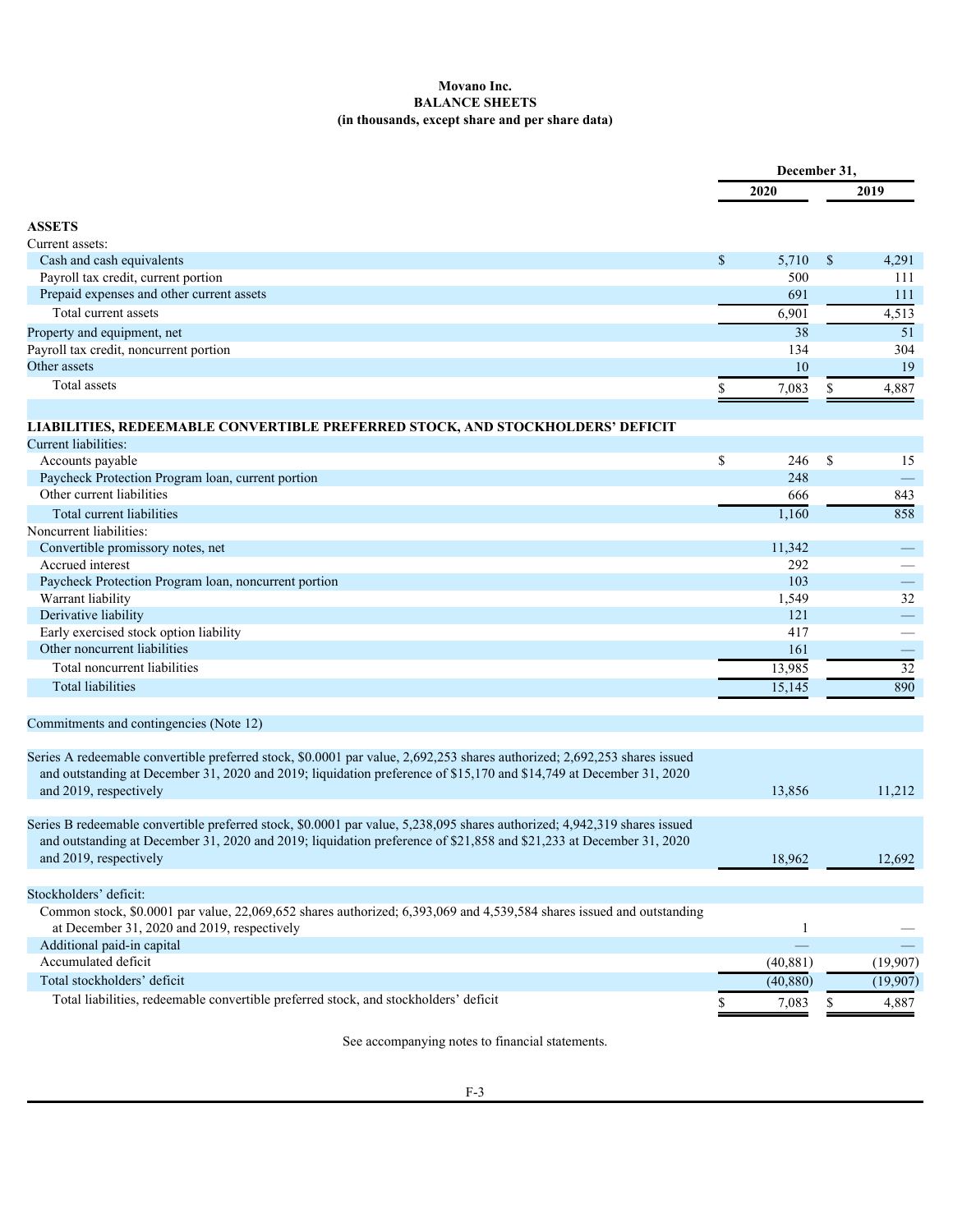### <span id="page-76-0"></span>**Movano Inc. STATEMENTS OF OPERATIONS AND COMPREHENSIVE LOSS (in thousands, except share and per share data)**

|                                                                                                                     | <b>Year Ended</b><br>December 31, |            |           |  |  |
|---------------------------------------------------------------------------------------------------------------------|-----------------------------------|------------|-----------|--|--|
|                                                                                                                     | 2020                              |            | 2019      |  |  |
| <b>OPERATING EXPENSES:</b>                                                                                          |                                   |            |           |  |  |
| Research and development                                                                                            | 8,373                             | $^{\circ}$ | 6,515     |  |  |
| General and administrative                                                                                          | 2,734                             |            | 1,997     |  |  |
| Total operating expenses                                                                                            | 11,107                            |            | 8,512     |  |  |
| Loss from operations                                                                                                | (11, 107)                         |            | (8,512)   |  |  |
| Other income (expense), net:                                                                                        |                                   |            |           |  |  |
| Interest expense                                                                                                    | (1,004)                           |            |           |  |  |
| Change in fair value of warrant liability                                                                           | (1,511)                           |            | 13        |  |  |
| Change in fair value of derivative liability                                                                        | 564                               |            |           |  |  |
| Interest and other income, net                                                                                      | 27                                |            | 59        |  |  |
| Other income (expense), net                                                                                         | (1, 924)                          |            | 72        |  |  |
|                                                                                                                     |                                   |            |           |  |  |
| Net loss and comprehensive loss                                                                                     | (13, 031)                         |            | (8,440)   |  |  |
| Accretion and dividends on redeemable convertible preferred stock                                                   | (8,914)                           |            | (6,041)   |  |  |
| Net loss attributable to common stockholders                                                                        | (21, 945)                         |            | (14, 481) |  |  |
| Net loss per share attributable to common stockholders, basic and diluted                                           | (6.85)                            | - S        | (9.18)    |  |  |
|                                                                                                                     |                                   |            |           |  |  |
| Weighted average shares used in computing net loss per share attributable to common stockholders, basic and diluted | 3,201,430                         |            | 1,577,714 |  |  |
|                                                                                                                     |                                   |            |           |  |  |

See accompanying notes to financial statements.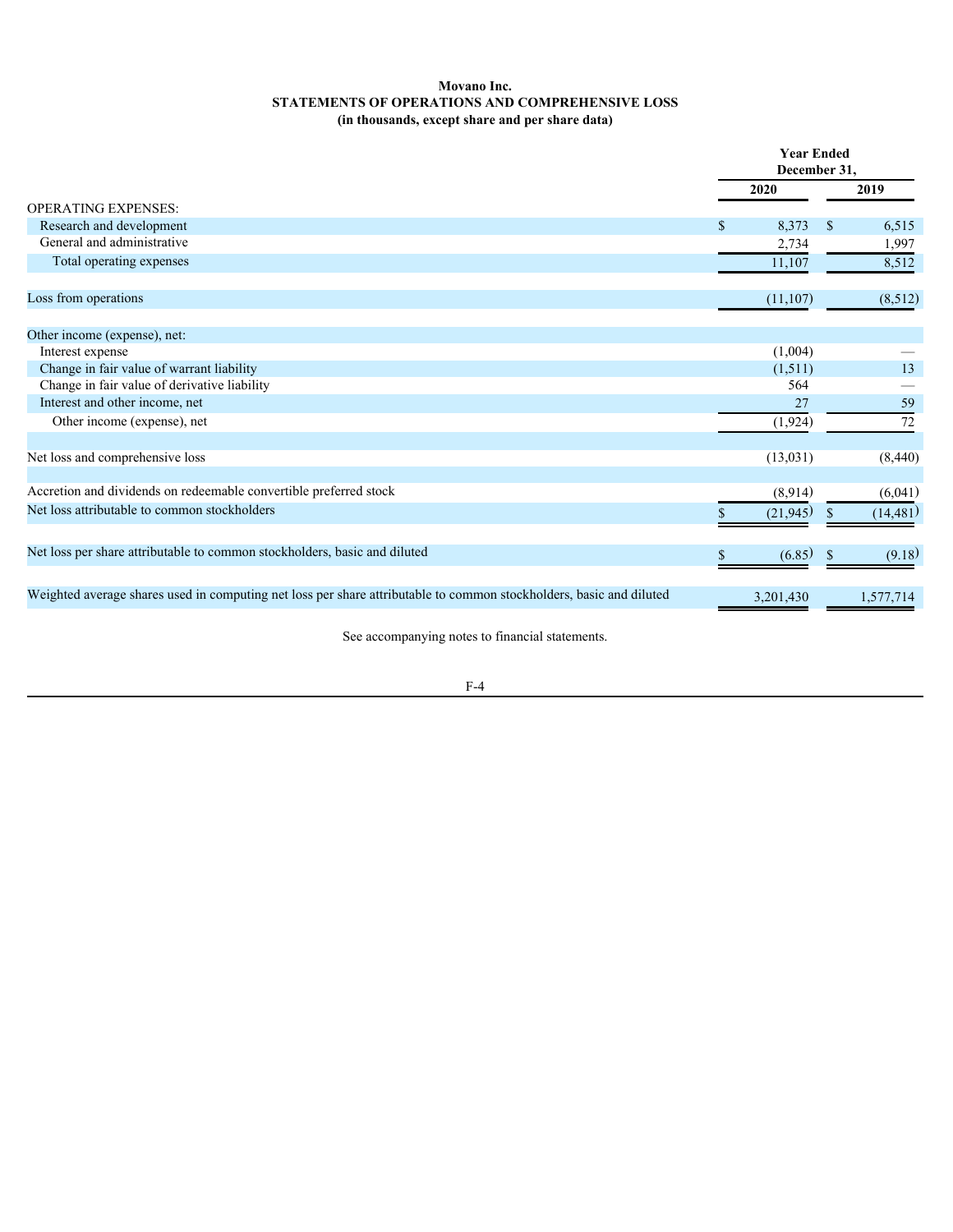### <span id="page-77-0"></span>**Movano Inc. STATEMENTS OF REDEEMABLE CONVERTIBLE PREFERRED STOCK AND STOCKHOLDERS' DEFICIT (in thousands, except share data)**

|                                                 |                 |        | <b>Redeemable Convertible Preferred Stock</b> |                          |               |                     | <b>Additional</b> | Total       |                               |  |  |  |
|-------------------------------------------------|-----------------|--------|-----------------------------------------------|--------------------------|---------------|---------------------|-------------------|-------------|-------------------------------|--|--|--|
|                                                 | <b>Series A</b> |        | <b>Series B</b>                               |                          |               | <b>Common Stock</b> | Paid-In           | Accumulated | Stockholders'                 |  |  |  |
|                                                 | <b>Shares</b>   | Amount | <b>Shares</b>                                 | Amount                   | <b>Shares</b> | Amount              | Capital           | Deficit     | Deficit                       |  |  |  |
| Balance at December 31, 2018                    | 2,692,253       | 8,596  |                                               |                          | 4,040,000     |                     |                   | (5,582)     | (5,582)                       |  |  |  |
| Issuance of common stock upon exercise of       |                 |        |                                               |                          |               |                     |                   |             |                               |  |  |  |
| warrants                                        |                 |        |                                               |                          | 499,584       |                     |                   |             |                               |  |  |  |
| Issuance of Series B redeemable convertible     |                 |        |                                               |                          |               |                     |                   |             |                               |  |  |  |
| preferred stock, net of issuance costs of       |                 |        |                                               |                          |               |                     |                   |             |                               |  |  |  |
| \$1,113                                         |                 |        | 4,942,319                                     | 9,267                    |               |                     |                   |             |                               |  |  |  |
| Issuance of equity classified warrants to lead  |                 |        |                                               |                          |               |                     |                   |             |                               |  |  |  |
| investors                                       |                 |        |                                               | $\overline{\phantom{a}}$ |               |                     | 60                |             | 60                            |  |  |  |
| Stock-based compensation                        |                 |        |                                               |                          | _             | _                   | 90                |             | 90                            |  |  |  |
| Accretion of Series A and Series B redeemable   |                 |        |                                               |                          |               |                     |                   |             |                               |  |  |  |
| convertible preferred stock                     |                 | 2,616  | $\overbrace{\phantom{12333}}$                 | 3,425                    |               |                     | (6,041)           |             | (6,041)                       |  |  |  |
| Reclassification of negative additional paid-in |                 |        |                                               |                          |               |                     |                   |             |                               |  |  |  |
| capital to accumulated deficit                  |                 |        |                                               |                          |               |                     | 5,885             | (5,885)     | $\overbrace{\phantom{aaaaa}}$ |  |  |  |
| Net loss                                        |                 |        | $\overbrace{\hspace{25mm}}^{}$                | $\overline{\phantom{a}}$ |               |                     |                   | (8,440)     | (8,440)                       |  |  |  |
| Balance at December 31, 2019                    | 2.692.253       | 11.212 | 4,942,319                                     | 12,692                   | 4,539,584     |                     |                   | (19,907)    | (19, 907)                     |  |  |  |

|                                                 |                          | <b>Redeemable Convertible Preferred Stock</b> |                          |                          |                     |        | <b>Total</b> |             |               |  |  |
|-------------------------------------------------|--------------------------|-----------------------------------------------|--------------------------|--------------------------|---------------------|--------|--------------|-------------|---------------|--|--|
|                                                 | <b>Series A</b>          |                                               | <b>Series B</b>          |                          | <b>Common Stock</b> |        | Paid-In      | Accumulated | Stockholders' |  |  |
|                                                 | <b>Shares</b>            | Amount                                        | <b>Shares</b>            | Amount                   | <b>Shares</b>       | Amount | Capital      | Deficit     | Deficit       |  |  |
| Balance at December 31, 2019                    | 2,692,253                | 11,212                                        | 4,942,319                | 12,692                   | 4,539,584           |        |              | (19,907)    | (19,907)      |  |  |
| Stock-based compensation for stock grant        |                          |                                               |                          |                          | 140,000             |        | 267          |             | 267           |  |  |
| Stock-based compensation                        |                          |                                               |                          | __                       |                     |        | 446          |             | 446           |  |  |
| Accretion of Series A and Series B redeemable   |                          |                                               |                          |                          |                     |        |              |             |               |  |  |
| convertible preferred stock                     | $\overline{\phantom{a}}$ | 2,644                                         | $\overline{\phantom{a}}$ | 6,270                    | __                  |        | (8,914)      |             | (8,914)       |  |  |
| Issuance of common stock upon exercise of       |                          |                                               |                          |                          |                     |        |              |             |               |  |  |
| warrants                                        |                          |                                               |                          |                          | 295,985             |        |              |             |               |  |  |
| Issuance of common stock upon exercise of       |                          |                                               |                          |                          |                     |        |              |             |               |  |  |
| options                                         |                          |                                               |                          |                          | 1,417,500           |        | 258          |             | 259           |  |  |
| Reclassification of negative additional paid-in |                          |                                               |                          |                          |                     |        |              |             |               |  |  |
| capital to accumulated deficit                  |                          |                                               |                          |                          |                     |        | 7.943        | (7, 943)    |               |  |  |
| Net loss                                        |                          |                                               |                          | $\overline{\phantom{a}}$ |                     |        |              | (13, 031)   | (13, 031)     |  |  |
| Balance at December 31, 2020                    | 2,692,253                | 13,856                                        | 4,942,319                | 18,962                   | 6,393,069           |        |              | (40, 881)   | (40, 880)     |  |  |

See accompanying notes to financial statements.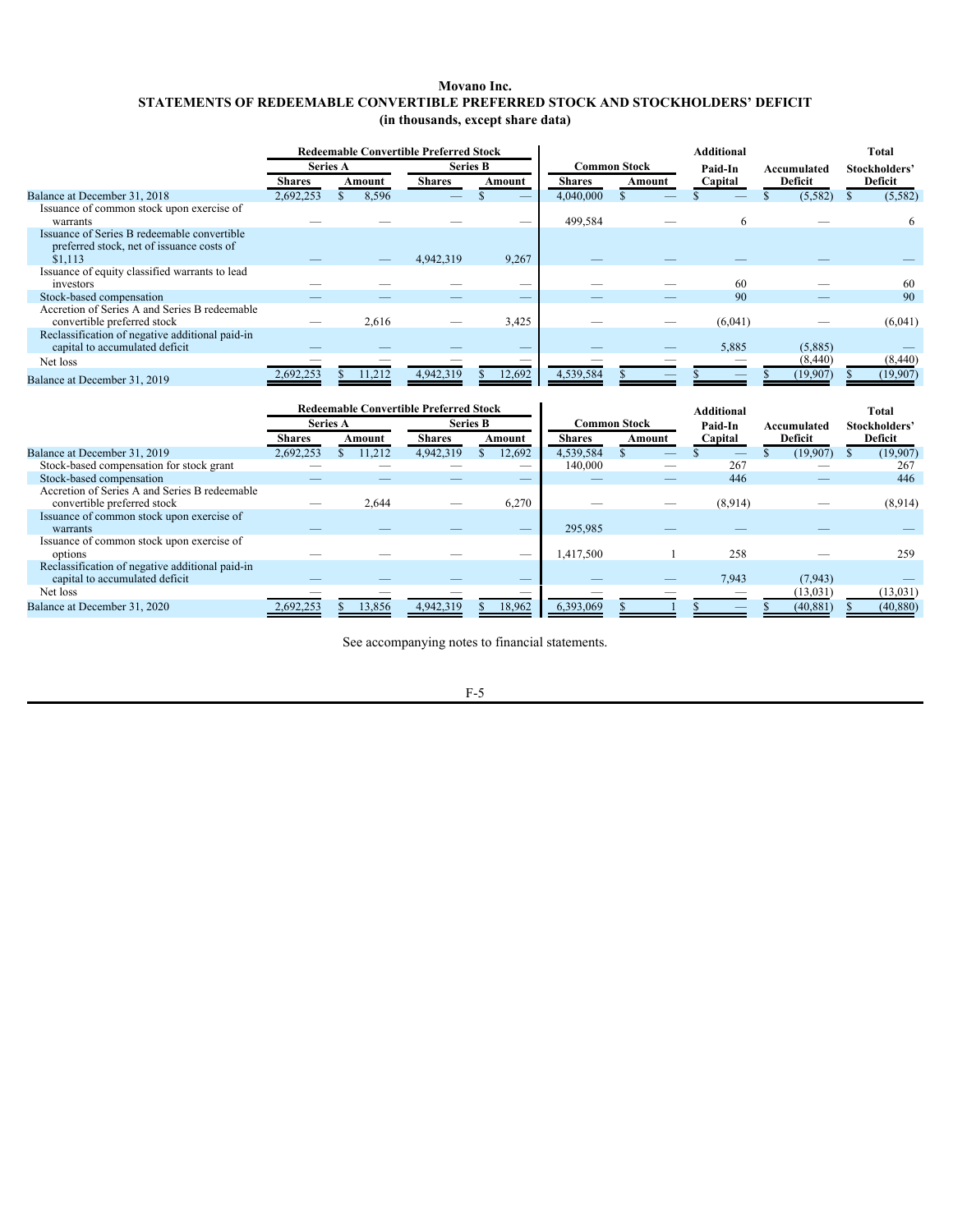### <span id="page-78-0"></span>**Movano Inc. STATEMENTS OF CASH FLOWS (in thousands)**

|                                                                                                      |                    | <b>Year Ended December 31,</b>   |                          |  |  |  |  |
|------------------------------------------------------------------------------------------------------|--------------------|----------------------------------|--------------------------|--|--|--|--|
|                                                                                                      |                    | 2020                             | 2019                     |  |  |  |  |
| CASH FLOWS FROM OPERATING ACTIVITIES:                                                                |                    |                                  |                          |  |  |  |  |
| Net loss                                                                                             |                    | $(13,031)$ \$                    | (8,440)                  |  |  |  |  |
| Adjustments to reconcile net loss to net cash used in operating activities:                          |                    |                                  |                          |  |  |  |  |
| Depreciation                                                                                         |                    | 13                               | 11                       |  |  |  |  |
| Stock-based compensation for stock grant                                                             |                    | 267                              |                          |  |  |  |  |
| Stock-based compensation                                                                             |                    | 446                              | 90                       |  |  |  |  |
| Accretion of debt discount on convertible promissory notes                                           |                    | 728                              |                          |  |  |  |  |
| Accrued interest on convertible promissory notes                                                     |                    | 292                              | $\overline{\phantom{m}}$ |  |  |  |  |
| Non-employee services under convertible promissory notes                                             |                    | 397                              |                          |  |  |  |  |
| Change in fair value of derivative liability                                                         |                    | (564)                            | $\equiv$                 |  |  |  |  |
| Change in fair value of warrant liability                                                            |                    | 1,511                            | (13)                     |  |  |  |  |
| Changes in operating assets and liabilities:                                                         |                    |                                  |                          |  |  |  |  |
| Payroll tax credit                                                                                   |                    | (384)                            | (85)                     |  |  |  |  |
| Prepaid expenses and other current assets                                                            |                    | (580)                            | (111)                    |  |  |  |  |
| Other assets                                                                                         |                    | 174                              | 168                      |  |  |  |  |
| Accounts payable                                                                                     |                    | 231                              | $\, 8$                   |  |  |  |  |
| Other current and noncurrent liabilities                                                             |                    | (166)                            | 480                      |  |  |  |  |
| Net cash used in operating activities                                                                |                    | (10, 666)                        | (8,228)                  |  |  |  |  |
|                                                                                                      |                    |                                  |                          |  |  |  |  |
| CASH FLOWS FROM INVESTING ACTIVITIES:                                                                |                    |                                  |                          |  |  |  |  |
| Purchases of property and equipment                                                                  |                    |                                  |                          |  |  |  |  |
|                                                                                                      |                    |                                  | (13)                     |  |  |  |  |
| Net cash used in investing activities                                                                |                    |                                  | $\overline{(13)}$        |  |  |  |  |
|                                                                                                      |                    |                                  |                          |  |  |  |  |
| <b>CASH FLOWS FROM FINANCING ACTIVITIES:</b>                                                         |                    |                                  |                          |  |  |  |  |
| Proceeds from issuance of convertible promissory notes                                               |                    | 11,753                           |                          |  |  |  |  |
| Payment of issuance costs                                                                            |                    | (695)                            |                          |  |  |  |  |
| Proceeds from April 2020 Paycheck Protection Program loan                                            |                    | 351                              | $\overline{\phantom{m}}$ |  |  |  |  |
| Repayment of April 2020 Paycheck Protection Program loan                                             |                    | (351)                            |                          |  |  |  |  |
| Proceeds from May 2020 Paycheck Protection Program loan                                              |                    | 351                              |                          |  |  |  |  |
| Issuance of common stock                                                                             |                    | 676                              | $6\overline{6}$          |  |  |  |  |
| Issuance of Series B redeemable convertible preferred stock - net of issuance costs                  |                    |                                  | 9,351                    |  |  |  |  |
| Net cash provided by financing activities                                                            |                    | 12,085                           | 9,357                    |  |  |  |  |
|                                                                                                      |                    |                                  |                          |  |  |  |  |
| Net increase in cash and cash equivalents                                                            |                    | 1,419                            | 1,116                    |  |  |  |  |
| Cash and cash equivalents at beginning of period                                                     |                    | 4,291                            | 3,175                    |  |  |  |  |
| Cash and cash equivalents at end of period                                                           |                    |                                  |                          |  |  |  |  |
|                                                                                                      |                    | 5,710<br>$\mathbb{S}$            | 4,291                    |  |  |  |  |
|                                                                                                      |                    |                                  |                          |  |  |  |  |
| NONCASH INVESTING AND FINANCING ACTIVITIES:                                                          |                    |                                  |                          |  |  |  |  |
| Accretion of Series A redeemable convertible preferred stock                                         | $\mathbb{S}$       | 2.644<br>- \$                    | 2,616                    |  |  |  |  |
| Accretion of Series B redeemable convertible preferred stock                                         | $\mathbf{\hat{s}}$ | $6,270$ \$                       | 3,425                    |  |  |  |  |
| Issuance of convertible promissory notes upon completion of non-employee services                    | $\mathbb{S}$       | 247                              |                          |  |  |  |  |
| Issuance of common stock warrants in connection with Series B redeemable convertible preferred stock | $\mathcal{S}$      | $\overline{\phantom{0}}$<br>- \$ | 84                       |  |  |  |  |
| Issuance of warrants in connection with convertible promissory notes                                 | $\mathcal{S}$      | 6 \$                             |                          |  |  |  |  |
|                                                                                                      |                    |                                  |                          |  |  |  |  |

See accompanying notes to financial statements.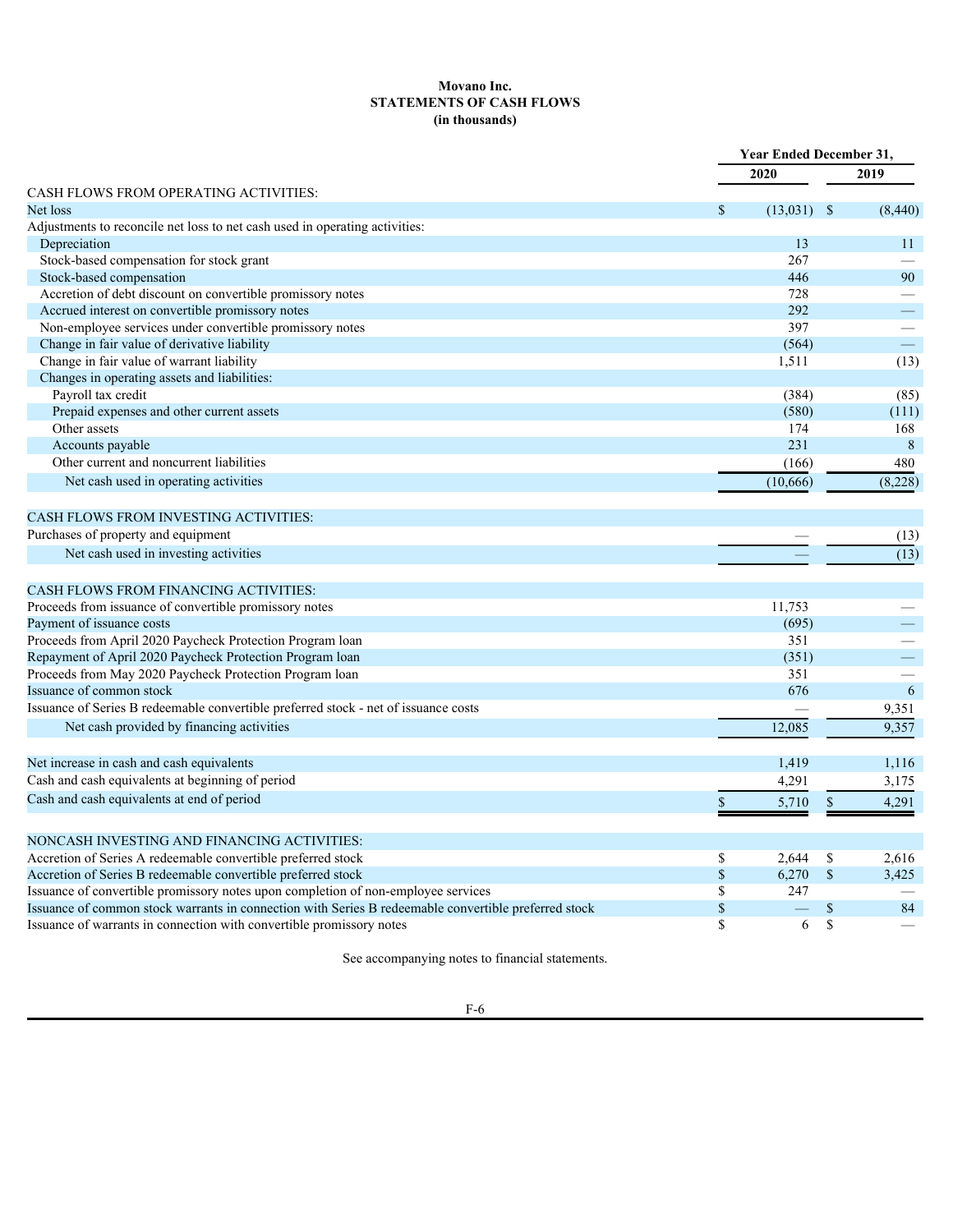#### <span id="page-79-0"></span>**NOTE 1 – BUSINESS ORGANIZATION, NATURE OF OPERATIONS**

Movano Inc. (the "Company" or "Movano" or "Our") was incorporated in Delaware on January 30, 2018 as Maestro Sensors Inc. and changed its name to Movano Inc. on August 3, 2018. The Company is in the development-stage and is a health-focused technology company creating simple, smart and personalized wearables designed to help individuals on their health journey optimize for good health today and prevent and manage chronic diseases in the future. The Company's wearables are being developed to provide vital health information, including glucose and blood pressure data, in a variety of form factors to meet individual style needs and give users actionable feedback in order to improve the quality of their life.

Since inception, the Company has engaged in only limited research and development of product candidates and underlying technology. As of December 31, 2020, the Company had not yet completed the development of its product and had not yet recorded any revenues. In March and June 2019, the Company sold in a private placement 4,942,319 shares of Series B redeemable convertible preferred stock ("Series B preferred stock") and raised approximately \$9.3 million in net proceeds (See Note 8). From February 2020 to December 2020, the Company issued subordinated convertible promissory notes of approximately \$11.1 million in net proceeds (See Note 7). Additionally in May 2020, the Company received a Paycheck Protection Program loan for \$0.4 million (See Note 6.)

In December 2019, a novel coronavirus and the resulting disease ("COVID-19") was reported, and in January 2020, the World Health Organization ("WHO") declared it a Public Health Emergency of International Concern. In February 2020, the WHO raised its assessment of the COVID-19 threat from high to very high at a global level due to the continued increase in the number of cases and affected countries, and in March 2020, the WHO characterized COVID-19 as a pandemic. The Company is continuing to ascertain the long-term impact of the COVID-19 pandemic on Our business, but given the uncertainty about the situation, the Company cannot estimate the impact to our financial statements from the economic crisis arising from COVID-19.

#### **NOTE 2 – GOING CONCERN AND MANAGEMENT PLANS**

These financial statements have been prepared on a going concern basis, which implies the Company will continue to realize its assets and discharge its liabilities in the normal course of business.

The Company has incurred losses from operations and has generated negative cash flows from operating activities since inception. The Company expects to continue to incur net losses for the foreseeable future as it continues the development of its technology. Based upon the Company's current expectations and projections for the next year, the Company believes that it will not have sufficient liquidity necessary to sustain operations through the twelve months from the date of issuance of these financial statements if the Company is unable to raise additional funding. The Company is currently pursuing additional funding through equity financing; however, no assurance can be given that the Company will be successful in raising the required capital at reasonable cost and at the required times, or at all. These factors, among others, raise substantial doubt that the Company will be able to continue as a going concern.

The financial statements do not include any adjustments to reflect the possible effects on the recoverability and classification of recorded assets and liabilities that may be necessary in the event the Company cannot continue as a going concern.

### **NOTE 3 – SUMMARY OF SIGNIFICANT ACCOUNTING POLICIES**

#### *Basis of Presentation*

The Company has prepared the accompanying financial statements in accordance with accounting principles generally accepted in the United States ("U.S. GAAP").

#### *Reclassification*

Certain reclassifications have been made to prior periods' financial statements to conform to the current period presentation. These reclassifications did not result in any change in previously reported net loss, total assets or stockholders' deficit.

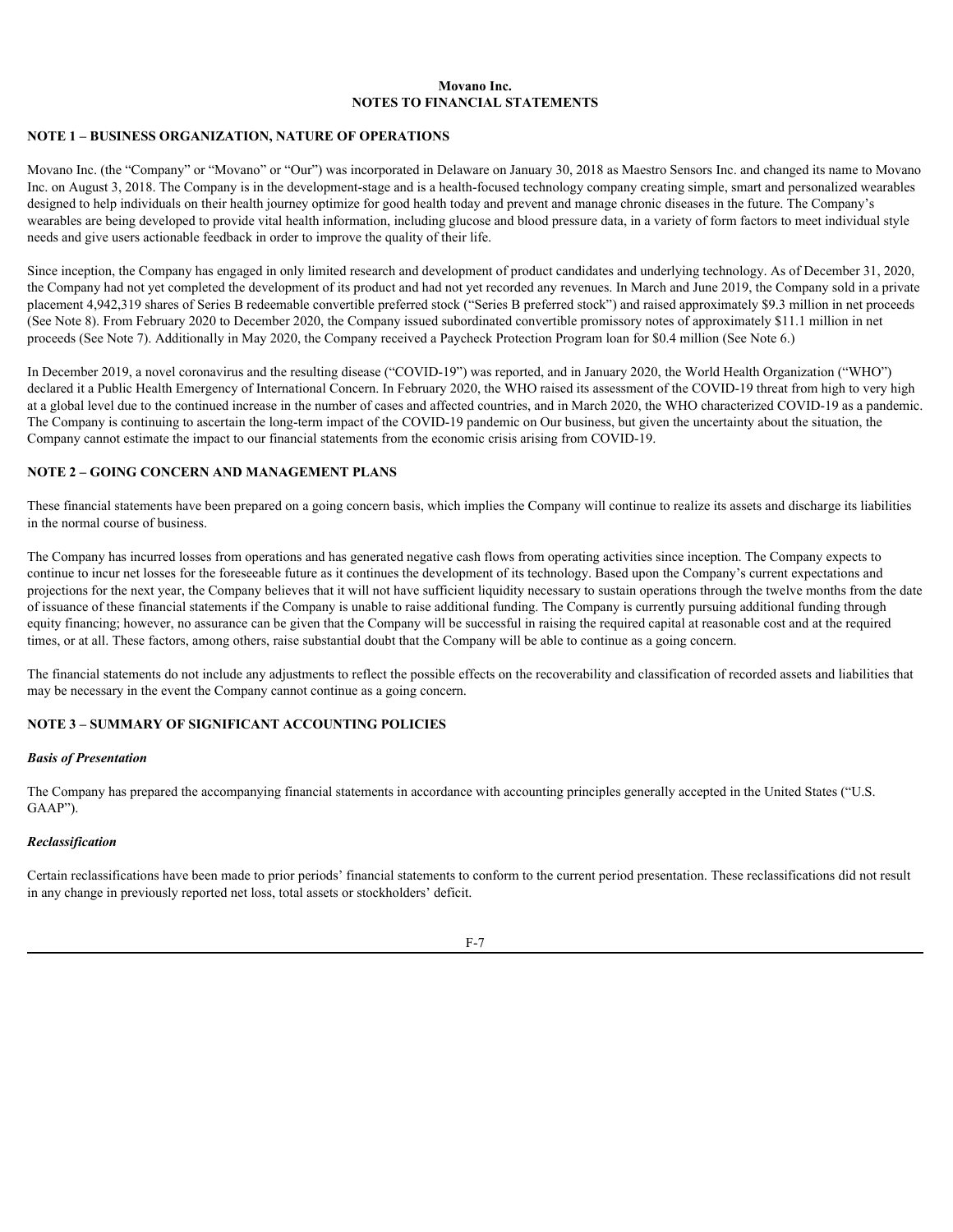### *Use of Estimates*

The preparation of financial statements in conformity with U.S. GAAP requires management to make estimates and assumptions that affect the reported amounts of assets and liabilities, the disclosure of contingent assets and liabilities at the date of the financial statements, and the reported amounts of expenses during the reporting periods.

Significant estimates and assumptions reflected in these financial statements include, but are not limited to, the accrual of research and development expenses, the valuation of common stock, stock options and warrants, the valuation of the embedded redemption derivative liability and income tax expense. Estimates are periodically reviewed in light of changes in circumstances, facts, and experience. Changes in estimates are recorded in the period in which they become known. Actual results could differ from those estimates or assumptions.

#### *Segment Information*

Operating segments are defined as components of an enterprise about which separate discrete information is available for evaluation by the chief operating decision maker, or decision-making group, in deciding how to allocate resources and in assessing performance. The Company views its operations and manages its business in one segment. The Company's chief operating decision maker is the chief executive officer.

#### *Cash and Cash Equivalents*

The Company considers all highly liquid investments with an original maturity of three months or less to be cash equivalents.

### *Concentrations of Credit Risk and Off-Balance Sheet Risk*

Cash and cash equivalents are financial instruments that are potentially subject to concentrations of credit risk. All cash and cash equivalents are held in United States financial institutions. Cash equivalents consist of interest-bearing money market accounts. The amounts deposited in the money market accounts exceeds federally insured limits. The Company has not experienced any losses related to this account and believes the associated credit risk to be minimal due to the financial condition of the depository institutions in which those deposits are held.

The Company has no financial instruments with off-balance sheet risk of loss.

### *Prepaid Expenses and Other Current Assets*

Prepaid expenses and other current assets is comprised of prepaid expenses, other current receivables, and deferred offering costs, which consist of legal, accounting, filing and other fees related to the IPO that have been capitalized. The deferred offering costs will be offset against proceeds from the IPO upon the effectiveness of the IPO. In the event the IPO is terminated, all capitalized deferred offering costs would be expensed. As of December 31, 2020 and 2019, \$497,000 and \$0, respectively, of deferred offering costs were capitalized.

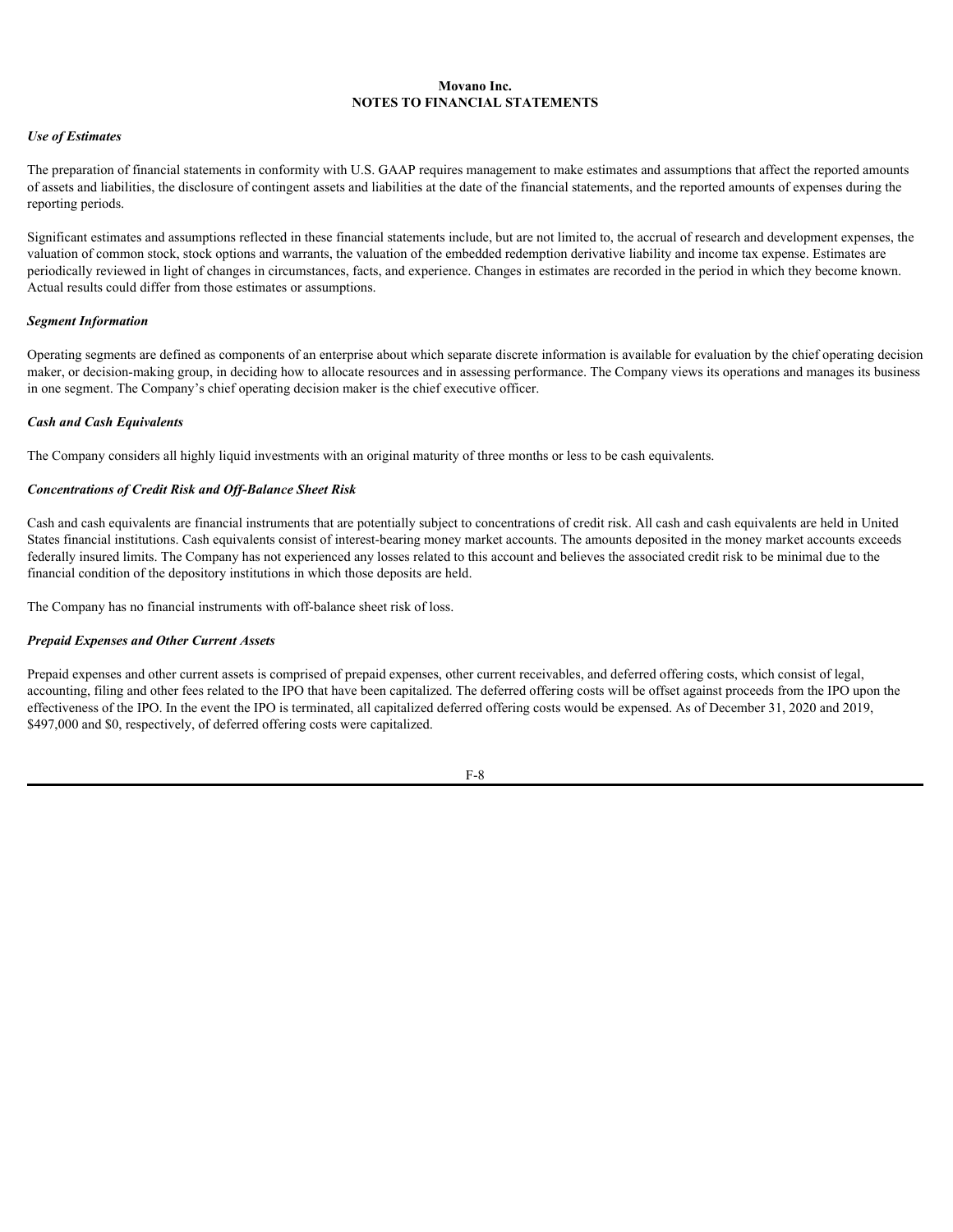#### *Property and Equipment*

Property and equipment are stated at cost, net of accumulated depreciation. Depreciation of property and equipment is calculated using the straight-line method over the estimated useful lives of the related asset. Computer software and hardware, office equipment and furniture, and test equipment are depreciated over five years. Maintenance and repairs that do not extend the life of or improve an asset are expensed in the period incurred. Upon disposition, the cost and related accumulated depreciation are removed from the accounts and the resulting gain or loss is reflected in the statements of operations and comprehensive loss.

#### *Research and Development Expense*

Research and development expenses consist primarily of external and internal costs incurred for the design and configuration of the Company's product. All research and development costs are expensed as incurred.

#### *Software Development Costs*

Costs related to software development are included in research and development expense until the point that technological feasibility is reached, which, for Our product, will be shortly before the product is released to manufacturing. Once technological feasibility is reached, such costs are capitalized and amortized to cost of revenue over the estimated lives of the product. During the years ended December 31, 2020 and 2019, no development costs were capitalized.

#### *Impairment of Long-Lived Assets*

The Company reviews for the impairment of long-lived assets whenever events or changes in circumstances indicate that the carrying amount of an asset may not be recoverable. An impairment loss would be recognized when estimated future cash flows expected to result from the use of the asset and its eventual disposition is less than its carrying amount.

#### *Paycheck Protection Program Loan*

The Company accounts for funds received from the Paycheck Protection Program as a financial liability with interest accrued and expensed over the term of the loan under the effective interest method. The loan will remain recorded as a liability until the Company has been legally released from the liability or the Company repays the liability. Any amount that is ultimately forgiven by the lender would be recognized in the statement of operations and comprehensive loss as a gain extinguishment.

#### *Convertible Financial Instruments*

The Company bifurcates embedded redemption and conversion options from their host instruments and accounts for them as freestanding derivative financial instruments at fair value, if certain criteria are met. The criteria include circumstances in which (a) the economic characteristics and risks of the embedded derivative instrument are not clearly and closely related to the economic characteristics and risks of the host contract, (b) the hybrid instrument that embodies both the embedded derivative instrument and the host contract is not re-measured at fair value under otherwise applicable generally accepted accounting principles with changes in fair value reported in earnings as they occur and (c) a separate instrument with the same terms as the embedded derivative instrument would be considered a derivative instrument. Debt discounts under these arrangements are amortized to interest expense using the interest method over the earlier of the term of the related debt or their earliest date of redemption.

From time to time, the Company issues convertible financial instruments to nonemployees in payment for services that are provided. Until the services are completely rendered, the Company will expense the principal and any interest earned prior to the service completion to the representative expense account for the services performed and will record a noncurrent liability for the expected amount of the principal balance. Upon completion of the services, the Company will reclassify the noncurrent liability balance to the balance of an outstanding convertible financial instrument and assess the embedded redemption and conversion options that are applicable at that time.

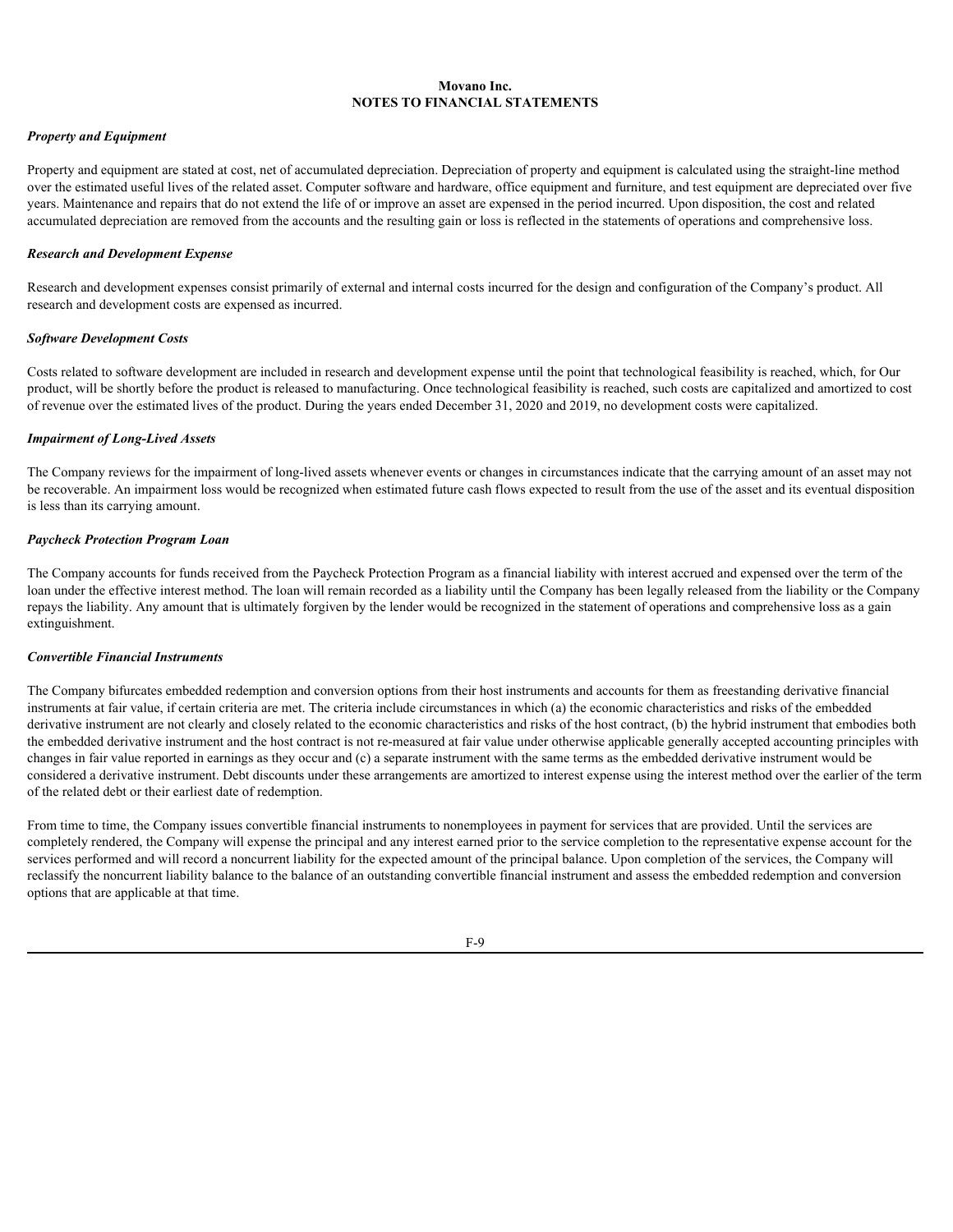#### *Redeemable Convertible Preferred Stock*

The Company records all shares of redeemable convertible preferred stock at their respective issuance price less issuance costs on the dates of issuance. Under certain circumstances the Company will be required to redeem the Series A and Series B redeemable convertible preferred stock unless an IPO has been consummated prior to April 1, 2021, or an extension or waiver is obtained upon approval of a majority of the holders of such preferred stock. As the preferred stock becomes redeemable due to the passage of time, the Company considers the preferred stock to be redeemable as of April 1, 2021. The Company records the accretion of the Series A and B preferred stock balances to their respective redemption amounts using the effective interest method. The redeemable convertible preferred stock is presented outside of stockholders' deficit on the balance sheets.

#### *Income Taxes*

The Company accounts for income taxes using the asset and liability method. Under this method, deferred tax assets and liabilities are determined based on differences between the financial statement and tax basis of assets and liabilities and net operating loss and credit carryforwards using enacted tax rates in effect for the year in which the differences are expected to reverse. Valuation allowances are established when necessary to reduce deferred tax assets to the amounts expected to be realized. As the Company maintained a full valuation allowance against its deferred tax assets, the changes resulted in no provision or benefit from income taxes during the years ended December 31, 2020 and 2019.

The Company accounts for unrecognized tax benefits using a more-likely-than-not threshold for financial statement recognition and measurement of tax positions taken or expected to be taken in a tax return. The Company establishes a liability for tax-related uncertainties based on estimates of whether, and the extent to which, additional taxes will be due. The Company records an income tax liability, if any, for the difference between the benefit recognized and measured and the tax position taken or expected to be taken on the Company's tax returns. To the extent that the assessment of such tax positions changes, the change in estimate is recorded in the period in which the determination is made. The liability is adjusted considering changing facts and circumstances, such as the outcome of a tax audit. The provision for income taxes includes the impact of liability provisions and changes to the liability that are considered appropriate. Changes in recognition or measurement are reflected in the period in which the change in judgment occurs.

#### *Stock-Based Compensation*

The Company measures equity classified stock-based awards granted to employees, directors, and nonemployees based on the estimated fair value on the date of grant and recognizes compensation expense of those awards on a straight-line basis over the requisite service period, which is generally the vesting period of the respective award. The fair value of each stock option grant is estimated on the date of grant using the Black-Scholes option pricing model. This valuation model for stock-based compensation expense requires the Company to make assumptions and judgments about the variables used in the calculation including the expected term, the volatility of the Company's common stock, and an assumed risk-free interest rate. The Company accounts for forfeitures as they occur.

### *Early Exercised Stock Option Liability*

Upon the early exercise of stock options by employees, the Company records as a liability the purchase price of unvested common stock that the Company has a right to repurchase if and when the employment of the stockholder terminates before the end of the requisite service period. The proceeds originally recorded as a liability are reclassified to additional paid-in capital as the Company's repurchase right lapses.

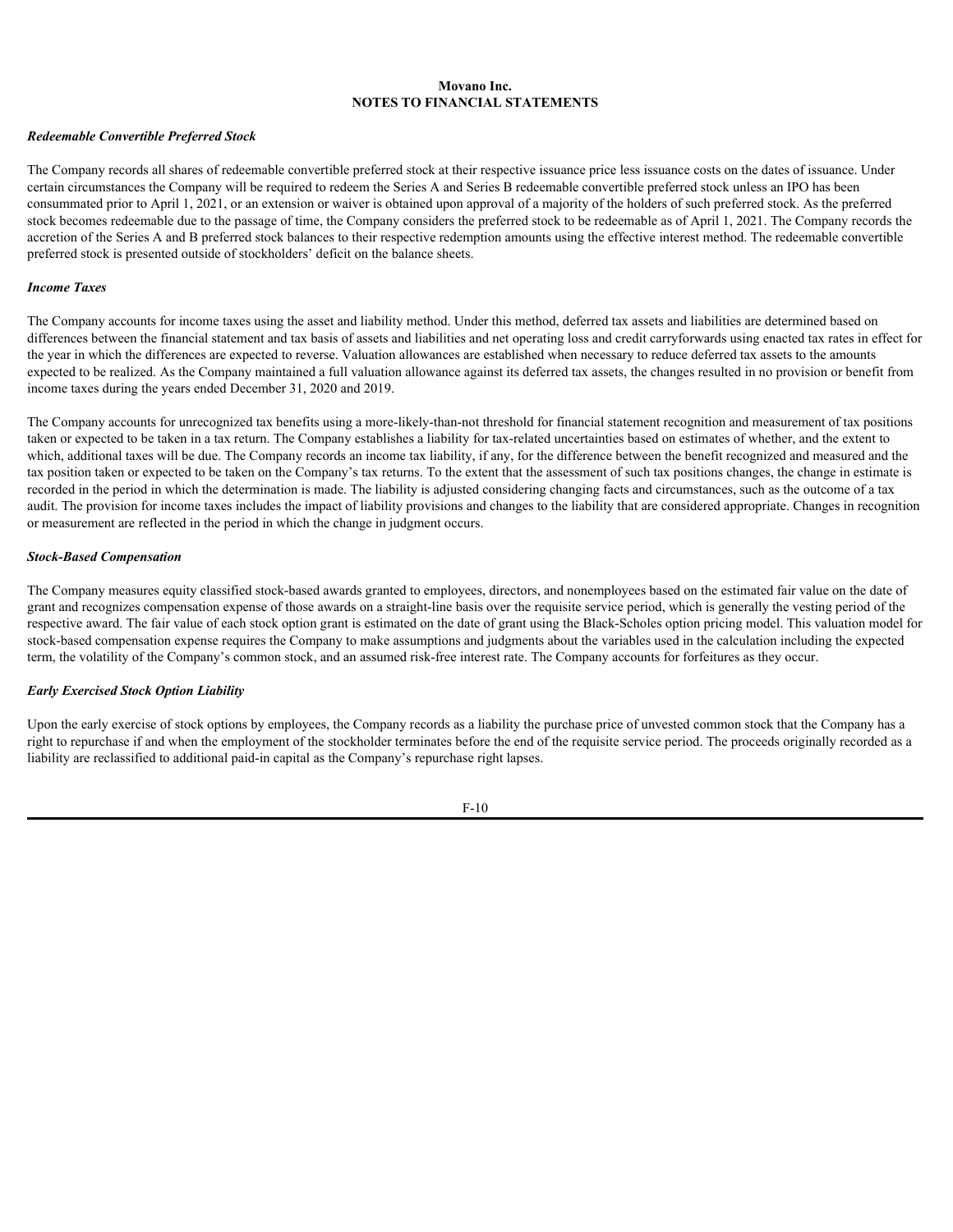#### *Fair Value Measurements*

The Company accounts for certain of its financial assets and liabilities at fair value. The Company uses a three-level hierarchy, which prioritizes, within the measurement of fair value, the use of market-based information over entity-specific information for fair value measurements based on the nature of inputs used in the valuation of an asset or liability as of the measurement date. Fair value focuses on an exit price and is defined as the price that would be received to sell an asset or paid to transfer a liability in an orderly transaction between market participants at the measurement date. The inputs or methodology used for valuing financial instruments are not necessarily an indication of the risk associated with investing in those financial instruments.

A three-tier fair value hierarchy is used to prioritize the inputs in measuring fair value as follows:

- Level 1 Ouoted prices in active markets for identical assets or liabilities.
- **Level 2**  Quoted prices for similar assets or liabilities in active markets, quoted prices for identical or similar assets or liabilities in markets that are not active, or other inputs that are observable, either directly or indirectly.
- **Level 3**  Significant unobservable inputs that cannot be corroborated by market data.

The following tables provide a summary of the assets and liabilities that are measured at fair value on a recurring basis as of December 31, 2020 and 2019 (in thousands).

|                             |                   | <b>December 31, 2020</b> |  |                          |  |                                               |  |                |  |  |  |
|-----------------------------|-------------------|--------------------------|--|--------------------------|--|-----------------------------------------------|--|----------------|--|--|--|
|                             | <b>Fair Value</b> |                          |  | Level                    |  | Level 2                                       |  | <b>Level</b> 3 |  |  |  |
| Assets - money market funds |                   | 5,181                    |  | 5,181                    |  |                                               |  |                |  |  |  |
| Warrant liability           |                   | 1,549                    |  |                          |  | $\overline{\phantom{m}}$                      |  | 1,549          |  |  |  |
| Derivative liability        |                   | 121                      |  | $\overline{\phantom{a}}$ |  | $\overline{\phantom{a}}$<br><b>CONTRACTOR</b> |  | 121            |  |  |  |

|                             |                   | <b>December 31, 2019</b> |       |                                 |                |                                 |                          |    |  |  |  |
|-----------------------------|-------------------|--------------------------|-------|---------------------------------|----------------|---------------------------------|--------------------------|----|--|--|--|
|                             | <b>Fair Value</b> |                          | Level |                                 | <b>Level 2</b> |                                 | $\sim$ $\sim$<br>Level 3 |    |  |  |  |
| Assets – money market funds |                   | 4,101                    |       | 1,101                           |                | $\overline{\phantom{a}}$        |                          |    |  |  |  |
| Warrant liability           |                   | $\sim$<br>--             |       | $\hspace{0.1mm}-\hspace{0.1mm}$ |                | $\hspace{0.1mm}-\hspace{0.1mm}$ |                          | -- |  |  |  |

The asset's or liability's fair value measurement level within the fair value hierarchy is based on the lowest level of any input that is significant to the fair value measurement.

Changes in fair value measurements categorized within Level 3 of the fair value hierarchy are analyzed each period based on changes in estimates or assumptions and recorded as appropriate. At December 31, 2020 and 2019, the warrants related to the Series A preferred stock issuance, the Series B preferred stock issuance, and the convertible promissory notes and the derivative liability related to the issuance of convertible promissory notes are classified within level 3 of the valuation hierarchy.

The Company measured the fair value of the derivative liability by estimating the fair value of the convertible promissory notes at certain conversion points. The Company's derivative liability is classified within Level 3 of the fair value hierarchy because certain unobservable inputs were used in the valuation models.

The carrying amounts of cash and cash equivalents, prepaid expenses, payroll tax credit, accounts payable and accrued liabilities approximate fair value due to the short-term nature of these instruments.

Based upon interest rates currently available to the Company for debt with similar terms, the carrying values of the Company's convertible promissory notes and Paycheck Protection Program Loan are approximately equal to their fair values.

#### *Net Loss per Share Attributable to Common Stockholders*

Basic net loss per share attributable to common stockholders is calculated by dividing the net loss attributable to common stockholders by the weighted average number of shares of common stock outstanding during the period, without consideration for common stock equivalents. The net loss attributable to common stockholders is calculated by adjusting the net loss of the Company for the accretion on the Series A and B redeemable convertible preferred stock and cumulative dividends on Series A and B redeemable convertible preferred stock. Diluted net loss per share attributable to common stockholders is the same as basic net loss per share attributable to common stockholders, since the effects of potentially dilutive securities are antidilutive.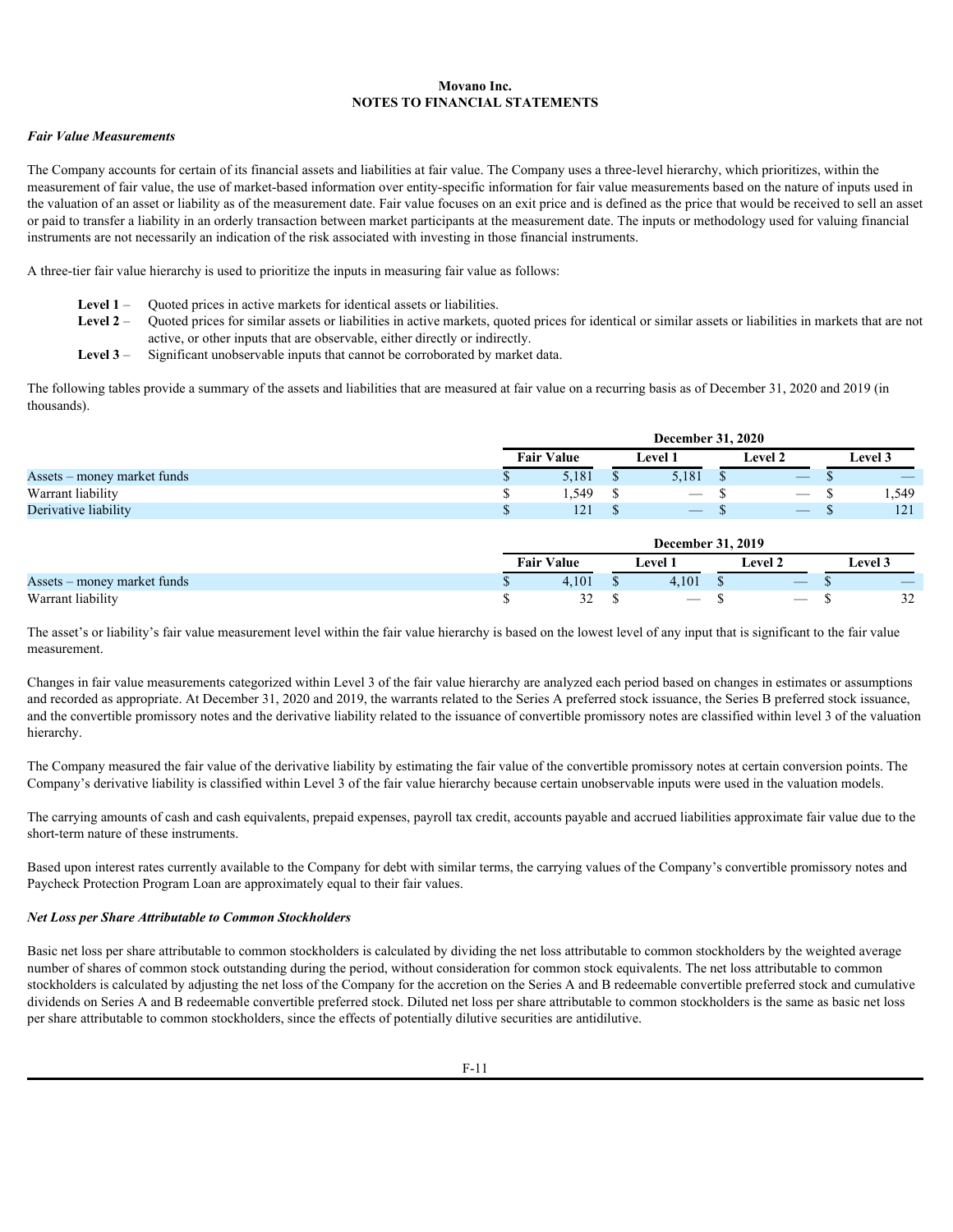#### **Recently Issued Accounting Pronouncements**

In August 2020, the Financial Accounting Standards Board ("FASB") issued Accounting Standards Update 2020-06, Debt—Debt with Conversion and Other Options (Subtopic 470-20) and Derivatives and Hedging—Contracts in Entity's Own Equity (Subtopic 815-40) – Accounting for Convertible Instruments and Contracts in an Entity's Own Equity. The amendments in this update reduce the number of accounting models for convertible debt instruments and convertible preferred stock, resulting in fewer embedded conversion features being recognized separately from their host contracts. The pronouncement also revises the derivatives scope exception for contracts in an entity's own equity and improves the consistency of earnings per share calculations as that relates to convertible instruments. The pronouncement is effective for the Company as of January 1, 2022, and the Company will continue to evaluate the impact of the guidance on the financial statements and related disclosures.

In December 2019, the FASB issued Accounting Standards Update 2019-12, *Income Taxes (Topic 740*). The amendments in this update provide further simplification of accounting standards for the accounting for income taxes. Certain exceptions for requirements regarding the accounting for franchise taxes, tax basis of goodwill, and tax law rate changes are made. The Company plans to adopt this guidance as of January 1, 2021 and does not believe this guidance will have a significant impact on the financial statements and related disclosures.

In June 2016, the FASB issued ASU 2016-13, *Financial Instruments—Credit Losses (Topic 326): Measurement of Credit Losses on Financial Instruments*, as amended, which requires the early recognition of credit losses on financing receivables and other financial assets in scope. ASU 2016-13 requires the use of a transition model that will result in the earlier recognition of allowances for losses. The Company plans to adopt this guidance as of January 1, 2021 and does not believe this guidance will have a significant impact on the financial statements and related disclosures.

In February 2016, the FASB issued ASU 2016-02, *Leases (Topic 842)*, as amended, which requires all entities that lease assets under leases with terms of more than 12 months to capitalize the assets and related lease liabilities on the balance sheet. ASU 2016-02 requires the use of a modified retrospective transition approach for its adoption, with the option of applying the provisions at the beginning of the earliest comparative period presented in the financial statements or at the beginning of the period of adoption. The pronouncement is effective for the Company as of January 1, 2022, and the Company will continue to evaluate the impact of the guidance on the financial statements and related disclosures. Currently, the Company does not believe this guidance will have a significant impact on the financial statements and related disclosures because the Company does not have any leases which are for a term greater than one year.

#### **Recently Adopted Accounting Pronouncements**

In August 2018, the FASB issued ASU 2018-13, *Fair Value Measurement (Topic 720*) *– Disclosure Framework – Changes to the Disclosure Requirements for Fair Value Measurement*. The amendments in this update provide simplification and revision of accounting standards for the disclosures related to fair value measurement. Certain disclosure requirements were removed by this pronouncement. Modifications to existing disclosure requirements include: (1) clarifying that the measurement uncertainty disclosure is to communicate information about the uncertainty in measurement as of the reporting date and (2) requiring disclosure about the timing of liquidation of an investee's assets for those entities that calculate net asset value only if the investee has communicated the timing or announced it publicly. Additional disclosures that were added include: (1) changes in unrealized gains and losses for recurring Level 3 fair value investments held at the end of the reporting period and (2) the range and weighted average of significant unobservable inputs used to develop Level 3 fair value measurements. The Company adopted this pronouncement effective January 1, 2020 and this guidance did not have a significant impact on the financial statements and related disclosures.

In July 2017, the FASB issued ASU 2017-11, *Earnings Per Share, Distinguishing Liabilities from Equity, Derivatives and Hedging - (Part I) Accounting for Certain Financial Instruments with Down Round Features, (Part II) Replacement of the Indefinite Deferral for Mandatorily Redeemable Financial Instruments of* Certain Nonpublic Entities and Certain Mandatorily Redeemable Noncontrolling Interests with a Scope Exception, which simplifies the accounting for financial instruments with down round features amongst other changes. The Company adopted this pronouncement effective January 1, 2020 and this guidance did not have a significant impact on the financial statements and related disclosures.

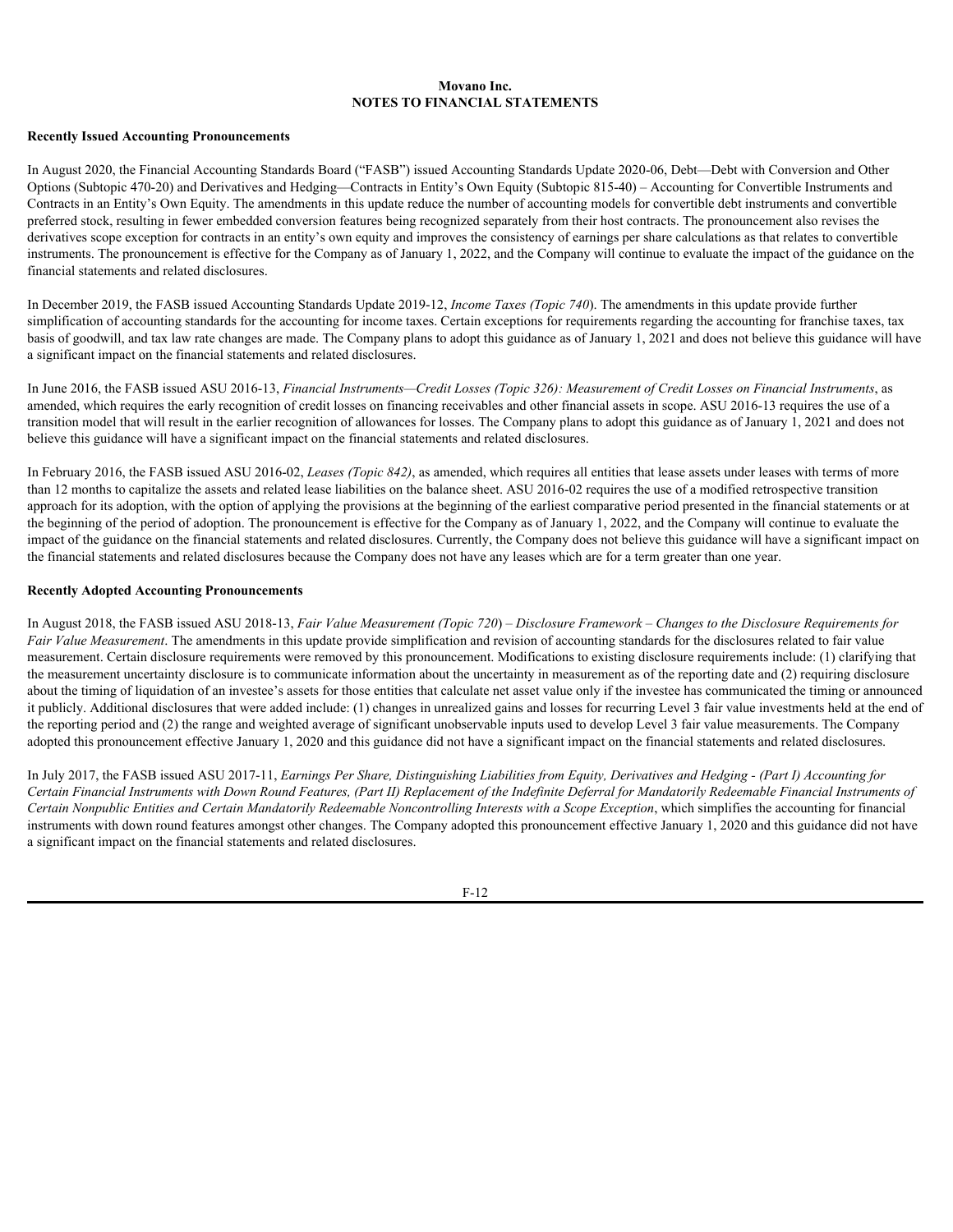### **NOTE 4 – PROPERTY AND EQUIPMENT**

Property and equipment, net, as of December 31, 2020 and 2019, consisted of the following (in thousands):

|                                   | December 31, |  |      |  |  |
|-----------------------------------|--------------|--|------|--|--|
|                                   | 2020         |  | 2019 |  |  |
| Office equipment and furniture    | 43           |  | 43   |  |  |
| Test equipment                    | 22           |  |      |  |  |
| Total property and equipment      | 65           |  | 65   |  |  |
| Less: accumulated depreciation    | (27)         |  | (14) |  |  |
| Total property and equipment, net | 38           |  |      |  |  |
|                                   |              |  |      |  |  |

Total depreciation expense related to property and equipment was approximately \$13,000 and \$11,000 for the years ended December 31, 2020 and 2019, respectively.

# **NOTE 5 – OTHER CURRENT LIABILITIES**

Other current liabilities as of December 31, 2020 and 2019 consisted of the following (in thousands):

|                                           | December 31, |      |      |  |
|-------------------------------------------|--------------|------|------|--|
|                                           |              | 2020 | 2019 |  |
| Accrued research and development          |              | 197  | 365  |  |
| Accrued compensation                      |              | 184  | 79   |  |
| Accrued vacation                          |              | 192  | 150  |  |
| Accrued legal expense                     |              | 41   | 129  |  |
| Accrued accounting and consulting expense |              | 40   | 112  |  |
| Accrued other                             |              | 12   |      |  |
| Total other current liabilities           |              | 666  | 843  |  |

### **NOTE 6 – PAYCHECK PROTECTION PROGRAM LOAN**

The Paycheck Protection Program ("PPP") was established under the Coronavirus Aid, Relief, and Economic Security Act (the "CARES Act") and is administered by the U.S. Small Business Administration ("SBA"). On April 23, 2020, the Company entered into a promissory note with Silicon Valley Bank evidencing an unsecured loan in the aggregate amount of approximately \$351,000 under the PPP (the "PPP Loan"). The interest rate on the PPP Loan was 1.00% and the term was two years, with a deferral of payments for ten months from the date of origination. On May 7, 2020, the Company elected to repay the PPP loan in full until further guidance was provided by the SBA on the loan origination and eligibility requirements. On May 27, 2020, the Company entered into a promissory note with Silicon Valley Bank evidencing an unsecured loan in the aggregate amount of approximately \$351,000, with all other terms the same as the prior loan. Beginning eleven months from the date of the PPP Loan, the Company is required to make monthly payments of principal and interest. The promissory note evidencing the PPP Loan contains customary events of default relating to, among other things, payment defaults or breaching the terms of the PPP Loan documents. The occurrence of an event of default may result in the repayment of all amounts outstanding, collection of all amounts owing from the Company, or filing suit and obtaining judgment against the Company. The PPP Loan may be repaid at any time by the Company without prepayment penalties.

Funds from the PPP Loan may only be used for payroll costs, costs used to continue group health care benefits, mortgage payments, rent, utilities, and interest on other debt obligations, if those debt obligations are incurred before February 15, 2020. The Company intends to use the entire PPP Loan amount for qualifying expenses.

Under the terms of the CARES Act, PPP loan recipients can apply for and be granted forgiveness for all or a portion of the loan granted under the PPP. Such forgiveness will be determined, subject to limitations, based on the use of loan proceeds for qualifying expenses. No assurance is provided that the Company will obtain forgiveness of the PPP Loan in whole or in part.

As of December 31, 2020, future minimum payments under the PPP loan are as follows: \$248,000 in 2021; and \$103,000 in 2022.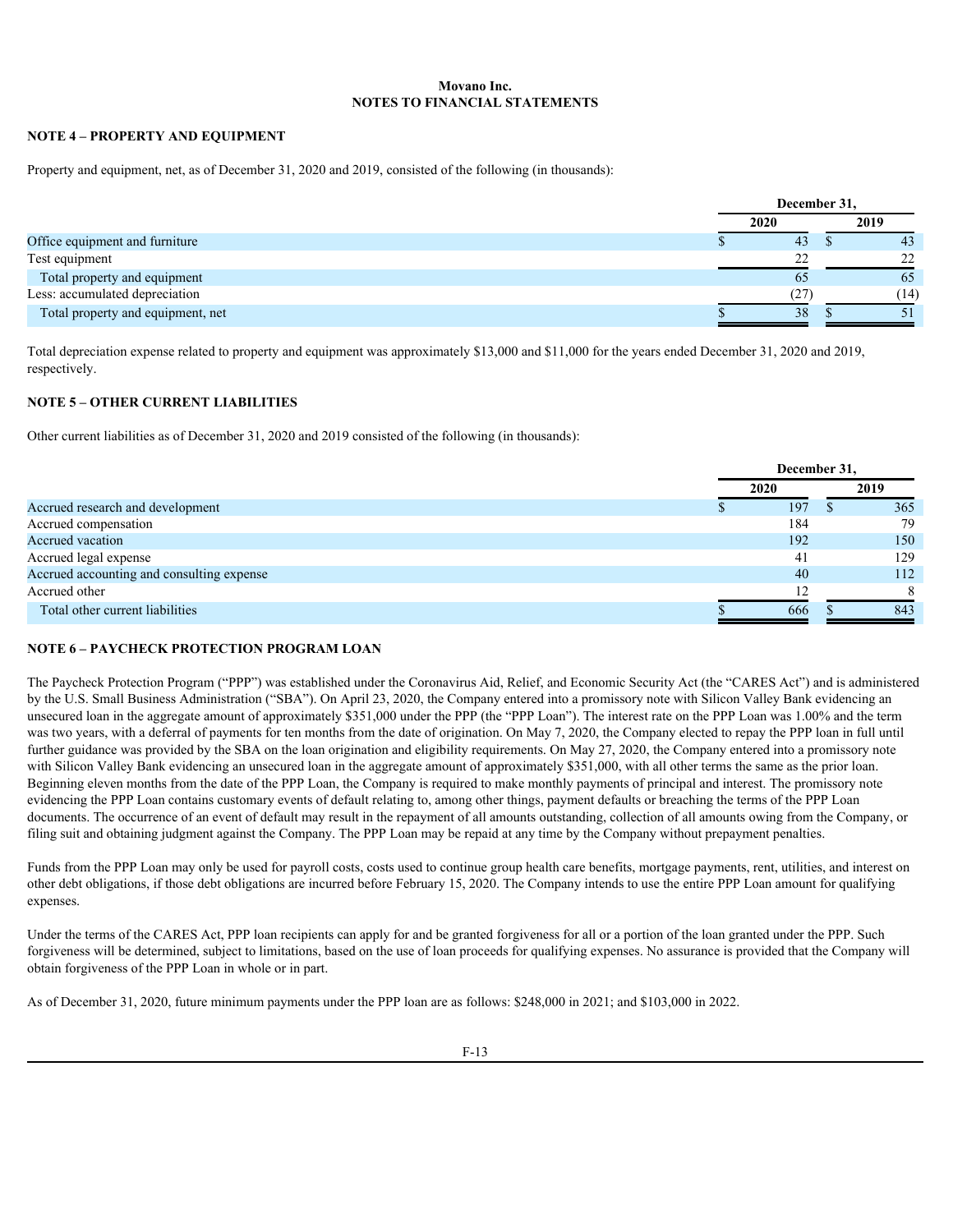### **NOTE 7 – CONVERTIBLE PROMISSORY NOTES**

On various dates between February 2020 and December 2020, the Company received total proceeds of approximately \$11.8 million from the issuance of subordinated convertible promissory notes ("Convertible Notes") to investors. The Convertible Notes accrue interest at 4% per year and the principal balance of the Convertible Notes, plus all accrued interest is due on February 28, 2022 (the Maturity Date).

The Convertible Notes are convertible upon the occurrence of certain events, including upon a change in control or a next equity financing. The conversion features are described as follows:

| <b>Conversion Event</b>                                                                                                                                                                                         | <b>Description</b>                                                                                                                                                                                                                                                                                                                                                                                                                                                                                                                                                                                                                            | <b>Conversion Price</b>                                                                                                                                                                                                                                                                                                                                                                                                                                                                                                          |  |  |  |  |  |
|-----------------------------------------------------------------------------------------------------------------------------------------------------------------------------------------------------------------|-----------------------------------------------------------------------------------------------------------------------------------------------------------------------------------------------------------------------------------------------------------------------------------------------------------------------------------------------------------------------------------------------------------------------------------------------------------------------------------------------------------------------------------------------------------------------------------------------------------------------------------------------|----------------------------------------------------------------------------------------------------------------------------------------------------------------------------------------------------------------------------------------------------------------------------------------------------------------------------------------------------------------------------------------------------------------------------------------------------------------------------------------------------------------------------------|--|--|--|--|--|
| Automatic Conversion - Next Qualified Equity<br>Financing                                                                                                                                                       | Upon the closing of a Next Qualified Equity<br>Financing (defined as greater than \$5,000,000), the<br>Convertible Notes are converted into shares issued<br>equal to the outstanding balance divided by the<br><b>Conversion Price</b>                                                                                                                                                                                                                                                                                                                                                                                                       | An amount equal to the lower of $(i)$ 80% of the<br>lowest per-share selling price of such stock sold by<br>the Company at the Next Qualified Equity<br>Financing or (ii) the implied per share price<br>determined by dividing \$60,000,000 by the total<br>number of Common Stock Equivalents (defined as<br>fully diluted common shares for all outstanding<br>securities, excluding common shares reserved for<br>issuance or exercise of options or grants in the<br>future) immediately prior to Next Financing<br>Closing |  |  |  |  |  |
| Automatic Conversion - Change of Control<br>(defined as consolidation or merger of the Company<br>or transfer of a majority of share ownership or<br>disposition of substantially all assets of the<br>Company) | If at any time before payment or conversion of the<br>balance, the Company effects a Change of Control,<br>all of the balance outstanding immediately prior to<br>such Change of Control will automatically convert<br>into the most senior series of Preferred Stock<br>outstanding immediately prior to such Change of<br>Control at the Conversion Price.                                                                                                                                                                                                                                                                                  | An amount equal to the implied per share price<br>determined by dividing \$60,000,000 by the total<br>number of Common Stock Equivalents immediately<br>prior to such Change of Control.                                                                                                                                                                                                                                                                                                                                         |  |  |  |  |  |
| Automatic Conversion - Maturity Date                                                                                                                                                                            | If the Company has not paid or otherwise converted<br>the entire balance before the Maturity Date, then on<br>the Maturity Date, all of the balance then<br>outstanding will automatically convert into the most<br>senior series of Preferred Stock outstanding as of<br>the Maturity Date at the Conversion Price then in<br>effect.                                                                                                                                                                                                                                                                                                        | An amount equal to the implied per share price<br>determined by dividing \$60,000,000 by the total<br>number of Common Stock Equivalents as of the<br>Maturity Date.                                                                                                                                                                                                                                                                                                                                                             |  |  |  |  |  |
| Automatic Conversion - IPO                                                                                                                                                                                      | If at any time before payment or conversion of the<br>balance, the Company consummates an IPO, all of<br>the balance outstanding immediately prior to the<br>IPO will automatically convert into Common Stock<br>at the Conversion Price.                                                                                                                                                                                                                                                                                                                                                                                                     | An amount equal to the lower of (i) 80% of the<br>lowest per-share selling price of the common stock<br>sold by the Company in an IPO or (ii) the implied<br>per share price determined by dividing \$60,000,000<br>by the total number of Common Stock Equivalents<br>immediately prior to closing of an IPO.                                                                                                                                                                                                                   |  |  |  |  |  |
| <b>Optional Conversion</b>                                                                                                                                                                                      | If at any time while the Convertible Notes are still<br>outstanding the Company sells stock in a single<br>transaction or in a series of related transactions that<br>does not constitute a Next Qualified Equity<br>Financing (and thus is defined as a Non-qualified<br>Financing), then, at the closing of the Nonqualified<br>Financing, the balance then outstanding may be<br>converted, at the option of the holder, into that<br>number of shares of Non-qualified Preferred Stock<br>(preferred stock sold in the Non-qualified<br>Financing) determined by dividing (i) the balance<br>by (ii) the Conversion Price then in effect. | An amount equal to the lowest per share selling<br>price of Nonqualified Preferred Stock sold by the<br>Company for new cash investment in the Non-<br>Qualified Financing.                                                                                                                                                                                                                                                                                                                                                      |  |  |  |  |  |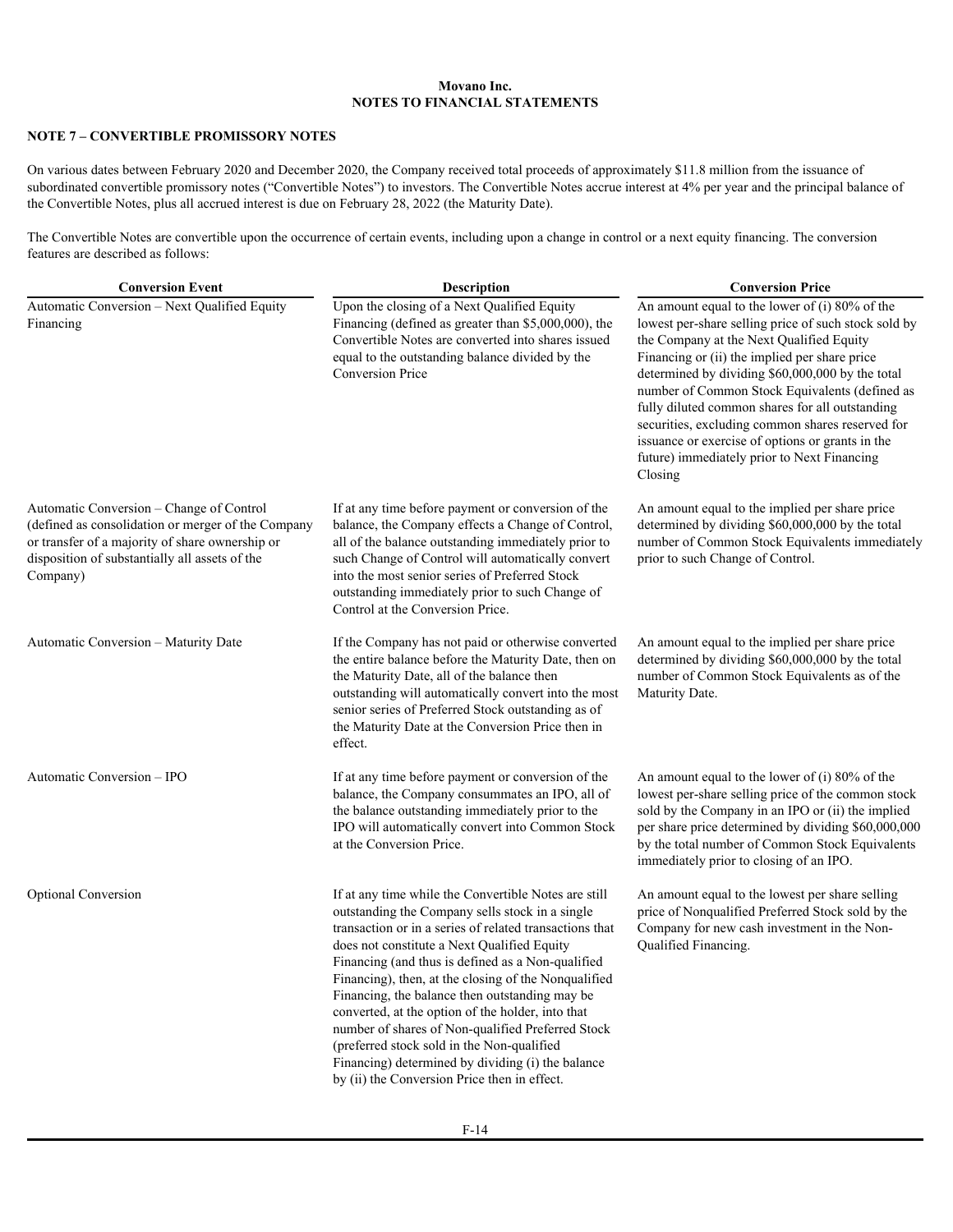Convertible Notes totaling approximately \$247,000 were issued to nonemployees in exchange for services and are included in the outstanding balance of convertible promissory notes at December 31, 2020. The Company has committed to issue additional Convertible Notes up to \$500,000 to nonemployees in exchange for future services. As of December 31, 2020, those future services have not been fully completed. A portion of those services that have been completed are recorded as other noncurrent liabilities of \$150,000 on the accompanying balance sheet as other noncurrent liabilities. The Company will continue to track the balance of the remaining services of \$350,000 and will record the services as operating expenses as the services are provided and increase the balance of other noncurrent liabilities. When the services are fully completed, the Company will record the Convertible Notes as issued and reclassify the balance of other noncurrent liabilities.

In connection with the Convertible Notes, the Company issued 10,000 and 204,500 warrants to purchase common stock, to a noteholder and its brokers, respectively (see Note 10 – Common Stock Warrants for fair value computation). The warrants have a five-year life and are exercisable into common stock at \$2.97 per share.

Issuance costs and commissions to brokers to obtain the Convertible Notes were recorded as a debt discount in the amount of approximately \$83,000 and \$612,000, respectively.

The Company determined that the terms that would result in Convertible Notes automatically converting at (i) 80% of the lowest per-share selling price of the stock sold by the Company in the Next Qualified Equity Financing or (ii) 80% of the lowest per-share selling price of the Conversion Stock sold by the Company in an IPO are deemed a redemption feature. The Company also concluded that those redemption features require bifurcation from the Convertible Notes and subsequent accounting in the same manner as a freestanding derivative. Accordingly, subsequent changes in the fair value of these redemption features is measured at each reporting period and recognized in the statement of operations and comprehensive loss.

The sum of the fair value of the warrants, the fair value of the embedded redemption derivative liability, issuance costs and commission payments for the Convertible Notes were recorded as debt discounts to be amortized to interest expense over the respective term using the effective interest method. During the year ended December 31, 2020, the Company recognized interest expense of approximately \$0.7 million from the accretion of the debt discounts. As of December 31, 2020, the unamortized remaining debt discount is \$0.7 million.

### **Derivative Liability**

As described above, the redemption provisions embedded in the Convertible Notes required bifurcation and measurement at fair value as a derivative. The fair value of the Convertible Note embedded redemption derivative liability was calculated by determining the value of the debt component of the Convertible Notes at various conversion or maturity dates using a Probability Weighted Expected Return valuation method. The fair value calculation placed greater probability on the occurrence of the conversion or the maturity date scenario, with little or no weight given to other scenarios. The fair value of the embedded redemption derivative liability is significantly influenced by the discount rate, the remaining term to maturity and the Company's assumptions related to the probability of a qualified financing or no financing prior to maturity. The Financing Date is the estimated date of an automatic conversion as the result of a Next Qualified Equity Financing or an IPO.

The Company estimated the fair value of the embedded redemption derivative liability using the following weighed average assumptions on the various closing dates between February 2020 and December 2020:

| <b>Financing Date</b> | <b>Maturity Date</b> |
|-----------------------|----------------------|
| 80%                   | 20%                  |
| March 2021            | February 2022        |
| 1.25                  | N/A                  |
| 1.68% to 11.67%       | N/A                  |
|                       |                      |

The changes in the fair value of the derivative liability for the year ended December 31, 2020 were as follows:

|                      | --<br>December<br>. اذ<br>2019 | .<br>Value at<br>Fan<br><i>issuance date</i> | ~-<br>hange in<br>$\overline{\phantom{a}}$<br>fair value | December 31.<br>2020 |  |
|----------------------|--------------------------------|----------------------------------------------|----------------------------------------------------------|----------------------|--|
| Derivative liability | $\overbrace{\hspace{15em}}$    | 685                                          | (564)                                                    | $1 \cap 1$<br>1/2    |  |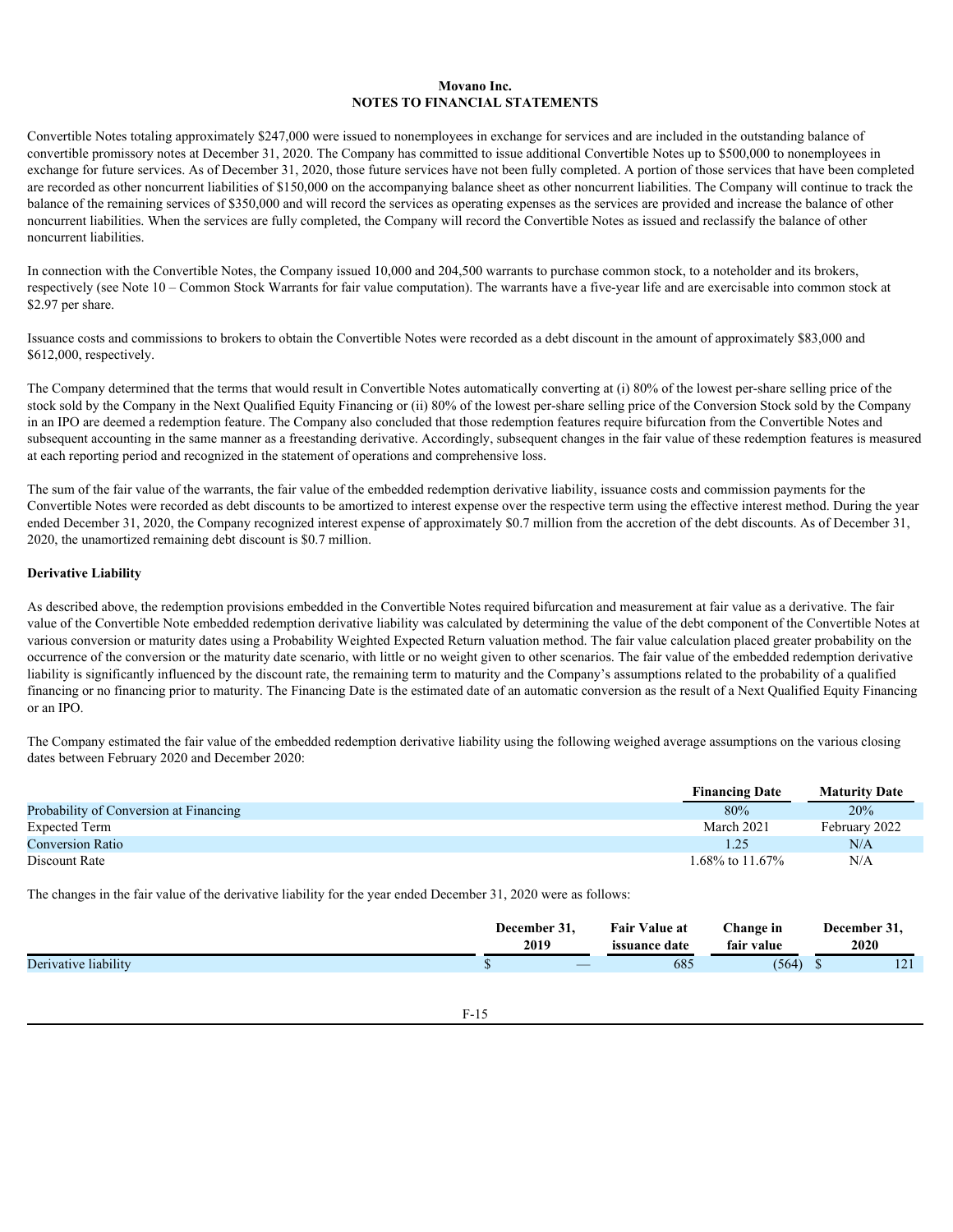### **NOTE 8 – REDEEMABLE CONVERTIBLE PREFERRED STOCK**

On March 28, 2019, the Company's board of directors (the "Board") approved the Second Amended and Restated Certificate of Incorporation which (i) increased the number of shares of common stock the Company is authorized to issue to 22,069,652; (ii) increased the number of shares of preferred stock the Company is authorized to issue to 7,930,348, of which 2,692,253 shares were designated as Series A preferred stock and 5,238,095 shares were designated as Series B preferred stock; (iii) amended and set a fixed conversion price of Series A preferred stock to \$1.40; and (iv) extended the IPO Commitment Date from April 1, 2020 to no later than March 31, 2021.

The Company assessed the accounting treatment of the amendment of the Certificate of Incorporation related to the Series A preferred stock and determined that the amendment is a modification for accounting purposes. After considering the nature of the changes as a result of the amendment, the Company determined the modification of the Series A preferred stock did not have a significant impact on the financial statements.

On various dates from March 2019 through August 2019, the Company issued 4,942,319 shares of Series B preferred stock at \$2.10 per share for net cash proceeds of \$9.3 million. The Series B preferred stock has a liquidation preference of an amount equal to the greater of (i) two times the original issue price of \$2.10 per share (adjusted for stock splits, stock dividends, stock combination, recapitalizations and certain similar events) plus any declared and unpaid dividends thereon or (ii) the amount per share that would have been received by the holders had the Series B preferred stock been converted into common stock immediately prior to such liquidation, dissolution or winding-up plus any declared and unpaid dividends thereon, pari passu with the Series A preferred stock and in preference to any distributions to the holders of common stock.

The Series B preferred stock was measured and recorded at the transaction price net of issuance costs, resulting in an initial value of \$9.3 million. The accretion to the carrying value of the Series B preferred stock was recorded as a charge to additional paid in capital. The accumulated accretion as of December 31, 2020 was \$9.7 million, which resulted in an adjusted Series B preferred stock carrying value of \$19.0 million.

The accretion to the carrying value of the Series A preferred stock was recorded as a charge to additional paid in capital. The accumulated accretion as of December 31, 2020 was \$7.5 million, which resulted in an adjusted Series A preferred stock carrying value of \$13.9 million.

As of December 31, 2020 and 2019, the Company had the following shares of redeemable convertible preferred stock outstanding (in thousands, except for the share and per share amounts):

#### **At December 31, 2020:**

|              |                        |      |               | <b>Shares Issued</b> |                     |  |             |  |            |  |
|--------------|------------------------|------|---------------|----------------------|---------------------|--|-------------|--|------------|--|
|              | <b>Original Issue</b>  |      | <b>Shares</b> | and                  | <b>Net Carrying</b> |  | Liquidation |  | Redemption |  |
| <b>Class</b> | <b>Price per Share</b> |      | Authorized    | Outstanding          | Value               |  | Preference  |  | Value      |  |
|              |                        | 2.60 | 2,692,253     | 2,692,253            | 3,856               |  | 15,170      |  | 15,274     |  |
| B            |                        | 2.10 | 5,238,095     | 4,942,319            | 18,962              |  | 21,858      |  | 22,011     |  |

#### **At December 31, 2019:**

|              | <b>Shares Issued</b>                            |      |                   |             |  |                              |  |                           |  |                     |  |  |
|--------------|-------------------------------------------------|------|-------------------|-------------|--|------------------------------|--|---------------------------|--|---------------------|--|--|
|              | <b>Original Issue</b><br><b>Price per Share</b> |      | <b>Shares</b>     | and         |  | <b>Net Carrying</b><br>Value |  | Liquidation<br>Preference |  | Redemption<br>Value |  |  |
| <b>Class</b> |                                                 |      | <b>Authorized</b> | Outstanding |  |                              |  |                           |  |                     |  |  |
| A            |                                                 | 2.60 | 2,692,253         | 2,692,253   |  | 1,212                        |  | 14.749                    |  | 15,274              |  |  |
|              |                                                 | 2.10 | 5,238,095         | 4,942,319   |  | 12,692                       |  | 21,233                    |  | 22,011              |  |  |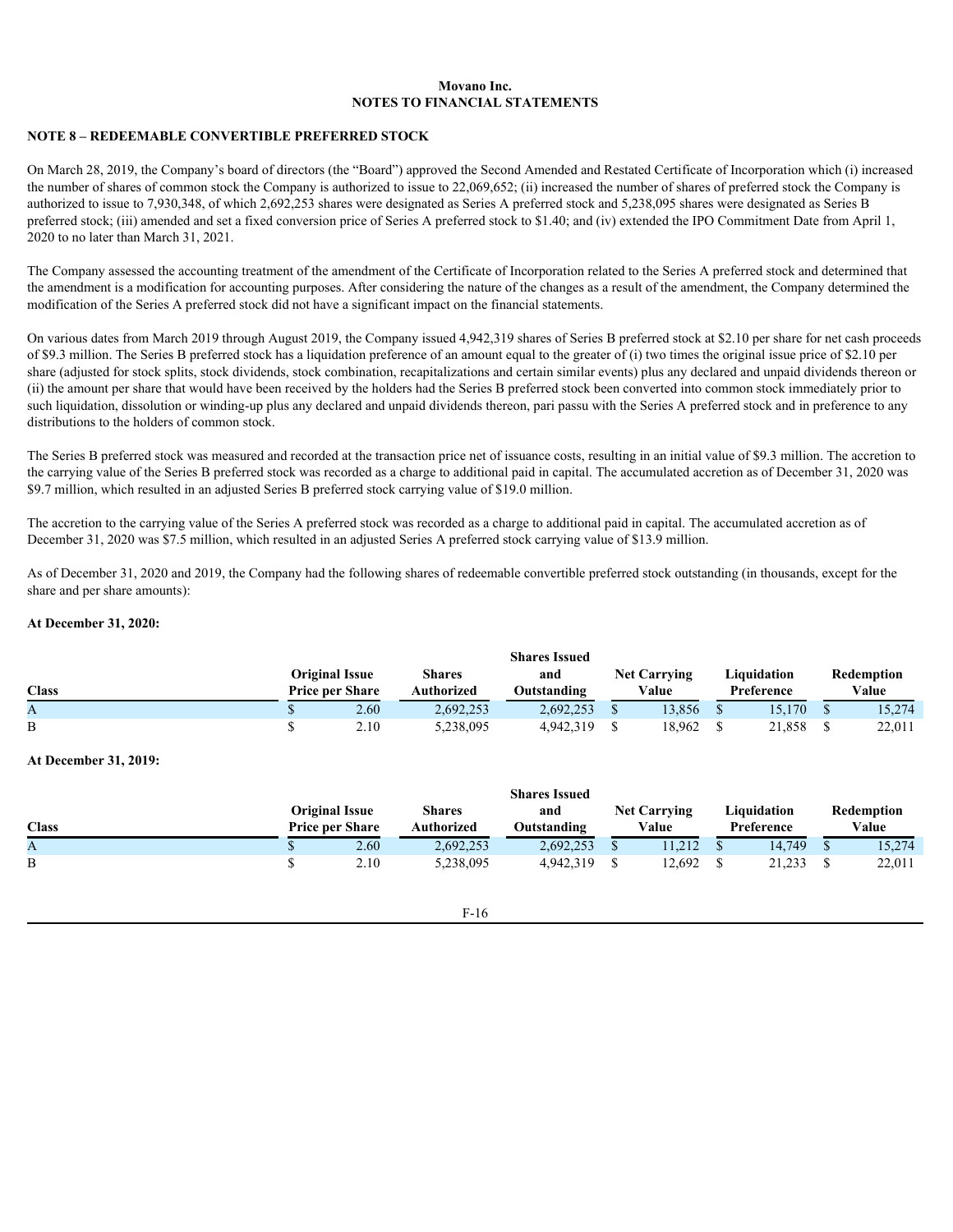The significant rights and preferences of the outstanding redeemable convertible preferred stock are as follows:

**Dividends** – The holders of Series B and Series A preferred stock ("Holders") are entitled to receive, on a pari passu basis, out of funds legally available therefor, prior and in preference to any declaration or payment of any dividend on the Company's common stock, cumulative dividends on the preferred stock at the rate of 6% per annum of the original issue price (adjusted for stock splits, stock dividends, stock combination, or other similar transactions), except in the event of default, in which case dividends shall accrue at 12% per annum. Such dividends shall be deemed to accrue from the issuance date whether or not earned or declared and whether or not there are profits, surplus or other funds of the Company legally available for the payment of dividends. Dividends shall be calculated on the basis of a 365-day year, and be payable when, as and if declared by the Board.

As of December 31, 2020, cumulative, unpaid dividends were approximately \$1,100,000 and \$1,170,000 on the Series B and Series A preferred stock, respectively. Since inception to date, no dividends have been declared or paid.

**Redemption** – Under certain circumstances the Company will be required to redeem the Series B and Series A preferred stock (collectively, the "preferred stock"), unless an IPO has been consummated prior to April 1, 2021 ("IPO Commitment Date"), or an extension or waiver is obtained upon approval of a majority of the holders of preferred stock ("Required Holders"), whereby each outstanding share of preferred stock shall be redeemed by the Company at a price of two times the original issue price (adjusted for stock splits, stock dividends, stock combination, or other similar transactions), plus all accrued but unpaid dividends ("Redemption Price"), in cash. Further, upon an event of default and while the event of default is continuing, the Required Holders may elect to cause the Company to redeem the preferred stock through distribution of the Company's assets and property equal in value to the Redemption Price.

As the preferred stock becomes redeemable due to the passage of time, the Company considers the preferred stock to be redeemable as of April 1, 2021. Therefore, in April 2019 and April 2018, the Company began recording the accretion of the Series B and Series A preferred stock balances, respectively, to their respective Redemption Prices using the effective interest method and will continue recording the accretion up to the IPO Commitment Date.

**Liquidation Preference** – In the event of any liquidation, dissolution, or winding up of the Company, either voluntary or involuntary (a "Liquidation Event"), the Holders shall be entitled to a liquidation preference of an amount equal to the greater of (i) two times the original issue price per share (adjusted for stock splits, stock dividends, stock combination, recapitalizations and certain similar events) plus any accrued and unpaid dividends thereon or (ii) the amount per share of common stock that would have been received had the preferred stock been converted into common stock immediately prior to such liquidation, dissolution or winding-up, plus any accrued and unpaid dividends. If, upon any such Liquidation Event, the assets of the Company shall be insufficient to make payment in full to all holders of the preferred stock, then the assets shall be distributed ratably among the holders of the preferred stock in proportion to the full amounts to which they would otherwise be respectively entitled.

**Voting Rights** – The holders of preferred stock are entitled to vote on an as-converted basis with the common stock, assuming conversion of the Series B and Series A preferred stock at \$2.10 and \$1.40 (as adjusted for stock splits, stock dividends, stock combination, recapitalizations and certain similar events), respectively.

**Conversion** – Upon consummation of an IPO or upon consummation of a subsequent placement or offering of equity or equity linked securities of the Company approved by the Holders, each share of preferred stock shall automatically convert, through no further action on the part of the Company or the Holders, into that number of shares of common stock equal to the quotient of (i) the original issue price (adjusted for stock splits, stock dividends, stock combination, or other similar transactions) plus all accrued and unpaid dividends divided by (ii) the conversion price. The conversion prices for Series B and Series A preferred stock shall be \$2.10 and \$1.40, respectively, as adjusted for stock splits, stock dividends, stock combinations, recapitalizations, or the like that occur after the original issuance date.

Further, at any time after the issuance date and until ten calendar days prior to the consummation of the IPO, each Holder shall be entitled to convert its preferred stock into that number of shares of common stock equal to the quotient of (i) the original issue price (adjusted for stock splits, stock dividends, stock combination, or other similar transactions) plus all accrued and unpaid dividends divided by (ii) the conversion price. The conversion price for the purpose of this optional conversion for Series B and Series A preferred shares shall be equal to \$2.10 and \$1.40, respectively, as adjusted for stock splits, stock dividends, stock combinations, recapitalizations, or the like that occur after the issuance date.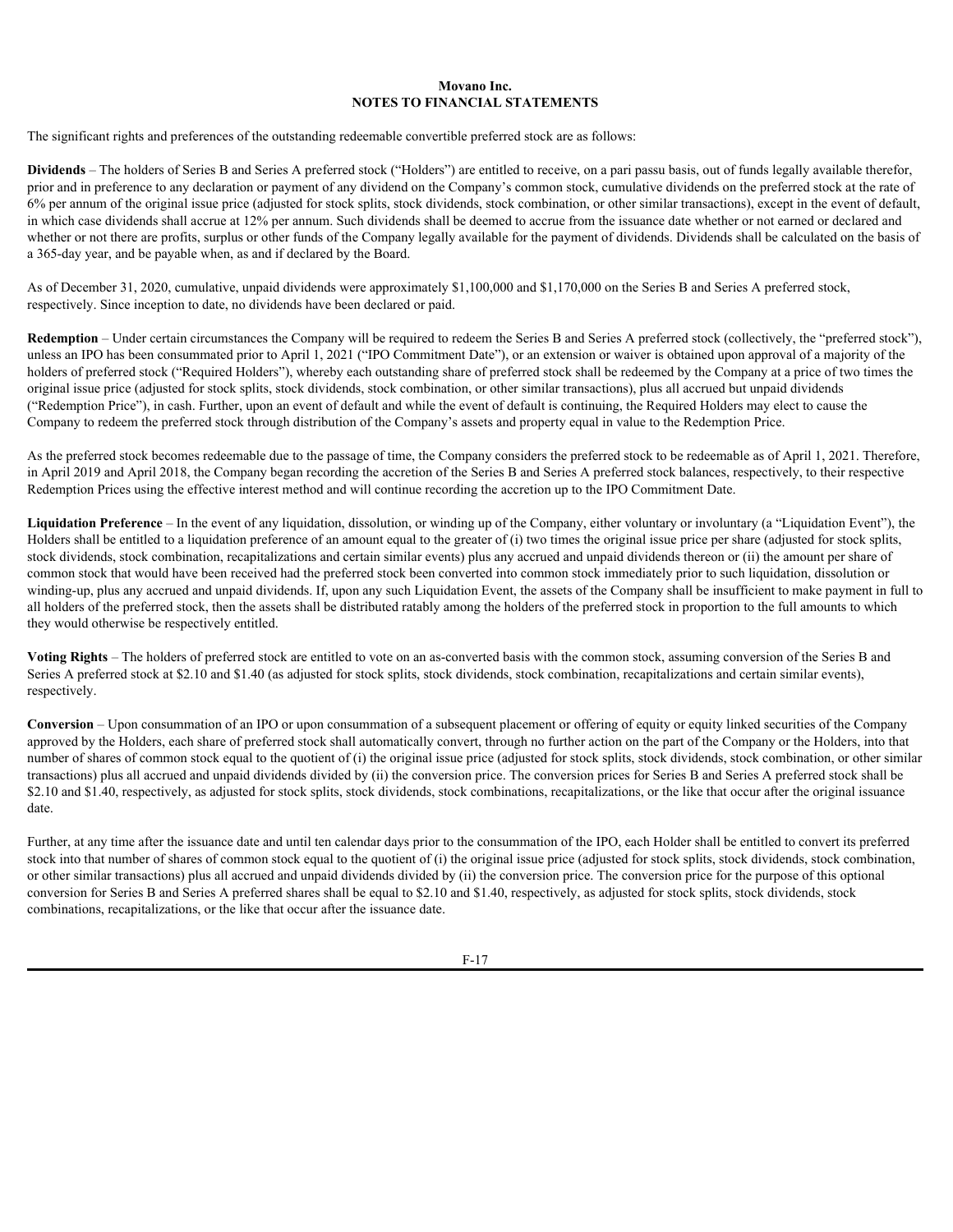**Protective Provisions** – The affirmative vote of the Required Holders will be necessary to (1) authorize shares, increase the authorized number of shares, or issue any additional shares of preferred stock or any shares of capital stock of the Company having any right, preference or priority ranking senior to or pari passu with preferred stock; (2) authorize, adopt or approve any amendment to the Certificate of Incorporation or the Bylaws that would increase or decrease the par value of the shares of the preferred stock, alter or change the powers, preferences or rights of the shares of preferred stock, or alter or change the powers, preferences or rights of any other capital stock of the Company if after such alteration or change such capital stock would be senior to or pari passu with preferred stock; (3) amend, alter or repeal the Certificate of Incorporation or the Bylaws so as to affect the shares of preferred stock adversely, including in connection with a merger, recapitalization, reorganization or otherwise; (4) authorize or issue any security convertible into or exchangeable for shares of capital stock of the Company having any right, preference or priority ranking senior to or pari passu with preferred stock; (5) organize a subsidiary of the Company; or (6) pay any dividend on any junior securities or make any payment on account of the purchase, redemption, or other retirement of any junior securities (or any instruments convertible into any junior securities), and shall not permit any corporation or other entity directly or indirectly controlled by the Company to purchase or redeem any junior securities or any such warrants, rights, calls or options.

### **NOTE 9 – COMMON STOCK**

As of December 31, 2020, the Company was authorized to issue 22,069,652 shares of common stock with a par value of \$0.0001 per share, and 6,393,069 shares were issued and outstanding.

In 2018, 400,000 shares were issued to the Company's founder at inception pursuant to a Restricted Stock Purchase Agreement. The Restricted Stock Purchase Agreement stipulates that in the event of the voluntary or involuntary termination of the Company's founder's continuous service status for any reason (including death or disability), with or without cause, the Company or its assignees(s) shall have an option ("Repurchase Option") to repurchase all or any portion of the shares held by the Purchaser as of the termination date which have not yet been released from the Company's Repurchase Option at the original purchase price of \$0.0125 per share. Shares are to be released from the Repurchase Option over four years. The initial 12/48ths of the shares were released on January 30, 2019, and an additional 1/48th of the shares are being released monthly thereafter. As of December 31, 2020, 108,333 of the shares issued to the Company's founder remain subject to the Repurchase Option. These shares were originally purchased by the Company's founder at \$0.0125 per share.

In 2018, 3,640,000 shares were also issued pursuant to a Restricted Stock Purchase Agreement. The holders of these shares are considered related parties of the Company because the holders are directly related either to the founder or to the legal counsel of the Company. The same terms described above apply to these issuances. As of December 31, 2020, 985,834 of the shares issued to these holders remain subject to the Repurchase Option. These shares were originally purchased by the holders at \$0.0125 per share.

During the year ended December 31, 2020, 890,356 shares were issued upon the early exercise of common stock options. The Exercise Notice (Early Exercise) Agreement states that the Company has the option to repurchase all or a portion of the unvested shares in the event of the separation of the holder from service to the Company. The shares continue to vest in accordance with the original vesting schedules of the former option agreements. As of December 31, 2020, the Company has recorded a repurchase liability of \$417,000 for 856,814 shares that remain unvested. The weighted average remaining vesting period is approximately 3 years. There were no early exercises during the year ended December 31, 2019.

Common stock reserved for future issuance as of December 31, 2020 and 2019 is summarized as follows:

|                                                      | December 31, |            |  |
|------------------------------------------------------|--------------|------------|--|
|                                                      | 2020         | 2019       |  |
| Conversion of redeemable convertible preferred stock | 11,299,425   | 10,701,244 |  |
| Warrants to purchase common stock                    | 871,167      | 960,118    |  |
| Stock options outstanding                            | 3,188,011    | 3,027,200  |  |
| Stock options available for future grants            | 1,254,489    | 972,800    |  |
| Conversion of convertible promissory notes           | 4,656,918    |            |  |
| Total                                                | 21,270,010   | 15,661,362 |  |
|                                                      |              |            |  |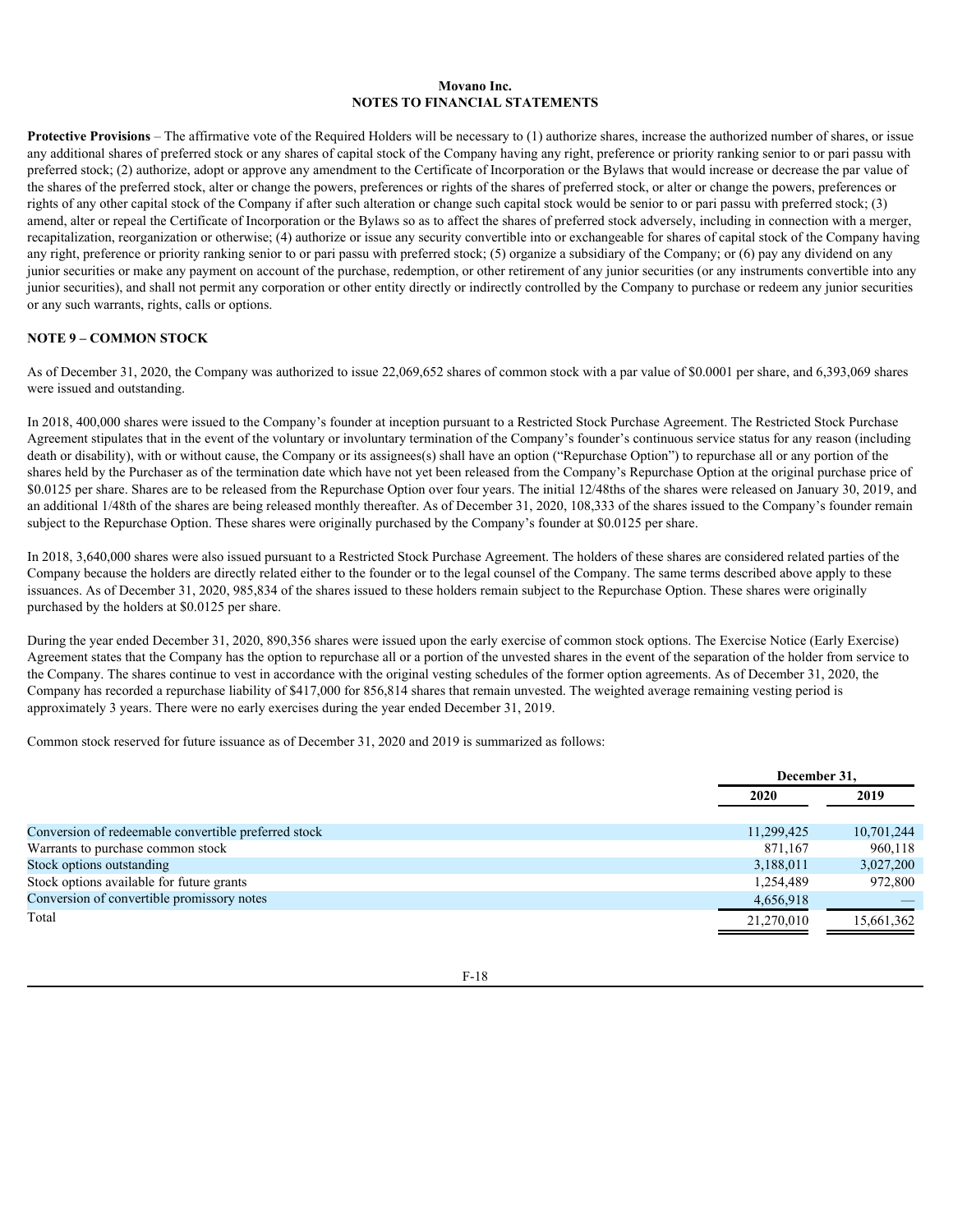### **NOTE 10 – COMMON STOCK WARRANTS**

#### **Consulting Warrants**

On February 8, 2018, the Company entered into a consulting agreement with Liquid Patent Advisors, LLC ("LPV") pursuant to which LPV agreed to provide business strategy and intellectual property advisory services. In connection with the consulting agreement, the Company issued warrants ("Consulting Warrants") to purchase 303,000 shares of its common stock to four individuals at LPV. The Consulting Warrants have a term of five years and an exercise price of \$0.0125 per share. In October 2020, all of the consulting warrants were net exercised, resulting in the issuance of 295,985 shares of common stock. No consulting warrants remain outstanding as of December 31, 2020.

### **Preferred A Placement Warrants**

On February 22, 2018, the Company entered into an agreement with National Securities Corporation ("NSC"), pursuant to which the Company engaged NSC as the Company's exclusive financial advisor and placement agent in connection with an offering or series of offerings of Company securities. Specifically, NSC was the placement agent in connection with the sale of its Series A preferred stock.

In connection with the closing of Series A preferred stock offering, the Company issued warrants ("Preferred A Placement Warrants") to purchase a total of 133,648 shares of its common stock to NSC on March 14, 2018 and April 23, 2018. On June 1, 2018, the Preferred A Placement Warrants were reassigned among NSC and three individuals at LPV. The Preferred A Placement Warrants have a term of five years and the exercise price is equal to the conversion price of Series A preferred stock upon its conversion. The number of common stock shares issuable pursuant to the warrants shall be equal to 10% of the aggregate number of common stock shares issued by the Company upon conversion of 1,336,485 shares of Series A preferred stock (as adjusted for stock splits, stock dividends, stock combination, recapitalizations and certain similar events).

The Second Amended and Restated Certificate of Incorporation that was approved on March 28, 2019 amended and fixed the conversion price of the Series A preferred stock at \$1.40. As a result, on August 28, 2019, the Company elected to amend and reissue the Preferred A Placement Warrants, thereby reducing the exercise price to \$1.40 and increasing the number of warrant shares by 109,200 to a total of 242,848 warrant shares. As of December 31, 2020, the Preferred A Placement Warrants were exercisable into 242,848 shares of the Company's common stock with an exercise price of \$1.40 per share.

#### **Preferred A Lead Investor Warrants**

On February 8, 2018, the Company entered into a letter agreement with several investors ("Series A Lead Investor"), pursuant to which the Company issued warrants ("Preferred A Lead Investor Warrants") to purchase 336,612 shares of its common stock to the Series A Lead Investor in connection with the issuance of Series A preferred stock. The Preferred A Lead Investor Warrants were issued on March 14, 2018 and have a term of five years and an exercise price of \$0.0125 per share. Under the letter agreement, the Series A Lead Investor was granted (1) a right of first refusal to purchase up to 100 percent of the securities sold in any offering of securities other than one that is led by an investor that is purchasing securities primarily for strategic, rather than financial, reasons; (2) the right to receive a warrant to purchase a number of shares of common stock equal to ten percent of the number of shares of common stock issued or issuable (in the case of convertible securities) pursuant to securities purchased by the Series A Lead Investor pursuant to the foregoing clause (1); and (3) a pre-emptive right (subject to customary pro rata underwriter cutbacks) to purchase a percentage of common stock sold in the Company's IPO equal to the Series A Lead Investor's percentage ownership of the Company's common stock (assuming conversion of all convertible securities) as of immediately prior to such IPO and certain additional preemptive and other rights. All such rights will terminate upon the Company's consummation of an IPO.

On June 28, 2019, the Company elected to amend and reissue the Preferred A Lead Investor Warrants, thereby increasing the number of warrant shares by 139,172 to a total of 475,784 warrant shares. The remaining term and the exercise price of the warrants are the same as the original warrants.

Concurrent with this reissuance, the holders of the Preferred A Lead Investor Warrants exercised their warrants at an exercise price of \$0.0125 per share. The number of shares issued from this exercise was 475,784 shares.

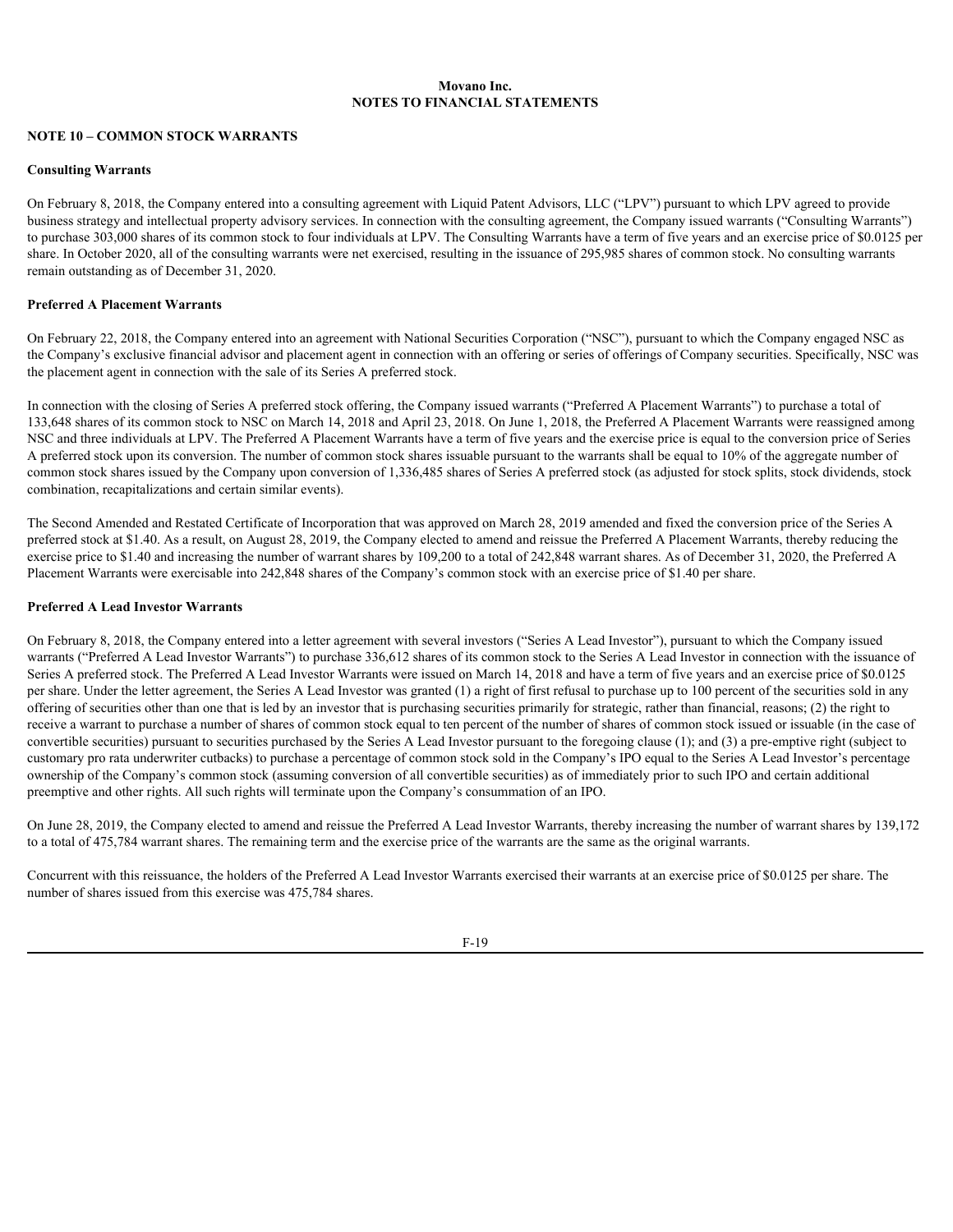### **Preferred B Placement Warrants**

On April 16, 2019, in connection with the Series B preferred stock offering, the Company issued warrants ("Preferred B Placement Warrants") to purchase 414,270 shares of its common stock to NSC, Newbridge Securities Corporation, and five individuals at LPV. The Preferred B Placement Warrants have a term of five years and their exercise price is equal to \$2.10, the conversion price of Series B preferred stock. The number of common stock shares issuable pursuant to the warrants shall be equal to 10% of the aggregate number of common stock shares issued by the Company upon conversion of 4,142,270 shares of Series B preferred stock (as adjusted for stock splits, stock dividends, stock combination, recapitalizations and certain similar events). As of December 31, 2020, the Preferred B Placement Warrants were exercisable into 414,270 shares of the Company's common stock with an exercise price of \$2.10 per share.

#### **Preferred B Lead Investor Warrants**

On March 28, 2019, in connection with the Series B preferred stock offering, the Company issued warrants ("Preferred B Lead Investor Warrants") to purchase 23,800 shares of its common stock to several investors. The Preferred B Lead Investor Warrants have a term of 4.8 years and an exercise price of \$0.0125 per share.

In June 2019, the holders of the Preferred B Lead Investor Warrants exercised their warrants at an exercise price of \$0.0125 per share. The number of shares issued from this exercise was 23,800 shares.

The following is a summary of the Company's warrant activity for the year ended December 31, 2020:

|                                    |                        |                 | Outstanding, |         |                  |                 | Outstanding, |                   |
|------------------------------------|------------------------|-----------------|--------------|---------|------------------|-----------------|--------------|-------------------|
|                                    |                        | <b>Exercise</b> | December 31, |         |                  | Canceled/       | December 31, |                   |
| <b>Warrant Issuance</b>            | <i><b>Issuance</b></i> | Price           | 2019         | Granted | <b>Exercised</b> | <b>Expired</b>  | 2020         | <b>Expiration</b> |
| <b>Consulting Warrants</b>         | February 2018 \$       | 0.0125          | 303,000      |         | (295, 985)       | (7,015)         |              | February 2023     |
|                                    | March 2018             |                 |              |         |                  |                 |              |                   |
| Preferred A Placement              | and August             |                 |              |         |                  |                 |              |                   |
| Warrants                           | 2019                   | 1.40            | 192,784      |         |                  | $\qquad \qquad$ | 192,784      | March 2023        |
| Preferred A Placement              | April 2018 and         |                 |              |         |                  |                 |              |                   |
| Warrants                           | August 2019 \$         | 1.40            | 50,063       | __      | –                |                 | 50,063       | April 2023        |
| Preferred B Placement              |                        |                 |              |         |                  |                 |              |                   |
| Warrants                           | April 2019             | 2.10            | 414,270      |         |                  |                 | 414,270      | April 2024        |
| <b>Convertible Notes Placement</b> |                        |                 |              |         |                  |                 |              |                   |
| Warrants                           | August 2020 \$         | 2.97            |              | 214,050 |                  |                 | 214,050      | August 2025       |
|                                    |                        |                 | 960,117      | 214,050 | (295,985)        | (7,015)         | 871,167      |                   |
|                                    |                        |                 |              |         |                  |                 |              |                   |

The following is a summary of the Company's warrant activity for the year ended December 31, 2019:

|                            |                        | <b>Exercise</b> | Outstanding,<br>December 31, |                                 |                                 | Canceled/                      | Outstanding,<br>December 31, |                   |
|----------------------------|------------------------|-----------------|------------------------------|---------------------------------|---------------------------------|--------------------------------|------------------------------|-------------------|
| <b>Warrant Issuance</b>    | <i><b>Issuance</b></i> | Price           | 2018                         | Granted                         | Exercised                       | <b>Expired</b>                 | 2019                         | <b>Expiration</b> |
| <b>Consulting Warrants</b> | February 2018          | 0.0125          | 303,000                      |                                 |                                 |                                | 303,000                      | February 2023     |
|                            | March 2018             |                 |                              |                                 |                                 |                                |                              |                   |
| Preferred A Placement      | and August             |                 |                              |                                 |                                 |                                |                              |                   |
| Warrants                   | 2019                   | 1.40            | 106,690                      | 86,094                          |                                 |                                | 192,784                      | March 2023        |
| Preferred A Placement      | April 2018 and         |                 |                              |                                 |                                 |                                |                              |                   |
| Warrants                   | August 2019            | 1.40            | 26,957                       | 23,106                          | $\hspace{0.1mm}-\hspace{0.1mm}$ | $\qquad \qquad \longleftarrow$ | 50,063                       | April 2023        |
| Preferred A Lead Investor  |                        |                 |                              |                                 |                                 |                                |                              |                   |
| Warrants                   | March 2018             | 0.0125          | 336,612                      | $\hspace{0.1mm}-\hspace{0.1mm}$ | (336, 612)                      |                                | $\overline{\phantom{0}}$     | March 2023        |
| Preferred A Lead Investor  |                        |                 |                              |                                 |                                 |                                |                              |                   |
| Warrants                   | June 2019              | 0.0125          | $\overline{\phantom{a}}$     | 139,172                         | (139, 172)                      | $\qquad \qquad \longleftarrow$ | $\hspace{0.05cm}$            | March 2023        |
| Preferred B Placement      |                        |                 |                              |                                 |                                 |                                |                              |                   |
| Warrants                   | April 2019             | 2.10            |                              | 414,270                         |                                 |                                | 414,270                      | April 2024        |
| Preferred B Lead Investor  |                        |                 |                              |                                 |                                 |                                |                              |                   |
| Warrants                   | June 2019              | 0.0125          |                              | 23,800                          | (23,800)                        | $-$                            | $\hspace{0.05cm}$            | March 2024        |
|                            |                        |                 | 773,259                      | 686,442                         | (499, 584)                      |                                | 960,117                      |                   |
|                            |                        |                 |                              |                                 |                                 |                                |                              |                   |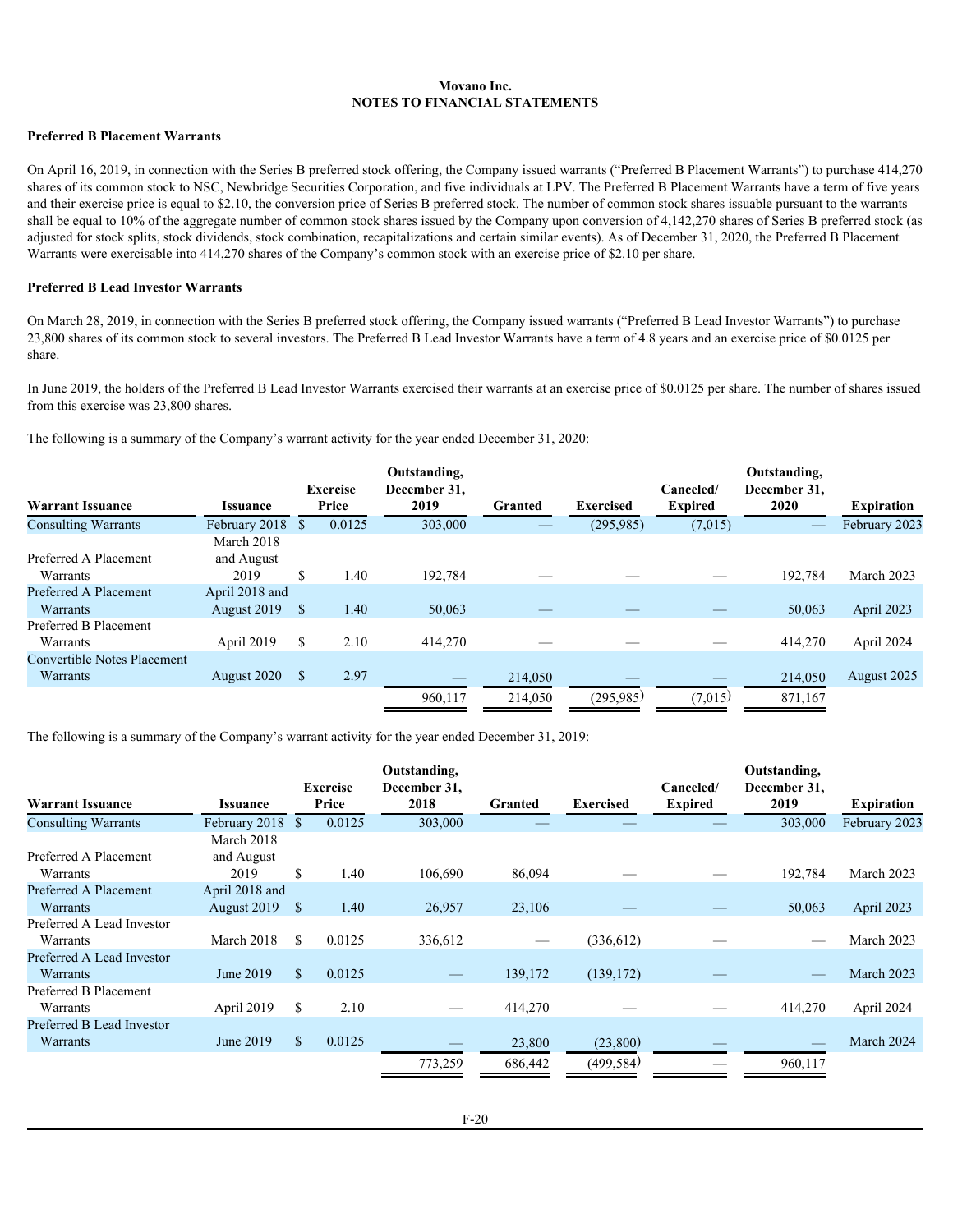### **Warrants Classified as Liabilities**

#### *Preferred A Placement Warrants*

The Preferred A Placement Warrants were initially classified as a derivative liability because their variable exercise price terms did not qualify these as being indexed to the Company's own common stock and will be measured at fair value on a recurring basis. The fair value of the Preferred A Placement Warrants is approximately \$25,000 at issuance and is recorded as an issuance cost of the Series A preferred stock.

On March 28, 2019, the Company amended its Articles of Incorporation which removed the variable exercise price terms of the Preferred A Placement Warrants. However, the number of warrant shares that are convertible remains variable based on the total number of preferred shares that are ultimately converted to common shares and thus these warrants would not qualify it as being indexed to the Company's own common stock, and will continue to be measured at fair value on a recurring basis.

On August 28, 2019, the Company elected to amend and reissue the Preferred A Placement Warrants thereby reducing the exercise price to \$1.40 and increasing the number of warrant shares by 109,200 to a total of 242,847 warrant shares. The fair value of the incremental 109,200 warrants was not significant.

#### *Preferred B Placement Warrants*

The Preferred B Placement Warrants are classified as a derivative liability because the number of warrant shares that are convertible is variable based on the total number of shares of preferred stock that are ultimately converted to common stock and thus these do not qualify it as being indexed to the Company's own common stock, and will be measured at fair value on a recurring basis. The fair value of the Preferred B Placement Warrants is \$24,000 at issuance and is recorded as an issuance cost of the Series B preferred stock.

### *Convertible Notes Placement Warrants*

The initial exercise price of the Convertible Notes Placement Warrants is \$2.97. However, when the Convertible Notes are converted as described in Note 7, the exercise price of the warrants will be adjusted to equal the Conversion Price. The Convertible Notes Placement Warrants are classified as a derivative liability because the exercise price is variable. These warrants do not qualify as being indexed to the Company's own common stock and will be measured at fair value on a recurring basis. The fair value of the Convertible Notes Placement Warrants is \$6,200 at issuance and is recorded as a debt discount.

A summary of the fair values at the issuance dates of the warrants classified as liabilities is as follows (amounts in thousands):

|                                                   | <b>Black-Scholes Fair Value Assumptions</b> |  |                       |            |                      |           |  |  |  |  |  |  |
|---------------------------------------------------|---------------------------------------------|--|-----------------------|------------|----------------------|-----------|--|--|--|--|--|--|
|                                                   | <i><u><b>Issuance</b></u></i>               |  |                       | Expected   | <b>Risk-Free</b>     | Expected  |  |  |  |  |  |  |
| <b>Warrant Issuance</b>                           | <b>Fair Value</b><br>Date                   |  | <b>Dividend Yield</b> | Volatilitv | <b>Interest Rate</b> | Life      |  |  |  |  |  |  |
| Preferred A Placement Warrants - amended and      |                                             |  |                       |            |                      |           |  |  |  |  |  |  |
| reissued                                          | August 2019 \$                              |  | $-$ %                 | 63.04%     | 1.41%                | 3.6 years |  |  |  |  |  |  |
| Preferred B Placement Warrants - initial issuance | April 2019                                  |  | $-$ %                 | 63.28%     | 2.40%                | 5.0 years |  |  |  |  |  |  |
| <b>Convertible Notes Placement Warrants</b>       | August 2020 \$                              |  | $-$ %                 | 47.65%     | 0.31%                | 5.0 years |  |  |  |  |  |  |

The estimated fair value of outstanding warrants accounted for as liabilities is determined at each balance sheet date. Any decrease or increase in the estimated fair value of the warrant liability since the most recent balance sheet date is recorded in the statements of operations and comprehensive loss as a change in fair value of warrant liability. The fair values of the outstanding warrants accounted for as liabilities at December 31, 2020 and 2019 are calculated using the Black-Scholes option pricing model with the following assumptions: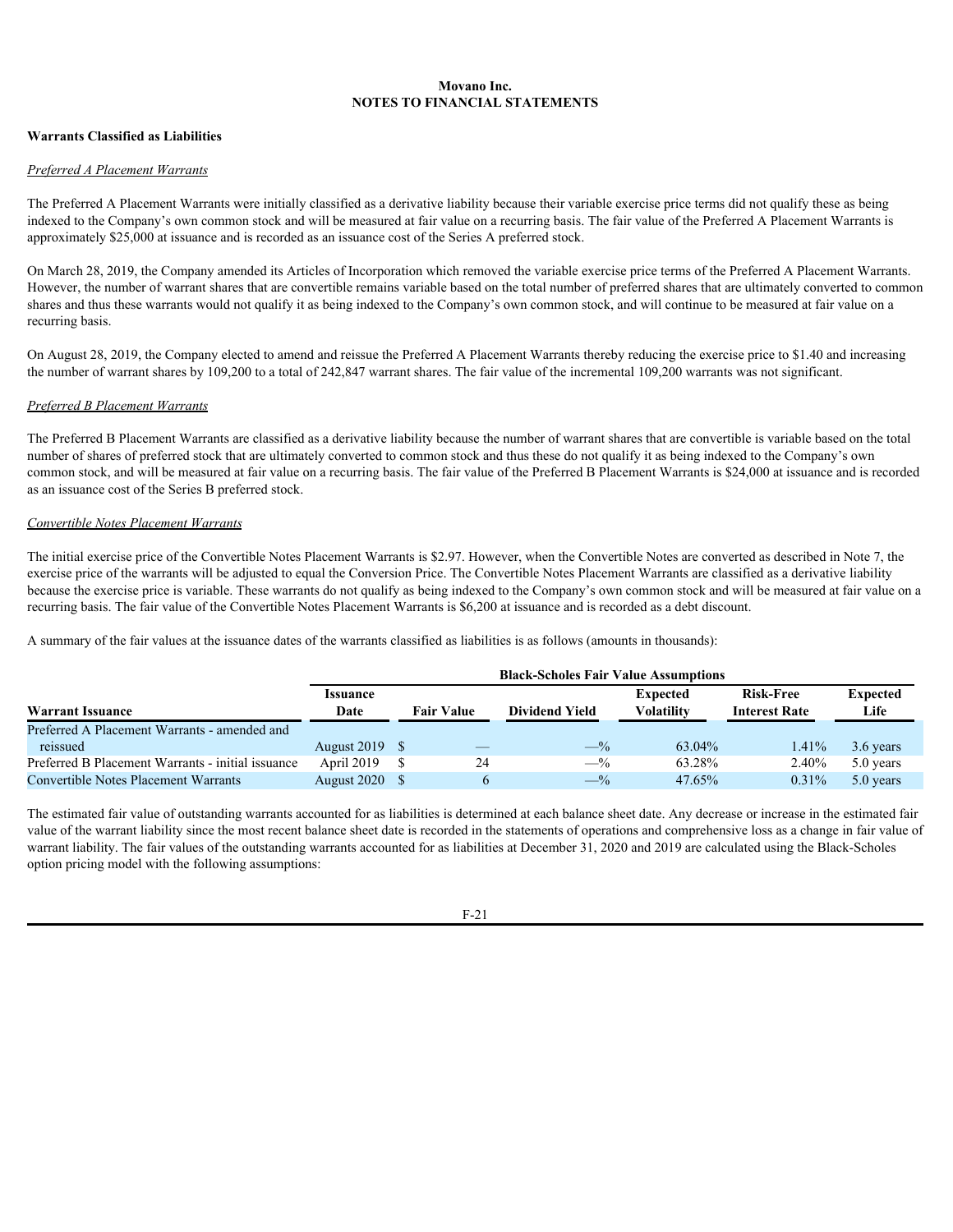|                                            |                       | <b>Black-Scholes Fair Value Assumptions - December 31, 2020</b> |                      |           |  |  |  |  |  |
|--------------------------------------------|-----------------------|-----------------------------------------------------------------|----------------------|-----------|--|--|--|--|--|
|                                            |                       | <b>Expected</b>                                                 | <b>Risk-Free</b>     | Expected  |  |  |  |  |  |
| <b>Warrant Issuance</b>                    | <b>Dividend Yield</b> | Volatilitv                                                      | <b>Interest Rate</b> | Life      |  |  |  |  |  |
| Preferred A Placement Warrants             | $-\frac{9}{2}$        | 67.75%                                                          | 0.13%                | 2.2 years |  |  |  |  |  |
| Preferred B Placement Warrants             | $-$ %                 | 55.76%                                                          | $0.17\%$             | 3.3 years |  |  |  |  |  |
| <b>Convertible Note Placement Warrants</b> | $-y_0$                | 52.93%                                                          | $0.36\%$             | 4.7 years |  |  |  |  |  |

### **Black-Scholes Fair Value Assumptions - December 31, 2019**

|                                |                       | Expected          | <b>Risk-Free</b>     | <b>Expected</b> |
|--------------------------------|-----------------------|-------------------|----------------------|-----------------|
| <b>Warrant Issuance</b>        | <b>Dividend Yield</b> | <b>Volatility</b> | <b>Interest Rate</b> | Life            |
| Preferred A Placement Warrants | — 1                   | 62.86%            | 1.63%                | 3.2 years       |
| Preferred B Placement Warrants |                       | 62.66%            | 67%                  | 4.3 years       |

The changes in fair value of the warrant liability for the years ended December 31, 2020 and 2019 were as follows (in thousands):

| <b>Warrant Issuance</b>                     | Warrant<br>liability,<br>December 31,<br>2019 | Fair value of<br>warrants<br>granted |                           | Fair value of<br>warrants<br>exercised |                           | Change in<br>fair value of<br>warrants |          | Warrant<br>liability,<br>December 31,<br>2020 |      |                                                |
|---------------------------------------------|-----------------------------------------------|--------------------------------------|---------------------------|----------------------------------------|---------------------------|----------------------------------------|----------|-----------------------------------------------|------|------------------------------------------------|
| Preferred A Placement Warrants              |                                               | 12                                   |                           |                                        |                           |                                        |          | 506                                           |      | 518                                            |
| Preferred B Placement Warrants              |                                               | 20                                   |                           |                                        |                           |                                        |          | 688                                           |      | 708                                            |
| <b>Convertible Notes Placement Warrants</b> |                                               |                                      |                           | $\mathfrak b$                          |                           |                                        |          | 317                                           |      | 323                                            |
|                                             | Warrant<br>liability,<br>December 31,         | 32                                   | Fair value of<br>warrants |                                        | Fair value of<br>warrants |                                        |          | .51<br><b>Change in</b><br>fair value of      |      | 1,549<br>Warrant<br>liability,<br>December 31, |
| <b>Warrant Issuance</b>                     |                                               | 2018                                 | granted                   |                                        | exercised                 |                                        | warrants |                                               | 2019 |                                                |
|                                             |                                               |                                      |                           |                                        |                           |                                        |          |                                               |      |                                                |
| Preferred A Placement Warrants              |                                               | 21                                   |                           |                                        |                           |                                        |          | $(9)$ \$                                      |      | 12                                             |
| Preferred B Placement Warrants              |                                               |                                      |                           | 27                                     |                           |                                        |          | (7)                                           |      | 20                                             |

### **Warrants Classified as Equity**

Certain warrants are classified as equity instruments since they do not meet the characteristics of a liability or a derivative, and are recorded at fair value on the date of issuance using the Black-Scholes option pricing model with the following assumptions. The fair value as determined at the issuance date is recorded as an issuance cost of the respective series of preferred stock. Those warrants and the assumptions used to calculate the fair value at issuance are presented below:

|                                    |                      | <b>Black-Scholes Fair Value Assumptions</b> |                   |                  |                   |                      |                      |  |  |  |  |
|------------------------------------|----------------------|---------------------------------------------|-------------------|------------------|-------------------|----------------------|----------------------|--|--|--|--|
|                                    |                      |                                             |                   | <b>Dividend</b>  | <b>Expected</b>   | <b>Risk-Free</b>     |                      |  |  |  |  |
| <b>Warrant Issuance</b>            | <b>Issuance Date</b> |                                             | <b>Fair Value</b> | Yield            | <b>Volatility</b> | <b>Interest Rate</b> | <b>Expected Life</b> |  |  |  |  |
| Preferred A Lead Investor Warrants | June 2019            |                                             |                   | $\rightarrow$ 70 | 63.55%            | .73%                 | 3.7 years            |  |  |  |  |
| Preferred B Lead Investor Warrants | April 2019           |                                             |                   | $-\gamma_0$      | 63.75%            | .75%                 | 4.8 years            |  |  |  |  |
|                                    |                      |                                             |                   |                  |                   |                      |                      |  |  |  |  |

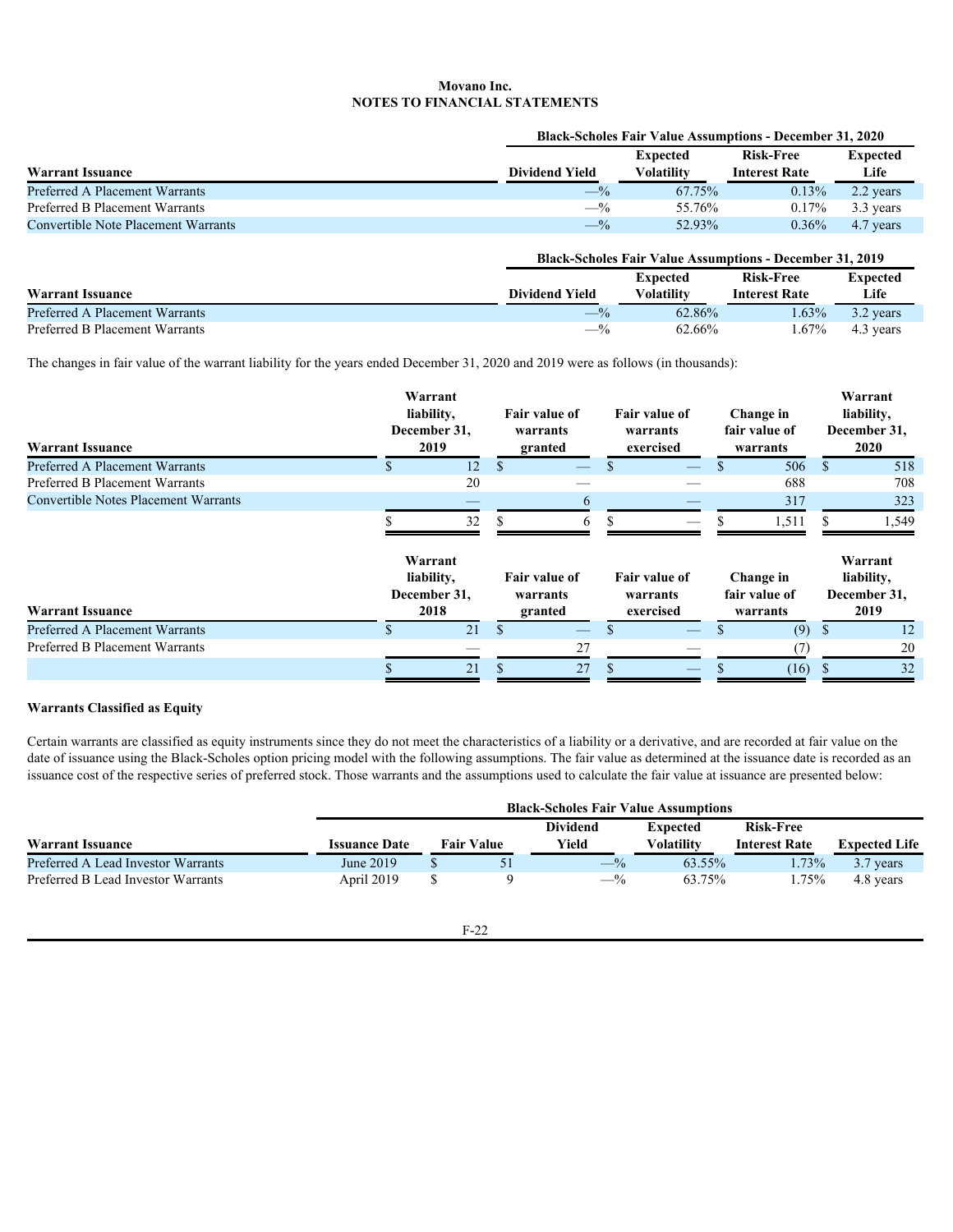### **NOTE 11 – STOCK-BASED COMPENSATION**

#### **Adoption of 2018 Equity Incentive Plan**

Effective as of March 13, 2018, the Company adopted the 2018 Equity Incentive Plan ("2018 EIP") administered by the Board. The 2018 EIP provides for the issuance of incentive stock options, non-statutory stock options, and restricted stock awards, for the purchase of up to a total of 1,710,165 shares of the Company's common stock to employees, directors, and consultants. The Board or a committee of the Board has the authority to determine the amount, type and terms of each award. The options granted under the 2018 EIP generally have a contractual term of ten years and a vesting term of four years with a one-year cliff. The exercise price for options granted under the 2018 EIP must generally be at least equal to 100% of the fair value of the Company's common stock at the date of grant, as determined by the Board. The incentive stock options granted under the 2018 EIP to 10% or greater stockholders must have an exercise price at least equal to 110% of the fair value of the Company's common stock at the date of grant, as determined by the Board, and have a contractual term of five years.

On March 28, 2019, the Board approved the Second Amendment to the 2018 Equity Incentive Plan (the "2018 EIP") which provided for an increase in the aggregate number of shares of common stock that may be issued pursuant to the 2018 EIP from 960,000 to 1,710,165.

Effective as of November 18, 2019, the Company adopted the 2019 Omnibus Incentive Plan ("2019 Plan") administered by the Board. The 2019 Plan provides for the issuance of incentive stock options, non-statutory stock options, and restricted stock awards, for the purchase of up to a total of 4,000,000 shares of the Company's common stock to employees, directors, and consultants and replaces the 2018 EIP. The Board or a committee of the Board has the authority to determine the amount, type and terms of each award. The options granted under the 2019 Plan generally have a contractual term of ten years and a vesting term of four years with a one-year cliff. The exercise price for options granted under the 2019 Plan must generally be at least equal to 100% of the fair value of the Company's common stock at the date of grant, as determined by the Board. The incentive stock options granted under the 2019 Plan to 10% or greater stockholders must have an exercise price at least equal to 110% of the fair value of the Company's common stock at the date of grant, as determined by the Board, and have a contractual term of ten years.

On September 30, 2020, the Board approved an increase in the aggregate number of shares of common stock that may be issued pursuant to the 2019 Plan from 4,000,000 to 4,500,000.

On December 7, 2020, the Board approved an increase in the aggregate number of shares of common stock that may be issued pursuant to the 2019 Plan from 4,500,000 to 6,000,000.

As of December 31, 2020, the Company had 1,254,489 shares available for future grant under the 2019 Plan.

#### **Stock Options**

Stock option activity for the years ended December 31, 2020 and 2019 was as follows (in thousands, except share, per share, and remaining life data):

|                                                     | Number of        | Weighted<br>Average   | Weighted<br>Average            |                          |
|-----------------------------------------------------|------------------|-----------------------|--------------------------------|--------------------------|
|                                                     | Options          | <b>Exercise Price</b> | Remaining Life Intrinsic Value |                          |
| Outstanding at December 31, 2018                    | 270,000          | 0.68                  | 9.9 years                      |                          |
| Granted                                             | 2,757,200 \$     | 0.38                  |                                |                          |
| Outstanding at December 31, 2019                    | $3,027,200$ \$   | 0.41                  | 9.6 years                      | $\overline{\phantom{m}}$ |
| Granted                                             | 1,732,478 \$     | 0.92                  |                                |                          |
| Exercised                                           | $(1,417,500)$ \$ | 0.48                  |                                |                          |
| Cancelled                                           | $(154, 167)$ \$  | 0.38                  |                                |                          |
| Outstanding at December 31, 2020                    | 3,188,011        | 0.66                  | 9.0 years                      | 8,155                    |
| Exercisable as of December 31, 2020                 | 1,629,549        | 0.43                  | 8.8 years                      | 4,607                    |
| Vested and expected to vest as of December 31, 2020 | 3,051,811        | 0.67                  | 8.97 years                     | 7,907                    |
|                                                     |                  |                       |                                |                          |

The weighted-average grant date fair value of options granted during the years ended December 31, 2020 and 2019 was \$1.78 and \$0.19 per share, respectively. During the years ended December 31, 2020 and 2019, 1,417,500 and no options were exercised, respectively. The fair value of the 1,079,120 and 281,365 options that vested during the years ended December 31, 2020 and 2019 was approximately \$405,000 and \$107,000, respectively.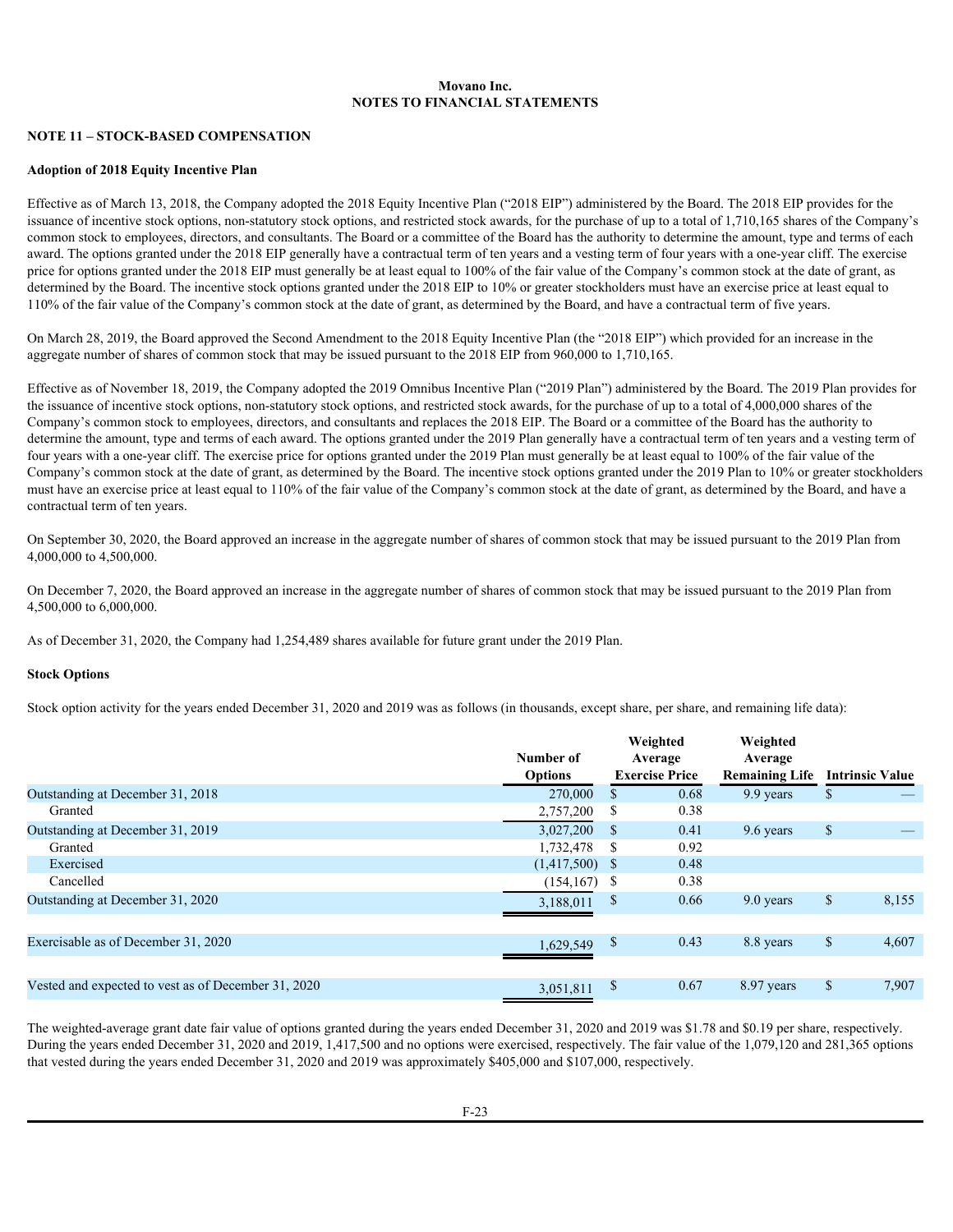The Company estimated the fair value of stock options using the Black-Scholes option pricing model. The fair value of the stock options were estimated using the following weighted average assumptions for the years ended December 31, 2020 and 2019:

|                         |            | <b>Year Ended</b><br>December 31, |  |
|-------------------------|------------|-----------------------------------|--|
|                         | 2020       | 2019                              |  |
| Dividend yield          | $-$ %      | $-$ %                             |  |
| Expected volatility     | 68.23%     | 53.64%                            |  |
| Risk-free interest rate | $0.50\%$   | 1.61%                             |  |
| Expected life           | 5.89 years | 5.88 years                        |  |

*Dividend Rate*—The expected dividend rate was assumed to be zero, as the Company had not previously paid dividends on common stock and has no current plans to do so.

*Expected Volatility*—The expected volatility was derived from the historical stock volatilities of several public companies within the Company's industry that the Company considers to be comparable to the business over a period equivalent to the expected term of the stock option grants.

*Risk-Free Interest Rate*—The risk-free interest rate is based on the interest yield in effect at the date of grant for zero coupon U.S. Treasury notes with maturities approximately equal to the option's expected term.

*Expected Term*—The expected term represents the period that the Company's stock options are expected to be outstanding. The expected term of option grants that are considered to be "plain vanilla" are determined using the simplified method. The simplified method deems the term to be the average of the time-to-vesting and the contractual life of the options. For other option grants not considered to be "plain vanilla," the Company determined the expected term to be the contractual life of the options.

*Forfeiture Rate*—The Company made the one-time policy election to recognize forfeitures when they occur.

The Company has recorded stock-based compensation expense for the years ended December 31, 2020 and 2019 related to the issuance of stock option awards to employees and non-employees in the statement of operations and comprehensive loss as follows:

| <b>Year Ended</b><br>December 31,       |
|-----------------------------------------|
| 2019<br>2020                            |
| Research and development<br>86<br>42    |
| General and administrative<br>627<br>48 |
| 713<br>90                               |

 As of December 31, 2020, unamortized compensation expense related to unvested stock options was approximately \$3.1 million, which is expected to be recognized over a weighted average period of 3.0 years.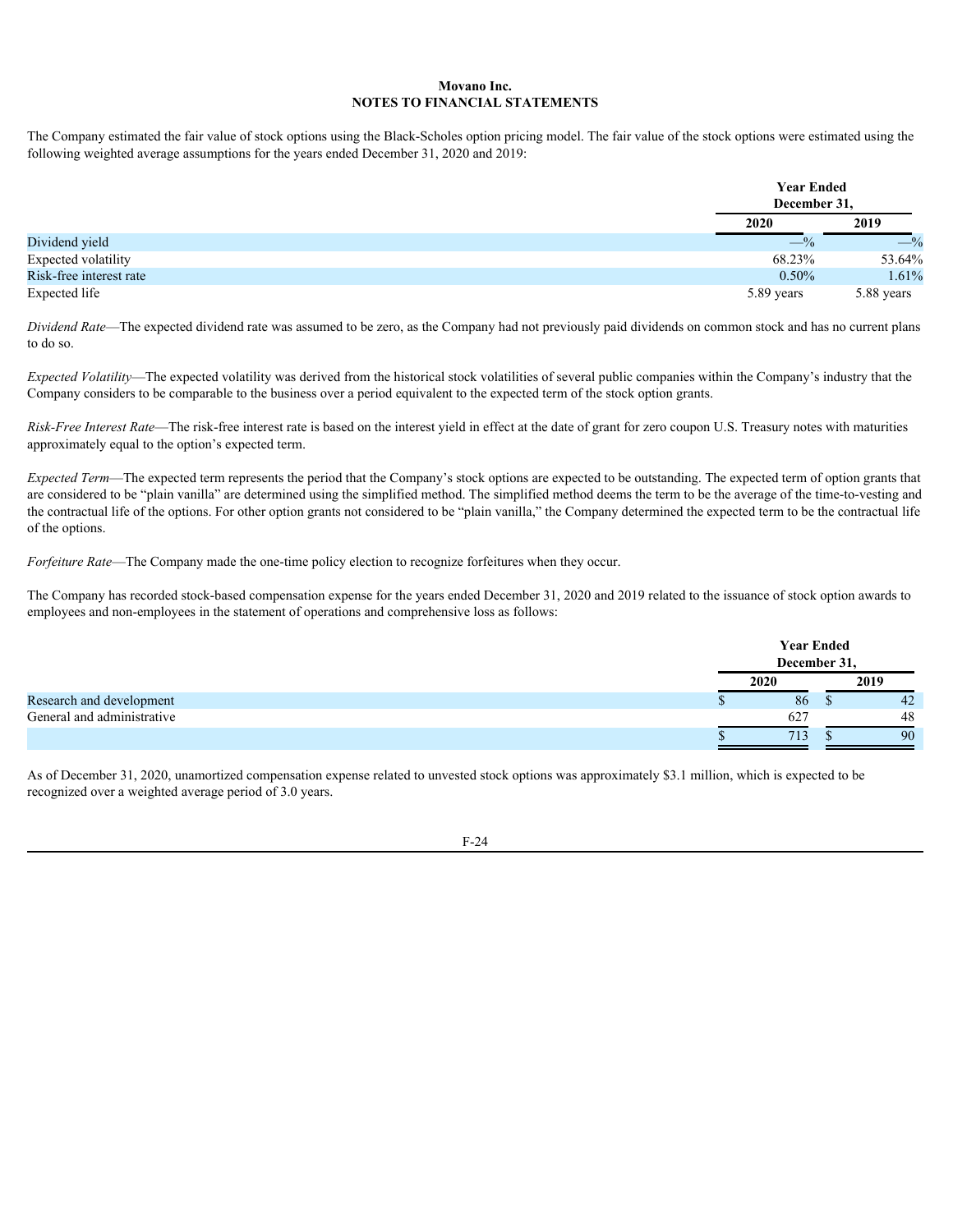### **NOTE 12 – COMMITMENTS AND CONTINGENCIES**

#### **Operating Leases**

The Company has entered into the following operating lease agreements (amounts in thousands).:

|                          | <b>Purpose of</b> | Commencement   | <b>Expiration</b> | Monthly |                | <b>Rent Expense</b><br>For the year ended<br>December 31. |              |
|--------------------------|-------------------|----------------|-------------------|---------|----------------|-----------------------------------------------------------|--------------|
| <b>Operating Lease</b>   | agreement         | Date           | Date              | Payment |                | 2020                                                      | 2019         |
| Facility lease -         | Office space      |                |                   |         |                |                                                           |              |
| Pleasanton, California   |                   | December 2018  | November 2019     |         | 7 <sub>5</sub> | $\sim$ 100 $\mu$                                          | 80           |
| Facility lease -         | Office space      |                |                   |         |                |                                                           |              |
| Pleasanton, California   |                   | September 2019 | September 2020    |         |                | 41                                                        | 15           |
| Facility lease - Dublin, | Office space      |                |                   |         |                |                                                           |              |
| California               |                   | October 2019   | September 2021    |         |                | 58                                                        | $12^{\circ}$ |
|                          |                   |                |                   |         |                | 99                                                        | 107          |

 The term of the Pleasanton, California agreement expired in September 2020. The future minimum lease payments on the Dublin, California agreement during 2021 are approximately \$41,400.

#### **Litigation**

From time to time, the Company may become involved in various litigation and administrative proceedings relating to claims arising from its operations in the normal course of business. Management is not currently aware of any matters that may have a material adverse impact on the Company's business, financial position, results of operations or cash flows.

#### **Indemnification**

The Company enters into standard indemnification agreements in the ordinary course of business. Pursuant to these arrangements, the Company indemnifies, holds harmless and agrees to reimburse the indemnified parties for losses suffered or incurred by the indemnified party, in connection with any trade secret, copyright, patent or other intellectual property infringement claim by any third party with respect to its technology. The term of these indemnification agreements is generally perpetual after the execution of the agreement. The maximum potential amount of future payments the Company could be required to make under these agreements is not determinable because it involves claims that may be made against the Company in the future, but have not yet been made. The Company has not incurred costs to defend lawsuits or settle claims related to these indemnification agreements.

The Company has entered into indemnification agreements with its directors and officers that may require the Company to indemnify its directors and officers against liabilities that may arise by reason of their status or service as directors or officers, other than liabilities arising from willful misconduct of the individual.

No amounts associated with such indemnifications have been recorded as of December 31, 2020 and 2019.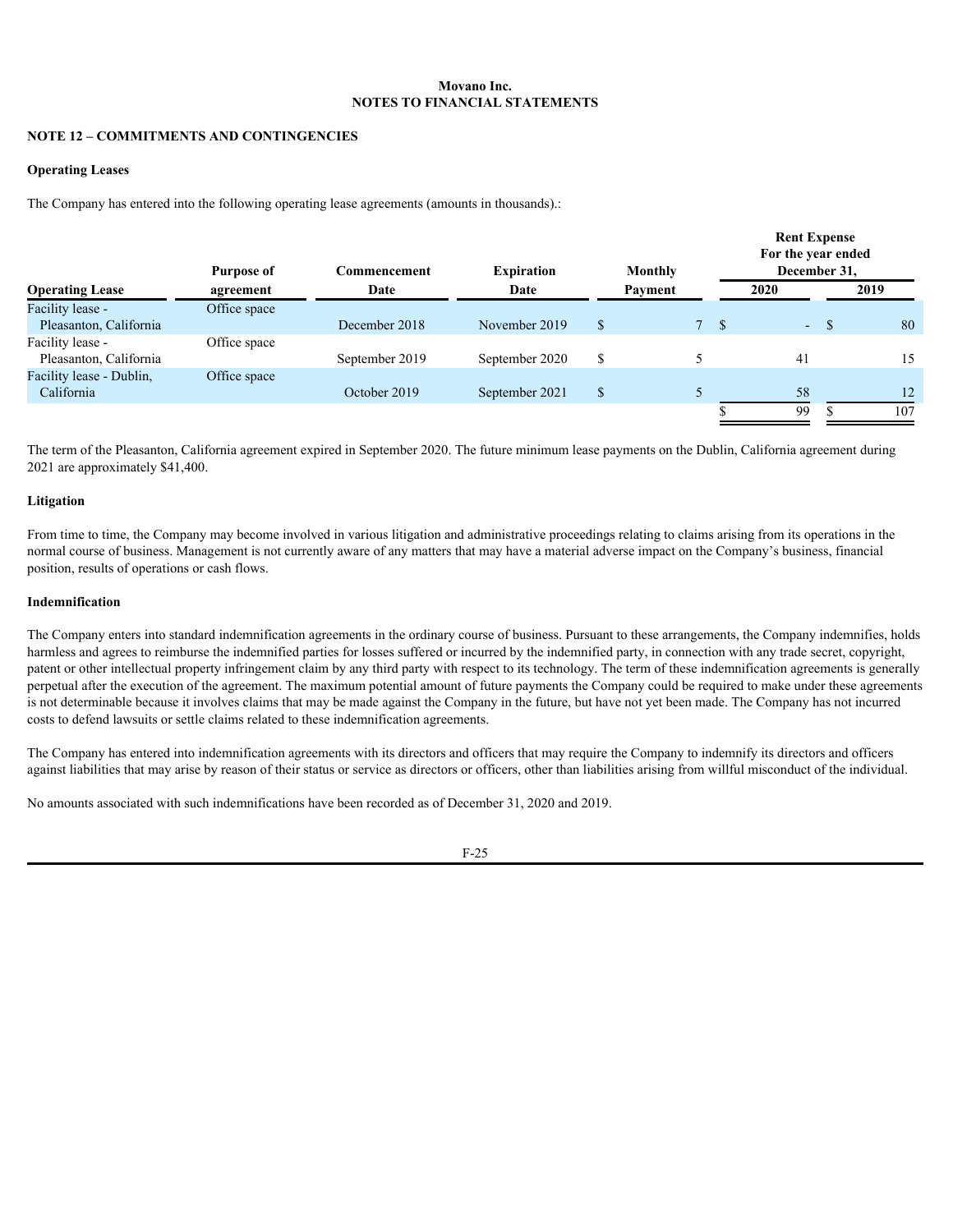### **NOTE 13 – INCOME TAXES**

The Company has incurred net operating losses only in the United States since its inception.

The effective tax rate of the Company's provision (benefit) for income taxes differs from the federal rate as follows:

|                                                                                                                  | <b>Year Ended</b><br>December 31, |        |
|------------------------------------------------------------------------------------------------------------------|-----------------------------------|--------|
|                                                                                                                  | 2020                              | 2019   |
| US federal provision (benefit)                                                                                   |                                   |        |
| At Statutory rate                                                                                                | 21%                               | 21%    |
| Valuation allowance                                                                                              | (17%)                             |        |
| Changes in fair value of warrants and derivative liability and interest expense for convertible promissory notes | (3%)                              | $\sim$ |
| Other                                                                                                            | (1%)                              | (21%)  |
| Effective tax rate                                                                                               |                                   |        |

The Company did not record any income tax expense or benefit as the Company incurred losses in all periods presented.

Significant components of the Company's deferred tax assets and liabilities as of December 31, 2020 and 2019 are as follows (in thousands):

|                                               |         | December 31, |         |  |
|-----------------------------------------------|---------|--------------|---------|--|
|                                               | 2020    |              | 2019    |  |
| Gross deferred tax assets:                    |         |              |         |  |
| Net operating loss carryforwards              | .n      | $4,523$ \$   | 2,414   |  |
| Research and development credit carryforwards |         | 367          | 199     |  |
| Stock-based compensation                      |         | 74           | 10      |  |
| Other                                         |         | 27           | 41      |  |
| Total gross deferred tax assets               | 4,991   |              | 2,664   |  |
| Less valuation allowance                      | (4,988) |              | (2,662) |  |
| Total net deferred tax assets                 |         |              |         |  |
| Deferred tax liabilities:                     |         |              |         |  |
| Property and equipment                        |         | (3)          |         |  |
| Total deferred tax liabilities                |         | (3)          |         |  |
| Net deferred tax assets                       |         |              |         |  |
|                                               |         |              |         |  |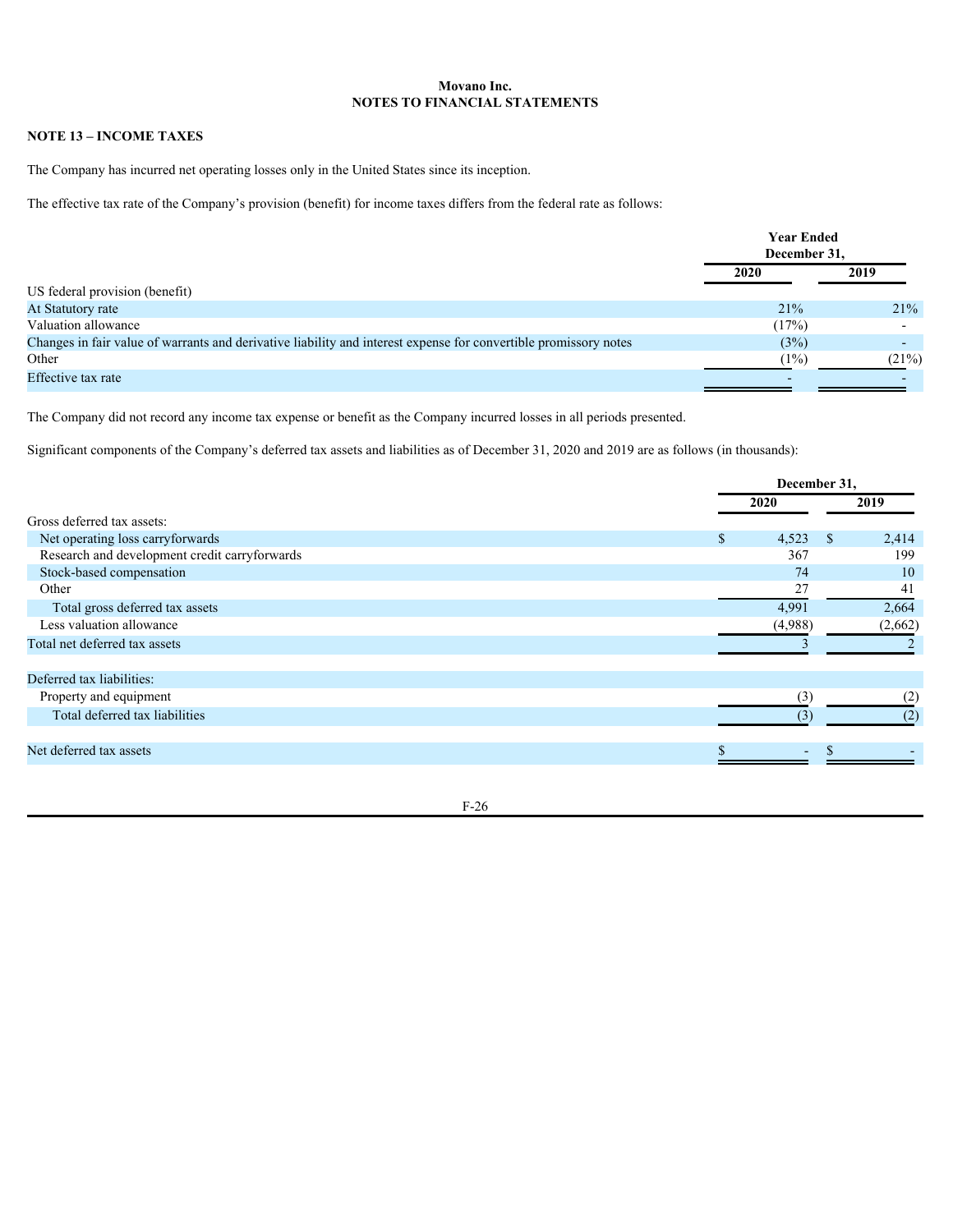During 2020 and 2019, the Company has maintained a valuation allowance against the net deferred tax assets due to the uncertainty surrounding the realization of those assets. The Company periodically evaluates the recoverability of the deferred tax assets and, when it is determined to be more-likely-than-not that the deferred tax assets are realizable, the valuation allowance is reduced. The valuation allowance increased by approximately \$2,326,000 and \$1,856,000 during the years ended December 31, 2020 and 2019, respectively.

As of December 31, 2020 and 2019, the Company has federal net operating loss carryforwards of approximately \$21.5 million and \$11.5 million, respectively, all of which do not expire. The net operating loss carryforwards may be available to offset future taxable income for income tax purposes.

As of December 31, 2020 and 2019, the Company has federal research and development ("R&D") credit carryforwards of approximately \$238,000 and \$132,000, respectively. The federal R&D credits begin to expire in 2039.

As of December 31, 2020 and 2019, the Company has California R&D credit carryforwards of approximately \$418,000 and \$274,000, respectively. The California R&D credits do not expire.

The Internal Revenue Code imposes limitations on a corporation's ability to utilize net operating loss ("NOL") and credit carryovers if it experiences an ownership change as defined in Section 382. In general terms, an ownership change may result from transactions increasing the ownership of certain stockholders in the stock of a corporation by more than 50% over a three-year period. If an ownership change has occurred, or were to occur, utilization of the Company's NOLs and credit carryovers could be restricted.

The Company accounts for uncertainty in income taxes pursuant to the relevant authoritative guidance. The guidance clarified the recognition of tax positions taken, or expected to be taken, on a tax return. The impact of an uncertain income tax position on the income tax return must be recognized at the largest amount that is more likely than not to be sustained upon audit by the relevant taxing authority. An uncertain tax position will not be recognized if it has a less than 50% likelihood of being sustained. No liability related to uncertain tax positions is recorded in the financial statements.

Total gross unrecognized tax benefit liabilities as of December 31, 2020 and 2019 were approximately \$289,000 and \$164,000, respectively, related to Federal and California R&D credits. As of December 31, 2020 and 2019, the Company had no unrecognized tax benefits, which, if recognized would affect the Company's effective tax rate due to the full valuation allowance. The Company's policy is to classify interest and penalties related to unrecognized tax benefits as part of the income tax provision in the statements of operations and comprehensive loss. The Company had no accrued interest and penalties related to unrecognized tax benefits as of December 31, 2020.

The following is a rollforward of the total gross unrecognized tax benefits for the years ended December 31, 2020 and 2019 (in thousands):

|                                                  | <b>Year Ended</b><br>December 31, |  |      |
|--------------------------------------------------|-----------------------------------|--|------|
|                                                  | 2020                              |  | 2019 |
| <b>Beginning Balance</b>                         | 164                               |  | 52   |
| Gross Increases - Tax Position in Current Period | 125                               |  | 132  |
| <b>Ending Balance</b>                            | 289                               |  | 164  |

All tax years remain subject to examination by the U.S. federal and state taxing authorities due to the Company's net operating losses and  $R&D$  credit carry carryforwards.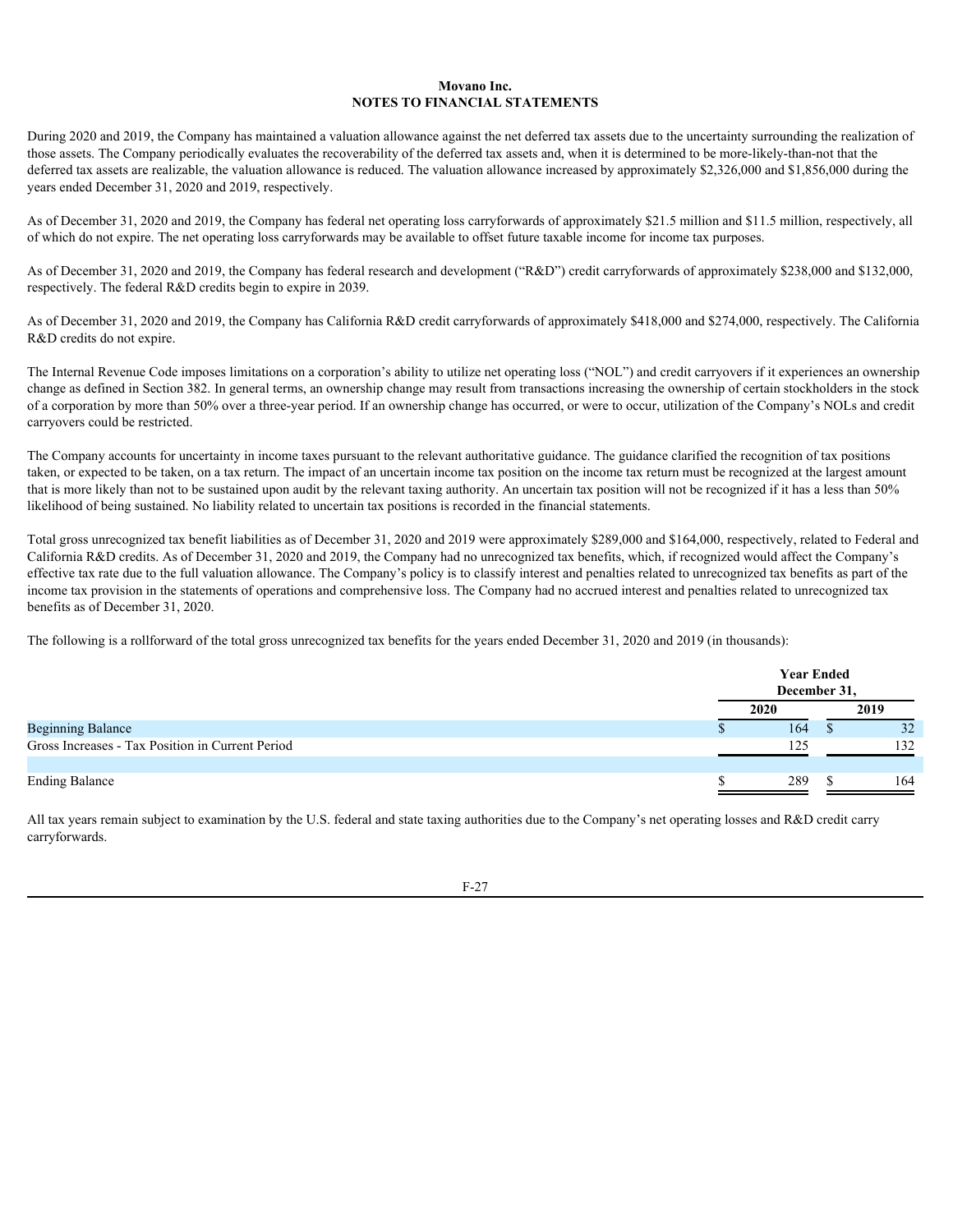### **NOTE 14 – NET LOSS PER SHARE ATTRIBUTABLE TO COMMON STOCKHOLDERS**

The following table sets for the computation of the basic and diluted net loss per share attributable to common stockholders during the years ended December 31, 2020 and 2019 is as follows (in thousands, except share and per share data):

|                                                                           | <b>Year Ended</b><br>December 31, |               |  |           |  |  |
|---------------------------------------------------------------------------|-----------------------------------|---------------|--|-----------|--|--|
|                                                                           |                                   | <b>2020</b>   |  | 2019      |  |  |
| Numerator:                                                                |                                   |               |  |           |  |  |
| Net loss and comprehensive loss                                           |                                   | $(13,031)$ \$ |  | (8,440)   |  |  |
| Accretion and dividends on redeemable convertible preferred stock         |                                   | (8,914)       |  | (6,041)   |  |  |
| Net loss attributable to common stockholders                              |                                   | (21,945)      |  | (14, 481) |  |  |
| Denominator:                                                              |                                   |               |  |           |  |  |
| Weighted-average common shares outstanding                                |                                   | 3,201,430     |  | 1,577,714 |  |  |
|                                                                           |                                   |               |  |           |  |  |
| Net loss per share attributable to common stockholders, basic and diluted |                                   | (6.85)        |  | (9.18)    |  |  |

 The potential shares of common stock that were excluded from the computation of diluted net loss per share attributable to common stockholders for the years ended December 31, 2020 and 2019 because including them would have been antidilutive are as follows:

|                                                     |            | <b>Year Ended</b><br>December 31, |  |
|-----------------------------------------------------|------------|-----------------------------------|--|
|                                                     | 2020       | 2019                              |  |
| Shares of redeemable convertible preferred stock    | 11,299,425 | 10,701,244                        |  |
| Non-vested shares under restricted stock grants     | 1,094,167  | 2,104,167                         |  |
| Shares related to convertible promissory notes      | 4,656,918  | $\overline{\phantom{a}}$          |  |
| Shares subject to options to purchase common stock  | 3,137,811  | 2,977,000                         |  |
| Shares subject to warrants to purchase common stock | 871,167    | 960,118                           |  |
| Total                                               | 21,059,488 | 16,742,529                        |  |
|                                                     |            |                                   |  |

 For the years ended December 31, 2020 and 2019, performance based option awards for 50,200 shares of common stock are not included in in the table above or considered in the calculation of diluted earnings per share until the performance conditions of the option award are considered probable by the Company.

Additionally, until March 28, 2019, when the Board approved the Second Amended and Restated Certificate of Incorporation, Series A preferred stock converted into a variable number of shares of common stock.

### **NOTE 15 – SUBSEQUENT EVENTS**

Subsequent events have been evaluated through March 10, 2021, which is the date the financial statements were available to be issued.

Between January 1, 2021 and March 5, 2021, employees and directors of the Company exercised a total of 75,208 options for common stock resulting in proceeds to the Company of approximately \$40,000.

In February 2021, the Company approved the following:

- an amendment and restatement of the 2019 Plan which, effective upon completion of the IPO, will increase the amount of shares of common stock reserved for issuance thereunder to 7,400,000;
- the Third Amended and Restated Certificate of Incorporation which, effective upon completion of the IPO, will provide for the authorization of 75,000,000 shares of \$0.0001 par value common stock and 5,000,000 shares of \$.0001 par value of preferred stock;
- a total of 1,415,000 option awards for common stock to be issued to employees of the Company at a weighted average exercise price of \$3.26 per share and vesting terms of approximately four years, and
- a total of 52,500 warrants for common stock to be issued to advisors to the Company at a weighted average exercise price of \$0.0125 per share.

In February 2021, holders of warrants that were originally issued in August 2020 to purchase 42,220 shares of common stock agreed to cancel the warrants for no consideration.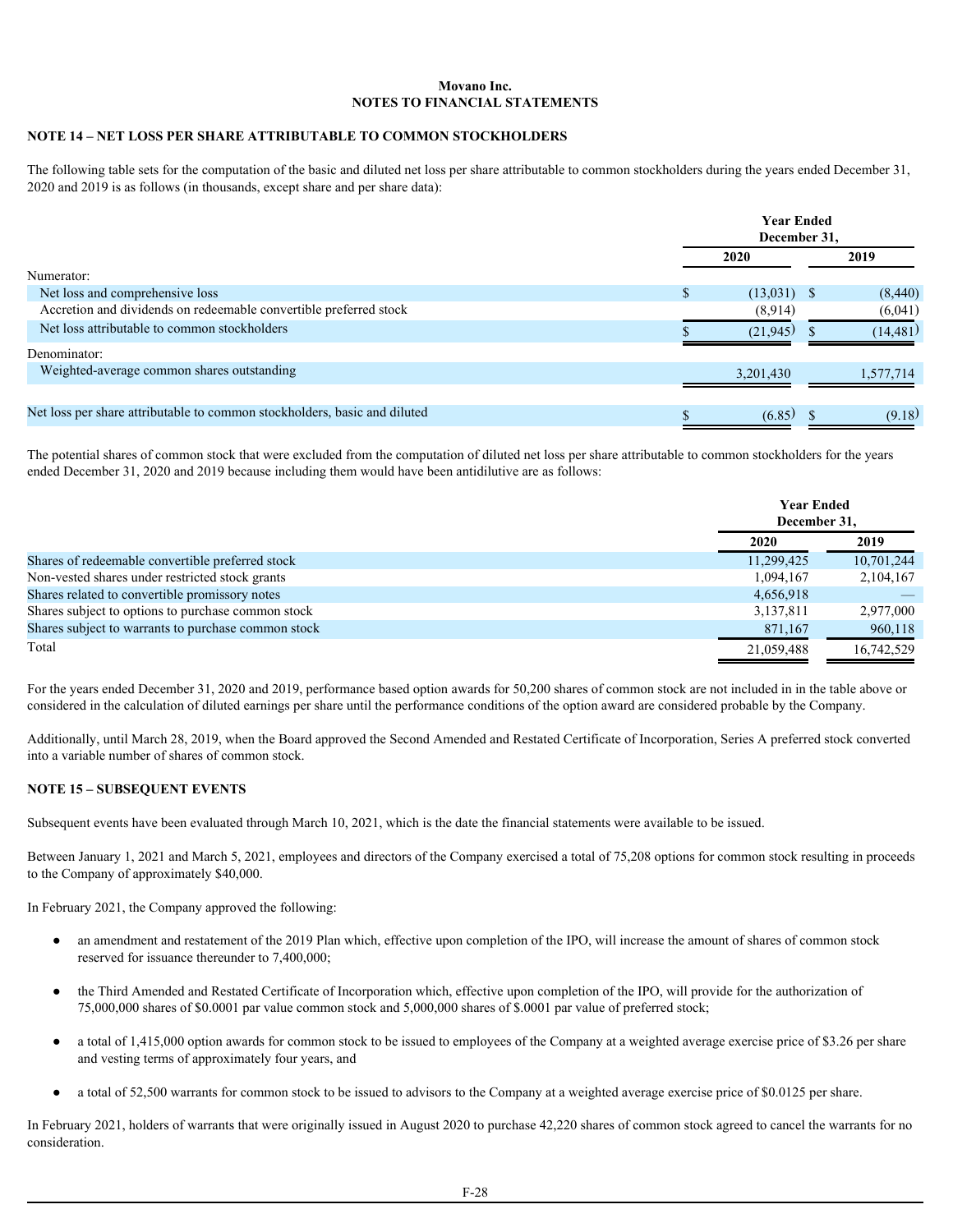### **MOVANO INC.**

**Shares of Common Stock**

# **PROSPECTUS**

*Sole Book-Running Manager*

# **National Securities Corporation**

Until , 2021, all dealers that effect transactions in these securities, whether or not participating in this offering, may be required to deliver a prospectus. This is in addition to the dealers' obligation to deliver a prospectus when acting as underwriters and with respect to their unsold allotments or subscriptions.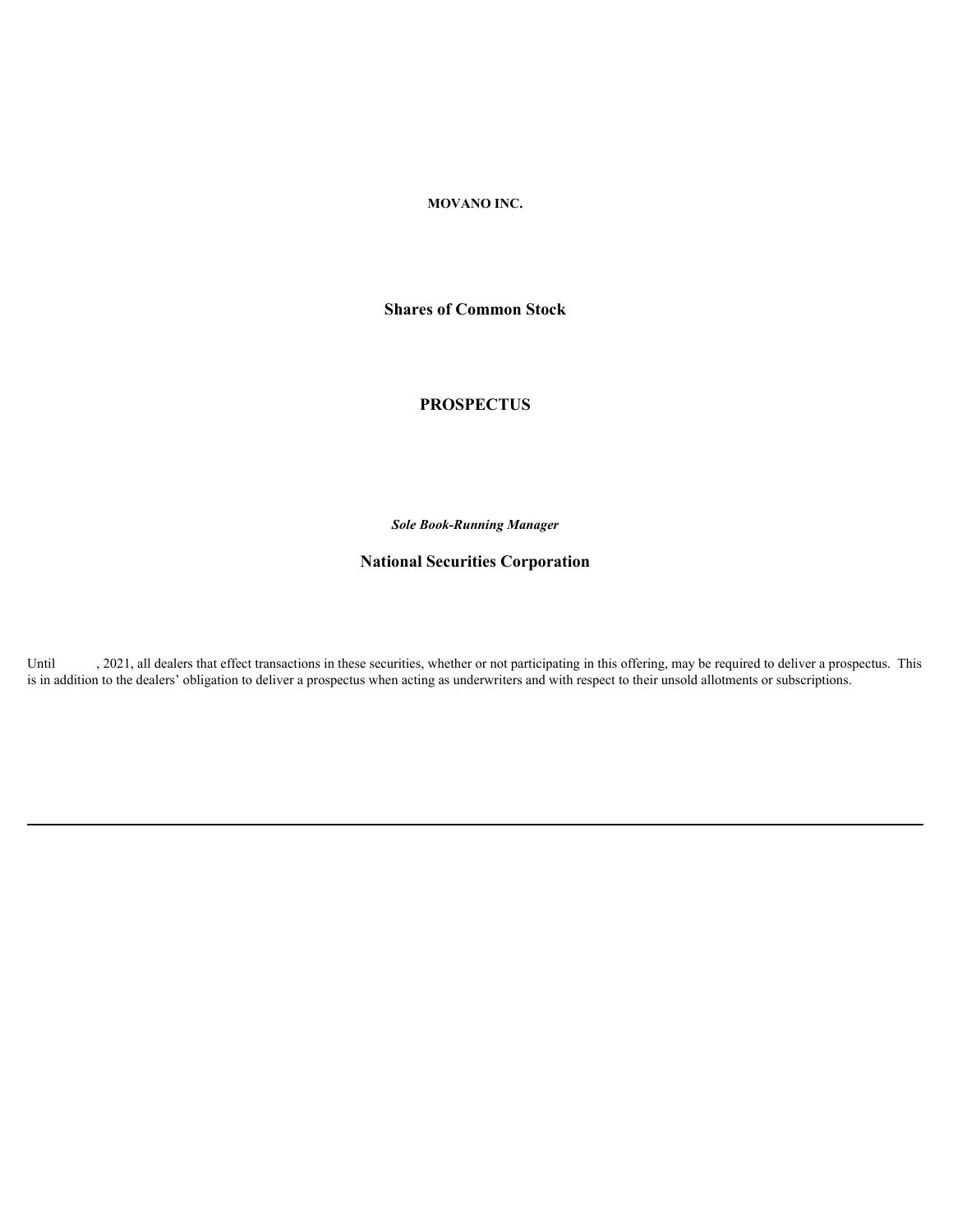#### **PART II**

### **INFORMATION NOT REQUIRED IN PROSPECTUS**

### **ITEM 13. OTHER EXPENSES OF ISSUANCE AND DISTRIBUTION**

The following table sets forth the costs and expenses, other than the underwriting discount, payable by us in connection with the sale and distribution of the securities being registered. All amounts are estimated except the SEC registration fee, the FINRA filing fee and the initial listing fee for Nasdaq.

| <b>SEC Filing Fee</b>                 | 5,059     |
|---------------------------------------|-----------|
| <b>FINRA Fee</b>                      | 7,455     |
| Underwriters' Legal Fees and Expenses | 175,000   |
| Nasdaq Fee                            | 80,000    |
| <b>Printing Expenses</b>              | 35,000    |
| Accounting Fees and Expenses          | 500,000   |
| Legal Fees and Expenses               | 325,000   |
| Transfer Agent and Registrar Expenses | 10,000    |
| Miscellaneous                         | 37,486    |
| Total                                 | 1,175,000 |
|                                       |           |

#### **ITEM 14. INDEMNIFICATION OF DIRECTORS AND OFFICERS**

The following summary is qualified in its entirety by reference to the complete text of any statutes referred to below and the Third Amended and Restated Certificate of Incorporation of Movano Inc., a Delaware corporation.

Section 145 of the General Corporation Law of the State of Delaware (the "DGCL") permits a Delaware corporation to indemnify any person who was or is a party or is threatened to be made a party to any threatened, pending or completed action, suit or proceeding, whether civil, criminal, administrative or investigative (other than an action by or in the right of the corporation) by reason of the fact that the person is or was a director, officer, employee or agent of the corporation, or is or was serving at the request of the corporation as a director, officer, employee or agent of another corporation, partnership, joint venture, trust or other enterprise, against expenses (including attorneys' fees), judgments, fines and amounts paid in settlement actually and reasonably incurred by the person in connection with such action, suit or proceeding if the person acted in good faith and in a manner the person reasonably believed to be in or not opposed to the best interests of the corporation, and, with respect to any criminal action or proceeding, had no reasonable cause to believe the person's conduct was unlawful.

In the case of an action by or in the right of the corporation to procure a judgment in its favor, Section 145 of the DGCL permits a Delaware corporation to indemnify any person who was or is a party or is threatened to be made a party to any threatened, pending or completed action or suit by reason of the fact that the person is or was a director, officer, employee or agent of the corporation, or is or was serving at the request of the corporation as a director, officer, employee or agent of another corporation, partnership, joint venture, trust or other enterprise, against expenses (including attorneys' fees) actually and reasonably incurred by the person in connection with the defense or settlement of such action or suit if the person acted in good faith and in a manner the person reasonably believed to be in or not opposed to the best interests of the corporation and except that no indemnification shall be made in respect of any claim, issue or matter as to which such person shall have been adjudged to be liable to the corporation unless and only to the extent that the Court of Chancery or the court in which such action or suit was brought shall determine upon application that, despite the adjudication of liability but in view of all the circumstances of the case, such person is fairly and reasonably entitled to indemnity for such expenses that the Court of Chancery or such other court shall deem proper.

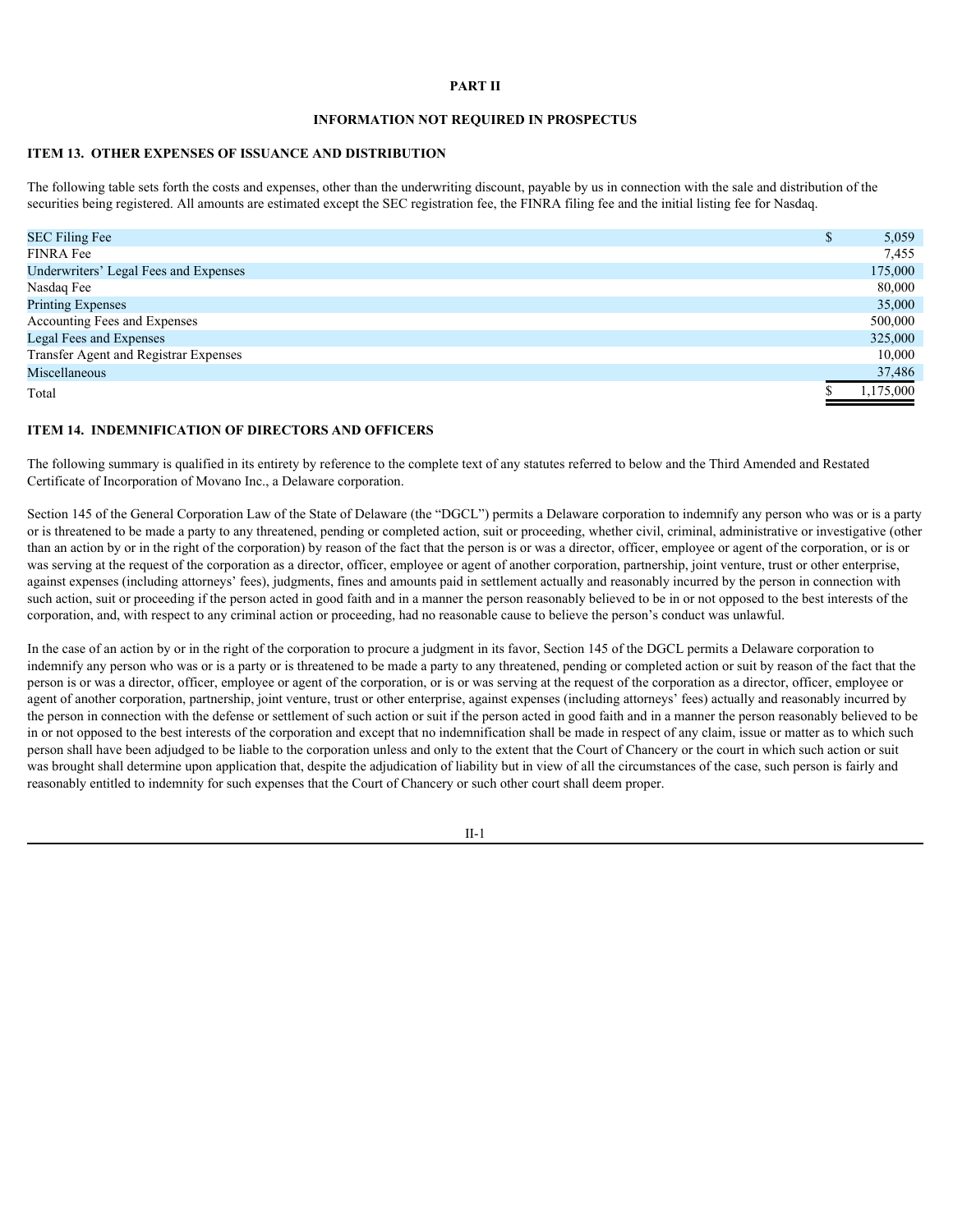Section 145 of the DGCL also permits a Delaware corporation to purchase and maintain insurance on behalf of any person who is or was a director, officer, employee or agent of the corporation, or is or was serving at the request of the corporation as a director, officer, employee or agent of another corporation, partnership, joint venture, trust or other enterprise against any liability asserted against such person and incurred by such person in any such capacity, or arising out of such person's status as such, whether or not the corporation would have the power to indemnify such person against such liability under Section 145 of the DGCL.

Article NINTH of our Third Amended and Restated Certificate of Incorporation states that our directors shall not be personally liable to us or to our stockholders for monetary damages for any breach of fiduciary duty as a director, notwithstanding any provision of law imposing such liability. Under Section 102(b)(7) of the DGCL, the personal liability of a director to the corporation or its stockholders for monetary damages for breach of fiduciary duty can be limited or eliminated except (i) for any breach of the director's duty of loyalty to the corporation or its stockholders; (ii) for acts or omissions not in good faith or which involve intentional misconduct or a knowing violation of law; (iii) under Section 174 of the DGCL (relating to unlawful payment of dividend or unlawful stock purchase or redemption); or (iv) for any transaction from which the director derived an improper personal benefit.

Article EIGHTH of our Third Amended and Restated Certificate of Incorporation and Section 6.1 of our Amended and Restated Bylaws provide that we shall indemnify (and advance expenses to) our officers and directors to the full extent permitted by the DGCL.

Effective upon the closing of this offering, we will have directors' and officers' liability insurance insuring our directors and officers against liability for acts or omissions in their capacities as directors or officers, subject to certain exclusions. Such insurance also insures us against losses which we may incur in indemnifying our officers and directors.

As permitted by the DGCL, we have entered into indemnification agreements with each of our directors and executive officers that require us to indemnify such persons against various actions including, but not limited to, third-party actions where such director or executive officer, by reason of his or her corporate status, is, or is threatened to be made, a party to or participant in any threatened, pending or completed action, or by reason of anything done or not done by such director in any such capacity. We are obligated to indemnify directors and executive officers against all costs, fees, judgments, fines, and amounts paid in settlement actually and reasonably incurred by such directors or executive officers in connection with such action, if such directors or executive officers acted in good faith and in a manner they reasonably believed to be in or not opposed to our best interests, and with respect to any criminal proceeding, had no reasonable cause to believe their conduct was unlawful. We also must advance to our directors and executive officers expenses (including attorney's fees) incurred by or on behalf of such directors and executive officers no later than 30 days after our receipt of a statement or statements from directors or executive officers requesting such payments from time to time. Pursuant to the indemnification agreements, the directors or executive officers undertake to repay and advance to the extent it is ultimately determined that they are not entitled to be indemnified by us.

Prior to the closing of this offering, we plan to enter into an underwriting agreement, which will provide that the underwriter is obligated, under some circumstances, to indemnify our directors, officers and controlling persons against specified liabilities.

#### **ITEM 15. RECENT SALES OF UNREGISTERED SECURITIES**

During the past three years, we issued the following securities without registration under the Securities Act of 1933, as amended (the "Securities Act").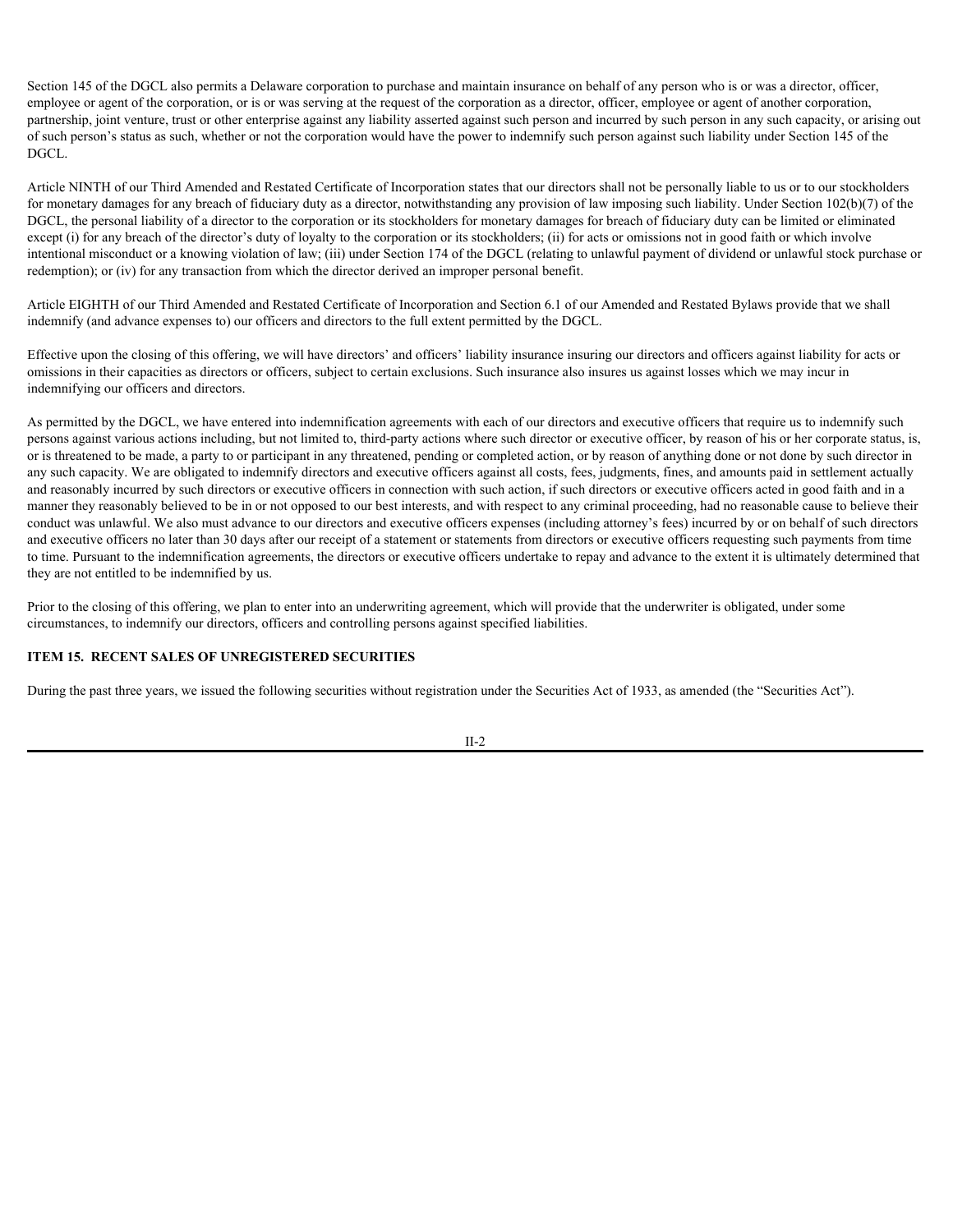#### **Stock, Warrants and Convertible Notes**

On January 30, 2018, we sold a total of 4,040,000 shares of common stock to Leabman Holdings LLC, MS Investments LLC, Silverdata Holdings LLC and the founder of our Company for an aggregate offering price of \$50,500.

On February 8, 2018, we issued certain individuals warrants to purchase an aggregate of 303,000 shares of our common stock as consideration for consulting services. The warrants had a term of five years and an exercise price of \$0.0125 per share.

In March and April 2018, we sold an aggregate of 2,692,253 shares of our Series A Redeemable Convertible Preferred Stock to 32 accredited investors at an aggregate offering price of \$6,999,876.

On March 14, 2018, in connection with the consummation of the placement of our Series A Redeemable Convertible Preferred Stock on that date, we issued to NSC a warrant to purchase 106,691 shares of our common stock as consideration for its service as placement agent. NSC later assigned approximately nine-tenths of the warrant (a total of 96,023 shares) among three accredited investors. The warrant had a term of five years and an exercise price of \$2.60 per share, which was subsequently amended to \$1.40 per share. Upon consummation of the offering and the automatic conversion of the Series A Redeemable Convertible Preferred Stock in connection therewith, these warrants will adjust and become exercisable for a number of shares of common stock equal to 10% of the aggregate number of shares of common stock issued by the Company upon conversion of the 1,066,912 shares of Series A preferred stock issued on March 14, 2018, inclusive of shares issued upon conversion of accrued dividends on such shares.

In connection with the consummation of the placement of our Series A Redeemable Convertible Preferred Stock, on March 14, 2018 and June 28, 2019, we issued to Emily Wang Fairbairn, acting as lead investor, warrants to purchase 336,612 and 139,172 shares of our common stock, respectively. Ms. Fairbairn later assigned three-fourths of the warrant among three accredited investors. The warrant had a term of five years and an exercise price of \$0.0125. These warrants were exercised in full on June 28, 2019.

On April 23, 2018, in connection with the consummation of the second placement of our Series A Redeemable Convertible Preferred Stock on that date, we issued to NSC a warrant to purchase 26,957 shares of our common stock as consideration for its service as placement agent. NSC later assigned approximately nine-tenths of the warrant (a total of 24,260 shares) among three accredited investors. The warrant had a term of five years and an exercise price of \$2.60 per share, which was subsequently amended to \$1.40 per share. Upon consummation of the offering and the automatic conversion of the Series A Redeemable Convertible Preferred Stock in connection therewith, these warrants will adjust and become exercisable for a number of shares of common stock equal to 10% of the aggregate number of shares of common stock issued by the Company upon conversion of the 269,573 shares of Series A preferred stock issued on April 23, 2018, inclusive of shares issued upon conversion of accrued dividends on such shares.

In March and June 2019, we sold an aggregate of 4,942,319 shares of our Series B Redeemable Convertible Preferred Stock to 185 accredited investors at an aggregate offering price of \$10,377,820.

On March 28, 2019, in connection with the consummation of the placement of our Series B Redeemable Convertible Preferred Stock on that date, we issued to Emily Wang Fairbairn, acting as lead investor, a warrant to purchase 23,800 shares of our common stock. Ms. Fairbairn later assigned three-fourths of the warrant among three accredited investors. The warrant had a term of five years and an exercise price of \$0.0125. These warrants were exercised in full on June 28, 2019.

On April 16, 2019, in connection with the consummation of the placement of our Series B Redeemable Convertible Preferred Stock, we issued to NSC a warrant to purchase 414,270 shares of our common stock as consideration for its service as placement agent. NSC later assigned approximately nine-tenths of the warrant (a total of 372,843 shares) among six accredited investors. The warrant had a term of five years and an exercise price of \$2.10 per share. Upon consummation of the offering and the automatic conversion of the Series B Redeemable Convertible Preferred Stock in connection therewith, these warrants will adjust and become exercisable for a number of shares of common stock equal to 10% of the aggregate number of shares of common stock issued by the Company upon conversion of the 4,142,270 shares of Series B preferred stock issued on March 3, 2019, inclusive of shares issued upon conversion of accrued dividends on such shares.

From February through August of 2020, we issued convertible promissory notes in an aggregate principal amount of \$12.5 million to 314 accredited investors, including \$0.7 million as payment for services.

On August 27, 2020, in connection with the consummation of the placement of our convertible promissory notes, we issued to Emily Wang Fairbairn, acting as lead investor, a warrant to purchase 10,000 shares of our common stock. The warrant has a term of five years and an initial exercise price of \$2.97 per share. Upon automatic conversion of the related promissory notes, the exercise price of this warrant is automatically adjusted to the conversion price.

On August 27, 2020, in connection with the consummation of the placement of our convertible promissory notes, we issued to Newbridge Securities and NSC warrants to purchase 161,830 and 42,220 shares, respectively, of our common stock as consideration for their services as placement agent. The warrants have a term of five years and an initial exercise price of \$2.97 per share. Upon automatic conversion of the related promissory notes, the exercise price of these warrants is automatically adjusted to the conversion price. In February 2021, the NSC warrants to purchase 42,220 shares of our common stock were cancelled by their holders for no consideration.

On February 10, 2021, we issued to two individuals warrants to purchase an aggregate 52,500 shares of our common stock in connection with obligations owed to those individuals related to the consummation of the placement of our Series A Redeemable Convertible Preferred Stock in 2018. The warrants have an exercise price of \$0.0125 and expire on March 3, 2023.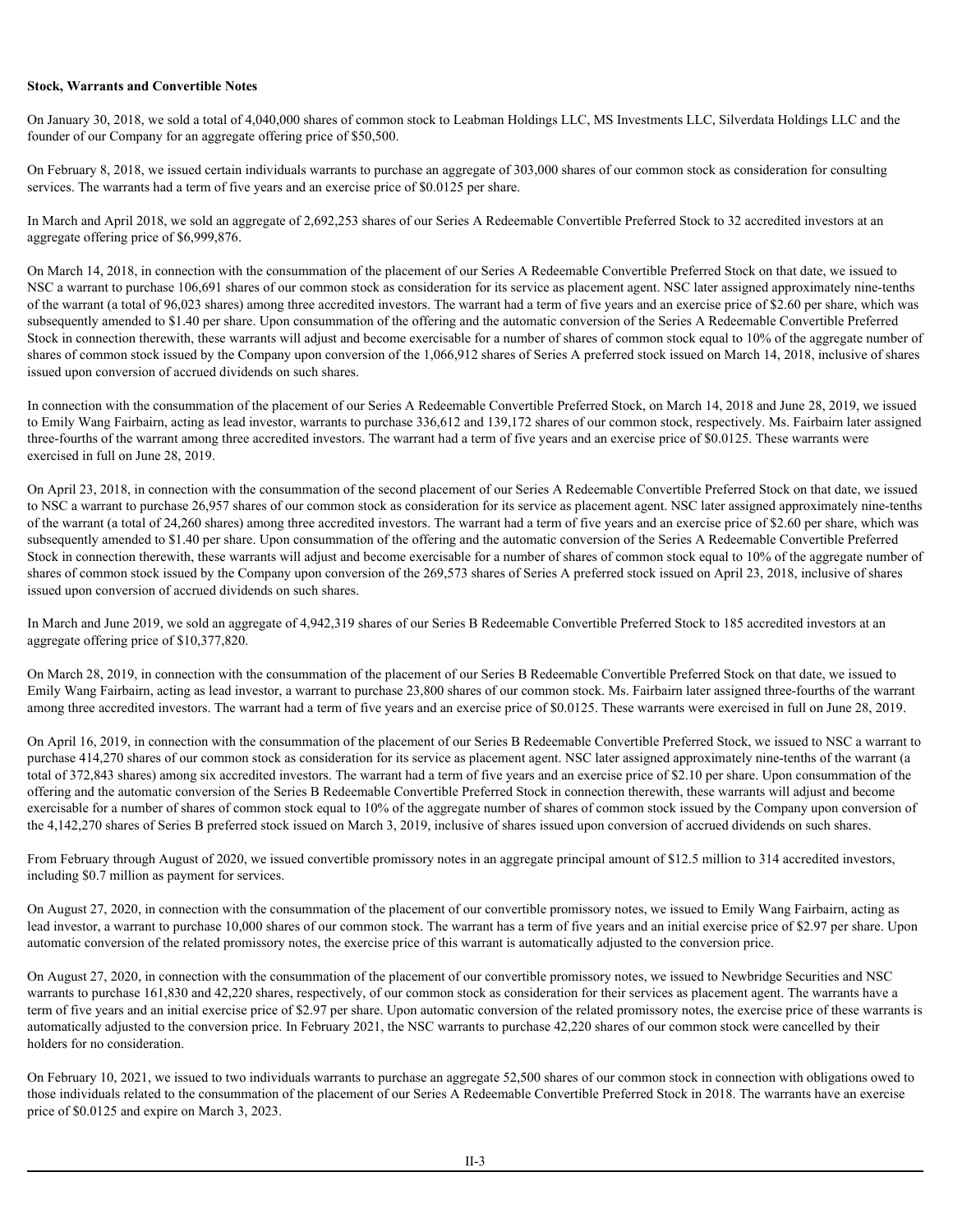The offers, sales and issuances of the securities described above were deemed to be exempt from registration under the Securities Act in reliance on the exemption provided by Section 4(a)(2) of the Securities Act. Each of the recipients of securities in these transactions was an accredited investor and there was no form of general solicitation or general advertising relating to the offer.

#### **Stock Options and Stock Awards**

Effective on June 20, 2018, we granted to certain employees, directors and consultants, as consideration for their service to the Company, options to purchase an aggregate of 270,000 shares of our common stock at an exercise price of \$0.68 per share.

Effective November 18, 2019, we granted to certain employees, directors and consultants, as consideration for their service to the Company, options to purchase an aggregate of 2,757,200 shares of our common stock at an exercise price of \$0.38 per share.

Effective February 12, 2020, we granted to certain employees, directors and non-employee directors, as consideration for their service to the Company, options to purchase an aggregate of 85,478 shares of our common stock at an exercise price of \$0.38 per share.

Effective September 30, 2020, we granted to one employee, as consideration for his service to the Company, 140,000 fully vested shares of our common stock.

Effective September 30, 2020, we granted to certain employees, directors and non-employee directors, as consideration for their service to the Company, options to purchase an aggregate of 835,000 shares of our common stock at an exercise price of \$0.54 per share.

Effective December 7, 2020, we granted to one non-employee director, as consideration for his service to the Company, options to purchase an aggregate of 350,000 shares of our common stock at an exercise price of \$0.54 per share.

Effective December 7, 2020, we granted to certain employees, as consideration for their service to the Company, options to purchase an aggregate of 462,000 shares of our common stock at an exercise price of \$2.00 per share.

From October 15, 2020 through December 31, 2020, certain of our employees and directors exercised options to purchase an aggregate of 1,417,500 shares of our common stock with exercise prices ranging from \$0.38 to \$0.68 per share for an aggregate exercise price of \$675,400.

Between January 1, 2021 and March 5, 2021, certain employees and directors exercised a total of 75,208 options for our common stock resulting in proceeds of approximately \$40,000.

Effective February 10, 2021, we granted to certain employees and directors, as consideration for their service to the Company, options to purchase an aggregate of 1,415,000 shares of our common stock at an exercise price of \$3.26 per share.

All of the shares of common stock, stock options and stock awards described above were granted in reliance upon an available exemption from the registration requirements of the Securities Act, including those contained in Rule 701 promulgated under Section 3(b) of the Securities Act. Among other things, we relied on the fact that, under Rule 701, companies that are not subject to the reporting requirements of Section 13 or Section 15(d) of the Exchange Act are exempt from registration under the Securities Act with respect to certain offers and sales of securities pursuant to "compensatory benefit plans" as defined under that rule. We believe that all of the shares of common stock, stock options and stock awards described above were issued pursuant qualifying "compensatory benefit plans".

II-4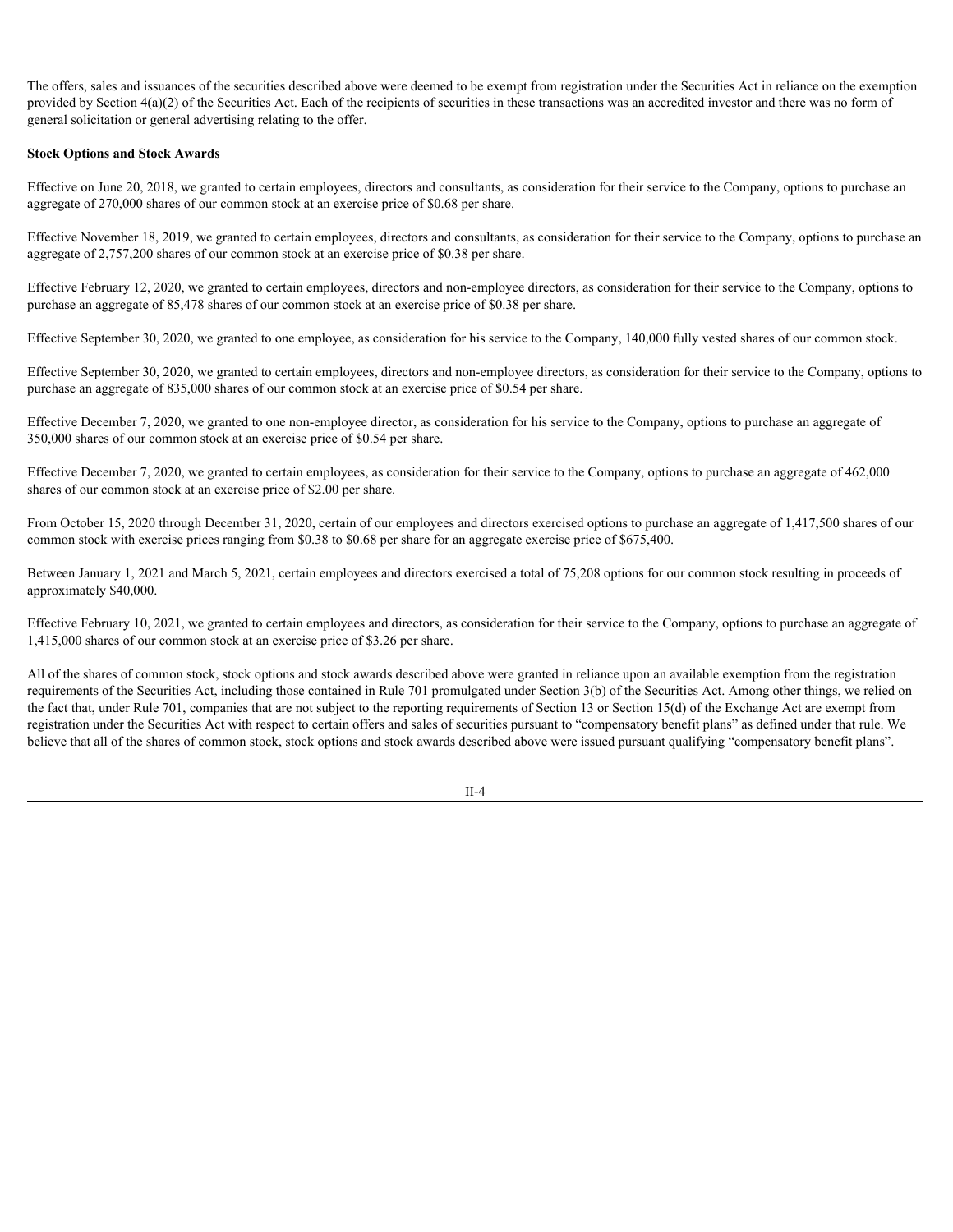# **ITEM 16. EXHIBITS**

| <b>Exhibit No.</b> | <b>Description of Document</b>                                                                                                                                      |  |
|--------------------|---------------------------------------------------------------------------------------------------------------------------------------------------------------------|--|
| $\overline{1.1}$   | Form of Underwriting Agreement                                                                                                                                      |  |
| 3.1                | Second Amended and Restated Certificate of Incorporation of the Registrant, as currently in effect*                                                                 |  |
| 3.2                | Bylaws of the Registrant, as currently in effect*                                                                                                                   |  |
| 3.3                | Third Amended and Restated Certificate of Incorporation of the Registrant, to be in effect upon completion of this offering*                                        |  |
| 3.4                | Amended and Restated Bylaws of the Registrant, to be in effect upon completion of this offering*                                                                    |  |
| 4.1                | Specimen Certificate representing shares of common stock of the Registrant*                                                                                         |  |
| 4.2                | Form of Underwriter Warrant                                                                                                                                         |  |
| 4.3                | Form of Amended and Restated Warrant to Purchase Common Stock issued to the placement agent in the Registrant's 2018 private placement                              |  |
|                    | offering*                                                                                                                                                           |  |
| 4.4                | Form of Amended and Restated Warrant to Purchase Common Stock issued to the placement agent in the Registrant's 2019 private placement                              |  |
|                    | offering*                                                                                                                                                           |  |
| 4.5                | Form of 2020 Subordinated Convertible Promissory Note*                                                                                                              |  |
| 4.6                | Form of Warrant to Purchase Common Stock issued in 2020*                                                                                                            |  |
| 5.1                | Opinion of K&L Gates LLP*                                                                                                                                           |  |
| 10.1               | Movano Inc. Amended and Restated 2019 Omnibus Incentive Plan†*                                                                                                      |  |
| 10.2               | Form of Stock Option Award Agreement under 2019 Omnibus Incentive Plant*                                                                                            |  |
| 10.3               | Non-Employee Director Compensation Policy, to be in effect upon completion of this offering <sup>†</sup> *                                                          |  |
| 10.4               | Form of Indemnification Agreement by and between the Registrant and each of its directors and executive officers <sup>†*</sup>                                      |  |
| 10.5               | Offer Letter, dated November 29, 2019, by and between the Registrant and Michael Leabman †*                                                                         |  |
| 10.6               | Offer Letter, dated November 29, 2019, by and between the Registrant and Phil Kelly $\dot{\tau}^*$                                                                  |  |
| 10.7               | Offer Letter, dated November 29, 2019, by and between the Registrant and J. Cogan †*                                                                                |  |
| 10.8               | Form of Securities Purchase Agreement between the Registrant and investors for an offering completed on April 23, 2018 <sup>†*</sup>                                |  |
| 10.9               | Form of Consent and Amendment Agreement between the Registrant and investors participating in the offering completed on April 23, 2018 <sup>*</sup>                 |  |
| 10.10              | Form of Securities Purchase Agreement between the Registrant and investors for an offering completed on March 28, 2019 <sup>*</sup>                                 |  |
| 10.11              | Form of Amended and Restated Registration Rights Agreement between the Registrant and investors for an offering completed on March 28,<br>2019 $\ddagger$ *         |  |
| 10.12              | Form of August 2019 Amendment to Securities Purchase Agreement between the Registrant and investors participating in the offering completed                         |  |
|                    | on April 23, 2018*                                                                                                                                                  |  |
| 10.13              | Form of December 2019 Amendment to Securities Purchase Agreement between the Registrant and investors participating in the offering<br>completed on April 23, 2018* |  |
| 10.14              | Form of December 2019 Amendment to Securities Purchase Agreement between the Registrant and investors participating in the offering                                 |  |
|                    | completed on March 28, 2019*                                                                                                                                        |  |
| 10.15              | Form of 2020 Note Purchase Agreement <sup>**</sup>                                                                                                                  |  |
| 10.16              | Amended and Restated Lead Investor Agreement, dated August 27, 2020, between the Registrant and Maestro Venture Partners, LLC*                                      |  |
| 10.17              | Offer Letter, dated February 8, 2020, by and between the Registrant and John Mastrototaro †*                                                                        |  |
| 10.18              | First Amendment to Employment Letter Agreement, dated February 10, 2021, by and between the Registrant and Michael Leabman †*                                       |  |
| 10.19              | First Amendment to Employment Letter Agreement, dated February 10, 2021, by and between the Registrant and Phil Kelly <sup>†*</sup>                                 |  |
| 10.20              | First Amendment to Employment Letter Agreement, dated February 10, 2021, by and between the Registrant and J. Cogan $\dot{\uparrow}^*$                              |  |
| 23.1               | Consent of Moss Adams LLP, Independent Registered Public Accounting Firm                                                                                            |  |
| 23.2               | Consent of K&L Gates LLP (included in Exhibit 5.1)                                                                                                                  |  |
| 24.1               | Power of Attorney*                                                                                                                                                  |  |
|                    |                                                                                                                                                                     |  |

\* Previously filed.

‡ Annexes, schedules and/or exhibits have been omitted pursuant to Item 601(a)(5) of Regulation S-K. Movano Inc. hereby undertakes to furnish supplementally copies of any of the omitted schedules upon request by the U.S. Securities and Exchange Commission.

† Indicates management compensatory plan, contract or arrangement.

II-5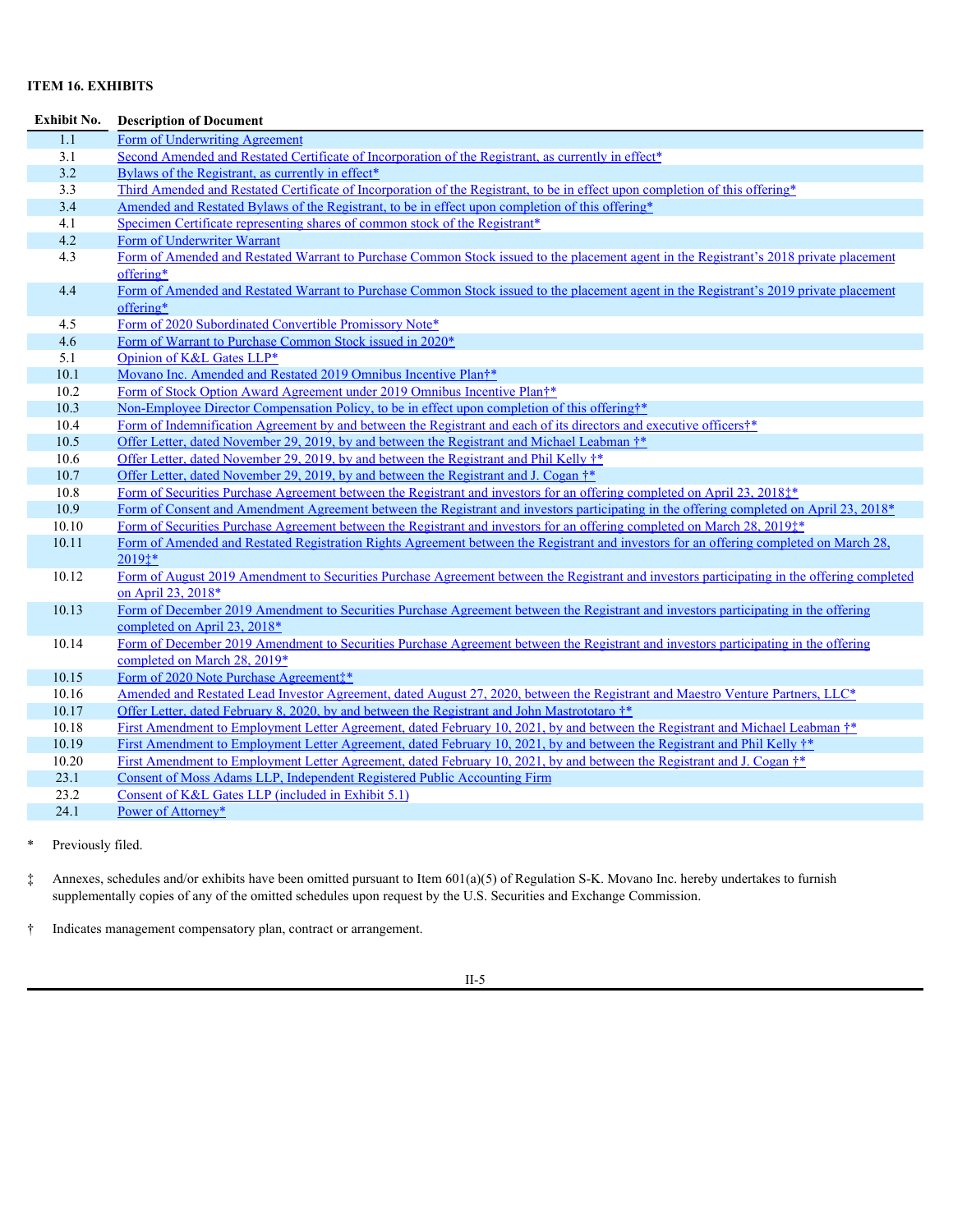#### **ITEM 17. UNDERTAKINGS**

The undersigned registrant hereby undertakes:

(1) To file, during any period in which offers or sales are being made, a post-effective amendment to this registration statement:

(i) To include any prospectus required by section  $10(a)(3)$  of the Securities Act of 1933;

(ii) To reflect in the prospectus any facts or events arising after the effective date of the registration statement (or the most recent post-effective amendment thereof) which, individually or in the aggregate, represent a fundamental change in the information set forth in the registration statement. Notwithstanding the foregoing, any increase or decrease in volume of securities offered (if the total dollar value of securities offered would not exceed that which was registered) and any deviation from the low or high end of the estimated maximum offering range may be reflected in the form of prospectus filed with the Commission pursuant to Rule 424(b) if, in the aggregate, the changes in volume and price represent no more than a 20% change in the maximum aggregate offering price set forth in the "Calculation of Registration Fee" table in the effective registration statement;

(iii) To include any material information with respect to the plan of distribution not previously disclosed in the registration statement or any material change to such information in the registration statement.

(2) That, for the purpose of determining any liability under the Securities Act of 1933, each such post-effective amendment shall be deemed to be a new registration statement relating to the securities offered therein, and the offering of such securities at that time shall be deemed to be the initial bona fide offering thereof.

(3) To remove from registration by means of a post-effective amendment any of the securities being registered that remain unsold at the termination of the offering.

(4) That, for the purpose of determining liability of the registrant under the Securities Act of 1933 to any purchaser in the initial distribution of the securities: The undersigned registrant undertakes that in a primary offering of securities of the undersigned registrant pursuant to this registration statement, regardless of the underwriting method used to sell the securities to the purchaser, if the securities are offered or sold to such purchaser by means of any of the following communications, the undersigned registrant will be a seller to the purchaser and will be considered to offer or sell such securities to such purchaser: (i) any preliminary prospectus or prospectus of the undersigned registrant relating to the offering required to be filed pursuant to Rule 424; (ii) any free writing prospectus relating to the offering prepared by or on behalf of the undersigned registrant or used or referred to by the undersigned registrant; (iii) the portion of any other free writing prospectus relating to the offering containing material information about the undersigned registrant or its securities provided by or on behalf of the undersigned registrant; and (iv) any other communication that is an offer in the offering made by the undersigned registrant to the purchaser.

(5) Insofar as indemnification for liabilities arising under the Securities Act of 1933 may be permitted to directors, officers and controlling persons of the registrant pursuant to the foregoing provisions, or otherwise, the registrant has been advised that in the opinion of the Securities and Exchange Commission such indemnification is against public policy as expressed in the Securities Act and is, therefore, unenforceable. In the event that a claim for indemnification against such liabilities (other than the payment by the registrant of expenses incurred or paid by a director, officer or controlling person of the registrant in the successful defense of any action, suit or proceeding) is asserted by such director, officer or controlling person in connection with the securities being registered, the registrant will, unless in the opinion of its counsel the matter has been settled by controlling precedent, submit to a court of appropriate jurisdiction the question whether such indemnification by it is against public policy as expressed in the Securities Act and will be governed by the final adjudication of such issue.

(6) For purposes of determining any liability under the Securities Act of 1933, the information omitted from the form of prospectus as filed as part of this registration statement in reliance upon Rule 430A and contained in a form of prospectus filed by the registrant pursuant to Rule 424(b)(1) or (4) or 497(h) under the Securities Act shall be deemed to be part of this registration statement as of the time it was declared effective.

(7) For the purpose of determining any liability under the Securities Act of 1933, each post-effective amendment that contains a form of prospectus shall be deemed to be a new registration statement relating to the securities offered therein, and the offering of such securities at that time shall be deemed to be the initial bona fide offering thereof.

II-6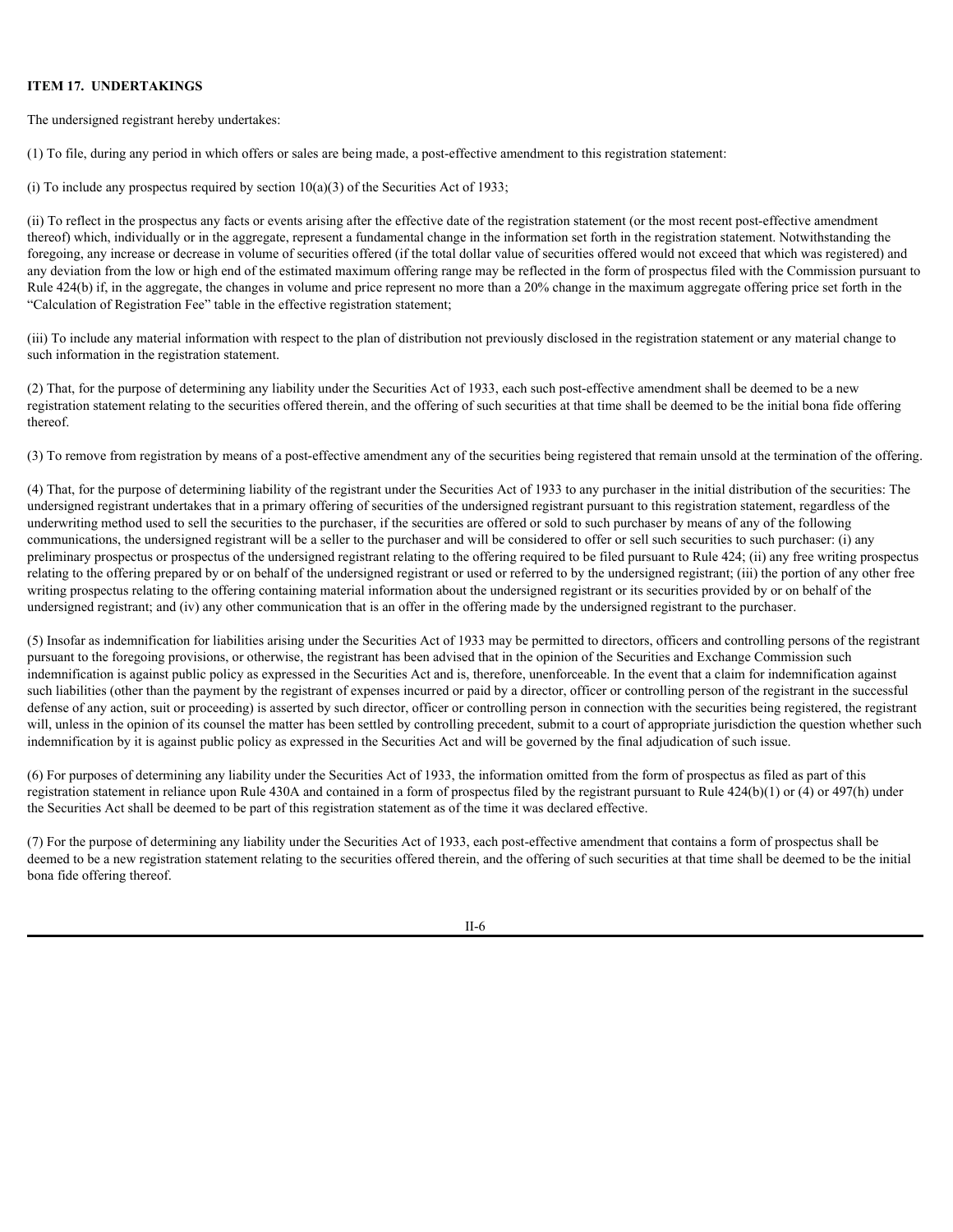# **SIGNATURES**

Pursuant to the requirements of the Securities Act of 1933, the registrant has duly caused this registration statement to be signed on its behalf by the undersigned, thereunto duly authorized, in the City of Pleasanton, California, State of California, on this 17<sup>th</sup> day of March, 2021.

# **Movano Inc.**

/s/ Michael Leabman Michael Leabman Chief Executive Officer and Director (Principal Executive Officer)

Pursuant to the requirements of the Securities Act of 1933, this registration statement has been signed by the following persons in the capacities and on the dates indicated.

| /s/ Michael Leabman                          | March 17, 2021 |
|----------------------------------------------|----------------|
| Michael Leabman                              |                |
| Chief Executive Officer and Director         |                |
| (Principal Executive Officer)                |                |
|                                              |                |
| /s/ J. Cogan                                 | March 17, 2021 |
| J. Cogan                                     |                |
| Chief Financial Officer                      |                |
| (Principal Financial and Accounting Officer) |                |
| $/S/$ ***                                    | March 17, 2021 |
| Emily Wang Fairbairn, Director               |                |
| $/S/$ ***                                    | March 17, 2021 |
| John Mastrototaro, Director                  |                |
| $/S/$ ***                                    | March 17, 2021 |
|                                              |                |
| Brian Cullinan, Director                     |                |
| $/S/$ ***                                    | March 17, 2021 |
| Rubén Caballero, Director                    |                |
| *** By: /s/ Michael Leabman                  |                |
| Michael Leabman                              |                |
| Attorney-in-fact                             |                |
|                                              |                |
|                                              |                |

II-7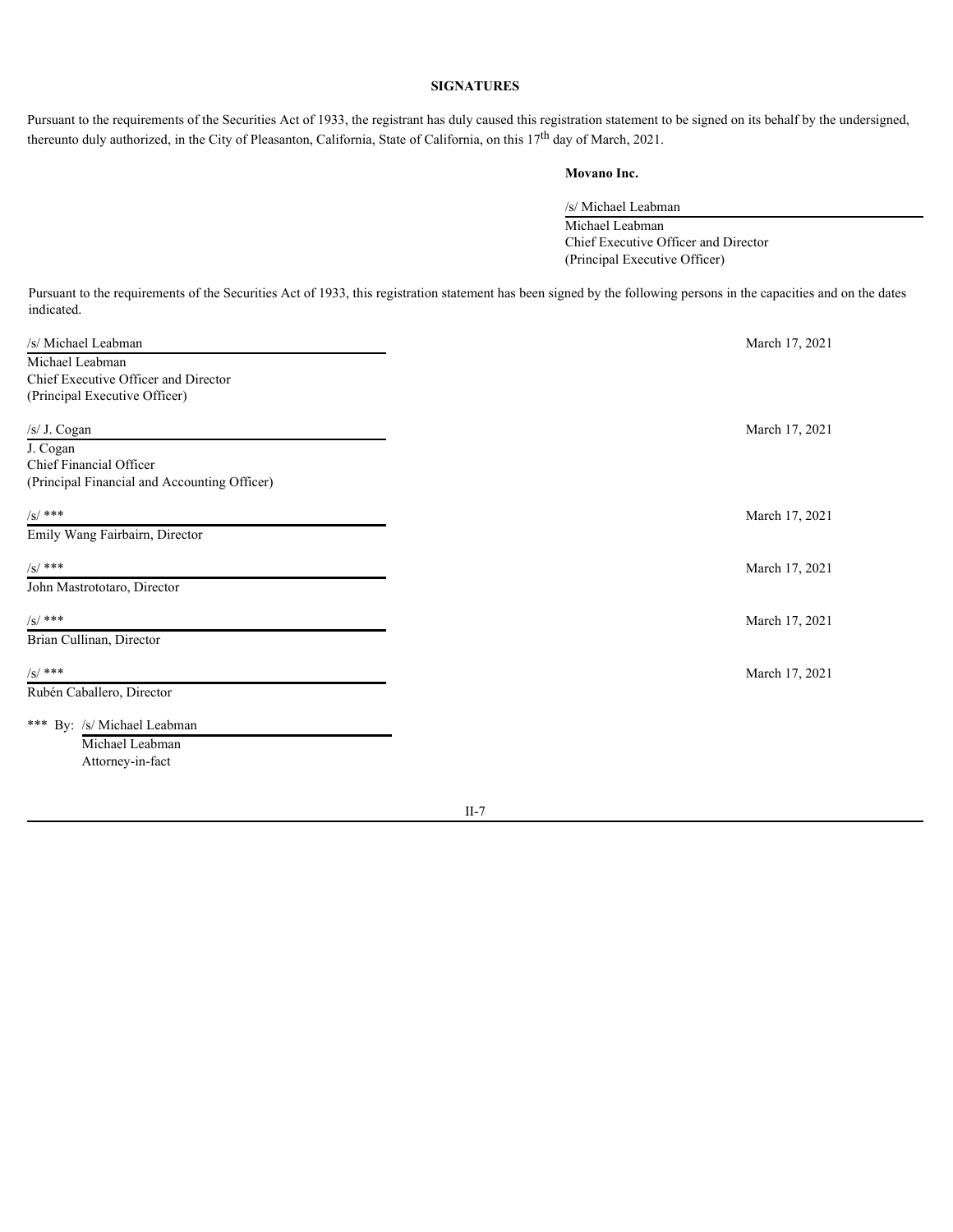## **MOVANO INC.**

## **UNDERWRITING AGREEMENT**

New York, New York  $\frac{1}{2}$  2021

National Securities Corporation, As Representative of the Several Underwriters 200 Vesey Street, 25th Floor New York, NY 10281

#### Ladies and Gentlemen:

The undersigned, Movano Inc. (together with its affiliates, subsidiaries, predecessors, and successors, the "**Company**"), a company formed under the laws of Delaware, hereby confirms its agreement with National Securities Corporation (hereinafter referred to as the "**Representative**"), a Washington corporation, and with the other underwriters named on Schedule 1 hereto for which the Representative is acting as representative (the Representative and such other underwriters being collectively called the "**Underwriters**" or, individually, an "**Underwriter**") as follows:

#### 1. Purchase and Sale of Securities.

### 1.1 Firm Securities.

### 1.1.1 Nature and Purchase of Firm Securities.

(i) On the basis of the representations and warranties herein contained, but subject to the terms and conditions herein set forth, the Company agrees to issue and sell, severally and not jointly, to the several Underwriters, an aggregate of [\_\_\_\_\_] shares ("**Firm Shares**") of the Company's common stock, par value \$0.0001 per share (the "**Common Stock**").

(ii) The Underwriters, severally and not jointly, agree to purchase from the Company the number of Firm Shares set forth opposite their respective names on Schedule 1 attached hereto and made a part hereof at a purchase price (net of discounts and commissions) of  $\lceil \quad \rceil$  per Share  $\lceil \quad \rceil$  % of the per Share public offering price]. The Firm Shares are to be offered initially to the public (the "**Offering**") at the offering price set forth on the cover page of the Prospectus (as defined in Section 2.1.1 hereof).

## 1.1.2 Shares Payment and Delivery.

(i) Delivery and payment for the Firm Shares shall be made at 10:00 a.m., Eastern time, on the third (3rd) Business Day following the effective date (the "**Effective Date**") of the Registration Statement (as defined in Section 2.1.1 below) (or the fourth (4th) Business Day following the Effective Date, if the Registration Statement is declared effective on or after 4:30 p.m.) or at such earlier time as shall be agreed upon in writing by the Representative and the Company at the offices Greenberg Traurig, LLP, counsel to the Underwriters ("**Greenberg Traurig**"), or at such other place (or remotely by facsimile or other electronic transmission) as shall be agreed upon in writing by the Representative and the Company. The hour and date of delivery and payment for the Firm Shares is called the "**Closing Date**."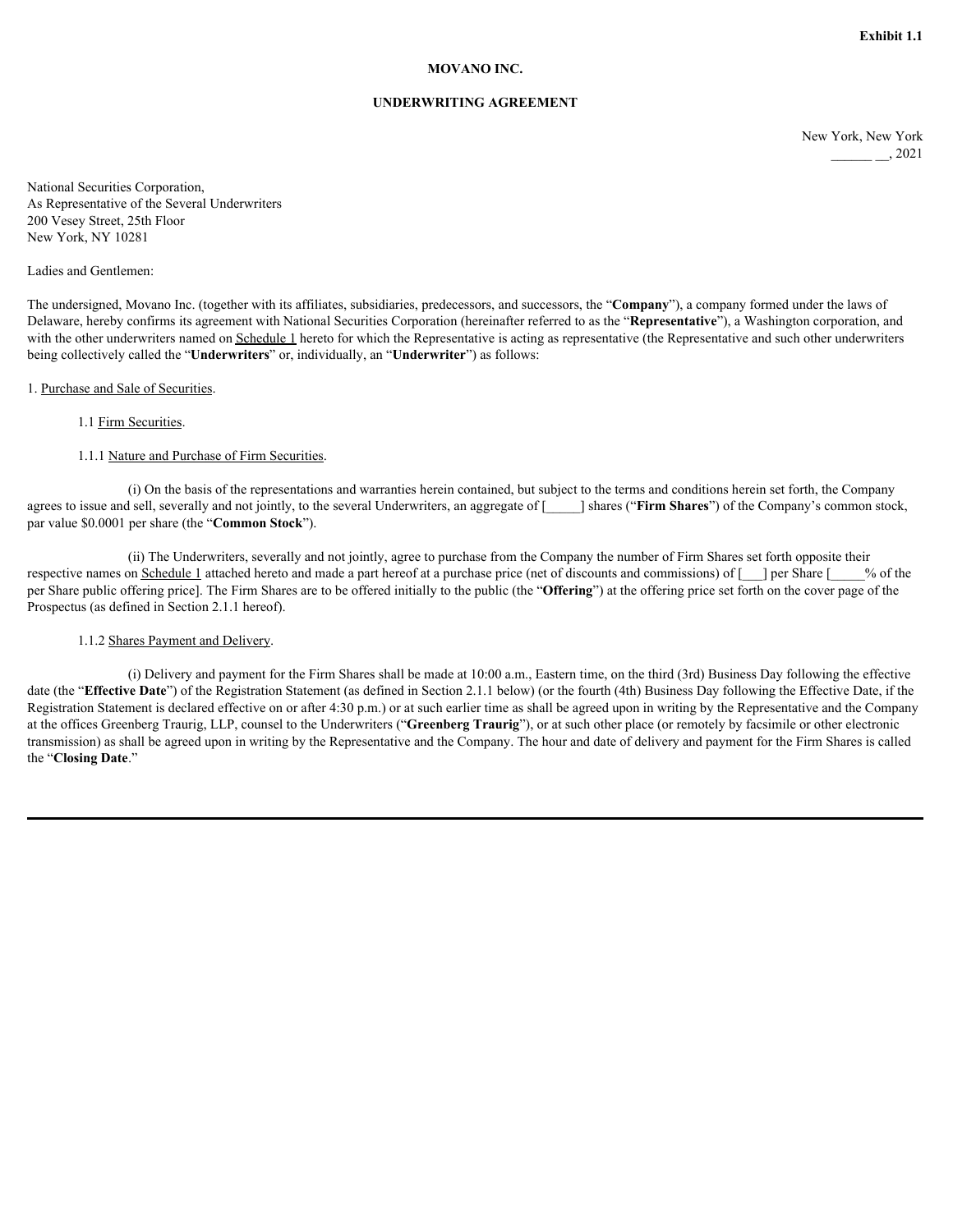(ii) Payment for the Firm Shares shall be made on the Closing Date by wire transfer in Federal (same day) funds, payable to the order of the Company upon delivery of the certificates (in form and substance satisfactory to the Underwriters) representing the Firm Shares (or through the facilities of the Depository Trust Company (the "**DTC**")) for the account of the Underwriters. The Firm Shares shall be registered in such name or names and in such authorized denominations as the Representative may request in writing at least two (2) full Business Days prior to the Closing Date. The Company shall not be obligated to sell or deliver the Firm Shares except upon tender of payment by the Representative for all the Firm Shares. The term "**Business Day**" means any day other than a Saturday, a Sunday or a legal holiday or a day on which banking institutions are authorized or obligated by law to close in New York City.

### 1.2 Over-allotment Option.

1.2.1 Option Shares. For the sole purpose of covering any over-allotments in connection with the distribution and sale of the Firm Shares, the Underwriters are hereby granted an option to purchase up to [\_\_\_\_\_] shares of Common Stock representing up to [\_\_\_\_\_] percent ([\_\_\_\_\_]%) of the Firm Shares sold in the offering from the Company (the "**Over-allotment Option**"). Such additional Over-allotment Option shares of Common Stock, the net proceeds of which will be deposited with the Company's account, are hereinafter referred to as "**Option Shares**." The purchase price to be paid for the Option Shares will be the public offering price, less the underwriting discount, as set forth in Section 1.1.1 hereof. The Firm Shares and the Option Shares are hereinafter referred to collectively as the "**Public Securities**."

1.2.2 Exercise of Option. The Over-allotment Option granted pursuant to Section 1.2.1 hereof may be exercised by the Representative as to all (at any time) or any part (from time to time) of the Option Shares within 45 days after the Effective Date. The Underwriters will not be under any obligation to purchase any Option Shares prior to the exercise of the Over-allotment Option. The Over-allotment Option granted hereby may be exercised by the giving of oral notice to the Company from the Representative, which must be confirmed in writing by overnight mail or facsimile or other electronic transmission setting forth the number of Option Shares to be purchased and the date and time for delivery of and payment for the Option Shares (the "**Option Closing Date**"), which will not be later than five (5) full Business Days after the date of the notice or such other time as shall be agreed upon in writing by the Company and the Representative, at the offices of Greenberg Traurig or at such other place (including remotely by facsimile or other electronic transmission) as shall be agreed upon in writing by the Company and the Representative. If such delivery and payment for the Option Shares does not occur on the Closing Date, the Option Closing Date will be as set forth in the notice. Upon exercise of the Over-allotment Option, the Company will become obligated to convey to the Underwriters, and, subject to the terms and conditions set forth herein, the Underwriters will become obligated to purchase, the number of Option Shares specified in such notice.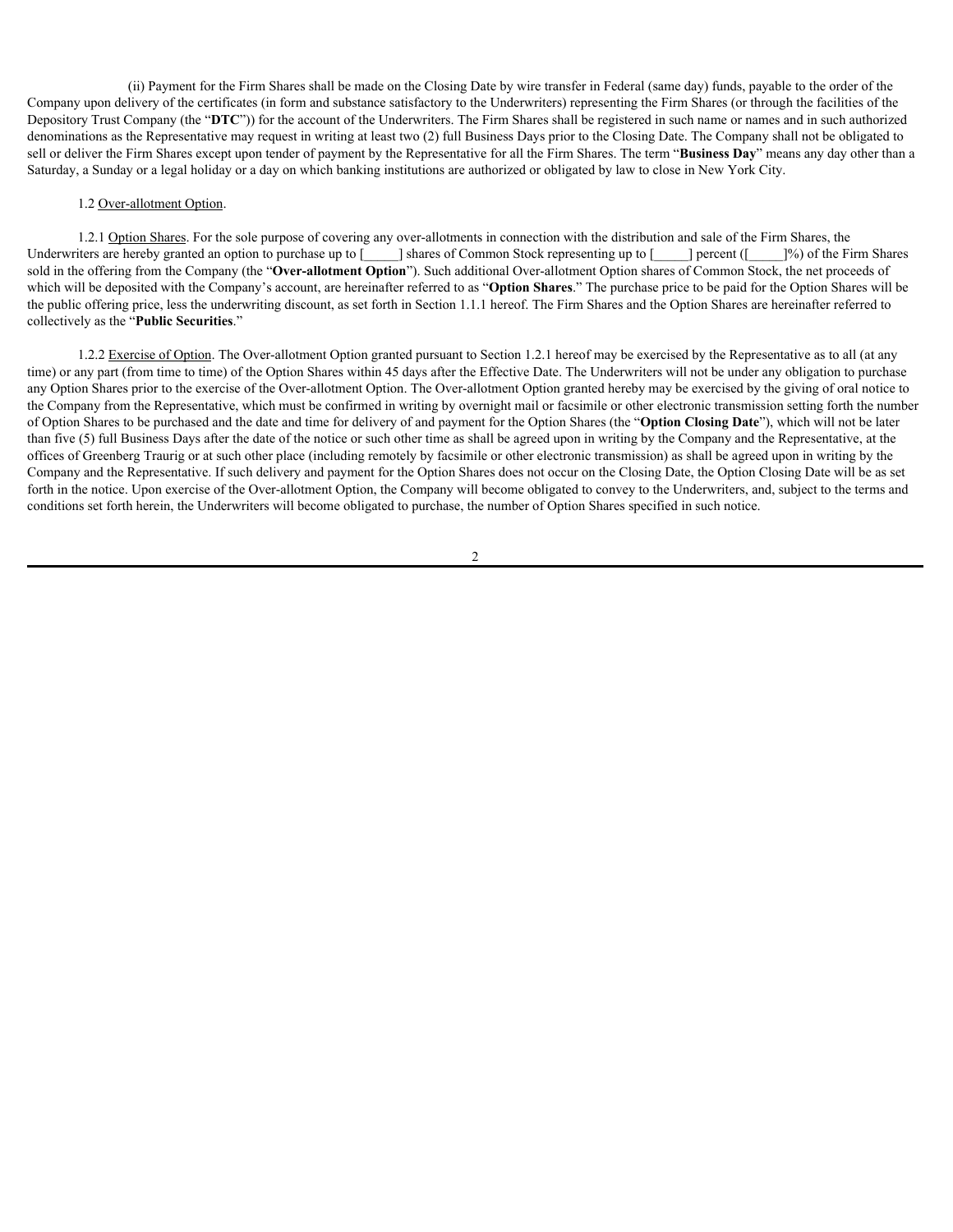1.2.3 Payment and Delivery. Payment for the Option Shares will be made on the Option Closing Date by wire transfer in Federal (same day) funds as follows: [ ] per Option Share, [100% of the per Share public offering price], payable to the order of the Company upon delivery of certificates (in form and substance satisfactory to the Underwriters) representing the Option Shares (or through the facilities of DTC) for the account of the Underwriters. The Option Shares shall be registered in such name or names and in such authorized denominations as the Representative may request in writing at least two (2) full Business Days prior to the Option Closing Date. The Company shall not be obligated to sell or deliver the Option Shares except upon tender of payment by the Representative for applicable Option Shares.

1.3 Underwriters' Warrants. The Company hereby agrees to issue and sell to the Representative on the Closing Date and Option Closing Date warrants to purchase that number of shares of Common Stock equal to an aggregate of [\_\_\_\_\_]% of the shares of Common Stock sold in the Offering (the "**Underwriters' Warrants**"). The Underwriters' Warrants shall be exercisable, in whole or in part, commencing twelve (12) months after the Effective Date and expiring five (5) years after the Effective Date at an initial exercise price per share of [\_\_\_] [\_\_\_\_% of the per Share offering price]. The Underwriters' Warrants and the shares of Common Stock issuable upon exercise thereof ("**Warrant Shares**") are sometimes referred to herein collectively as the "**Warrant Securities**." The Representative understands and agrees that there are significant restrictions pursuant to FINRA Rule 5110 against transferring the Warrant Securities and by its acceptance thereof shall agree that it will not sell, transfer, assign, pledge or hypothecate the Warrant Securities, or any portion thereof, or be the subject of any hedging, short sale, derivative, put or call transaction that would result in the effective economic disposition of such securities other than in accordance with FINRA Rule 5110. Notwithstanding anything in this Agreement to the contrary, the Warrant Securities may not be sold, transferred, assigned, pledged, or hypothecated prior to the date that is five hundred forty (540) days immediately following the Effective Date, except in accordance with FINRA Rule 5110(e). In addition to the restrictions in FINRA Rule 5110, the Representative agrees to extend the aforementioned restrictions to a total of five hundred forty (540) days immediately following the Effective Date.

2. Representations and Warranties of the Company. The Company represents and warrants to the Underwriters as of the Applicable Time (as defined below) and as of the Closing Date and as of the Option Closing Date, if any, as follows:

# 2.1 Filing of Registration Statement.

2.1.1 Pursuant to the Act. The Company has filed with the Securities and Exchange Commission (the "**Commission**") a registration statement and an amendment or amendments thereto, on Form S-1 (File No. 333-252671), including any related preliminary prospectus or prospectuses, including those that omitted information pursuant to Rule 430A, for the registration of the Public Securities under the Securities Act of 1933, as amended (the "**Act**"), which registration statement and amendment or amendments have been prepared by the Company in all material respects in conformity with the requirements of the Act and the rules and regulations of the Commission under the Act (the "**Regulations**"). Except as the context may otherwise require, such registration statement on file with the Commission at the time the registration statement becomes effective (including the prospectus, financial statements, schedules, exhibits and all other documents filed as a part thereof or incorporated therein by reference pursuant to Item 12 of Form S-1 and all information deemed to be a part thereof as of the Effective Date pursuant to paragraph (b) of Rule 430A of the Regulations and any registration statement filed pursuant to Rule 462(b)) is referred to herein as the "**Registration Statement**." As used herein, the term "**Preliminary Prospectus**" shall mean the preliminary prospectus dated [\_\_\_\_\_\_\_\_\_], 2021 made part of the Registration Statement. The final prospectus in the form first furnished to the Underwriters for use in the Offering is hereinafter called the "**Prospectus**." The Registration Statement has been declared effective by the Commission on the date hereof. "**Applicable Time**" means 5:00 p.m. on the Effective Date or such other time as agreed to in writing by the Company and the Representative.

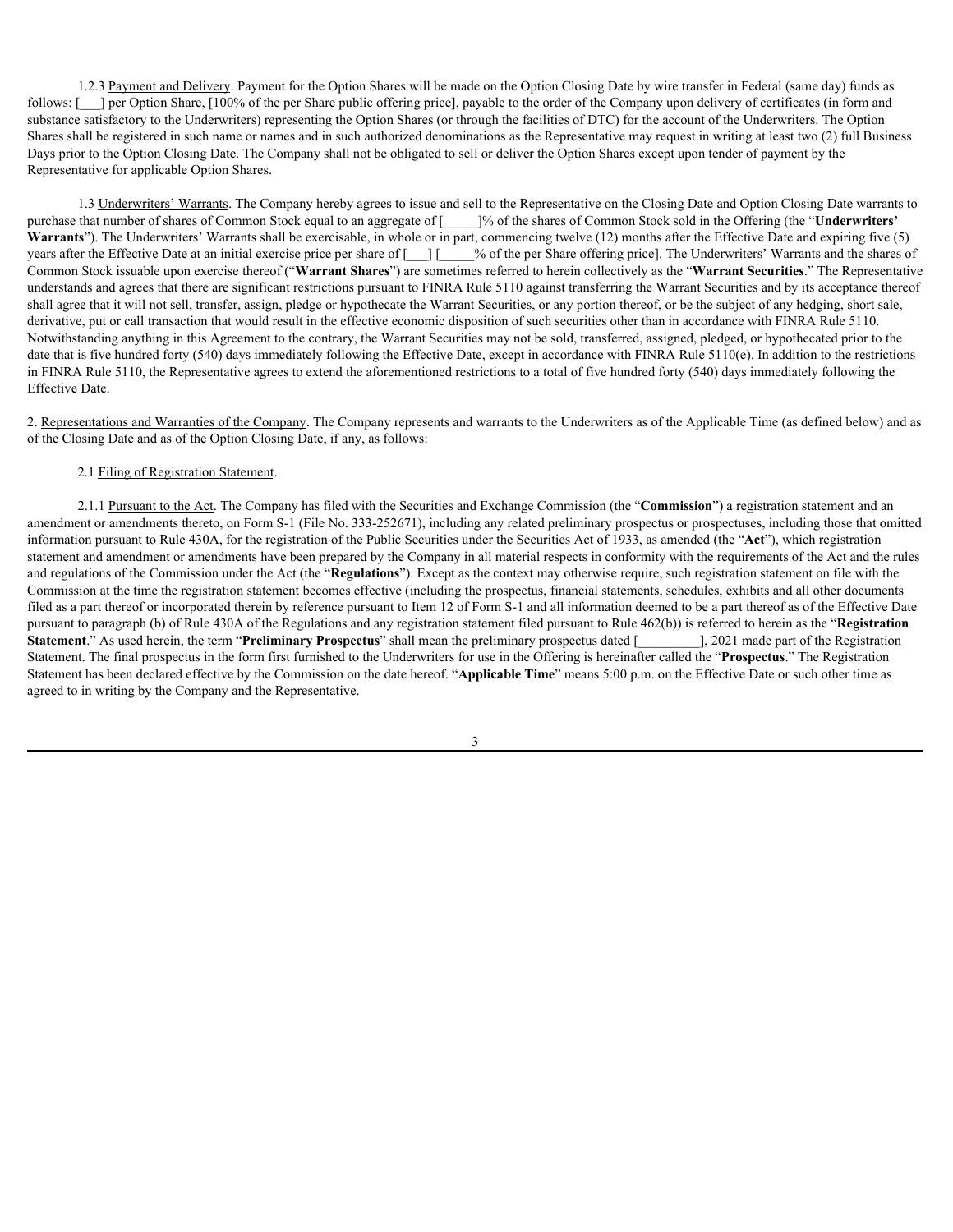2.1.2 Pursuant to the Exchange Act. The Company has filed with the Commission a Form 8-A (File No. [134]) providing for the registration under the Securities Exchange Act of 1934, as amended (the "**Exchange Act**"), of the Firm Shares, and the Option Shares. The registration of the Firm Shares and the Option Shares under the Exchange Act has been declared effective by the Commission on the date hereof.

2.2 No Stop Orders, etc. Neither the Commission nor, to the Company's knowledge, any state regulatory authority has issued any order preventing or suspending the use of the Preliminary Prospectus, the Prospectus or the Registration Statement or has instituted or, to the Company's knowledge, threatened to institute any proceedings with respect to such an order.

## 2.3 Disclosures in Registration Statement.

2.3.1 10b-5 Representation. At the respective times of use of the Preliminary Prospectus and Prospectus and the effectiveness of the Registration Statement and any post-effective amendments thereto (and at the Closing Date and the Option Closing Date, if any):

(i) The Preliminary Prospectus, Prospectus, Registration Statement and any post-effective amendments thereto did and will contain all material statements that are required to be stated therein in accordance with the Act and the Regulations, and will in all material respects conform to the requirements of the Act and the Regulations;

(ii) Neither the Preliminary Prospectus, the Prospectus nor the Registration Statement, nor any amendment or supplement thereto, on such dates, do or will contain any untrue statement of a material fact or omit to state any material fact required to be stated therein or necessary to make the statements therein, in light of the circumstances under which they were made, not misleading. The representation and warranty made in this Section 2.3.1(ii) does not apply to statements made or statements omitted in reliance upon and in conformity with written information furnished to the Company with respect to the Underwriters by the Representative expressly for use in the Preliminary Prospectus, the Prospectus or the Registration Statement or any amendment thereof or supplement thereto. The parties acknowledge and agree that such information provided by or on behalf of any Underwriter consists solely of the names of the Underwriters appearing in the "Underwriting" section of the Prospectus and the following additional disclosure contained in the "Underwriting" section of the Prospectus: (i) the fourth and sixth paragraphs under "Underwriting," (ii) the statements in "Underwriting - Determination of Offering Price Listing," and (iii) the first paragraph under "Underwriting - Short Positions and Penalty Bids" (the "**Underwriters' Information**").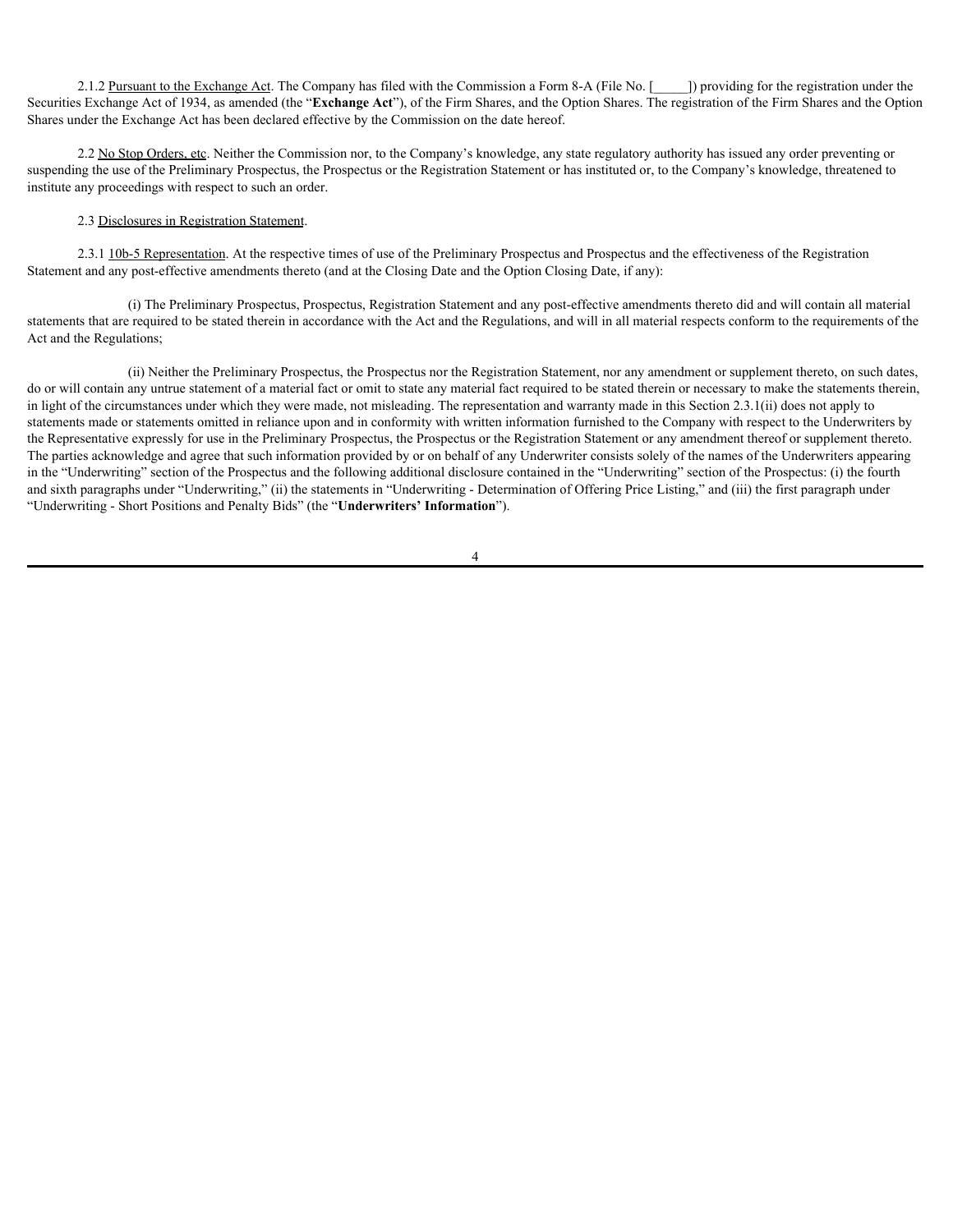2.3.2 Disclosure of Agreements. The agreements and documents described in the Preliminary Prospectus, the Prospectus and the Registration Statement conform to the descriptions thereof contained therein and there are no agreements or other documents required by the Act and the Regulations to be described therein or to be filed with the Commission as exhibits to the Registration Statement, that have not been so described or filed. Each agreement or other instrument (however characterized or described) to which the Company is a party or by which it is or may be bound or affected and (i) that is referred to in the Preliminary Prospectus or the Prospectus, or (ii) is material to the Company's business, has been duly authorized and validly executed by the Company, is in full force and effect in all material respects and is enforceable against the Company and, to the Company's knowledge, the other parties thereto, in accordance with its terms, except (x) as such enforceability may be limited by bankruptcy, insolvency, reorganization or similar laws affecting creditors' rights generally, (y) as enforceability of any indemnification or contribution provision may be limited under the federal or state securities laws, and (z) that the remedy of specific performance and injunctive and other forms of equitable relief may be subject to the equitable defenses and to the discretion of the court before which any proceeding therefore may be brought. None of such agreements or instruments has been assigned by the Company, and neither the Company nor, to the Company's knowledge, any other party is in default thereunder and, to the Company's knowledge, no event has occurred that, with the lapse of time or the giving of notice, or both, would constitute a default thereunder. To the Company's knowledge, performance by the Company of the material provisions of such agreements or instruments will not result in a violation of any existing applicable law, rule, regulation, judgment, order or decree of any governmental agency or court, domestic or foreign, having jurisdiction over the Company or any of its assets or businesses, including, without limitation, those relating to environmental laws and regulations.

2.3.3 Prior Securities Transactions. No securities of the Company that are required to be "integrated" pursuant to the Act or the regulations thereunder with the offer and sale of the shares of Common Stock pursuant to the Registration Statement have been offered or sold, either prior to the initial filing of the Registration Statement or the Effective Date, by the Company or, to the Company's knowledge, any of its affiliates or by or on behalf of, or for the benefit of, any person or persons controlling, controlled by, or under common control with the Company, except as disclosed in the Registration Statement.

## 2.4 Changes After Dates in Registration Statement.

2.4.1 No Material Adverse Change. Since the respective dates as of which information is given in the Registration Statement and the Prospectus, except as otherwise specifically stated therein: (i) there has been no material adverse change in the condition, financial or otherwise, of the Company taken as a whole; (ii) there have been no material transactions entered into by the Company required to be disclosed in the Prospectus or the Registration Statement, other than as contemplated pursuant to this Agreement; and (iii) no officer or director of the Company has resigned from any position with the Company.

2.4.2 Recent Securities Transactions, etc. Subsequent to the respective dates as of which information is given in the Registration Statement and the Prospectus, and except as may otherwise be indicated or contemplated herein or disclosed in the Registration Statement and the Prospectus, the Company has not: (i) issued any securities or incurred any liability or obligation, direct or contingent, for borrowed money; or (ii) declared or paid any dividend or made any other distribution on or in respect to its capital stock.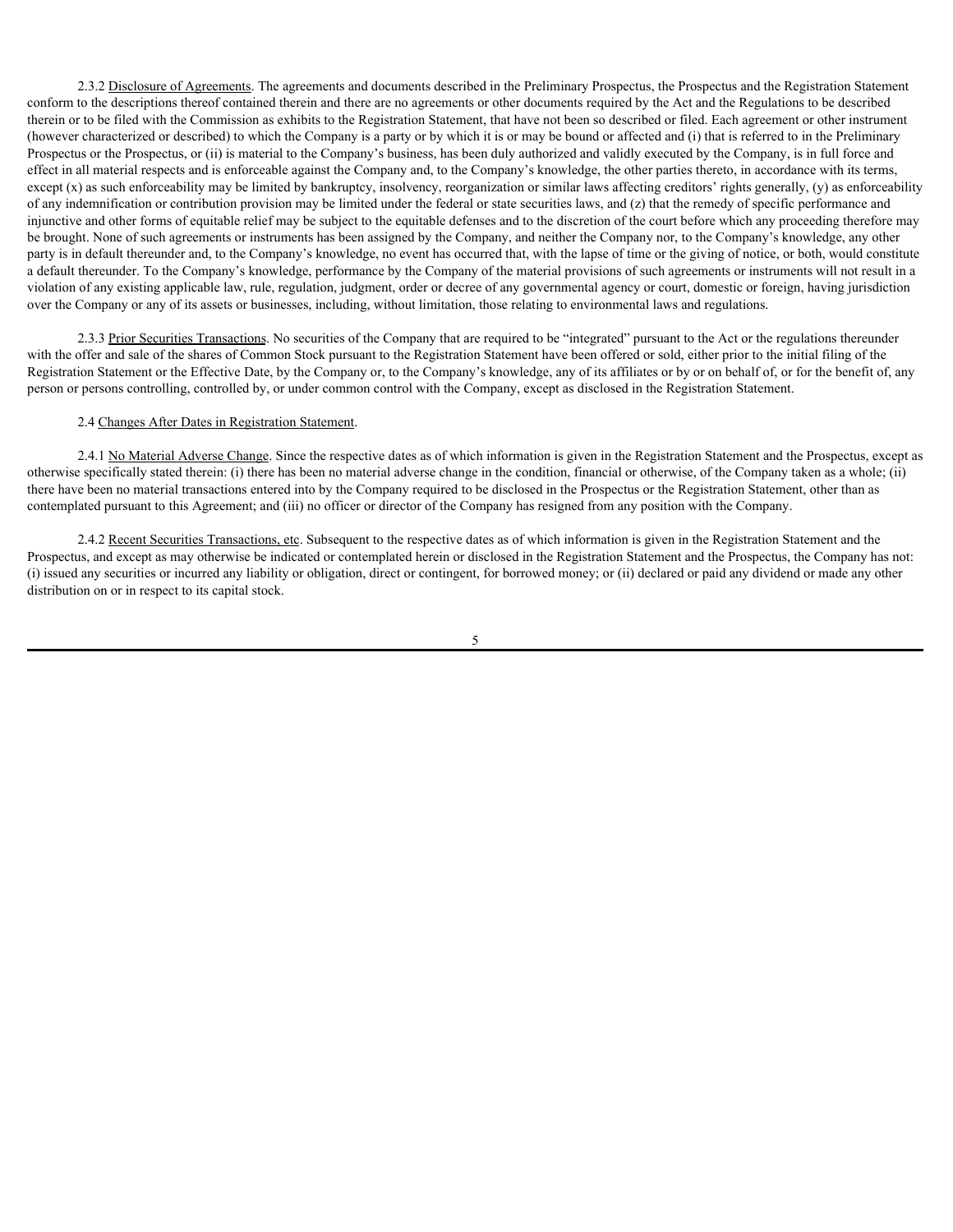2.5 Independent Accountants. To the knowledge of the Company, Moss Adams, LLP ("**Moss Adams**"), whose report is filed with the Commission as part of the Registration Statement, are independent registered public accountants as required by the Act and the Regulations. Moss Adams has not, during the periods covered by the financial statements included in the Prospectus, provided to the Company any non-audit services, as such term is used in Section 10A(g) of the Exchange Act.

2.6 Financial Statements. The financial statements, including the notes thereto and supporting schedules, if any, included in the Preliminary Prospectus, the Prospectus and the Registration Statement fairly present the financial position and the results of operations of the Company at the dates and for the periods to which they apply; and such financial statements have been prepared in conformity with generally accepted accounting principles ("GAAP"), consistently applied throughout the periods involved; and the supporting schedules included in the Registration Statement, if any, present fairly the information required to be stated therein. The Preliminary Prospectus, the Prospectus and the Registration Statement disclose all material off-balance sheet transactions, arrangements, obligations (including contingent obligations), and other relationships of the Company with unconsolidated entities or other persons required to be disclosed under Item 303(a) (4) of Regulation S-K.

2.7 Authorized Capital; Options, etc. The Company had, at the date or dates indicated in the Preliminary Prospectus, the Prospectus and the Registration Statement, the duly authorized, issued and outstanding capitalization as set forth therein. Based on the assumptions stated in the Preliminary Prospectus, the Prospectus and the Registration Statement, the Company will have on the Closing Date the adjusted stock capitalization set forth therein (as such adjusted stock capitalization may be further adjusted for the final determination of the shares of Common Stock to be issued upon conversion of the Company's preferred stock and convertible notes). Except as set forth in, or contemplated by, the Registration Statement and the Prospectus, on the Effective Date and on the Closing Date, there will be no options, warrants, or other rights to purchase or otherwise acquire any authorized, but unissued shares of Common Stock of the Company or any security convertible into shares of Common Stock of the Company, or any contracts or commitments on the part of the Company to issue or sell shares of Common Stock or any such options, warrants, rights or convertible securities.

# 2.8 Valid Issuance of Securities, etc.

2.8.1 Outstanding Securities. All issued and outstanding securities of the Company issued prior to the transactions contemplated by this Agreement have been duly authorized and validly issued and are fully paid and non-assessable; the holders thereof have no rights of rescission with respect thereto, and are not subject to personal liability by reason of being such holders; and none of such securities were issued in violation of the preemptive rights of any holders of any security of the Company or similar contractual rights granted by the Company. The authorized Common Stock of the Company conforms in all material respects to all statements relating thereto contained in the Preliminary Prospectus, the Prospectus and the Registration Statement. The offers and sales of the outstanding shares of Common Stock were at all relevant times either registered under the Act and the applicable state securities or Blue Sky laws or, based in part on the representations and warranties of the purchasers of such shares of Common Stock, exempt from such registration requirements.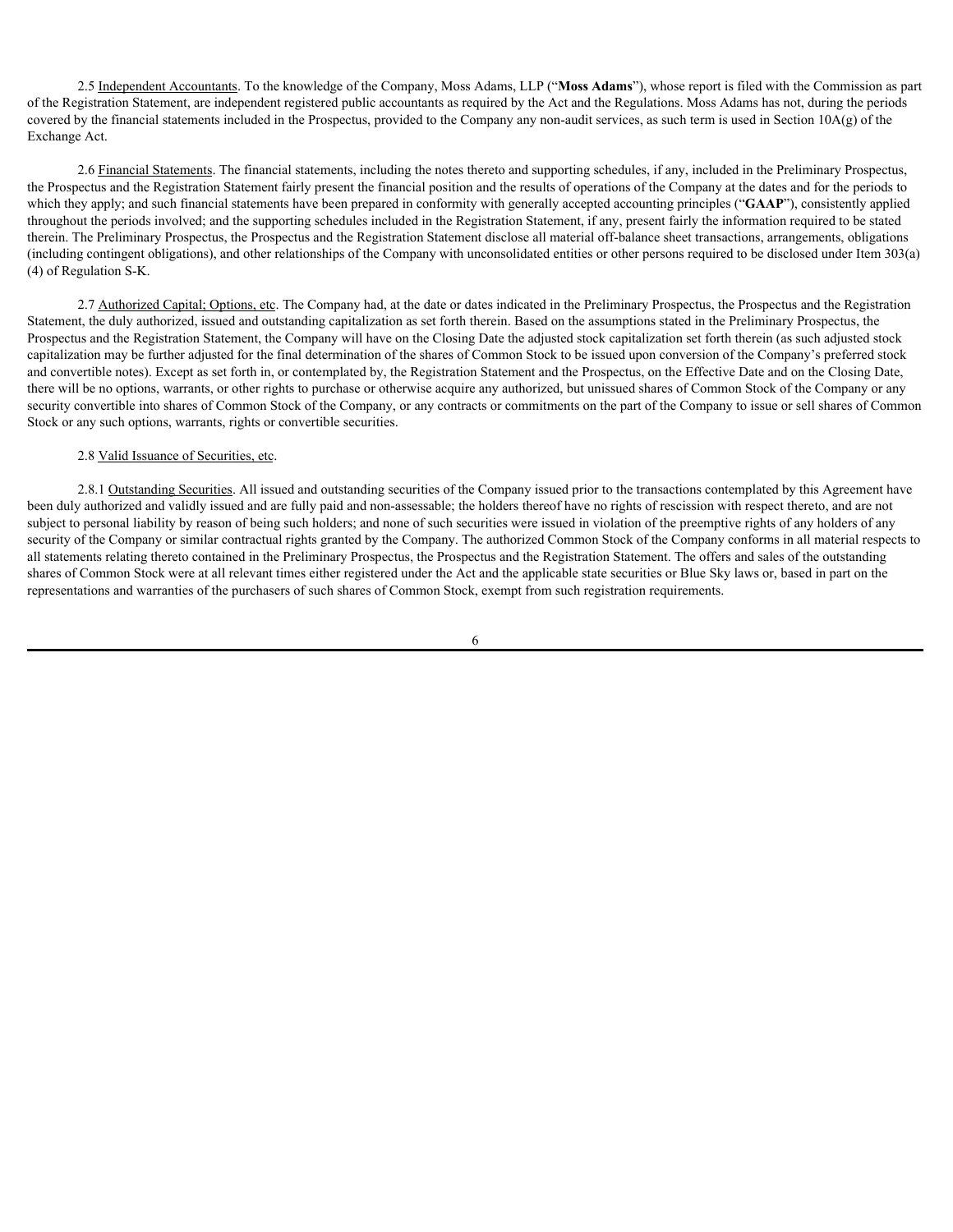2.8.2 Securities Sold Pursuant to this Agreement. The Public Securities have been duly authorized for issuance and sale and, when issued and paid for, will be validly issued, fully paid and non-assessable; the holders thereof are not and will not be subject to personal liability by reason of being such holders; the Public Securities are not and will not be subject to the preemptive rights of any holders of any security of the Company or similar contractual rights granted by the Company; and all corporate action required to be taken for the authorization, issuance and sale of the Public Securities has been duly and validly taken. The Public Securities conform in all material respects to all statements with respect thereto contained in the Preliminary Prospectus, the Prospectus and the Registration Statement. The Warrant Shares issuable upon exercise of the Underwriters' Warrants have been reserved for issuance upon the exercise thereof and, when issued in accordance with the terms of such securities will be validly issued, fully paid and non-assessable; the holders thereof are not and will not be subject to personal liability by reason of being such holders; and all corporate action required to be taken for the authorization, issuance and sale of the Warrant Securities has been duly and validly taken. The Warrant Securities conform in all material respects to all statements with respect thereto contained in the Registration Statement.

2.9 Registration Rights of Third Parties. Except as set forth in the Preliminary Prospectus, the Prospectus and the Registration Statement, no holders of any securities of the Company or any rights exercisable for or convertible or exchangeable into securities of the Company have the right to require the Company to register any such securities of the Company under the Act or to include any such securities in a registration statement to be filed by the Company.

2.10 Validity and Binding Effect of Agreements. This Agreement has been duly and validly authorized by the Company, and, when executed and delivered, will constitute a valid and binding obligation of the Company, enforceable against the Company in accordance with its respective terms, except: (i) as such enforceability may be limited by bankruptcy, insolvency, reorganization or similar laws affecting creditors' rights generally; (ii) as enforceability of any indemnification or contribution provision may be limited under the federal or state securities laws; and (iii) that the remedy of specific performance and injunctive and other forms of equitable relief may be subject to the equitable defenses and to the discretion of the court before which any proceeding therefor may be brought.

2.11 No Conflicts, etc. The execution, delivery, and performance by the Company of this Agreement and all ancillary documents, the consummation by the Company of the transactions herein and therein contemplated and the compliance by the Company with the terms hereof and thereof do not and will not, with or without the giving of notice or the lapse of time or both: (i) result in a material breach of, or conflict with any of the terms and provisions of, or constitute a material default under, any agreement or instrument to which the Company is a party; (ii) result in any violation of the provisions of the Certificate of Incorporation of the Company (as the same may be amended from time to time, the "**Certificate of Incorporation**"); or (iii) result in the Company's violation of any existing applicable law, rule, regulation, judgment, order or decree of any governmental agency or court, domestic or foreign, having jurisdiction over the Company or any of its properties or business constituted as of the date hereof.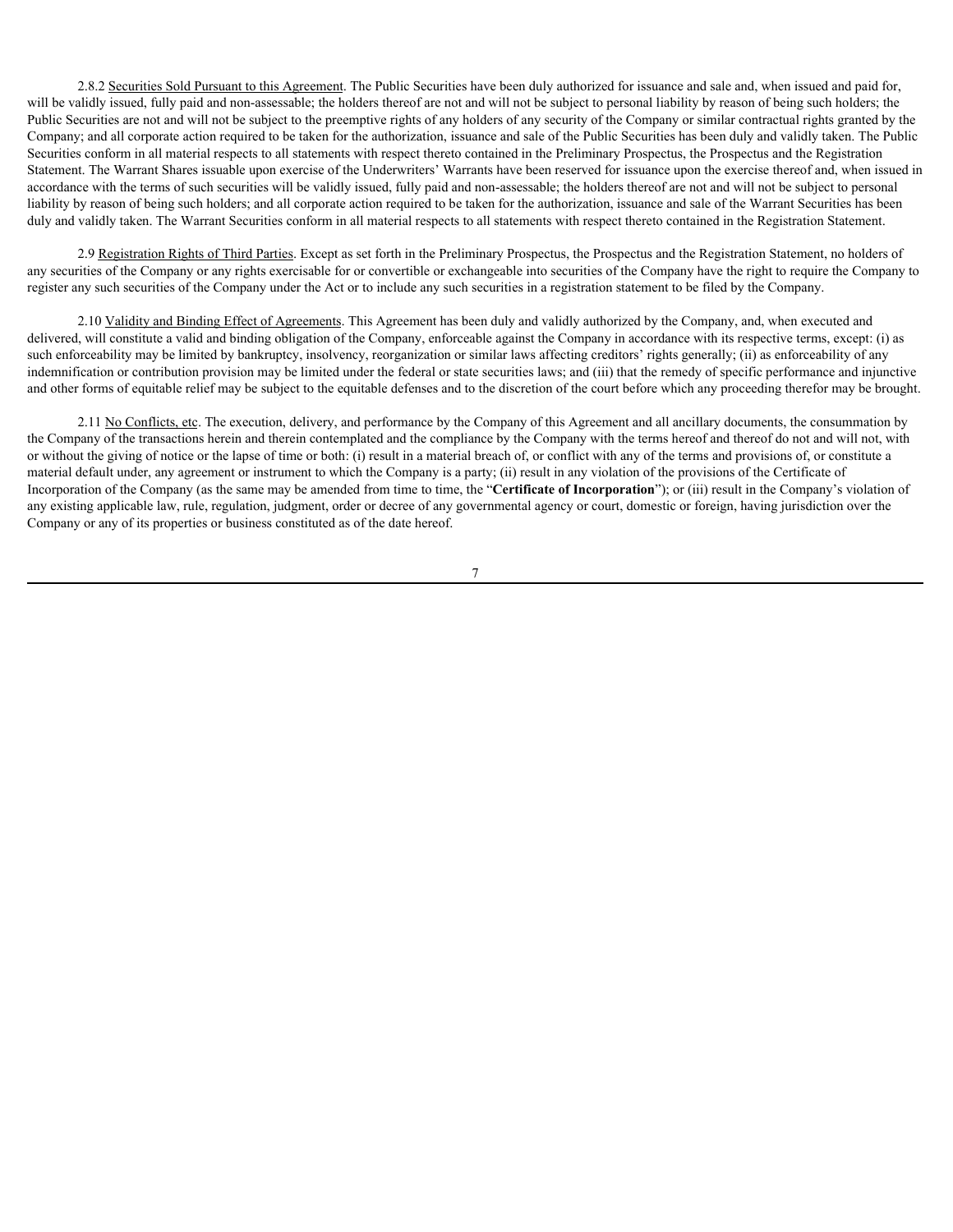2.12 No Defaults; Violations. No material default exists in the due performance and observance of any term, covenant or condition of any material license, contract, indenture, mortgage, deed of trust, note, loan or credit agreement, or any other agreement or instrument evidencing an obligation for borrowed money, or any other material agreement or instrument to which the Company is a party or by which the Company may be bound or to which any of the properties or assets of the Company is subject. The Company is not in violation of any term or provision of its Certificate of Incorporation, or in violation of any franchise, license, permit, applicable law, rule, regulation, judgment or decree of any governmental agency or court, domestic or foreign, having jurisdiction over the Company or any of its properties or businesses.

# 2.13 Corporate Power; Licenses; Consents.

2.13.1 Conduct of Business. Except as described in the Preliminary Prospectus, the Prospectus and the Registration Statement, the Company has all requisite corporate power and authority, and has all necessary authorizations, approvals, orders, licenses, certificates and permits of and from all governmental regulatory officials and bodies that it needs as of the date hereof to conduct its business purpose as described in the Preliminary Prospectus and the Prospectus. The disclosures in the Preliminary Prospectus, the Prospectus and the Registration Statement concerning the effects of Federal, state, local and foreign regulation on this Offering and the Company's business purpose as currently contemplated are correct in all material respects.

2.13.2 Transactions Contemplated Herein. The Company has all corporate power and authority to enter into this Agreement and to carry out the provisions and conditions hereof, and all consents, authorizations, approvals and orders required in connection therewith have been obtained. No consent, authorization or order of, and no filing with, any court, government agency or other body is required for the valid issuance, sale and delivery of the securities and the consummation of the transactions and agreements contemplated by this Agreement and as contemplated by the disclosures in the Preliminary Prospectus and the Prospectus, except with respect to applicable Federal and state securities laws and regulations and the rules and regulations of the Financial Industry Regulatory Authority, Inc. ("**FINRA**").

2.14 D&O Questionnaires. To the Company's knowledge, all information contained in the questionnaires (the "**Questionnaires**") completed by each of the Company's officers and directors immediately prior to the Offering, as well as in the Lock-Up Agreement provided to the Underwriters, is true and correct in all material respects and the Company has not become aware of any information which would cause the information disclosed in the Questionnaires completed by each such officer or director to become inaccurate and incorrect.

2.15 Litigation; Governmental Proceedings. There is no action, suit, proceeding, inquiry, arbitration, investigation, litigation or governmental proceeding pending or, to the Company's knowledge, threatened against, or involving the Company or, to the Company's knowledge, any executive officer or director that is required to be disclosed in the Preliminary Prospectus, the Prospectus and the Registration Statement which has not been disclosed therein or in connection with the Company's listing application for the listing of the shares of Common Stock on the Nasdaq Capital Market.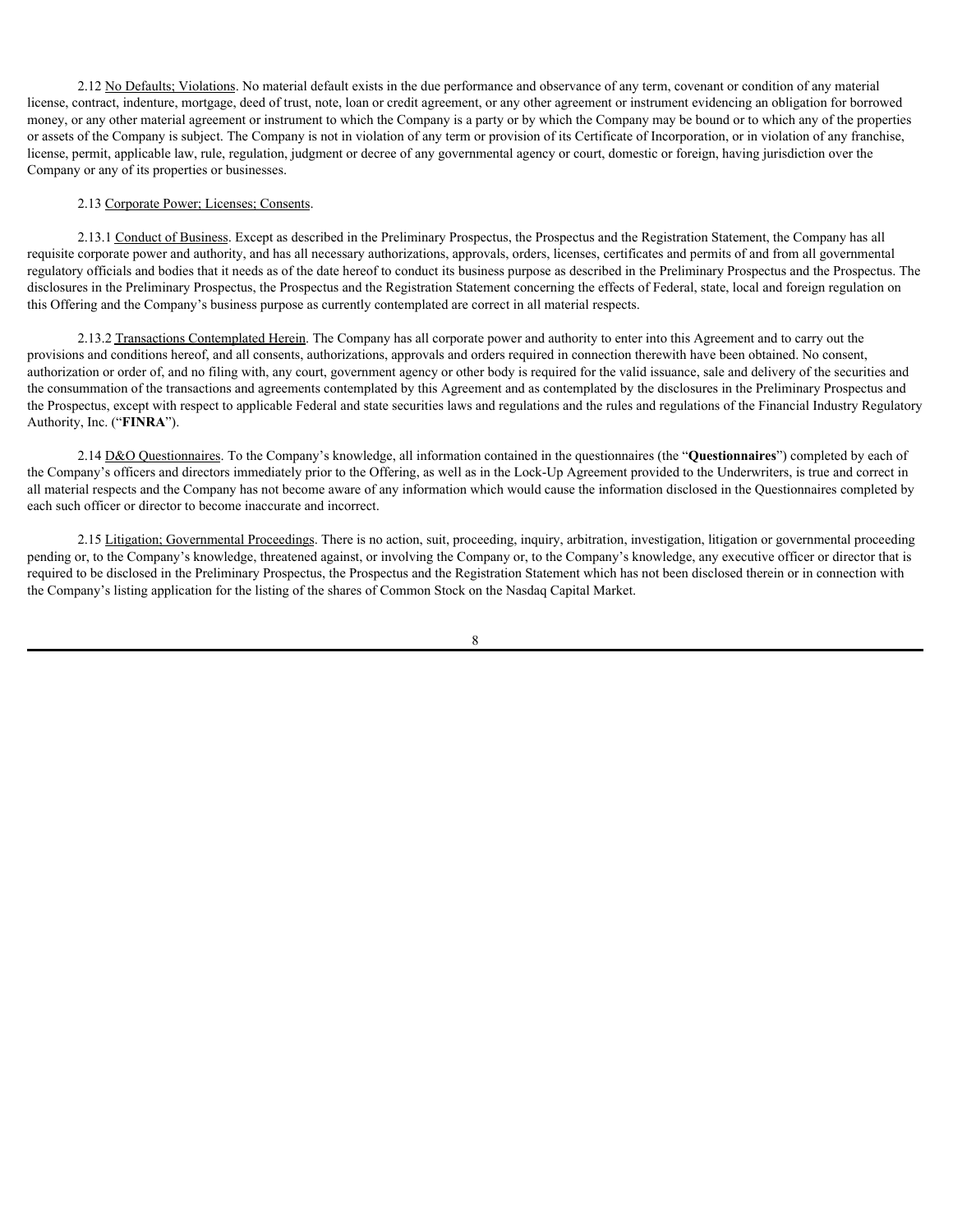2.16 Good Standing. The Company has been duly organized and is validly existing as a corporation and is in good standing under the laws of Delaware as of the date hereof, and is duly qualified to do business and is in good standing in each jurisdiction in which its ownership or lease of property or the conduct of business requires such qualification, except where the failure to qualify would not have a Material Adverse Effect (as defined in Section 2.20).

### 2.17 Transactions Affecting Disclosure to FINRA.

2.17.1 Finder's Fees. Except as described in the Preliminary Prospectus, the Prospectus and the Registration Statement, there are no claims, payments, arrangements, agreements or understandings relating to the payment of a finder's, consulting or origination fee by the Company or any of its officers or directors with respect to the sale of the securities hereunder or any other arrangements, agreements or understandings of the Company or, to the Company's knowledge, any of its shareholders that may affect the Underwriters' compensation, as determined by FINRA.

2.17.2 Payments Within Twelve Months. Except as described in the Preliminary Prospectus, the Prospectus and the Registration Statement, the Company has not made any direct or indirect payments (in cash, securities or otherwise) to: (i) any person, as a finder's fee, consulting fee or otherwise, in consideration of such person raising capital for the Company or introducing to the Company persons who raised or provided capital to the Company; (ii) to any FINRA member; or (iii) to the Company's knowledge, to any person or entity that has any direct or indirect affiliation or association with any FINRA member, within the twelve months prior to the Effective Date, other than payments to the Underwriters as provided hereunder in connection with the Offering.

2.17.3 Use of Proceeds. None of the net proceeds of the Offering will be paid by the Company to any participating FINRA member or its affiliates, except as specifically authorized herein.

2.17.4 FINRA Affiliation. To the Company's knowledge, no officer, director or any beneficial owner of the Company's unregistered securities has any direct or indirect affiliation or association with any FINRA member (as determined in accordance with the rules and regulations of FINRA) except as set forth in the Registration Statement. The Company will advise the Representative if it learns that any officer, director or owner of at least 5% of the Company's outstanding shares of Common Stock (or securities convertible into shares of Common Stock) is or becomes an affiliate or associated person of a FINRA member participating in the Offering.

2.18 Foreign Corrupt Practices Act. Neither the Company nor any of the directors, employees or officers of the Company or, to its knowledge, any other person acting on behalf of the Company has, directly or indirectly, given or agreed to give any money, gift or similar benefit (other than legal price concessions to customers in the ordinary course of business) to any customer, supplier, employee or agent of a customer or supplier, or official or employee of any governmental agency or instrumentality of any government (domestic or foreign) or any political party or candidate for office (domestic or foreign) or other person who was, is, or may be in a position to help or hinder the business of the Company (or assist it in connection with any actual or proposed transaction) that (i) might subject the Company to any damage or penalty in any civil, criminal or governmental litigation or proceeding, (ii) if not given in the past, might have had a Material Adverse Effect as reflected in any of the financial statements contained in the Preliminary Prospectus, the Prospectus or (iii) if not continued in the future, might have a Material Adverse Effect. The Company has taken reasonable steps to ensure that its accounting controls and procedures are sufficient to cause the Company to comply in all material respects with the Foreign Corrupt Practices Act of 1977, as amended.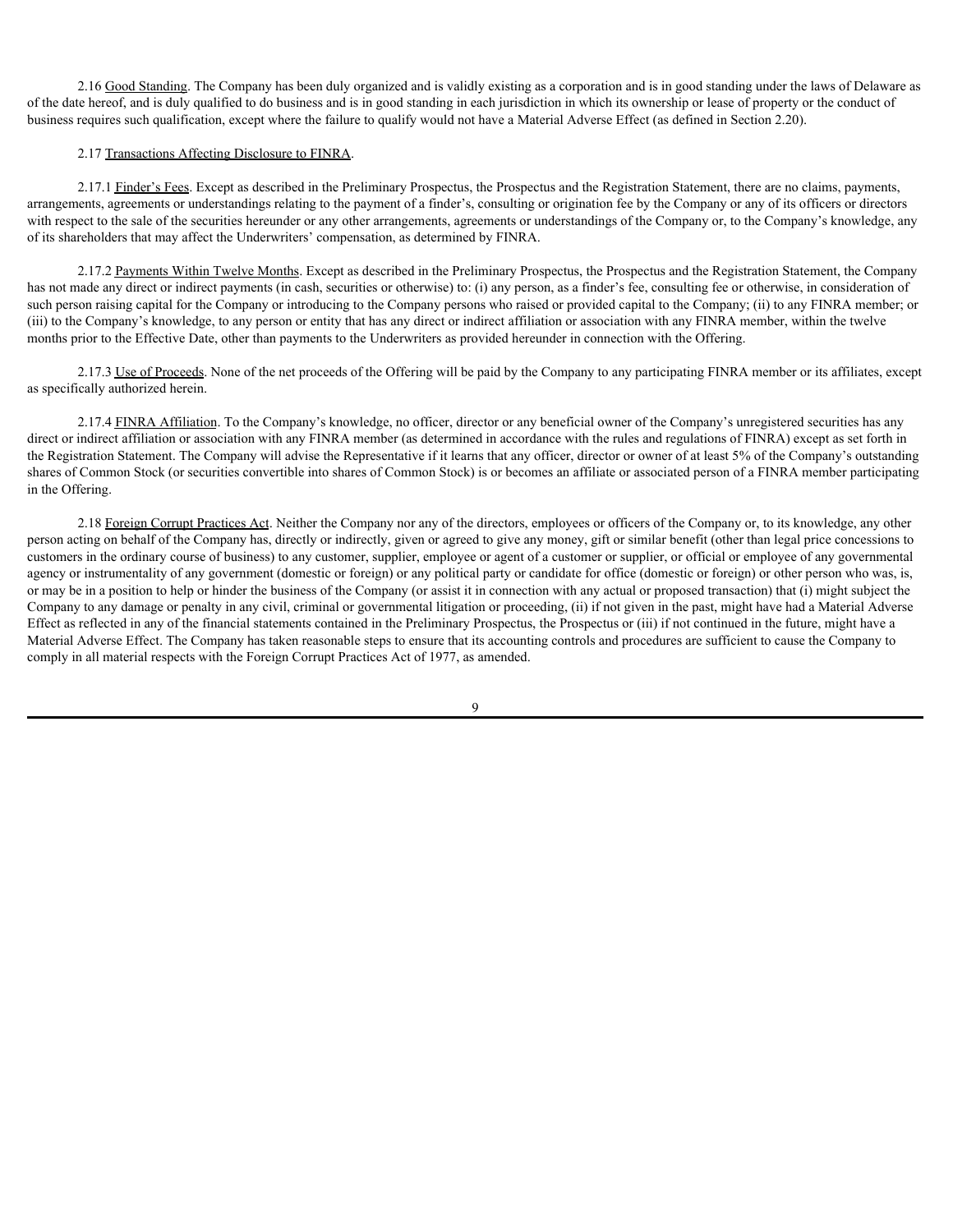2.19 Officers' Certificate. Any certificate pursuant to this Agreement signed by any duly authorized officer of the Company and delivered to the Representative shall be deemed a representation and warranty by the Company to the Underwriters as to the matters covered thereby.

2.20 Possession of Licenses and Permits. The Company (A) possesses the licenses, permits, certificates, authorizations, consents and approvals (collectively, "**Governmental Licenses**") issued by the appropriate governmental entities necessary to conduct its business as currently conducted as described in the Preliminary Prospectus, the Prospectus and the Registration Statement, and (B) has obtained all necessary Governmental Licenses from other persons necessary to conduct its business, except, in each case of clauses (A) and (B), (i) as described in the Preliminary Prospectus, the Prospectus and the Registration Statement or (ii) to the extent that any failure to possess any Governmental Licenses, provide any notice, make any filing, or obtain any Governmental Licenses would not, individually or in the aggregate, reasonably be expected to have a material adverse effect on the assets, business or operations of the Company taken as a whole ("**Material Adverse Effect**"); the Company is not in violation of, or in default under, any Governmental License, as except as would not reasonably be expected to have a Material Adverse Effect. All of the Governmental Licenses are valid and in full force and effect, except when the invalidity of such Governmental Licenses or the failure of such Governmental Licenses to be in full force and effect would not, individually or in the aggregate, reasonably be expected to have a Material Adverse Effect. The Company has not received any notice of proceedings relating to the revocation or modification of any Governmental Licenses which, individually or in the aggregate, if the subject of an unfavorable decision, ruling or finding, would have a Material Adverse Effect.

2.21 Title to Property. The Company has legal and valid title to all assets and properties described as owned by it in the Preliminary Prospectus, the Prospectus and the Registration Statement (whether through fee ownership, mineral estates or similar rights of ownership), in each case free and clear of all liens, except as would not reasonably be expected, individually or in the aggregate, to have a Material Adverse Effect, and any real property or personal property held under lease by the Company is held under a lease that is valid, existing and enforceable by the Company with such exceptions as would not reasonably be expected, individually or in the aggregate, to have a Material Adverse Effect, and the Company has not received any written notice of any material claim that is adverse to the rights of the Company under any lease.

2.22 Possession of Intellectual Property. The Company owns or possesses all licenses or other rights to use all patents, trademarks, service marks, trade names, copyrights, software and design licenses, trade secrets, manufacturing processes, other intangible property rights and know-how as are necessary for the conduct of its business as described in the Preliminary Prospectus, the Prospectus and the Registration Statement (collectively, "**Intellectual Property**"), except where the failure to own or possess such Intellectual Property would not reasonably be expected to have a Material Adverse Effect. The Company has not received written notice of any infringement of or conflict with (and the Company does not know of any such infringement of or conflict with) any asserted rights of others with respect to any Intellectual Property that would reasonably be expected to have a Material Adverse Effect.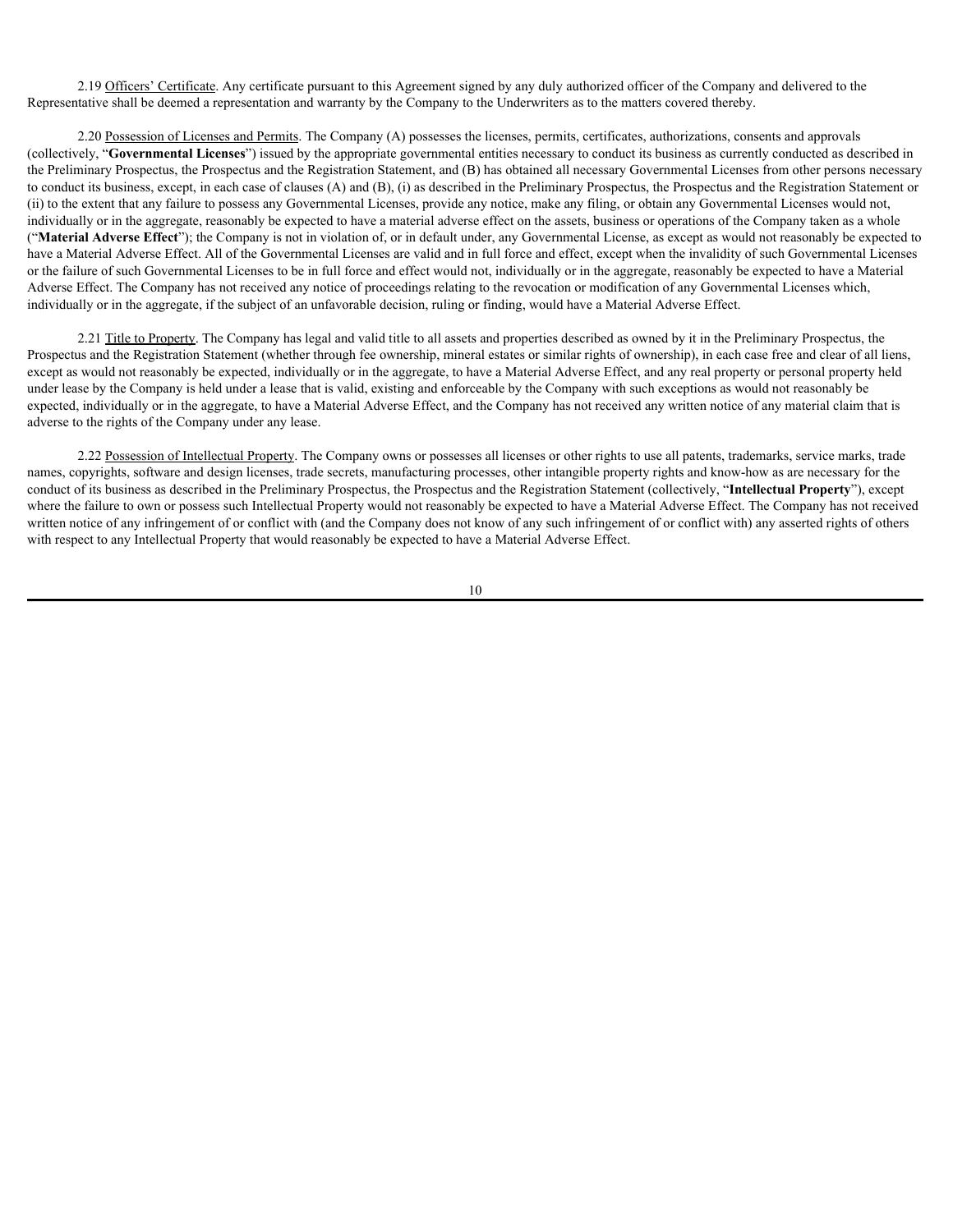2.23 Company IT Systems. The Company owns or has a valid right to access and use all computer systems, networks, hardware, software, databases, websites and equipment used to process, store, maintain and operate data, information and functions necessary for the conduct of its business (the "**Company IT Systems**"), except where the failure to own or have the right to access the Company IT Systems would not reasonably be expected to have a Material Adverse Effect. The Company IT Systems are adequate for, and operate and perform in all material respects as required in connection with, the operation of the business of the Company as currently conducted, except as would not reasonably be expected, individually or in the aggregate, to have a Material Adverse Effect. (A) There has been no security breach or incident, unauthorized access or disclosure, or other compromise of or relating to the Company IT Systems; (B) the Company has not been notified of, and has no knowledge of any event or condition that could result in, any security breach or incident, unauthorized access or disclosure or other compromise to the Company IT Systems and (C) the Company has implemented appropriate controls, policies, procedures, and technological safeguards designed to maintain and protect the integrity, continuous operation, redundancy, disaster recovery and security of the Company IT Systems reasonably consistent with industry standards and practices, or as required by applicable regulatory standards, except with respect to clauses (A) and (B), for any such security breach or incident, unauthorized access or disclosure or other compromise, as would not, individually or in the aggregate, have a Material Adverse Effect. The Company is presently in material compliance with all applicable laws or statutes and all judgments, orders, rules and regulations of any court or arbitrator or governmental or regulatory authority, internal policies and contractual obligations relating to the privacy and security of Company IT Systems, and to the protection of such Company IT Systems and the data contained therein from unauthorized use, access, misappropriation or modification. The Company has not received any notice, claim, complaint, demand or letter from any person, in respect of its businesses, under applicable data security and data protection laws and regulations and industry standards regarding misuse, loss, unauthorized destruction or unauthorized disclosure of any personally identifiable information, protected health information and other confidential information of the Company and any third parties in their possession ("**Sensitive Company Data**"). To the Company's knowledge, there has been no unauthorized or illegal use of our access to any Sensitive Company Data by any third party. The Company has not been required to notify any individual or data protection authority of any information security breach, compromise or incident involving Sensitive Company Data.

2.24 Environmental Laws. Except as described in the Preliminary Prospectus, the Prospectus and the Registration Statement, (A) the Company is not in violation of any federal, state, local or foreign statute, law, rule, regulation, ordinance, code, policy or rule of common law or any judicial or administrative interpretation thereof, including any judicial or administrative order, consent, decree or judgment, relating to pollution or protection of human health, the environment (including, without limitation, ambient air, surface water, groundwater, land surface or subsurface strata) or wildlife, including, without limitation, laws and regulations relating to the release or threatened release of chemicals, pollutants, contaminants, wastes, toxic substances, hazardous substances, petroleum or petroleum products, asbestos-containing materials or mold (collectively, "**Hazardous Materials**") or to the manufacture, processing, distribution, use, treatment, storage, disposal, transport or handling of Hazardous Materials (collectively, "**Environmental Laws**"), except for those violations that would not reasonably be expected, individually or in the aggregate, to have a Material Adverse Effect, (B) the Company has all permits, authorizations and approvals required under any applicable Environmental Laws and is in compliance in all material respects with their requirements, (C) there are no pending or, to the Company's knowledge, threatened administrative, regulatory or judicial actions, suits, demands, demand letters, claims, liens, notices of noncompliance or violation, investigations or proceedings relating to any Environmental Law against the Company, and (D) to the Company's knowledge, there are no events or circumstances that would reasonably be expected to form the basis of an order for clean-up or remediation, or an action, suit or proceeding by any private party or governmental body or agency, against or affecting the Company relating to Hazardous Materials or any Environmental Laws.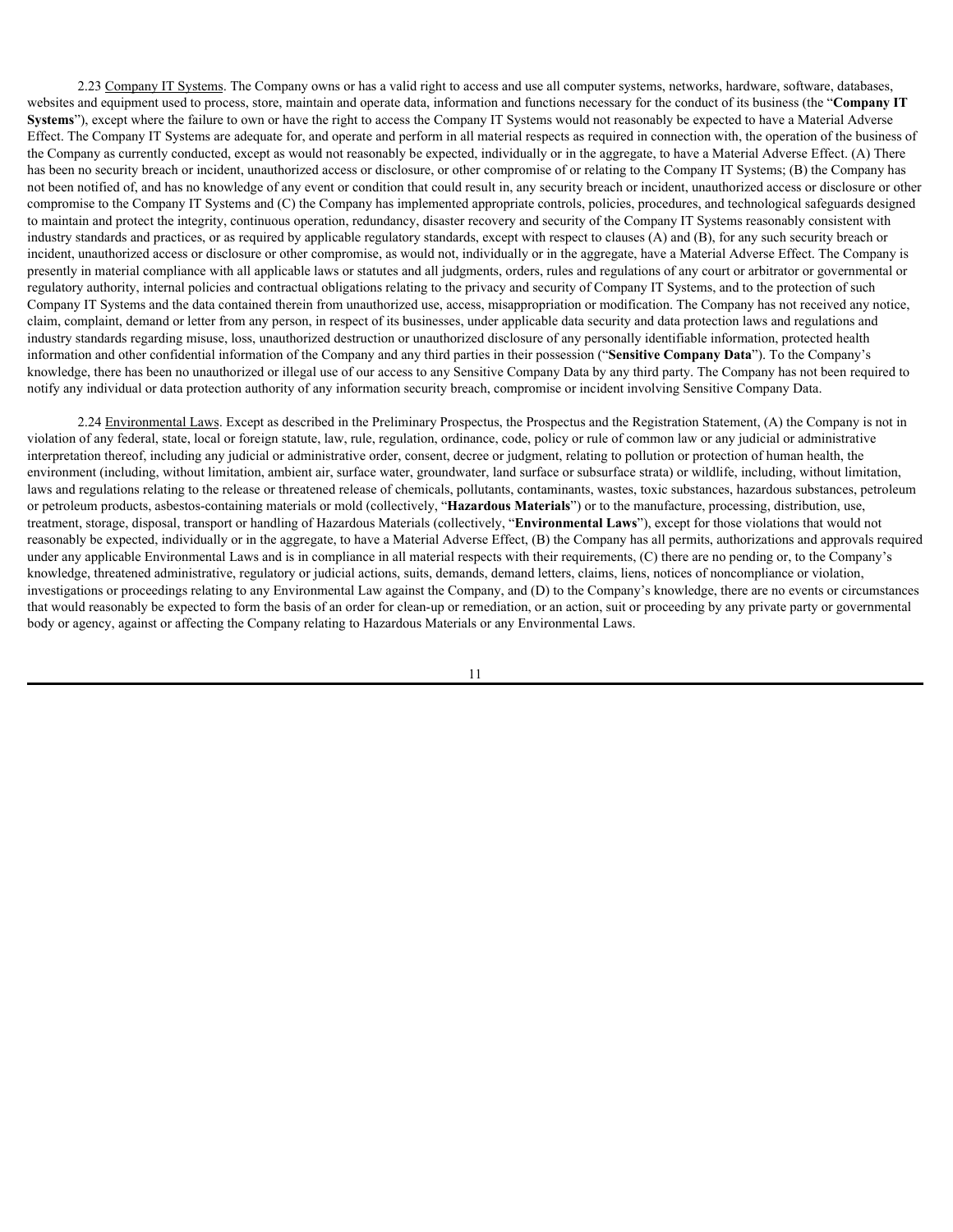2.25 Payment of Taxes. Except as would not reasonably be expected, individually or in the aggregate, to have a Material Adverse Effect or where such matters are the result of a pending bona fide dispute with taxing authorities, (A) the Company has accurately prepared and timely filed all federal, state, foreign and other tax returns or other statements that are or were required to be filed by it, if any, and has paid or made provision for the payment of all taxes, assessments, governmental or other similar charges, including without limitation, all sales and use taxes and all taxes which it is obligated to withhold from amounts owing to employees, creditors and third parties, with respect to the periods covered by such tax returns (whether or not such amounts are shown as due on any tax return), (B) no deficiency assessment with respect to a proposed adjustment of the Company's federal, state, local or foreign taxes is pending or, to the Company's knowledge, threatened, (C) since the date of the most recent audited financial statements, the Company has not incurred any liability for taxes other than in the ordinary course of its business, and (D) there is no tax lien, whether imposed by any federal, state, foreign or other taxing authority, outstanding against the assets, properties or business of the Company.

2.26 Insurance. The Company carries, or is covered by, insurance (issued by insurers of recognized financial responsibility) in such amounts and covering such risks as is appropriate for the conduct of its entire business and the value of its assets, all of which insurance is in full force and effect in all material respects.

2.27 Investment Company Act. The Company is not, nor upon the sale of the Public Securities as contemplated herein and the application of the net proceeds therefrom as described in the Preliminary Prospectus, the Prospectus and the Registration Statement under the caption "Estimated Use of Proceeds", will the Company be, an "investment company" or an entity "controlled" by an "investment company" (as such terms are defined in the Investment Company Act of 1940, as amended, and the rules and regulations promulgated thereunder).

2.28 Employment Laws Compliance. The Company has not violated, or received any notice of any violation with respect to, any law, rule, regulation, order, decree or judgment applicable to it and its business, including those relating to transactions with affiliates, environmental, safety or similar laws, federal or state laws relating to discrimination in the hiring, promotion or pay of employees, federal or state wages and hours law, the Employee Retirement Income Security Act of 1974, as amended, or the rules and regulations promulgated thereunder, except for those violations that would not reasonably be expected, individually or in the aggregate, to have a Material Adverse Effect.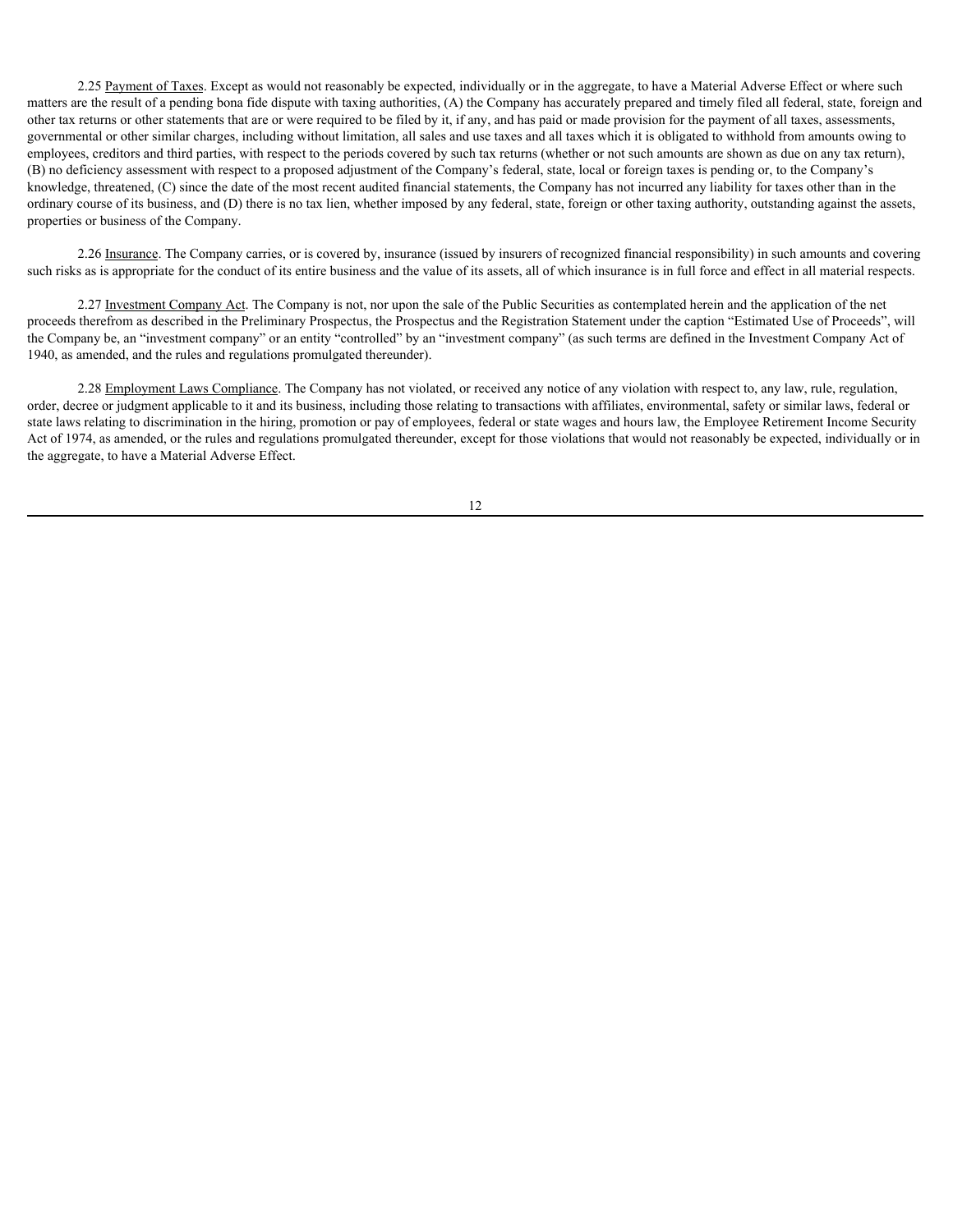2.29 Money Laundering Laws. The Company has not, and, to the Company's knowledge, none of the officers, directors, employees or agents purporting to act on behalf of the Company, as applicable, has made any payment of funds of the Company or received or retained any funds in violation of any law, rule or regulation relating to the "know your customer" and anti-money laundering laws of any jurisdiction (collectively, the "**Money Laundering Laws**") and no action, suit or proceeding by or before any governmental entity involving the Company with respect to the Money Laundering Laws is pending or, to the Company's knowledge, threatened.

2.30 OFAC. The Company has not, and, to the Company's knowledge, none of its directors, officers, agents or employees purporting to act on behalf of the Company is currently the target of or reasonably likely to become the target of any U.S. sanctions administered by the Office of Foreign Assets Control of the U.S. Department of the Treasury ("**OFAC**"); and the Company will not directly or indirectly use the proceeds of the offering of the Public Securities hereunder, or lend, contribute or otherwise make available such proceeds to any subsidiary, joint venture partner or other person or entity, for the purpose of financing the activities of any person currently the target of any U.S. sanctions administered by OFAC.

2.31 Lock-up Agreements. Each of the Company's officers, directors and record holders of Common Stock immediately prior to the Applicable Time (the "**Lock-Up Parties**"), have agreed that for a period of twelve (12) months following the initial listing on an exchange or trading medium (the "**Lock-Up Period**"), such persons and their affiliated parties shall not sell, contract to sell, grant any option for the sale or otherwise dispose of any of our equity securities, or any securities convertible into or exercisable or exchangeable for our equity securities, without the consent of the Representative. The Representative may consent to an early release from the Lock-Up period if, in its opinion, the market for shares of Common Stock would not be adversely impacted by sales and in cases of financial emergency of an officer, director or other stockholder. The Company has caused each of the Lock-Up Parties to deliver to the Representative the agreements of each Lock-Up Party to the foregoing effect prior to the date that the Company requests that the Commission declare the Registration Statement effective under the Act.

2.32 Subsidiaries. The Company has no subsidiaries.

2.33 Related Party Transactions. Except as disclosed in the Prospectus and the Registration Statement, there are no business relationships or related party transactions involving the Company or any other person required to be described in the Prospectus that have not been described as required.

2.34 Board of Directors. The Board of Directors of the Company is comprised of the persons set forth under the heading of the Prospectus captioned "Management". The qualifications of the persons serving as board members and the overall composition of the board comply with the Sarbanes-Oxley Act of 2002 and the rules promulgated thereunder applicable to the Company and the rules of the Nasdaq Capital Market. At least one member of the Board of Directors of the Company qualifies as a "financial expert" as such term is defined under the Sarbanes-Oxley Act of 2002 and the rules promulgated thereunder and the rules of the Nasdaq Capital Market. In addition, at least a majority of the persons serving on the Board of Directors qualify as "independent" as defined under the rules of the Nasdaq Capital Market.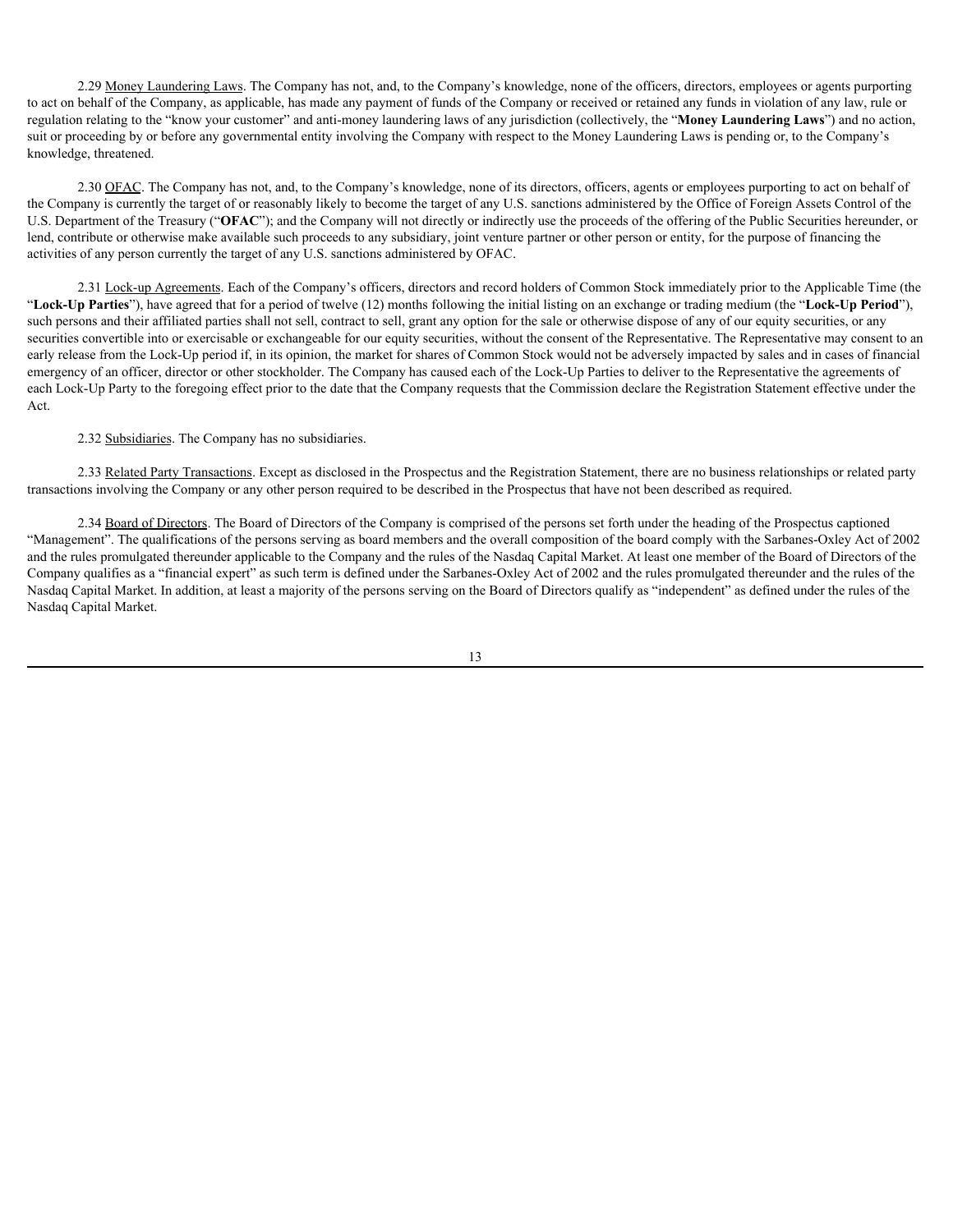# 2.35 Sarbanes-Oxley Compliance.

2.35.1 Disclosure Controls. The Company has developed and currently maintains disclosure controls and procedures that will comply with Rule 13a-15 or 15d-15 of the Exchange Act, and such controls and procedures are effective to ensure that all material information concerning the Company will be made known on a timely basis to the individuals responsible for the preparation of the Company's Exchange Act filings and other public disclosure documents.

2.35.2 Compliance. On the Effective Date, the Company was in material compliance with the provisions of the Sarbanes-Oxley Act of 2002 applicable to it, and has implemented such programs and taken reasonable steps to ensure the Company's future compliance (not later than the relevant statutory and regulatory deadlines therefore) with all the material provisions of the Sarbanes-Oxley Act of 2002.

2.36 Statistical and Market-Related Data. Any statistical and market-related data included in Registration Statement, the Preliminary Prospectus and the Prospectus are based on or derived from sources that the Company believes, after reasonable inquiry, to be reliable and accurate in all material respects and, to the extent required, the Company has obtained the written consent to the use of such data from such sources.

2.37 Compliance with Health Care Laws. The Company is and has been in compliance with all Health Care Laws (as hereinafter defined), except where instances of non-compliance would not, singly or in the aggregate, reasonably be expected to result in a Material Adverse Effect. For purposes of this Agreement, "**Health Care Laws**" means all health care laws applicable to the Company, including, but not limited to: the Federal Food, Drug, and Cosmetic Act, the Anti-Kickback Statute (42 U.S.C. Section 1320a-7b(b)), the Civil Monetary Penalties Law (42 U.S.C. § 1320a-7a), the Physician Payment Sunshine Act (42 U.S.C. § 1320a-7h), the Civil False Claims Act (31 U.S.C. Section 3729 et seq.), the criminal False Claims Law (42 U.S.C. § 1320a-7b(a)), all criminal laws relating to health care fraud and abuse, including but not limited to 18 U.S.C. Sections 286 and 287, and the health care fraud criminal provisions under the U.S. Health Insurance Portability and Accountability Act of 1996 ("HIPAA") (42 U.S.C. Section 1320d et seq.), the exclusion laws (42 U.S.C. § 1320a-7), HIPAA, as amended by the Health Information Technology for Economic and Clinical Health Act (42 U.S.C. Section 17921 et seq.), Medicare (Title XVIII of the Social Security Act), Medicaid (Title XIX of the Social Security Act), and any and all other similar state, local or federal health care laws and the regulations promulgated pursuant to such laws, including, without limitation, the FDA's current good manufacturing practice regulations at 21 CFR Part 820, and all other laws and regulations applicable to ownership, testing, development, manufacture, packaging, processing, use, distribution, storage, import, export or disposal of the Company's products, each as amended from time to time. The Company has not engaged in activities which are, as applicable, cause for false claims liability, civil penalties or mandatory or permissive exclusion from Medicare, Medicaid, or any other state health care program or federal health care program, except where such noncompliance, false claims liability or civil penalties would not reasonably be expected to, singly or in the aggregate, result in a Material Adverse Effect. The Company has not received written notice of any claim, action, suit, proceeding, hearing, enforcement, investigation, arbitration or other action from any court or arbitrator or governmental or regulatory authority or third party alleging a material violation of any Health Care Laws, and, to the Company's knowledge, no such claim, action, suit, proceeding, hearing, enforcement, investigation, arbitration or other action is threatened. The Company is not a party to and has no ongoing reporting obligations pursuant to any corporate integrity agreements, deferred prosecution agreements, monitoring agreements, consent decrees, settlement orders, plans of correction or similar agreements with or imposed by any governmental or regulatory authority. Additionally, neither the Company nor, to the knowledge of the Company, any of its employees, officers or directors has been excluded, suspended or debarred from participation in any U.S. federal health care program, clinical trial or clinical registry or, to the knowledge of the Company, is subject to a governmental inquiry, investigation, proceeding, or other similar action that could reasonably be expected to result in debarment, suspension, or exclusion. Except as described in the Registration Statement, the Preliminary Prospectus and the Prospectus or as would not, singly or in the aggregate, reasonably be expected to have a Material Adverse Effect, the Company has not received any FDA Form 483, written notice of adverse finding, warning letter, untitled letter or other correspondence or written notice from any court or arbitrator or governmental or regulatory authority alleging or asserting noncompliance with (x) any Health Care Laws or (y) any Governmental Licenses required by any such Health Care Laws.

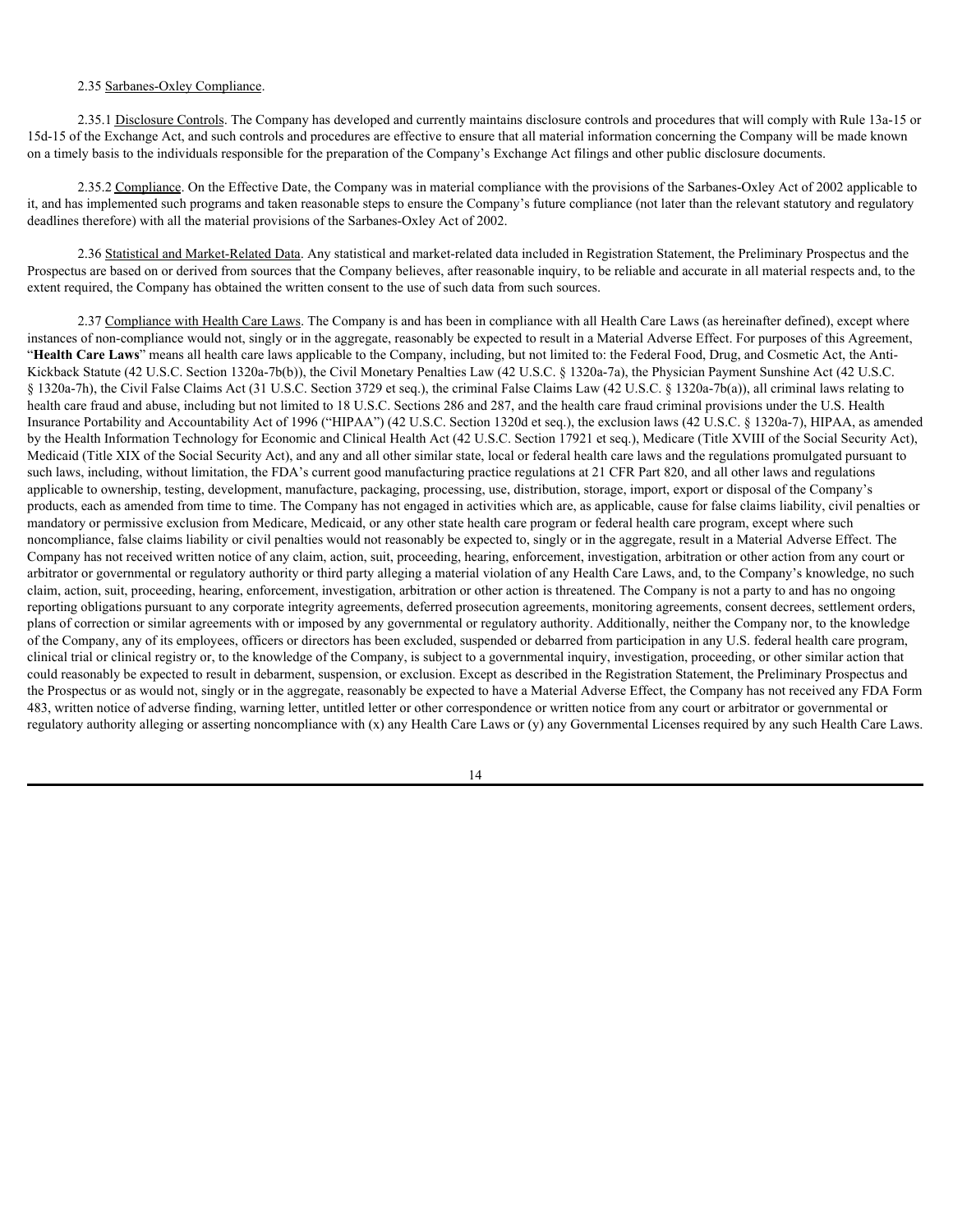2.38 Research Studies, Clinical Trials and Clinical Registries. The research studies, clinical trials and clinical registries conducted by or on behalf of, or sponsored by, the Company, or in which the Company has participated, that are described in the Registration Statement, the Preliminary Prospectus and the Prospectus, or the results of which are referred to in the Registration Statement, the Preliminary Prospectus and the Prospectus, as applicable, were and, if still pending, are being, conducted in all material respects in accordance with all applicable Health Care Laws; to the Company's knowledge, the descriptions of the results of such research studies, clinical trials and clinical registries described in the Registration Statement, the Preliminary Prospectus and the Prospectus do not contain any misstatement of a material fact or omit to state a material fact necessary to make such statements not misleading; and the Company has not received any written notices or correspondence from the FDA or any other foreign, state or local governmental body exercising comparable authority or any institutional review board or comparable authority requiring or threatening the premature termination, suspension, material modification or clinical hold of any research studies, clinical trials or clinical registries conducted by or on behalf of, or sponsored by, the Company or in which the Company has participated that are described in the Registration Statement, the Preliminary Prospectus and the Prospectus, and, to the Company's knowledge, there are no reasonable grounds for the same.

2.39 No Safety Notices. (i) Except as described in the Registration Statement, the Preliminary Prospectus and the Prospectus, there have been no recalls, field notifications, field corrections, market withdrawals or replacements, warnings, "dear doctor" letters, investigator notices, safety alerts or other notice of action relating to an alleged lack of safety, efficacy, or regulatory compliance of the Company's products ("**Safety Notices**"), except as would not, singly or in the aggregate, reasonably be expected to have a Material Adverse Effect, and (ii) to the Company's knowledge, there are no facts that would be reasonably likely to result in (x) a Safety Notice with respect to the Company's products or services, (y) a material change in labeling of any of the Company's products, or (z) a termination or suspension of marketing or testing of any of the Company's products, except, in each of cases  $(x)$ ,  $(y)$  or  $(z)$  such as would not, singly or in the aggregate, reasonably be expected to have a Material Adverse Effect.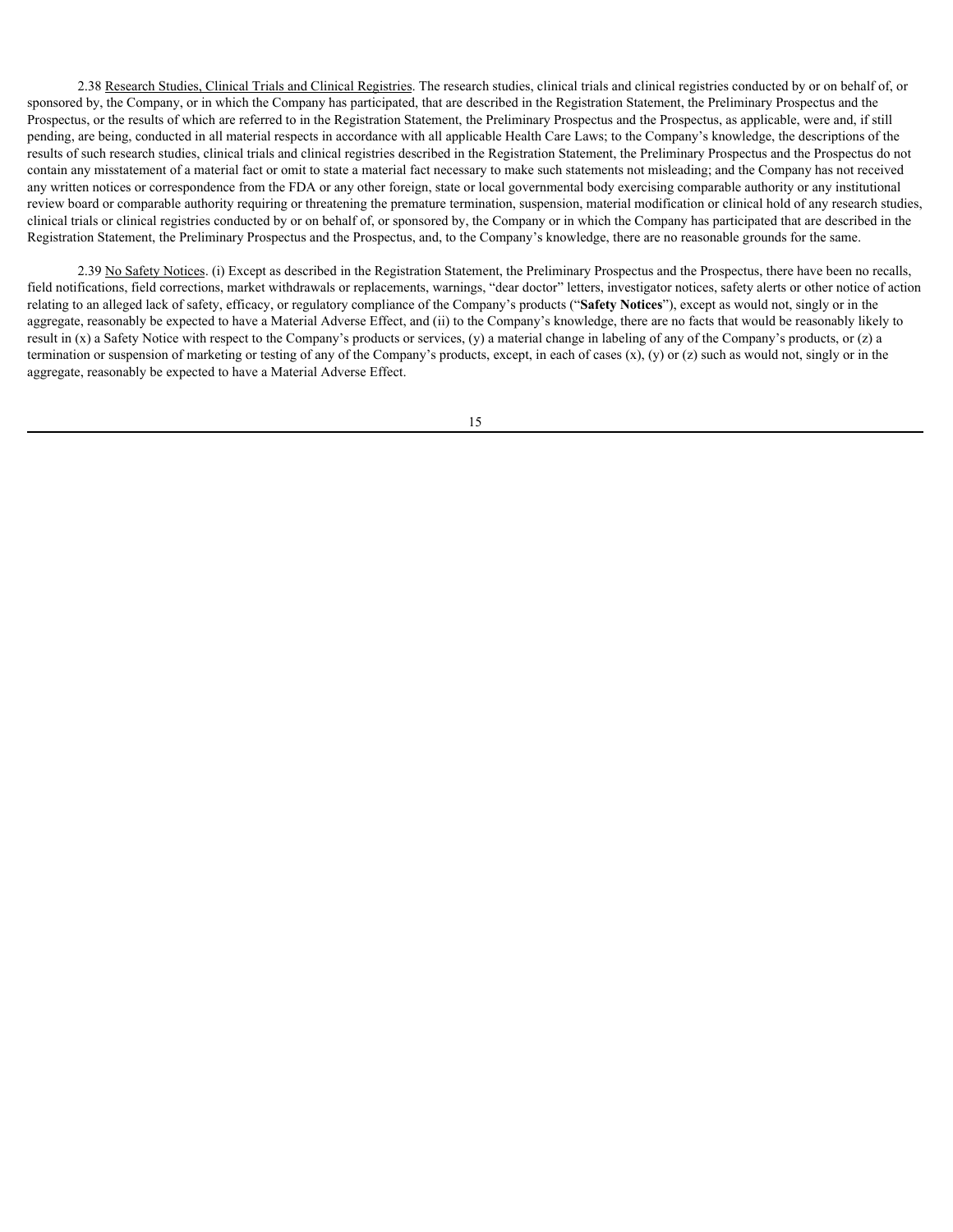# 3. Covenants of the Company. The Company covenants and agrees as follows:

3.1 Amendments to Registration Statement. The Company will deliver to the Representative, prior to filing, any amendment or supplement to the Registration Statement or Prospectus proposed to be filed after the Effective Date, and it will not file any such amendment or supplement to which the Representative shall reasonably object in writing.

## 3.2 Federal Securities Laws.

3.2.1 Compliance. During the time when a Prospectus is required to be delivered under the Act, the Company will use its best efforts to comply with all requirements imposed upon it by the Act, the Regulations and the Exchange Act and by the regulations under the Exchange Act, as from time to time in force, so far as necessary to permit the continuance of sales of or dealings in the Public Securities in accordance with the provisions hereof and the Prospectus. If at any time when a Prospectus relating to the Public Securities is required to be delivered under the Act, any event shall have occurred as a result of which, in the opinion of counsel for the Company or counsel for the Underwriters, the Prospectus, as then amended or supplemented, includes an untrue statement of a material fact or omits to state any material fact required to be stated therein or necessary to make the statements therein, in light of the circumstances under which they were made, not misleading, or if it is necessary at any time to amend the Prospectus to comply with the Act, the Company will notify the Representative promptly and prepare and file with the Commission, subject to Section 3.1 hereof, an appropriate amendment or supplement in accordance with Section 10 of the Act.

3.2.2 Filing of Final Prospectus. The Company will file the Prospectus (in form and substance satisfactory to the Representative) with the Commission pursuant to the requirements of Rule 424 of the Regulations.

3.2.3 Exchange Act Registration. For a period of three years from the Effective Date, the Company will use its best efforts to maintain the registration of the shares of Common Stock under the provisions of the Exchange Act. The Company will not deregister the shares of Common Stock under the Exchange Act without the prior written consent of the Representative. The foregoing requirements shall automatically terminate in the event that the Company, directly or indirectly, in one or more related transactions, (1) sells, transfers or otherwise disposes of all or substantially all of its assets to any other person, or (2) consummates a stock or share purchase agreement or other business combination (including, without limitation, a merger, consolidation, reorganization, recapitalization, spin-off or scheme of arrangement) with any other person whereby such other person acquires more than 50% of the outstanding shares of the Company's voting stock and the Company is not the surviving entity.

3.2.4 Free Writing Prospectuses. The Company represents and agrees that it has not made and will not make any offer relating to the Public Securities that would constitute an issuer free writing prospectus, as defined in Rule 433 of the 1933 Act, without the prior consent of the Representative. Any such free writing prospectus consented to by the Representative is hereinafter referred to as a "**Permitted Free Writing Prospectus**." The Company represents that it will treat each Permitted Free Writing Prospectus as an "issuer free writing prospectus" as defined in Rule 433, and has complied and will comply with the applicable requirements of Rule 433 of the 1933 Act, including timely Commission filing where required, legending and record keeping.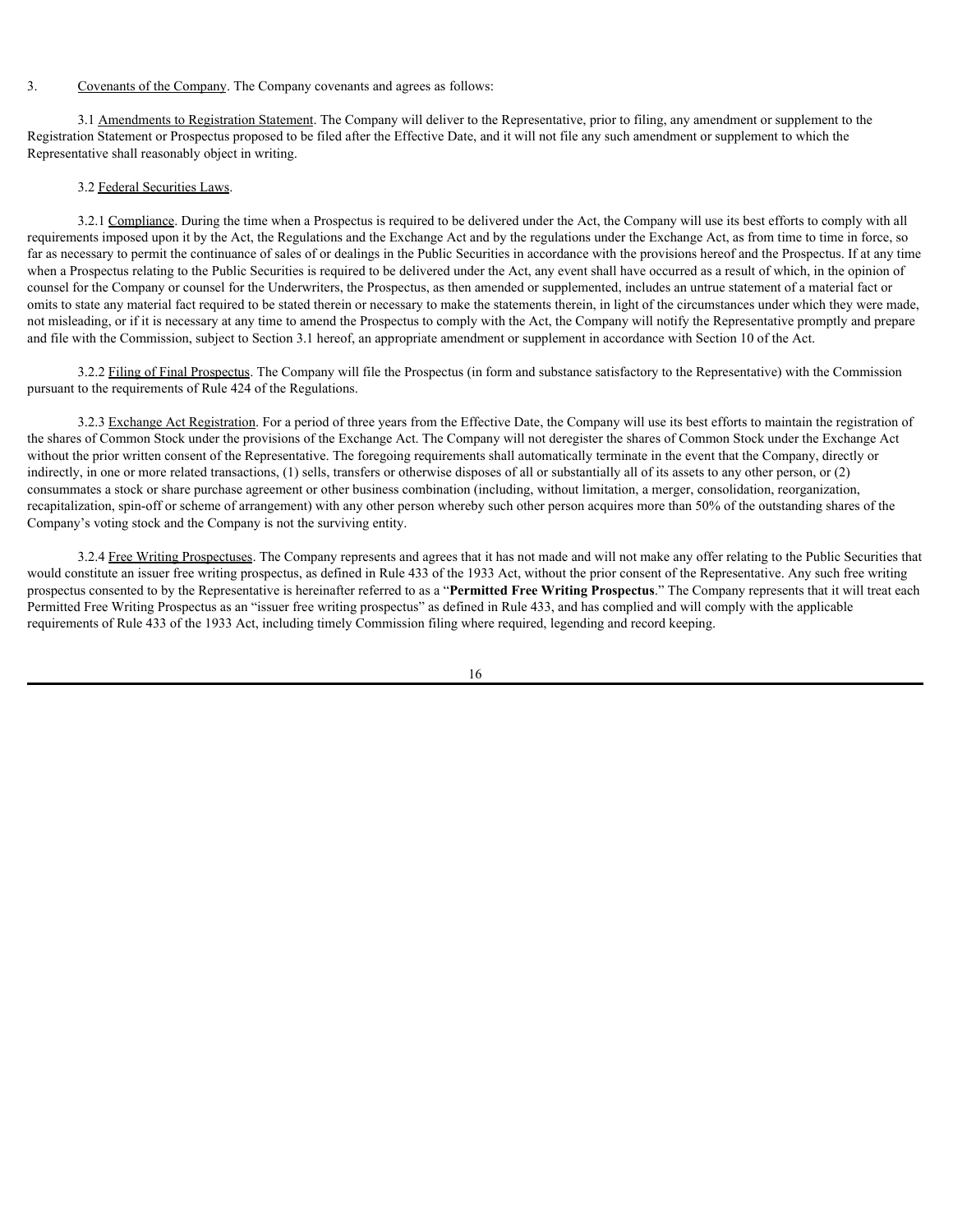3.3 Delivery to Underwriters of Prospectuses. The Company will deliver to each of the several Underwriters, without charge, from time to time during the period when the Prospectus is required to be delivered under the Act or the Exchange Act such number of copies of each Prospectus as such Underwriters may reasonably request and, as soon as the Registration Statement or any amendment or supplement thereto becomes effective, deliver to the Representative two original executed Registration Statements, including exhibits, and all post-effective amendments thereto and copies of all exhibits filed therewith or incorporated therein by reference and all original executed consents of certified experts.

3.4 Effectiveness and Events Requiring Notice to the Representative. The Company will notify the Representative immediately and confirm the notice in writing: (i) of the effectiveness of the Registration Statement and any amendment thereto; (ii) of the issuance by the Commission of any stop order or of the initiation, or the threatening, of any proceeding for that purpose; (iii) of the issuance by any state securities commission of any proceedings for the suspension of the qualification of the Public Securities for offering or sale in any jurisdiction or of the initiation, or the threatening, of any proceeding for that purpose; (iv) of the mailing and delivery to the Commission for filing of any amendment or supplement to the Registration Statement or Prospectus; (v) of the receipt of any comments or request for any additional information from the Commission; and (vi) of the happening of any event during the period described in this Section 3.4 hereof that, in the judgment of the Company, makes any statement of a material fact made in the Registration Statement or the Prospectus untrue or that requires the making of any changes in the Registration Statement or the Prospectus in order to make the statements therein, in light of the circumstances under which they were made, not misleading. If the Commission or any state securities commission shall enter a stop order or suspend such qualification at any time, the Company will make every reasonable effort to obtain promptly the lifting of such order.

#### 3.5 Reports to the Representative.

3.5.1 Periodic Reports, etc. For a period of three years from the Effective Date, the Company will furnish to the Representative copies of such financial statements and other periodic and special reports as the Company from time to time furnishes generally to holders of any class of its securities and also promptly furnish to the Representative: (i) a copy of each periodic report the Company shall be required to file with the Commission; (ii) a copy of every press release and every news item and article with respect to the Company or its affairs which was released by the Company and posted to the Company's web site; (iii) a copy of each Form 8-K prepared and filed by the Company; and (iv) five copies of each Registration Statement. Documents filed with the Commission pursuant to its EDGAR system or posted to the Company's web site shall be deemed to have been delivered to the Representative pursuant to this Section.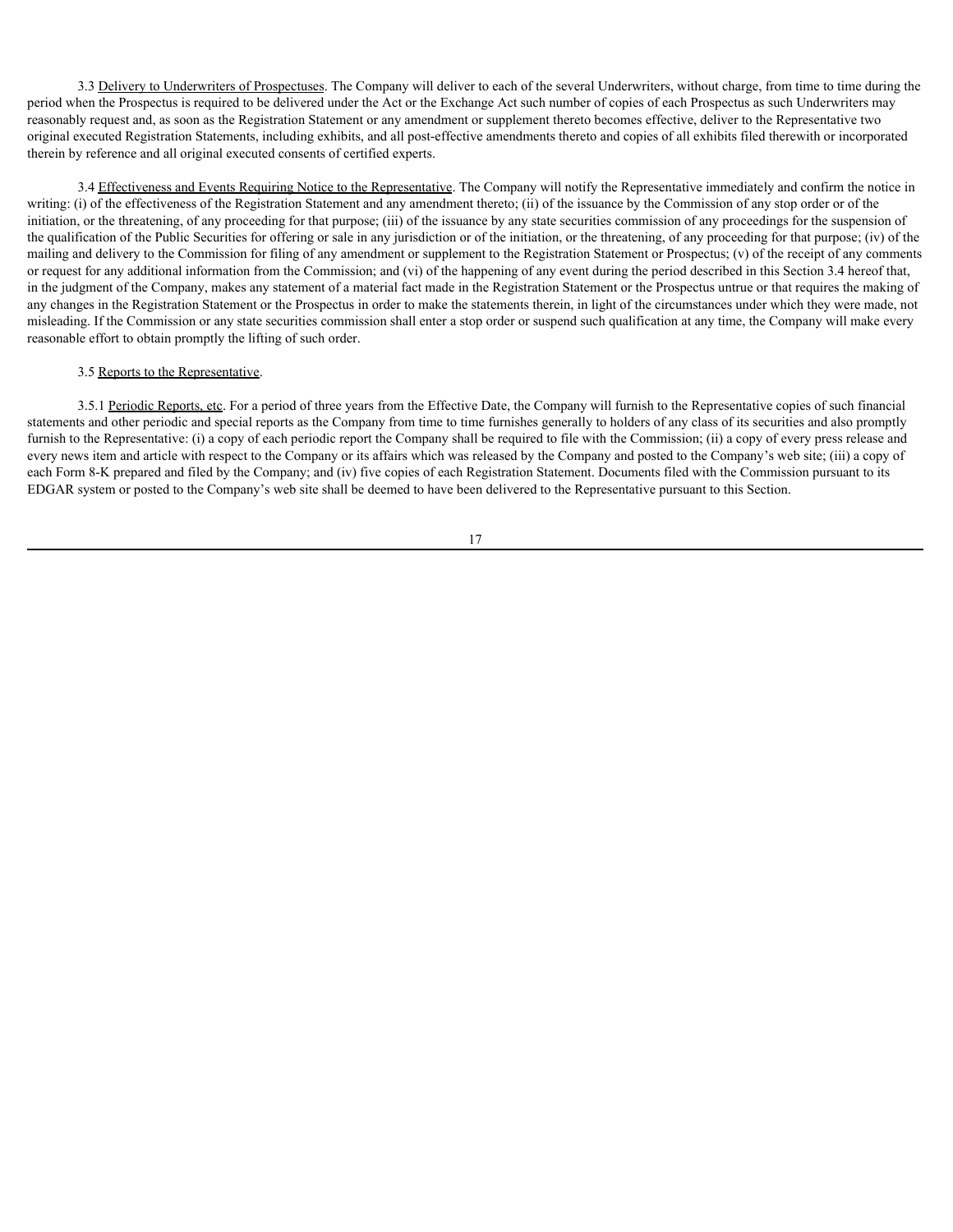3.5.2 Transfer Sheets. For a period of three years from the Effective Date, the Company shall retain a transfer and registrar agent acceptable to the Representative (the "**Transfer Agent**") and will furnish to the Representatives at the Company's sole cost and expense such transfer sheets of the Company's securities as the Representative may reasonably request, including the daily and monthly consolidated transfer sheets of the Transfer Agent and DTC. Philadelphia Stock Transfer, Inc. is acceptable to the Underwriters to act as Transfer Agent for the Company's shares of Common Stock.

### 3.6 Payment of Expenses.

3.6.1 General Expenses Related to the Offering. The Company hereby agrees to pay on each of the Closing Date and the Option Closing Date, if any, to the extent not paid at the Closing Date, all expenses incident to the performance of the obligations of the Company under this Agreement, including, but not limited to: (i) all filing fees and communication expenses relating to the registration of the Public Securities to be sold in the Offering with the Commission; (b) all filing fees associated with the review of the Offering by FINRA; (c) all fees and expenses relating to the listing of the shares of Common Stock on NASDAQ and such other stock exchanges as the Company and the Underwriter together determine; (d) all fees, expenses and disbursements relating to the registration or qualification of the Public Securities under the "blue sky" securities laws of such states and other jurisdictions as the Representative may reasonably designate; (e) all fees, expenses and disbursements relating to the registration, qualification or exemption of the Public Securities under the securities laws of such foreign jurisdictions as the Underwriters may reasonably designate; (f) the costs of all mailing and printing of the Registration Statements, Preliminary Prospectuses, Prospectuses and all amendments, supplements and exhibits thereto and as many preliminary and final Prospectuses as the Underwriters may reasonably deem necessary; (g) the costs of preparing, printing and delivering certificates representing the Public Securities and fees and expenses of the Transfer Agent for the shares of Common Stock; (h) stock transfer and/or stamp taxes, if any, payable upon the transfer of securities from the Company to the Underwriters; (i) the fees and expenses of the Company's accountants; (j) the fees and expenses of the Company's legal counsel and other agents and representatives; and (k) the Company's actual "road show" expenses for the Offering. With respect to any transaction pursuant to the Offering, the Company's obligation to reimburse expenses incurred by the Representative, with the exception of legal fees and expenses, will be \$25,000, subject to the Representative's delivery of appropriate expense reports. With respect to any transaction pursuant to the Offering, the Company will not required to reimburse the Representative more than \$150,000 in legal fees. The Representative has the right to deduct from the net proceeds of the Offering any advance made by the Underwriters to pay for the expenses of the Company.

3.7 Application of Net Proceeds. The Company will apply the net proceeds from the Offering received by it in a manner consistent with the application described under the caption "Estimated Use of Proceeds" in the Prospectus.

3.8 Delivery of Earnings Statements to Security Holders. The Company will make generally available to its security holders as soon as practicable, but not later than the first day of the fifteenth full calendar month following the Effective Date, an earnings statement (which need not be certified by independent public or independent certified public accountants unless required by the Act or the Regulations, but which shall satisfy the provisions of Rule 158(a) under Section 11(a) of the Act) covering a period of at least twelve consecutive months beginning after the Effective Date.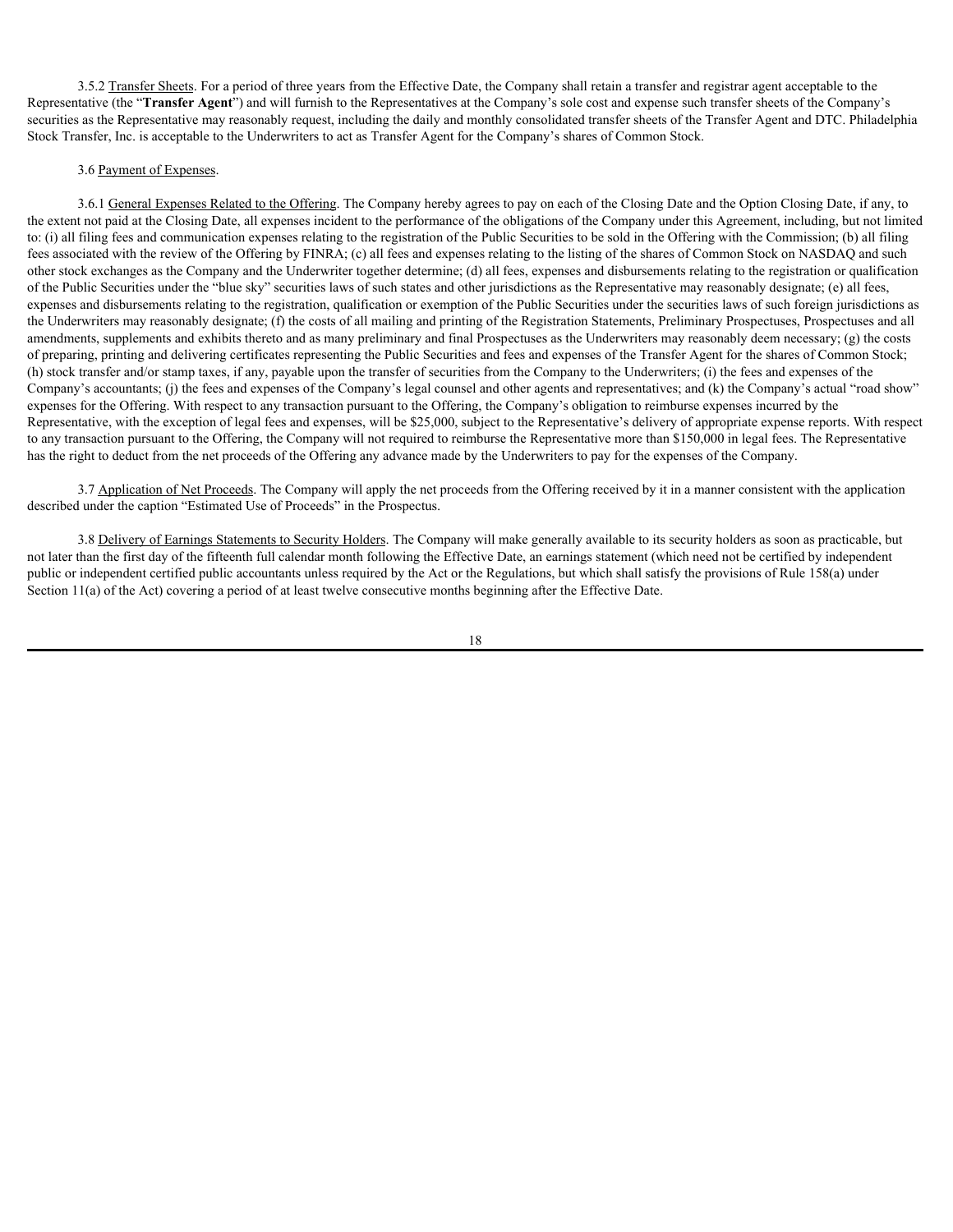3.9 Stabilization. Neither the Company, nor, to its knowledge, any of its employees, directors or stockholders (without the consent of the Representative) has taken or will take, directly or indirectly, any action designed to or that has constituted or that might reasonably be expected to cause or result in, under the Exchange Act, or otherwise, stabilization or manipulation of the price of any security of the Company to facilitate the sale or resale of the Common Stock.

3.10 Internal Controls. The Company will maintain a system of internal accounting controls sufficient to provide reasonable assurances that: (i) transactions are executed in accordance with management's general or specific authorization; (ii) transactions are recorded as necessary in order to permit preparation of financial statements in accordance with GAAP and to maintain accountability for assets; (iii) access to assets is permitted only in accordance with management's general or specific authorization; and (iv) the recorded accountability for assets is compared with existing assets at reasonable intervals and appropriate action is taken with respect to any differences.

3.11 Accountants. As of the Effective Date, the Company shall retain Moss Adams or other independent public accountants reasonably acceptable to the Representative, and the Company shall continue to retain a nationally recognized independent certified public accounting firm for a period of at least three years after the Effective Date.

3.12 No Fiduciary Duties. The Company acknowledges and agrees that the Underwriters' responsibility to the Company is solely contractual in nature and that none of the Underwriters or their affiliates or agents shall be deemed to be acting in a fiduciary capacity, or otherwise owes any fiduciary duty to the Company or any of its affiliates in connection with the Offering and the other transactions contemplated by this Agreement.

3.13 Market Stand-Off. Without the prior written consent of the Representatives, for a period of one year after the date of this Agreement, the Company shall not issue, sell or register with the Commission, or otherwise dispose of, directly or indirectly, any equity securities of the Company (or any securities convertible into, or exercisable or exchangeable for, equity securities of the Company), except for (a) the Public Securities to be sold hereunder; (b) any shares of capital stock of the Company issued upon the exercise of options or warrant or conversion of convertible securities described in the Registration Statement, the Preliminary Prospectus and the Prospectus, (c) any shares of capital stock of the Company issued upon the exercise of options granted under the Company's stock incentive plan or bonus plan described as outstanding in the Registration Statement, the General Disclosure Package, the Statutory Prospectus and the Prospectus; (d) any options and other awards granted under a Company stock incentive plan or bonus plan described in the Registration Statement, the Preliminary Prospectus and the Prospectus; and (e) the filing by the Company of any registration statement on Form S-8 or a successor form thereto relating to a Company stock incentive plan described in the Registration Statement, the General Disclosure Package, the Preliminary Prospectus and the Prospectus.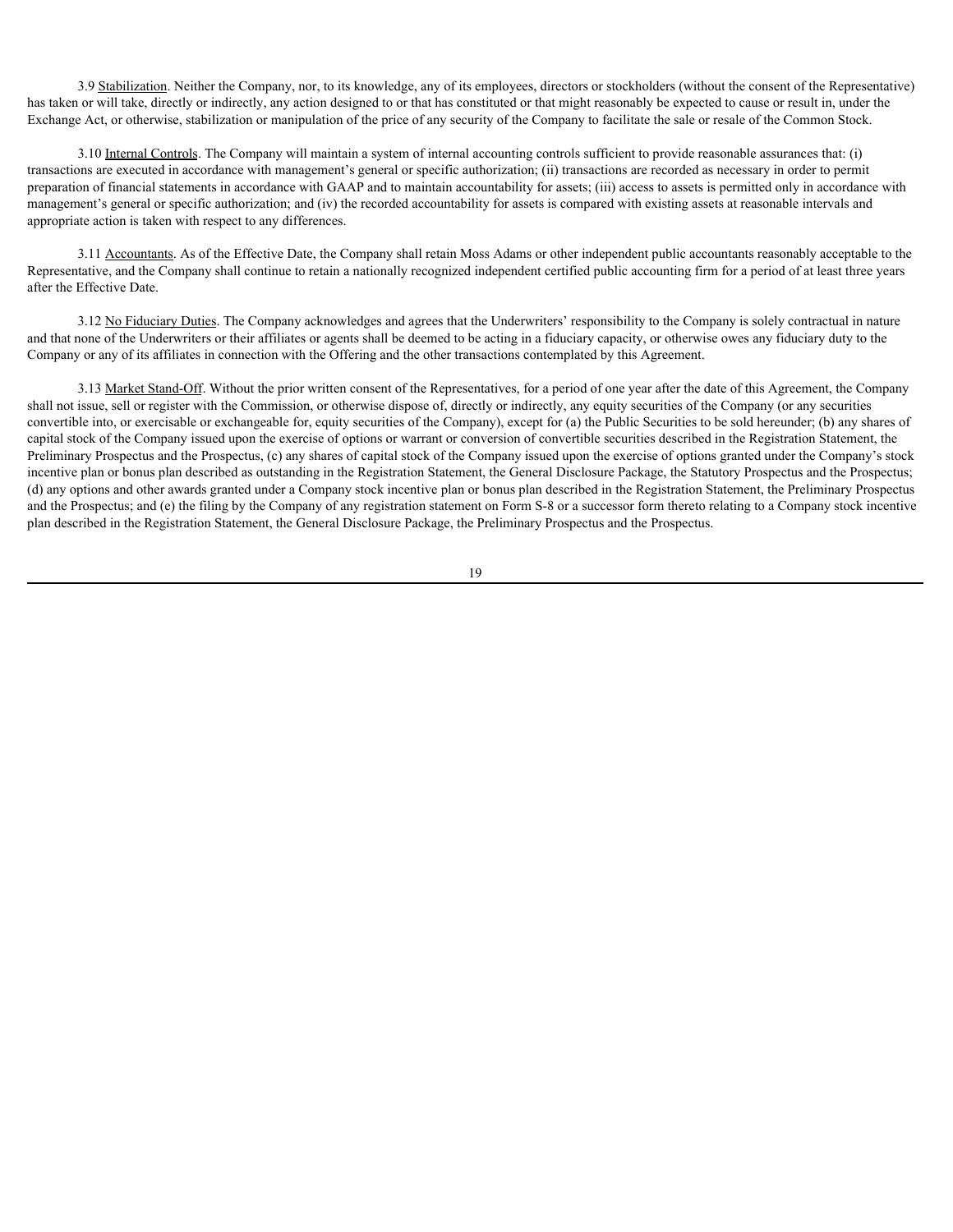4. Conditions of Underwriters' Obligations. The obligations of the several Underwriters to purchase and pay for the Public Securities, as provided herein, shall be subject to the continuing accuracy of the representations and warranties of the Company as of the date hereof and as of each of the Closing Date and the Option Closing Date, if any, to the accuracy of the statements of officers of the Company made pursuant to the provisions hereof and to the performance by the Company of its obligations hereunder and to the following conditions:

#### 4.1 Regulatory Matters.

4.1.1 Effectiveness of Registration Statement. The Registration Statement shall have become effective not later than 5:00 P.M., Eastern time, on the date of this Agreement or such later date and time as shall be consented to in writing by the Representative, and, at each of the Closing Date and the Option Closing Date, no stop order suspending the effectiveness of the Registration Statement shall have been issued and no proceedings for that purpose shall have been instituted or shall be pending or contemplated by the Commission and any request on the part of the Commission for additional information shall have been complied with to the reasonable satisfaction of the Representative.

4.1.2 FINRA Clearance. By the Effective Date, the Representative shall have received oral clearance from FINRA as to the amount of compensation allowable or payable to the Underwriters as described in the Registration Statement.

4.1.3 Nasdaq Clearance. On the Closing Date, the Company's shares of Common Stock, including the Public Securities, shall have been approved for listing on the Nasdaq Capital Market.

### 4.2 Company Counsel Matters.

4.2.1 Closing Date Opinion of Counsel. On the Closing Date, the Representative shall have received the favorable opinion of K&L Gates, LLP, counsel to the Company ("**K&L Gates**"), dated the Closing Date, addressed to the Representative, in form and substance reasonably satisfactory in all respects to the Representative. The opinion of K&L Gates shall include a statement to the effect that such counsel has participated in conferences with officers and other representatives of the Company, the Underwriters and the independent registered public accounting firm of the Company, at which conferences the contents of the Preliminary Prospectus, the Prospectus and the Registration Statement contained therein and related matters were discussed and, although such counsel is not passing upon and does not assume any responsibility for the accuracy, completeness or fairness of the statements contained in the Preliminary Prospectus, the Prospectus and the Registration Statement contained therein, solely on the basis of the foregoing without independent check and verification, no facts have come to the attention of such counsel which lead them to believe that the Registration Statement or any amendment thereto, at the time the Registration Statement or amendment became effective, contained an untrue statement of a material fact or omitted to state a material fact required to be stated therein or necessary to make the statements therein not misleading or the Prospectus or any amendment or supplement thereto, at the time they were filed pursuant to Rule 424(b) or at the date of such counsel's opinion, contained an untrue statement of a material fact or omitted to state a material fact required to be stated therein or necessary to make the statement therein, in light of the circumstances under which they were made, not misleading (except that such counsel need express no view and shall not be deemed to have rendered an opinion with respect to the financial information and statistical data). The Registration Statement and the Prospectus and any posteffective amendments or supplements thereto (other than the financial statements including notes and schedules, financial data and statistical data included therein, as to which no opinion need be rendered) each as of their respective dates complied as to form in all material respects with the requirements of the Act and Regulations.

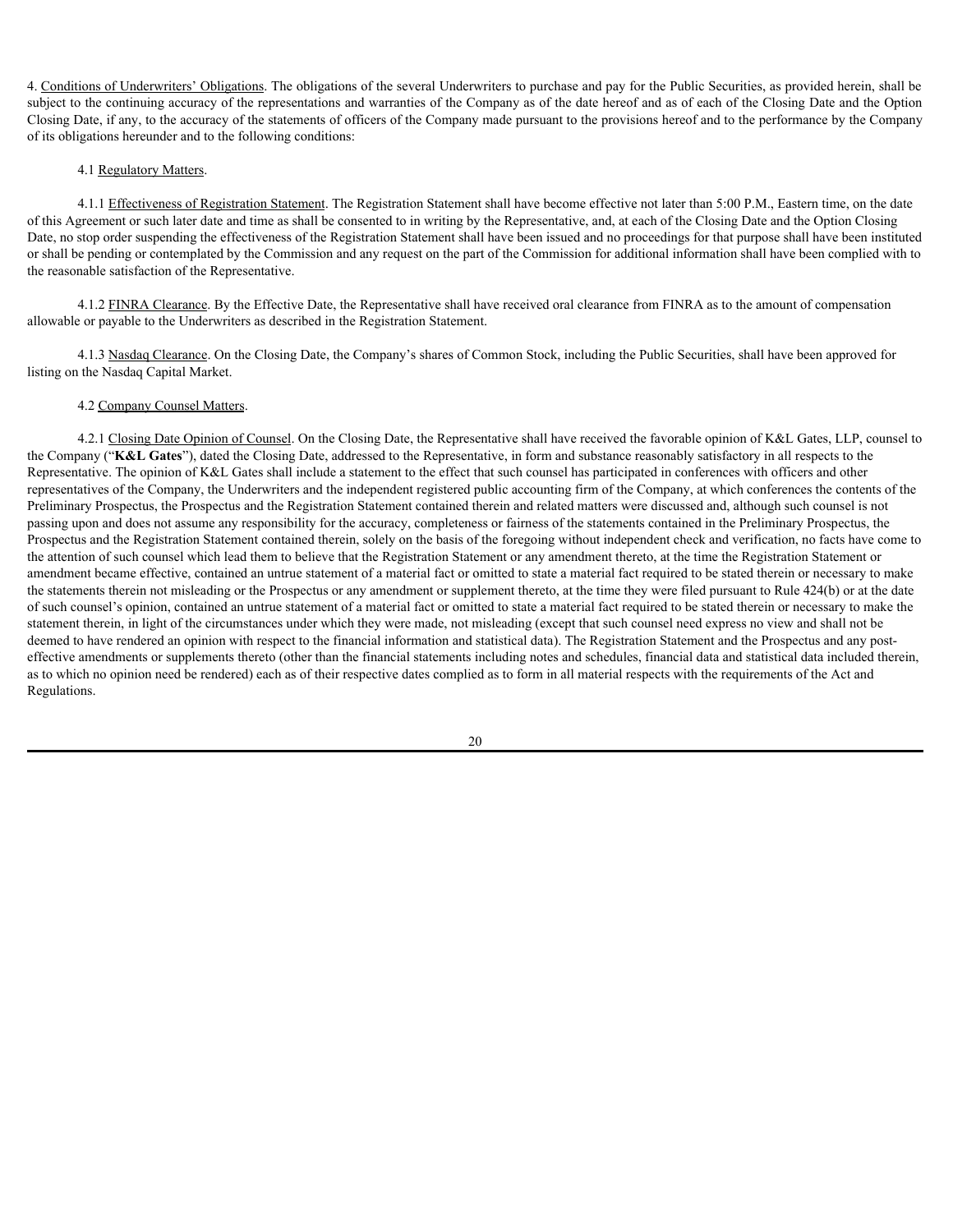4.2.2 Option Closing Date Opinion of Counsel. On the Option Closing Date, if any, the Representative shall have received the favorable opinion of K&L Gates, counsel to the Company, dated the Option Closing Date, addressed to the Representative and in form and substance reasonably satisfactory to the Representative, confirming as of the Option Closing Date, the statements made by such counsel in its opinion delivered on the Closing Date.

4.2.3 Reliance. In rendering its opinion, K&L Gates may rely: (i) as to matters involving the application of laws other than the laws of the United States and jurisdictions in which they are admitted, to the extent such counsel deems proper and to the extent specified in such opinion, if at all, upon an opinion or opinions (in form and substance reasonably satisfactory to the Representative) of other counsel reasonably acceptable to the Representative, familiar with the applicable laws; and (ii) as to matters of fact, to the extent they deem proper, on certificates or other written statements of officers of the Company and officers of departments of various jurisdictions having custody of documents respecting the corporate existence or good standing of the Company, provided that copies of any such statements or certificates shall be delivered to Greenberg Traurig if requested. The opinion of K&L Gates and any opinion relied upon by K&L Gates shall include a statement to the effect that it may be relied upon by counsel for the Underwriters in its opinion delivered to the Underwriters.

4.3 Cold Comfort Letter. At the time this Agreement is executed, and at each of the Closing Date and the Option Closing Date, if any, the Representative shall have received a letter in form and substance satisfactory in all respects (including the non-material nature of the changes or decreases, if any, referred to in clause (iii) below) to the Representative and to Greenberg Traurig from Moss Adams dated, respectively, as of the date of this Agreement and as of the Closing Date and the Option Closing Date, if any:

(i) Confirming that they are independent public accountants with respect to the Company within the meaning of the Act and the applicable Regulations and that they have not, during the periods covered by the financial statements included in the Prospectus, provided to the Company any non-audit services, as such term is used in Section  $10A(g)$  of the Exchange Act;

(ii) Stating that in their opinion the financial statements of the Company included in the Registration Statement and Prospectus comply as to form in all material respects with the applicable accounting requirements of the Act and the published Regulations thereunder;

(iii) Stating that, on the basis of a limited review which included a reading of the latest available unaudited interim financial statements of the Company (with an indication of the date of the latest available unaudited interim financial statements), a reading of the latest available minutes of the stockholders and board of directors and the various committees of the board of directors, consultations with officers and other employees of the Company responsible for financial and accounting matters and other specified procedures and inquiries, nothing has come to their attention which would lead them to believe that: (a) the unaudited financial statements of the Company included in the Registration Statement do not comply as to form in all material respects with the applicable accounting requirements of the Act and the Regulations or are not fairly presented in conformity with GAAP applied on a basis substantially consistent with that of the audited financial statements of the Company included in the Registration Statement; (b) at a date not later than five days prior to the Effective Date, Closing Date or Option Closing Date, as the case may be, there was any change in the capital stock or long-term debt of the Company, or any decrease in the shareholders' equity of the Company as compared with amounts shown in the December 31, 2020 balance sheet included in the Registration Statement, other than as set forth in or contemplated by the Registration Statement, or, if there was any decrease, setting forth the amount of such decrease, and (c) during the period from December 31, 2020 to a specified date not later than five days prior to the Effective Date, Closing Date or Option Closing Date, as the case may be, there was any decrease in revenues, net earnings or net earnings per share, in each case as compared with the corresponding period in the preceding year and as compared with the corresponding period in the preceding quarter, other than as set forth in or contemplated by the Registration Statement, or, if there was any such decrease, setting forth the amount of such decrease;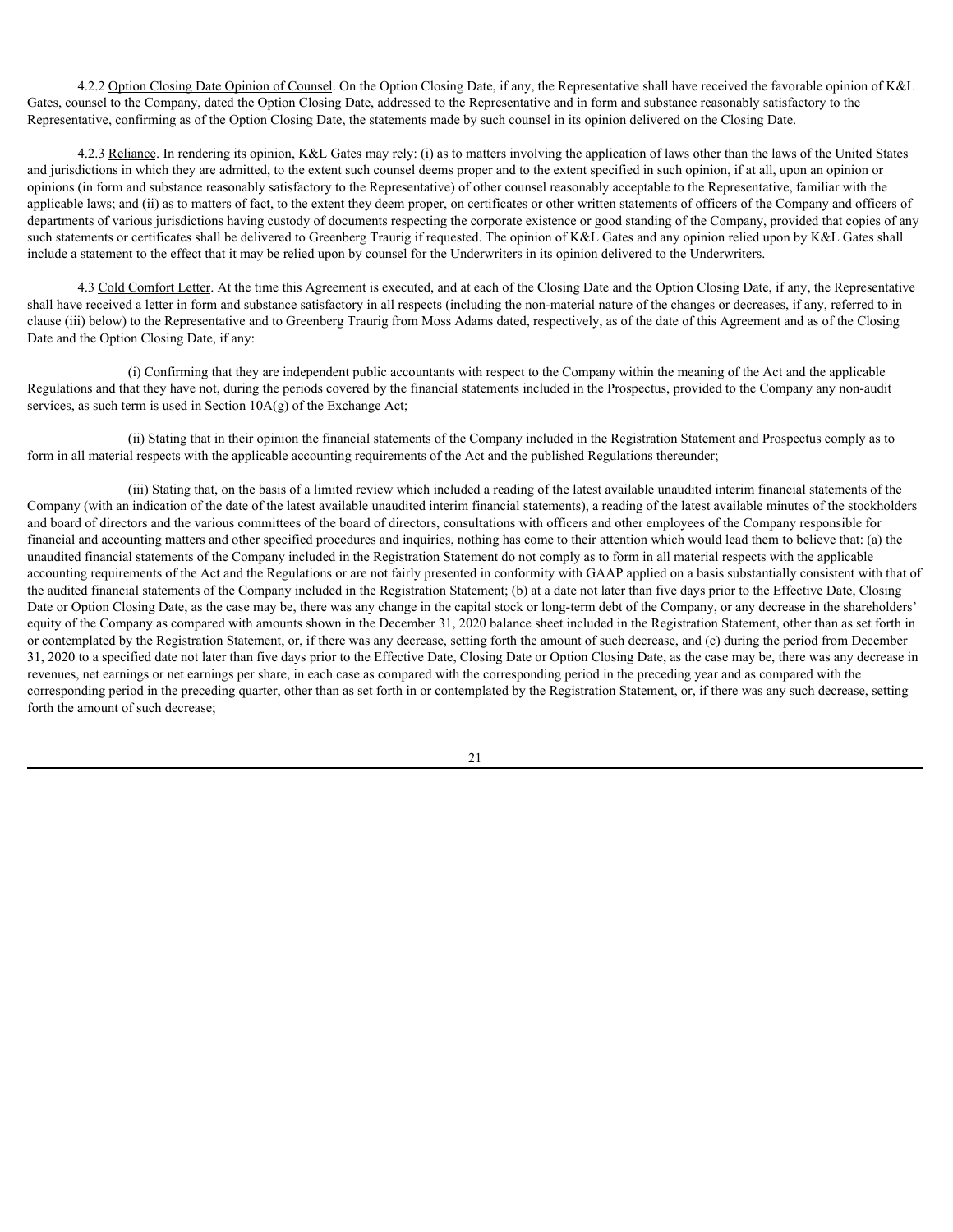(iv) Setting forth, at a date not later than five days prior to the Effective Date, the amount of liabilities of the Company (including a breakdown of commercial paper and notes payable to banks and related parties);

(v) Stating that they have compared specific dollar amounts, numbers of shares, percentages of revenues and earnings, statements and other financial information pertaining to the Company set forth in the Prospectus in each case to the extent that such amounts, numbers, percentages, statements and information may be derived from the general accounting records, including work sheets, of the Company and excluding any questions requiring an interpretation by legal counsel, with the results obtained from the application of specified readings, inquiries and other appropriate procedures (which procedures do not constitute an examination in accordance with generally accepted auditing standards) set forth in the letter and found them to be in agreement;

(vi) Stating that they have not since the Company's formation brought to the attention of the Company's management any control deficiencies related to internal structure, design or operation as defined in the Statement on Auditing Standards No. 325 "Communications About Control Deficiencies in an Audit of Financial Statements," in the Company's internal controls; and

(vii) Statements as to such other matters incident to the transaction contemplated hereby as you may reasonably request.

#### 4.4 Officers' Certificates.

4.4.1 Officers' Certificate. At each of the Closing Date and the Option Closing Date, if any, the Representative shall have received a certificate of the Company signed by the Chairman of the Board and Chief Executive Officer of the Company, who can be the same person, dated the Closing Date or the Option Closing Date, as the case may be, respectively, to the effect that the Company has performed all covenants and complied with all conditions required by this Agreement to be performed or complied with by the Company prior to and as of the Closing Date, or the Option Closing Date, as the case may be, and that the conditions set forth in Section 4.5 hereof have been satisfied as of such date and that, as of the Closing Date and the Option Closing Date, as the case may be, the representations and warranties of the Company set forth in Section 2 hereof are true and correct. In addition, the Representative will have received such other and further certificates of officers of the Company as the Representative may reasonably request.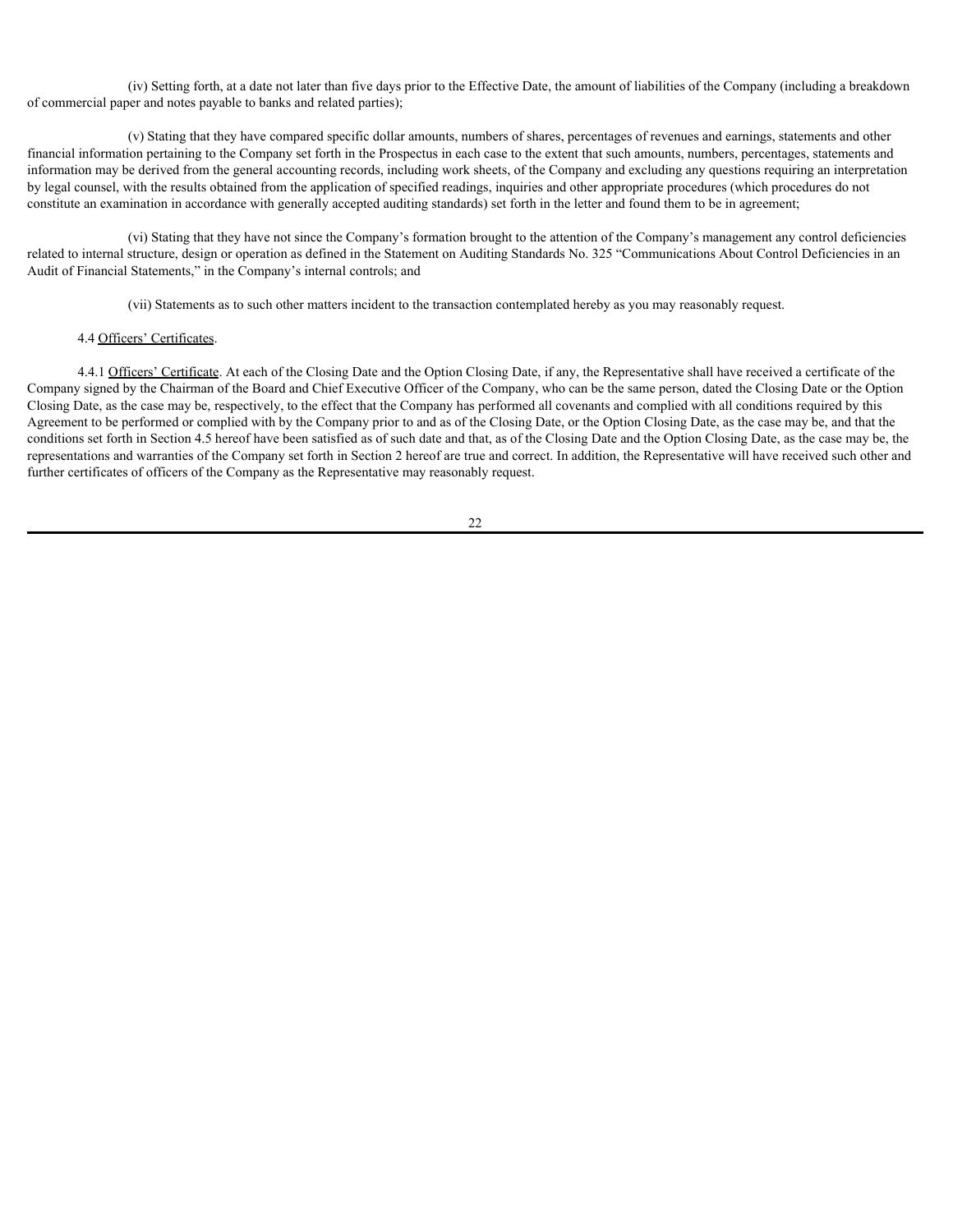4.4.2 Secretary's Certificate. At each of the Closing Date and the Option Closing Date, if any, the Representative shall have received a certificate of the Company signed by the Secretary or Assistant Secretary of the Company, dated the Closing Date or the Option Date, as the case may be, respectively, certifying: (i) that the Certificate of Incorporation is true and complete, has not been modified and is in full force and effect; (ii) that the resolutions of the Company's Board of Directors relating to the public offering contemplated by this Agreement are in full force and effect and have not been modified; (iii) all correspondence between the Company or its counsel and the Commission; and (iv) as to the incumbency of the officers of the Company. The documents referred to in such certificate shall be attached to such certificate.

4.5 No Material Changes. Prior to and on each of the Closing Date and the Option Closing Date, if any: (i) there shall have been no material adverse change or development involving a prospective material adverse change in the condition or the business activities, financial or otherwise, of the Company from the latest dates as of which such condition is set forth in the Registration Statement and Prospectus taken as a whole; (ii) no action suit or proceeding, at law or in equity, shall have been pending or threatened against the Company or any officers or directors before or by any court or federal or state commission, board or other administrative agency wherein an unfavorable decision, ruling or finding may materially adversely affect the business, operations, or financial condition or income of the Company, except as set forth in the Registration Statement and Prospectus; (iii) no stop order shall have been issued under the Act and no proceedings therefore shall have been initiated or threatened by the Commission; and (iv) the Registration Statement and the Prospectus and any amendments or supplements thereto shall contain all material statements which are required to be stated therein in accordance with the Act and the Regulations and shall conform in all material respects to the requirements of the Act and the Regulations, and neither the Registration Statement nor the Prospectus nor any amendment or supplement thereto shall contain any untrue statement of a material fact or omit to state any material fact required to be stated therein or necessary to make the statements therein, in light of the circumstances under which they were made, not misleading.

# 4.6 Delivery of Agreements.

4.6.1 Effective Date Deliveries. On the Effective Date, the Company shall have delivered to the Representative executed copies of this Agreement, the Underwriters' Warrant Agreement and the Lock-Up Agreement.

4.6.2 Closing Date Deliveries. On the Closing Date, the Company shall have delivered to the Underwriters the Firm Shares, and on the Option Closing Date, if any, the Company shall have delivered to the Underwriters the Option Shares.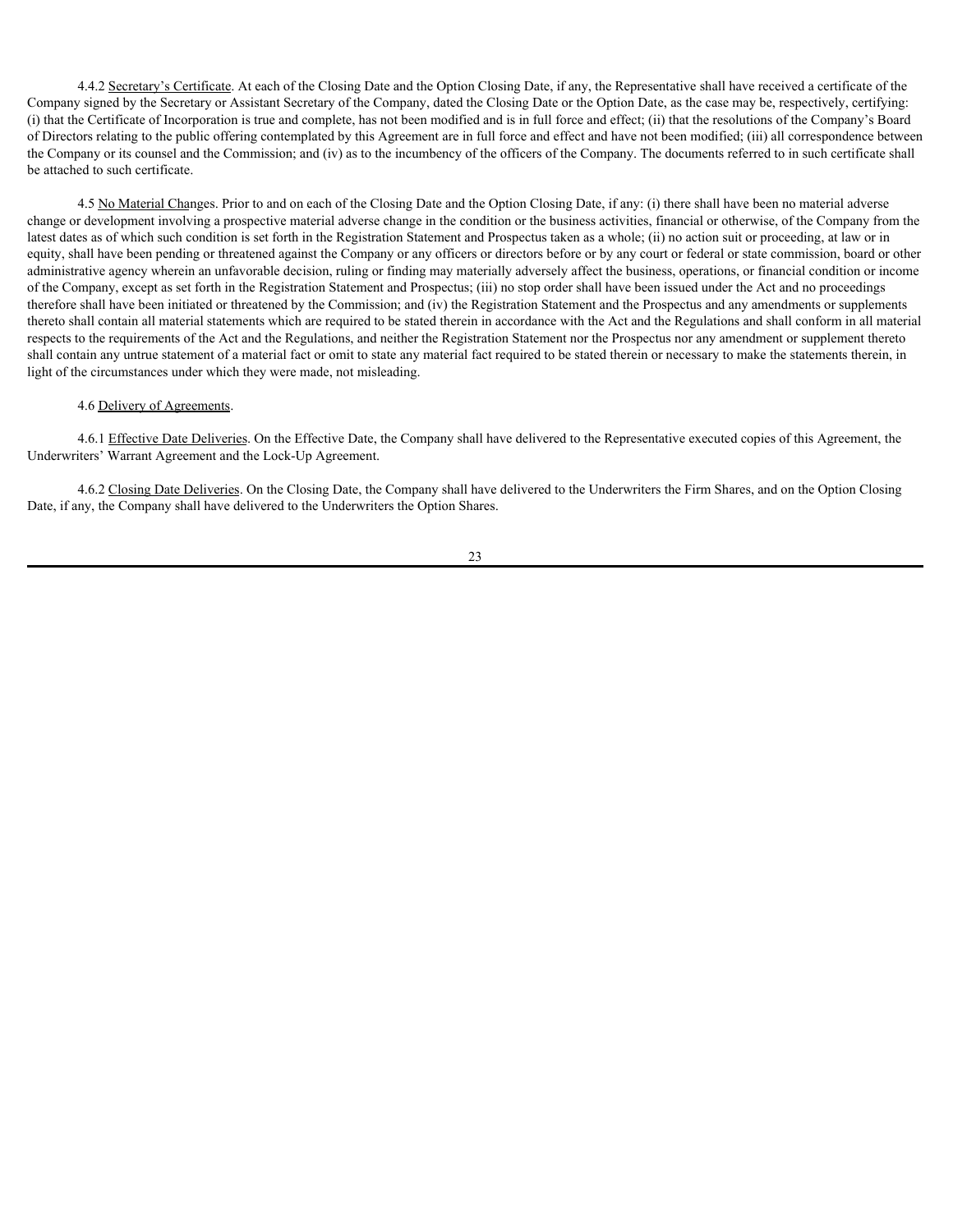# 5. Indemnification.

## 5.1 Indemnification of Underwriters.

5.1.1 General. The Company hereby agrees to indemnify, defend and hold harmless the Representative, Underwriters, their subsidiaries, parents and affiliates, including Liquid Venture Partners, LLC ("**Liquid**") and each of their directors, officers, managers, agents, contractors, employees, members, counsel, and each other person or entity who controls the Representative or Liquid or any of their affiliates within the meaning of Section 15 of the Securities Act (collectively, the "**Indemnified Parties**") to the fullest extent permitted by law from and against any and all losses, claims, damages, expenses, or liabilities (or actions in respect thereof) ("**Losses**"), joint or several, to which they or any of them may become subject under any statute or at common law, and to reimburse such Indemnified Parties for any reasonable legal or other expense (including but not limited to the cost of any investigation, preparation, response to third party subpoenas) incurred by them in connection with any litigation or administrative or regulatory action ("**Proceeding**"), whether pending or threatened, and whether or not resulting in any liability, insofar as such losses, claims, liabilities, or litigation arise out of or are based upon any untrue statement or alleged untrue statement of a material fact contained in (1) the Preliminary Prospectus, the Registration Statement or the Prospectus (as from time to time each may be amended and supplemented); (2) any materials or information provided to investors by, or with the approval of, the Company in connection with the marketing of the offering of the Public Securities, including any "road show" or investor presentations made to investors by the Company (whether in person or electronically); or (3) the omission or alleged omission to state in any of the foregoing a material fact required to be stated therein or necessary to make the statements therein, in light of the circumstances under which they were made, not misleading; provided, however, the foregoing indemnification provisions shall not apply to (i) statements or omissions made in reliance upon and in conformity with the Underwriters' Information, (ii) amounts paid in settlement of any such litigation if such settlement is effected without the prior written consent of the Company, which consent will not be unreasonably withheld, conditioned or delayed, or (iii) such Losses resulted from the gross negligence or willful misconduct, the breach of the Underwriting Agreement or violation of applicable law by the Representative or any Indemnified Party; and provided that the Company will not be responsible for the fees and expenses of more than one counsel to all Indemnified Parties, in addition to appropriate local counsel, unless in the reasonable opinion of counsel to any Indemnified Party there exists a potential conflict of interest which would make it inappropriate for one counsel to represent all such Indemnified Parties.

5.1.2 Procedure. Each Indemnified Party shall, promptly after the receipt of notice of the commencement of any claim or Proceeding against such Indemnified Party in respect of which indemnity may be sought from the Company, notify the Company in writing of the commencement thereof. The omission of any Indemnified Party to so notify the Company of any such action shall not relieve the Company from any liability which it may have to such Indemnified Party (a) other than pursuant to Section 5.1.1 or (b) under Section 5.1.1 unless, and only to the extent that, such omission results in the Company's forfeiture of substantive rights or defenses. In case any such claim or Proceeding shall be brought against any Indemnified Party, and it shall notify the Company of the commencement thereof, the Company shall be entitled to assume the defense thereof at its own expense, with counsel satisfactory to such Indemnified Party in its reasonable judgment; provided, however, that any Indemnified Party may, at its own expense, retain separate counsel to participate in such defense at its own expense. Notwithstanding the foregoing, in any claim or proceeding in which both the Company, on the one hand, and an Indemnified Party, on the other hand, are, or are reasonably likely to become, a party, such Indemnified Party shall have the right to employ separate counsel and to control its own defense of such claim if, in the reasonable opinion of counsel to such Indemnified Party, either  $(x)$  one or more defenses are available to the Indemnified Party that are not available to the Company or (y) a conflict or potential conflict exists between the Company, on the one hand, and such Indemnified Party, on the other hand, that would make such separate representation advisable; provided, however, that the Company (i) shall not be liable for the fees and expenses of more than one counsel to all Indemnified Parties and (ii) shall reimburse the Indemnified Parties for all of such fees and expenses of such counsel incurred in any action between the Company and the Indemnified Parties or between the Indemnified Parties and any third party, as such expenses are incurred.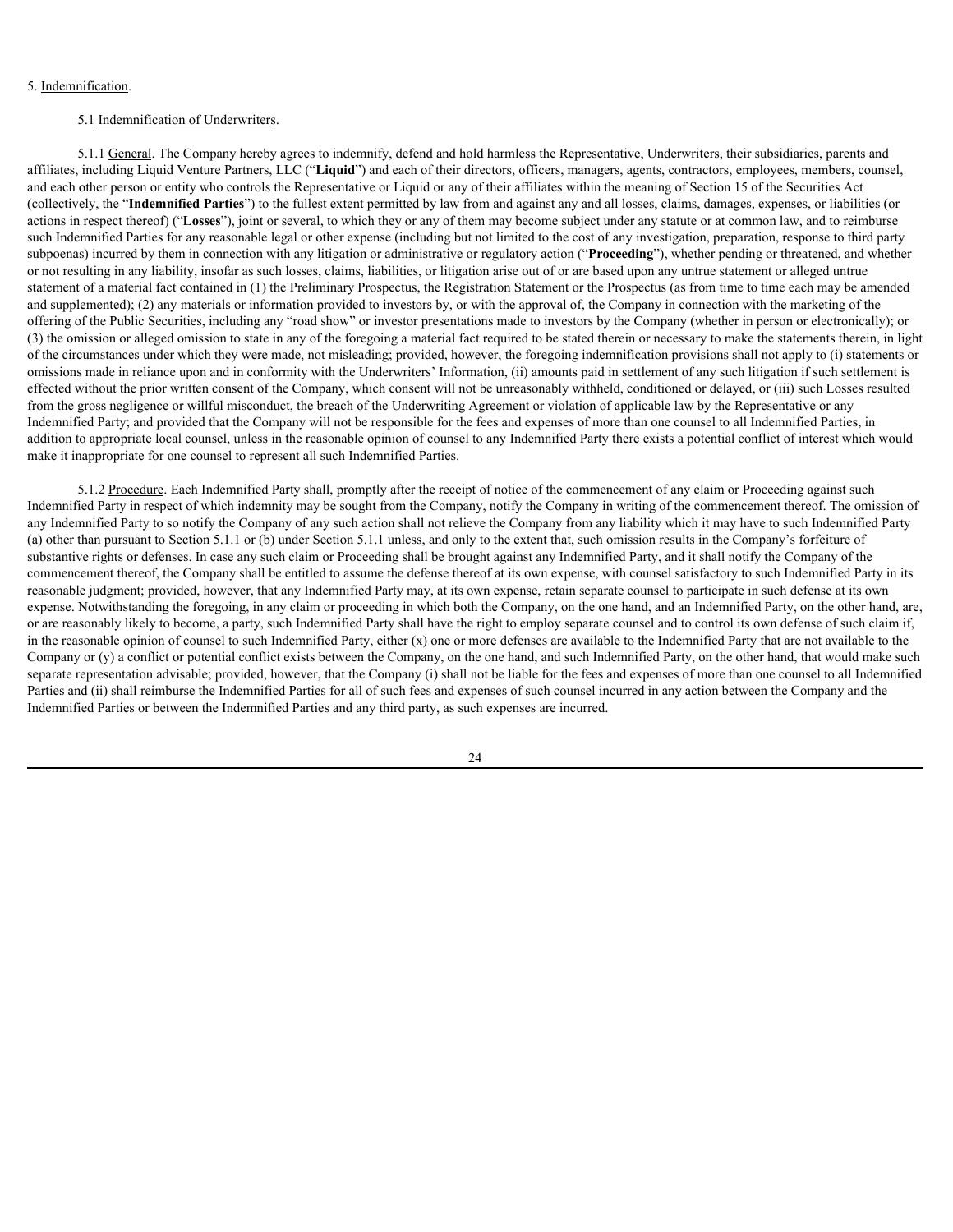5.1.3 Reimbursement. In the event the Company chooses not to accept the defense of the Proceeding, the Company will reimburse all Indemnified Parties for all reasonable expenses (including, but not limited to, reasonable fees and disbursements of counsel for all Indemnified Parties) incurred by any such Indemnified Parties in connection with investigating, preparing, and defending any such action or claim, whether or not in connection with pending or threatened litigation in connection with the transaction to which an Indemnified Party is a party, promptly as such expenses are incurred or paid (unless the Indemnified Parties request they be paid in advance pursuant to Section 5.1.4 below).

5.1.4 Advances. Notwithstanding any other provision hereof or any other agreement between the parties, in the event the Company chooses not to accept the defense of the Proceeding, the Company shall advance, to the extent not prohibited by law, all expenses reasonably anticipated to be incurred by or on behalf of the Indemnified Parties in connection with any Proceeding, whether pending or threatened, within thirty (30) days of receipt of a statement or statements ("Statement(s)") from the Indemnified Parties, or any of them, requesting such advances from time to time, so long as the Company has received a written undertaking of such Indemnified Parties to repay the Company the amount so advanced if it shall be finally determined that such Indemnified Parties were not entitled to indemnification hereunder. This advancement obligation shall include any refundable retainers of counsel retained by Indemnified Parties (as selected by Indemnified Parties in their sole and absolute discretion). Any Statement requesting advances shall evidence the expenses anticipated or incurred by the Indemnified Parties with reasonable particularity and may include only those expenses reasonably expected to be incurred within the 60-day period following each Statement. In the event some portion of the amounts advanced pursuant to this Section 5.1.4 is unused, or in the event a court of competent jurisdiction finally determines that the Indemnified Parties are not entitled to be indemnified against certain expenses, Indemnified Parties shall return the unused or disallowed portion of any advances within thirty (30) days of the final disposition of any Proceeding to which such advances pertain.

5.2 Indemnification of the Company. The Company agrees that no Indemnified Party shall have any liability to the Company or its respective owners, successors, heirs, parents, affiliates, security holders or creditors for any Losses, except to the extent such Losses resulted from the Company's use of the Underwriters' Information or such Indemnified Person's gross negligence or willful misconduct, breach of the Underwriting Agreement or violation of applicable law.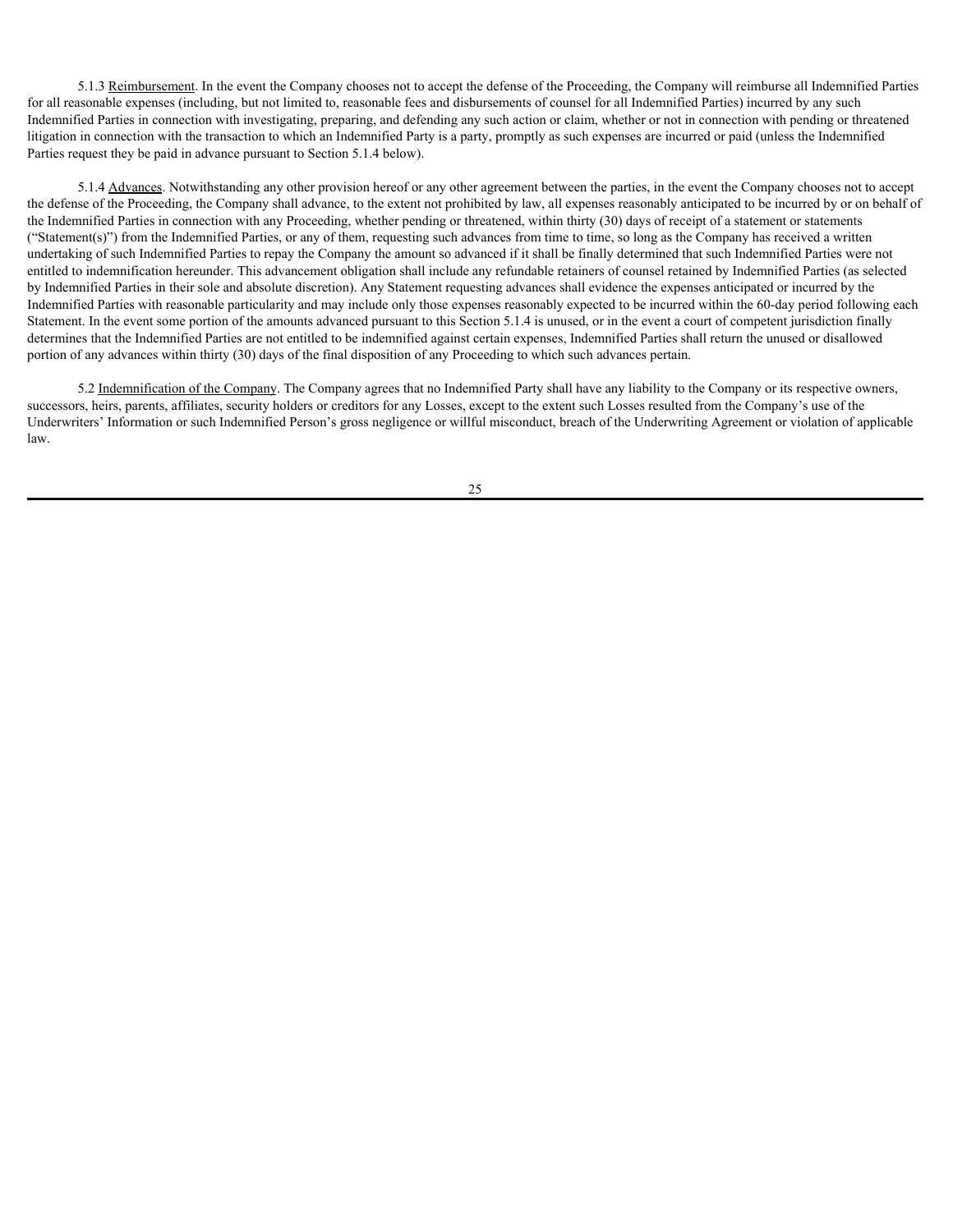# 5.3 Contribution.

5.3.1 Contribution Rights. If such indemnification is for any reason not available or insufficient to hold an Indemnified Party harmless, the Company agrees promptly to contribute to the Losses involved in such proportion as is appropriate to reflect the relative benefits received (or anticipated to be received) by the Company, on the one hand, and by the Representative, on the other hand, with respect to this Agreement, or, if such allocation is determined by a court or arbitral tribunal to be unavailable, in such proportion as is appropriate to reflect other equitable considerations such as the relative fault of the Company on the one hand and of the Representative on the other hand; provided, however, that, to the extent permitted by applicable law, the Indemnified Parties shall not be responsible for amounts which in the aggregate are in excess of the amount of all cash fees and value of warrants or other in-kind consideration, exclusive of costs, actually received by the Representative from the Company in connection with this Agreement. Relative benefits to the Company, on the one hand, and to the Representative, on the other hand, with respect to this Agreement shall be deemed to be in the same proportion as (i) the total value received or proposed to be received by the Company in connection with the Offering, whether or not consummated, bears to (ii) all fees received or proposed to be received by the Representative in connection with the applicable engagement (including warrants or other in-kind consideration). Relative fault shall be determined, in the case of Losses arising out of or based on any untrue statement or any alleged untrue statement of a material fact or omission or alleged omission to state a material fact, by reference to, among other things, whether the untrue or alleged untrue statement of a material fact or the omission or alleged omission to state a material fact relates to information supplied by the Company to the Representative and the parties' relative intent, knowledge, access to information and opportunity to correct or prevent such untrue statement or omission. No person guilty of fraudulent misrepresentation (within the meaning of Section 11(f) of the Securities Act of 1933, as amended) shall be entitled to contribution from any person who was not guilty of such fraudulent misrepresentation.

5.3.2 Contribution Procedure. Within fifteen days after receipt by any party to this Agreement (or its representative) of notice of the commencement of any action, suit or proceeding, such party will, if a claim for contribution in respect thereof is to be made against another party ("**Contributing Party**"), notify the Contributing Party of the commencement thereof, but the omission to so notify the Contributing Party will not relieve it from any liability which it may have to any other party other than for contribution hereunder. In case any such action, suit or proceeding is brought against any party, and such party notifies a Contributing Party or its representative of the commencement thereof within the aforesaid fifteen days, the Contributing Party will be entitled to participate therein with the notifying party and any other Contributing Party similarly notified. Any such Contributing Party shall not be liable to any party seeking contribution on account of any settlement of any claim, action or proceeding affected by such party seeking contribution without the written consent of such Contributing Party. The contribution provisions contained in this Section are intended to supersede, to the extent permitted by law, any right to contribution under the Act, the Exchange Act or otherwise available. Each Underwriter's obligations to contribute pursuant to this Section 5.3 are several and not joint.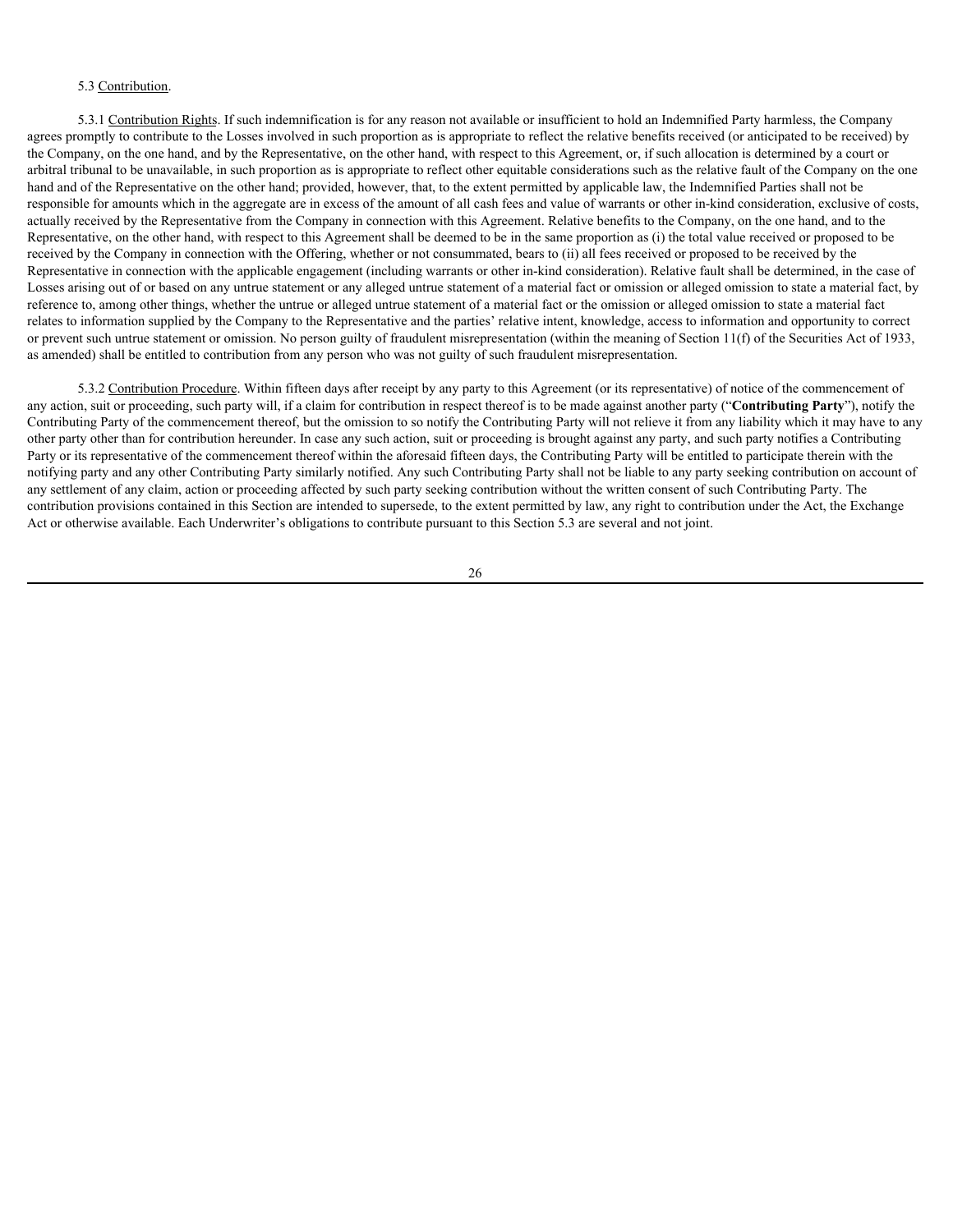5.4 Settlement. The Company will not, without the Representative's prior written consent, settle, compromise, or consent to the entry of any judgment in or otherwise seek to terminate any pending Proceeding in respect of which indemnification may be sought hereunder (whether or not any Indemnified Party is a party therein) unless the Company has given the Representative reasonable prior written notice thereof and such settlement, compromise, consent or termination includes an unconditional release of each Indemnified Party from any liabilities arising out of such Proceeding. The Company will not permit any such settlement, compromise, consent or termination to include a statement as to, or an admission of, fault, culpability or a failure to act by or on behalf of an Indemnified Party, without such Indemnified Party's prior written consent. No Indemnified Party seeking indemnification, reimbursement or contribution under this Agreement will, without the Company's prior written consent (which shall not be unreasonably withheld) settle, compromise, consent to the entry of any judgment in or otherwise seek to terminate any Proceeding referred to herein or admit fault, culpability or failure to act by or on behalf of the Company or any Indemnified Party.

5.5 Survival; Successors. The indemnity, contribution and expense reimbursement obligations set forth herein shall be in addition to any liability the Company may have to any Indemnified Party at common law or otherwise (but not duplicative of or effective to result in any multiplicative return of Losses or of any such liability of the Company), and shall remain operative and in full force and effect notwithstanding the termination of this Agreement, the closing of the contemplated Offering, and any successor of the Representative or any other Indemnified Parties shall be entitled to the benefit of the provisions hereof. Prior to entering into any agreement or arrangement with respect to, or effecting, any merger, statutory exchange or other business combination or proposed sale or exchange, dividend or other distribution or liquidation of all or a significant portion of its assets in one or a series of transactions or any significant recapitalization or reclassification of its outstanding securities that does not directly or indirectly provide for the assumption of the obligations of the Company set forth herein, the Company will promptly notify the Representative in writing thereof and, if requested by the Representative, shall arrange in connection therewith alternative means of providing for the obligations of the Company set forth herein, including the assumption of such obligations by another party, insurance, surety bonds or the creation of an escrow, in each case in an amount and on terms and conditions reasonably satisfactory to the Representative.

### 6. Default by an Underwriter.

6.1 Default Not Exceeding 10% of Firm Shares or Option Shares. If any Underwriter or Underwriters shall default in its or their obligations to purchase the Firm Shares or the Option Shares, if the Over-allotment Option is exercised, hereunder, and if the number of the Firm Shares or Option Shares with respect to which such default relates does not exceed in the aggregate 10% of the number of Firm Shares or Option Shares that all Underwriters have agreed to purchase hereunder, then such Firm Shares or Option Shares to which the default relates shall be purchased by the non-defaulting Underwriters in proportion to their respective commitments hereunder.

6.2 Default Exceeding 10% of Firm Shares or Option Shares. In the event that the default addressed in Section 6.1 relates to more than 10% of the Firm Shares or Option Shares, the Representative may, in its discretion, arrange for itself or for another party or parties to purchase such Firm Shares or Option Shares to which such default relates on the terms contained herein. If, within one (1) Business Day after such default relating to more than 10% of the Firm Shares or Option Shares, the Representative does not arrange for the purchase of such Firm Shares or Option Shares, then the Company shall be entitled to a further period of one (1) Business Day within which to procure another party or parties satisfactory to the Representative to purchase said Firm Shares or Option Shares on such terms. In the event that neither the Representative nor the Company arrange for the purchase of the Firm Shares or Option Shares to which a default relates as provided in this Section 6, this Agreement will automatically be terminated by the Representative or the Company without liability on the part of the Company (except as provided in Sections 3.10 and 5 hereof) or the several Underwriters (except as provided in Section 5 hereof); provided, however, that if such default occurs with respect to the Option Shares, this Agreement will not terminate as to the Firm Shares; and provided further that nothing herein shall relieve a defaulting Underwriter of its liability, if any, to the other Underwriters and to the Company for damages occasioned by its default hereunder.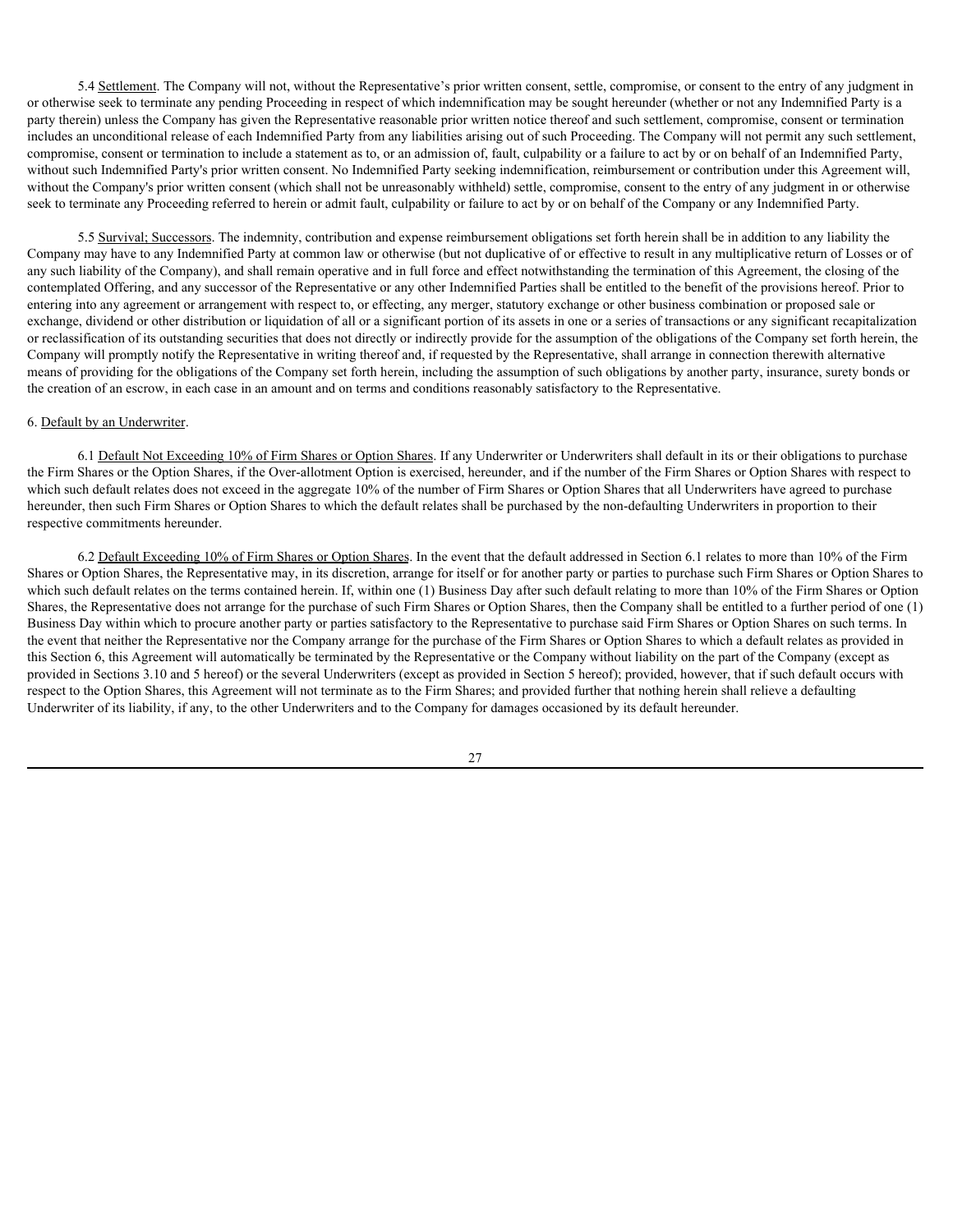6.3 Postponement of Closing Date. In the event that the Firm Shares or Option Shares to which the default relates are to be purchased by the nondefaulting Underwriters, or are to be purchased by another party or parties as aforesaid, the Representative or the Company shall have the right to postpone the Closing Date or Option Closing Date for a reasonable period, but not in any event exceeding five (5) Business Days, in order to effect whatever changes may thereby be made necessary in the Registration Statement or the Prospectus or in any other documents and arrangements, and the Company agrees to file promptly any amendment to the Registration Statement or the Prospectus that in the opinion of counsel for the Underwriter may thereby be made necessary. The term "Underwriter" as used in this Agreement shall include any party substituted under this Section 6 with like effect as if it had originally been a party to this Agreement with respect to such securities.

## 7. Additional Covenants.

7.1 Board Composition and Board Designations. The Company shall ensure that: (i) the qualifications of the persons serving as board members and the overall composition of the board comply with the Sarbanes-Oxley Act of 2002 and the rules promulgated thereunder and with the listing requirements of the NYSE, the NYSE MKT, NASDAQ or any other national securities exchange or national securities association, as the case may be, in the event the Company seeks to have its Public Securities listed on another exchange or quoted on an automated quotation system, and (ii) if applicable, at least one member of the board of directors qualifies as a "financial expert" as such term is defined under the Sarbanes-Oxley Act of 2002 and the rules promulgated thereunder.

7.2 Prohibition on Press Releases and Public Announcements. The Company will not issue press releases or engage in any other publicity, without prior notice to the Representative, for a period ending at 5:00 p.m. Eastern time on the first business day following the 25th day following the Closing Date, other than normal and customary releases issued in the ordinary course of the Company's business.

7.3 Blue Sky Compliance. The Company shall be responsible for the qualification or registration of the Public Securities for sale under (or obtain exemptions from the application of) the state securities or blue sky laws of those jurisdictions in the United States designated by the Representative, shall comply with such laws and shall continue such qualifications, registrations and exemptions in effect so long as required for the distribution of the shares of Common Stock, if such filings are so required. The Company shall not be required to qualify as a foreign corporation or to take any action that would subject it to general service of process in any such jurisdiction where it is not presently qualified or where it would be subject to taxation as a foreign corporation. The Company will advise the Representative promptly of the suspension of the qualification or registration of (or any such exemption relating to) the Public Securities for offering, sale or trading in any jurisdiction or any initiation or threat of any proceeding for any such purpose, and in the event of the issuance of any order suspending such qualification, registration or exemption, the Company shall use its best efforts to obtain the withdrawal thereof at the earliest possible moment. The Company, at its expense, will cause its counsel to provide to the Representative a Preliminary Blue Sky Memorandum no later than the date first public version of the Registration Statement is filed with the Commission and a Final Blue Sky Memorandum at the Effective Date, in such quantities as the Underwriter reasonably request, for its use and the use of the selling members in connection with the offer and sale of the Public Securities. The Company will, from time to time, prepare and file such statements, reports, certificates, notices and other forms and documents as are or may be required to continue such qualifications in effect for so long as the Representative may request for the distribution of the Public Securities.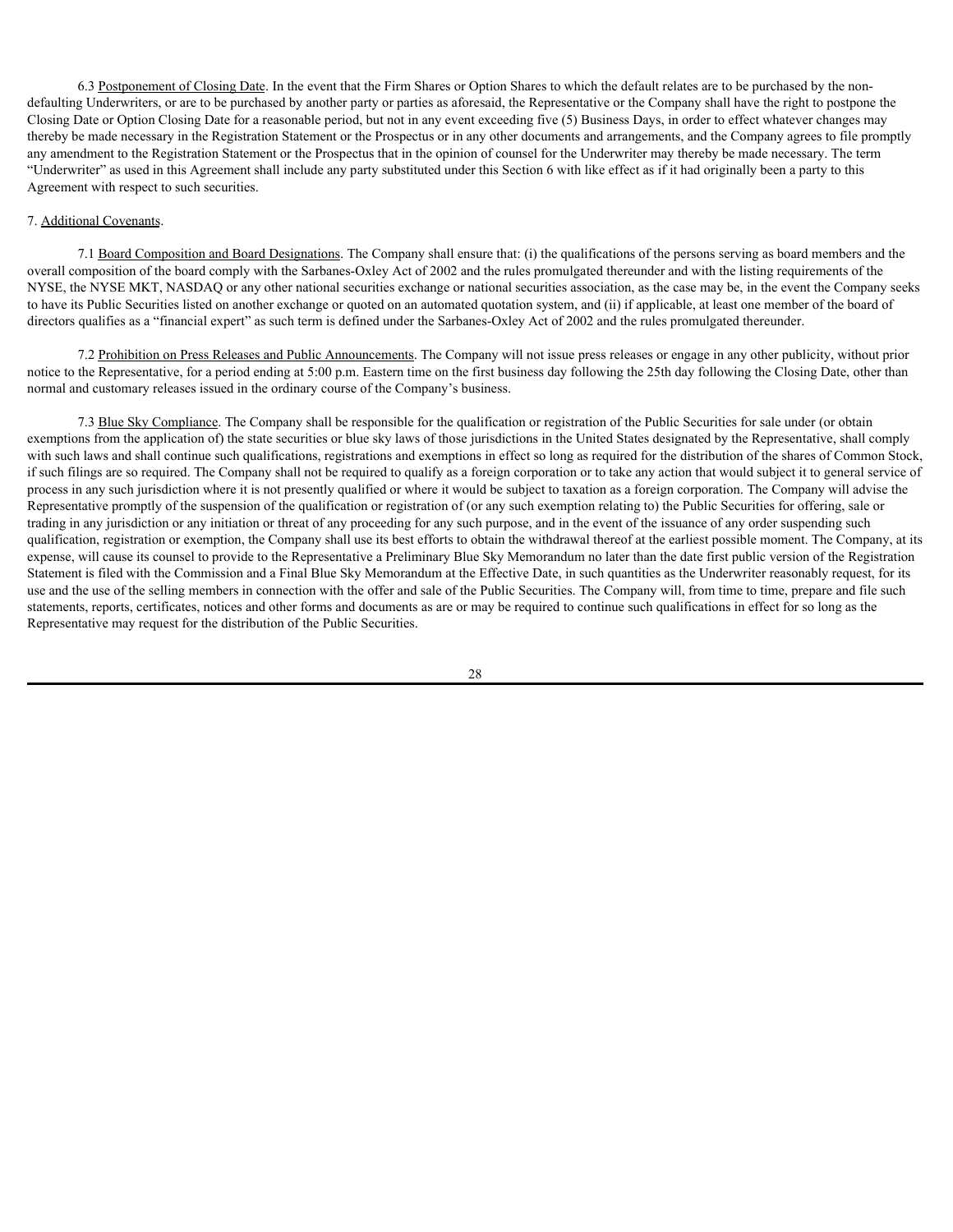7.4 Free Writing Prospectuses. Each Underwriter severally covenants with the Company not to take any action that would result in the Company being required to file with the Commission under Rule 433(d) a free writing prospectus prepared by or on behalf of such Underwriter that otherwise would not be required to be filed by the Company thereunder, but for the action of the Underwriter. Any such free writing prospectus consented to by the Company is hereinafter referred to as an "**Underwriter Free Writing Prospectus**."

### 8. Effective Date of this Agreement and Termination Thereof.

8.1 Effective Date. This Agreement shall become effective when both the Company and the Representative have executed the same and delivered counterparts of such signatures to the other party.

8.2 Termination. The Representative shall have the right to terminate this Agreement at any time prior to any Closing Date, (i) if any domestic or international event or act or occurrence has materially disrupted, or in the Representative's opinion will in the immediate future materially disrupt, general securities markets in the United States; or (ii) if trading on the NYSE Euronext, the NASDAQ Global Market or the NASDAQ Capital Market shall have been suspended or materially limited, or minimum or maximum prices for trading shall have been fixed, or maximum ranges for prices for securities shall have been required by FINRA or by order of the Commission or any other government authority having jurisdiction, or (iii) if the United States shall have become involved in a new war or an increase in major hostilities, or (iv) if a banking moratorium has been declared by a New York State or federal authority, or (v) if a moratorium on foreign exchange trading has been declared which materially adversely impacts the United States securities markets, or (vi) if the Company shall have sustained a material loss by fire, flood, accident, hurricane, earthquake, theft, sabotage or other calamity or malicious act which, whether or not such loss shall have been insured, will, in the Representative's opinion, make it inadvisable to proceed with the delivery of the Firm Shares or Option Shares, or (vii) if the Company is in material breach of any of its representations, warranties or covenants hereunder, or (viii) if the Representative shall have become aware after the date hereof of such a material adverse change in the conditions or prospects of the Company, or such adverse material change in general market conditions as in the Representative's reasonable judgment would make it impracticable to proceed with the offering, sale and/or delivery of the securities or to enforce contracts made by the Underwriters for the sale of the securities.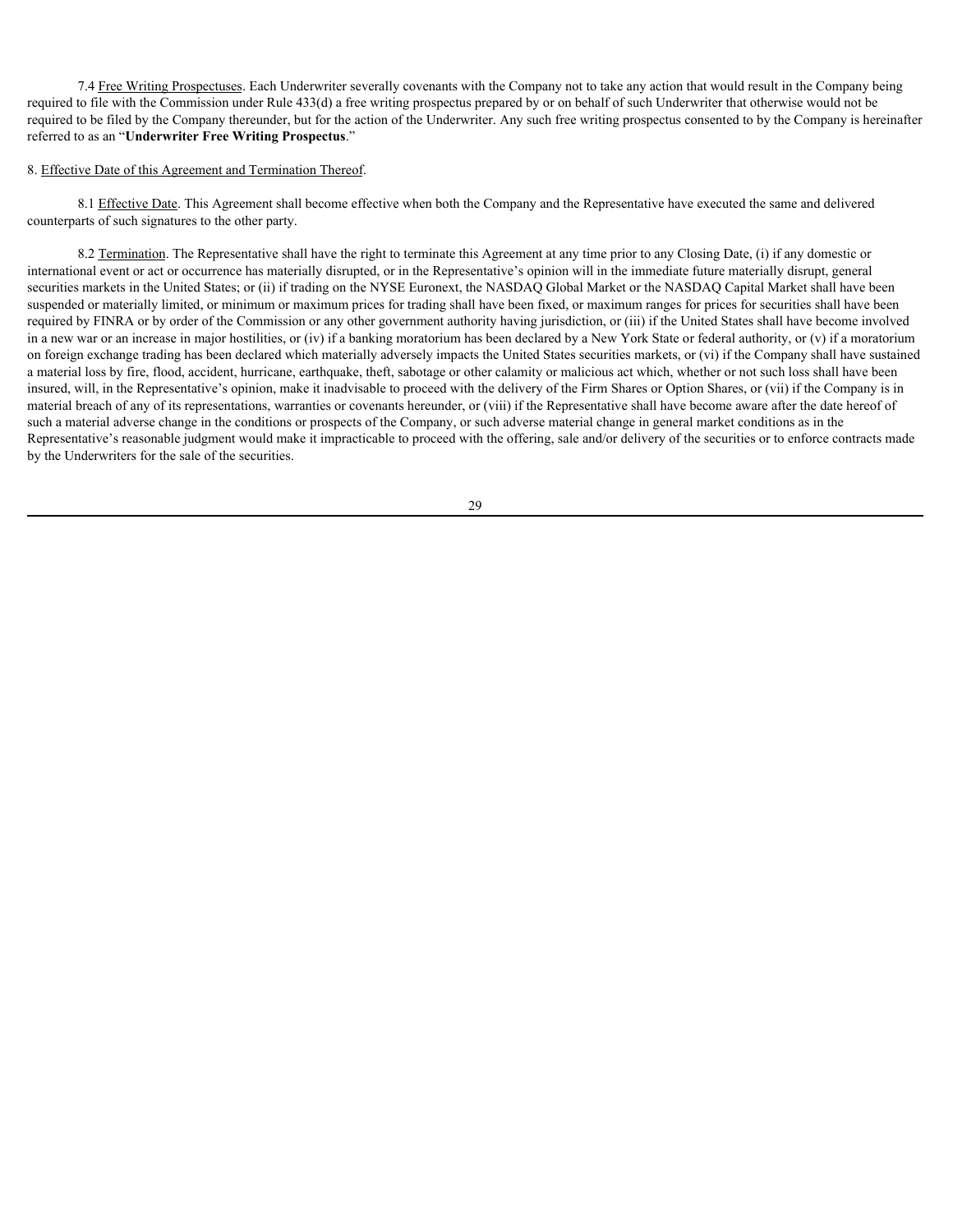8.3 Expenses. Except in the case of a default by the Underwriters pursuant to Section 6.2 above, in the event that this Agreement shall not be carried out for any reason whatsoever, within the time specified herein or any extensions thereof pursuant to the terms herein, the Company shall promptly pay the Representative its accrued but unpaid fees and unreimbursed expenses incurred up to and as of the date of termination.

### 9. Miscellaneous.

9.1 Notices. All notices, demands, and other communications to given pursuant to this Agreement shall be in writing and shall be personally delivered, sent by overnight delivery using a nationally recognized courier service, sent by facsimile transmission, or emailed. Notice shall be deemed received: (a) if personally delivered, upon the date of delivery to the address of the receiving party; (b) if sent by overnight courier, the date actually received by the recipient; (c) if sent by facsimile or email, when sent. The parties will each promptly notify the other of any changes to the following contact information.

#### Notices to the NSC shall be sent to:

National Securities Corporation 200 Vesey Street, 25th Floor New York, NY 10281 Attention: Jonathan C. Rich e-mail: jrich@nationalsecuritiesib.com

with a copy to:

Liquid Venture Partners, LLC 2121 Rosecrans Avenue, Suite 4305 El Segundo, CA 90245 Attention: Robert Clifford e-mail: bclifford@liquidventure.com email: Mark.Busch@klgates.com

# with a copy (which shall not constitute notice) to:

Greenberg Traurig, LLP 18565 Jamboree Road, Suite 500 Irvine, CA 92612 Attention: Daniel Donahue email: donahued@gtlaw.com

#### Notices to the Company shall be sent to:

Movano Inc. 6200 Stoneridge Mall Rd., Suite 300 Pleasanton, CA 94588 Attention: J. Cogan CFA e-mail: jcogan@movano.com

with a copy (which shall not constitute notice) to:

K&L Gates LLP 300 South Tryon St., Suite 1000 Charlotte, North Carolina 28202 Attention: Mark R. Busch, Esq.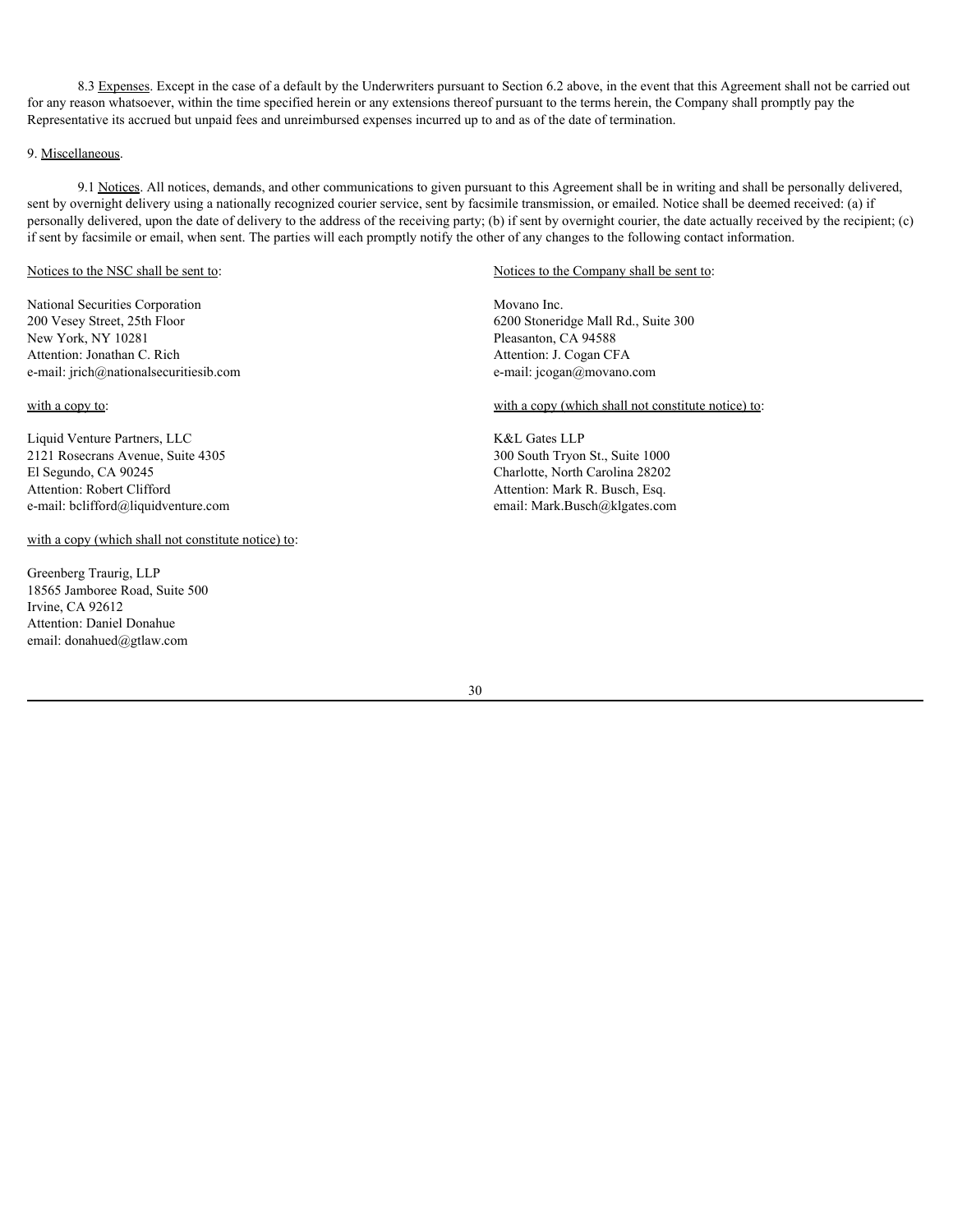9.2 Section Headings. The section headings herein are for convenience of reference only, and shall not limit or otherwise affect the meaning hereof.

9.3 Entire Agreement. This Agreement sets forth the entire understanding of the parties relating to the subject matter hereof and supersedes and cancels any prior communications, understandings and agreements, whether oral or written, between the Representative and the Company including without limitation, the engagement agreement dated as of March 28, 2019 as amended. This Agreement may not be amended or modified except in writing. Neither party shall assign its rights or duties hereunder without the prior written consent of the other party, which may be withheld in the other party's sole and absolute discretion; provided however that nothing in this sentence shall impact the Representative's ability to engage in customary arrangements in connection with the formation of a selling group for the Offering. Notwithstanding the foregoing, the Representative may assign its rights to its Fees and Warrants per Section 1 to any affiliate of the Representative. This Agreement shall apply to, inure to the benefit of and be binding upon and enforceable against each of the parties and their successors and assigns.

9.4 Third Party Beneficiaries. This Agreement is intended solely for the benefit of the parties hereto and, with the exception of the rights and benefits conferred upon the Indemnified Parties by Section 5 of this Agreement, shall not be deemed or interpreted to confer any rights upon any third parties. The term "successors and assigns" shall not include a purchaser, in its capacity as such, of securities from any of the Underwriters.

9.5 Governing Law. All aspects of the relationship created by this Agreement shall be governed by and construed in accordance with the laws of the State of New York, applicable to contracts made and to be performed in New York, without regard to its conflicts of laws provisions. All actions and proceedings which are not submitted to arbitration pursuant to Section 9.6 hereof shall be heard and determined exclusively in the state and federal courts located in the Borough of Manhattan in the City of New York, and the Company, Liquid and the Representative hereby submit to the jurisdiction of such courts and irrevocably waive any defense or objection to such forum, on forum non conveniens grounds or otherwise. The parties agree to accept service of process by mail, to their principal business address, addressed to the chief executive officer and secretary thereof. The parties hereby agree that this Section 9.5 shall survive the termination and/or expiration of this Agreement.

9.6 Arbitration. Any dispute, claim or controversy arising out of or relating to this Agreement or the breach, termination, enforcement, interpretation or validity thereof, including the determination of the scope or applicability of this agreement to arbitrate, shall be determined by arbitration in New York City (with the exception of claims to enforce the indemnity provision contained herein, which may, at the option of the party seeking relief, be submitted either to arbitration or to any court of competent jurisdiction). The arbitration shall be administered either by FINRA Dispute Resolution pursuant to its Code of Arbitration Procedure, or if FINRA cannot or does not accept the arbitration, by JAMS pursuant to its Streamlined Arbitration Rules and Procedures. Judgment on the Award may be entered in any court having jurisdiction. This clause shall not preclude parties from seeking provisional remedies in aid of arbitration from a court of appropriate jurisdiction. The arbitrator may, in the award, allocate all or part of the costs of the arbitration, including the fees of the arbitrator and the reasonable attorneys' fees of the prevailing party. The parties hereby agree that this Section 9.6 shall survive the termination and/or expiration of this Agreement.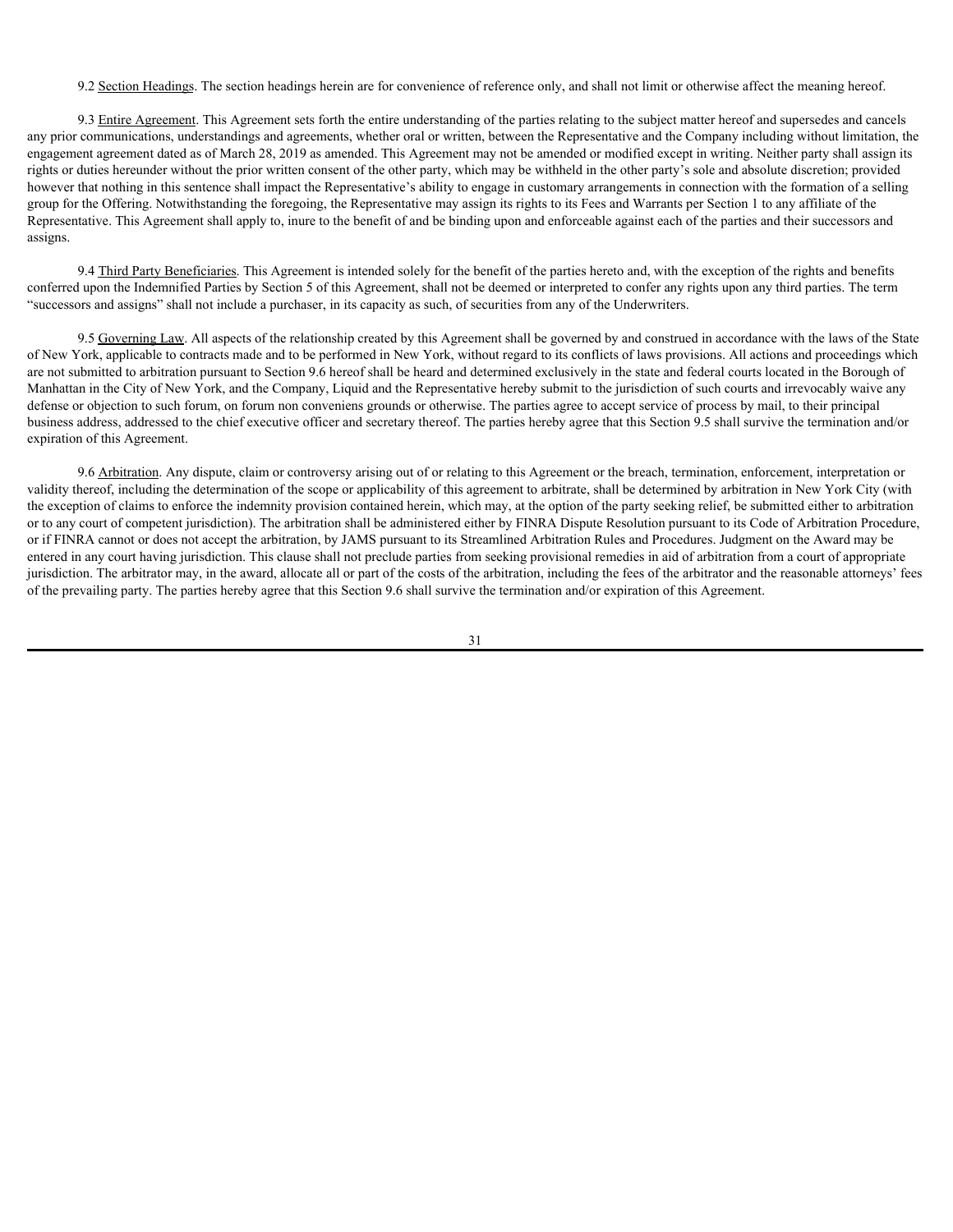9.7 Execution in Counterparts. This Agreement may be executed via facsimile transmission and may be executed in separate counterparts, each of which shall be deemed to be an original and all of which together shall constitute a single instrument.

9.8 Severability. Should any one or more covenants, restrictions and provisions contained in this Agreement be held for any reason to be void, invalid or unenforceable, in whole or in part, such unenforceability will not affect the validity of any other term of this Agreement, and the invalid provision will be binding to the fullest extent permitted by law and will be deemed amended and construed so as to meet this intent. To the extent any provision cannot be so amended or construed as a matter of law, the validity of the remaining provisions shall be deemed unaffected and the illegal or invalid provision will be deemed stricken from this Agreement.

9.9 Waiver, etc. The failure of any of the parties hereto to at any time enforce any of the provisions of this Agreement shall not be deemed or construed to be a waiver of any such provision, nor to in any way effect the validity of this Agreement or any provision hereof or the right of any of the parties hereto to thereafter enforce each and every provision of this Agreement. No waiver of any breach, non-compliance or non-fulfillment of any of the provisions of this Agreement shall be effective unless set forth in a written instrument executed by the party or parties against whom or which enforcement of such waiver is sought; and no waiver of any such breach, non-compliance or non-fulfillment shall be construed or deemed to be a waiver of any other or subsequent breach, noncompliance or non-fulfillment.

[SIGNATURE PAGE FOLLOWS]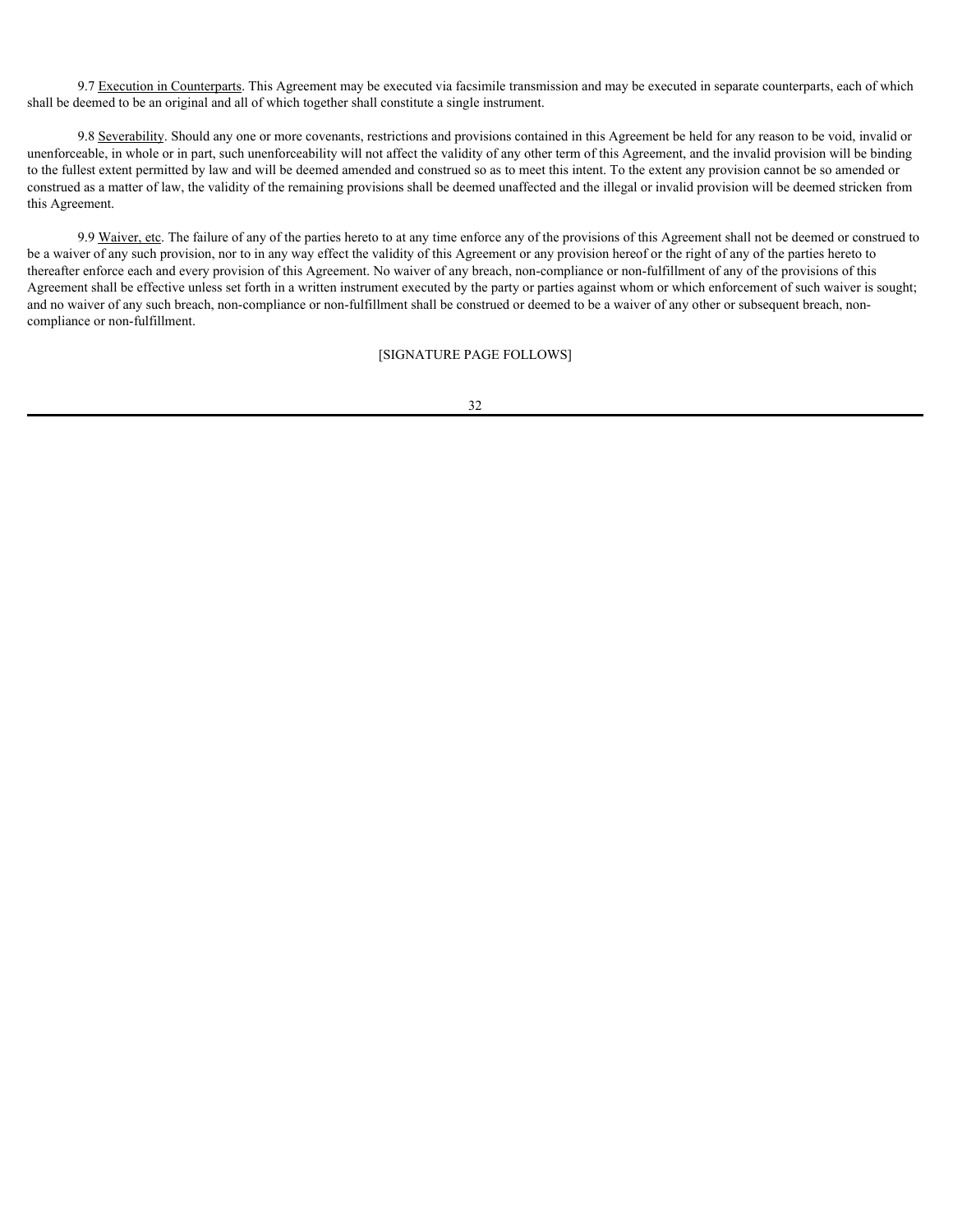If the foregoing correctly sets forth the understanding between the Underwriters and the Company, please so indicate in the space provided below for that purpose, whereupon this letter shall constitute a binding agreement between us.

Very truly yours,

MOVANO INC.

By:

Michael Leabman President and Chief Executive Officer

Accepted on the date first above written.

NATIONAL SECURITIES CORPORATION, as Representative of the several Underwriters

By:  $\int$  Jonathan C. Rich, EVP – Head of Investment Banking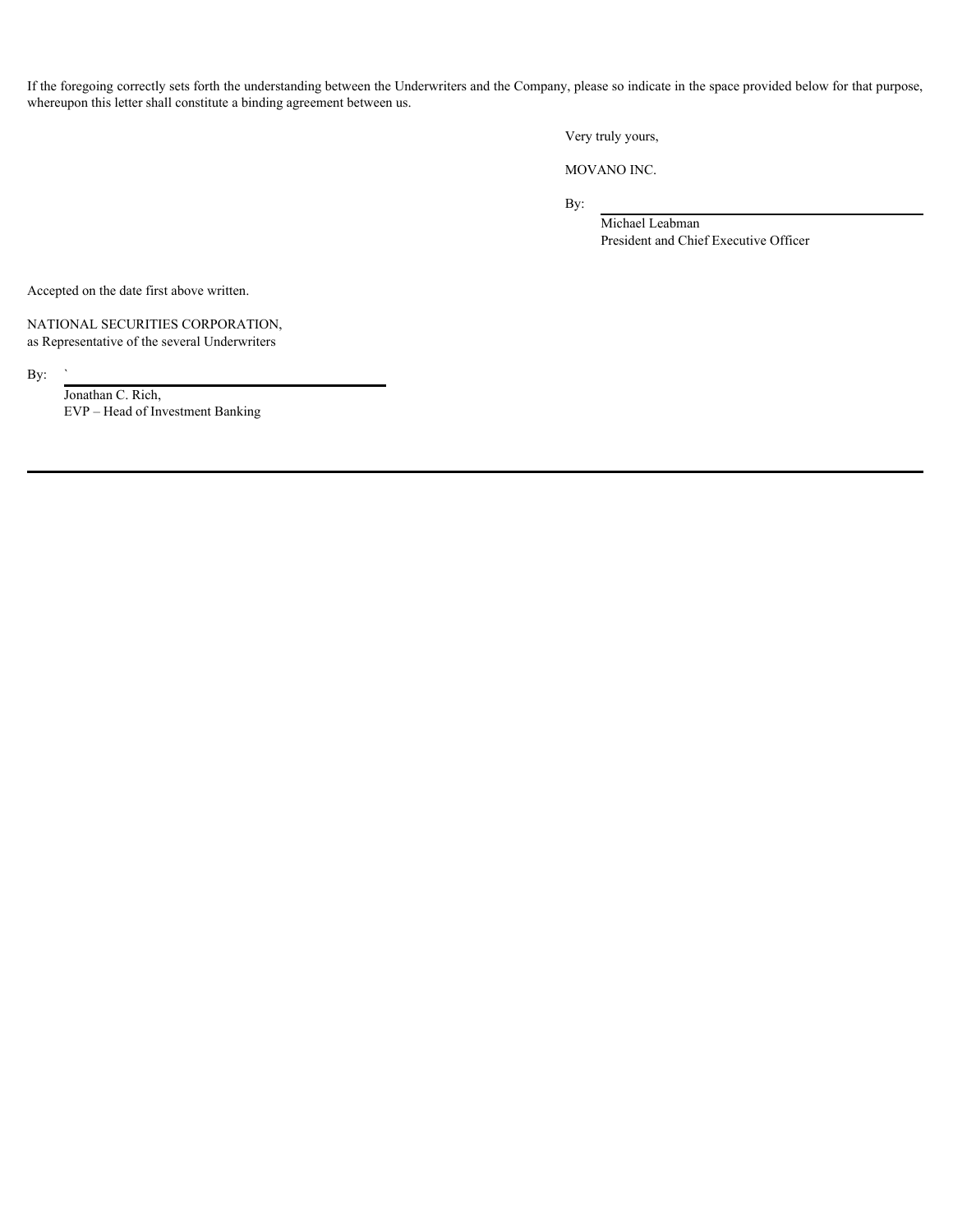**Name of Underwriter Number of Firm Shares**

National Securities Corporation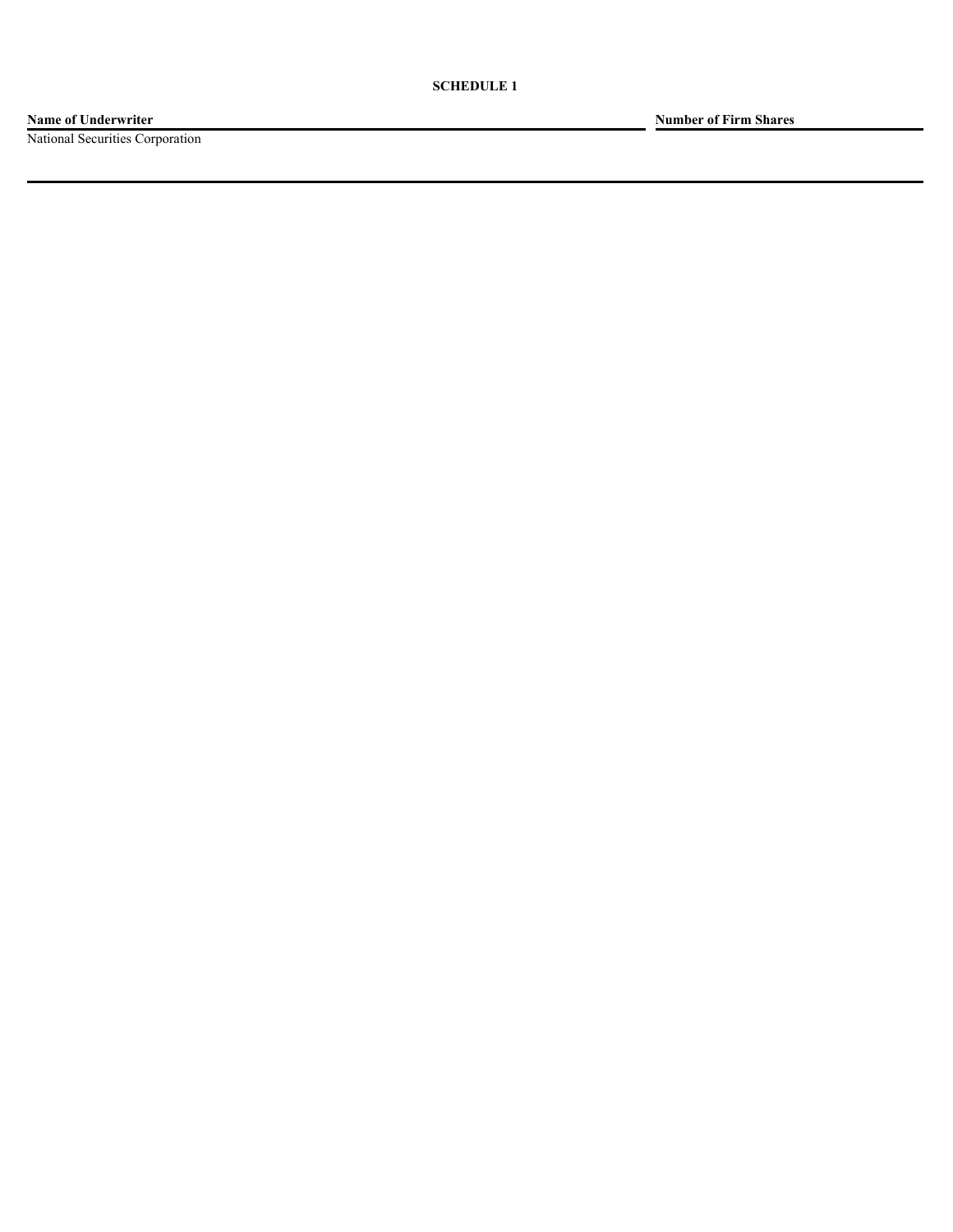**THIS WARRANT AND THE SECURITIES ISSUABLE UPON EXERCISE HEREOF HAVE NOT BEEN REGISTERED UNDER THE SECURITIES ACT OF 1933, AS AMENDED (THE "SECURITIES ACT"), OR ANY OTHER SECURITIES LAWS AND MAY NOT BE OFFERED FOR SALE, SOLD, TRANSFERRED, PLEDGED OR HYPOTHECATED IN THE ABSENCE OF (1) AN EFFECTIVE REGISTRATION STATEMENT COVERING SUCH SECURITIES UNDER THE SECURITIES ACT AND ANY OTHER APPLICABLE SECURITIES LAWS, OR (2) AN OPINION OF COUNSEL REASONABLY SATISFACTORY TO THE COMPANY THAT SUCH REGISTRATION IS NOT REQUIRED**.

**IN ADDITION, THIS WARRANT AND THE SECURITIES ISSUABLE UPON EXERCISE HEREOF MAY NOT BE SOLD, TRANSFERRED, ASSIGNED, PLEDGED, OR HYPOTHECATED, OR BE THE SUBJECT OF ANY HEDGING, SHORT SALE, DERIVATIVE, PUT, OR CALL TRANSACTION THAT WOULD RESULT IN THE EFFECTIVE ECONOMIC DISPOSITION OF SUCH SECURITIES BY ANY PERSON FOR A PERIOD OF FIVE HUNDRED FORTY (540) DAYS IMMEDIATELY FOLLOWING THE DATE OF EFFECTIVENESS OF THE PUBLIC OFFERING OF THE COMPANY'S SECURITIES PURSUANT TO REGISTRATION STATEMENT NO.: 333-252671 AS FILED WITH THE SECURITIES AND EXCHANGE COMMISSION, EXCEPT IN ACCORDANCE WITH FINRA RULE 5110(E)(2).**

#### **MOVANO INC.**

## **UNDERWRITER WARRANT**

#### **[●] shares of Common Stock**

**[●], 2021**

This **UNDERWRITER WARRANT** (this "**Warrant")** of Movano Inc., a corporation duly organized and validly existing under the laws of the State of Delaware (the "**Company"),** is being issued pursuant to that certain Underwriting Agreement, dated [●], 2021 (the "**Underwriting Agreement"),** between the Company and National Securities Corporation (the "**Underwriter")** relating to a firm commitment public offering (the "**Offering")** of [●] shares of common stock, \$0.0001 par value, of the Company (the "**Common Stock")** underwritten by the Underwriter.

**FOR VALUE RECEIVED,** the Company hereby grants to National Securities Corporation and its permitted successors and assigns (collectively, the "**Holder")** the right to purchase from the Company up to [●] shares of Common Stock (such shares underlying this Warrant, the "**Warrant Shares**"), at a per share purchase price equal to \$[●] (the "**Exercise Price**")**,** subject to the terms, conditions and adjustments set forth below in this Warrant.

1. Date of Warrant Exercise. This Warrant shall become exercisable three hundred sixty-five (365) days after the Base Date (the "**Exercise Date**"). As used in this Warrant, the term "**Base Date"** shall mean [●], 2021 (the effective date of the registration statement). Except as permitted by applicable rules of the Financial Industry Regulatory Authority, Inc. ("**FINRA**"), this Warrant and the underlying Warrant Shares shall not be sold, transferred, assigned, pledged or hypothecated prior to the date that is five hundred forty (540) days immediately following the Base Date pursuant to FINRA Rule 5110(e)(1), except as permitted under FINRA Rule 5110(e)(2).

2. Expiration of Warrant. This Warrant shall expire on the five (5) year anniversary of the Base Date (the "**Expiration Date**").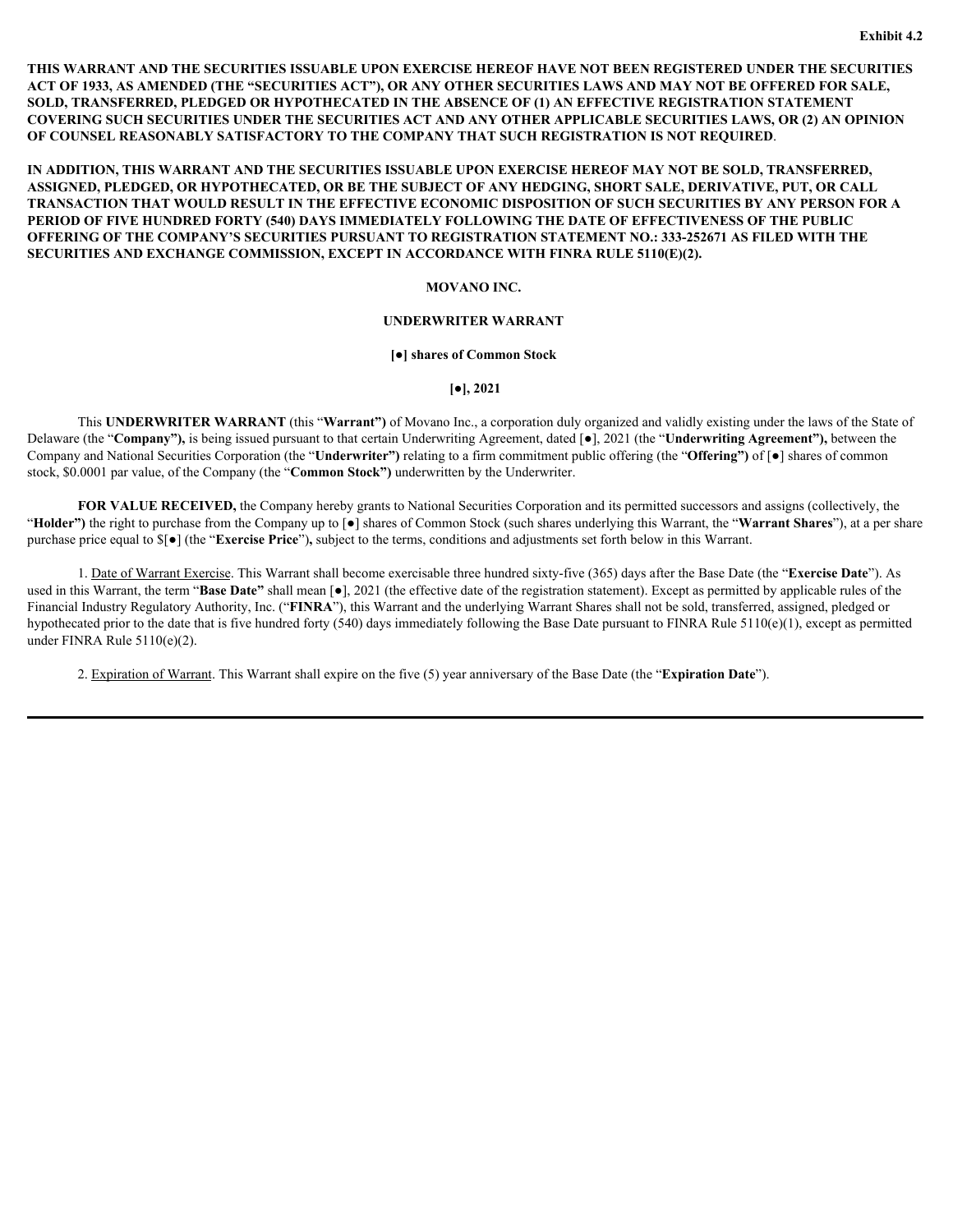## 3. Exercise of Warrant. This Warrant shall be exercisable pursuant to the terms of this Section 3.

## 3.1 Manner of Exercise.

(a) This Warrant may only be exercised by the Holder hereof on or after the Exercise Date and on or prior to the Expiration Date, in accordance with the terms and conditions hereof, in whole or in part (but not as to fractional shares) with respect to any portion of this Warrant, during the Company's normal business hours on any day other than a Saturday or a Sunday or a day on which commercial banking institutions in New York, New York are authorized by law to be closed (a "**Business Day"**), by surrender of this Warrant to the Company at its office maintained pursuant to Section 10.2(a) hereof, accompanied by a written exercise notice in the form attached as **Exhibit A** to this Warrant (or a reasonable facsimile thereof) duly executed by the Holder, together with the payment of the aggregate Exercise Price for the number of Warrant Shares purchased upon exercise of this Warrant. Upon surrender of this Warrant, the Company shall cancel this Warrant document and shall, in the event of partial exercise, replace it with a new Warrant document in accordance with Section 3.3. The Exercise Price may be paid in a "cashless" or "cash" exercise or a combination thereof pursuant to **Section 3.1(b)** and **Section 3.1(c)** below; *provided, however*, that, if at any time during the term of this Warrant there is no effective registration statement registering the Warrant Shares under the Securities Act, or no current prospectus available for, the issuance or resale of the Warrant Shares by the Holder, then this Warrant may only be exercised at such time if the Holder is able to establish to the Company's reasonable satisfaction that the exercise complies with an exemption from the registration provisions of Section 5 of the Securities Act.

(b) Except as provided for in Section 3.1(c) below, each exercise of this Warrant must be accompanied by payment in full of the aggregate Exercise Price in cash by check or wire transfer in immediately available funds for the number of Warrant Shares being purchased by the Holder upon such exercise.

(c) The aggregate Exercise Price for the number of Warrant Shares being purchased may also, in the sole discretion of the Holder, be paid in full or in part on a "cashless basis" at the election of the Holder:

- (i) in the form of Common Stock owned by the Holder (based on the Fair Market Value (as defined below) of such Common Stock on the date of exercise);
- (ii) in the form of Warrant Shares withheld by the Company from the Warrant Shares otherwise to be received upon exercise of this Warrant having an aggregate Fair Market Value on the date of exercise equal to the aggregate Exercise Price of the Warrant Shares being purchased by the Holder; or
- (iii) by a combination of the foregoing, provided that the combined value of all cash and the Fair Market Value of any shares surrendered to the Company is at least equal to the aggregate Exercise Price for the number of Warrant Shares being purchased by the Holder.

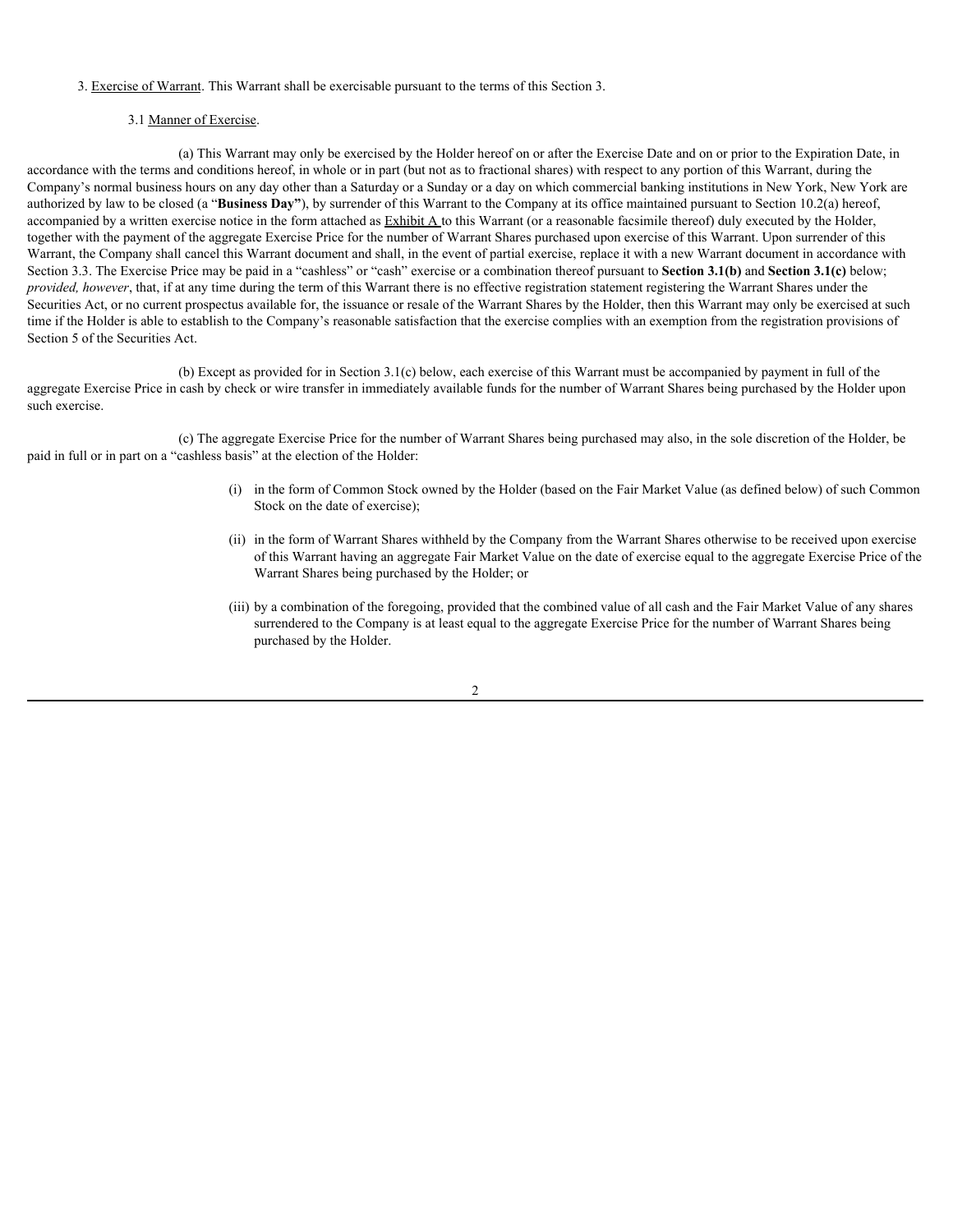For purposes of this Warrant, the term "**Fair Market Value"** means with respect to a particular date, the average closing price of the Common Stock for the five (5) trading days immediately preceding the applicable exercise herein as officially reported by the principal securities exchange on which the Common Stock is then listed or admitted to trading, or, if the Common Stock is not listed or admitted to trading on any securities exchange as determined in good faith by resolution of the Board of Directors of the Company, based on the best information available to it.

To illustrate a cashless exercise of this Warrant under Section 3.1 (c)(ii) (or for a portion thereof for which cashless exercise treatment is requested as contemplated by Section 3.1(c)(iii) hereof), the calculation of such exercise shall be as follows:

### $X = Y (A-B)/A$

### where:

 $X =$  the number of Warrant Shares to be issued to the Holder (rounded to the nearest whole share).

 $Y =$  the number of Warrant Shares with respect to which this Warrant is being exercised.

A = the Fair Market Value of the Common Stock.

 $B =$  the Exercise Price.

(d) For purposes of Rule 144 and sub-section (d)(3)(ii) thereof, it is intended, understood, and acknowledged that the Common Stock issuable upon exercise of this Warrant in a cashless exercise transaction as described in Section 3.1(c) above shall be deemed to have been acquired at the time this Warrant was issued. Moreover, it is intended, understood, and acknowledged that the holding period for the Common Stock issuable upon exercise of this Warrant in a cashless exercise transaction as described in Section 3.1(c) above shall be deemed to have commenced on the date this Warrant was issued.

3.2 When Exercise Effective. Each exercise of this Warrant shall be deemed to have been effected immediately prior to the close of business on the Business Day on which this Warrant shall have been duly surrendered to the Company as provided in Sections 3.1 and 12 hereof, and, at such time, the Holder in whose name any certificate or certificates for Warrant Shares shall be issuable upon exercise as provided in Section 3.3 hereof shall be deemed to have become the holder or holders of record thereof of the number of Warrant Shares purchased upon exercise of this Warrant.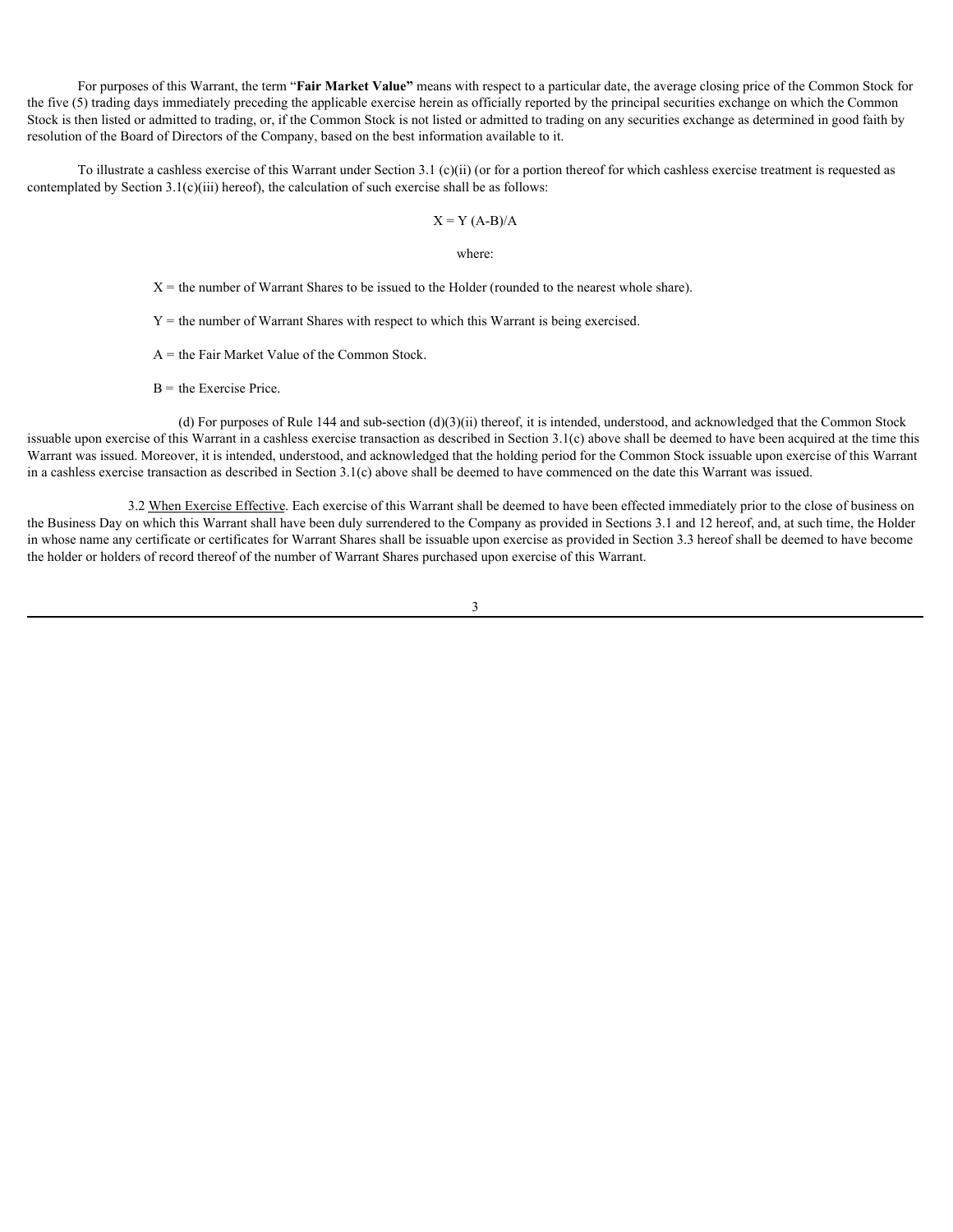3.3 Delivery of Common Stock Certificates and New Warrant. As soon as reasonably practicable after each exercise of this Warrant, in whole or in part, and in any event within three (3) Business Days thereafter, the Company, at its expense (including the payment by it of any applicable issue taxes), will cause to be issued in the name of and delivered to the Holder hereof or, subject to Sections 9 and 10 hereof, as the Holder (upon payment by the Holder of any applicable transfer taxes) may direct:

(a) a certificate or certificates (with appropriate restrictive legends, as applicable) for the number of duly authorized, validly issued, fully paid and non-assessable Warrant Shares to which the Holder shall be entitled upon exercise; and

(b) in case exercise is in part only, a new Warrant document of like tenor, dated the date hereof, for the remaining number of Warrant Shares issuable upon exercise of this Warrant after giving effect to the partial exercise of this Warrant (including the delivery of any Warrant Shares as payment of the Exercise Price for such partial exercise of this Warrant).

4. Certain Adjustments. For so long as this Warrant is outstanding:

4.1 Mergers or Consolidations. If at any time after the date hereof there shall be a capital reorganization (other than a combination or subdivision of Common Stock otherwise provided for herein) resulting in a reclassification to or change in the terms of securities issuable upon exercise of this Warrant (a "**Reorganization"**), or a merger or consolidation of the Company with another corporation, association, partnership, organization, business, individual, government or political subdivision thereof or a governmental agency (a "**Person"** or the "**Persons"**) (other than a merger with another Person in which the Company is a continuing corporation and which does not result in any reclassification or change in the terms of securities issuable upon exercise of this Warrant or a merger effected exclusively for the purpose of changing the domicile of the Company) (a "**Merger"**), then, as a part of such Reorganization or Merger, lawful provision and adjustment shall be made so that the Holder shall thereafter be entitled to receive, upon exercise of this Warrant, the number of shares of stock or any other equity or debt securities or property receivable upon such Reorganization or Merger by a holder of the number of shares of Common Stock which might have been purchased upon exercise of this Warrant immediately prior to such Reorganization or Merger. In any such case, appropriate adjustment shall be made in the application of the provisions of this Warrant with respect to the rights and interests of the Holder after the Reorganization or Merger to the end that the provisions of this Warrant (including adjustment of the Exercise Price then in effect and the number of Warrant Shares) shall be applicable after that event, as near as reasonably may be, in relation to any shares of stock, securities, property or other assets thereafter deliverable upon exercise of this Warrant. The provisions of this Section 4.1 shall similarly apply to successive Reorganizations and/or Mergers.

4.2 Splits and Subdivisions; Dividends. In the event the Company should at any time or from time to time effectuate a split or subdivision of the outstanding shares of Common Stock or pay a dividend in or make a distribution payable in additional shares of Common Stock or other securities, or rights convertible into, or entitling the holder thereof to receive, directly or indirectly, additional shares of Common Stock (hereinafter referred to as "**Common Stock Equivalents**") without payment of any consideration by such holder for the additional shares of Common Stock or Common Stock Equivalents (including the additional shares of Common Stock issuable upon conversion or exercise thereof), then, as of the applicable record date (or the date of such distribution, split or subdivision if no record date is fixed), the per share Exercise Price shall be appropriately decreased and the number of Warrant Shares shall be appropriately increased in proportion to such increase (or potential increase) of outstanding shares; provided, however, that no adjustment shall be made in the event the split, subdivision, dividend or distribution is not effectuated. Notwithstanding the foregoing or anything else to the contrary herein, in no event shall the per share Exercise Price be reduced below the par value of one Common Share or of such other securities as may be issued upon exercise of the Warrant.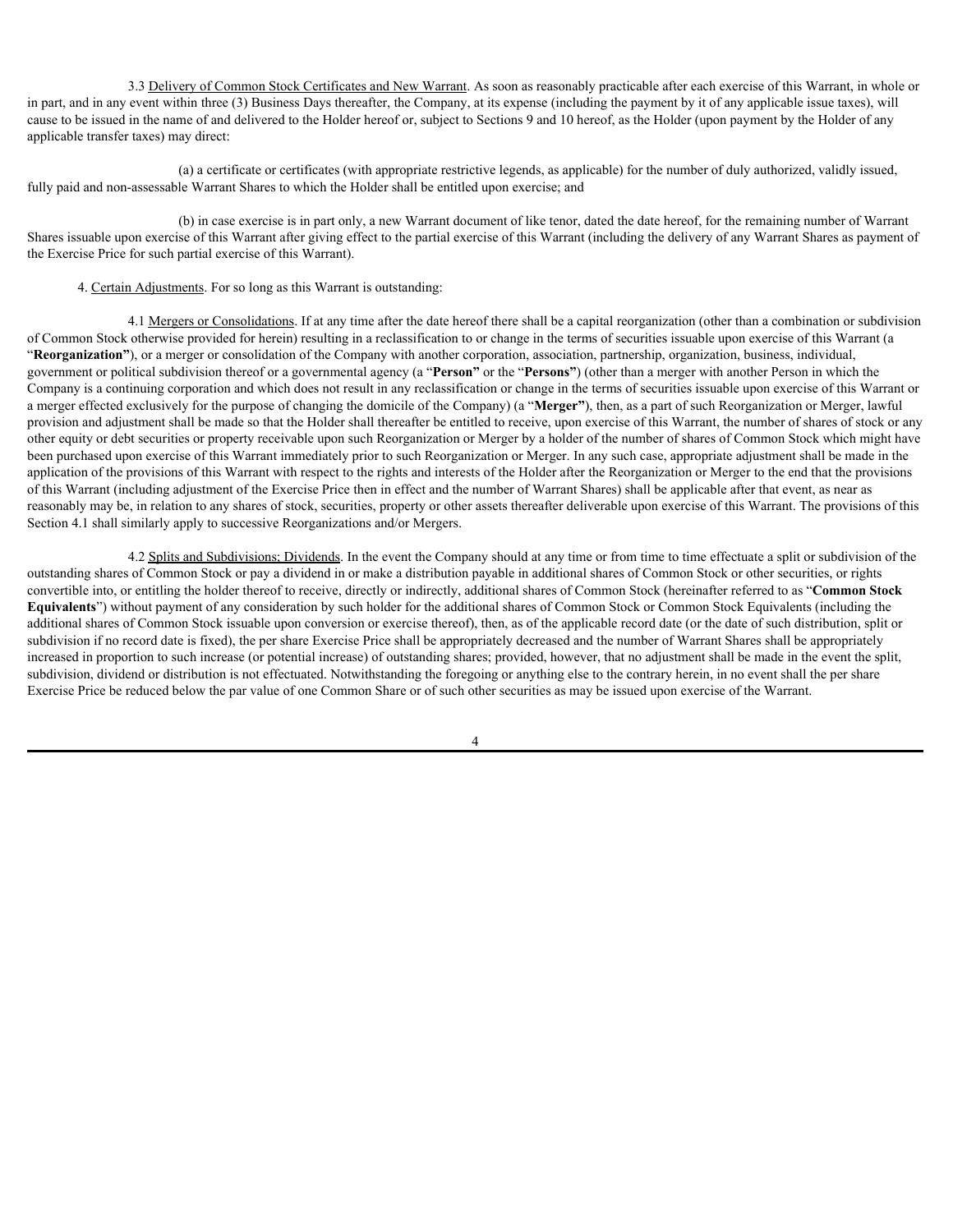4.3 Combination of Shares. If the number of shares of Common Stock outstanding at any time after the date hereof is decreased by a combination of the outstanding shares of Common Stock, the per share Exercise Price shall be appropriately increased and the number of shares of Warrant Shares shall be appropriately decreased in proportion to such decrease in outstanding shares.

4.4 Adjustments for Other Distributions. In the event the Company shall declare a distribution payable in securities of other Persons, evidences of indebtedness issued by the Company or other Persons, assets (excluding cash dividends or distributions to the holders of Common Stock paid out of current or retained earnings and declared by the Company's Board of Directors) or options or rights not referred to in Sections 4.2 or 4.3 then, in each such case for the purpose of this Section 4.4, upon exercise of this Warrant, the Holder shall be entitled to a proportionate share of any such distribution as though the Holder was the actual record holder of the number of Warrant Shares as of the record date fixed for the determination of the holders of Common Stock of the Company entitled to receive such distribution.

5. No Impairment. The Company will not, by amendment of its certificate of incorporation or by-laws or through any consolidation, merger, reorganization, transfer of assets, dissolution, issue or sale of securities or any other voluntary action, avoid or seek to avoid the observance or performance of any of the terms of this Warrant, but will at all times in good faith assist in the carrying out of all of the terms and in the taking of all actions necessary or appropriate in order to protect the rights of the Holder against impairment.

6. Notice as to Adjustments. With respect to each adjustment pursuant to Section 4 of this Warrant, the Company, at its expense, will promptly compute the adjustment or re-adjustment in accordance with the terms of this Warrant and furnish the Holder with a certificate certified and confirmed by the Secretary or Chief Financial Officer of the Company setting forth, in reasonable detail, the event requiring the adjustment or re-adjustment and the amount of such adjustment or re-adjustment, the method of calculation thereof and the facts upon which the adjustment or re-adjustment is based, and the Exercise Price and the number of Warrant Shares or other securities purchasable hereunder after giving effect to such adjustment or re-adjustment, which report shall be mailed by first class mail, postage prepaid to the Holder.

7. Reservation of Shares. The Company shall, solely for the purpose of effecting the exercise of this Warrant, at all times during the term of this Warrant, reserve and keep available out of its authorized shares of Common Stock, free from all taxes, liens and charges with respect to the issue thereof and not subject to preemptive rights of shareholders of the Company, such number of its shares of Common Stock as shall from time to time be sufficient to effect in full the exercise of this Warrant. If at any time the number of authorized but unissued shares of Common Stock shall not be sufficient to effect in full the exercise of this Warrant, in addition to such other remedies as shall be available to Holder, the Company will promptly take such corporate action as may, in the opinion of its counsel, be necessary to increase the number of authorized but unissued shares of Common Stock to such number of shares as shall be sufficient for such purposes, including without limitation, using its Reasonable Commercial Efforts (as defined in Section 14 hereof) to obtain the requisite shareholder approval necessary to increase the number of authorized shares of Common Stock. The Company hereby represents and warrants that all shares of Common Stock issuable upon proper exercise of this Warrant shall be duly authorized and, when issued and paid for upon proper exercise, shall be validly issued, fully paid and nonassessable.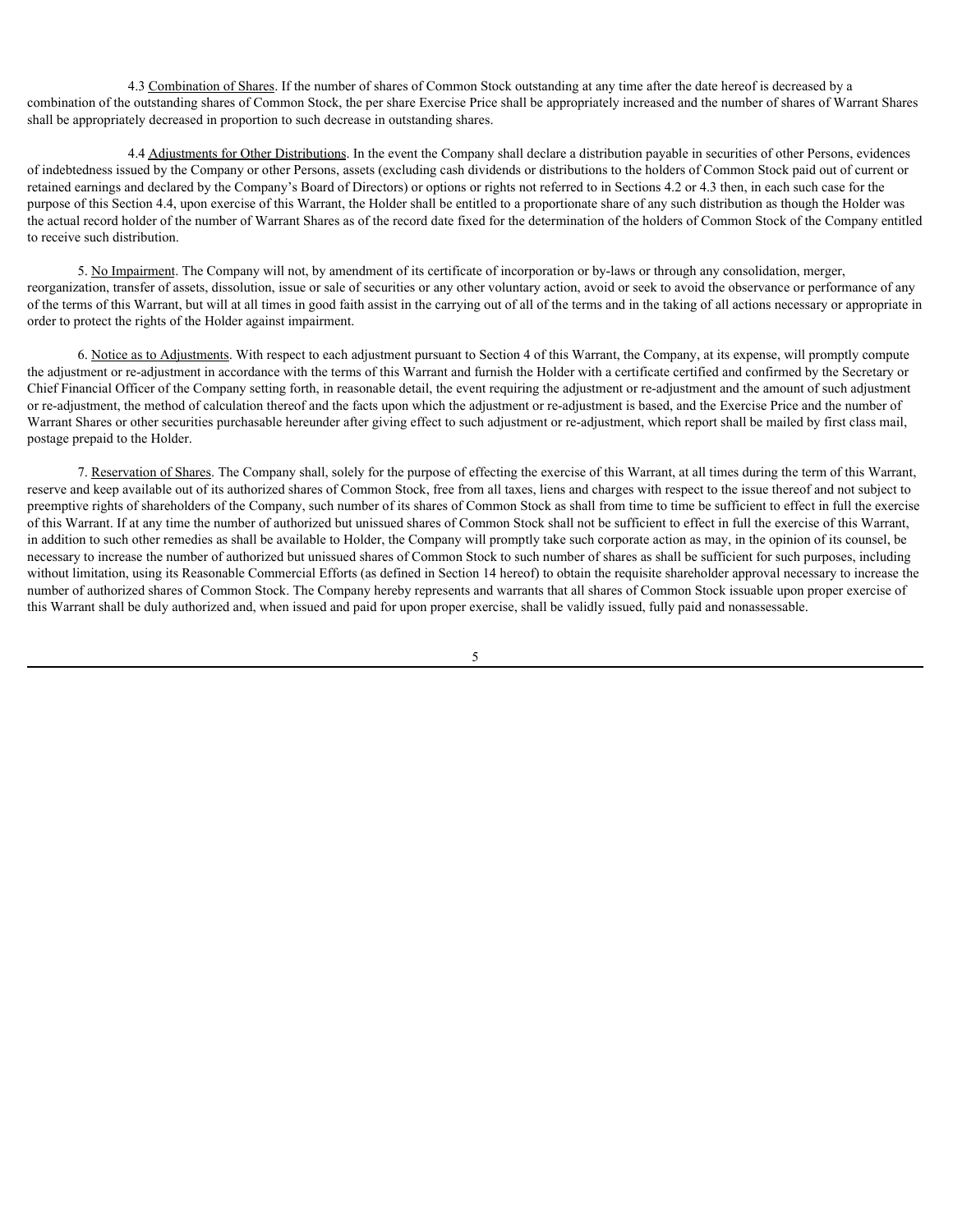## 8. Registration and Listing.

8.1 Definition of Registrable Securities; Majority. As used herein, the term "**Registrable Securities**" means any shares of Common Stock issuable upon the exercise of this Warrant until the date (if any) on which such shares shall have been transferred or exchanged and new certificates for them not bearing a legend restricting further transfer shall have been delivered by the Company and subsequent disposition of the shares shall not require registration or qualification under the Securities Act or any similar state law then in force. For purposes of this Warrant, the term "**Majority Holders**" shall mean in excess of fifty percent (50%) of the then outstanding Warrant Shares.

### 8.2 Demand Registration Rights.

(a) If at any time after the date hereof and on or before the Expiration Date there is no effective registration statement registering the Warrant Shares under the Securities Act, or no current prospectus available for, the issuance or resale of the Warrant Shares by the Holder, the Company, upon written demand ("**Demand Notice**") of the Majority Holders, agrees to register on one occasion all of the Registrable Securities (a "**Demand Right**"). On such occasion, the Company will file a registration statement or a post-effective amendment to the Registration Statement covering the Registrable Securities within forty-five (45) days after receipt of a Demand Notice and use its Reasonable Commercial Efforts to have such registration statement or post-effective amendment declared effective as soon as possible thereafter; provided, however, that the Company shall not be required to comply with a Demand Notice if the Company has filed a registration statement with respect to which the Holder is entitled to piggyback registration rights pursuant to Section 8.3 hereof and either: (i) the Holder has elected to participate in the offering covered by such registration statement or (ii) if such registration statement relates to an underwritten primary offering of securities of the Company, until the offering covered by such registration statement has been withdrawn or until thirty (30) days after such offering is consummated. The demand for registration may be made at any time during a period of four years beginning one (1) year from the Base Date. The Company covenants and agrees to give written notice of its receipt of any Demand Notice to all other registered Holders of the Warrants and/or the Registrable Securities within ten days from the date of the receipt of any such Demand Notice.

(b) The Company shall bear all fees and expenses attendant to registering the Registrable Securities pursuant to Section 8.2(a), but the Holders shall pay any and all underwriting commissions and the expenses of any legal counsel selected by the Holders to represent them in connection with the sale of the Registrable Securities. The Company agrees to use its Reasonable Commercial Efforts to qualify or register the Registrable Securities in such states as are reasonably requested by the Majority Holder(s); provided, however, that in no event shall the Company be required to register the Registrable Securities in a state in which such registration would cause (i) the Company to be obligated to register, license or qualify to do business in such state, submit to general service of process in such state or would subject the Company to taxation as a foreign corporation doing business in such jurisdiction or (ii) the principal stockholders of the Company to be obligated to escrow their shares of capital stock of the Company. The Company shall cause any registration statement or post-effective amendment filed pursuant to the Demand Right granted under Section 8.2(a) to remain effective for a period of nine consecutive months from the effective date of such registration statement or post-effective amendment. The Holders shall only use the prospectuses provided by the Company to sell the Registrable Securities covered by such registration statement, and will immediately cease to use any prospectus furnished by the Company if the Company advises the Holder that such prospectus may no longer be used due to a material misstatement or omission.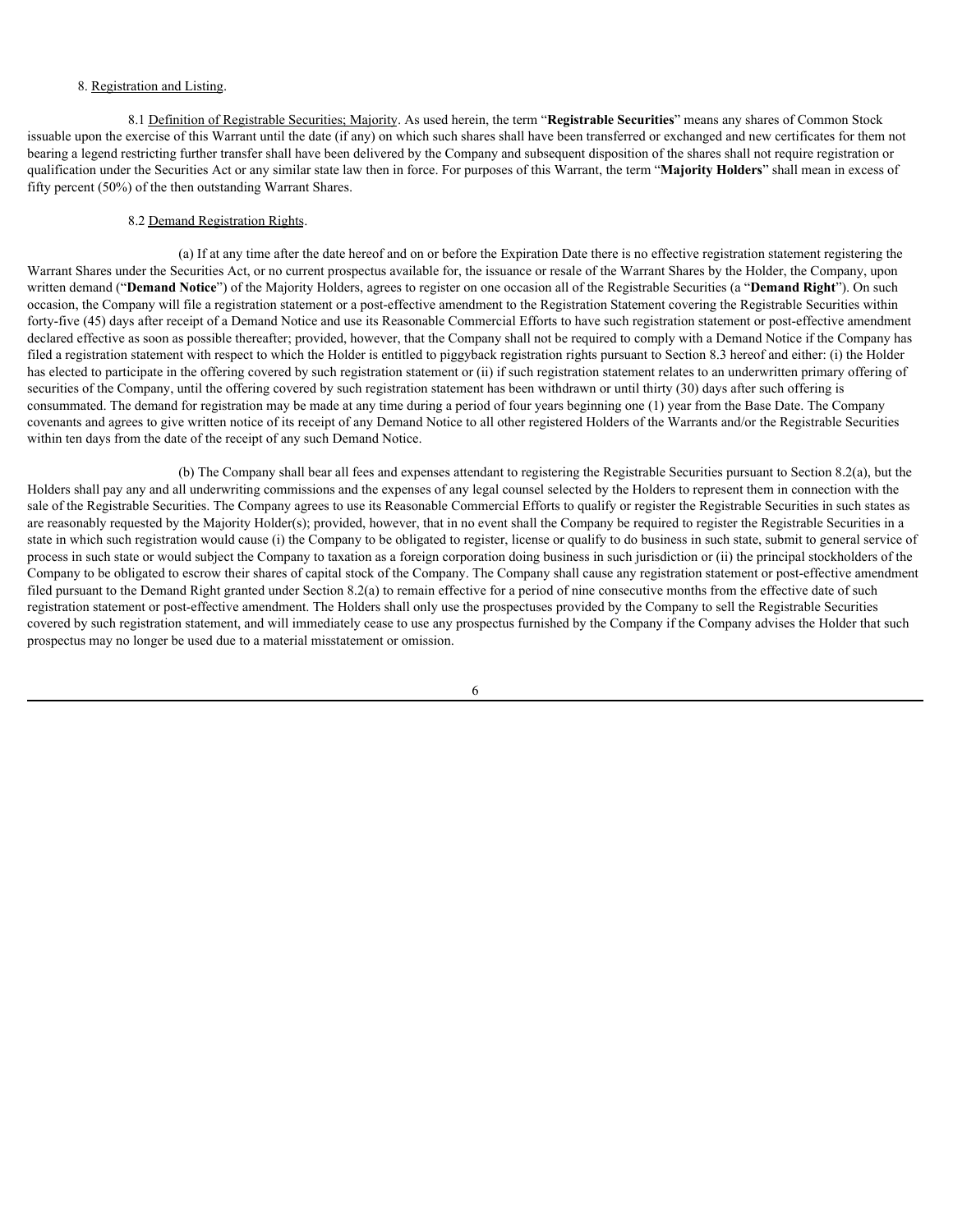## 8.3 Incidental Registration Rights.

(a) If the Company, for a period of six (6) years commencing one (1) year after the Base Date, proposes to register any of its securities under the Securities Act (other than in connection with a transaction contemplated by Rule 145(a) promulgated under the Securities Act or pursuant to registration on Form S-4 or S-8 or any successor forms) whether for its own account or for the account of any holder or holders of its shares other than Registrable Securities (any shares of such holder or holders (but not those of the Company and not Registrable Securities) with respect to any registration are referred to herein as, "**Other Shares**"), the Company shall at each such time give prompt (but not less than thirty (30) days prior to the anticipated effectiveness thereof) written notice to the holders of Registrable Securities of its intention to do so. The holders of Registrable Securities shall exercise the "piggy-back" rights provided herein by giving written notice within ten (10) days after the receipt of any such notice (which request shall specify the Registrable Securities intended to be disposed of by such holder). Except as set forth in Section 8.3(b), the Company will use its Reasonable Commercial Efforts to effect the registration under the Securities Act of all of the Registrable Securities which the Company has been so requested to register by such holder, to the extent required to permit the disposition of the Registrable Securities so to be registered, by inclusion of such Registrable Securities in the registration statement which covers the securities which the Company proposes to register. The Company will pay all Registration Expenses in connection with each registration of Registrable Securities pursuant to this Section 8.3.

(b) If the Company at any time proposes to register any of its securities under the Securities Act as contemplated by this Section 8.3 and such securities are to be distributed by or through one or more underwriters, the Company will, if requested by a holder of Registrable Securities, use its Reasonable Commercial Efforts to arrange for such underwriters to include all the Registrable Securities to be offered and sold by such holder among the securities to be distributed by such underwriters, provided that if the managing underwriter of such underwritten offering shall inform the Company by letter of its belief that inclusion in such registration statement and/or distribution of all or a specified number of such securities proposed to be distributed by such underwriters would interfere with the successful marketing of the securities being distributed by such underwriters (such letter to state the basis of such belief and the approximate number of such Registrable Securities, such Other Shares and shares held by the Company proposed so to be registered which may be distributed without such effect), then the Company may, upon written notice to such holder, the other holders of Registrable Securities, and holders of such Other Shares, reduce pro rata in accordance with the number of shares of Common Stock desired to be included in such registration statement and/or distribution (if and to the extent stated by such managing underwriter to be necessary to eliminate such effect) the number of such Registrable Securities and Other Shares the registration and/or distribution of which shall have been requested by each holder thereof so that the resulting aggregate number of such Registrable Securities and Other Shares so included in such registration and/or distribution, together with the number of securities to be included in such registration and/or distribution for the account of the Company, shall be equal to the number of shares stated in such managing underwriter's letter.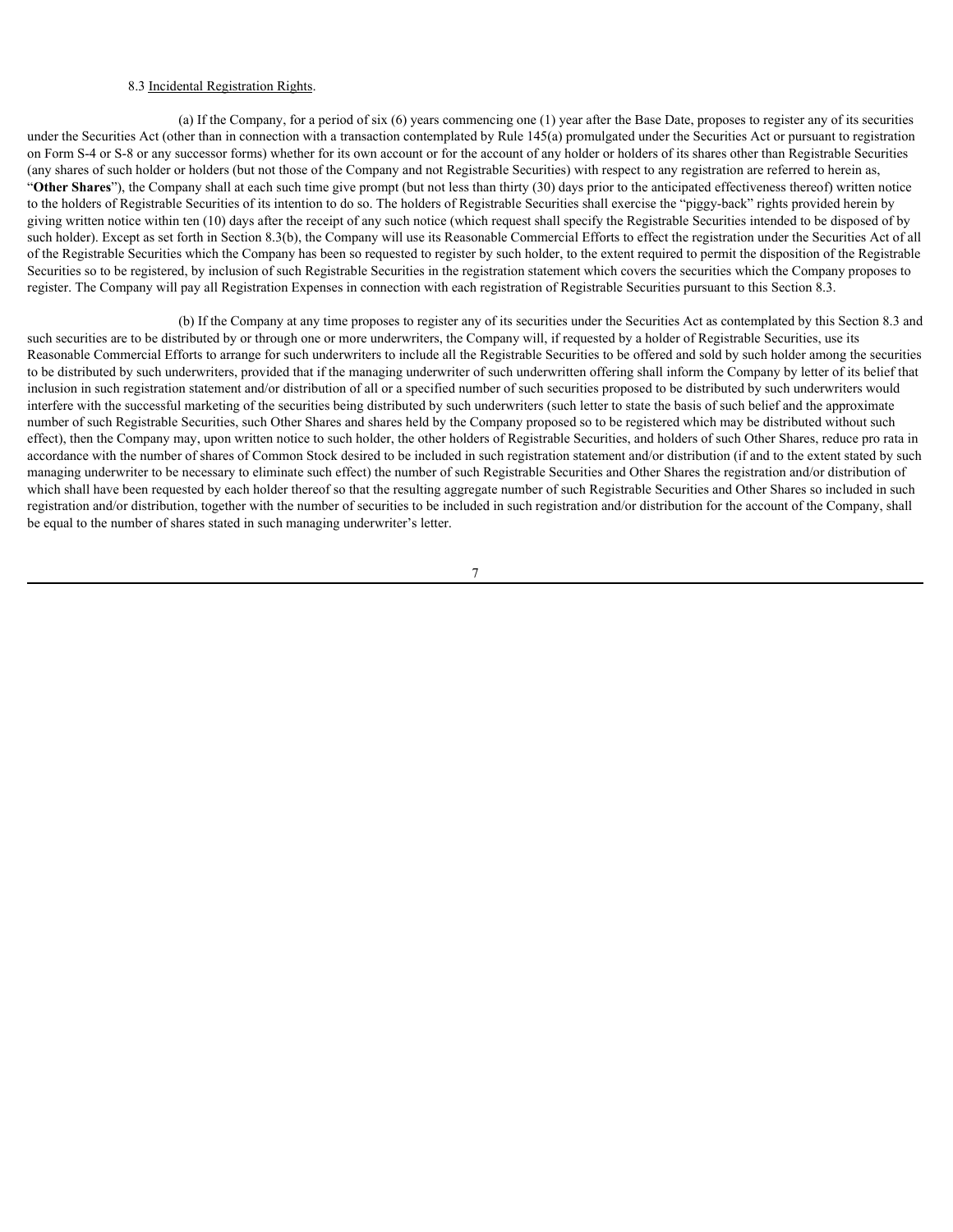8.4 Registration Procedures. Whenever the holders of Registrable Securities have properly requested that any Registrable Securities be registered pursuant to the terms of this Warrant, the Company shall use its Reasonable Commercial Efforts to effect the registration for the sale of such Registrable Securities in accordance with the intended method of disposition thereof, and pursuant thereto the Company shall as expeditiously as possible:

(a) prepare and file with the SEC a registration statement with respect to such Registrable Securities and use its Reasonable Commercial Efforts to cause such registration statement to become effective;

(b) notify such holders of the effectiveness of each registration statement filed hereunder and prepare and file with the SEC such amendments and supplements to such registration statement and the prospectus used in connection therewith as may be necessary to (i) keep such registration statement effective and the prospectus included therein usable for a period commencing on the date that such registration statement is initially declared effective by the SEC and ending on the earlier of (A) the date when all Registrable Securities covered by such registration statement have been sold pursuant to the registration statement or cease to be Registrable Securities, or (B) nine months from the effective date of the registration statement; and (ii) comply with the provisions of the Securities Act with respect to the disposition of all securities covered by such registration statement during such period in accordance with the intended methods of disposition by the sellers thereof set forth in such registration statement;

(c) furnish to such holders such number of copies of such registration statement, each amendment and supplement thereto, the prospectus included in such registration statement (including each preliminary prospectus) and such other documents as such seller may reasonably request in order to facilitate the disposition of the Registrable Securities owned by such holders;

(d) use its Reasonable Commercial Efforts to register or qualify such Registrable Securities under such other securities or blue sky laws of such jurisdictions as such holders reasonably request and do any and all other acts and things which may be reasonably necessary or advisable to enable such holders to consummate the disposition in such jurisdictions of the Registrable Securities owned by such holders; provided, however, that the Company shall not be required to: (i) qualify generally to do business in any jurisdiction where it would not otherwise be required to qualify but for this subparagraph; (ii) subject itself to taxation in any such jurisdiction; or (iii) consent to general service of process in any such jurisdiction;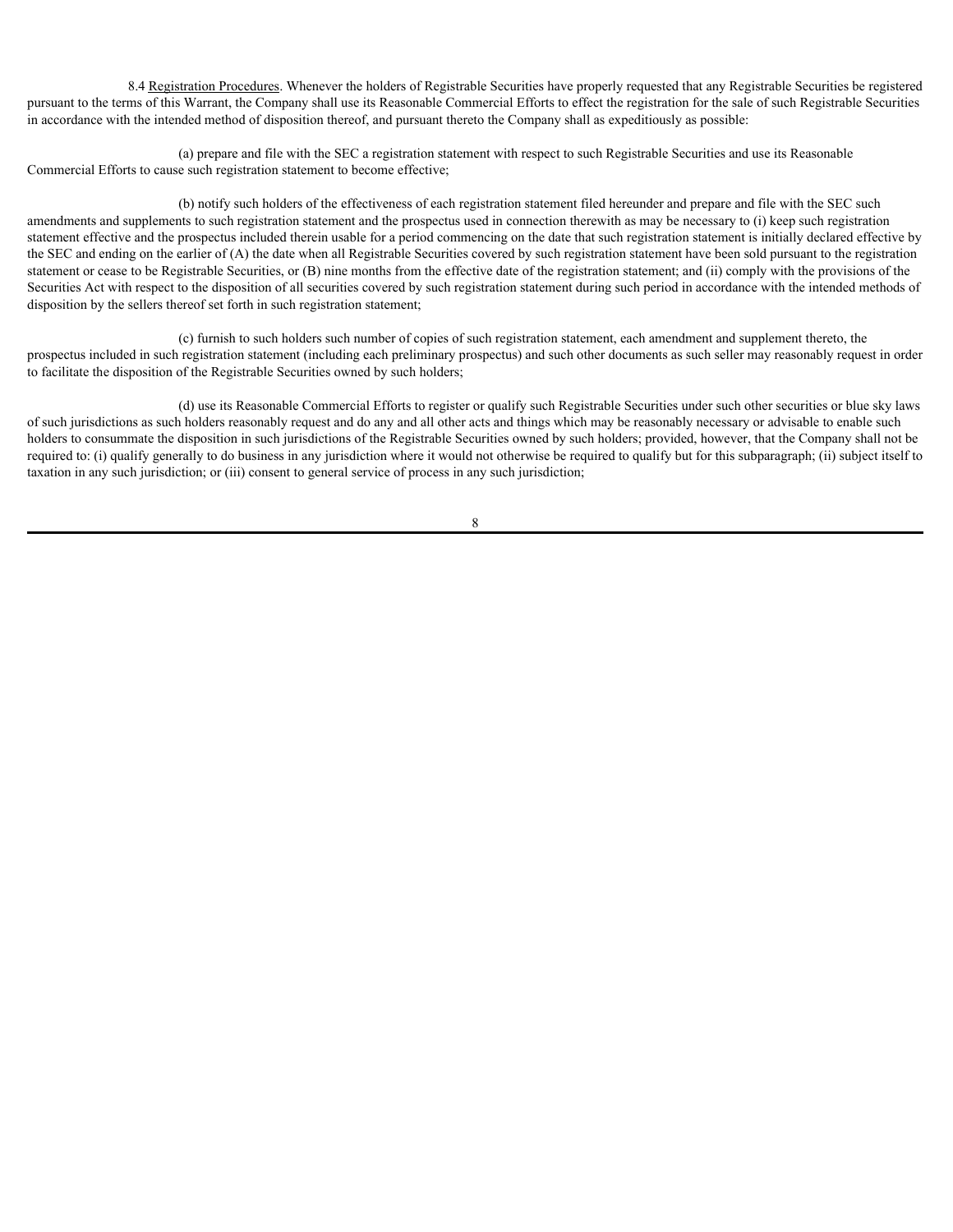(e) notify such holders, at any time when a prospectus relating thereto is required to be delivered under the Securities Act, of the happening of any event as a result of which the prospectus included in such registration statement contains an untrue statement of a material fact or omits any material fact necessary to make the statements therein, in light of the circumstances in which they are made, not materially misleading, and, at the reasonable request of such holders, the Company shall prepare a supplement or amendment to such prospectus so that, as thereafter delivered to the purchasers of such Registrable Securities, such prospectus shall not contain an untrue statement of a material fact or omit to state any material fact necessary to make the statements therein, in light of the circumstances in which they are made, not materially misleading;

statement;

(f) provide a transfer agent and registrar for all such Registrable Securities not later than the effective date of such registration

(g) make available for inspection by any underwriter participating in any disposition pursuant to such registration statement, and any attorney, accountant or other agent retained by any such underwriter, all financial and other records, pertinent corporate documents and properties of the Company, and cause the Company's officers, directors, managers, employees and independent accountants to supply all information reasonably requested by any such underwriter, attorney, accountant or agent in connection with such registration statement;

(h) otherwise use its Reasonable Commercial Efforts to comply with all applicable rules and regulations of the SEC, and make available to its security holders, as soon as reasonably practicable, an earnings statement of the Company, which earnings statement shall satisfy the provisions of Section 11(a) of the Securities Act and, at the option of the Company, Rule 158 thereunder;

(i) in the event of the issuance of any stop order suspending the effectiveness of a registration statement, or of any order suspending or preventing the use of any related prospectus or suspending the qualification of any Registrable Securities included in such registration statement for sale in any jurisdiction, the Company shall use its Reasonable Commercial Efforts promptly to obtain the withdrawal of such order; and

(j) if the offering is underwritten, use its Reasonable Commercial Efforts to furnish on the date that Registrable Securities are delivered to the underwriters for sale pursuant to such registration, an opinion dated such date of counsel representing the Company for the purposes of such registration, addressed to the underwriters covering such issues as are reasonably required by such underwriters.

8.5 Listing. The Company shall secure the listing of the Common Stock underlying this Warrant upon each national securities exchange or automated quotation system upon which shares of Common Stock are then listed or quoted (subject to official notice of issuance) and shall maintain such listing of shares of Common Stock. The Company shall at all times comply in all material respects with the Company's reporting, filing and other obligations under the bylaws or rules of The NASDAQ Stock Market (or such other national securities exchange or market on which the Common Stock may then be listed, as applicable).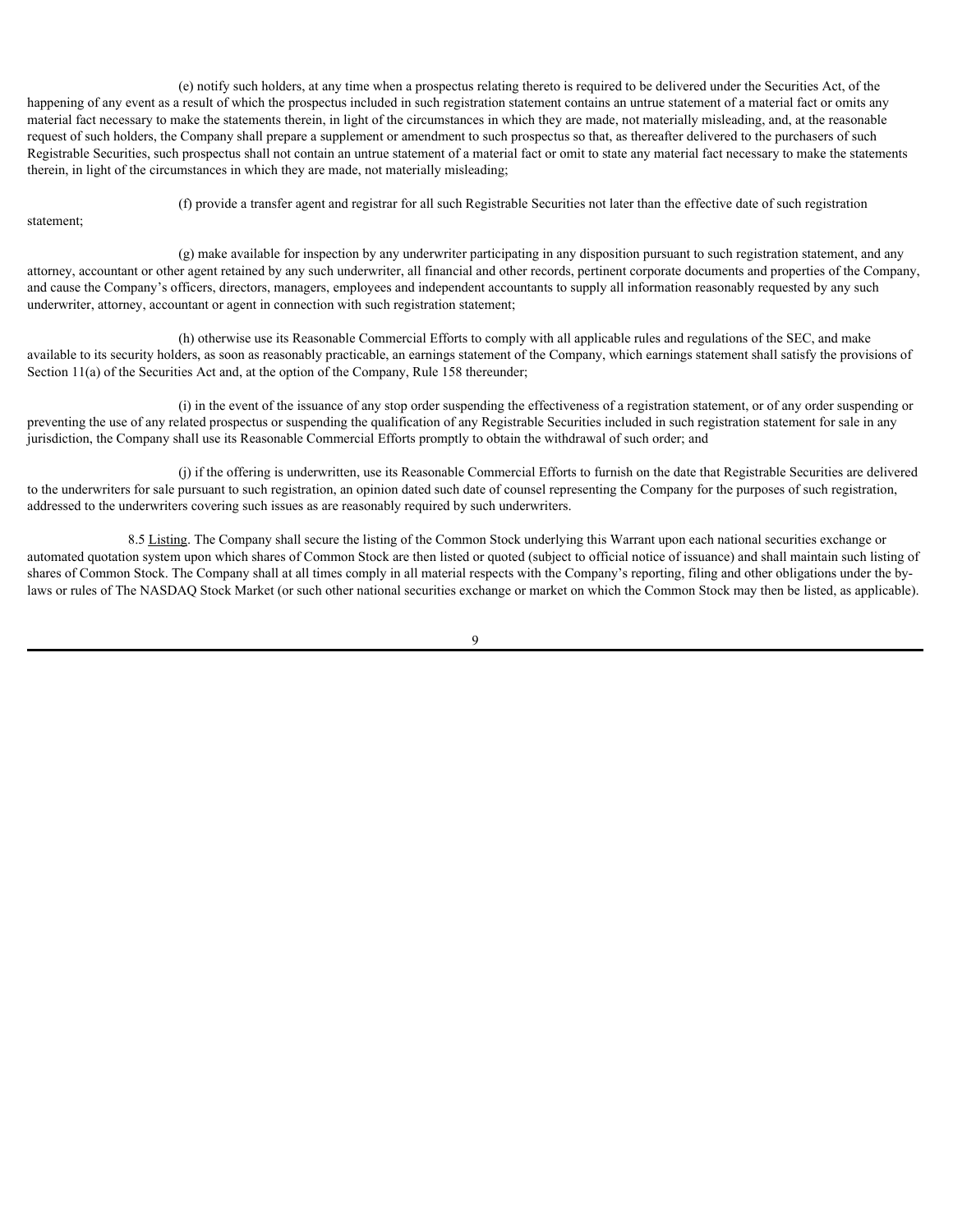8.6 Expenses. The Company shall pay all Registration Expenses relating to the registration and listing obligations set forth in this Section 8. For purposes of this Warrant, the term "**Registration Expenses**" means: (a) all registration, filing and FINRA fees, (b) all reasonable fees and expenses of complying with securities or blue sky laws, (c) all word processing, duplicating and printing expenses, (d) the fees and disbursements of counsel for the Company and of its independent public accountants, including the expenses of any special audits or "cold comfort" letters required by or incident to such performance and compliance, (e) premiums and other costs of policies of insurance (if any) against liabilities arising out of the public offering of the Registrable Securities being registered if the Company desires such insurance, if any, and (f) fees and disbursements of one counsel for the selling holders of Registrable Securities; provided however, that, in any case where Registration Expenses are not to be borne by the Company, such expenses shall not include (and such expenses shall be borne by the Company): (i) salaries of Company personnel or general overhead expenses of the Company, (ii) auditing fees, or (iii) other expenses for the preparation of financial statements or other data, to the extent that any of the foregoing either is normally prepared by the Company in the ordinary course of its business or would have been incurred by the Company had no public offering taken place. Registration Expenses shall not include any underwriting discounts and commissions which may be incurred in the sale of any Registrable Securities and transfer taxes of the selling holders of Registrable Securities.

8.7 Information Provided by Holders. Any holder of Registrable Securities included in any registration shall furnish to the Company such information as the Company may reasonably request in writing, including, but not limited to, a completed and executed questionnaire requesting information customarily sought of selling security holders, to enable the Company to comply with the provisions hereof in connection with any registration referred to in this Warrant. The Holder agrees to suspend all sales of Registrable Securities pursuant to a registration statement filed under Section 8.3 in the event the Company notifies Holder pursuant to Section 8.4(e) that the prospectus relating thereto is no longer current and will not resume sales under such registration statement until advised by the Company that the prospectus has been appropriately supplemented or amended.

8.8 FINRA Public Offering System Filings. In the event that a registration statement covering the Registrable Securities is filed, within one (1) Business Day of the filing of such registration statement, the Company will prepare and file the selling stockholder resale offering described in such registration statement for review by FINRA via the FINRA's Public Offering System filing system ("**Public Offering System Filing**") for the purpose of having the prospectus contained within such registration statement treated as a "base prospectus" in connection with such resale offering. The Company will use its Reasonable Commercial Efforts to have the Public Offering System Filing approved by FINRA within thirty (30) days of such filing date. The Company shall bear all expenses of the Public Offering System Filing, including fees and expenses of one counsel or other advisor to the Holder. In all circumstances, the Company shall pay for all FINRA filing fees associated with the Public Offering System Filing.

8.9 Effectiveness Period. The Company shall use its Reasonable Commercial Efforts to keep each registration statement contemplated hereunder continuously effective under the Securities Act until the date which is the earlier date of when (i) all Registrable Securities covered by such Registration Statement have been sold, (ii) all Registrable Securities covered by such Registration Statement may be sold immediately without registration under the Securities Act and without volume restrictions pursuant to Rule 144 under the Securities Act, as determined by the counsel to the Company pursuant to a written opinion letter to such effect, addressed and reasonably acceptable to the Company's transfer agent and the affected holders of Registrable Securities, or (iii) nine months from the effective date of such registration statement.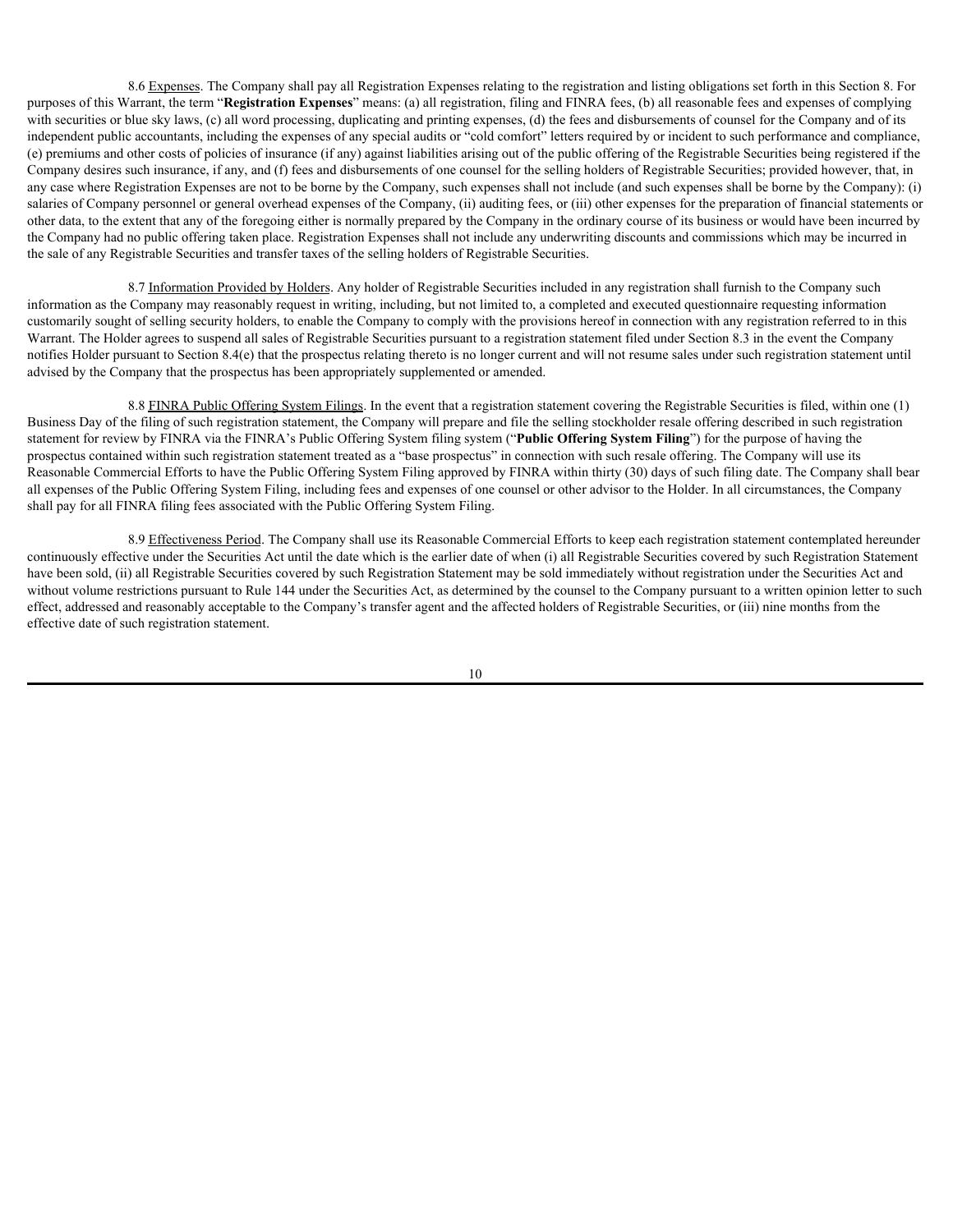8.10 Net Cash Settlement. Notwithstanding anything herein to the contrary, in no event will the Holder hereof be entitled to receive a net-cash settlement as liquidated damages in lieu of physical settlement in shares of Common Stock, regardless of whether the Common Stock underlying this Warrant is registered pursuant to an effective registration statement; provided, however, that the foregoing will not preclude the Holder from seeking other remedies at law or equity for breaches by the Company of its registration obligations hereunder.

8.11 Termination of Registration Rights. The registration rights afforded to the Holder under this Section 8 shall terminate on the earliest date when all Registrable Securities of the Holder either: (i) have been publicly sold by the Holder pursuant to a Registration Statement, (ii) have been covered by an effective Registration Statement on Form S-1 or Form S-3 (or successor form), which may be kept effective as an evergreen Registration Statement, or (iii) may be sold by the Holder within a 90 day period without registration pursuant to Rule 144 or consistent with applicable SEC interpretive guidance (including CD&I no. 201.04 (April 2, 2007) or similar interpretive guidance).

#### 9. Restrictions on Transfer.

9.1 Restrictive Legends. This Warrant and each Warrant issued upon transfer or in substitution for this Warrant pursuant to Section 10 hereof, each certificate for Common Stock issued upon the exercise of the Warrant and each certificate issued upon the transfer of any such Common Stock shall be transferable only upon satisfaction of the conditions specified in this Section 9. Each of the foregoing securities shall be stamped or otherwise imprinted with a legend reflecting the restrictions on transfer set forth herein and any restrictions required under the Securities Act or other applicable securities laws.

9.2 Notice of Proposed Transfer. Prior to any transfer of any securities which are not registered under an effective registration statement under the Securities Act **(**"**Restricted Securities"),** which transfer may only occur if there is an exemption from the registration provisions of the Securities Act and all other applicable securities laws, the Holder will give written notice to the Company of the Holder's intention to effect a transfer (and shall describe the manner and circumstances of the proposed transfer). The following provisions shall apply to any proposed transfer of Restricted Securities:

(i) If in the opinion of counsel for the Holder reasonably satisfactory to the Company the proposed transfer may be effected without registration of the Restricted Securities under the Securities Act (which opinion shall state in detail the basis of the legal conclusions reached therein), the Holder shall thereupon be entitled to transfer the Restricted Securities in accordance with the terms of the notice delivered by the Holder to the Company. Each certificate representing the Restricted Securities issued upon or in connection with any transfer shall bear the restrictive legends required by Section 9.1 hereof.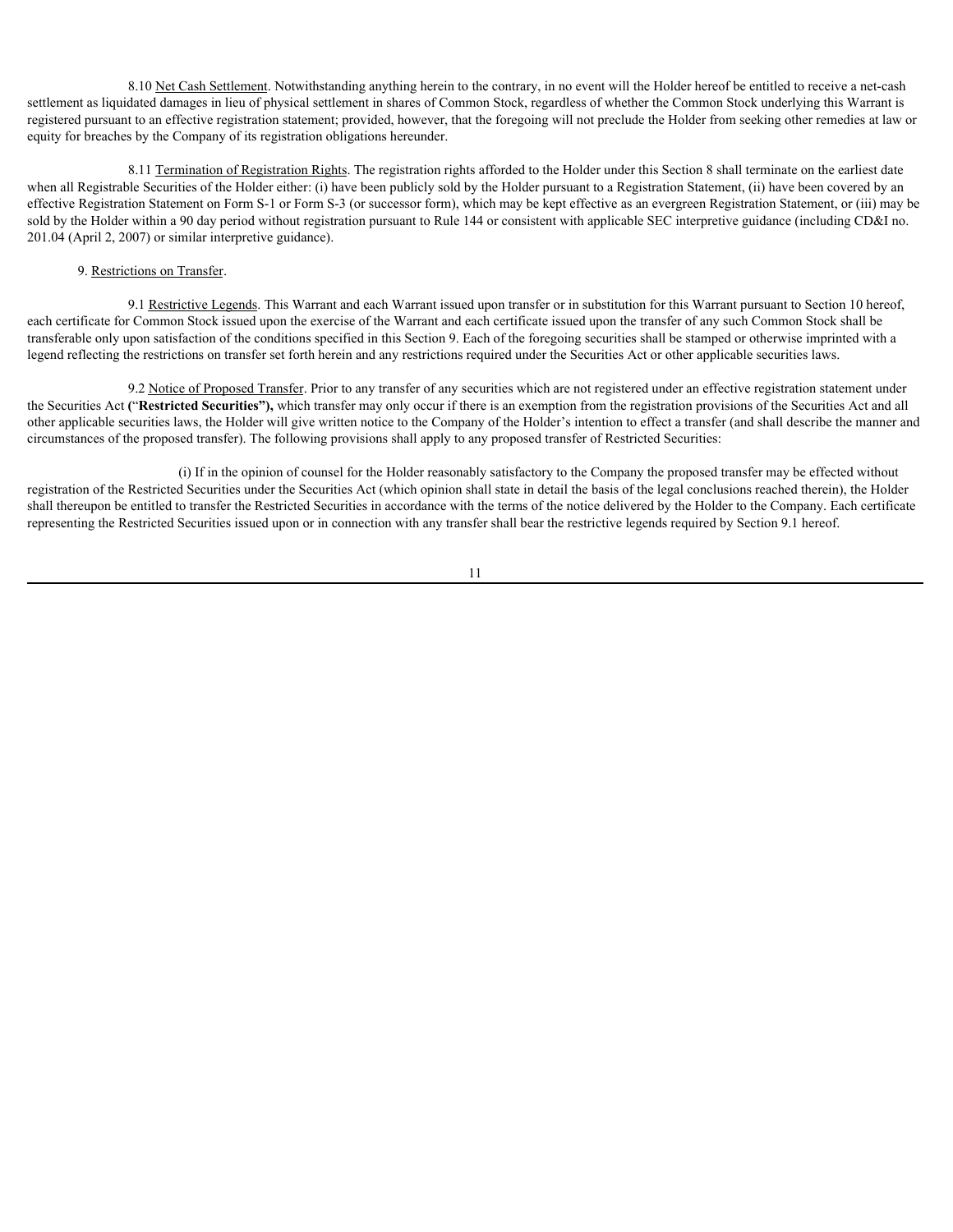(ii) If the opinion called for in (i) above is not delivered, the Holder shall not be entitled to transfer the Restricted Securities until either: (x) receipt by the Company of a further notice from such Holder pursuant to the foregoing provisions of this Section 9.2 and fulfillment of the provisions of clause (i) above, or (y) such Restricted Securities have been effectively registered under the Securities Act.

9.3 Certain Other Transfer Restrictions. Notwithstanding any other provision of this Warrant: (i) prior to the Exercise Date, this Warrant or the Restricted Securities thereunder may only be transferred or assigned to the persons permitted under FINRA Rule 5110(e), and (ii) subject at all times to FINRA Rule 5110(e), no opinion of counsel shall be necessary for a transfer of Restricted Securities by the holder thereof to any Person employed by or owning equity in the Holder, if the transferee agrees in writing to be subject to the terms hereof to the same extent as if the transferee were the original purchaser hereof and such transfer is permitted under applicable securities laws.

9.4 Termination of Restrictions. Except as set forth in Section 9.3 hereof and subject at all times to FINRA Rule 5110(e), the restrictions imposed by this Section 9 upon the transferability of Restricted Securities shall cease and terminate as to any particular Restricted Securities: (a) which shall have been effectively registered under the Securities Act, or (b) when, in the opinion of counsel for the Company, such restrictions are no longer required in order to insure compliance with the Securities Act or Section 10 hereof. Whenever such restrictions shall cease and terminate as to any Restricted Securities, the Holder thereof shall be entitled to receive from the Company, without expense (other than applicable transfer taxes, if any), new securities of like tenor not bearing the applicable legends required by Section 9.1 hereof.

#### 10. Ownership, Transfer, Sale and Substitution of Warrant.

10.1 Ownership of Warrant. The Company may treat any Person in whose name this Warrant is registered in the Warrant Register maintained pursuant to Section 10.2(b) hereof as the owner and holder thereof for all purposes, notwithstanding any notice to the contrary, except that, if and when any Warrant is properly assigned in blank, the Company may (but shall not be obligated to) treat the bearer thereof as the owner of such Warrant for all purposes, notwithstanding any notice to the contrary. Subject to Sections 9 and 10 hereof, this Warrant, if properly assigned, may be exercised by a new holder without a new Warrant first having been issued.

## 10.2 Office; Exchange of Warrant.

(a) The Company will maintain its principal office at the location identified in the prospectus relating to the Offering or at such other offices as set forth in the Company's most current filing (as of the date notice is to be given) under the Securities Exchange Act of 1934, as amended, or as the Company otherwise notifies the Holder.

(b) The Company shall cause to be kept at its office maintained pursuant to Section 10.2(a) hereof a Warrant Register for the registration and transfer of the Warrant. The name and address of the holder of the Warrant, the transfers thereof and the name and address of the transferee of the Warrant shall be registered in such Warrant Register. The Person in whose name the Warrant shall be so registered shall be deemed and treated as the owner and holder thereof for all purposes of this Warrant, and the Company shall not be affected by any notice or knowledge to the contrary.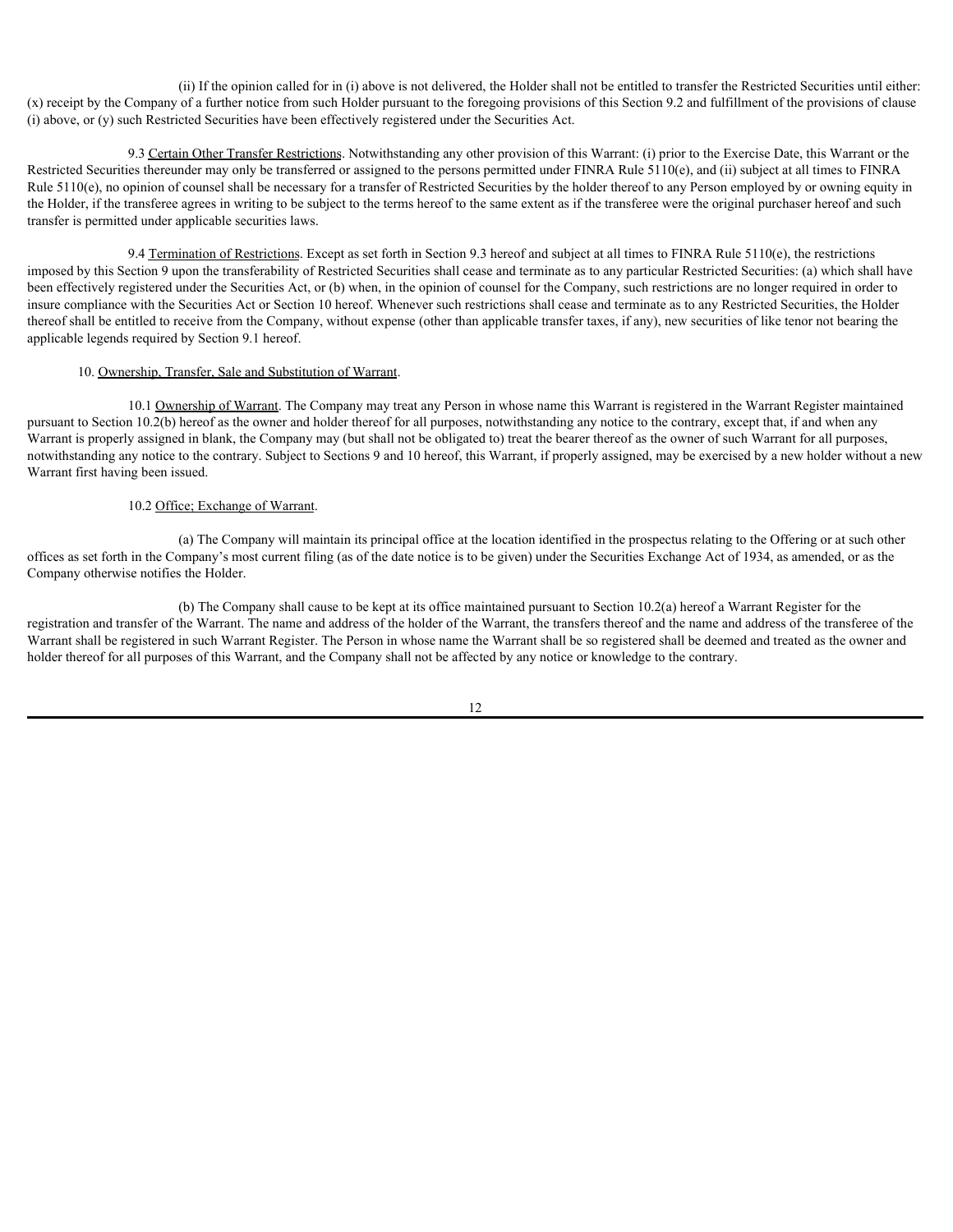(c) Upon the surrender of this Warrant, properly endorsed, for registration of transfer or for exchange at the office of the Company maintained pursuant to Section 10.2(a) hereof, the Company at its expense will (subject to compliance with Section 9 hereof, if applicable) execute and deliver to or upon the order of the Holder thereof a new Warrant of like tenor, in the name of such holder or as such holder (upon payment by such holder of any applicable transfer taxes) may direct, calling in the aggregate on the face thereof for the number of shares of Common Stock called for on the face of the Warrant so surrendered (after giving effect to any previous adjustment(s) to the number of Warrant Shares).

10.3 Replacement of Warrant. Upon receipt of evidence reasonably satisfactory to the Company of the loss, theft, destruction or mutilation of this Warrant and, in the case of any such loss, theft or destruction of this Warrant, upon delivery of indemnity reasonably satisfactory to the Company in form and amount or, in the case of any mutilation, upon surrender of this Warrant for cancellation at the office of the Company maintained pursuant to Section 10.2(a) hereof, the Company will execute and deliver, in lieu thereof, a new Warrant of like tenor and dated the date hereof.

10.4 Opinions. In connection with the sale of the Warrant Shares by Holder, the Company agrees to cooperate with the Holder, and at the Company's expense, to have its counsel provide any legal opinions required to remove the restrictive legends from the Warrant Shares in connection with a sale, transfer or legend removal request of Holder.

11. Indemnification. In connection with any Registration Statement or any other disclosure document pursuant to which securities of the Company are sold, the Company will, and hereby does, jointly and severally, indemnify and hold harmless the Holder, its directors, officers, fiduciaries, and agents (each, a "**Covered Person**") against any losses, claims, damages or liabilities, joint or several, to which such Covered Person may be or become subject under the Securities Act, any other securities or other laws of any jurisdiction, common law or otherwise, insofar as such losses, claims, damages or liabilities (or actions or proceedings in respect thereof) arise out of or are based upon (1) any untrue statement or alleged untrue statement of any material fact contained or incorporated by reference in any Registration Statement under the Securities Act, any preliminary prospectus or final prospectus included therein, or any amendment or supplement thereto, or any document incorporated by reference therein, or any other such disclosure document, or (2) any omission or alleged omission to state therein a material fact required to be stated therein or necessary to make the statement therein not misleading, and will reimburse such Covered Person for any legal or any other expenses incurred in connection with investigating or defending any such loss, claim, damage, liability, action or proceeding, provided, however, the Company shall not be liable to any Covered Person in any such case to the extent that any such loss, claim, damage, liability, action or proceeding is determined, by a final, non-appealable judgment by a court or arbitral tribunal of competent jurisdiction, to have arisen out of or is based upon an untrue statement or alleged untrue statement or omission or alleged omission made in such Registration Statement, any such preliminary prospectus, final prospectus, amendment or supplement, any document incorporated by reference or other such disclosure document in reliance upon and in conformity with written information furnished to the Company through an instrument duly executed by such Covered Person specifically stating that it is for use in the preparation thereof.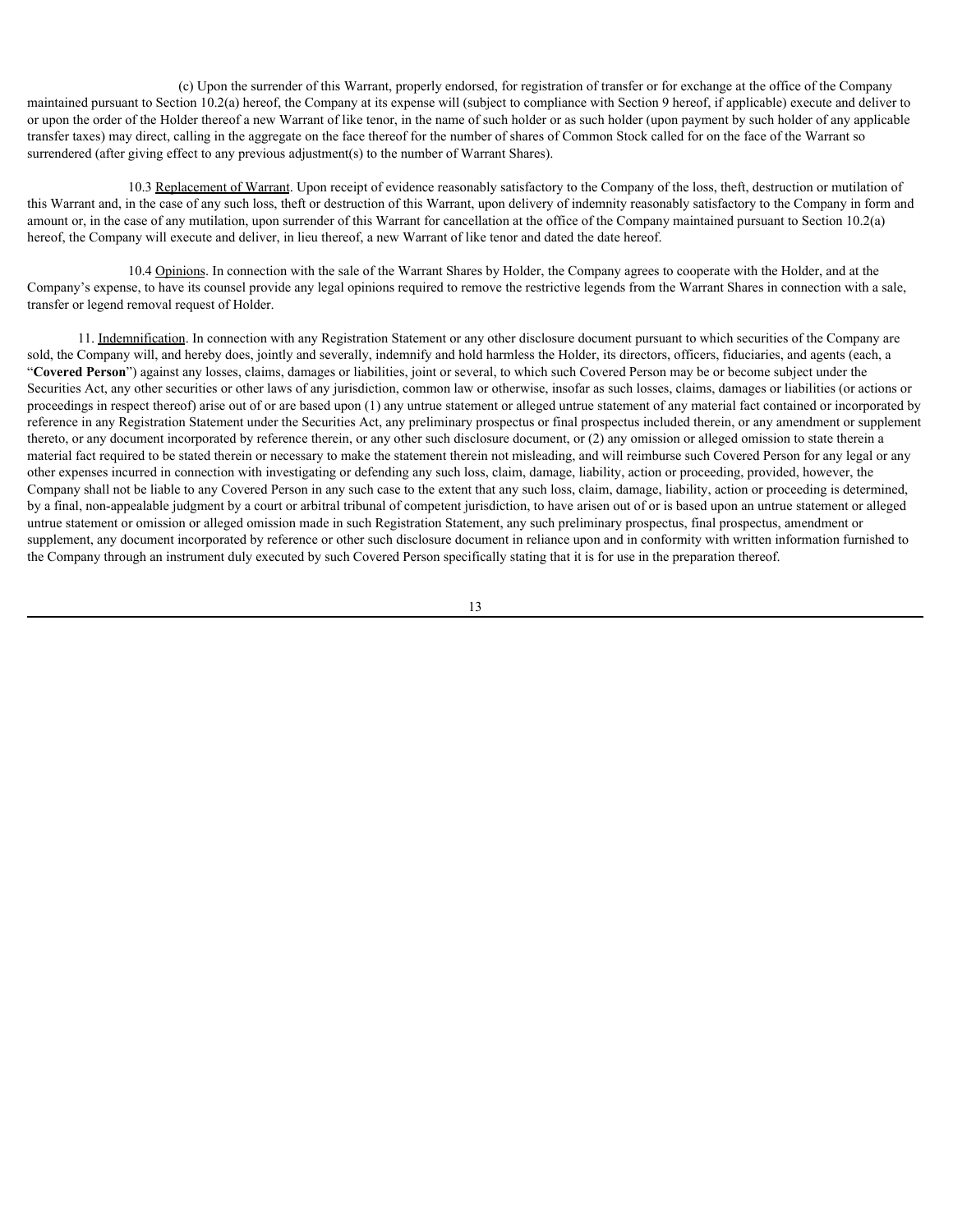12. No Rights or Liabilities as Stockholder. No Holder shall be entitled to vote or be deemed the holder of any equity securities which may at any time be issuable on the exercise hereof, nor shall anything contained herein be construed to confer upon the Holder, as such, any of the rights of a stockholder of the Company or any right to vote for the election of directors or upon any matter submitted to stockholders at any meeting thereof, or to give or withhold consent to any corporate action (whether upon any recapitalization, issuance of stock, reclassification of stock, change of par value, consolidation, merger, conveyance, or otherwise) or to receive notice of meetings until the Warrant shall have been exercised and the shares of Common Stock purchasable upon the exercise hereof shall have become deliverable, as provided herein.

13. Notices. Any notice or other communication in connection with this Warrant shall be given in writing and directed to the parties hereto as follows: (a) if to the Holder, at the address of the holder in the warrant register maintained pursuant to Section 10 hereof, or (b) if to the Company, to the attention of its Chief Executive Officer at its office maintained pursuant to Section 10.2(a) hereof; *provided,* that the exercise of the Warrant shall also be effected in the manner provided in Section 3 hereof. Notices shall be deemed properly delivered and received when delivered to the notice party (i) if personally delivered, upon receipt or refusal to accept delivery, (ii) if sent via facsimile, upon mechanical confirmation of successful transmission thereof generated by the sending telecopy machine, (iii) if sent by a commercial overnight courier for delivery on the next Business Day, on the first Business Day after deposit with such courier service, (iv) if sent by registered or certified mail, five (5) Business Days after deposit thereof in the U.S. mail, or (v) if sent by email, the date of transmission if such notice or communication is delivered via email at the email address specified in the Underwriting Agreement prior to 5:00 p.m. (prevailing Pacific time) on a Business Day, or the next Business Day after the date of transmission if such notice or communication is delivered via email at the email address specified in the Underwriting Agreement on a day that is not a Business Day or later than 5:00 p.m. (prevailing Pacific time) on a Business Day.

14. Payment of Taxes. The Company will pay all documentary stamp taxes attributable to the issuance of shares of Common Stock underlying this Warrant upon exercise of this Warrant; *provided, however,* that the Company shall not be required to pay any tax which may be payable in respect of any transfer involved in the transfer or registration of this Warrant or any certificate for shares of Common Stock underlying this Warrant in a name other that of the Holder. The Holder is responsible for all other tax liability that may arise as a result of holding or transferring this Warrant or receiving shares of Common Stock underlying this Warrant upon exercise hereof.

15. Miscellaneous. This Warrant and any term hereof may be changed, waived, discharged or terminated only by an instrument in writing signed by the party against which enforcement of the change, waiver, discharge or termination is sought. This Warrant shall be construed and enforced in accordance with and governed by the laws of the State of New York. Each of the parties consents to the exclusive jurisdiction of the Federal or state courts whose districts encompass any part of the County of New York located in the City of New York, New York in connection with any dispute arising under this Agreement and hereby waives, to the maximum extent permitted by law, any objection, including any objection based on *forum non conveniens,* to the bringing of any such proceeding in such jurisdictions. Each party to this Agreement irrevocably consents to the service of process in any such proceeding by any manner permitted by law. The section headings in this Warrant are for purposes of convenience only and shall not constitute a part hereof. In case any one or more of the provisions of this Warrant shall be invalid or unenforceable in any respect, the validity and enforceability of the remaining terms and provisions of this Warrant shall not in any way be affected or impaired thereby, and the parties will attempt in good faith to agree upon a valid and enforceable provision which shall be a commercially reasonable substitute therefor, and upon so agreeing, shall incorporate such substitute provision in this Warrant. When used herein, the term "**Reasonable Commercial Efforts"** means, with respect to the applicable obligation of the Company, reasonable commercial efforts for similarly situated, publicly-traded companies.

(Signature on Following Page)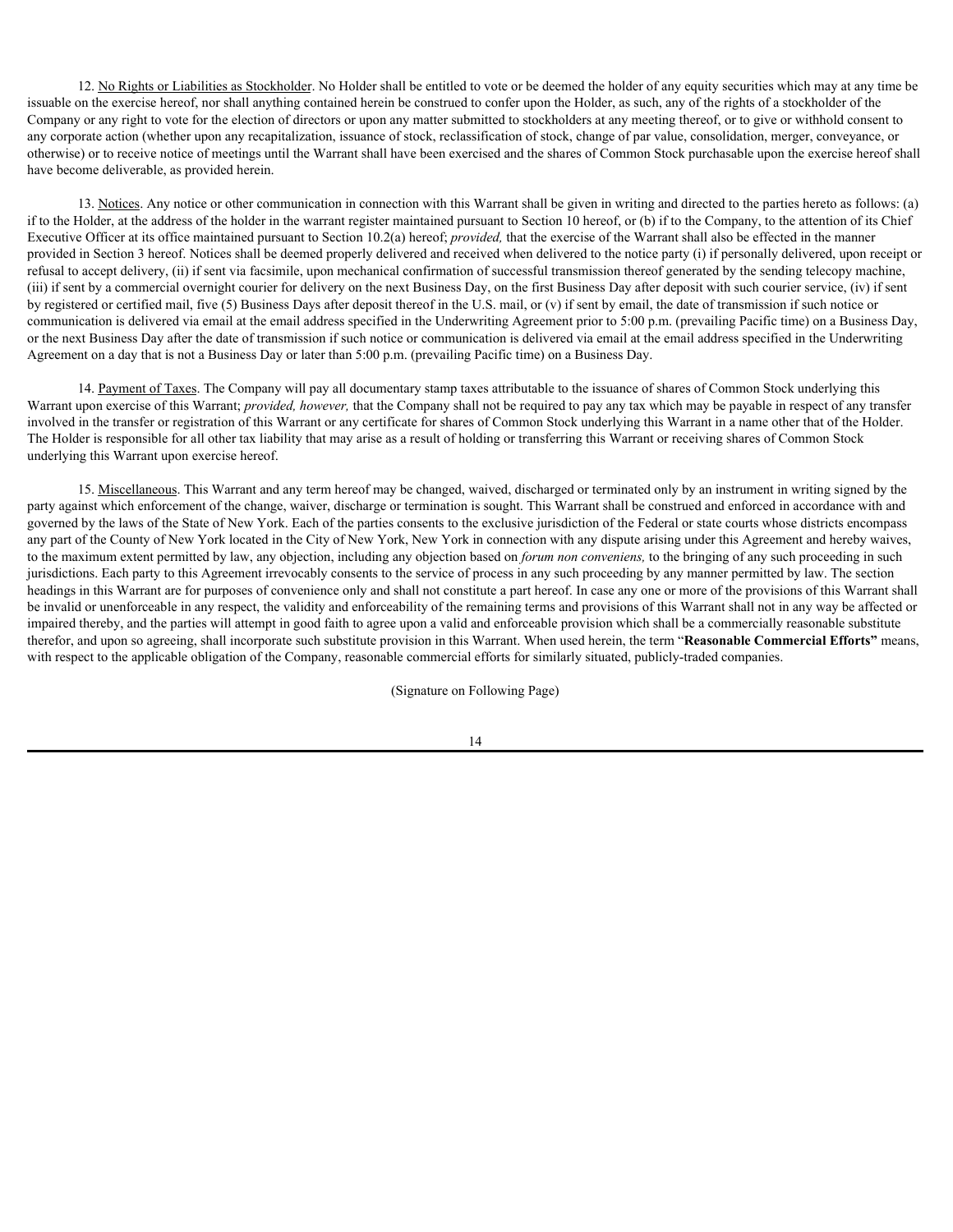**IN WITNESS WHEREOF,** the Company has caused this Underwriter Warrant to be duly executed as of the date first above written.

# **MOVANO INC.**

By*:*

Michael Leabman, Chief Executive Officer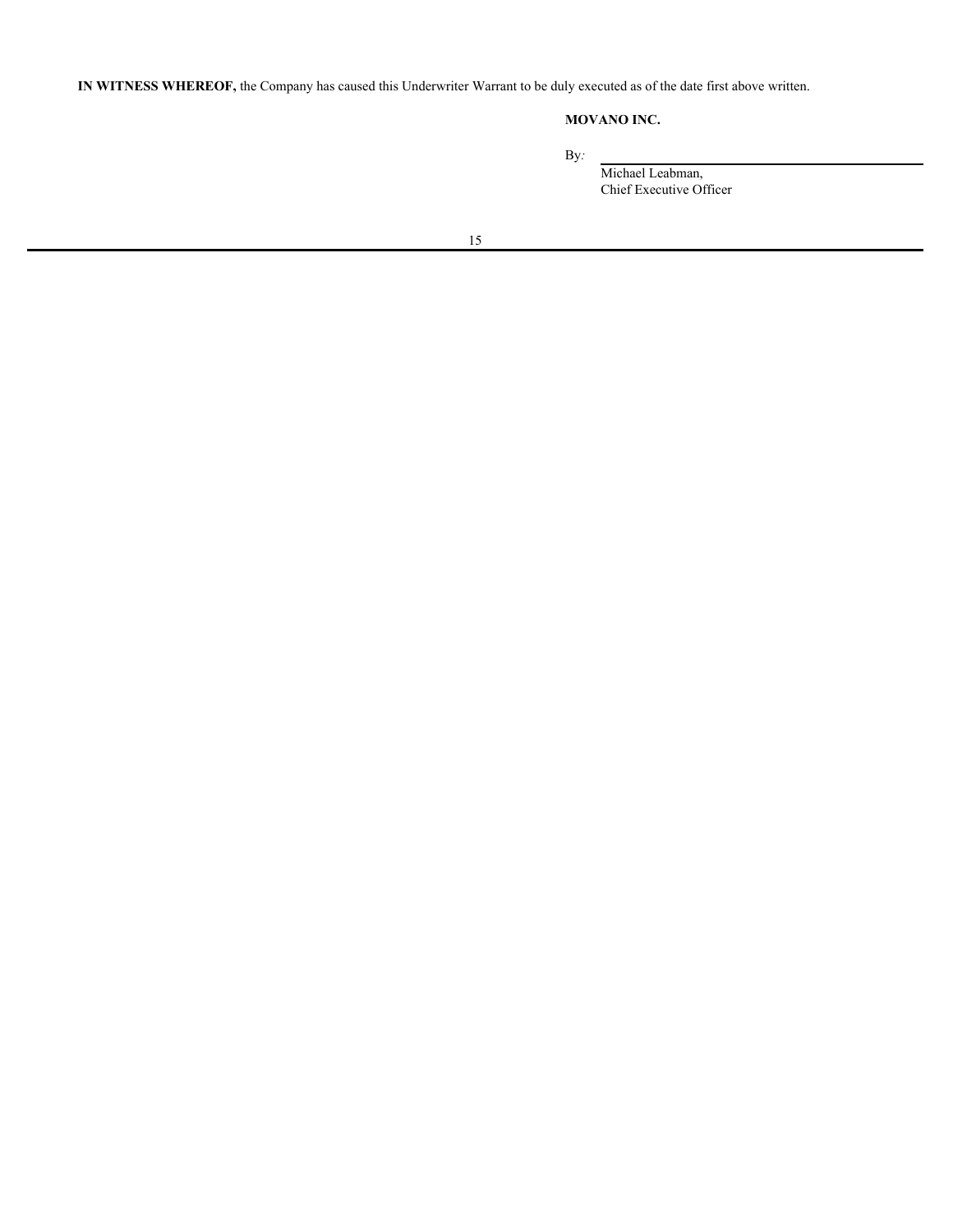# **EXHIBIT A FORM OF EXERCISE NOTICE**

[To be executed only upon exercise of Warrant]

## To MOVANO INC.:

The undersigned registered holder of the within Warrant hereby irrevocably exercises the Warrant pursuant to Section 3.1 of the Warrant with respect to [ Warrant Shares, at an exercise price of  $\frac{1}{2}$  per share, and requests that the certificates for such Warrant Shares be issued, subject to Sections 9 and 10, in the name of and delivered to:

The undersigned is hereby making payment for the Warrant Shares in the following manner: [check one]

 $\Box$  by cash in accordance with Section 3.1(b) of the Warrant

 $\frac{1}{2}$  ,  $\frac{1}{2}$  ,  $\frac{1}{2}$  ,  $\frac{1}{2}$  ,  $\frac{1}{2}$  ,  $\frac{1}{2}$  ,  $\frac{1}{2}$  ,  $\frac{1}{2}$  ,  $\frac{1}{2}$  ,  $\frac{1}{2}$  ,  $\frac{1}{2}$  ,  $\frac{1}{2}$  ,  $\frac{1}{2}$  ,  $\frac{1}{2}$  ,  $\frac{1}{2}$  ,  $\frac{1}{2}$  ,  $\frac{1}{2}$  ,  $\frac{1}{2}$  ,  $\frac{1$  $\frac{1}{2}$  ,  $\frac{1}{2}$  ,  $\frac{1}{2}$  ,  $\frac{1}{2}$  ,  $\frac{1}{2}$  ,  $\frac{1}{2}$  ,  $\frac{1}{2}$  ,  $\frac{1}{2}$  ,  $\frac{1}{2}$  ,  $\frac{1}{2}$  ,  $\frac{1}{2}$  ,  $\frac{1}{2}$  ,  $\frac{1}{2}$  ,  $\frac{1}{2}$  ,  $\frac{1}{2}$  ,  $\frac{1}{2}$  ,  $\frac{1}{2}$  ,  $\frac{1}{2}$  ,  $\frac{1$ 

 $\Box$  via cashless exercise in accordance with Section 3.1(c) of the Warrant in the following manner:

 $\mathcal{L}_\text{max}$ 

 $\mathcal{L}_\text{max}$ 

The undersigned hereby represents and warrants that it is, and has been since its acquisition of the Warrant, the record and beneficial owner of the Warrant.

Dated:

Print or Type Name

(Signature must conform in all respects to name of holder as specified on the face of Warrant)

(Street Address)

(City) (State) (Zip Code)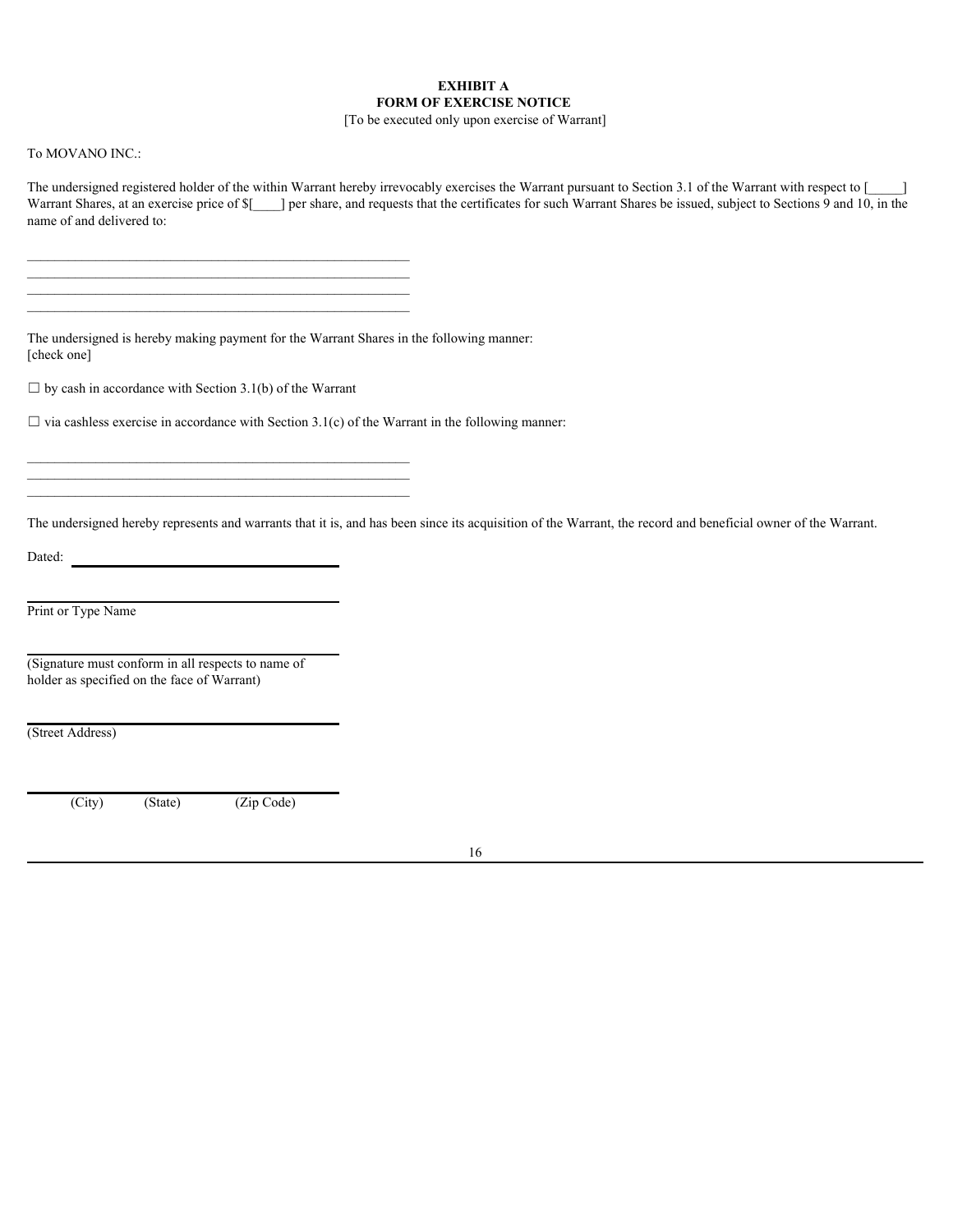# **EXHIBIT B FORM OF ASSIGNMENT**

[To be executed only upon transfer of Warrant]

|                                                                 |                                   |         |                                                                                                                                                                                           | For value received, the undersigned registered holder of the within Warrant hereby sells, assigns and transfers unto_ | [include name and                 |  |
|-----------------------------------------------------------------|-----------------------------------|---------|-------------------------------------------------------------------------------------------------------------------------------------------------------------------------------------------|-----------------------------------------------------------------------------------------------------------------------|-----------------------------------|--|
| addresses] the rights represented by the Warrant to<br>purchase |                                   |         | shares of Common Stock of MOVANO INC. to which the Warrant relates, and appoints<br>the books of MOVANO INC. maintained for the purpose, with full power of substitution in the premises. |                                                                                                                       | Attorney to make such transfer on |  |
| Dated:                                                          |                                   |         | (Signature must conform in all respects to name of holder as                                                                                                                              |                                                                                                                       |                                   |  |
|                                                                 | specified on the face of Warrant) |         |                                                                                                                                                                                           |                                                                                                                       |                                   |  |
|                                                                 | (Street Address)                  |         |                                                                                                                                                                                           |                                                                                                                       |                                   |  |
| Signed in the presence of:                                      | (City)                            | (State) | (Zip Code)                                                                                                                                                                                |                                                                                                                       |                                   |  |
|                                                                 | Signature of Transferee)          |         |                                                                                                                                                                                           |                                                                                                                       |                                   |  |
|                                                                 | (Street Address)                  |         |                                                                                                                                                                                           |                                                                                                                       |                                   |  |
|                                                                 | (City)                            | (State) | (Zip Code)                                                                                                                                                                                |                                                                                                                       |                                   |  |
| Signed in the presence of:                                      |                                   |         |                                                                                                                                                                                           |                                                                                                                       |                                   |  |
|                                                                 |                                   |         |                                                                                                                                                                                           |                                                                                                                       |                                   |  |